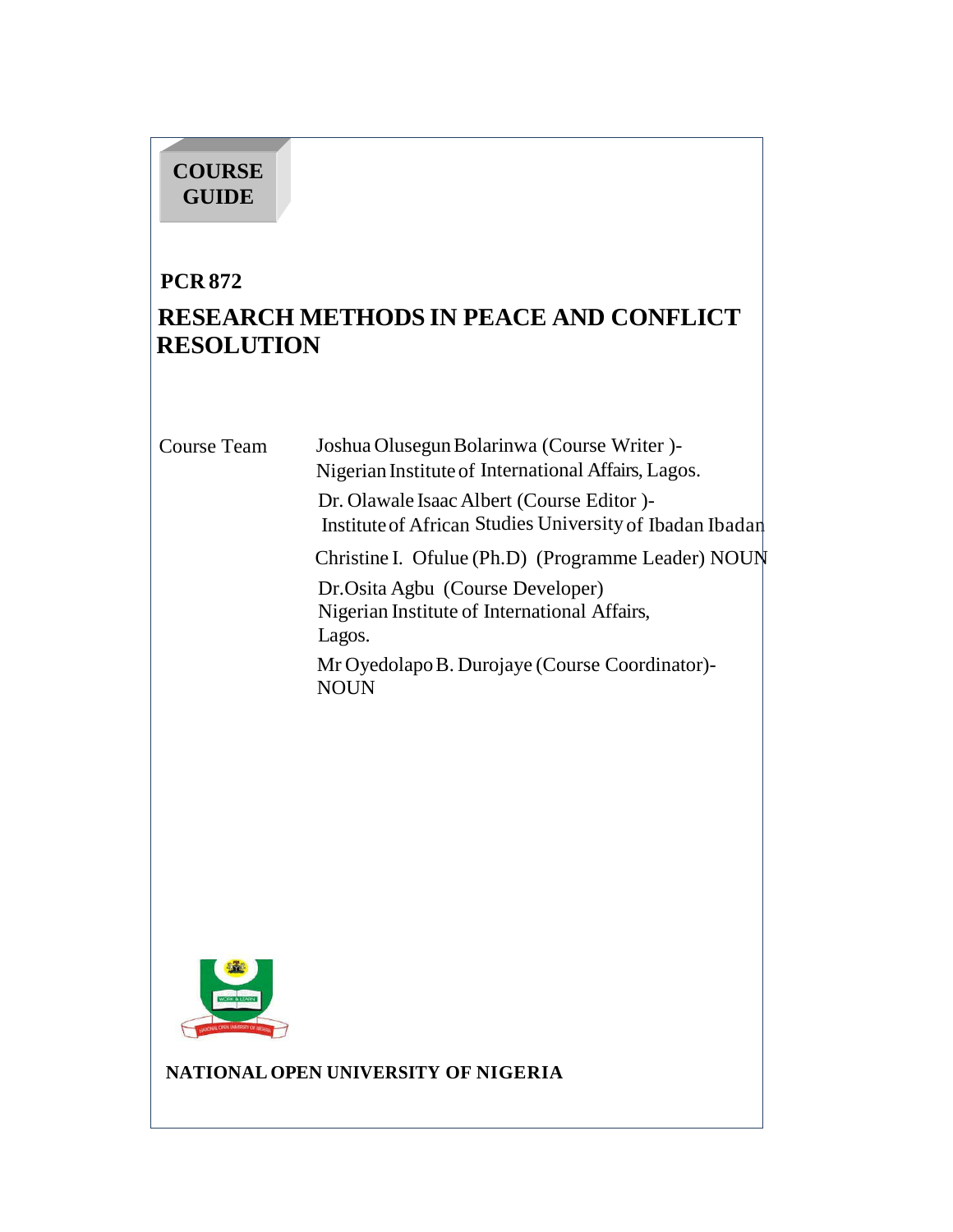© 2018 by NOUN Press National Open University of Nigeria, Headquarters, University Village 91 Cadastral Zone Nnamdi Azikiwe Expressway Jabi – Abuja

Abuja Office, 5 Dar es Salaam Street, Off Aminu Kano Crescent, Wuse II, Abuja.

e-mail: centralinfo@nou.edu.ng URL: www.nou.edu.ng

All rights reserved. No part of this book may be reproduced, in any form or by any means, without permission in writing from the publisher.

First Printed 2006

Printed 2018

ISBN: 978-978-970-009-7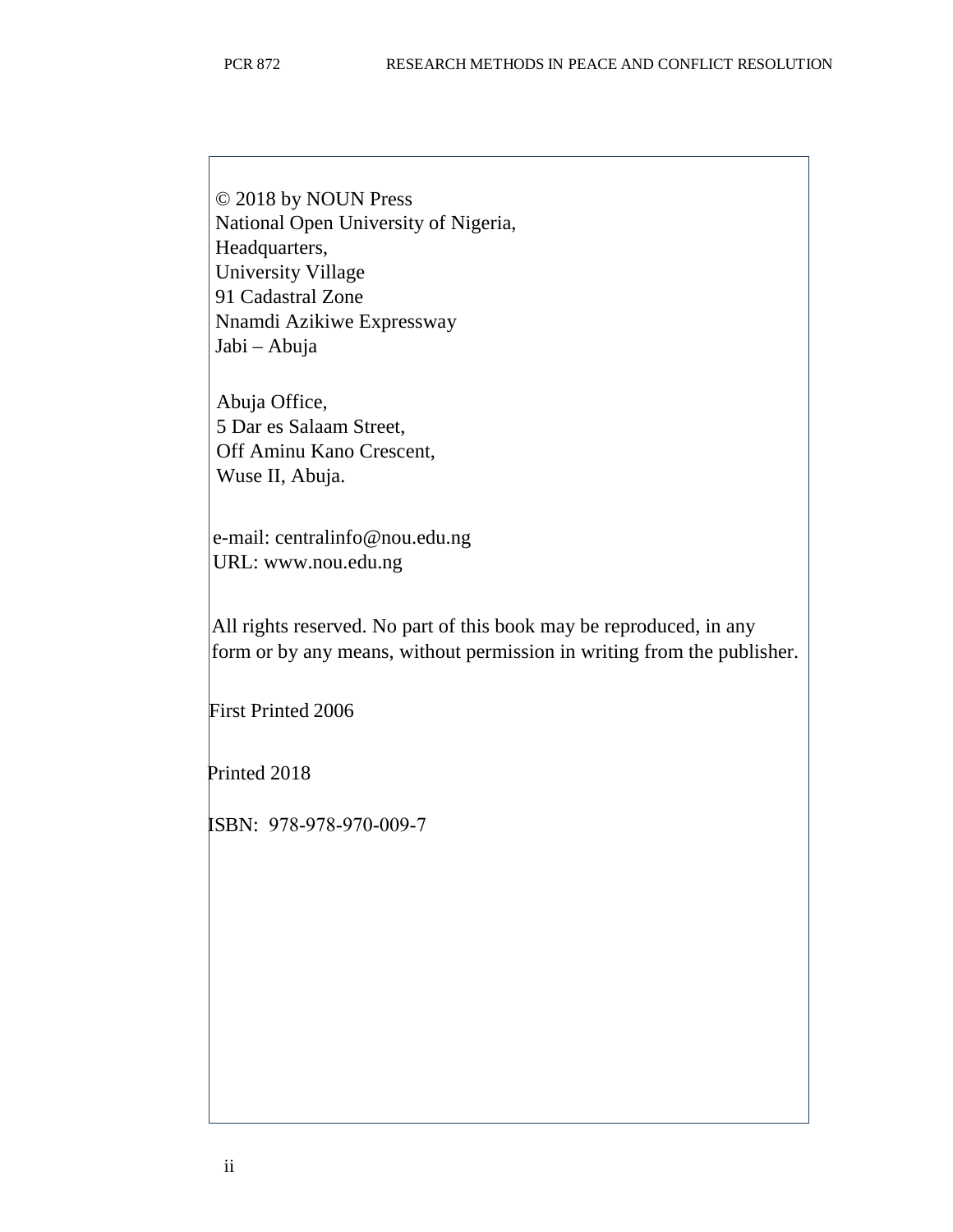## **Content**

| $\mathbf{1}$ |
|--------------|
| $1-2$        |
| 2            |
| $2 - 3$      |
| 3            |
| 3            |
| $3 - 5$      |
| 5            |
| 5            |
| 5            |
| 6            |
| 6            |
| 7            |
| $7-9$        |
| $9-10$       |
| 10           |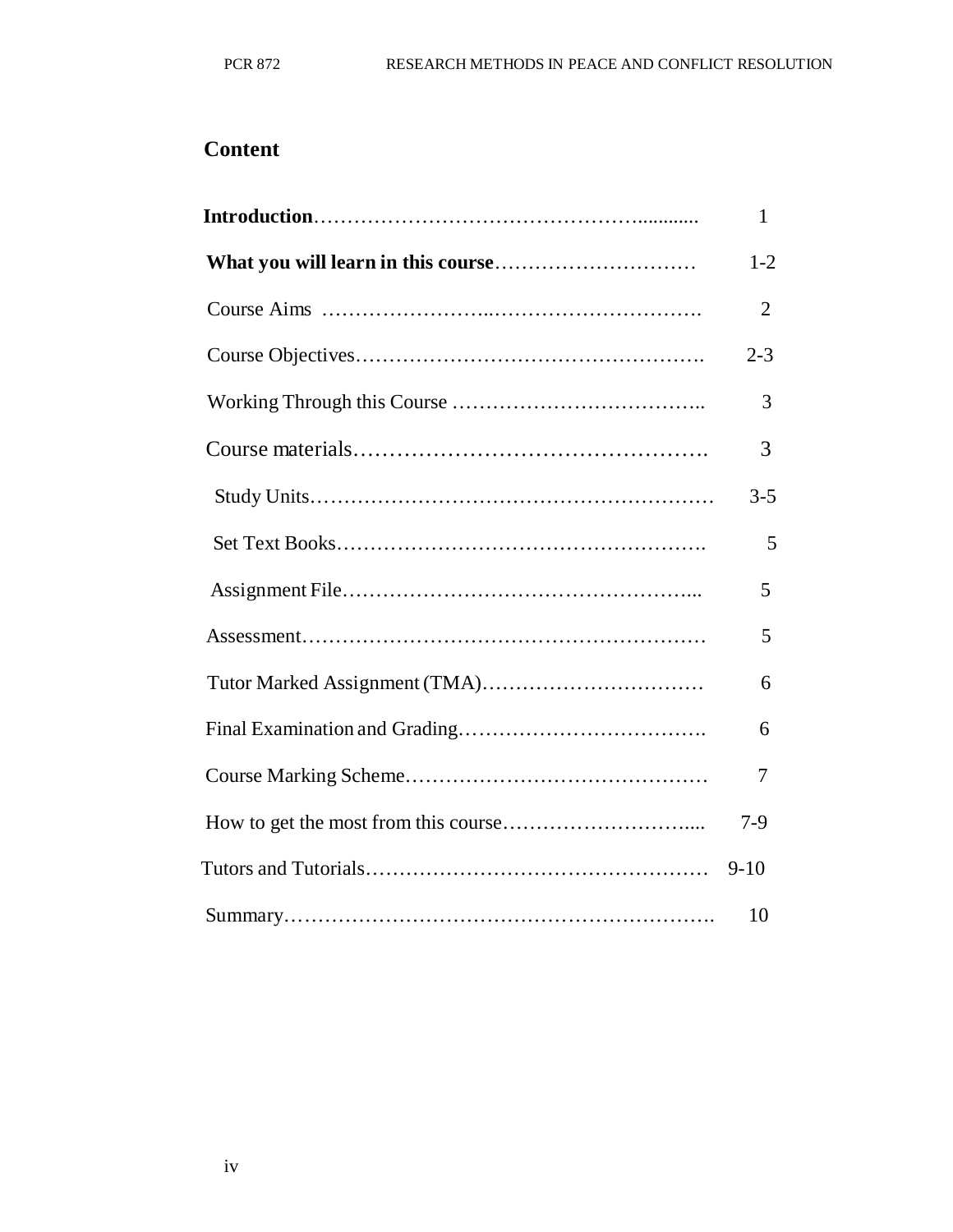#### **1.0 Introduction**

**PCR 872 Research Methods in Peace and Conflict Resolution** is a one Semester course. It will be available for you to take towards the core module of the Master of Arts in Peace Studies and Conflict Resolution. This course is suitable for post graduate students seeking to understand and obtain the required skills necessary for carrying out research in conflict analysis and peace studies.

This course consists of 27 units, it examines in detail certain key terms and instruments necessary for carrying out both qualitative and quantitative research in the social sciences. It presents an overview of theoretical paradigms in research, the meaning and parts of a theory, the various perspectives in research and why we need research, the research methods – both qualitative and quantitative in data collection analysis, and the use of the case study method, etc.

There are compulsory prerequisites for this course. The course guide tells you briefly what the course is all about, what you are expected to know in each unit, what course materials you need to use and how you can work your way through these materials. It also emphasizes the necessity for tutor– marked assignments. There are also periodic tutorial classes that are linked to this course.

## **1.1 What you will learn in this Course**

The overall objective of **PCR 872 Research Methods in Peace and Conflict Resolution is** to acquaint you with the array of methods that could be used in carrying social research especially in the area of conflict analysis and peace studies. How to write research proposals, the basic methods of research in the social sciences are revisited with a view to giving you an array of methods, both qualitative and quantitative from which to select suitable instruments for studying problems of our society. The ultimate objective is to sensitize and enhance your capacity to contribute to the various efforts at finding solutions to conflicts within the communities.

Your understanding of this course will serve to expose you to a very important part of peace studies that have to do with the very important perspective of consciously building peace in societies in order to prevent wars.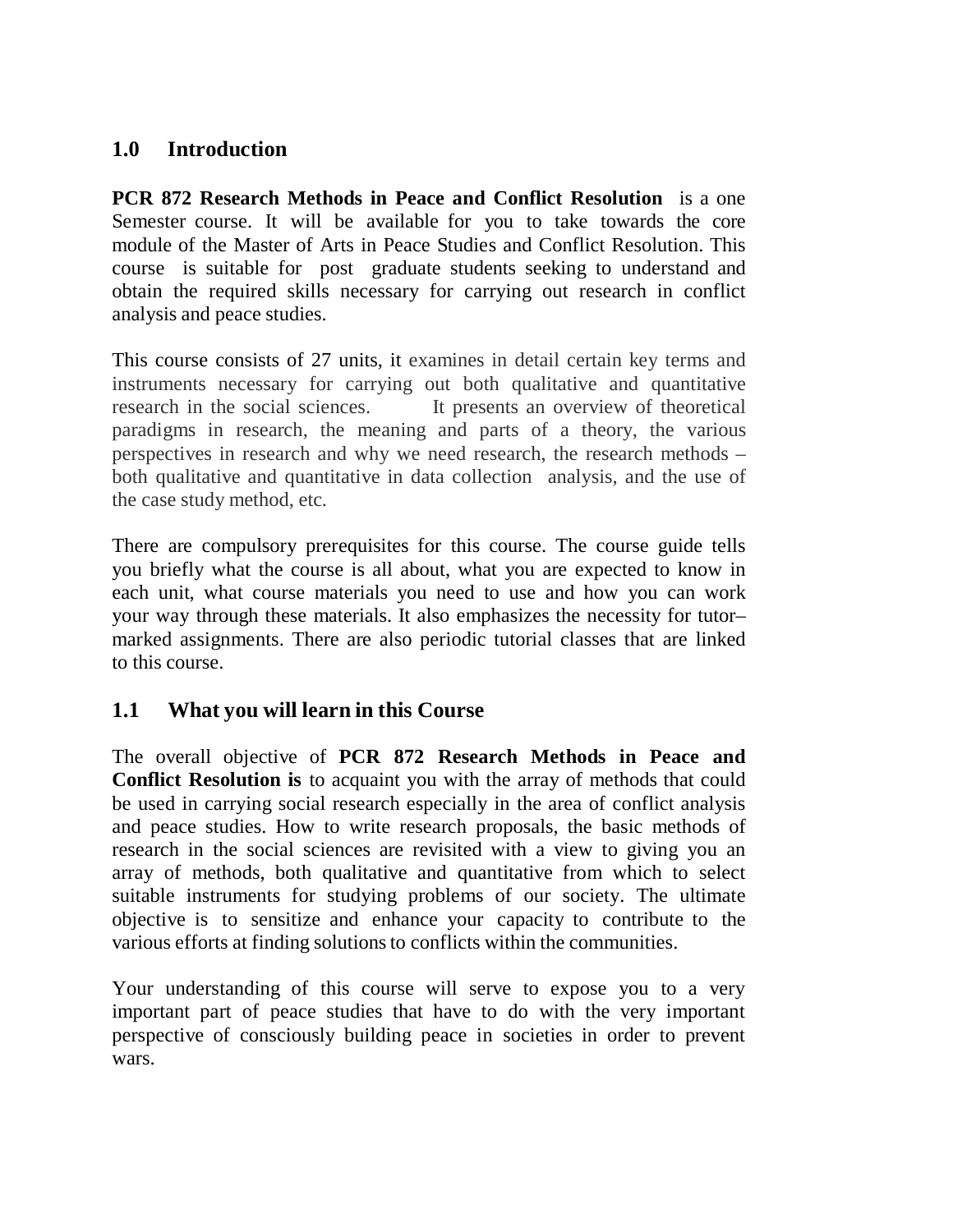This course PCR 872, Research Methods in Peace and Conflict Resolution is for and academic Master's degree. In this course, emphasis is on science which focuses on the structural bases. The study of science leads to the practice. This course provides such a platform.

#### **1.2 Course Aims**

The basic aim of this course is to expose you to the various methods of research in the social sciences. Get you to appreciate the various efforts and methods of seeking conflict resolution, and the necessity of good background study of a conflict situation to enable a more sustainable resolution.

#### **1.3 Course Objectives**

Several objectives can be delineated from this course. In addition, each unit has specific objectives. The unit objectives can be found at the beginning of a unit. You may want to refer to them during your study of the particular unit to check on the progress you are making. You should always look at the unit objectives after completing a unit. In this way, you can be sure that you have covered what is required of you in that unit.

On successful completion of the course, you should be able to:

- 1. Understand the meaning of the Scientific Method in research
- 2. Be able to understand what a theory is, the nature of theories and the various parts of a theory
- 3. Understand the steps of research process
- 4. How to write research proposals
- 5. Be able to discuss the scope of theories
- 6. Define research and how to raise research questions
- 7. Be conversant with the Problem-Solving Approach
- 8. Understand the meanings of methodology
- 9. Know the usefulness of Literature Review in Social Research
- 10. Understand the time dimension in research
- 11. Understand the meaning and uses of qualitative data
- 12. Be familiar with Participant Observation and Focus Group **Discussions**
- 13. Understand quantitative Data Analysis, know qualitative data analysis
- 14. Discuss Content Analysis and the use of Secondary Sources of materials
- 15. Understand the use of quantitative data in research
- 16. Be familiar with the use of the Questionnaire and the Survey Method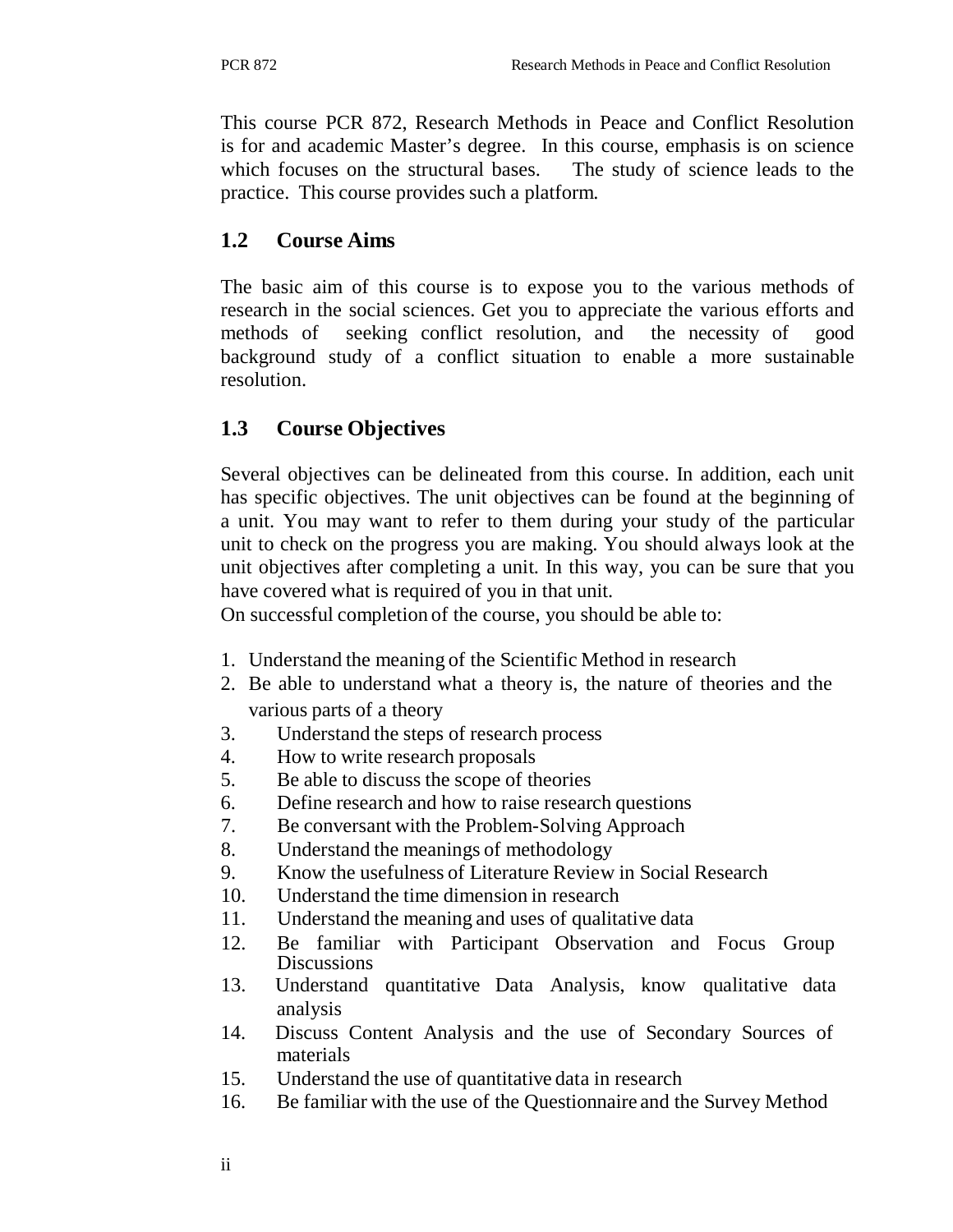- 17. Be familiar with the Case Study Method and Coding in conflict research.
- 18. Experimental Research
- 19. Understand the usefulness of sampling in Research
- 20. The Purpose of Field Research

#### **1.4 Working through this Course**

To complete this course you are required to read the study units, read recommended books and read other materials provided by the National Open University of Nigeria (NOUN). Most of the units contain selfassessment exercises, and at points in the course, you are required to submit assignments for assessment purposes. At the end of this course there is a final examination. Stated below are the components of the course and what you are expected to do.

## **1.5 Course Materials**

- 1. Course Guide
- 2. Study Units
- 3. Textbooks and other Reference Sources
- 4. Assignment File
- 5. Presentation

In addition, you must obtain the text materials. They are provided by the NOUN. You may also be able to purchase the materials from the bookshops. Please, contact your tutor if you have problems in obtaining the text materials.

## **1.6 Study Units**

There are twenty-seven study units in this course, as follows:

## **MODULE 1**

- Unit 1: Overview of Theoretical Paradigms in research
- Unit 2: The parts of a Theory
- Unit 3: Classification of Theory
- Unit 4: Dimension of Research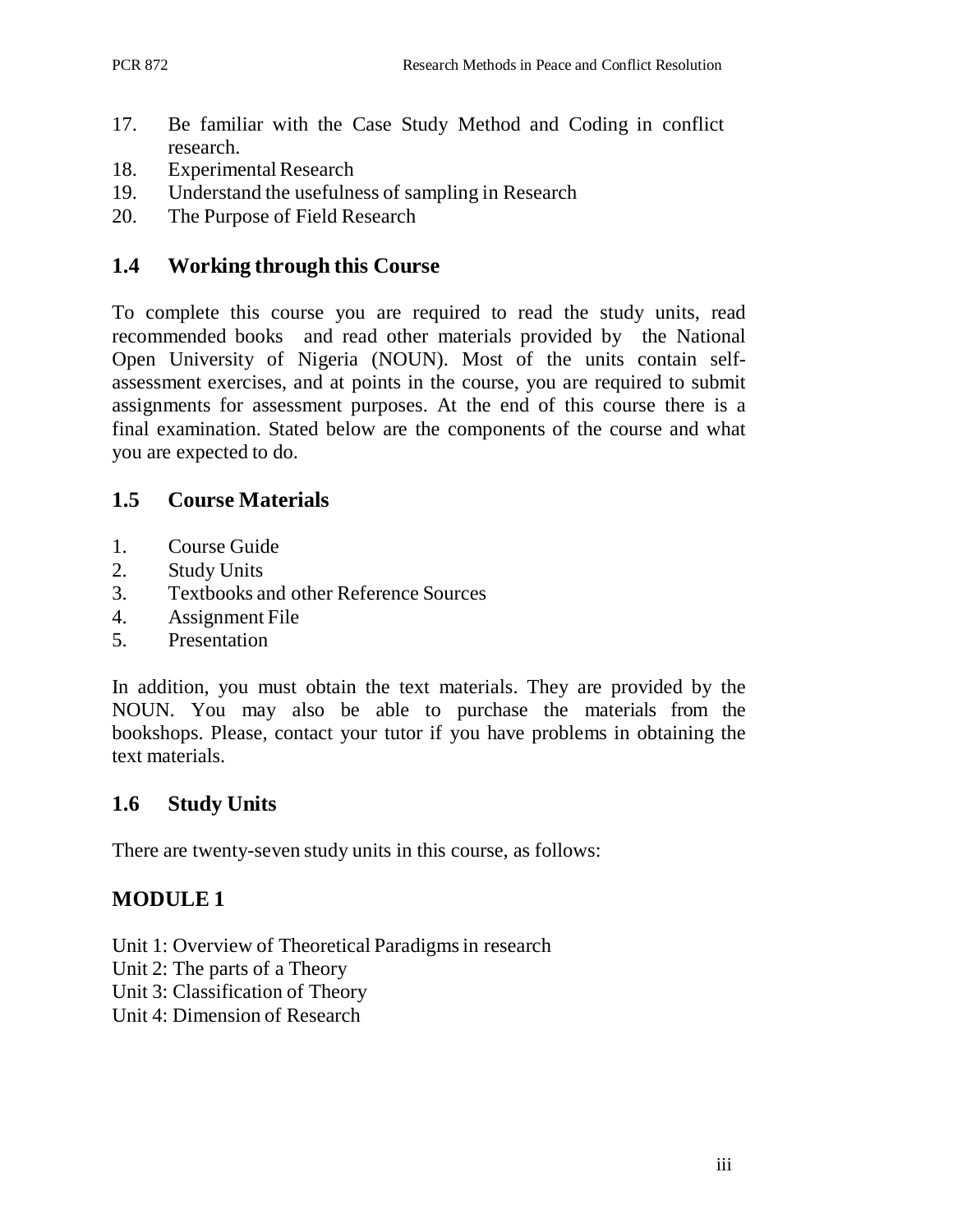## **MODULE 2**

Unit 1: Tools of Research

Unit 2: Perspective of Research

Unit 3: Steps of The Research process

Unit 4: Writing a Research Proposal

#### **MODULE 3**

- Unit 1: Why do we need Research?
- Unit 2: Data Collection

Unit 3: Qualitative Research Methods

Unit 4: Quantitative Research Methods

## **MODULE 4**

- Unit 1: Meanings of Methodology in Research
- Unit 2: Feminist and Post-Modern Research

Unit 3: Reading other people's Research

Unit 4: Measurement and Research Designs

#### **MODULE 5**

- Unit 1: The Concept of Reliability and Validity in social research
- Unit 2: Indexes and Scales in Social research
- Unit 3: Quantitative Research Designs
- Unit 4: Sampling

## **MODULE 6**

- Unit 1: Experimental Research
- Unit 2: Survey Research
- Unit 3: Field Research
- Unit 4: Qualitative Research Design

## **MODULE 7**

Unit 1: Analyzing Qualitative Data

Unit 2: Analyzing Quantitative Data

Unit 3: The Use of Case Studies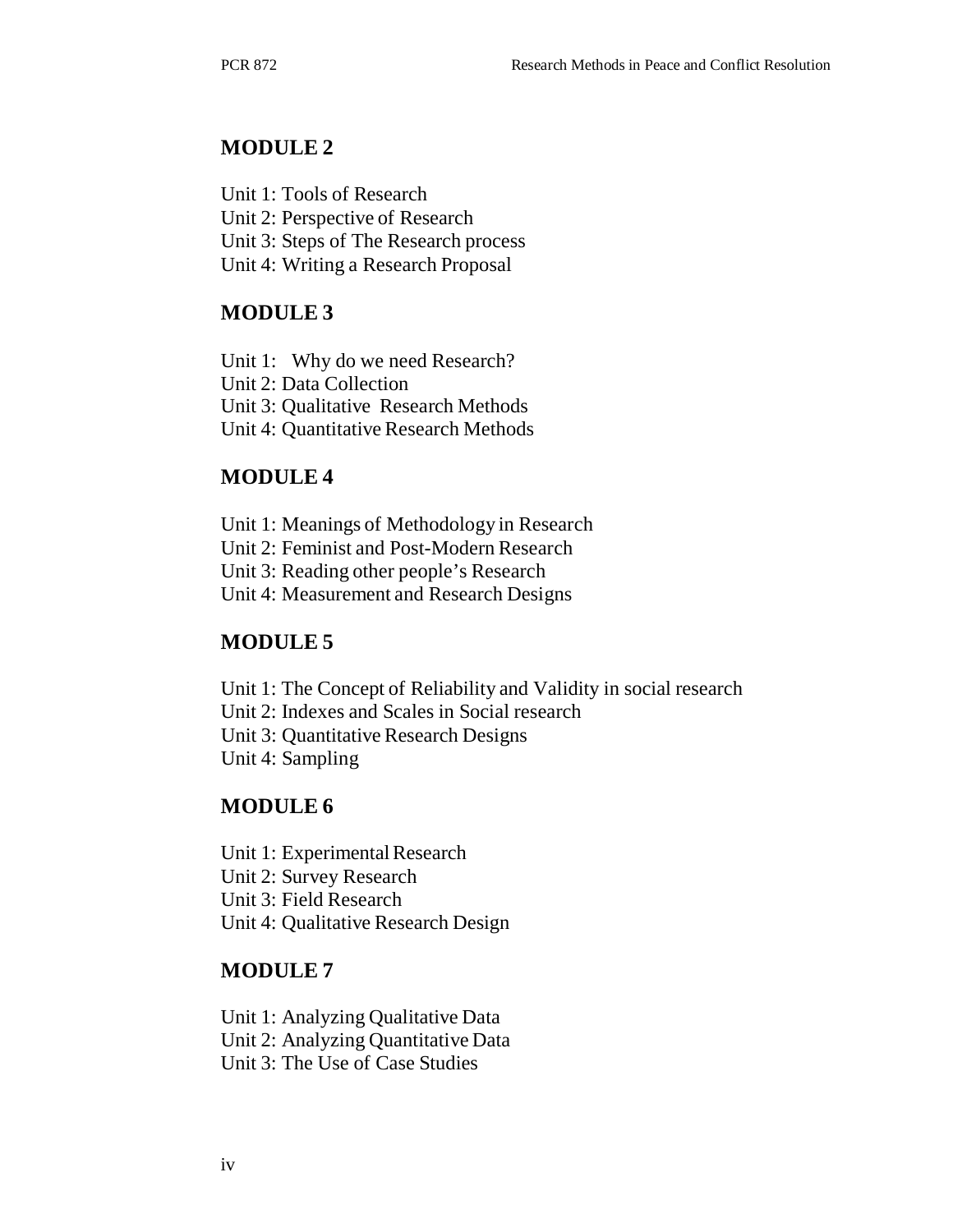Each unit contains a number of self-test. In general, these self-test questions you on the materials you have just covered or require you to apply it in some way and, thereby, assist you gauge your progress as well as reinforcing your understanding of the material. Together with tutor-marked assignments, these exercises will assist you in achieving the stated learning objectives of the individual units and of the Course.

#### **1.7 Set Textbooks**

- 1. Phyllis Brazee, 1999 Research Methods for the Social Sciences, UK, Oxford University Press.
- 2. Umaru A. Pate, 2002 Introduction to Conflict Reporting in Nigeria, Lagos, Friedrich Ebert Stiftung,
- 3. E.C Osuala, 1982Introduction to Research Methodology, Onitsha, Africana-Fep Publishers,

## **1.8 Assignment File**

There are two aspects to the assessment of this course. In this file, you will find all the details of the work you must submit to your course facilitator for marking. The marks you obtain for these assignments will count towards the final mark you obtain for this course. Further information on assignment will be found in the Assignment File itself, and later in this Course Guide in the section on assessment.

There are many assignments for this course, with each unit having at least one assignment. These assignments are basically meant to assist you to understand the course.

## **1.9 Assessment Schedule**

There are two aspects to the assessment of this course. First, are the tutormarked assignments; second, is a written examination.

In tackling these assignments, you are expected to apply the information, knowledge and experience acquired during the course. The assignments must be submitted to your course facilitator for formal assessment in accordance with the deadlines stated in the Assignment File. The work you submit to your course facilitator for assessment will account for 30 per cent of your total course mark.

At the end of the course, you will need to sit for a final examination of three hours duration. This examination will account for the other 70 per cent of your total course marks.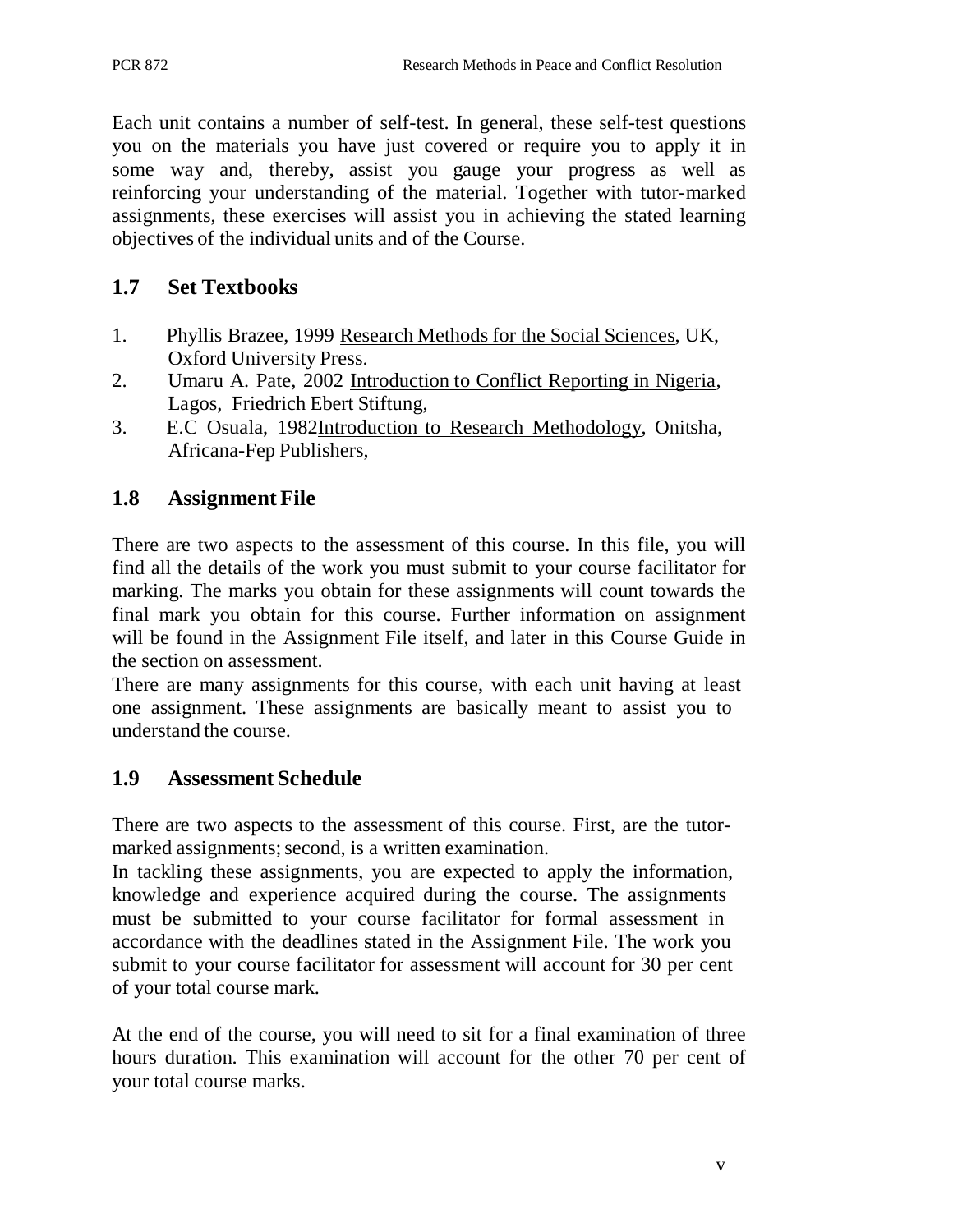## **1.10 Tutor-Marked Assignments (TMAs)**

There are 27 tutor-marked assignments in this course. You only need to submit all the assignments. The best four (i.e the highest four of the 27 marks) will be counted. Each assignment counts for 20 marks but on the average when the five assignments are put together, then each assignment will count 10 % towards your total course mark. This implies that the total marks for the best four (4) assignments which would have been 100 marks will now be 30% of your total course mark.

The Assignments for the units in this course are contained in the Assignment File. You will be able to complete your assignments from the information and materials contained in your set books, reading and study units. However, it is always desirable at this level of your education to research more widely, and demonstrate that you have a very broad and indept knowledge of the subject matter.

When each assignment is completed, send it together with a TMA (tutormarked assignment) form to your Course Facilitator. Ensure that each assignment reaches your course facilitator on or before the deadline given in the Assignment File. If, for any reason you cannot complete your work on time, contact your course facilitator before the assignment is due to discuss the possibility of an extension. Extensions will not be granted after the due date unless there are exceptional circumstances warranting such.

## **1.11 Final Examination and Grading**

The final examination for **PCR 872 Research Methods in Peace and Conflict Resolution will** be of three hours' duration and have a value of 70% of the total course grade. The examination will consist of questions which reflect the practice exercises and tutor-marked assignments you have previously encountered. All areas of the course will be assessed.

Use the time between the completion of the last unit and sitting for the examination, to revise the entire course. You may find it useful to review your tutor-marked assignments and comment on them before the examination. The final examination covers information from all aspects of the course.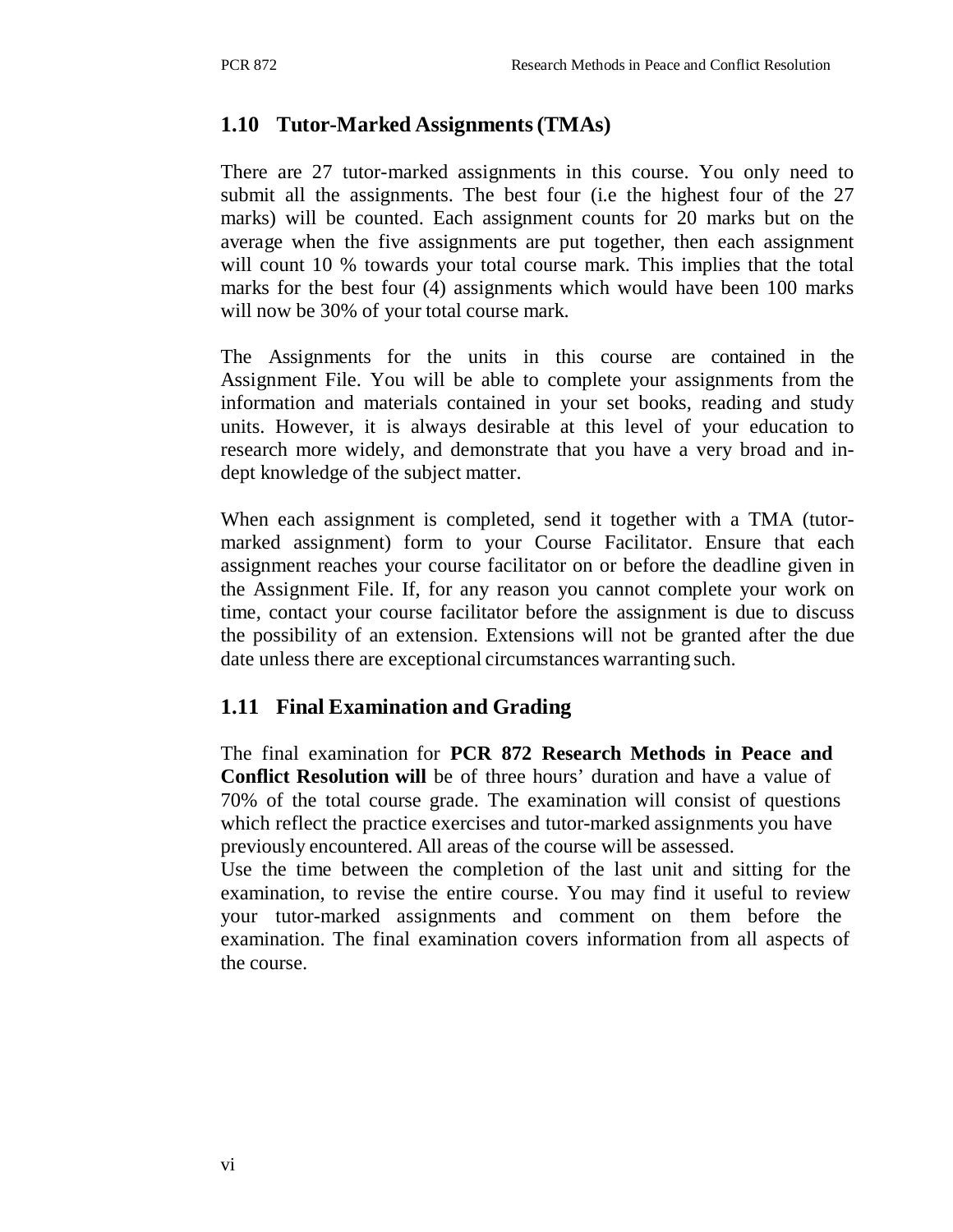#### **1.12 Course Marking Scheme**

**Table 1:** *Course marking Scheme*

| <b>ASSESSMENT</b> | <b>MARKS</b>                                                                              |
|-------------------|-------------------------------------------------------------------------------------------|
| Assignments       | Best four marks of the Assignments @10% each<br>(on the average) = $30\%$ of course marks |
| Final examination | 70% of overall course marks                                                               |
| <b>Total</b>      | 100% of course marks                                                                      |

## **1.13 How to get the most from this Course**

In distance learning, the study units replace the university lecturer. This is one of the great advantages of distance learning; you can read and work through specially designed study materials at your own pace, and at any time and place that suits you best. Think of it as reading the lecture instead of listening to the lecturer. In the same way a lecturer might give you some reading to do, the study units tell you when to read, and which are your text materials or set books. You are provided exercises to do at appropriate points, just as a lecturer might give you in an in-class exercise.

Each of the study units follows a common format. The first item is an introduction to the subject matter of the unit, and how a particular unit is integrated with the other units and the course as a whole. Next to this is a set of learning objectives. These objectives, lets you know what you should be able to do by the time you have completed the units. These learning objectives are meant to guide your study. The moment a unit is finished, you must go back and check whether you have achieved the set objectives. If this is made a habit, then you will significantly improve your chances of passing the course.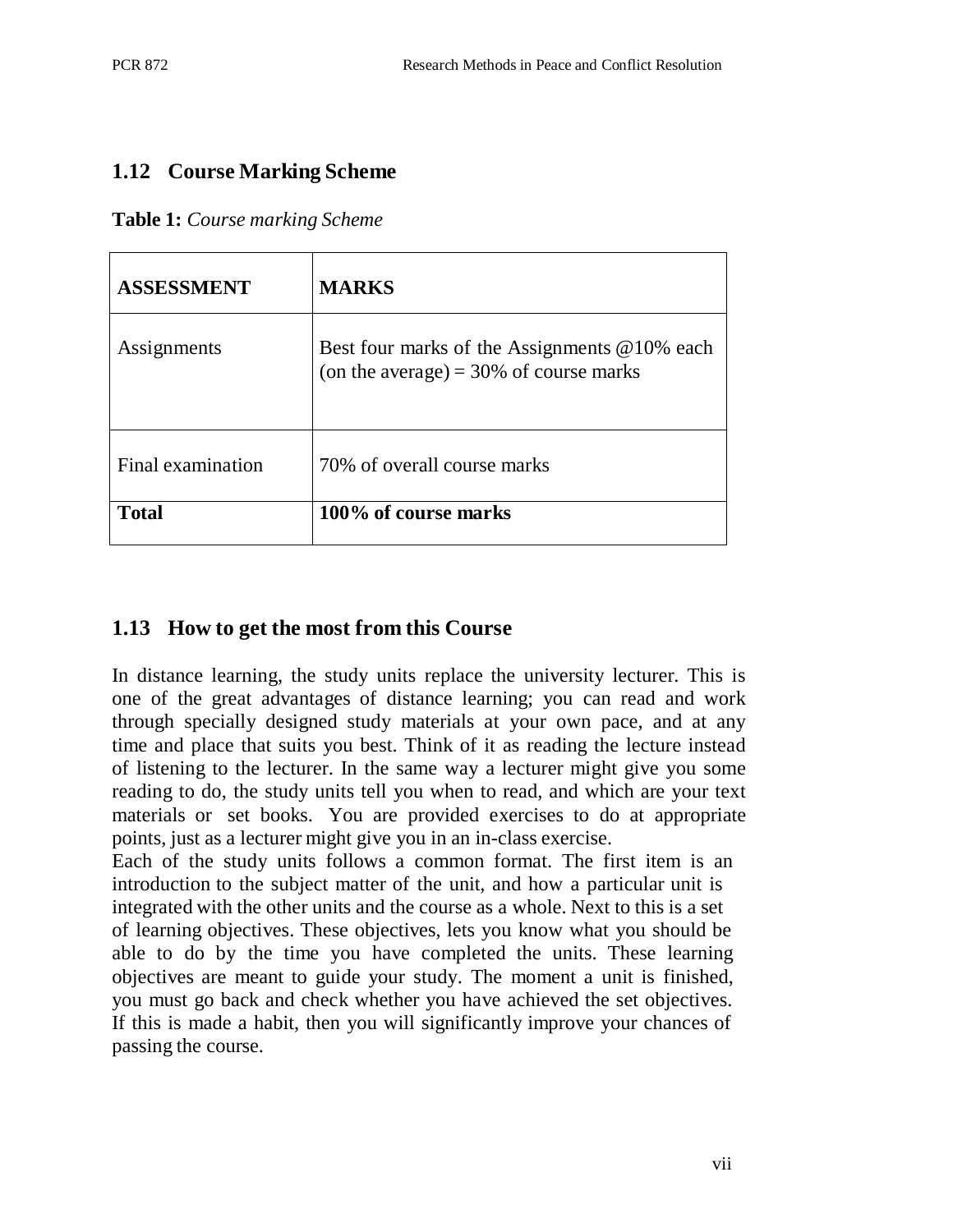The main body of the unit guides you through the required reading from other sources. This will usually be either from your set books or from a Reading section.

The following is a practical strategy for working through the course. If you run into any trouble, telephone your tutorial facilitator. . Remember that your tutorial facilitator's job is to help you. When you need assistance, do not hesitate to call and ask your tutorial facilitator to provide it.

The following is a prcatical strategy for working through the course.

- 1. Read this Course Guide thoroughly, it is your first assignment.
- 2. Organize a Study Schedule. Design a 'Course Overview' to guide you and note the time you are expected to spend on each unit and how the assignments relate to the units. You need to gather all the information into one place, such as your diary or a wall calendar. Whatever method you choose to use, you should decide on and write down your own dates and schedule of work for each unit.
- 3. Once you have created your own study schedule, do everything to stay faithful to it. The major reason that students fail is that they get behind with their course work. If you get into difficulties with your schedule, please, let your tutorial facilitator know before it is too late for help.
- 4. Turn to Unit 1, and read the introduction and the objectives for the unit.
- 5. Assemble the study materials. You will need your set books and the unit you are studying at any point in time.
- 6. Work through the unit. As you work through it, you will know what sources to consult for further information.
- 7. Review the objectives for each study unit to confirm that you have achieved them. If you are unsure of about any objectives review study material or consult your tutorial facilitator.
- 8. When you are confident that you have achieved a unit objective, you can then start on the next unit. Keep to your schedule. When the Assignment is returned, pay particular attention to your tutorial facilitator's comment, both on the tutor marked as well as written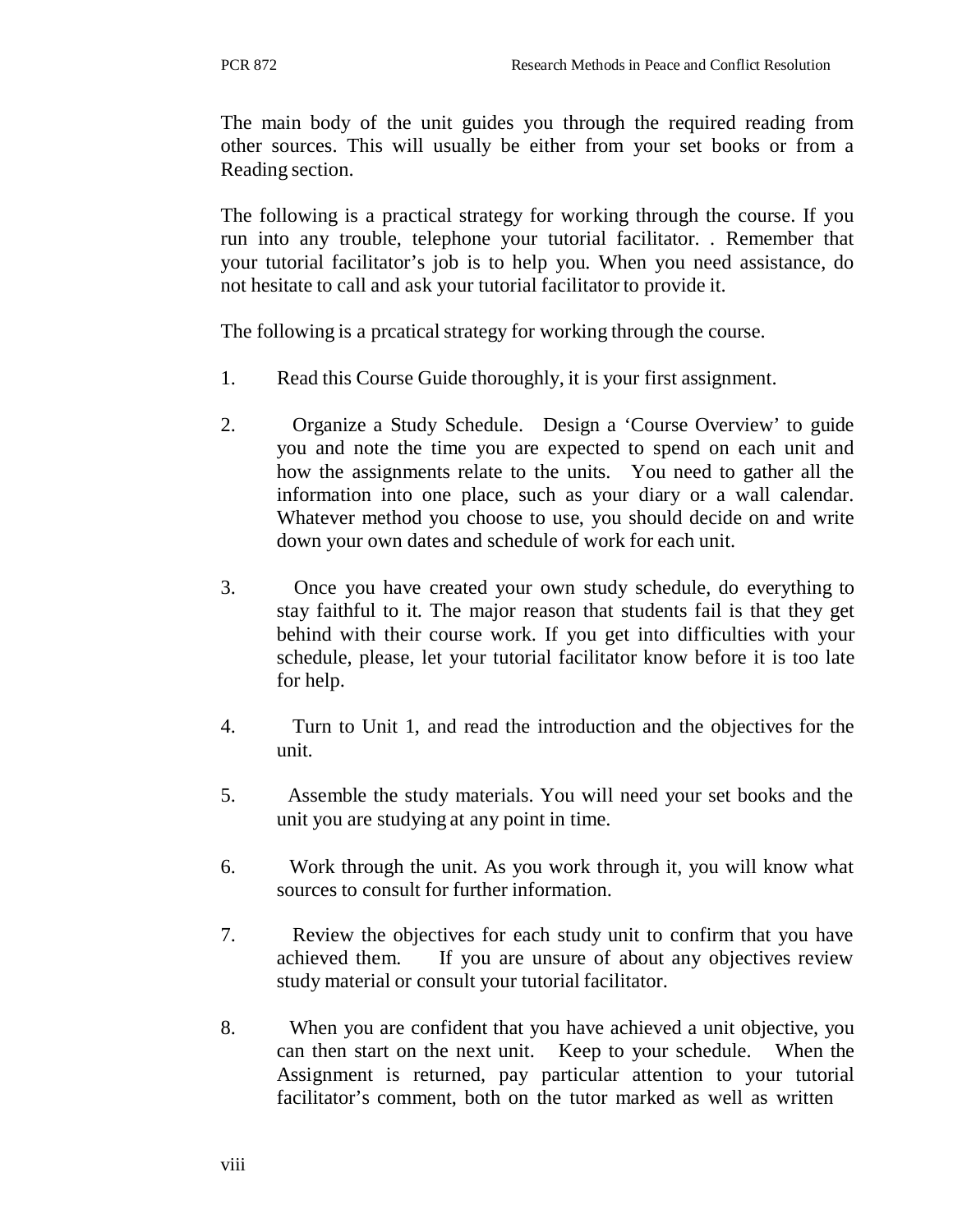assignment. Consult your tutorial facilitator if you have any problems.

- 9. Review the objectives for each study unit to confirm that you have achieved them. If you feel unsure about any of the objectives, review the study materials or consult your tutor.
- 10. When you are confident that you have achieved a unit's objectives, you can start on the next unit. Proceed unit by unit through the course and try to space your study so that you can keep yourself on schedule.
- 11. When you have submitted an assignment to your tutorial facilitator for marking, do not wait for its return before starting on the next unit. Keep to your schedule. When the Assignment is returned, pay particular attention to your tutorial facilitator comments, both on the tutor-marked assignment form and also the written comments on the ordinary assignments.
- 12. After completing the last unit, review the course and prepare yourself for the final examination. Check that you have achieved the unit objectives (listed at the beginning of each unit) and the course objectives (listed in the Course Guide).

## **1.14 Tutors and Tutorials**

There are 15 hours of tutorials provided in support of this course. You will be notified of the dates, times and location of these tutorials, together with the name and phone number of your tutorial facilitator, as soon as you are allocated a tutorial group.

Your tutorial facilitator will mark and comment on your assignments, keep a close watch on your progress and on any difficulties you might encounter and provide assistance to you during the course. You must mail your tutormarked assignments to your tutorial facilitator well before the due date (at least two working days are required). They will be marked by your tutorial facilitator and returned to you as soon as possible.

Do not hesitate to contact your tutorial facilitator by telephone, e-mail, or discussion board. The following might be circumstances in which you will find help necessary. Contact your tutorial facilitator if -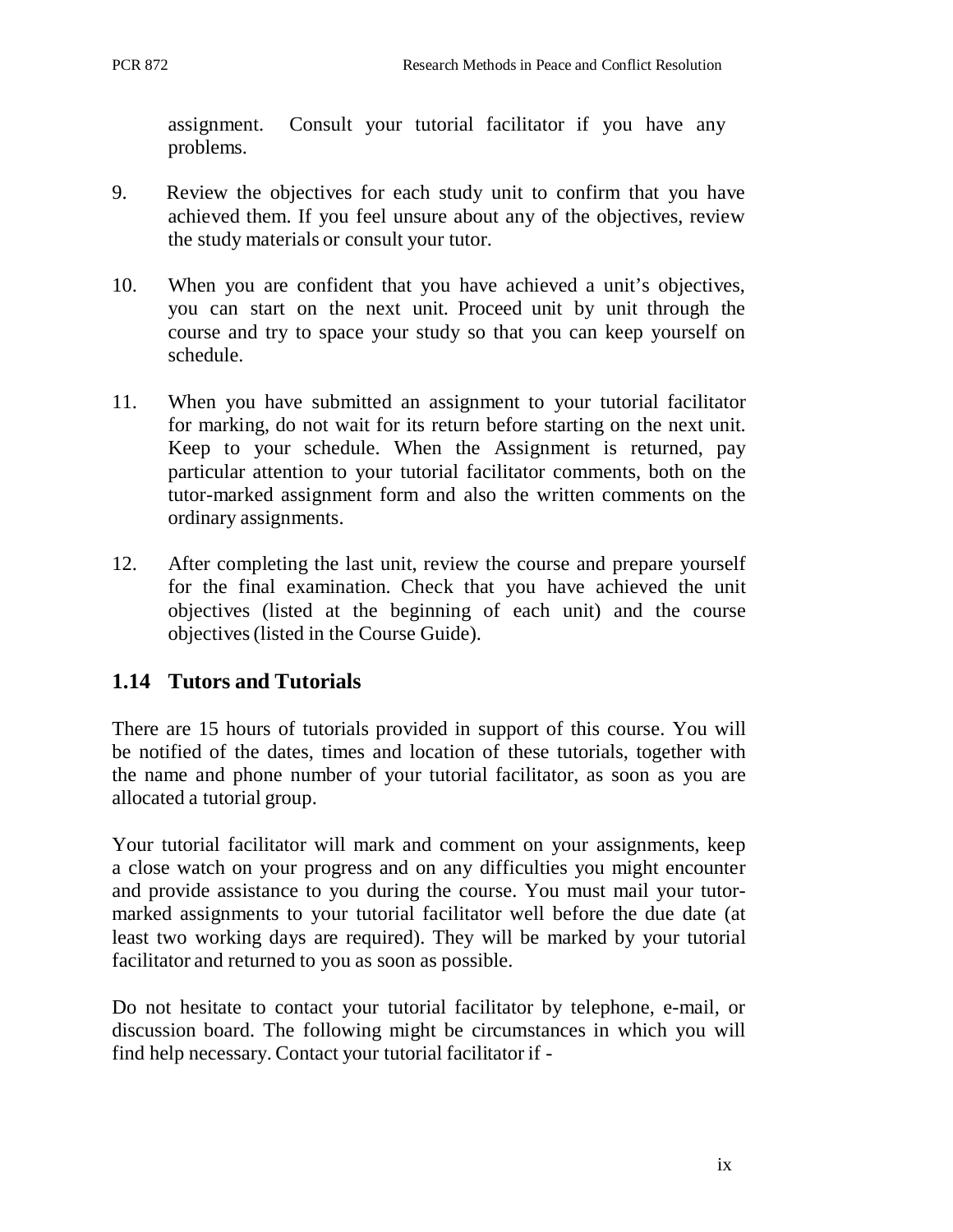- ・ You do not understand any part of the study units or the assigned readings.
- ・ You have difficulties within the exercises.
- ・ You have a question or problem with an assignment, with your tutor's comments on an assignment or with the grading of an assignment.

You should try your best to attend the tutorials. This is the only chance to have face to face contact with your tutorial facilitator and ask questions which are answered instantly. You can raise any problem encountered in the course of your study. To gain the maximum benefits from course tutorials, prepare a question list before attending them. You will learn quite a lot from participating in the discussions.

#### **1.15 Summary**

This course guide has introduced you to every aspect of your course on Research Methods in Peace and Conflict Resolution. We wish every success in your studies.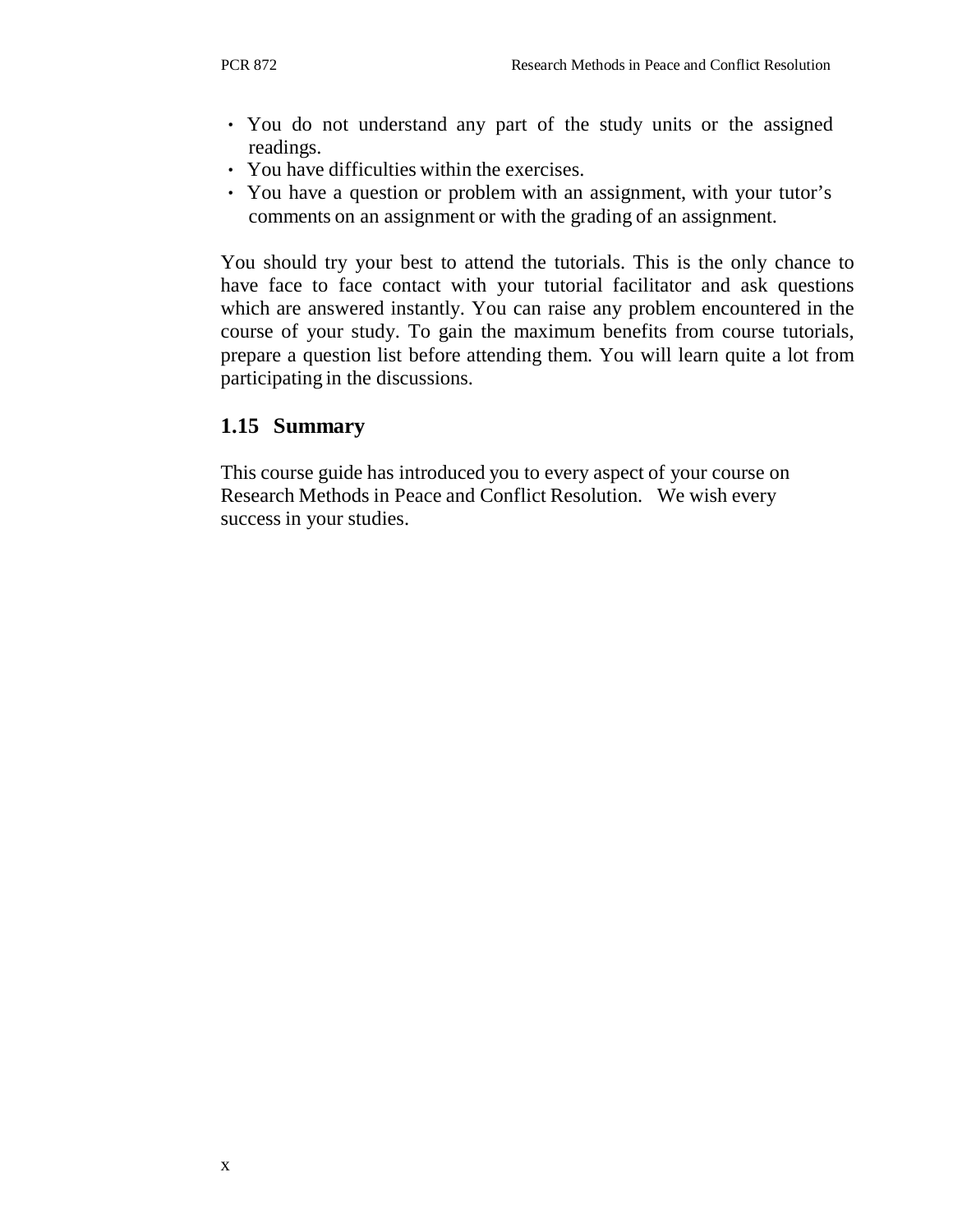## **Table of Content**

Page

## **MODULE 1**

| Unit 1: Overview of Theoretical Paradigms in research | $1 - 5$   |
|-------------------------------------------------------|-----------|
|                                                       | $6-10$    |
|                                                       | $11 - 17$ |
|                                                       | 18-22     |

## **MODULE 2**

| 23-29 |
|-------|
| 30-34 |
| 35-40 |
| 41-46 |
|       |

## **MODULE 3**

| 47-50   |
|---------|
| 51-54   |
| - 55-67 |
| 68-71   |

## **MODULE 4**

| 72-78 |
|-------|
| 79-83 |
| 84-89 |
| 90-95 |

## **MODULE 5**

| Unit 1: The Concept of Reliability and Validity in social research 96-102 |  |
|---------------------------------------------------------------------------|--|
|                                                                           |  |
|                                                                           |  |
|                                                                           |  |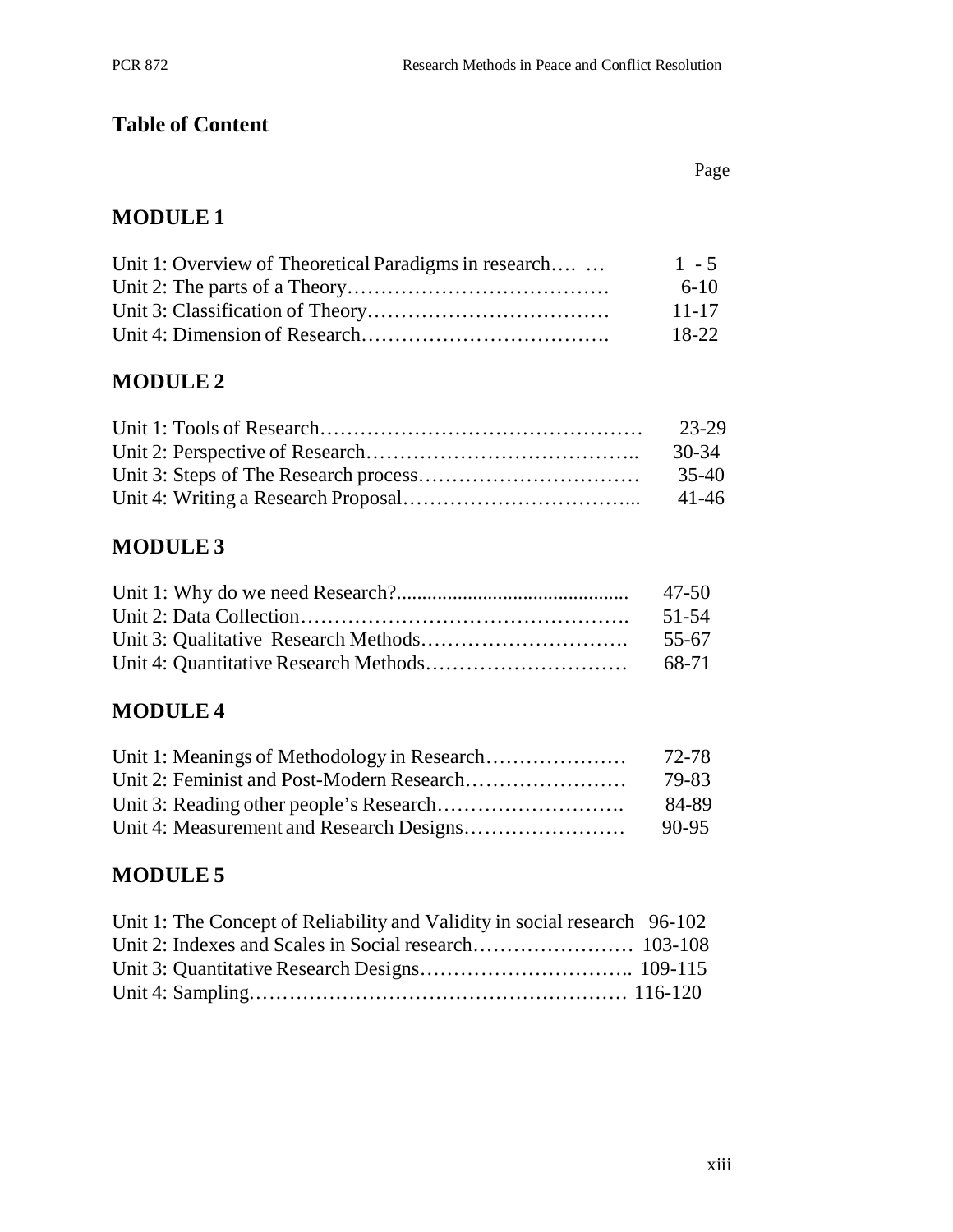## **MODULE 6**

## **MODULE 7**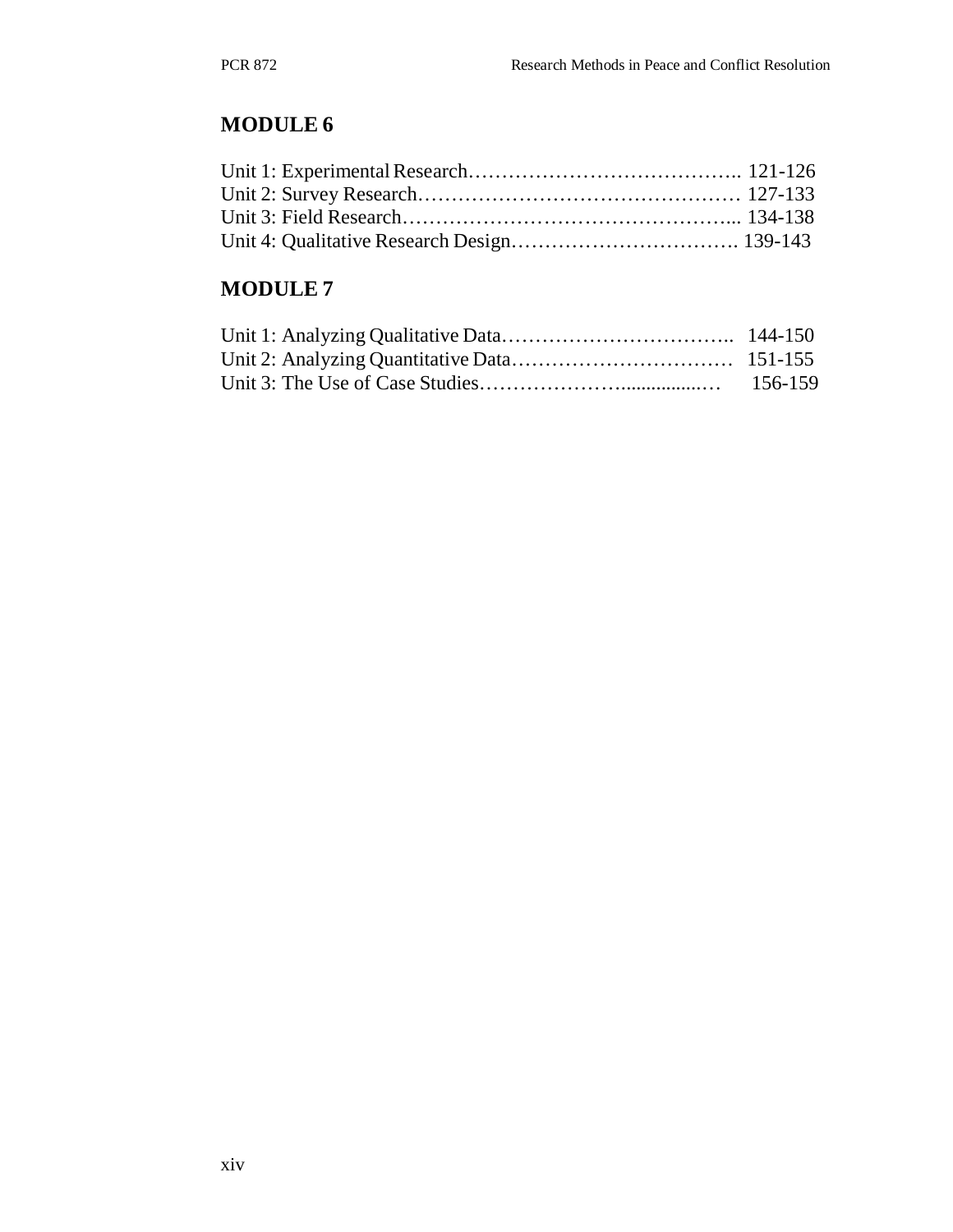## **MODULE 1**

## **INTRODUCTION**

- Unit 1: Overview of Theoretical Paradigms in Research
- Unit 2: The Parts of a Theory
- Unit 3: Classification of Theory
- Unit 4: Dimension of Research

## **UNIT 1: OVERVIEW OF THEORETICAL PARADIGMS IN RESEARCH**

## **CONTENT**

- 1.0 Introduction
- 2.0 Objectives
- 3.0 Main Body
	- 3.1 The Scientific Method and Theoretical Paradigms in Research.
		- 3.1.1 Theoretical Paradigms
		- 3.1.2 What is Theory?
		- 3.1.3 Exercise
- 4.0 Conclusion
- 5.0 Summary
- 6.0 Tutor-Marked Assignment
- 7.0 References/Further Readings

## **1.0 Introduction**

This is the beginning of this particular course. In this unit, we shall examine the scientific method, and generally examine the linkages between hypotheses, variables, theory and the issue of parsimony. However, the important point for the student is to be able to understand the basis for categorizing Social Sciences as Science and how this can be used in the study of social phenomena including the study of peace and conflicts.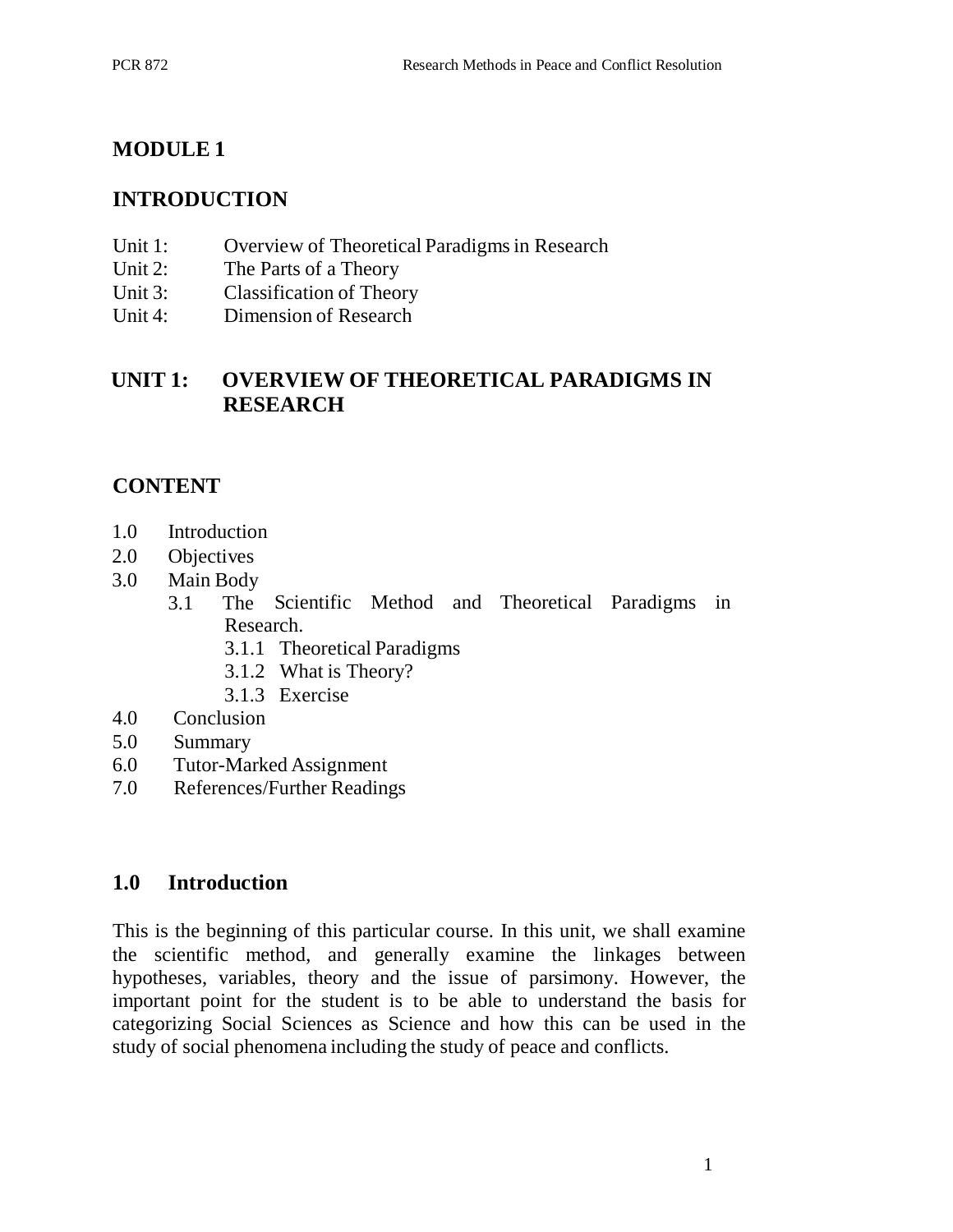## **2.0 Objectives**

By the end of this unit, you should be able to:

Understand the Scientific Method Discuss Social Science as Science Define what a Theory is Understand the following concepts- variables, hypothesis, and parsimony.

## **3.0 MAIN BODY**

#### **3.1 The Scientific Method and Theoretical Paradigms in Research**

When we engage in research of the empirical nature, as opposed to qualitative research, we usually focus our attention on quantitative variables that may help us determine what is happening in society. We are concerned with knowledge based on observations and experimentation. To the extent that we are engaged in discovering and categorizing such empirical knowledge, we are being scientific. Scientists are those engaged in collecting and interpreting empirical information. They do so in order to formulate and test Hypotheses .A Hypothesis is a statement of possible relationships or associations among the phenomena being studied or put in another way, a hypothesis is the possible relationship between two or more variables subject to verification. Since subjects like Economics, communications, cultural anthropology, political science, sociology and Psychology concern themselves with aspects of society, but especially with the study of human behaviour, they are often termed Social Sciences. They empirically study social phenomena. Their goals are to formulate and test hypotheses or suppositions about relationships and possible causes and effects among various aspects of a society, a culture, or a political system.

Social Sciences share two common features with all Sciences. The first is the commitment to the Scientific Method, which involves a series of logical steps that, if followed, help minimize any distortion of facts stemming from the researcher's personal values and beliefs. The second is the use of quantitative techniques, measuring and counting, for the gathering and analysis of the factual information that is collected. The Scientific Method is really a series of intellectual steps. It is not so much the actual techniques with which the research is carried out, but the thought process whereby hypotheses is formulated, tested, and verified or not verified. If followed,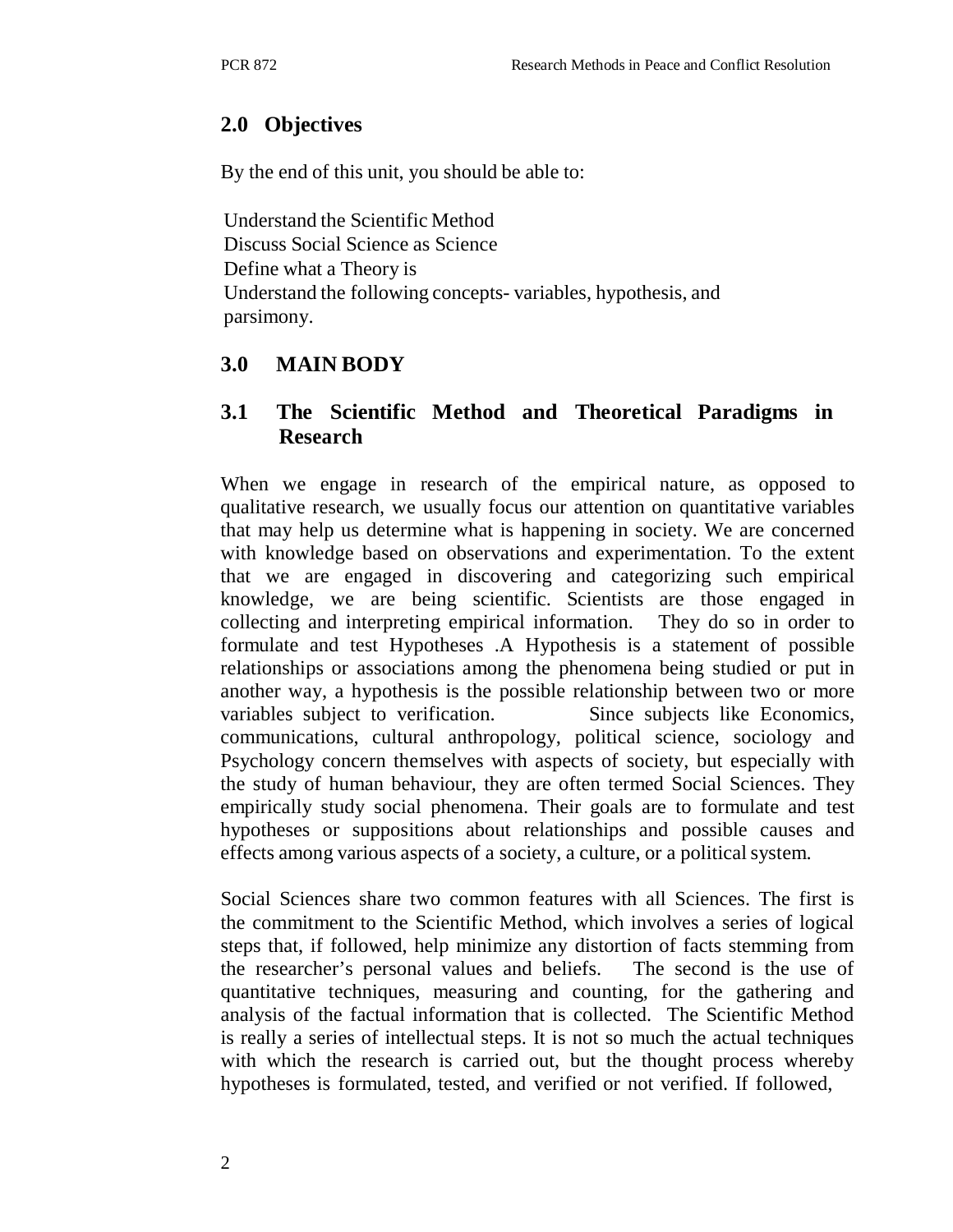the Scientific Method provides a basis for acquiring knowledge that will be eventually accepted by the scientific community. Our main focus here is about social research. In simple terms, research is a way of going about finding answers to questions. Social research involves many things. It is how a person finds out something new and original about the social world. To do this, a researcher needs to think logically, follow rules, and repeat steps over and over. A researcher will combine theories or ideas with facts in a systematic way and use his or her imagination and creativity. A good researcher quickly learns to organize and plan carefully and to select the appropriate technique to address a question.

Researchers must be sensitive to treating the people they study in ethnical and moral ways. In addition, a researcher must communicate to others clearly.

Social research is a collection of methods people use systematically to produce knowledge. It is an exciting process of discovery, but it requires persistence, personal integrity, tolerance for ambiguity, interaction with others, and pride in doing quality work.

The critical factor that separates social research from other ways of knowing about the social world is that it uses a scientific approach. So, social research is more than a collection of methods and a process for creating knowledge; it is a process for producing new knowledge about the social world that uses a scientific approach. Although, it is known that events of the social world are not repeatable. So, in the social sciences such as anthropology, psychology, political science, sociology and even peace studies, we are involve in the study of people, their beliefs, behaviour, interaction, institutions and so forth.

Meanwhile, science refers to both a system for producing knowledge and the knowledge produced from that system. The system over many years is slowly but constantly changing. It combines assumptions about the nature of the world and knowledge. It is visible in a social institution called the scientific community. The knowledge of science is organized in terms of theories. For now, we can define social theory as a system of interconnected abstractions or ideals that condense and organize knowledge about the social world.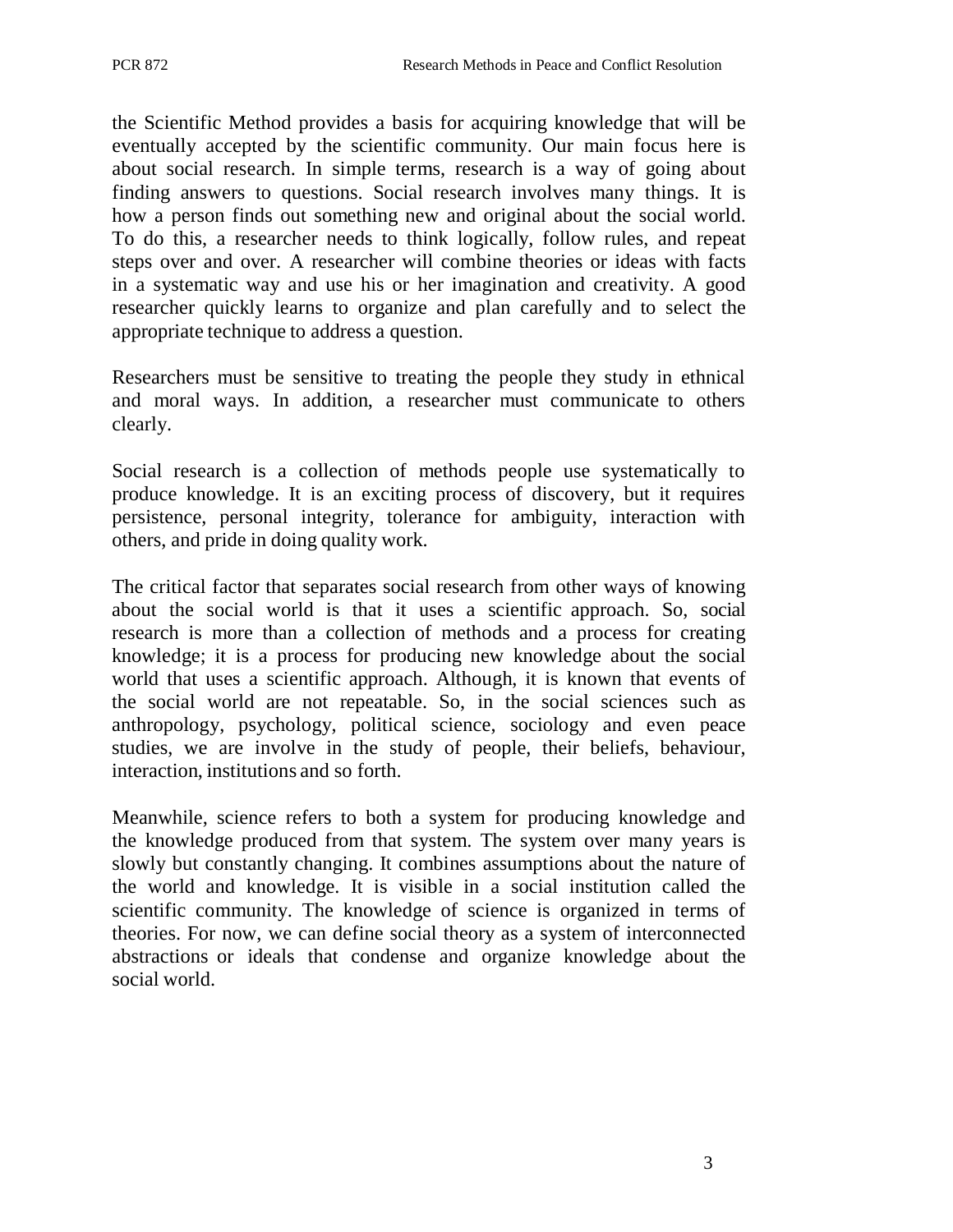#### **3.1.1 Theoretical Paradigms**

One of the major functions of theory is in order of experience with the help of concepts. It also selects relevant aspects and data among the enormous multitude of "facts" that confront the investigator of social phenomena.

One may be wondering; where does theory fit into the process of moving from a topic to a hypothesis, which can be tested. Theory takes many forms. Researchers use general theoretical issues and puzzles as sources for topics. *Theories and theoretical frameworks provide researchers with concepts and ideas that they turn into variables.* Theory provides the reasoning or mechanism that helps researchers connect variables into a research question. A hypothesis can be both an answer to a research question and an untested proposition from a theory. Researchers can express a hypothesis as an abstract, conceptual level. They can also restate it in a more concrete, measurable form.

#### **3.1.2 What is Theory**

It is a systematic and organized postulation about social phenomenon. It can result from testing of phenomenon or an observation. They are usually abstractions from the real world.

Theory plays an important role in research because it helps you to determine how relevant it is to your area. Sometimes we confuse "theory" with "social thoughts" or what great thinkers thought. For example, Marx Weber and Karl Marx played important roles in generating political ideas and espoused certain foundation of other social thinkers, e.g. Awoism is a political thought while Maxism and Communism are more like grand theories. Karl Max and others radically challenged the existing world. Theorists and even thinkers do not have to be geniuses. If we claim that inadequate education can lead to conflict. Is this a theory or a thought? It has to be interconnected, it is tested and then it becomes a theory; taking into consideration so many factors. They do not have to be parsimonious but brief. A parsimonious theory is one with minimum excesses.

The concept of parsimony says that a more powerful theory does more than less. The less complex of the two is a better one.

In general almost all research involves some theory. So, the question is not how much but how do I use the theory. For policy research anchored on good theory is better. But, the presentation is needed to emphasize political ideas or jargons.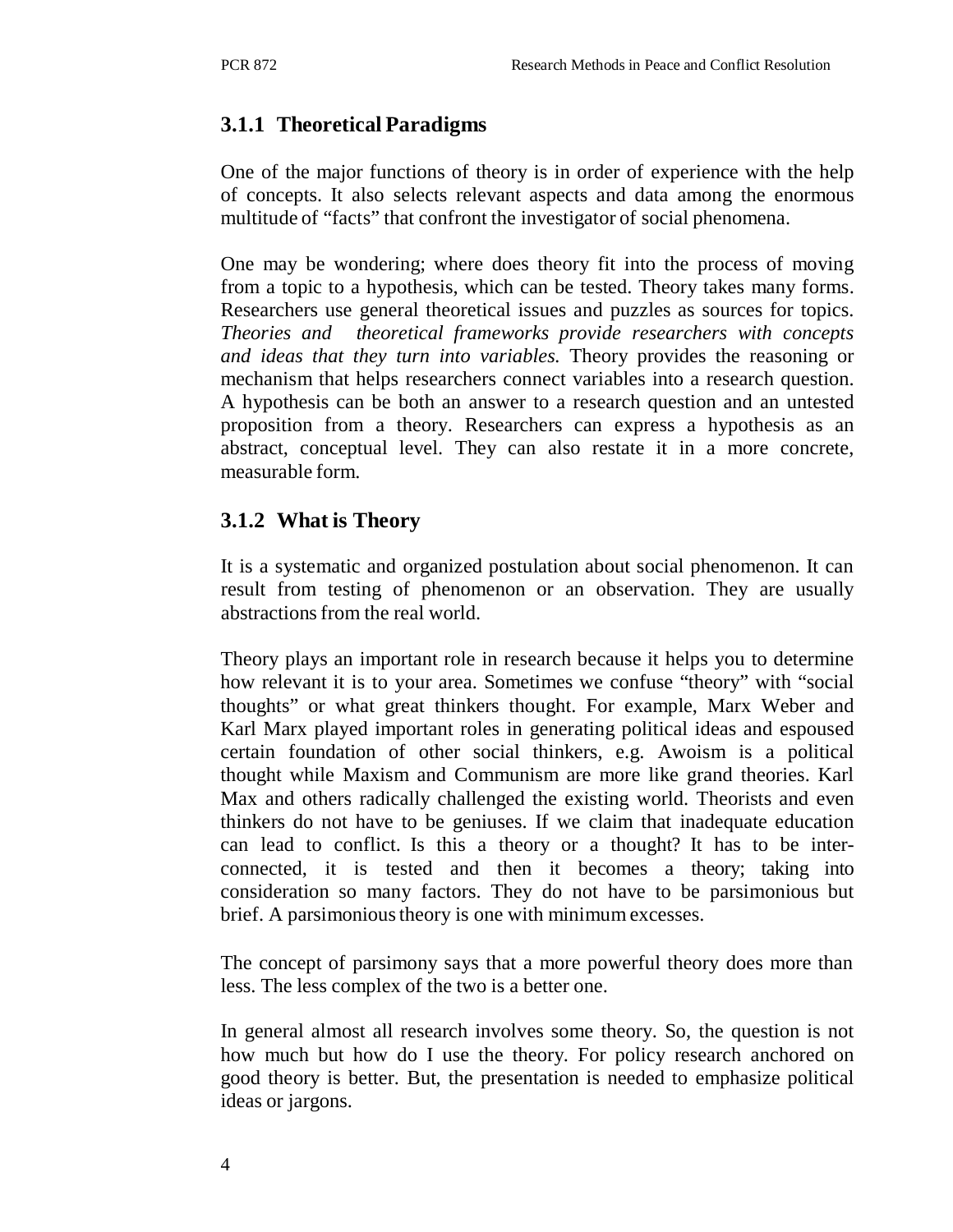## **3.1.3 Exercise**

- (i) What is the Scientific Method?
- (ii) How is a theory built?

## **4.0 CONCLUSION**

Though, we have examined the Scientific Method, theory and the various linkages to theory, it is equally essential to note that Social Science research can also be carried out using qualitative research which sometimes is more suitable for the particular kind of study. However, it is always better to make your study as scientific as possible, especially at the post-graduate level. This is important, so that others who want can test the veracity of your claims by following the Scientific Method in assessing your findings.

## **5.0 SUMMARY**

We have examined the Scientific Method in this unit, and the basis for saying that Social Science is *Science.* We also defined what theory is and the process of formulating a theory.

## **6.0 TUTOR-MARKED ASSIGNMENT**

Define a Theory and discuss the Scientific Method.

## **7.0 REFERENCES/FURTHER READINGS**

- Osuala, E.C (1982). Introduction to Research Methodology, Onitsha, Africana-Fep Publishers.
- Phyllis Brazee, (1999). Research Methods for Social Sciences, UK, Oxford University Press.
- R.Mark Sirkin, (1995). Statistics for the Social Sciences, London, SAGE Publications.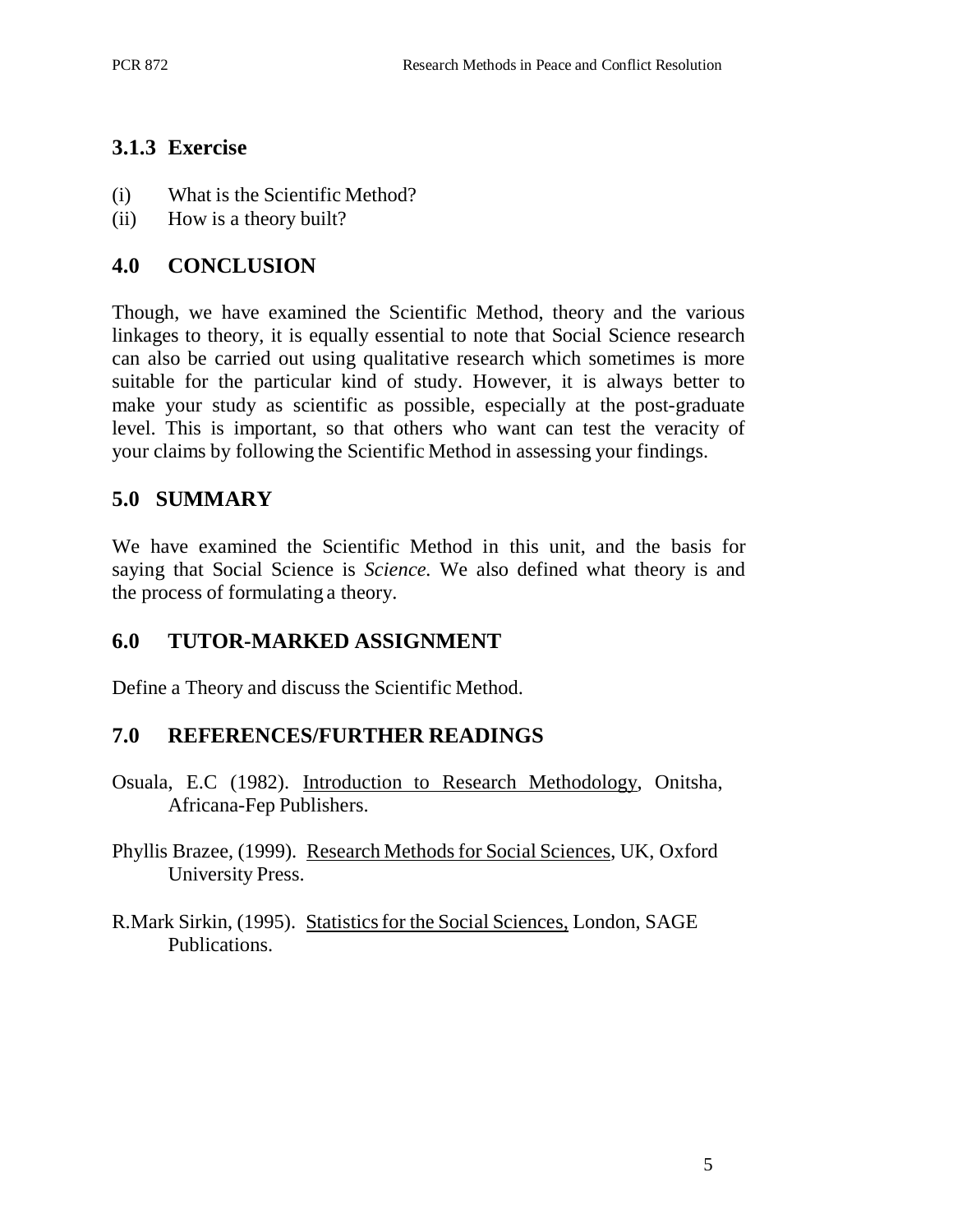## **UNIT 2: THE PARTS OF A THEORY**

#### **CONTENT**

- 1.0 Introduction
- 2.0 Objectives
- 3.0 Main Body
	- 3.1 Building Blocks of Theory
		- 3.1.1 Relationship
		- 3.1.2 Scope
		- 3.1.3 Exercise
- 4.0 Conclusion
- 5.0 Summary
- 6.0 Tutor-Marked Assignment
- 7.0 References/Further Readings

## **1.0 INTRODUCTION**

In this unit, we shall examine the nature of concepts, of the various parts of a concept and the relationships that may exist between concepts. In addition, we will also examine the scope of theories and the different possible levels of abstraction.

#### 2.0 **OBJECTIVES**

By the end of this unit, you should be able to:

- Understand the meaning and nature of concepts
- Note that relationships are possible between concepts
- Discuss the scope of theories

## **3.0 MAIN BODY**

## **3.1 Building Blocks of Theory**

These are building blocks of theory. *A concept is an idea expressed in words or symbols*. Most social science concepts are expressed both in words and symbols. For example, the concept of social relations, peace, conflict and conflict resolution, e.g. What is conflict? Does conflict mean violence? And in physical science we talk of speed and distance etc. So, concepts are the blocks of ideas and concepts are everywhere; but it takes a little effort to get them organized. Concepts have two parts: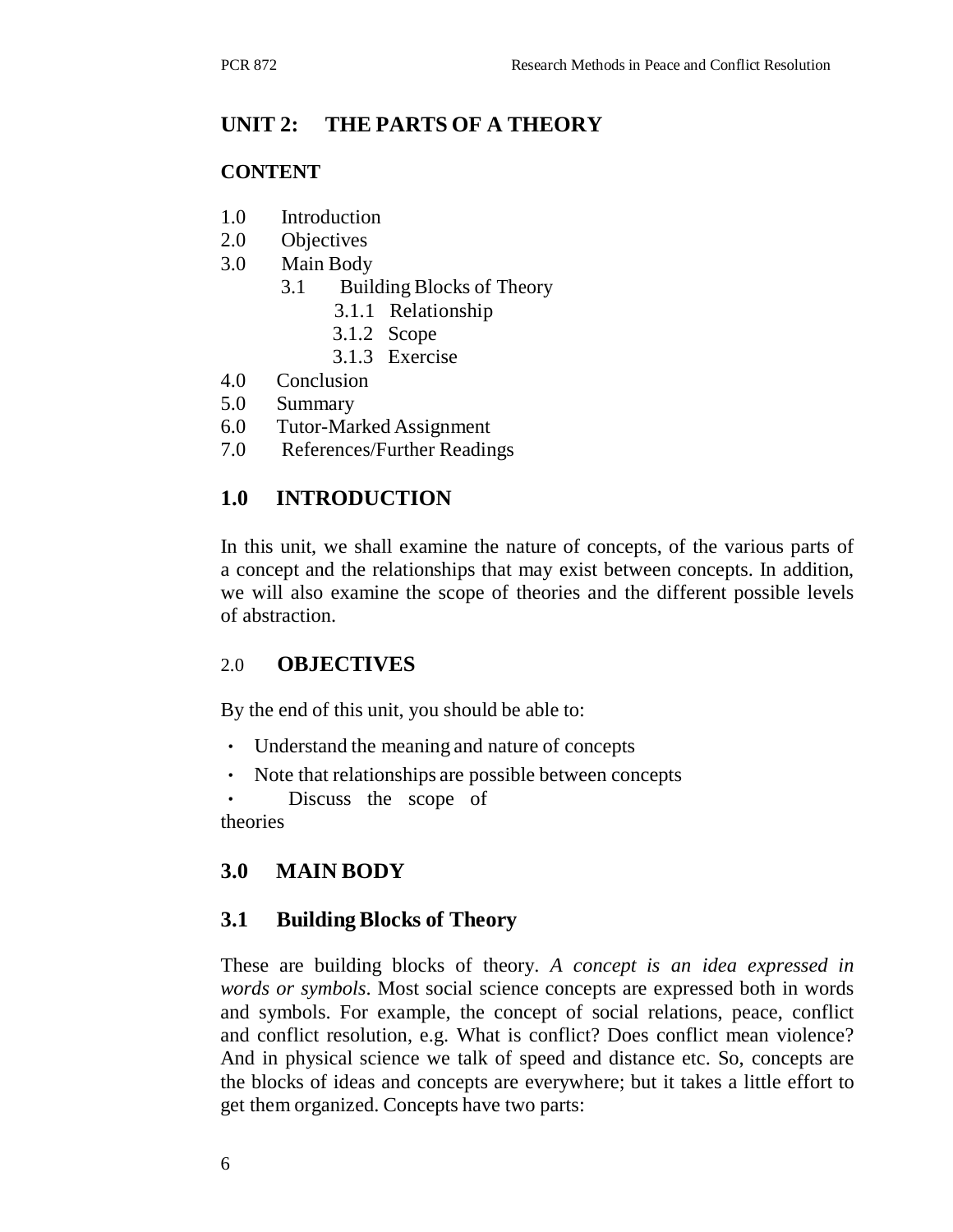- (i) A symbol or a word or term
- (ii) The definition of that word or term or symbol.

The term research is a concept; the definition is the description of research. It varies from one discipline to another depending on the language.

Concepts vary in their level of abstraction and they can be from the most abstract to concrete e.g. ethnic conflict, religious conflicts are abstracts but this can be made concrete when it has physical violence. Thus conflict can be viewed as both concrete concepts and abstract concepts. Some can be very abstract because of lack social control, political control, cognitive disorders, deviant behaviours etc.

Some concepts are concrete while some are physical. Concrete refers to familiar or concrete things or ideas e.g. height, tribe. We also have concepts that are not concrete such as prejudice and they are very important even though they are abstract.

Thus, conflict can be viewed as both concrete concepts and abstract concepts. Concepts are rarely used in isolation thus one of the characteristics of concept is (a) Concept clusters (b) Classification.

Theories make use of variable – concepts and nonvariable concepts. They contain in-built assumptions i.e. statements about the nature of things that are not easily observable or testable. Concept and theories build an assumption about the nature of human social reality or a particular phenomenon. Because assumption can be hidden. Example of concept that can lead to conflict. Racial and ethic prejudice. We assume that people make distinction based on racial prejudice. People also make generalized assumption.

The third characteristics of concept is classification. This is very important in theory cause. They provide the path way between a single concept and a theory. They help in organizing abstract concepts to create a new classification.

## **3.1.1 Relationship**

Theories specify how concepts are related to one another. Theory states why relationships do or do not exist e.g. Beck and Tolney (1990) Lynching of African Americans by white mobs in late 1800 to the 1930. The theory says that lynching is related to economic distress (lower prices received by white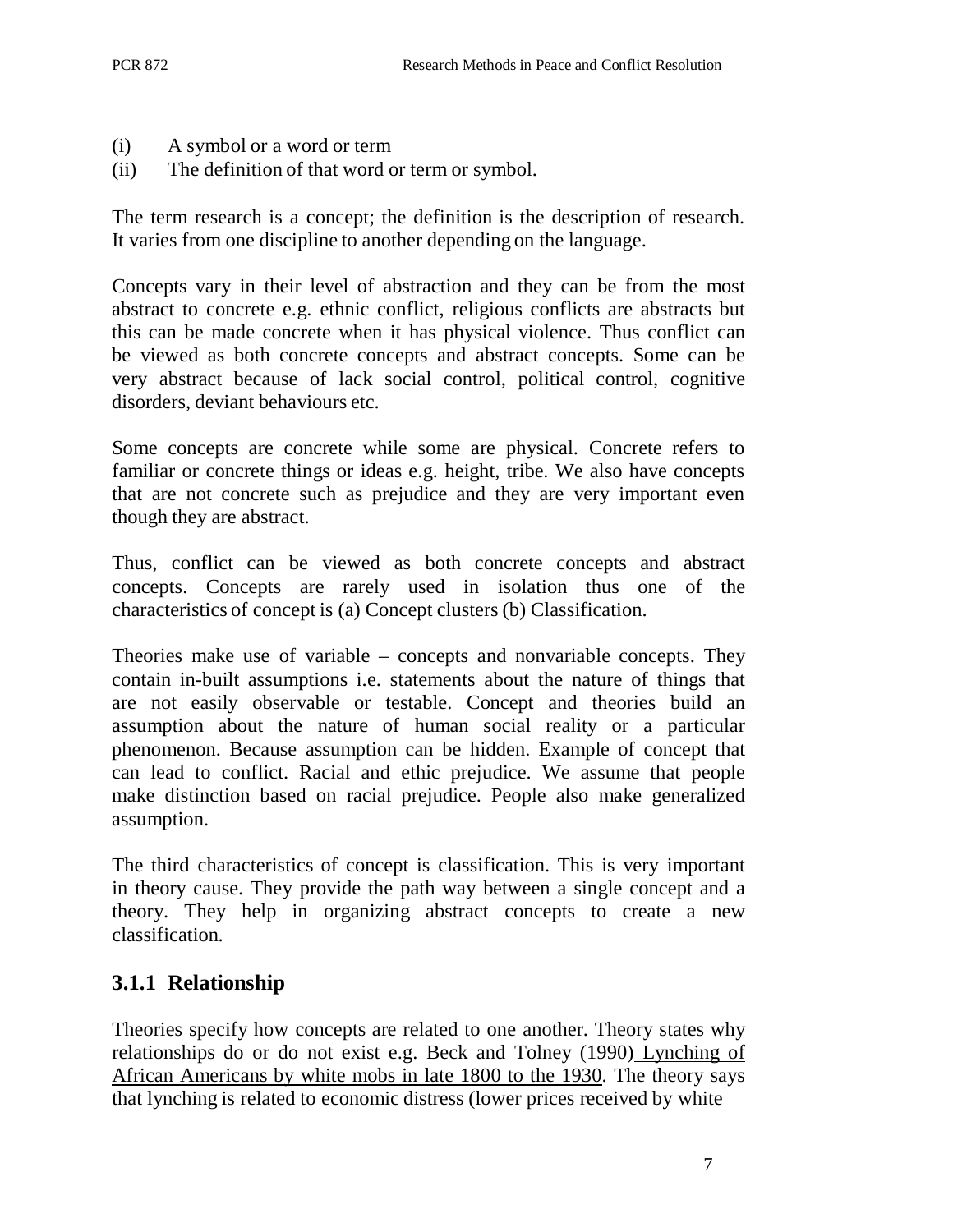farmers). But lynching is not related to an increase in crime committed by black Americans. This theory indicates that there are relationship between lynching, economic distress and black victimization. A preposition is a logical statement that a relationship exist between two concepts, e.g. economic distress among farmers is related to increase in mob violence against black Americans. Thus, a preposition is statement that has been stated theoretically without being tested. When a researcher test a relationship empirically it became a hypothesis.

A social theory contains concepts, relationship among concepts and the reasons for the existence of this relationships. The reasons advanced consists a set of logically interconnected preposition and logic. In the process of building a theory, new concepts are built and their relationships specified using general assumption e.g. the theory of inlinching of African Americans.

The southern whites held hostility about the blacks because of the civil war between the north and south.

#### **3.1.2 Scope**

The third and final aspect of a theory is the scope of the theory. Some concepts are highly abstract, some at the middle level and some at the concrete level of abstraction. The more abstract a theory is the more applicable it is to a wider range of social phenomenon than those of concrete nature. Example, there is this abstract theoretical relationship which states increased size create centralization which in turn creates formalization. There are 3 abstract concepts here referring to features of a group organization or society. The bigger a group becomes, the tendency is for authority and power to be centralized and once they become centralized, power is concentrated in small elite. And the elites tend to rely more on written policies, rule of law in order to control others within the organization or society. By contrast what we call an empirical generalization is a simple relationship that is not complicated, not very abstract and at the lowest level of relationship and abstraction. It is created by observing the regularity in the analysis of data set.

A theory on a topic often implies many generalization which may be elementary hypothesis. A hypothesis is an empirically tested experiment. An example of an empirical generalization is that those under 30 years are the ones that drive small Japanese cars. Two concepts are involved here i.e. the types of car and the age of the individuals and the relationship between them.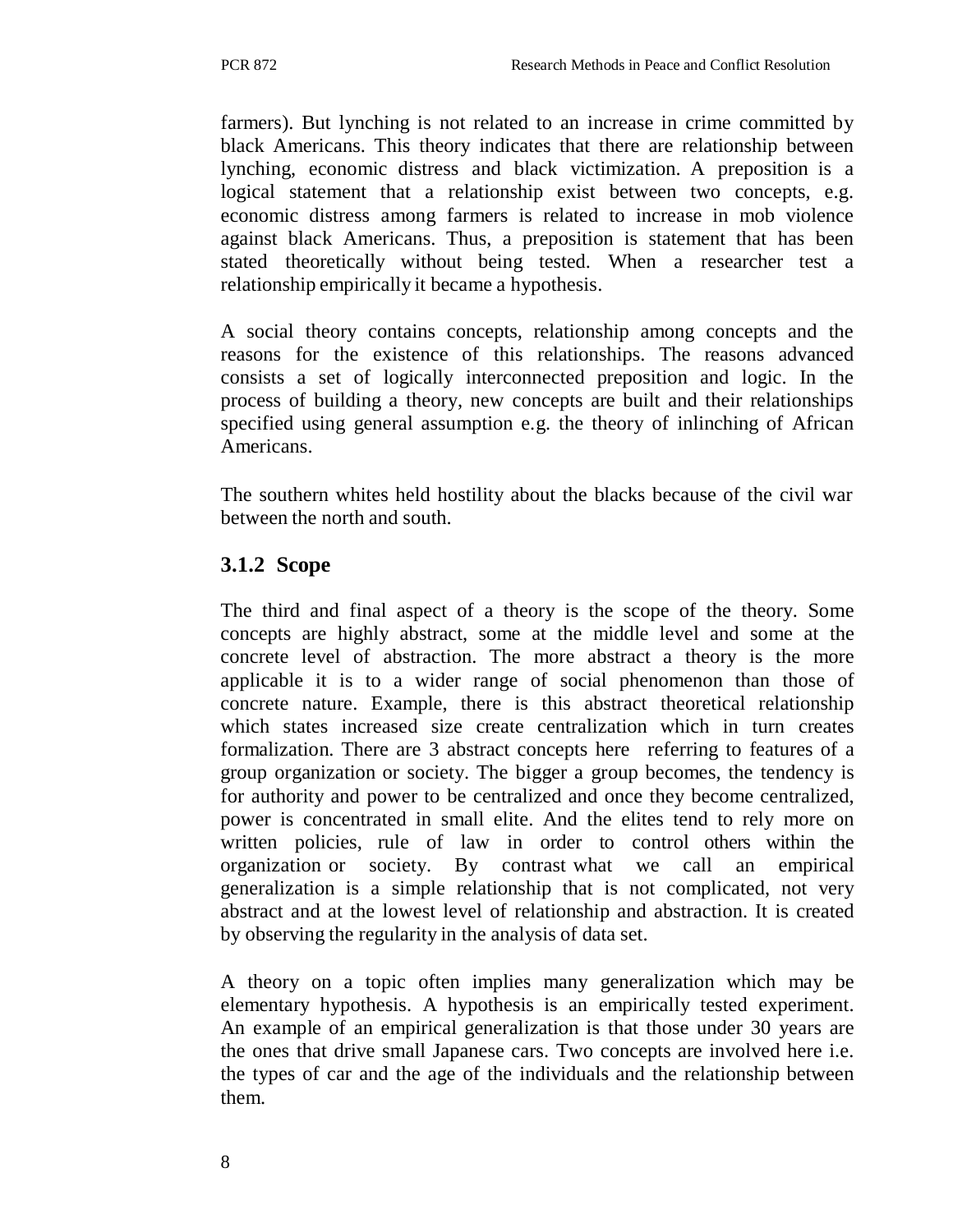To become a theory we require further elaboration, the reason for the relationship has to be analyzed. In a study of skin bone and social stratification among African Americans Keith and Herin (1991). They linked an empirical generalization to theory. The test of an empirical generalization that African American with lighter skin tone has better economic background as compared to the dark skinned ones. And they found support for generalization. But they then put up a theory in order to justify the generalization, using certain concepts e.g. whites are more willing to help skin toned blacks, which is an indication of partial white ancestry for estetic reasons the white aristocracy like fair skinned blacks as steward and bedmates. This relationship makes it easier for light skinned slaves to buy their freedom.

Over the years African American with lighter skin tone have greater access to skill education and advantages derived over black skin Negroes.

Finally, African slavery ended and lighter skin was still common in the social elites of the American community subsequent inter-marriage among people with similar amount of education and in perpetuated advantage of light skinned slaves over the black ones. Their skin colour did not put them at an advantage but the opportunity did.

The larger theory makes the empirical generalization richer because, it connects it to other ideas under slavery.

So, to become a theory we require further elaboration, the reason for the relationship has to be analyzed.

#### **3.1.3 Exercise**

What is a Concept?

#### **4.0 CONCLUSION**

Let us therefore, note that concepts are also the building blocks of theories. We should equally note that the relevance and clarity of any field of study, depends substantially on the quality of concepts in use in that discipline, especially, in terms of a general acceptance of the meanings attached to such concepts for purposes of description and analysis. The more agreement there is about a concept in a particular discipline, the better for that discipline.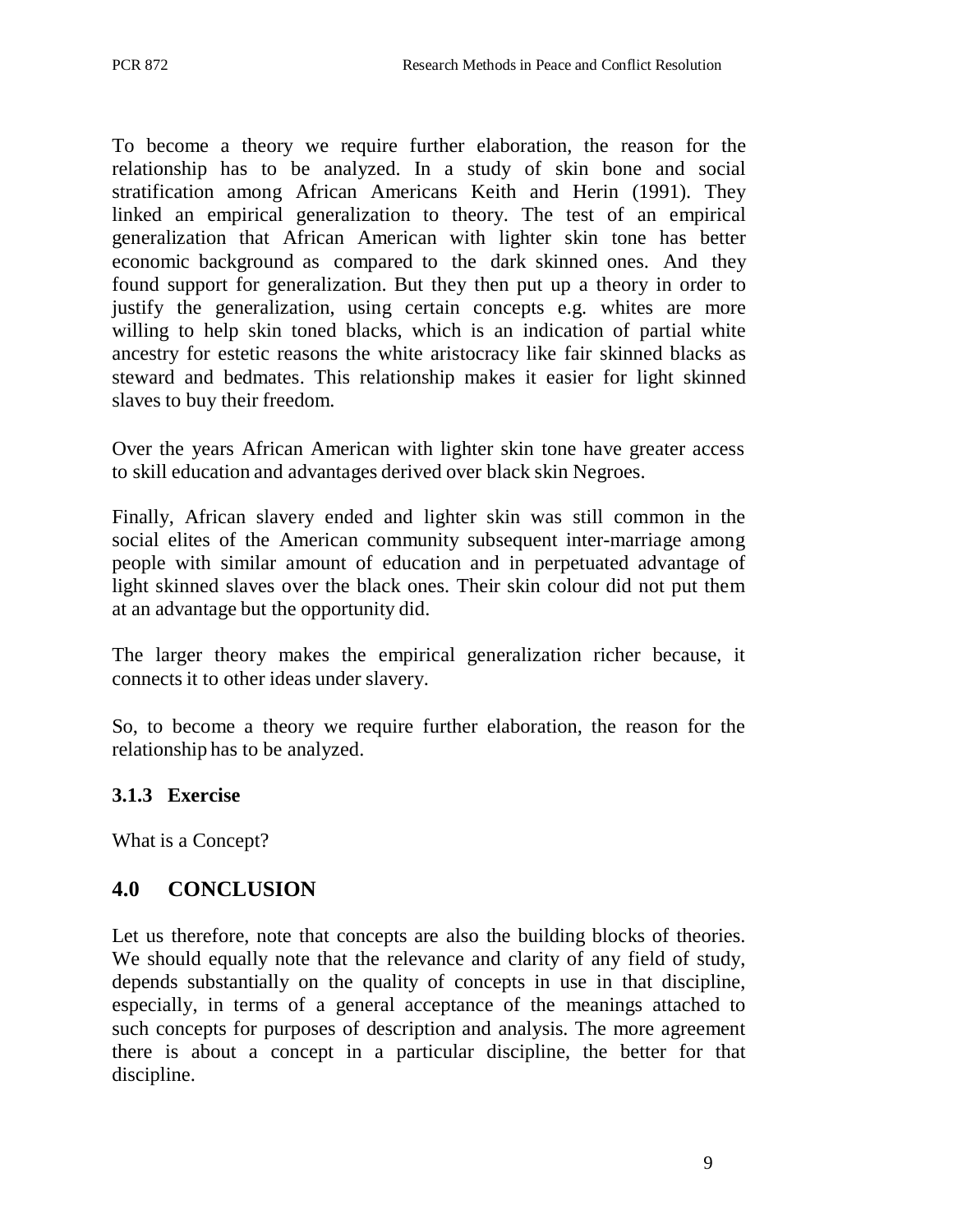## **5.0 SUMMARY**

In this unit, we have discussed the nature of concepts as an important factor in theory building and research and noted the parts of a concept and relationship that exists amongst the various concepts. We also examined the scope of theory with respect to the level of abstraction.

#### **6.0 TUTOR-MARKED ASSIGNMENT**

Discuss the meaning of Concept in relation to theory building?

## **7.0 REFERENCES/FURTHER READINGS**

- Phyllis Brazee, (1999). Research Methods for the Social Sciences, UK, Oxford University Press.
- C. Nachmias and D. Nachmias, Research Methods in the Social Sciences (4th ed.), New York, St.Martins Press.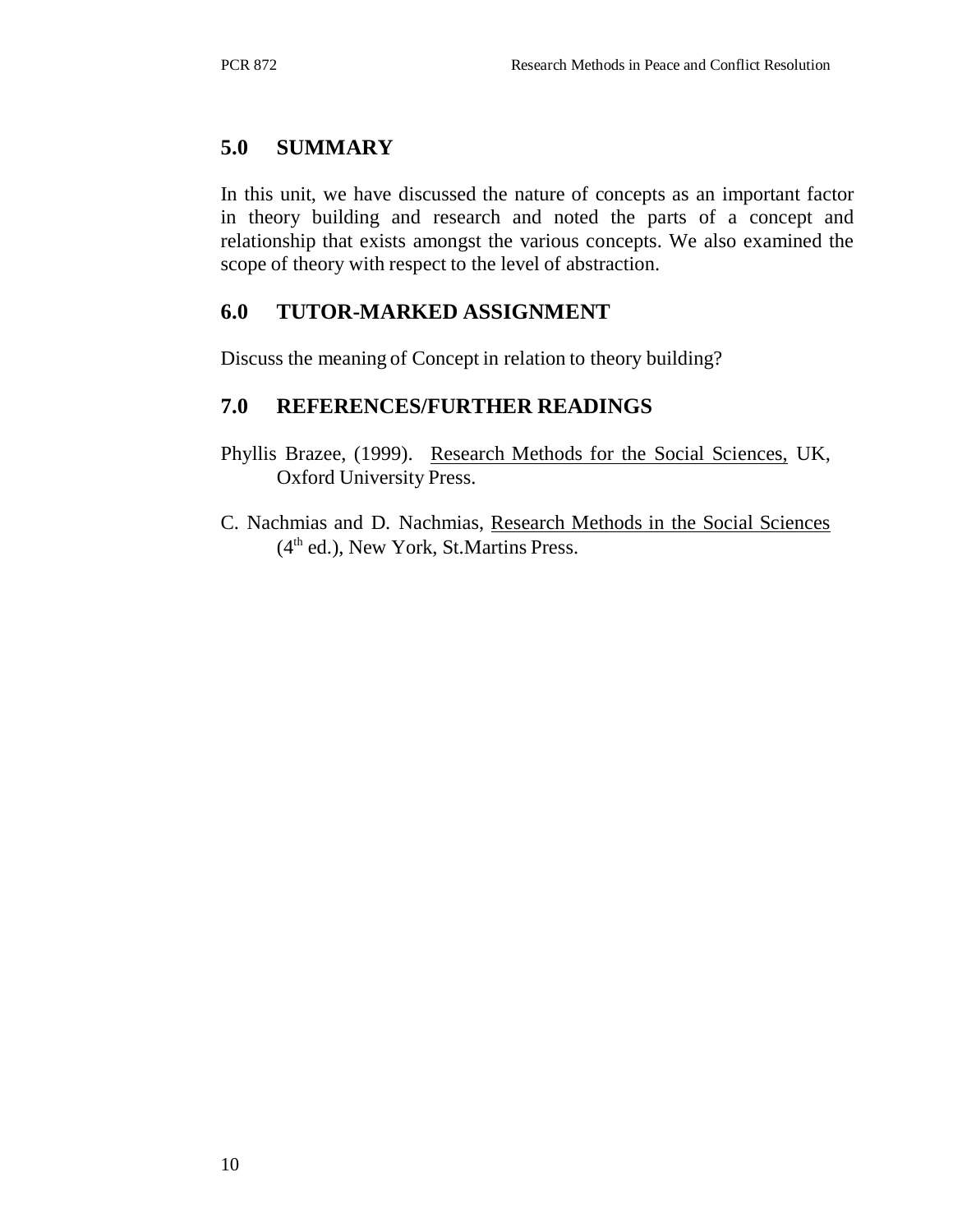## **UNIT 3 CLASSIFICATION OF THEORY**

#### **CONTENT**

- 1.0 Introduction
- 2.0 Objectives
- 3.0 Main Body
	- 3.1 Categories of Theory
		- 3.1.1 Direction of Reasoning
		- 3.1.2 Levels of Social Reality
		- 3.1.3 Forms of Explanation
		- 3.1.4 Types of Explanation
		- 3.1.5 Overall Framework and Assumption
- 4.0 Conclusion
- 5.0 Summary
- 6.0 Tutor-Marked Assignment
- 7.0 References/Further Reading

## **1.0 INTRODUCTION**

One of the major functions of theory is to initiate experience with the help of concepts. It also selects relevant aspects and data among the enormous multitude of "facts" that confront the investigator of social phenomena. Thus, the classification of theories is necessitated.

## **2.0 OBJECTIVES**

At the end of this unit you should be able to;

- ・ Highlight how many forms of theories are classified; Understand the level of theory;
- ・ Distinguish between different forms of explanation.

## **3.0 MAIN BODY**

## **3.1 Categories of Theory**

- a. Direction of reasoning
- b. Level of social reality explained
- c. The forms of explanation employed
- d. The overall framework of assumptions and concepts are embedded in each other.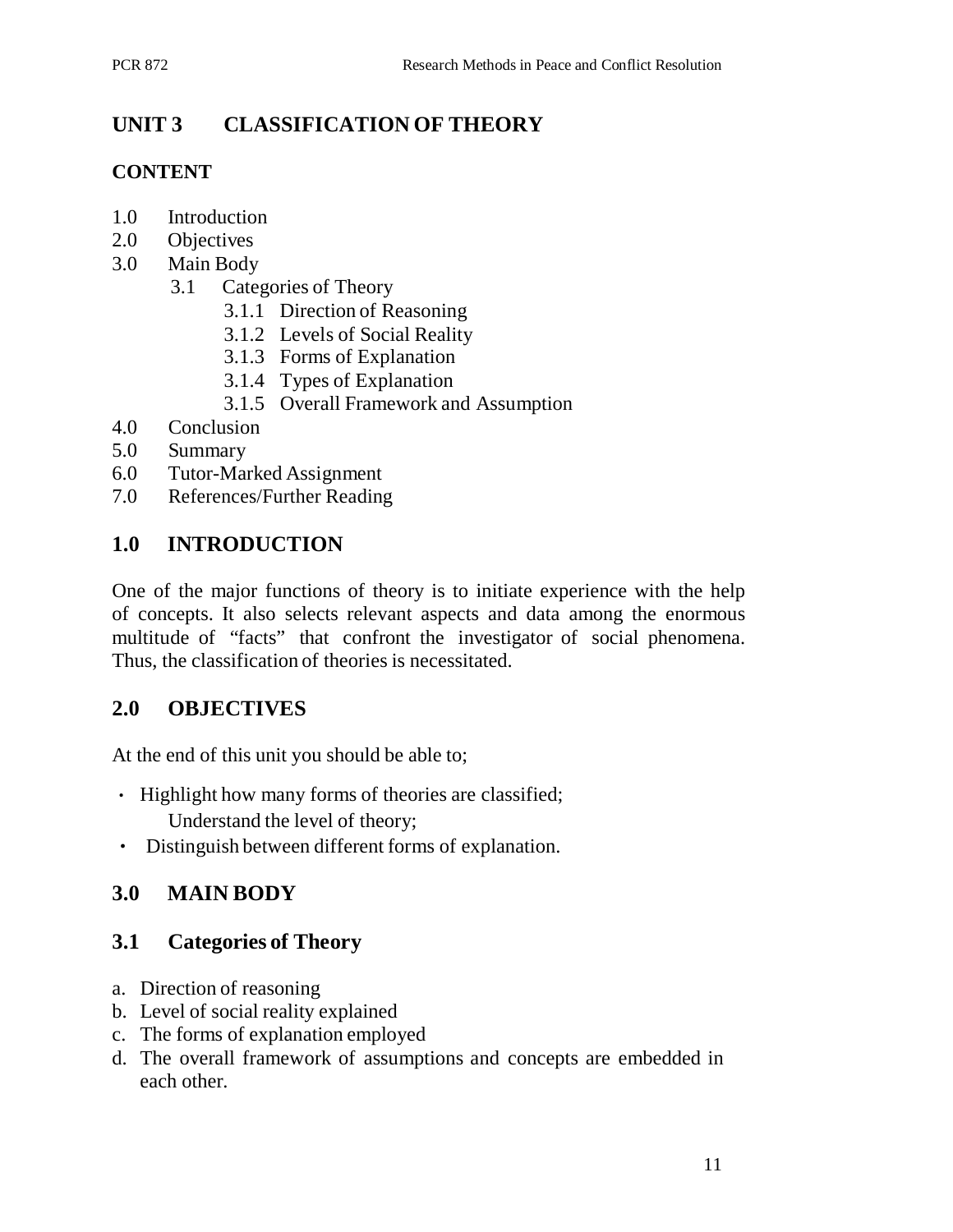## **3.1.1 Direction of Reasoning**

- Two approaches / types of theory can be identified a] Deduction b] Induction

In the deduction approach to reasoning, we begin with an abstract logical relationship among concepts and they move to concrete empirical evidence. That is, we create idea on how the world operates and to yeast the idea against hand data.

In an inductive, it begins with details observation of the world and move towards more general abstract generalization and ideas. At the beginning there must be just one or more.

With observation, the concepts are retired, empirical generalization are developed and preliminary relationship are identified. The theory is built from the ground-up i.e. it is a ground-up approach to theory building.

There is a theory of rural crisis related to Jane fitches. This concepts began as farm crisis or crisis in the farm, collapse prices, shortage of food e.t.c. she interviewed and expanded her research and redirected her focus to not just farm issues but to border issues involving the entire rural areas i.e the family structure, issues of firm family, education, health e.t.c. she also retired and generated empirical generalization and finally developed a theory on how people developed self-identity as a rural community e.g crisis in Niger delta can become a crisis in Nigeria. This is as a result of marginalisation, environmental, degradation e.t.c.

Another example by Joseph Shipman's [1991] study of two anti-nuclear groups in San Francisco. Her finding was that different political movement adopts very different strategies based on how the society defined power. This finding arose during her detail observation and differed from her initial goal which was to learn how the single movement organization resolved internal conflict. She said my data forced me to re-define my project.

Theoretical generalization generated by inductive approach is called ground theory.

- General to specific is deduction.
- Specific to general is induction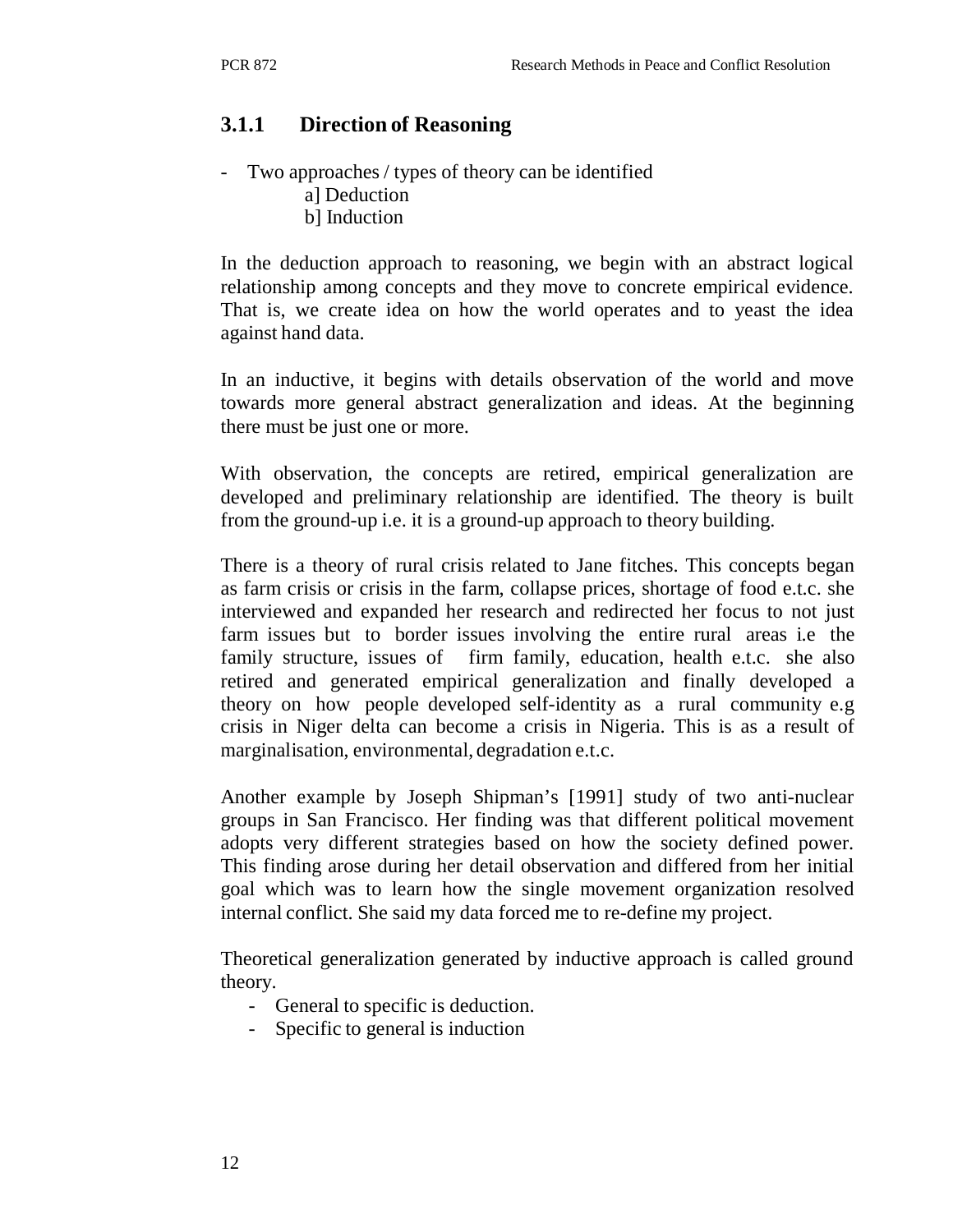#### **3.1.2 Levels of Social Reality Explained**

Social theories can be divided into three grouping according to the level of social reality, these are:

- Micro- level
- Macro- level
- Meso- level

Micro level theory deals with small slices, of time, space and number of people. The concepts are usually not very abstract, e.g. so called "face work" theory of serving caftan. The theory says that people engage in rituals in face to face interaction that is, an individuals adopts a "line" of interaction [design me as an individual and the types of situation that I am in] an individual adopts different "line" of action to suit different situation e.g. in a classroom situation, I can present myself as a good husband at one time or bad husband at another time.

Macro level theory concerns operations of larger aggregates such as social institutions, entire cultural system, whole society, the entire country or the economy. It uses move abstract concept e.g. Gerhard Lenski (1966) presented a Macro level theory of social stratification explaining overall social inequality across thousand of year of human society. He gave this in four main areas:

- (a) He argued that the amount of surplus produced by society increases with the development of that society.
- (b) Surplus grows as society development from an agrarian form to modern industrial form.
- (c) Inequality increases as a small group of the society and take control of the surplus.
- (d) Inequality peaks in historically agrarian society and declined in industrials societies. This defines power among social group. As they gain power, various groups were able to get some of the surplus.

The meso level is relatively rare. It attempt to link Micro and Macro levels or to operate at an intermediately level between them there is macro level theory of control organizations by Colling (1988). The theory identifies three basics methods of controlling people in large organizations.

- 1. Method of Coercion
- 2. Method of offering material reward
- 3. Using internal control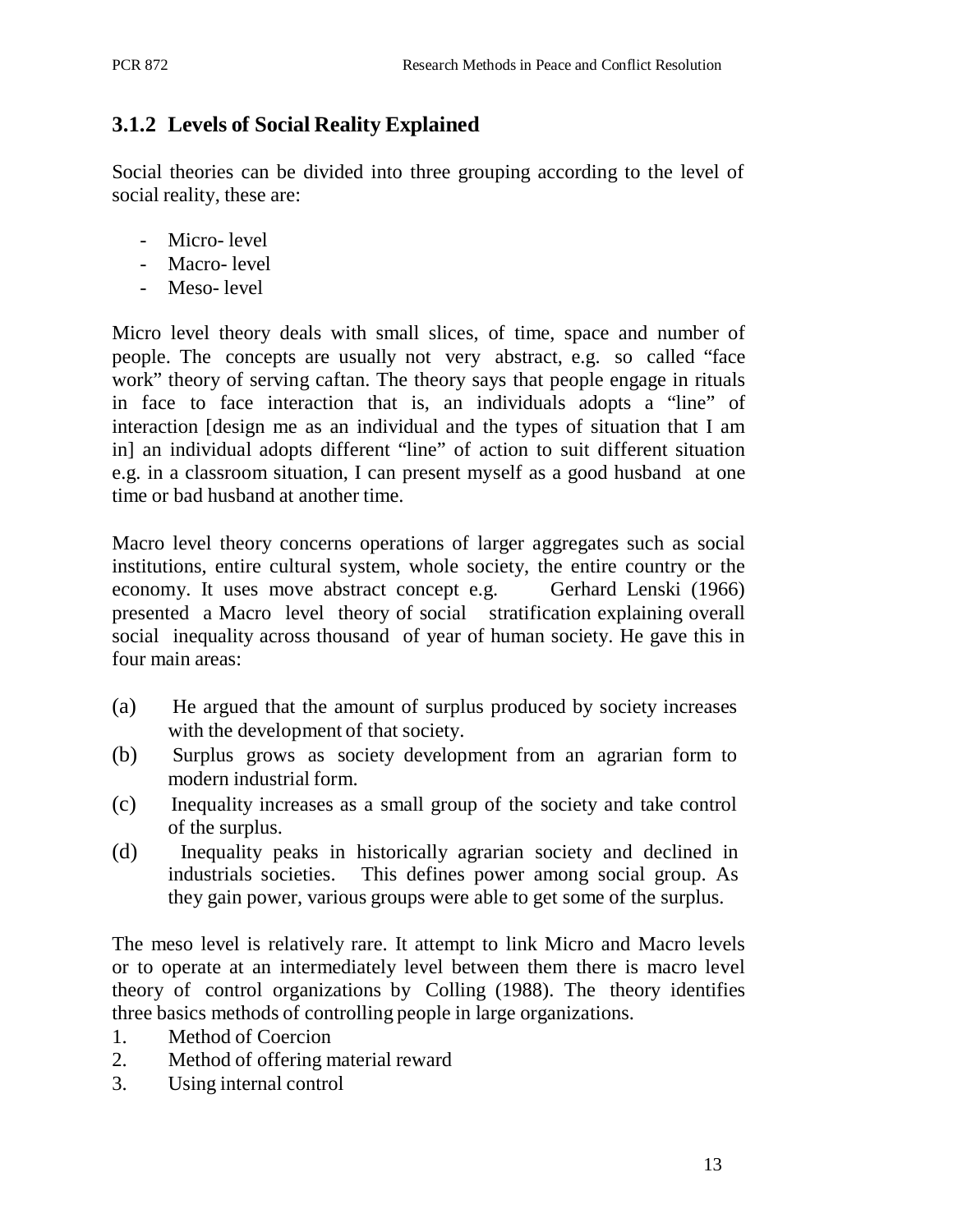## **3.1.3 Forms of Explanation**

The primal purpose of any theory is to explain. You sometimes predict. There are two types of explanation.

Theoretical explanation is a logical statement telling why something has occurred. It refers to general rule or principle. On the other hand an ordinary explanation attempts to make something clear, describes it in a way that illustrates it to make sense.

Researchers use theoretical explanations to indicate relationship or interconnectedness between concepts where as they use ordinary explanation to make the theory themselves reasonable.

What is prediction? It is a statement indicating that something will occur. It is often time easier to predict than to explain. An explanation has more logical power than prediction. However good explanation also predicts e.g. the indigene settler syndrome (Ife – Modakeke) as a cause of conflict in Nigeria.

However an explanation really predicts more than one outcome. But the same outcome can also be predicted by a number of opposing or rival explanation e.g. political opposition parties (Ife – PDP and Modekeke to AD could be a cause of conflict between them.

A good explanation depends on a well developed theory and its confirmed research by empirical explanation.

## **3.1.4 Types of Explanation**

#### **(a) Causal Explanation**:

Is the most common type of explanation with a cause and effect relationship. In everyday terms, a good example should be that poverty and divorce causes conflict in the home.

The concept of cause has been controversy even in philosophy. David Hume a Scottish philosopher  $(1711 - 1776)$  is noted for letting us know that the concept of cause is controversial. Some people argued that causality exist in the world in what they called existing reality and researches have only found evidence for it. Others say that causality is only an idea that exists in human mind, it is a mental construct; it is not real. Often people imagine many things. To them it is real, but whatever position we hold of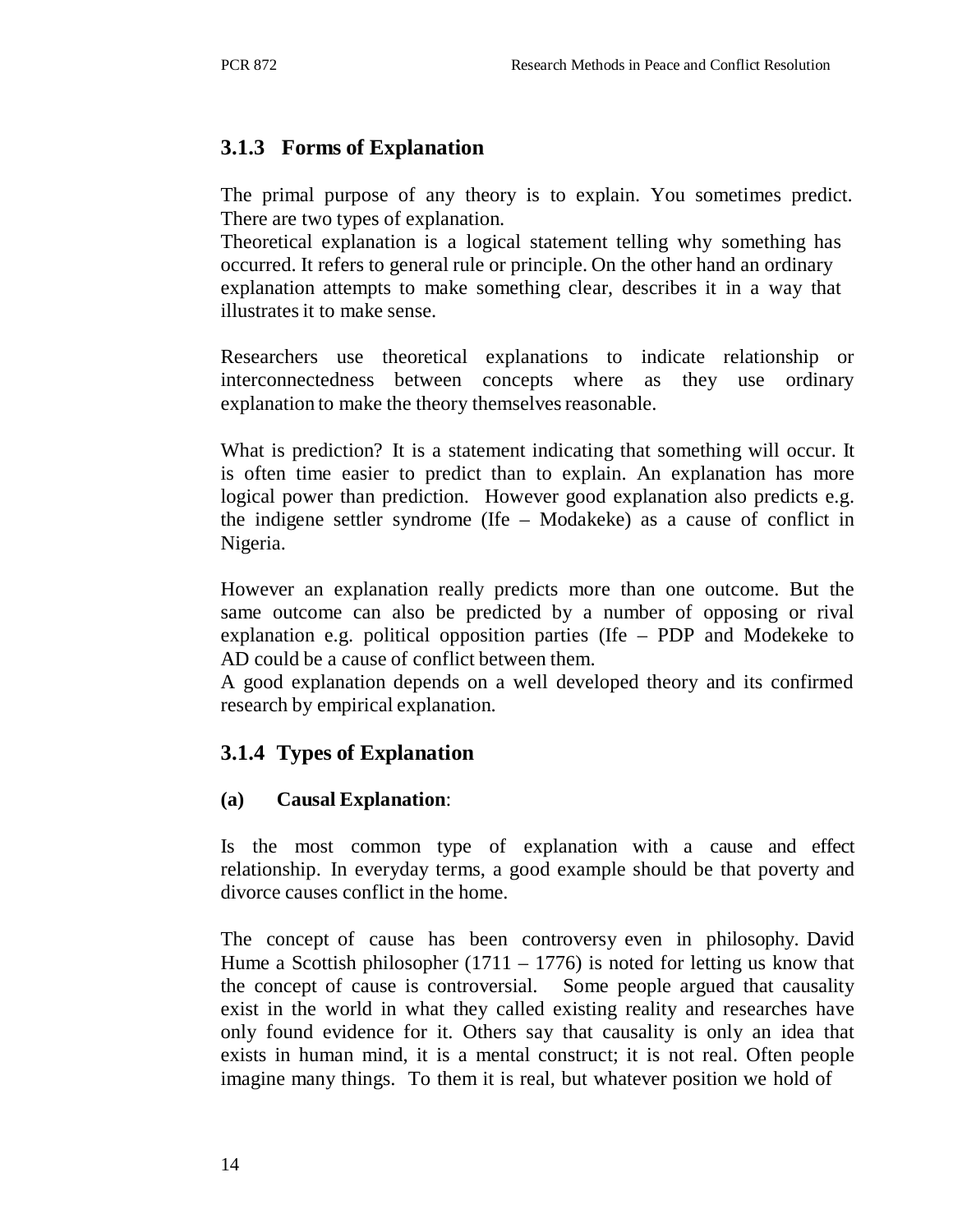causality, researchers will still have to look for casual relationship. In CEPAS we need to know conflict and what causes conflict.

There are 3 ways we need in explaining causality.

- 1. Temporal order (causes before effect).
- 2. Association relationship between two temporal order e.g Egg & Chicken problem.
- 3. Elimination of implausible alternatives

Beside these, there is an implicit that makes sense when it fits into a brother assumptions or some theoretical frame work.

#### **1. Temporal Order**

This means that cause come before the effect in a conflict. Common assumption establishes the direction of causality from the cause to the effect.

However this is in one of the conditions of causality that exit. It is necessary but not sufficient. It is not always easy to establish temporal order particularly in a cross- sectional data (one – shot data) a data collected now or at a point in time. For example data about the education of people, their income. From that data person with a lot of education are less prejudiced or highly prejudice people lack more interaction with people. What is causing prejudice may be what causes people not to go to school. To resolve such a problem the researchers needs to design the research to specifically have more information.

#### **2. Association**

Is also needed to establish causality. Two Phenomena are said to be associated if they occur in a pattern way or seen to come together. Two concepts correlation and association. Correlation is a statistical method of association. And there are many ways of measuring association. It is said to be concomitant association.e.g Race and income in the society. Usually white people, tend to have higher income than blacks. Is it race that causes whites to have better education, better opportunities opened to them? However association should not be confused with causality. In Kano State for example there are more civil unrest on Fridays. Here, using the instrumentality of religion, it is easier to mobilize people on Friday. Association does not mean causality. However a researcher needs to show association to demonstrate causality. Association is necessary but not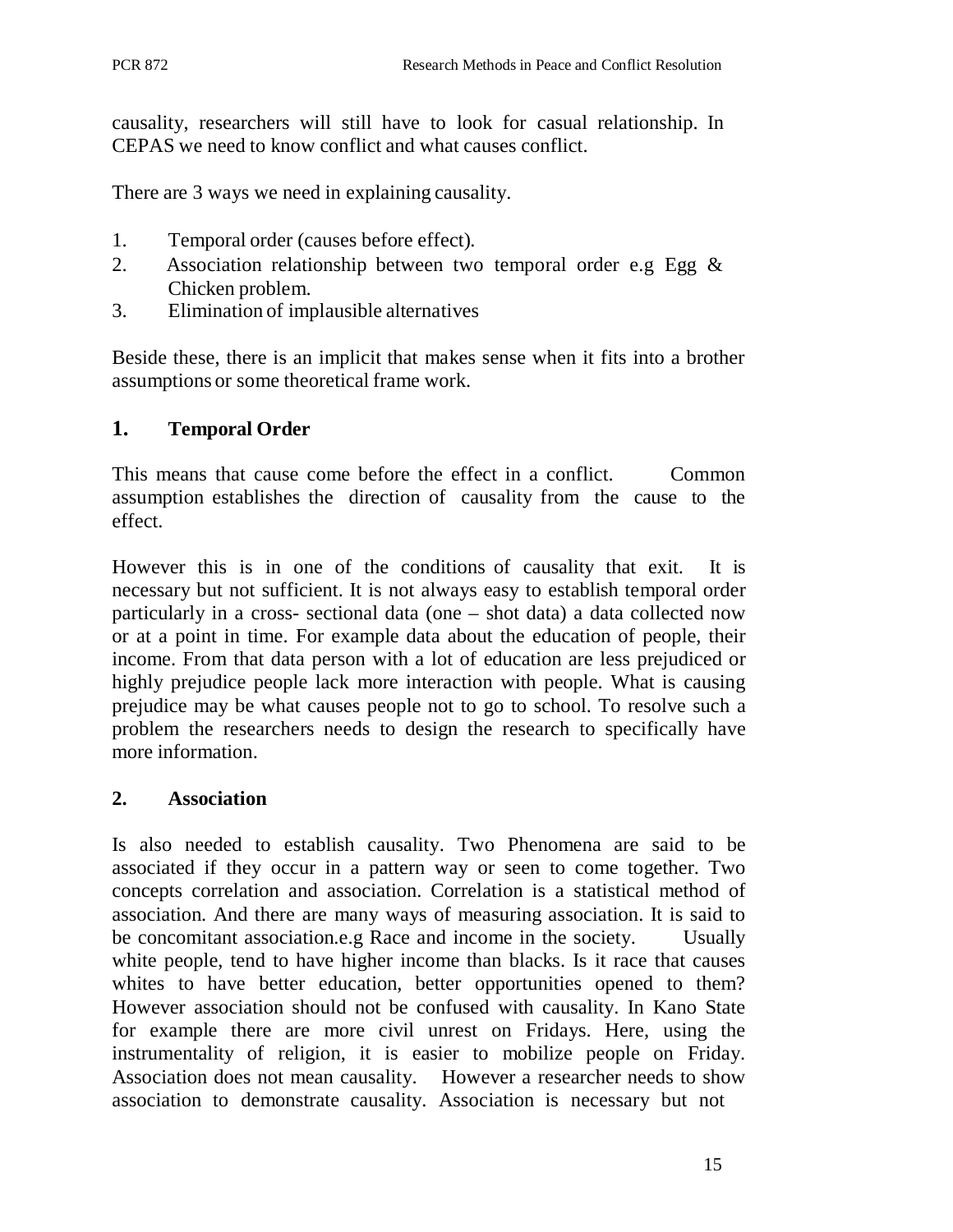sufficient for causality. In causality there must be causality. Association is important to HRS,

#### **3.1.5 Elimination of Implausible Alternative**

To establish causality, a researcher needs to know that the effect is uses to particular causal variables and not something that is a research and must eliminate spuriousness. To eliminate major or implausible alternative a researcher can use two alternatives.

- 1. Through built in design controls
- 2. By measuring potential hidden causes these two approaches isolates an experimental situation from the influence of all variables except the main causal variables. Through experimental design you can introduce filters for sieving as it where implausible causes, in order to isolate the main causes. Researcher can also eliminate implausible alternative cause, we call this in survey design controlling for other variables. For example Niger Delta – Youth are involved in violence. And you say youths of this place cause violent. You have to look at their age, employment income, and education. It may be unemployment of these youths that causes the conflict. It is done in many areas distinct from social research.

## **b) Interpretative Explanation**

Foster understanding of situation is being studied. These theorists' attempts discover the meaning of an event or practice by placing it within a specific content. He does this for two major reasons.

- 1. To comprehend or mentally crab the social world.
- 2. To see the world as another person does.

The reason for doing this is that each person has a subjective view of the world. As an interpretation researcher you should attempt to know other peoples subjective views and their reasoning. The interpretative explanation of a theory is similar to decoding a text or a literary work.

## **3.1.6 Overall Frame Work and Assumption**

Social research device theory into middle rate theories and theories on the topic. Middle range theories are slightly more abstract that empirical generalization or hypothesis on a particular topic. These assumptions are used in social research to guide empirical enquiry. However, a theory on a topic of a theory of ethnic conflict or divorce is broader and more abstract than middle range theory because it uses a range of more abstract concepts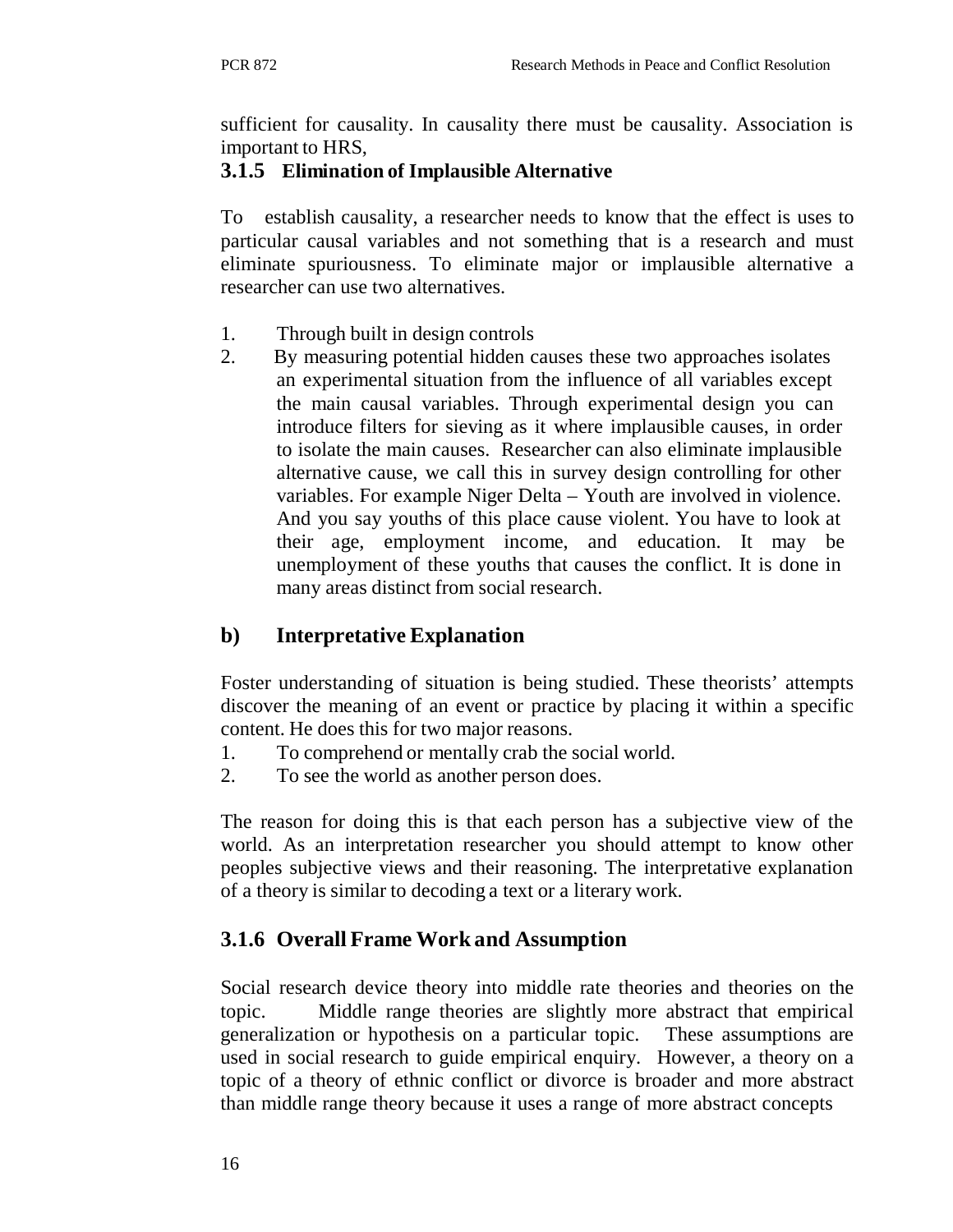than relationship. This is the mid-way between a theory on a topic e.g. divorce and empirical generalization.

## **4.0 CONCLUSION**

In this unit you have learned about social theory, its classification and types. The dichotomy between theory and research is an artificial one that even misleads some professionals. The value of theory and its necessity for conducting good research should be clear.

## **5.0 SUMMARY**

It is now clear to you that researchers who proceed without theory rarely conduct top-quality research and frequently find themselves in a quandary. Likewise, theorists who proceed without linking theory to research or anchoring it to empirical reality are in jeopardy of floating off into incomprehensible speculation and conjecture.

## **6.0 TUTOR-MARKED ASSIGNMENT (TMA)**

- 1. What is the difference between inductive and deductive approach to theorizing?
- 2. Describe how the micro, meso and macro levels of social reality differ.

## **7.0 REFERENCES/FURTHER READINGS**

- Craib, Ian (1984); Modern Social Theory: From Parson's to Habermos; New York: St. Martins.
- Collins, Randall (1988); Theoretical Sociology; New York: Harcourt Brace Javanovich.
- Little, Daniel (1991); Varieties of Social Explanation: An Introduction to the Philosophy of Social Science. Boulder, CO: West View.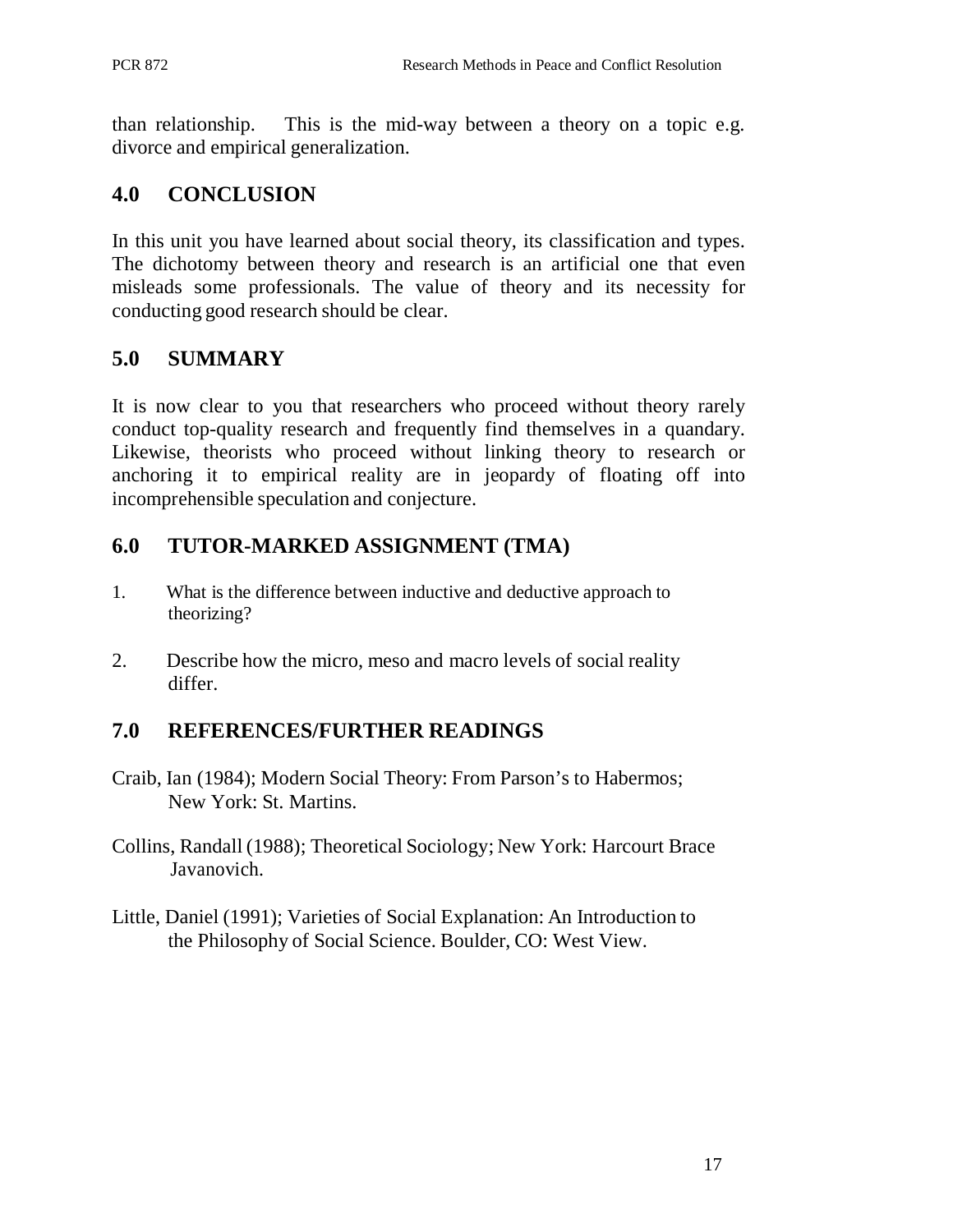## **UNIT 4: THE DIMENSIONS OF RESEARCH**

#### **CONTENTS**

- 1.0 Introduction
- 2.0 Objectives
- 3.0 Main Body
	- 3.1 Why Research
		- 3.1.1 A Temporal View of Research
		- 3.1.2 The Essence of Research Methodology
		- 3.1.3 Erroneous Contemporary Concepts of Research
		- 3.1.4 What is Research?
- 4.0 Conclusion
- 5.0 Summary
- 6.0 Tutor-Marked Assignment
- 7.0 References/Further Reading

## 1.0 **INTRODUCTION**

Research comes in several shapes and sizes. Before a researcher begins to conduct a study, he must decide on a specific type of research. Good researchers understand the advantages and disadvantages of each type, although most end up specializing in one.

## **2.0 OBJECTIVES**

In this unit you will learn about the four dimensions of social research:

• Define the purpose of doing it Explain its intended use

Discuss how dimensions of research treat time?

The research techniques used in it

## **3.0 MAIN BODY**

## **3.1 Why Research?**

Research powers the world. Not the planet itself, of course, but the more intimate and intricate world of human activity. That world is in fervent need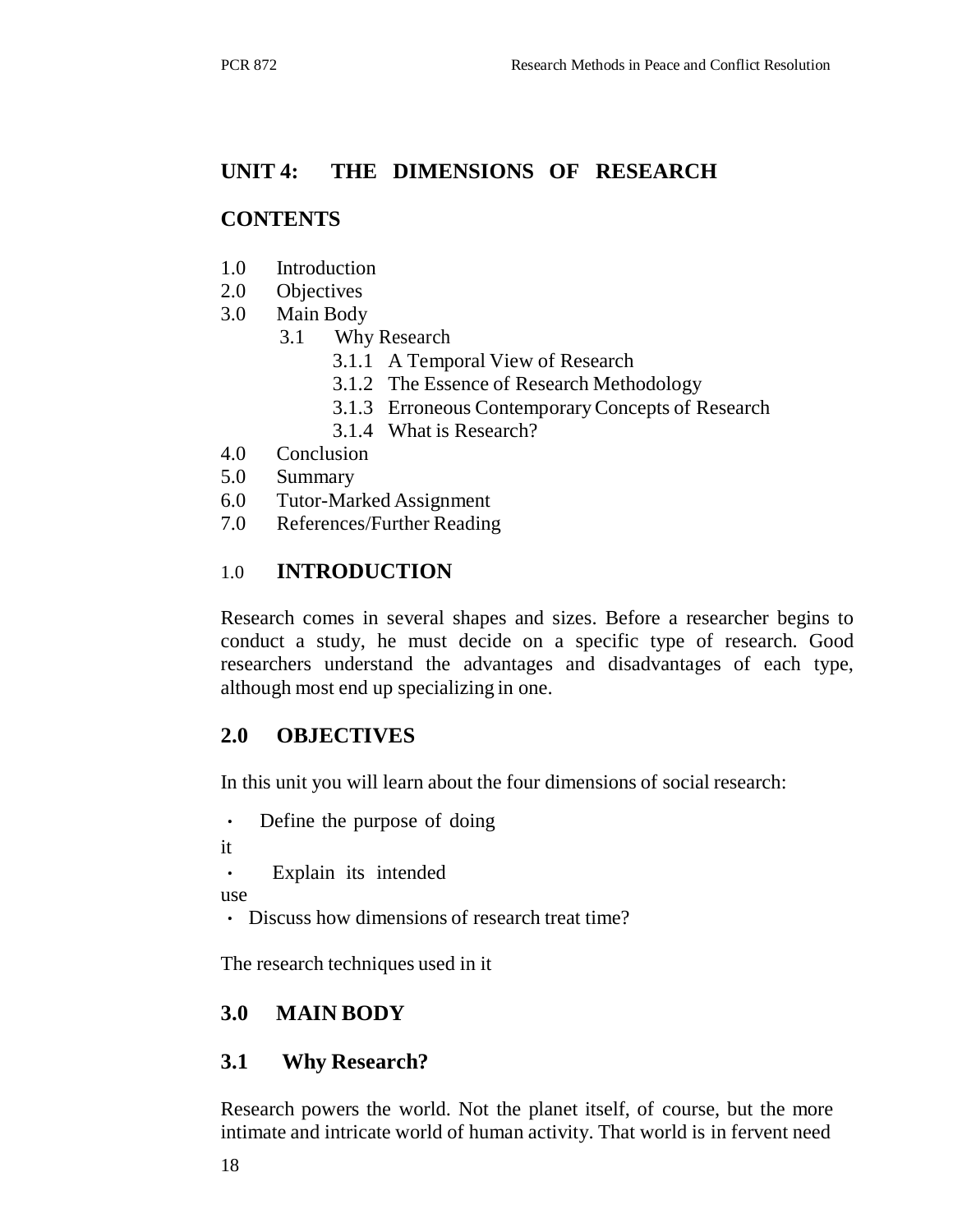of change. It is changing constantly because of the discovery of new information and the resolving of old problems. In the vanguard of this change is a relatively small cadre of dedicated men and women who make it happen. They are the movers and shakers of our age. They attempt to know the unknown and to do the undoable. These are those who do research.

Hidden away in laboratories, offices, libraries and achieves and mingling on city streets with the surging tides of everyday life, unrecognized observers of the rest of us, these individuals are at work discovering the facts that will make the world of tomorrow as different from the world of today as the last century was from this one.

A century ago, we tapped our messages in Morse code and sent them along copper wires that for the most part are paralleled like railroad tracks. Today we fax our messages and transmit them at the speed of light. In the Civil War, men died of their wounds because of raging infection. Today, we have the miracle of antibiotics. At the turn of the century, we cranked the telephone on the wall to talk to a neighbour over a strand of wire that served the communication needs of multiple subscribers. Now, on a fiberglass thinner than a human hair, our words are carried across a continent or beneath the sea on a wavelength of light. Far above, at the edge of space, we survey the civilities of other nations, check global weather patterns, and explore the outer reaches of the universe. Television permits us to see the history of tomorrow as it happens today. The kitchen stove has been replaced by the microwave oven, and instead of laboriously writing out this edition of *Practical Research* in longhand, it was typed, juggled, and edited on a personal computer using convenient world processing software. These are but a few examples of the power of research to revolutionalize our way of life. But despite all this, the present is merely a prelude. An unconquered universe lies out there, and we are surprisingly ignorant of either its dimensions or its nature.

#### **3.1.1 Dimension Two: A Temporal View of Research**

Research has one prime goal: *discovery*. But that goal is as old as the human race. Discovery was essential for primal existence: how to make fire; how to cover distances more efficiently, more quickly, and without the fatigue of walking; how to cook food and make it more nutritious and palatable. These and other problems faced primeval humans, who needed to find practical ways to solve them.

Let us look for a moment as the first of the problems suggested above. Our ancestors needed to discover how to kindle a fire. The first fire they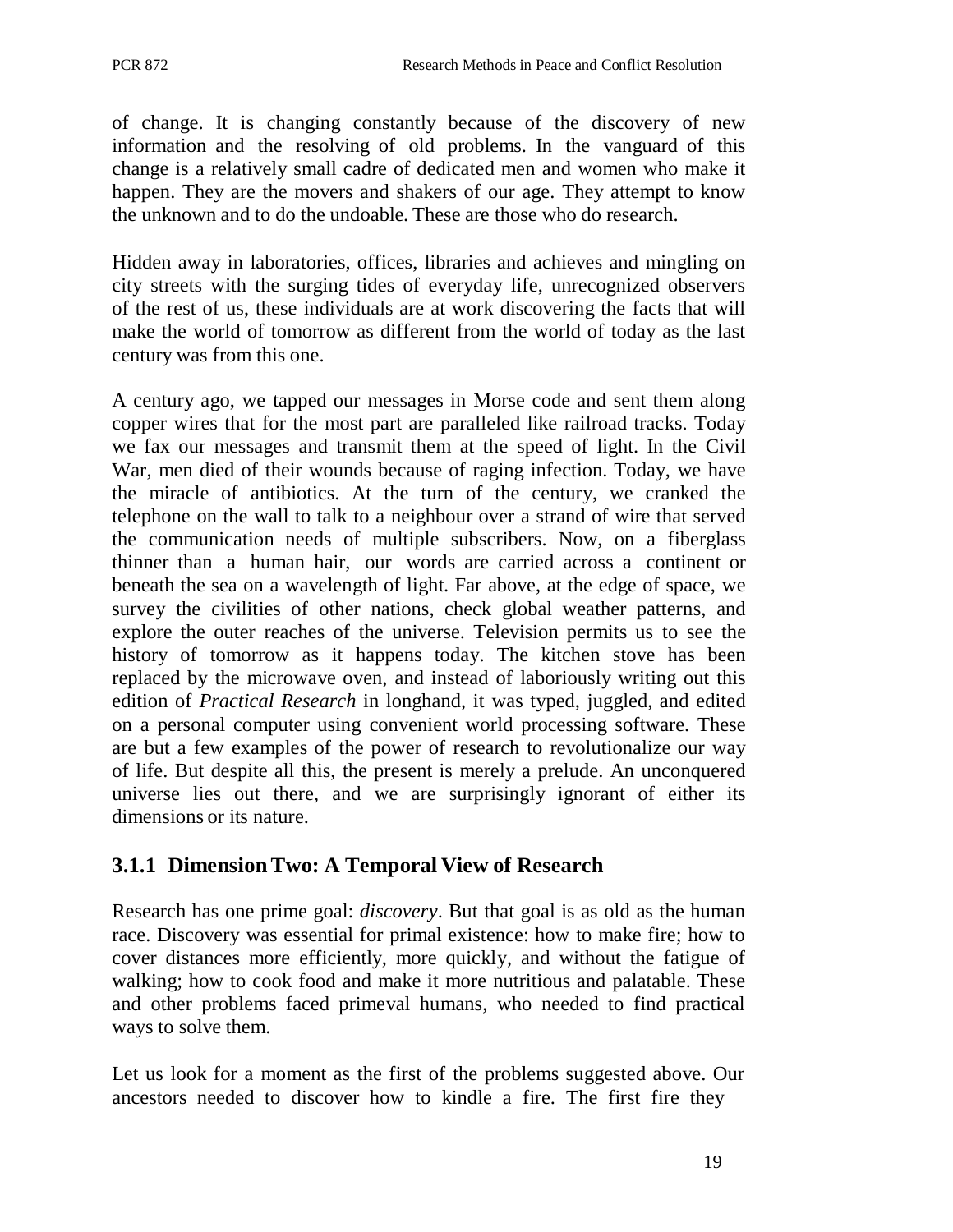experienced was probably with a gift from the heavens. A storm approached. Lightening struck. Thunder crashed, and – Behold! There was fire. But how does one kindle a fire without the pyrotechnics of a storm? Our early ancestors needed fire on demand for comfort, for cooking, for protection. They could not always wait for lightning to start a blaze. How, then, could fire be created? This was, perhaps, one of the earliest problems for research that the human race encountered and, after some experimentation, finally resolved.

Some early experiment discovered that if two sticks were vigorously rubbed together, they became warm. Alas! A brilliant idea exploded within that skull. Fire was in the stick. This was probably the first research hypothesis! Rub the sticks long enough and vigorously enough and the sticks would smoke. Ultimately, the smoke would ignite, solving one of humanity's earliest problems. And it was resolved by research methodology, although certainly unwittingly and unplanned.

This method was empirical. It was elemental. It was simple. But it was the first research method. The term *research methodology* merely means *the way in which we proceed to solve problems,* and that is what this text will explain.

## **3.1.2 The Essence of Research Methodology**

We have started with a simple example to illustrate two basic facts:

- 1. The methodology of research is a basic procedure; and
- 2. the steps in solving an unsolved problem are practically the same for the modern researcher as they were for our first ancestors.

Let us review those steps briefly:

- 1. In the beginning was a problem. How can humans kindle a fire?
- 2. Then came the recognition that there were *data relating to the problem:* sticks rubbed together became warm. That was fact.
- 3. Next, came a rationalization and a guess: a *hypothesis,* we call it. Logical reasoning entered the process: The sticks are warm. Fire is warm. Thereafter, fire is in the stick. Further data were amazed to see whether the hypothesis should be supported or rejected.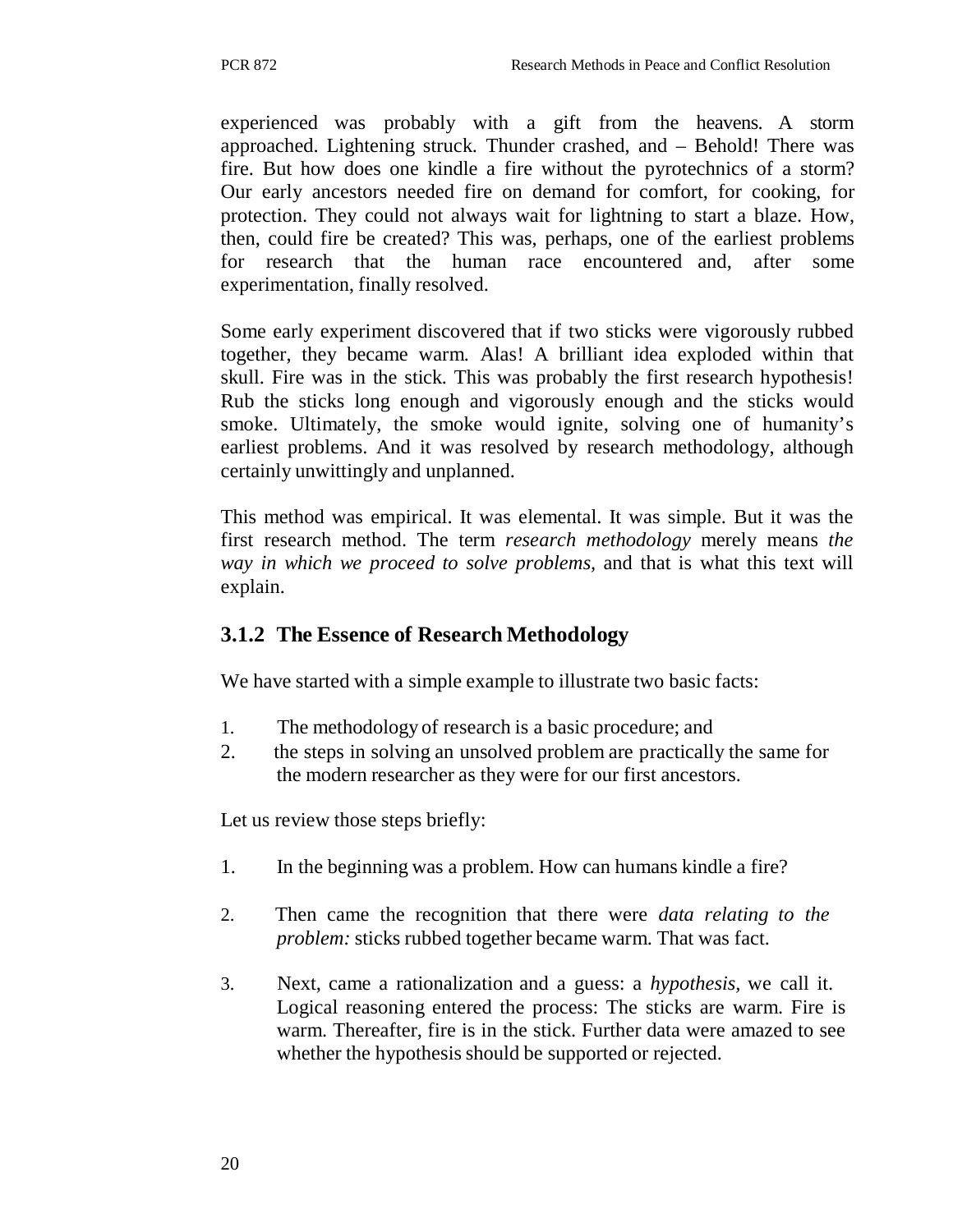- 4. The sticks were rubbed against each other with increasing force and vigour. They began to smoke. There was another fact.
- 5. These additional data seemingly *confirmed the hypothesis* and was leading apparently to solving the problem: further rubbing caused the temperature to rise to the kindling point – the smoke ignited. Fire!
- 6. *The problem was resolved*, and our ancestor's guess (hypothesis) proved to be correct.

The process of research, then, is largely circular in configuration: It begins with a problem: it ends with that problem resolved. Between crude prehistoric attempts to resolve problems and the refinements of modern research methodology the road has not always been smooth, nor has the researcher's zeal remained unimpeded.

## **3.1.3 Erroneous Contemporary Concepts of Research**

Research *-* It is probably one of the most misused words in the English language. No word in everyday speech has been used with more meanings and given rise to more erroneous concepts than the world *research*. Students have been misled through incorrect teaching and false touch of counterfeit prestige and distinction, while others capitalize on the aura of mystique that the word evokes. Merchandisers profit from the ignorance of "those who know not, and know not that they know not" and offer them a myriad of articles, touting them as being "the result of years of research", the magic phrase that stimulates business and which the gullible readily accept.

## **3.1.4 What is Research?**

I have already indicated the nature of research. We looked at the aborigine attempting to produce fire and suggested that this might have constituted a primitive type of research. Now we shall spell out precisely what research is and what makes it a unique procedure, separate them all the pseudoresearch situations that we have discussed above.

We begin with a basic definition. It is perhaps the most comprehensive and poignant definition that I have ever seen, and it comes from one of our most accessible sources: *Webster's Dictionary of the English Language.*

*Research:* A studious inquiry or examination, especially a critical and exhaustive investigation of experimentation having for its aim the discovery of new facts and their correct interpretation, the revision of accepted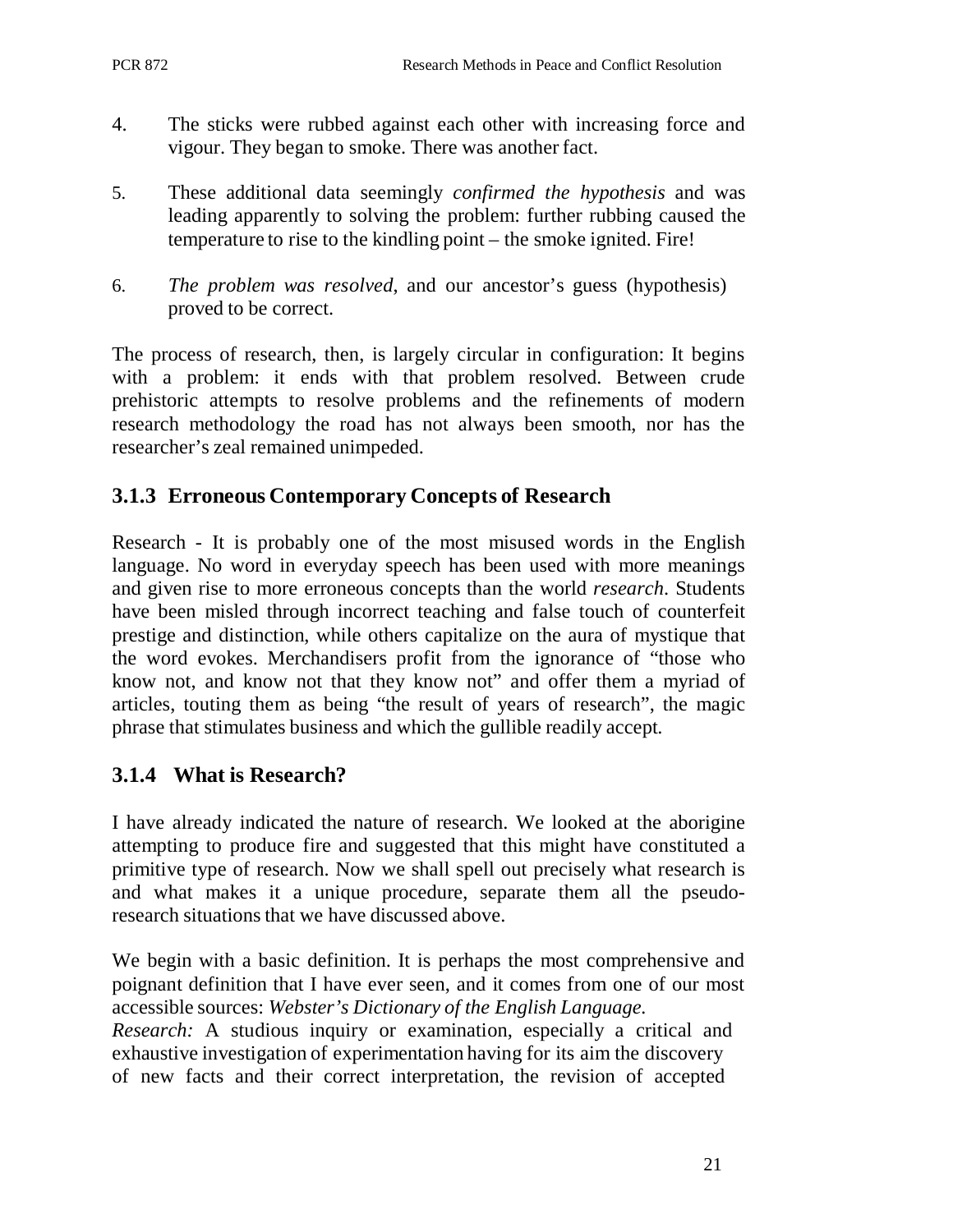conclusions, theories, or laws in the light of newly discovered facts or the practical application of such conclusions, theories or laws.

### **4.0 CONCLUSION**

This unit gave you an overview of the dimensions of social research. You saw that research can be classified in a number of different ways e.g. by its purpose, by its research techniques and that the dimensions of research loosely overlap with each other. The dimensions of research provide a The dimensions of research provide a "road map" through the terrain that is social research.

### **5.0 SUMMARY**

We have learnt how the four dimensions reinforce one another; that is, a purpose tends to go with certain techniques and particular uses. Few studies are pure types, but the dimensions organize the complexity of the ways of conducting research.

Before conducting a research project, a researcher makes several decisions. By understanding the dimensions of research, you will be better prepared to make such decisions. In addition, an awareness of the types of research and how they fit into the research process will make it easier for you to read and understand published studies.

### **6.0 TUTOR-MARKED ASSIGNMENT (TMA)**

- 1. When is explanatory research used, and what can it accomplish.
- 2. What are the basic uses of research?

#### **7.0 REFERENCES/FURTHER READING**

- Barzum, Jacques (1985)., and Henry Graft (1985), The Modern Researchers; 4<sup>th</sup> ed. New York: Harcourt, Brace, Jovawovich
- Beveredge, I.B. (1980), Seeds of Discovery: A Sequel to the Art of Scientific Investigation; New York: W.W. Norton;

Saslow, Carol A. (1982); Basic Research Methods; New York: Random House.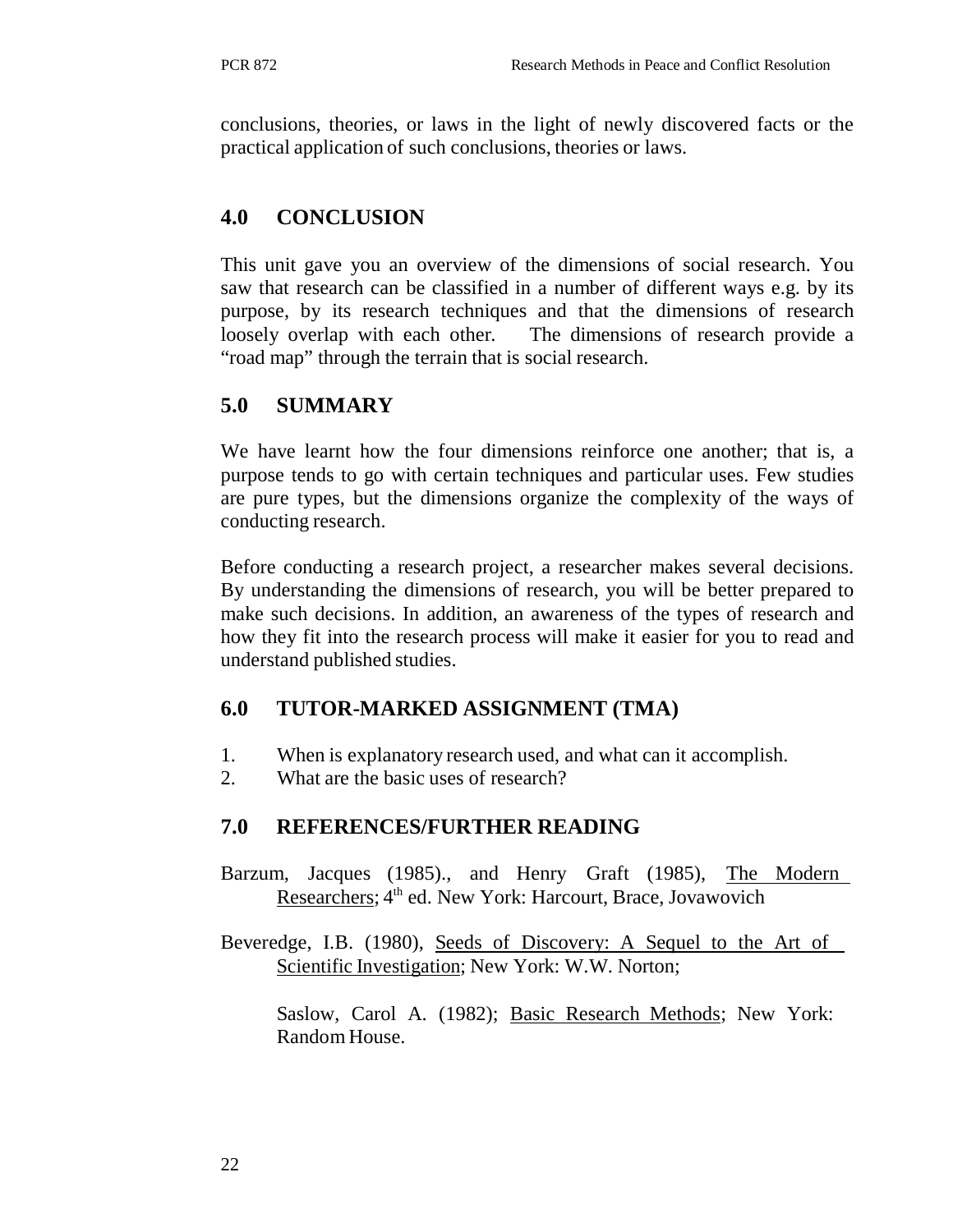# **MODULE 2**

### **INTRODUCTION**

- Unit 1 Tools of Research
- Unit 2 Perspective of Research
- Unit 3 Steps of the Research Process
- Unit 4 Writing a Research Proposal

# **UNIT 1: TOOLS OF RESEARCH**

# **CONTENT**

- 1.0 Introduction
- 2.0 Objectives
- 3.0 Main Body
	- 3.1 What are the Tools of Research?
		- 3.1.1 The General Tools of Research
		- 3.1.2 Confusing the Tool with the Method
		- 3.1.3 The Library and Its Resources
		- 3.1.4 Measurement as a Tool of Research
		- 3.1.5 Statistics
		- 3.1.6 Using the Computer for Research
		- 3.1.7 Language and the ability to use it
- 4.0 Conclusion
- 5.0 Summary
- 6.0 Tutor-Marked Assignment
- 7.0 References/Further Readings

# **1.0 INTRODUCTION**

Every worker needs tools. The carpenter needs a hammer and saw; the surgeon, a scalpel; the dentist, a drill; and the researcher needs an array of means by which data may be discovered and manipulated, and facts made meaningful.

The tools of research are merely ancillary to the ultimate goal of research itself: to derive conclusion from a body of desperate fact and discover that which was hitherto unknown.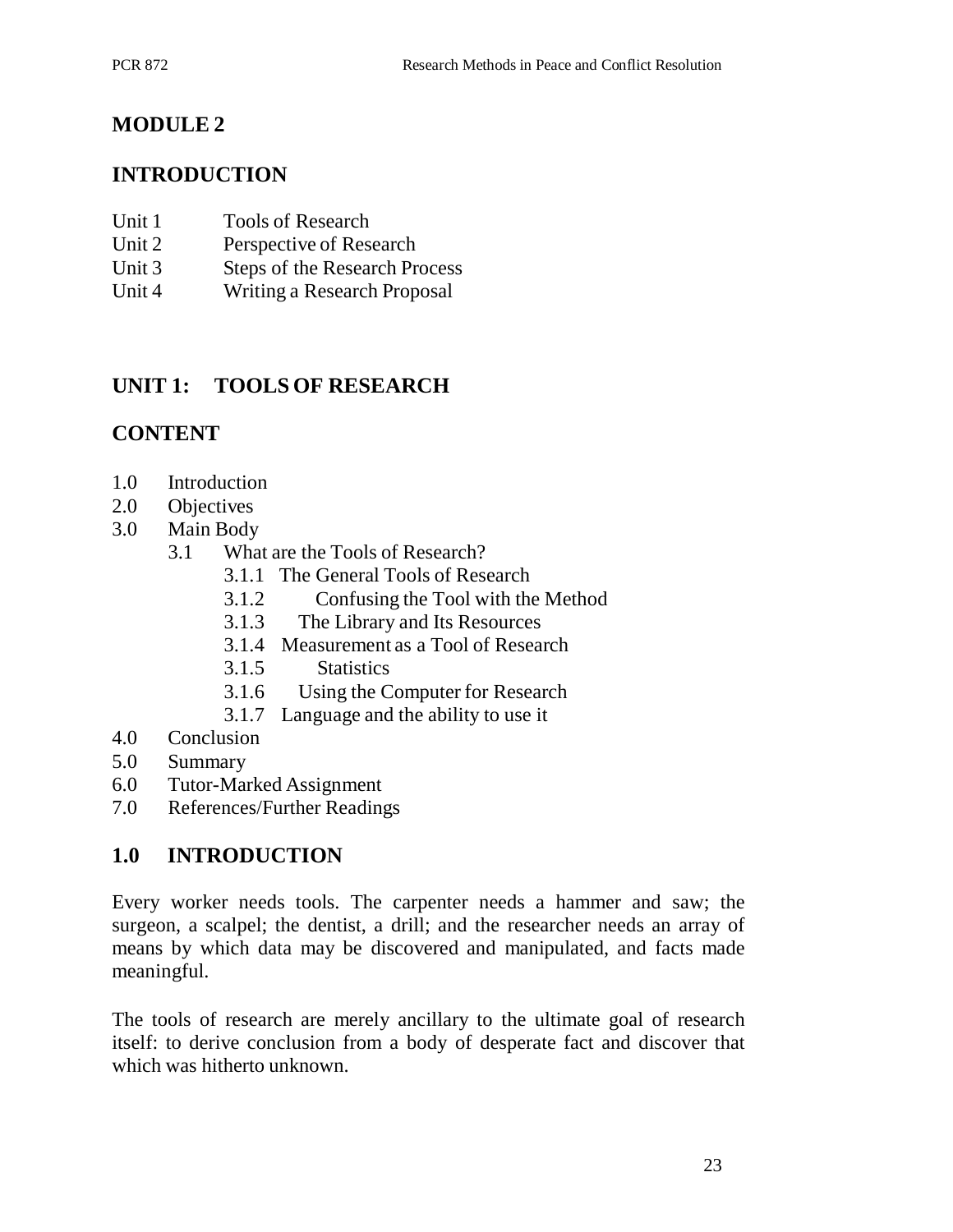#### **2.0 OBJECTIVES**

At the end of this unit, you shall be able to:

Identify "tools of research" Explain the General tools of research Define Library as a tool of research Discuss Measurement as a tool of research Explain Statistics as a tool of research Define Computer as a tool of research

#### **3.0 MAIN BODY**

#### **3.1 What Are Tools of Research?**

Let us simplify the phrase, "tools of research." We all need tools to work efficiently. Without tools, no house would be built, no life saved, no tooth filled. Tools are indigenous to the task. Every trade, every profession, every academic discipline has its own precise tools. Researchers, likewise, have their own kit of tools to help them achieve their goals and carry out their plans. In some instances, these may not be as tangible as a hammer and saw. Nevertheless, they serve to assist the researcher to reach the final target of all research – the resolution of a problem and the discovery of new knowledge.

Tools vary according to the job to be done. The tools some researchers use to achieve their goals are distinctly different from those of their investigator colleagues. The microbiologist needs a microscope; the attorney, a library of legal decisions and statute law. But these are *specialized* tools, intrinsic and necessary for the solution of research problems within a specialized research of that discipline. Can you imagine attempting to do research in microbiology without a microscope? You would be immobilized.

In this unit, however, our concern will be with the more general tools of research that all researchers, regardless of discipline or situation, are likely to need to derive meaningful and insightful conclusions from their unique data.

#### **3.1.1 The General Tools of Research**

For most researchers, there are five general tools of research:

1. The library and its resources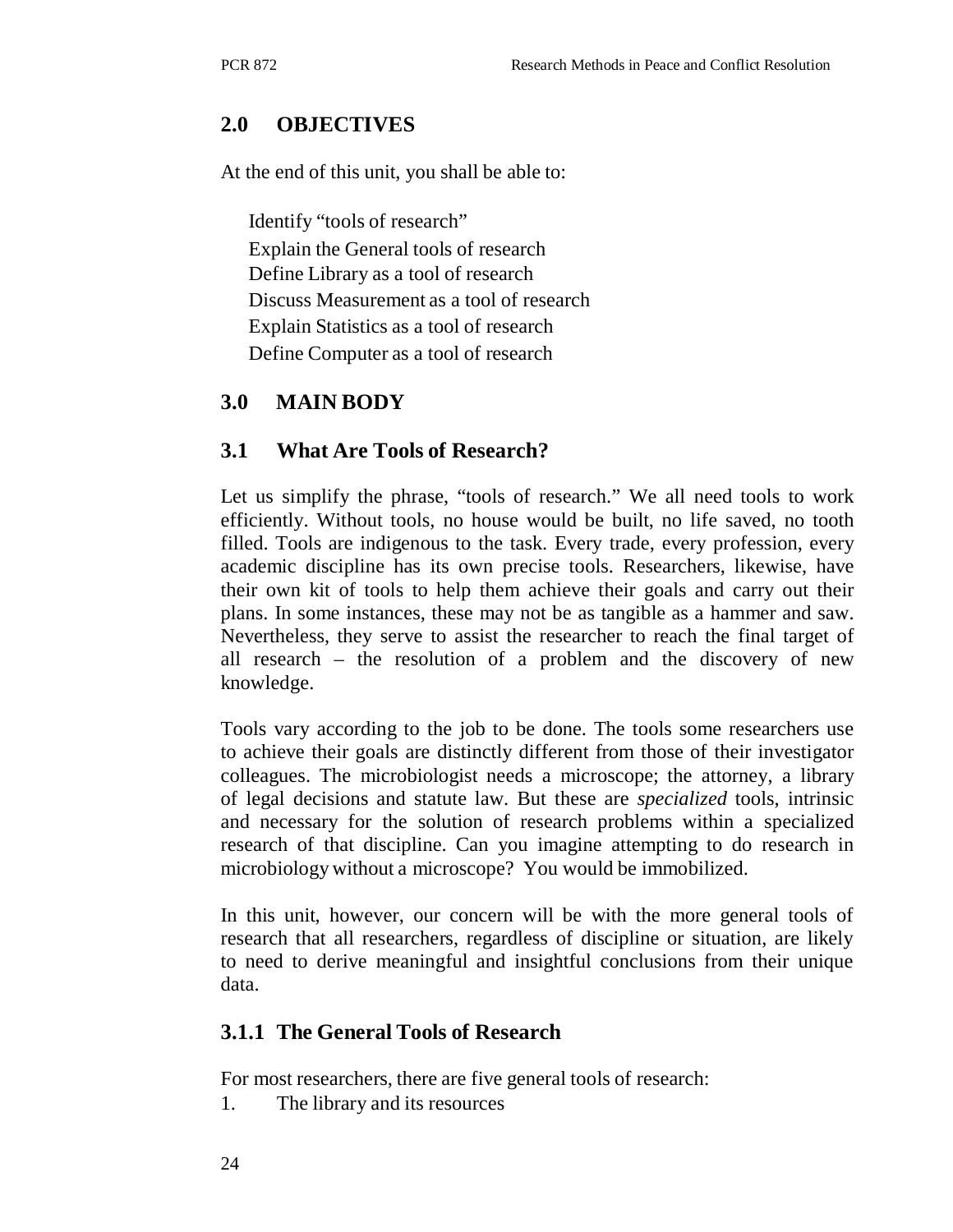- 2. Techniques of measurement
- 3. Statistics
- 4. The computer and its software
- 5. Facility with language: both English and required foreign languages.

Volumes have been written on each of these. In this text, we will simply introduce each general tool so that those unfamiliar with its use or its recent developments may begin employing it effectively.

# **3.1.2 Confusing the Tool with the Method**

Confusing the tool with the research method is immediately recognizable. Such phrases as "library research" or "statistical research" are telltale signs, and largely meaningless. They suggest immediately that those who use such phrases fail to understand the nature of pure or basic research. They demonstrate, more seriously, confusion in thinking. They reveal the failure to differentiate between tool and method.

The library is merely a place for locating or discovery certain data that will then be analyzed and interpreted later in the research process. Likewise, statistics is merely a way to represent data numerically By so doing we are able to manipulate those data: to view them in a new environment so that we may see more clearly their nature and significance. The more angles from which we view data, the more meaningful those data become.

Statistics can tell us where the center of an accumulation of data lies, how broadly they are spread, the degree of relationship that exists between one set of data and another, how they conform to an ideal distribution, and other surface characteristics of the data. But statistics cannot *interpret those data and arrive at a logical conclusion as to their meaning.* Only the mind of the researcher can do that. The human brain is the most magnificent research tool of all! Its functioning dwarfs all other gadgetry. Nothing equals its power of comprehension, of insight and of integrative reasoning. Let us now consider each of the general tools of research

separately.

# **3.1.3 The Library and Its Resources**

For thousands of years, the library had one basic function. It was a repository of writings, books and manuscripts: the thought and knowledge of great and lesser minds. From the great libraries of antiquity – the clay tablet collections of Babylonia, the temple libraries of Egypt, the renowned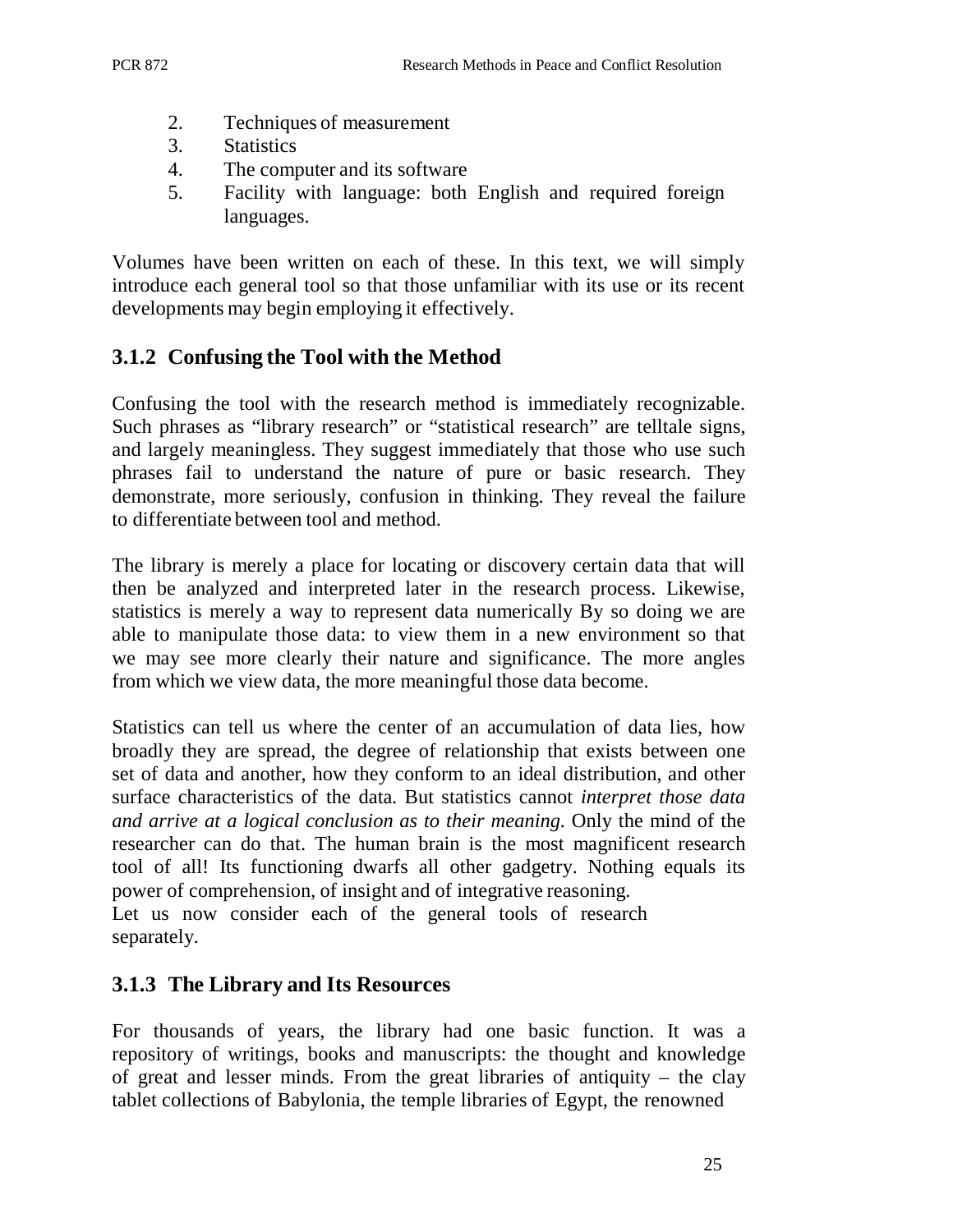library of Ashurbanipal at Nineveh, and the famous collections at Alexandria and Pergamum – to those of the present day, their sole *raison d'etre* has been preserving the sources and expressions of human wisdom.

Traditionally, the library has been a kind of literature mausoleum: a place where manuscripts and books were kept and added to as the slow advance in literature or factual enlightenment became available. It was, for the most part, a static or slowly expanding universe of knowledge, one that could be comfortably contained within masonry walls.

In the twentieth century – and especially in the latter half of the century – the role of the library changed. We had an explosion of information, of knowledge; Research altered old ideas in practically every domain of human interest. Never have the words of Abraham Lincoln been more appropriate: "The dogmas of the quiet past are inadequate for the stormy present. We must think anew, and act anew. We must disenthrall ourselves."

Words that were appropriate for a national crisis in the nineteenth century have become a manifesto for the informational crisis in the closing years of the twentieth. And this is especially true for the library.

The avalanche of new knowledge has caught many libraries unprepared. Most are struggling to revamp their original purpose of providing a repository of written thought and factual information. Today, journals carrying announcements of new discoveries have proliferated in every segment of human endeavour. Books are out of date before they can be put on shelves. One rocket fired into space revises our knowledge and invalidates many of our previous concepts of the universe and our planet. In previous editions of this text, this section gave directions for acquainting you with the traditional library. Much of that information is now passé. A modicum of it is given here in the final pages of this section, merely because some students still need it. Knowledge does not march forward any more; it arrives with the speed of light.

#### **3.1.4 Measurement as a Tool of Research**

An old adage says, "If it exists, it is measurable." In research, we go one step further: If it exists, then it must be measurable.

But what is measurement? Most of us think of measurement in terms of rulers and yardsticks, scales and dials, and values of squared surfaces or cubic units of volumetric objects. In research, measurement takes on an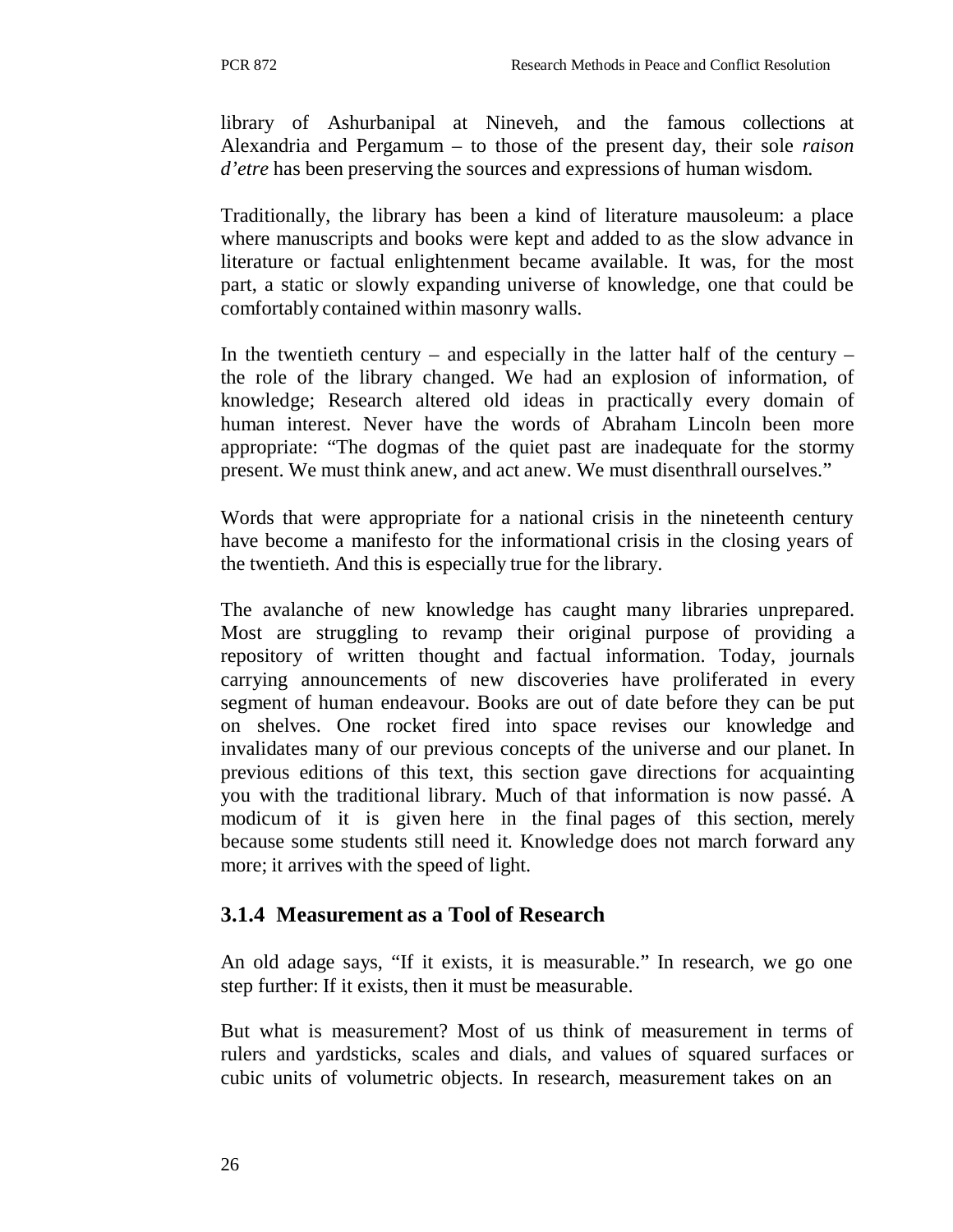entirely new meaning. The following definition is probably an entirely new concept of measurement; different from any you have held previously: *Measurement is limiting the data of any phenomenon – substantial or insubstantial – so that those data may be examined mathematically and, ultimately, according to an acceptable qualitative or quantitative standard.*

Definitions frequently contain more fog than clarity. Their verbal compression often produces such density that discerning the concepts and meanings is most impossible. Because of its etymological overtones, this may be one such, and so let's try to clear the fog and let some light filter through these twenty-nine words. As researchers, we need to understand precisely what measurement really is.

# **3.1.5 Statistics**

Statistics is merely a *tool* of research, nothing more. It provides a means by which the researcher may more comprehensively view data. And viewing data properly is one of the major secrets of successful research. Data should *always be viewed from as many angles as possible* statistically, logically, inquisitively, comparatively and so forth. Because of the undue emphasis that has been placed upon statistics both in textbook and classroom, you frequently consider this as the only way data may be significantly comprehended. Despite that, statistics is a most insightful tool and its importance should be undervalued in the role it plays in comprehending the meaning of the data.

### **3.1.6 Using the Computer for Research**

The computer is perhaps the workhorse of the generalized tools of research. The variety of things it can do is incredible. The speed with which it works is comprehensible. But, like any tool, no matter how powerful, it has its limitations. It is a truism that a computer cannot do anything that you cannot do with pencil and paper, although it can do it in much shorter time. But you can do what no computer can ever do: dream, imagine, plan and create. No computer on earth has this ability.

As tools of research, computers are becoming increasingly commonplace. But to the uninitiated, they still have an aura of mystery. They are sometimes considered a panacea for any problem that the researcher faces. "Let the computer do it" is the contemporary equivalent for the older shibboleth "Let George do it." We often seem to think that whenever the task becomes difficult or the thinking become difficult, a computer will solve all our problems. Nothing could be further from the truth.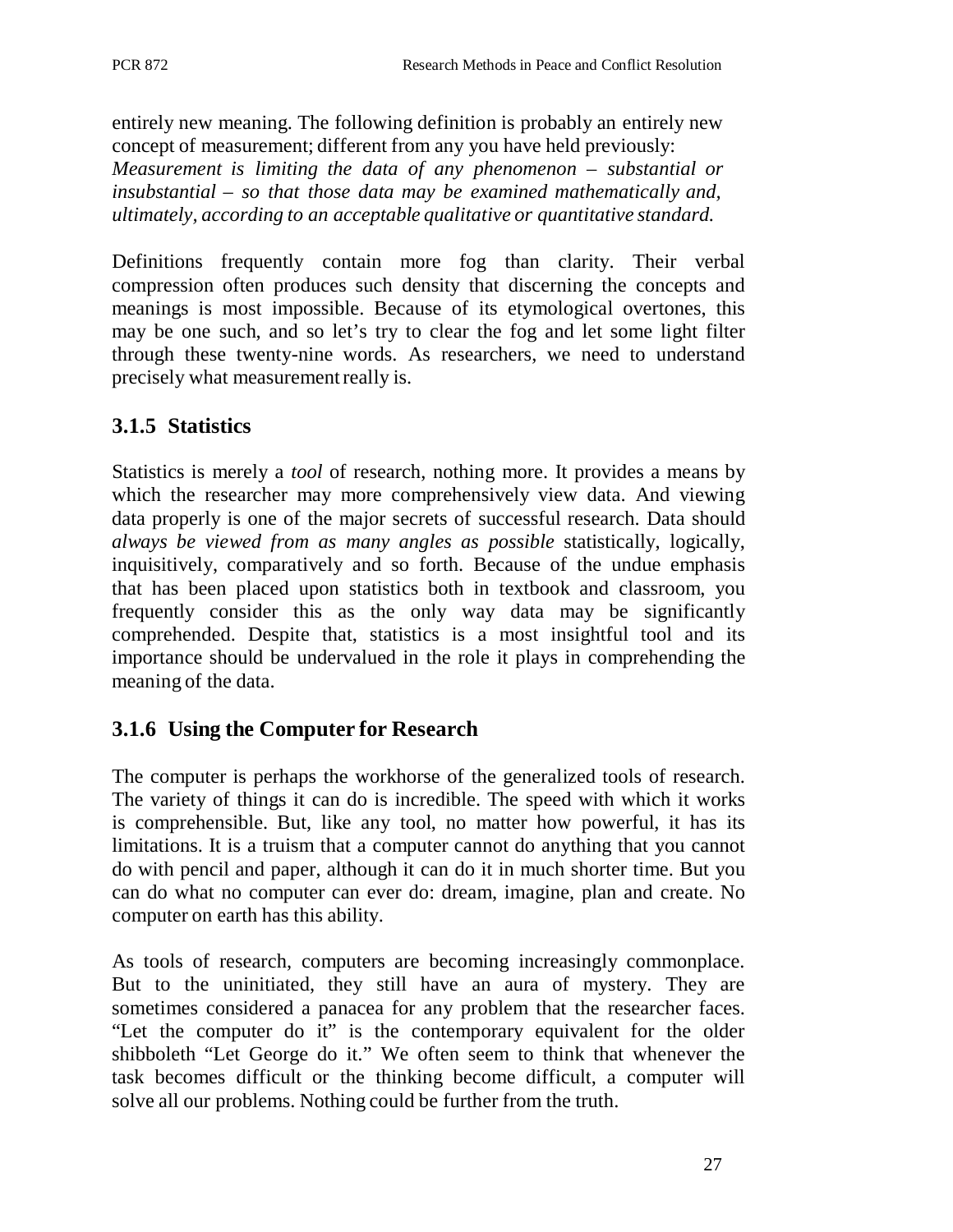# **3.1.7 Language and the Ability to Use It**

All research, to be generally useful, must ultimately be issued as a written document. To be able to produce such a document, the researcher must possess the ability to use language to communicate with a degree of skill and accuracy that will clearly delineate all aspects of the research process. We usually refer to the written document as the *research report.* The basic requirement for writing such a report is the ability to use the English language – to write clear, coherent exposition – so that our document will leave no doubt in the reader's mind precisely what the research problem is and what steps and considerations resulted in its solution.

The problem of research must be set forth with such clarity that it will be impossible not to comprehend precisely what is being investigated. It requires you to have a vocabulary that is adequate for the common exigencies of exposition. But this is a surface manifestation of certain elements of expression that lie much deeper. doing research. Those who operate on that premise are doomed to disaster.

We write the way we do because we think the way we do. Good writing is merely precise, sensitive thinking mirrored in carefully chosen, logically presented words. Sentences lumber across the page because those who wrote them have lumbering minds – minds that have little facility in clothing thoughts with words. Those minds have never been taught to think with verbal precision.

But there is another aspect to language used as a tool of research. We cannot assume that all significant research is reported in English. Most doctoral programs have language requirements, which usually require you to demonstrate as reading competence in two foreign languages in addition to proficiency in writing English. The choice of those languages is usually linked to the area of proposed research.

### **4.0 CONCLUSION**

This unit has provided an orientation to some of the tools of research. We have touched on the use of library, language, computer etc. as tools of research.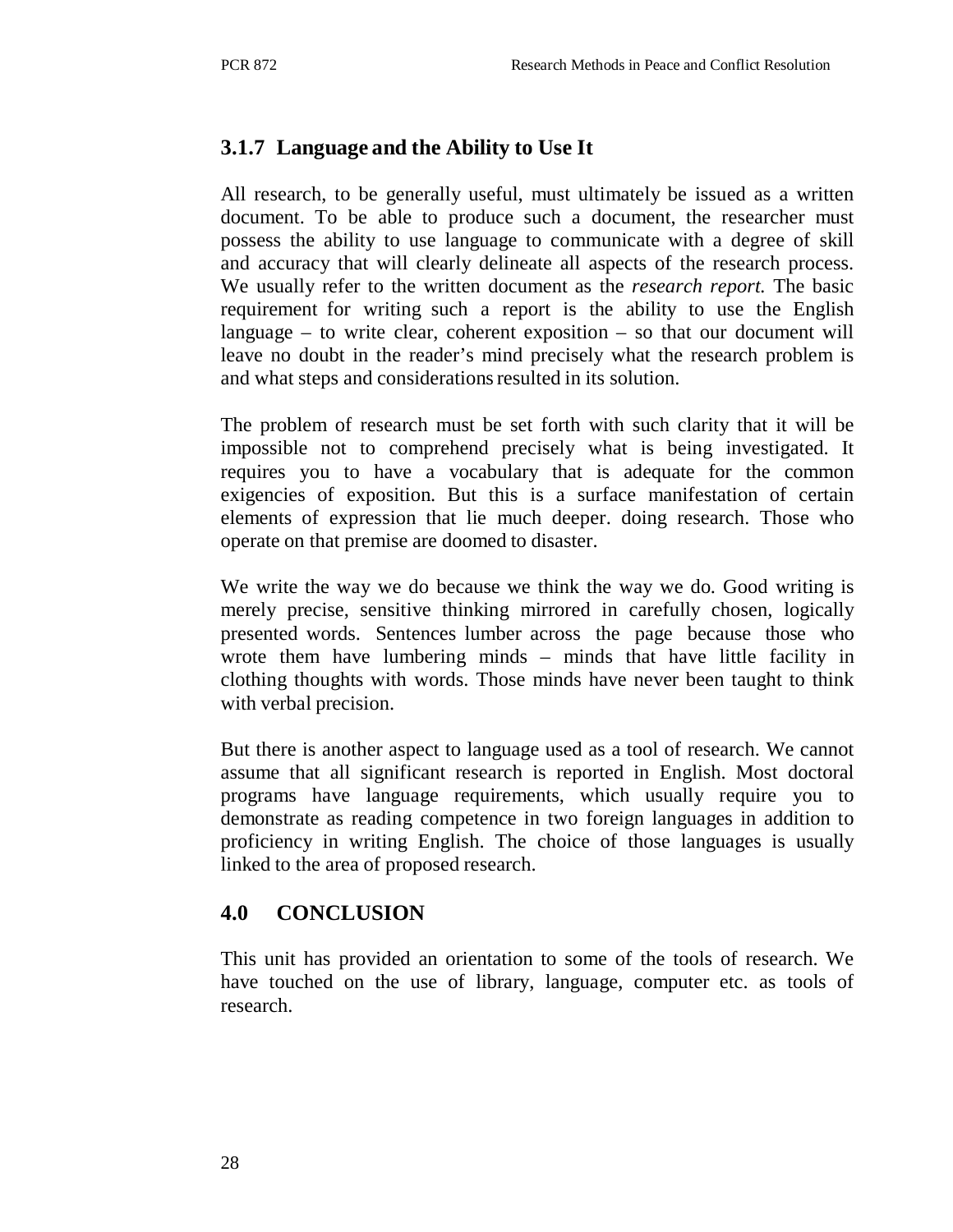#### **5.0 SUMMARY**

The relevance of the procedures of great research has been identified. We have also seen that all research begins with a problem, an observation, a question. Curiosity is the germinal seed. Hypothesis is formulated, and then data are gathered using research tools.

# **6.0 TUTOR MARKED ASSIGNMENT (TMA)**

- 1. What are the basic tools of research?
- 2. Explain the use of language as a tool of research.

#### **7.0 REFERENCES/FURTHER READINGS**

- Berry, Dorothea M. (1980); A Biblographic Guide to Educational Research; 2 nd ed. Metuchen, NJ: Scare crow.
- Cook Margaret G. (1975); The New Library Key; 3d ed. New York: H.W. Wilson.

Gold, R.S. et.al., (June 1988); Measurement Issues in Research Design.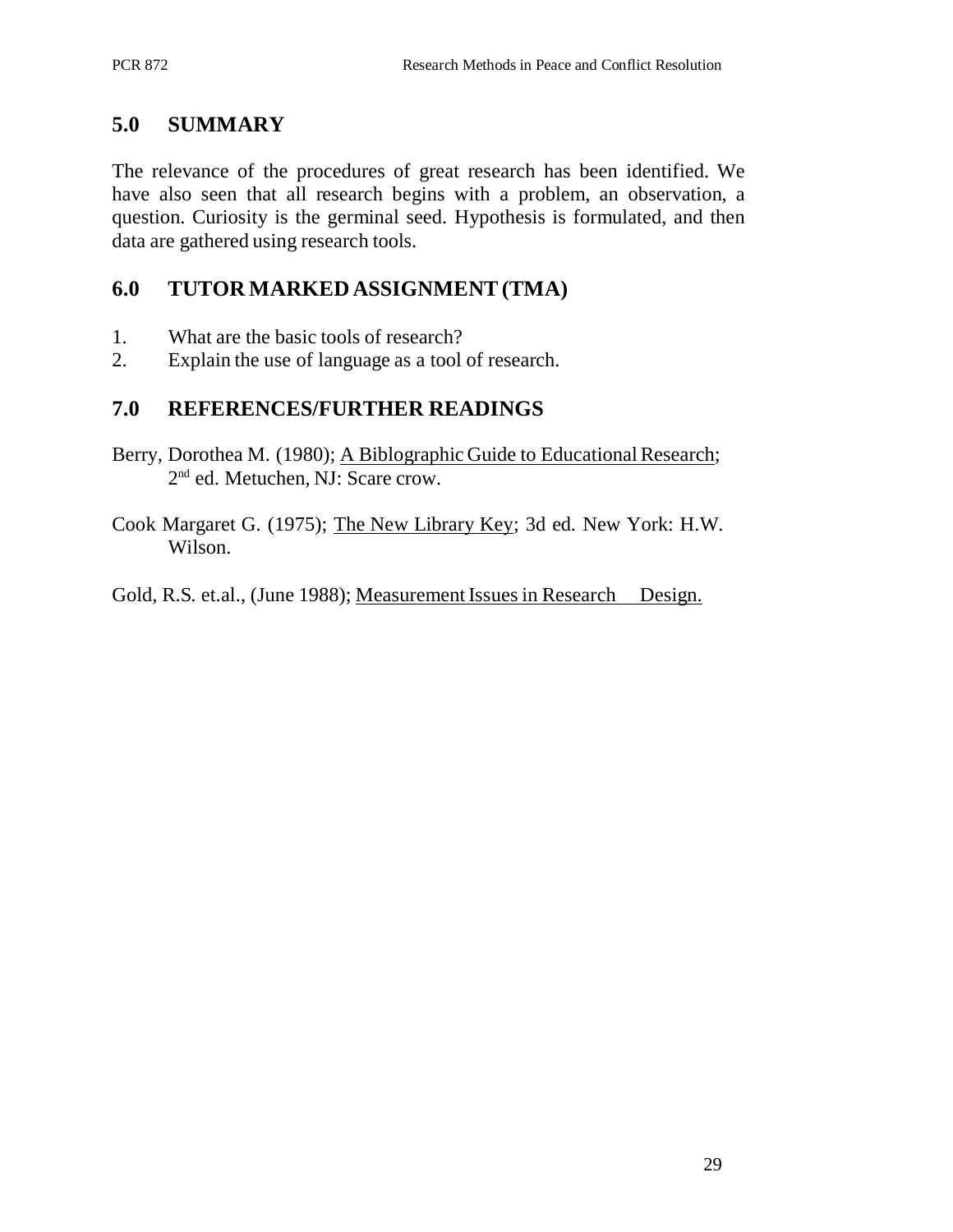# **UNIT 2: PERSPECTIVES IN RESEARCH**

### **CONTENTS**

- 1.0 Introduction
- 2.0 Objectives
- 3.0 Main Body
	- 3.1 The Meaning of Research 3.1.1 Exercise
- 4.0 Conclusion
- 5.0 Summary
- 6.0 Tutor Marked Assignment
- 7.0 References/Further Readings

# **1.0 INTRODUCTION**

In all Social Sciences, and indeed, in the Sciences also, human beings seek to understand particular phenomena in order to be able to make predictions and/or provide explanations about that phenomena, and possibly to gain control over it. Usually two fundamental kinds of questions are raised – What is? And What ought to be? Questions pertaining to knowing "What is" we call empirical, and questions about "What ought to be" we call normative. These two types of questions are found side by side in all disciplines, with the normative dominating in the humanities and the empirical predominating in the laboratory sciences. Questions about what ought to be, form a core essential to understanding our society. We can ask such questions as - What should we do to improve governance in Nigeria? How can we get Nigerians to be conscious about refuse generating and disposal? How can we make our elections less susceptible to rigging by the political parties? How can the Nigerian Police be made more peoplefriendly and accountable? Why is Lagos so crowded? Who should we hold responsible for attitude menace of Area Boys in Lagos? Why is the Nigerian President very visible in Africa? How can the OPC and the Police be made to be partners? How do we have frequent local violence in Plateau state of Nigeria? These are social and political problems that are germane and researchable within our immediate environment. In this unit, we shall therefore examine the meaning of research and the Problem-Solving Approach to addressing social and political maladies.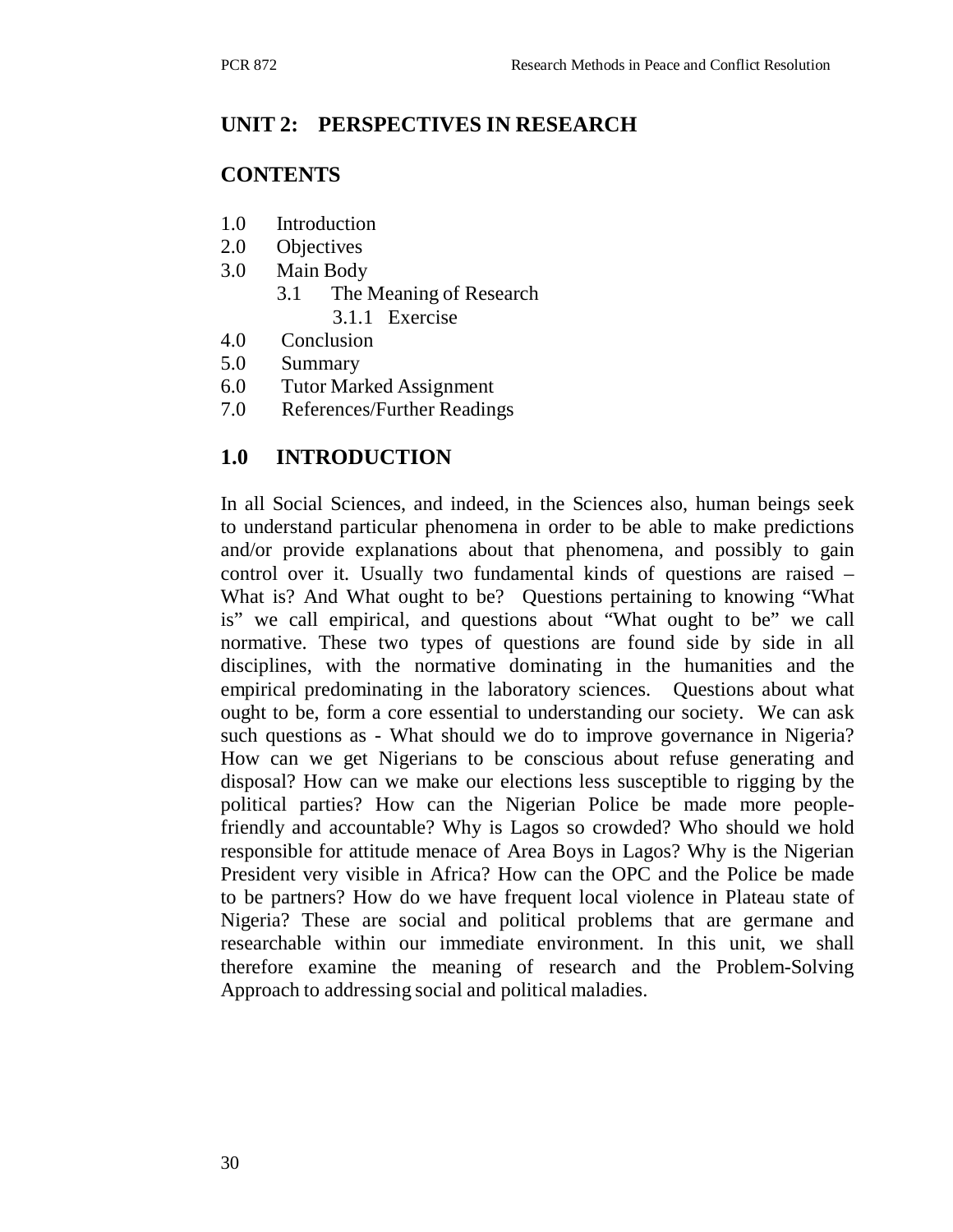### **2.0 OBJECTIVES**

By the end of this unit, you should be able to: Discuss the nature of research Define research and how to raise research questions Identify with the problem-Solving Approach

#### **3.0 MAIN BODY**

#### **3.1 The Meaning of Research**

Research can be understood as is a systematic and organized way of investigation or enquiry often undertaken to achieve a purpose of discovering new facts or verifying hypothesis or theory. The key words here are: organized, systematic, AND controlled – Purposeful i.e. to verify hypothesis using the problem solving approach. Sometimes, it is meant to identify a policy problem and it can also be embarked upon to ascertain ways of finding a solution to a problem. For example, the Niger Delta Crisis.

The problem in that Niger Delta area requires investigation or research. Research can be used to generate ideas on how to solve a problem using a Problem-Solving Approach. The problem solving approach is carried out through the use of different approaches.

a) FIRST APPROACH - What is the problem? The researcher defines the problem. Until the problem is recognized, solutions to those problems cannot be found. Therefore, the solution to a problem begins with its identification or recognition.

b) SECOND APPROACH - Why do we have to solve the problem? What will be achieved by solving it? Otherwise you have to state your objectives of solving the problem. In the case of conflict studies, we can say it is of policy relevance i.e. conflict. The objective must be measurable and must have a general objective i.e. factors or causes of conflicts in the Niger Delta. Also, there must be specific objective, which should be measurable and used to evaluate the project.

c) THIRD APPROACH - Design your methodology. How is it done? That is, how the problem or research is done. The literature review is very important in the third approach wherein you distill a methodological framework or theoretical framework depending on your angle of approach.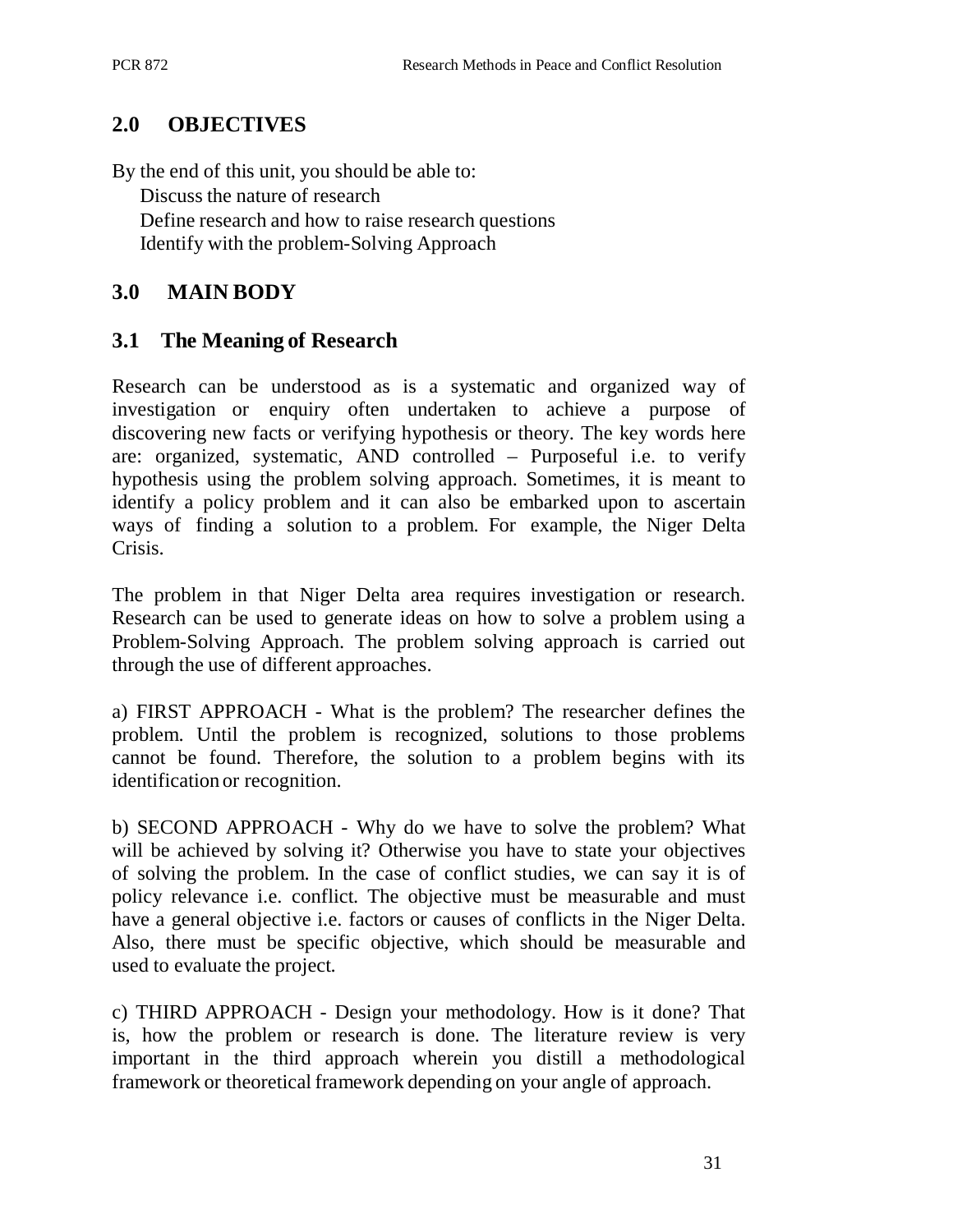d) FOURTH APPROACH - What are the implications or recommendations i.e. the utility or usefulness of the research. At this stage, the perspective here is that, the researcher's recommendations will serve as policy options for the government in resolving the conflicts.

The foregoing can be summarized thus:

What is to be researched? Why is it to be researched? How is it to be researched? What is

the utility of the research?

Peace and conflict research is utilitarian, i.e. it is useful and not just research for research sake.

Generally, the approaches to conducting research could be analytical in nature. Research could be done through verbal collection of materials for example ethnographic and histographic research.

Also, a researcher could also be descriptive using mean or averages, proportion or percentages; cross tabulations and graph with text significance e.g. You may wish to know the effects of conflict on the people.

Here, you collect data. Data before conflicts, during and after conflict. You find the averages, percentages and cross tabulates. One can also use the health of refugees in the country (by zones) or outside the country.

In research, there are also relationships between two or more variables of interest with a view to gaining a better or fuller understanding of factors affecting the variables or subjects of interest at such feature times or under predictive studies.

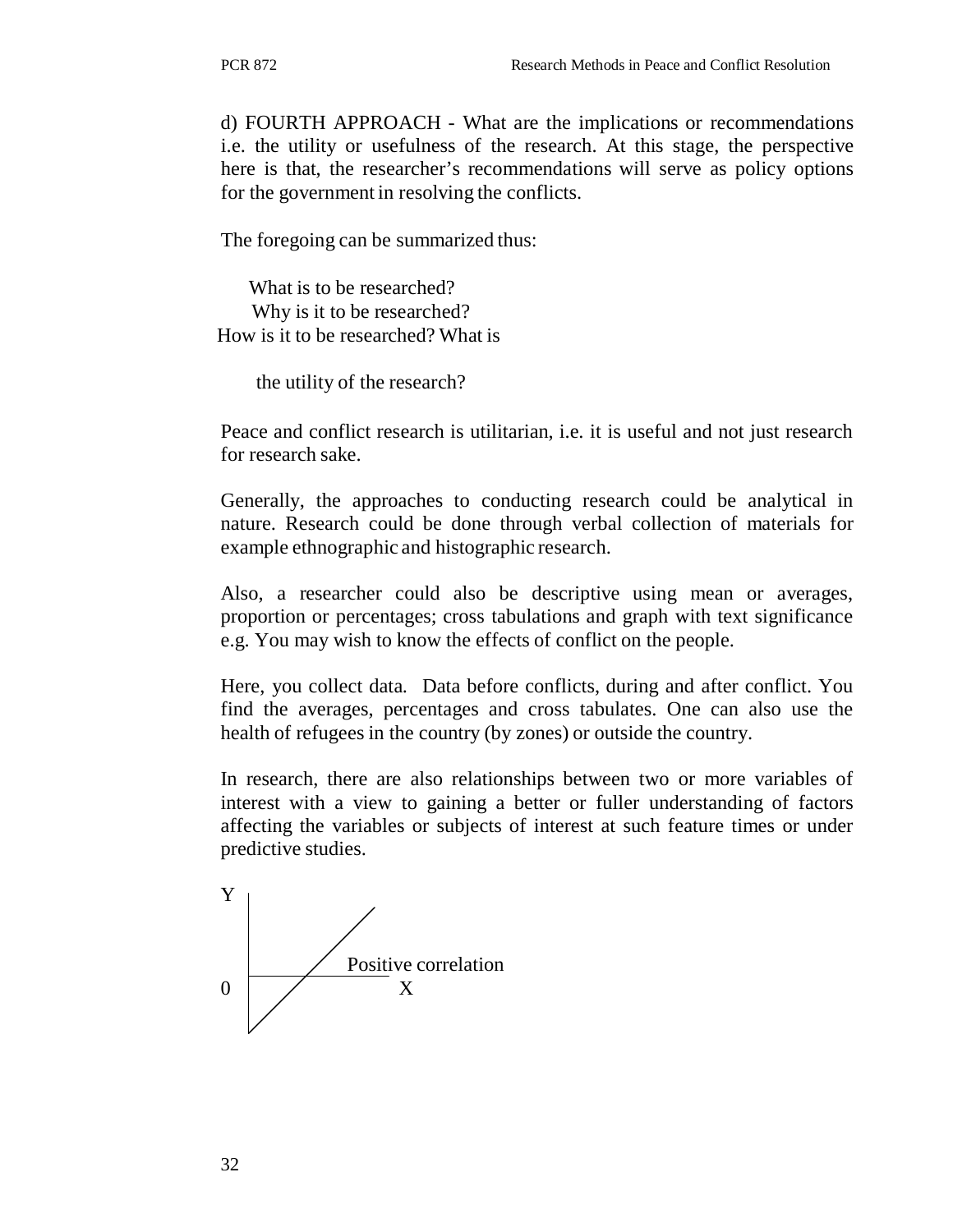

A researcher can also approach its research from an experimental perspective which is common in social and behavioural science e.g. a treated group and a control group. That is by looking at the differences between those affected and those who were not affected. In peace and conflict studies, a group of people are put together for experimental purpose.

#### **3.1.2 Exercise**

What is Research? Identify researchable problems in the Nigerian Society?

#### **4.0 CONCLUSION**

From our knowledge of this unit, we should realize that research is not necessarily an abstract exercise but a living activity. Often, research is not carried out for its own sake, but is a response to finding solutions to identified problems within the society. People, and especially the young ones in the society, must be trained to be observant, because research begins with observation, and curious at the same time.

Without a questioning in mind, and the urge to contribute to the development of the society through careful work based on research, a society may never progress.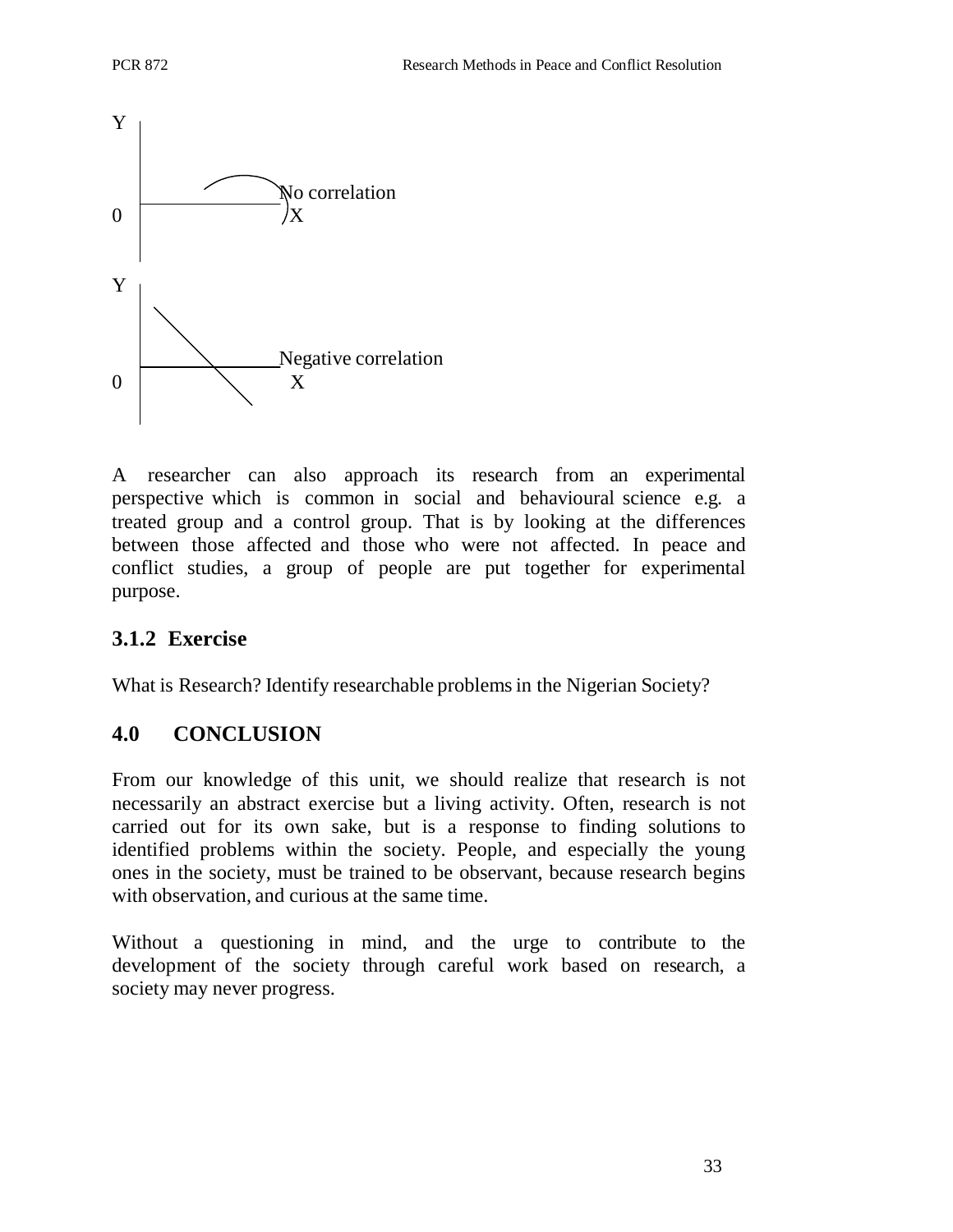# **5.0 SUMMARY**

In this unit, we discussed the nature of research, and the application of this to the society. We also, examined the Problem-Solving Approach to seeking solutions to societal maladies.

#### . **6.0 TUTOR-MARKED ASSIGNMENT (TMA)**

What is Research? Discuss the Problem-Solving Approach.

# **7.0 REFERENCES/FURTHER READINGS**

E.C Osuala, (1982) Introduction to Research Methodology, Onitsha, Africana-Fep Publishers.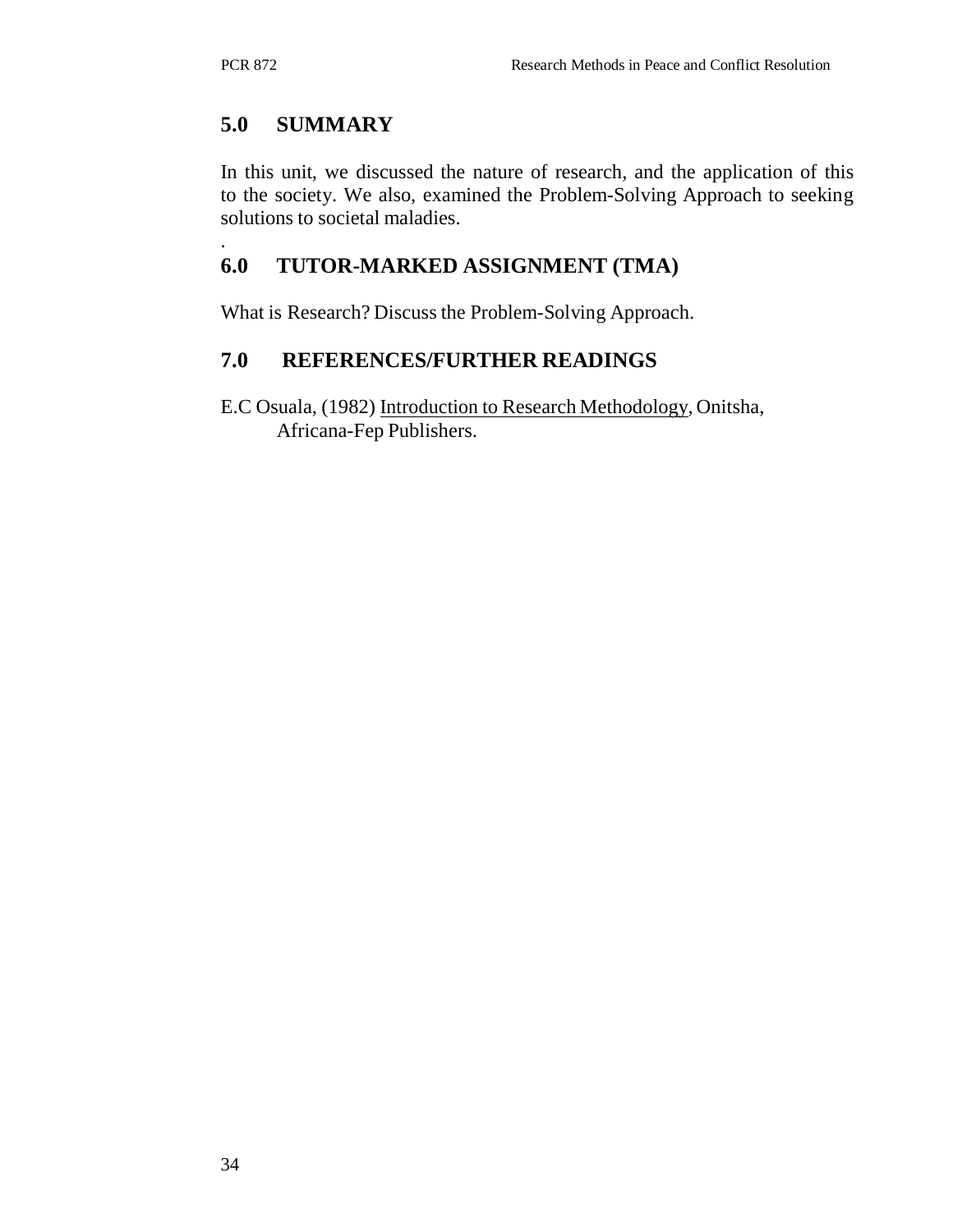### **UNIT 3: STEPS OF THE RESEARCH PROCESS**

### **CONTENTS**

- 1.0 Introduction
- 2.0 Objectives
- 3.0 Main Body
	- 3.1 The Research Process
		- 3.1.1 Chose a Topic
		- 3.1.2 Focus the Project
		- 3.1.3 Design the Study
		- 3.1.4 Gather the Data
		- 3.1.5 Analyze the Data
		- 3.1.6 Interpret the Findings
		- 3.1.7 Inform Others
- 4.0 Conclusion
- 5.0 Summary
- 6.0 Tutor Marked Assignment
- 7.0 References/Further Readings

### **1.0 INTRODUCTION**

As earlier discussed, social research is for, and all about people. Thus, we need to learn about how the research process operates and most especially the various steps that are involved in any research process.

In other words, in a research process certain steps must be followed and these steps must be inter-connected; that is, all the steps must link to one another.

# **2.0 OBJECTIVES**

By the end of this unit you should be able to:

Explain research

process;

Identify various steps of required in research process;

Be familiar with basic examples and principles of social science research process.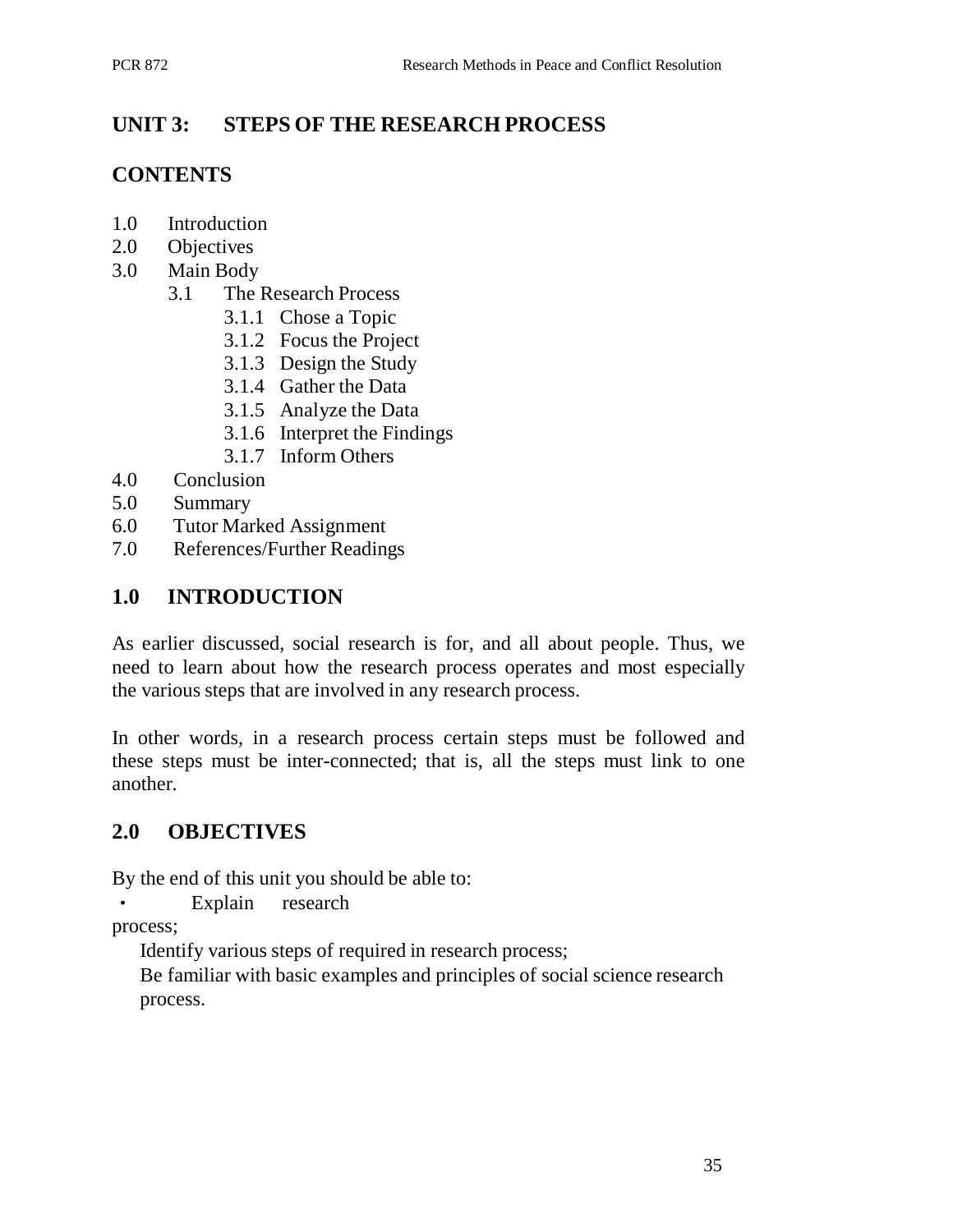# **3.0 MAIN BODY**

#### **3.1 The Research Process**

The research process requires a sequence of steps. The different approaches suggest somewhat different steps, but most seem to follow the steps in the figure below.

The process begins with a researcher selecting a topic- a general area of study or issues such as divorce, crime, homelessness, or powerful elites. A topic is too broad for conducting research. This is why the next step is crucial. The researcher arrows down, or focuses, the topic into the specific research question that she can address in the study e.g. "do people who marry younger have a higher divorce rate,"]. When learning about a topic and narrowing the focus, she usually reviews past research, or the literature, on a topic or a question.

After specifying a research question, the researcher plans how she will carry out the specific study or research project. The third step involves making decisions about the many practical details of doing the research (e.g. whether to use a survey or observe in the field, how many subjects to use, which question to ask). Now the researcher is ready to gather the data or evidence (e.g. ask people the question, record answers).

Once she collects the data, her next step is to manipulate or analyze the data to see any patterns that emerge. The pattern in the data or evidence helps to research interpret or give meaning to the data (e.g. "people who marry young in cities have higher divorce rates, but those in rural areas do not"). Finally, the researcher writes a report that describes the background to the study, how she conducted it, and what she discovered.

*1. Chose a Topic*. The topic of the study is the moral attitudes of college students. The authors asked how student attitudes had changed from 1948 to 1984. They saw students as the pacesetters of cultural change. Who modifies their older adults.

*2. Focus the project*. Media reports of student attitudes suggested that 1980 were a return to the consent in 1950s the authors asked whether the moral beliefs also shifted. The study on college student 1920 and 1970 found shifts in the strength of religious beliefs. The shifts parallel to conservatism and liberalism on general and political issues. The hypothesis religious and moral beliefs would become conservative in the 1930s than the 1950s following the shifts to more conservation on non religious issues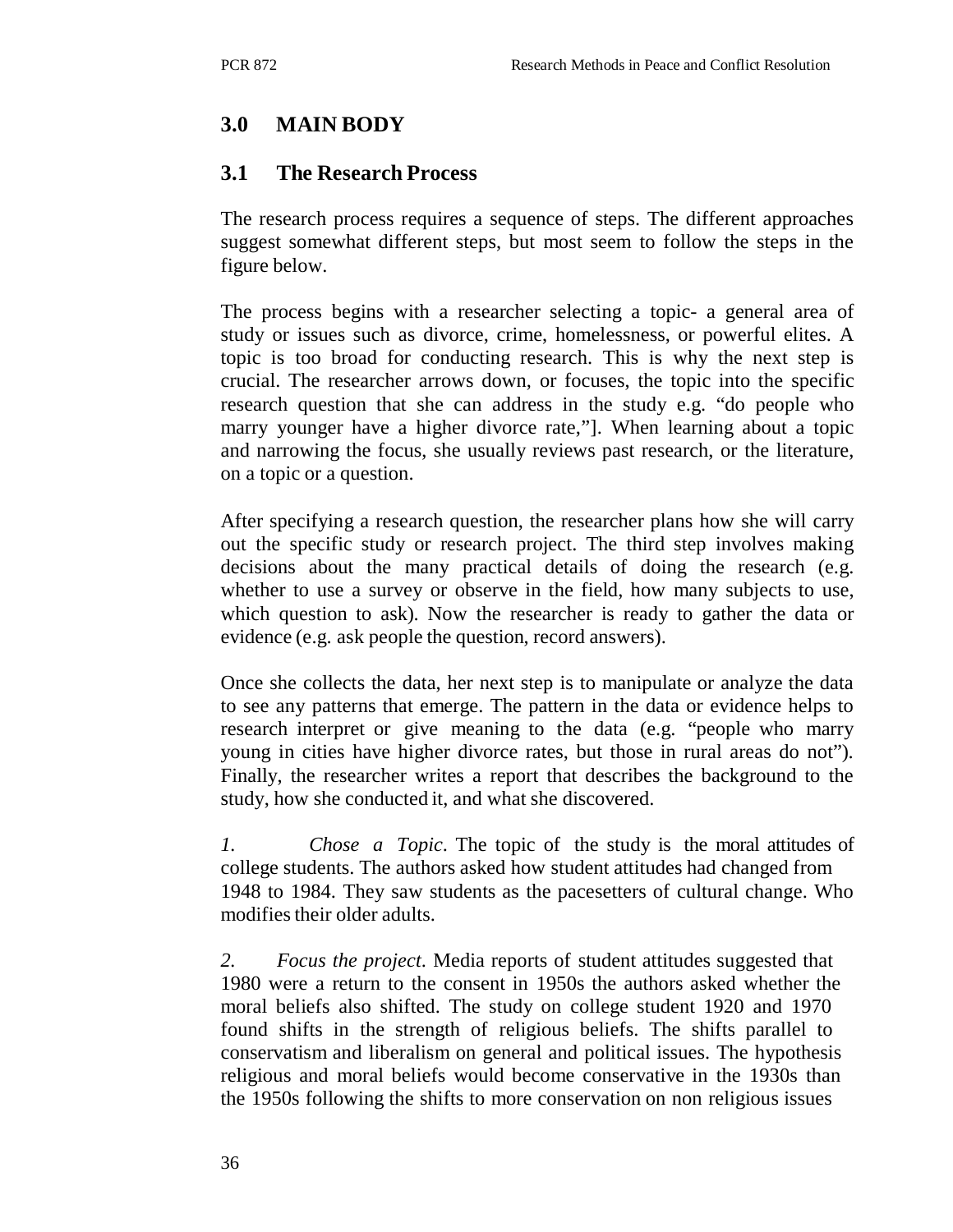found in other students. The authors also wanted to see whether any changes had occurred since their publication of a similar study on students religious attitudes five years earlier.

*3. Design the study* in 1948. Philip hasting used questionnaires to ask a sample of 205 students at Williams collage about their religious attitudes. Students were given approximately 20 questions regarding their religious beliefs. For example, one question asked whether belief that science and religion were irreconcilable. The students were also asked about religious upbringing and family income. And other back ground factors. The design was to ask student at the same college the same question in later years so that trends in attitudes could be detected.

*4. Gather the data:* The 1948 questionnaire was distributed to random samples of Williams college student in 1967, 1979 and 1984 questions on moral issues were added in 1974. an example of moral question is, "should laws against homosexual acts between consenting adults be repealed,"

*5. Analyze the data*: The author wanted to be sure that they were comparing similar students over time. Until 1970, Williams College admitted only men, so female student were exclude from the 1974, 1979, and 1984data; in addition, half of the 1948 student were veterans. To make comparisons, the response of veterans was removed. The author constructed percentage tables to show how student answered the religious questions for 1972 to 1984.

*6. Interpret the findings*: the author find that the percentage of student who retained their parent religion was high before 1967, dropped between1967 and 1979, as well as between 1967 and 1984. On most religious question, there was a decline in conservative attitudes between 1948 and 1947, but there was a reversal from 1947 to 1948. On moral questions, the questionnaires answer also showed increases in conservative attitude toward sex and drugs. The response also suggested that students has less moral obligation to society between 1974 and 1984. For example, in 1974, 83 percent of student agreed that American had a moral obligation to conserve resources: this dropped to 72 percent in 1984. The author concluded that the religious attitudes of Williams college student became increasingly liberal between the 1940s and early 1970s but became more traditional after the mid- 1970s. They concluded that the religious and moral attitude of college students follow the over-all political climate of the country.

*7. Inform others*: This part of the research was written and submitted to social force for publication.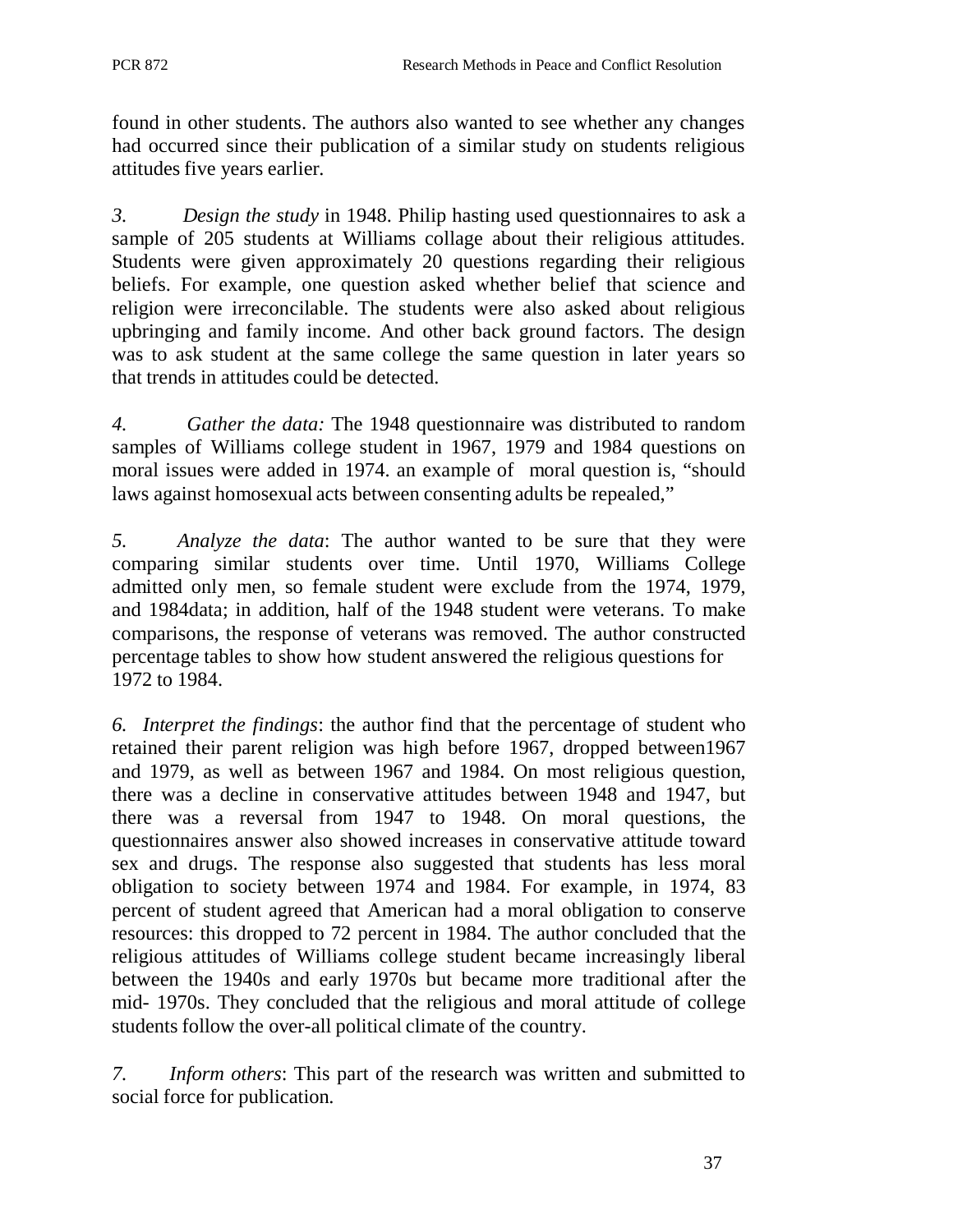### **EXPLANATION**

*Choose a Topic:* The topic of the study was a large growth in the number of people who are in asylums for the insane and its relationship to public policy.

*Focus the Project:* The study focused on a dramatic increase in the number of people in U.S. Insane asylums between the 1880s and the 1920s.it built on two books on the history of mental illness in the United States written by another researcher, Gerald Grob. The book documented that many criminologists, charity experts. And physicians criticized prisons, mental hospitals almshouses, and reformatories as inhumane and called for reforms in the 1880s and 1890s. Despite some reforms in the penal system and almshouses, the number of people in asylums grew from 40.000 to over 260.000 between 1880 and 1923, and people feared an ''epidemic of madness'' Grob had argued that the almshouses for poor people were harshly criticized and most were closed yet, no system of welfare was created in their place, especially for the thousands of impoverished elderly in the poorhouses. In this era, prior to programmed social welfare, the asylum was one of the only institutions open to them. Without alternative, thousands of poverty-stricken people were classified as insane as a way to get food, shelter, and care.

Sutton built on Grob's work and focused his study using a theory that says that governments try to expand, responding to public crises in ways that will protect or expand the power of government officials. Sutton noted that most government resources before the 1930s were located in state governments, in which the political party in power provided patronage and construction jobs in order to expand its power. He hypothesized that the growth rate in asylum inmates would vary across different state, depending on the need to expand political power and availability of economic resources in each state.

*Design the study*. Sutton examined details of the historical context and how mental hospitals operated in the period. He also gathered numerous statistics on the economic and political characteristics of each State.

*Gather Data:* Sutton examined historical studies on psychiatry. Mental hospitals and government policy in the period. He also gathered quantitative data on the size of sample populations, political competition, wealth available to states, and other state characteristics.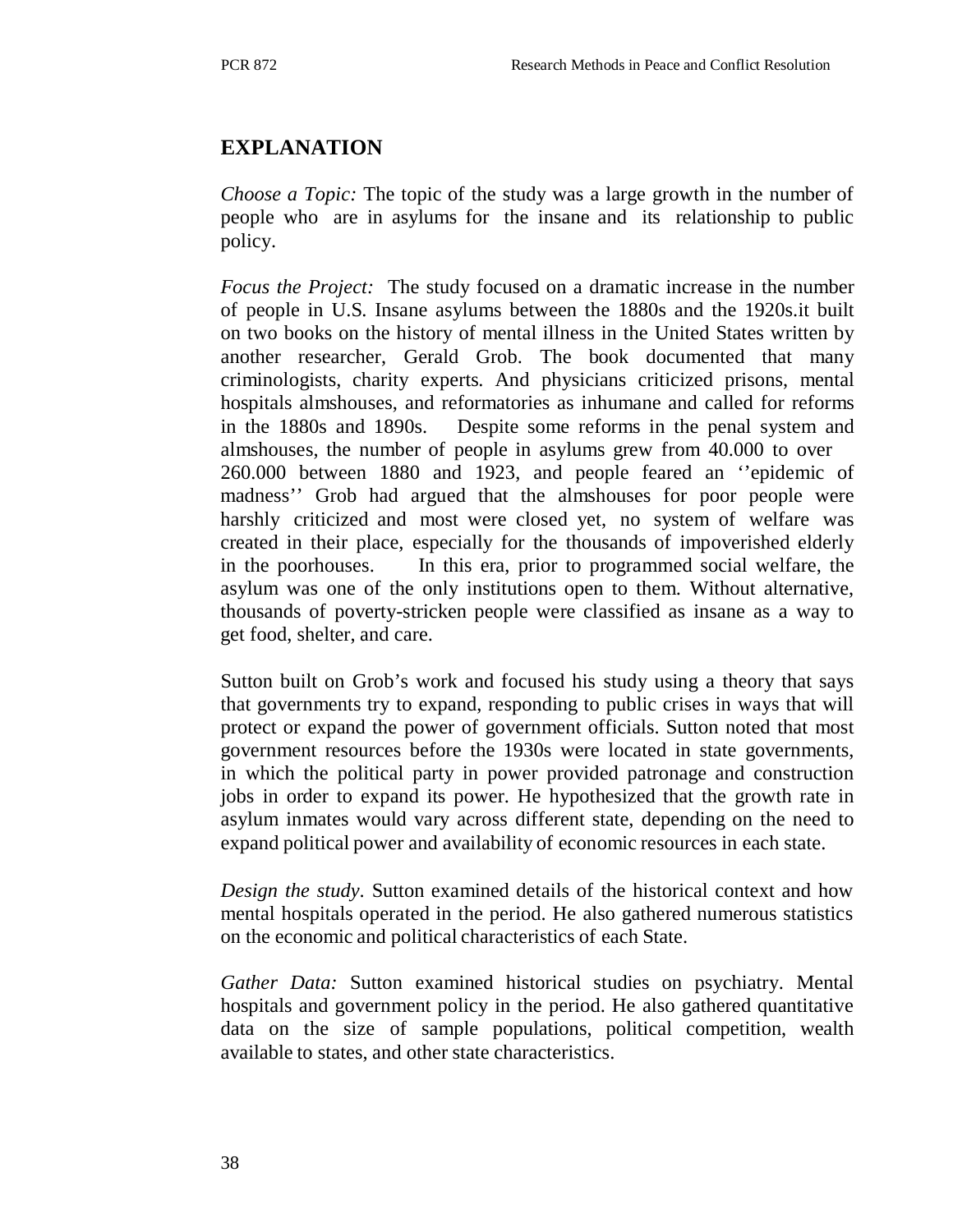*Analyze Data:* Sutton was able to predict the size of the increase in numbers of asylum inmates in a state largely on the basis of its political and economic characteristic. The insane population grew fastest in states that had more resources, more intense competition between political parties, older people, and more people in cities. At the time, many people in some states received federal government assistance because either they or a relative had fought on the Union side in the U.S. Civil War. Sutton found that asylums grew much less rapidly in states where more people were getting such federal assistance.

*Interpret the Findings:* Sutton argued that asylum expansion occurred because there was no federal government solution to the poverty problem. He agreed with Grob that many impoverished older people were classified as insane by the loose methods of early psychiatry. But he went beyond Grob to show that this did not happen equally across the country. The insane populations grew most where there was little help for impoverished people from federal government coming, where sufficient State- Level resources existed to build and staff the asylums, and where greater competition between political parties formed a need to create patronage jobs. At this time, most of the jobs in asylums and the funds to build the asylums were given out by state – level political party officials. Thus, the State government response to the crisis of thousands of impoverished elderly people, who had no place to go when the old almshouses were shut down. These almshouses were built to staff many new asylums where there was little federal assistance and when political parties sought to expand their power and stay in office by using tax revenue to swell the ranks of those who depended on the party for their jobs. Asylum expansion is the method used to deal with the poor people while providing jobs controlled by the political party in power in the state government.

*Inform Others.* Prior to its publication in the American Sociological Review, this study was reported at a meeting of the American Sociological Association and at Stanford University.

# **4.0 CONCLUSION**

Social research is for, about, and conducted by people. Despite the attention to the principles, rules, or procedures, remember that social research is a human activity. Researchers are people, not unlike yourself, who became absorbed in a desire to create and discover knowledge. Many find social research to be fun and exciting. They conduct it to discover new knowledge and to gain a richer understanding of the social world. Whether you become a professional social researcher, someone who applies a few research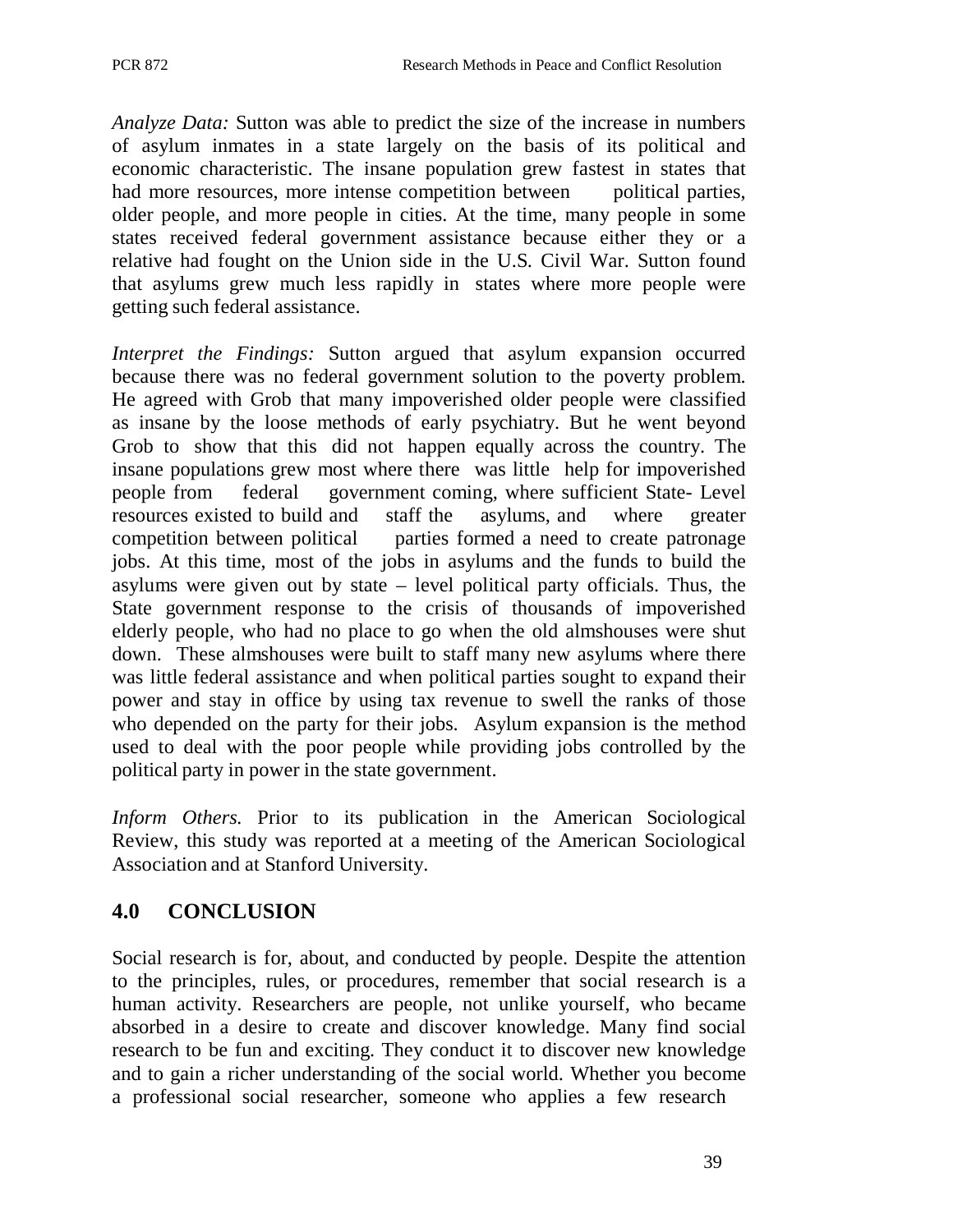techniques as part of a job, or just someone who uses the results of research, you will benefit from reading about the research process. You will be enriched if you can begin to create a personal link between yourself and the research process

#### . **5.0 SUMMARY**

In this unit, we have examined the necessary sequential steps which are taken during a research process. Followed by a good diagram to illustrate the seven steps involved in a research process. We also cited two basic examples to further demonstrate this.

# **6.0 TUTOR MARKED ASSIGNMENT (TMA)**

- 1. What steps are involved in conducting a research?
- 2. What does it mean to say that research steps are not rigidly fixed?

### 7.0 **REFERENCES/FURTHER READINGS**

- Agnew, Neil McK and Sandra W. Pyke (1991); The Science Game: An Introduction to Research in the Social Sciences;  $5<sup>th</sup>$  ed. Englewood Clifts NJ: Prentice Hall.
- Berger, Bennet M., ed. (1990); Authors of Their Own Lives: Intellectual Autobiographies of Twenty American Sociologists; Berkeley University Press.
- W. Lawrence Neuman (1994); Social Research Methods, Qualitative and Quantitative Approaches;  $2<sup>nd</sup>$  Edition Library of Congress Cataloguing-in-Publication Data.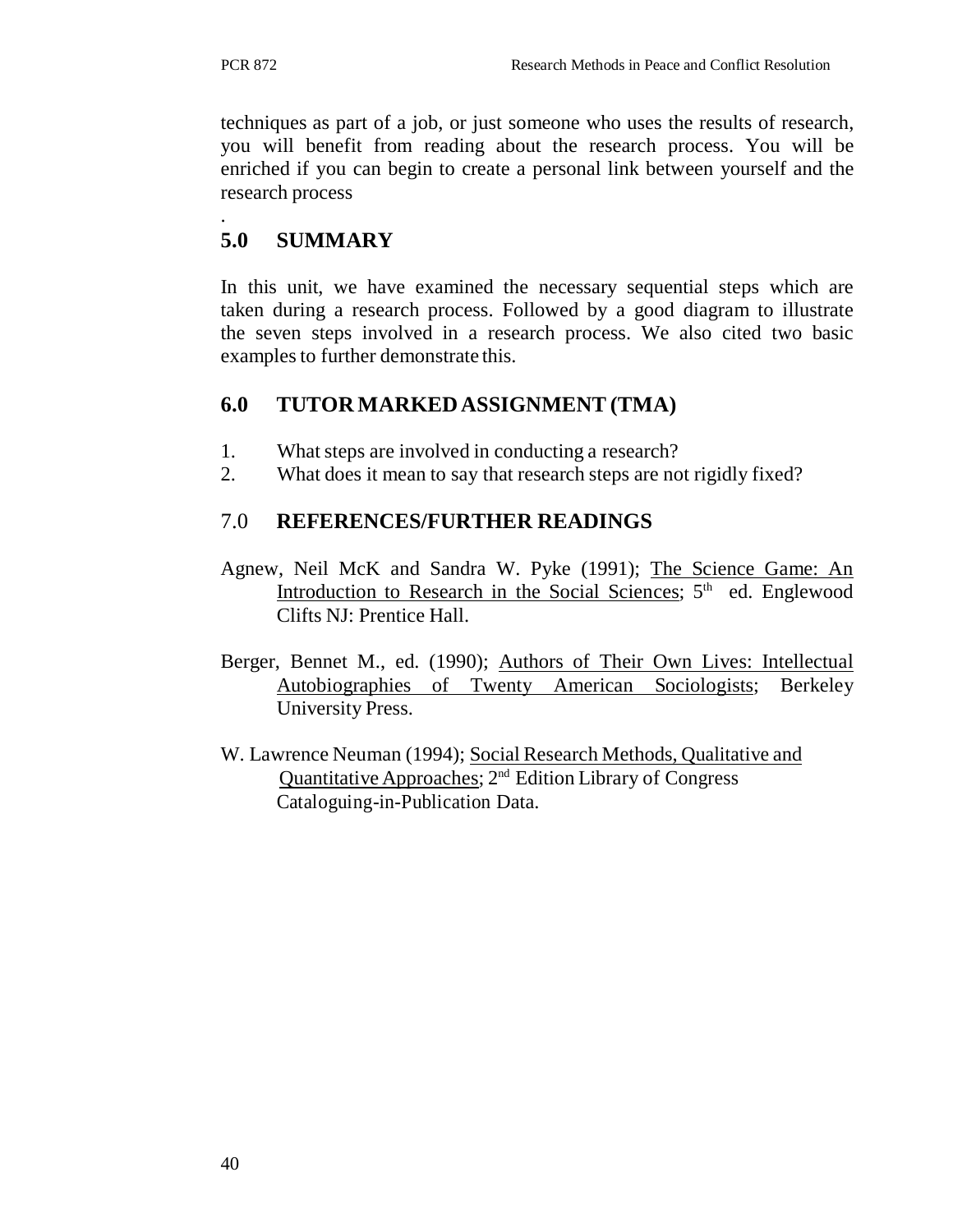# **UNIT 4: WRITING THE RESEARCH PROPOSAL**

# **CONTENT**

- 1.0 Introduction
- 2.0 Objectives
- 3.0 Main Body
	- 3.1 The Meaning of Proposal
		- 3.1.1 A proposal is a straight forward Document
		- 3.1.2 A proposal is not a literary production
		- 3.1.3 A proposal is clearly organized
- 4.0 Conclusion
- 5.0 Summary
- 6.0 Tutor Marked Assignment
- 7.0 References/Further Readings

# **1.0 INTRODUCTION**

Research is never a solo flight, an individual excursion. It begins by researchers communicating their thoughts, their plans their methods, their objectives for other to read, to discuss and to act upon it. The overture opens such a research dialogue for the research proposal. As a point of departure, it must be a precision instrument from the first word to the last.

# **2.0 OBJECTIVES**

At the end of this unit you should be able to:

・ Explain what a proposal

is?

Why do we need proposal before any research could be conducted? Highlight Methods of enquiring into any research project.

# **3.0 MAIN BODY**

# **3.1 The Meaning of Proposal**

Research is never a solo flight. It is an activity that involves many people and presumes the accession to and the use of resources far beyond one's personal possessions. For that reason, research is not some "do-it-in-acorner" activity. It must be aired, laid out, inspected, and, in nearly every instance, approved by others.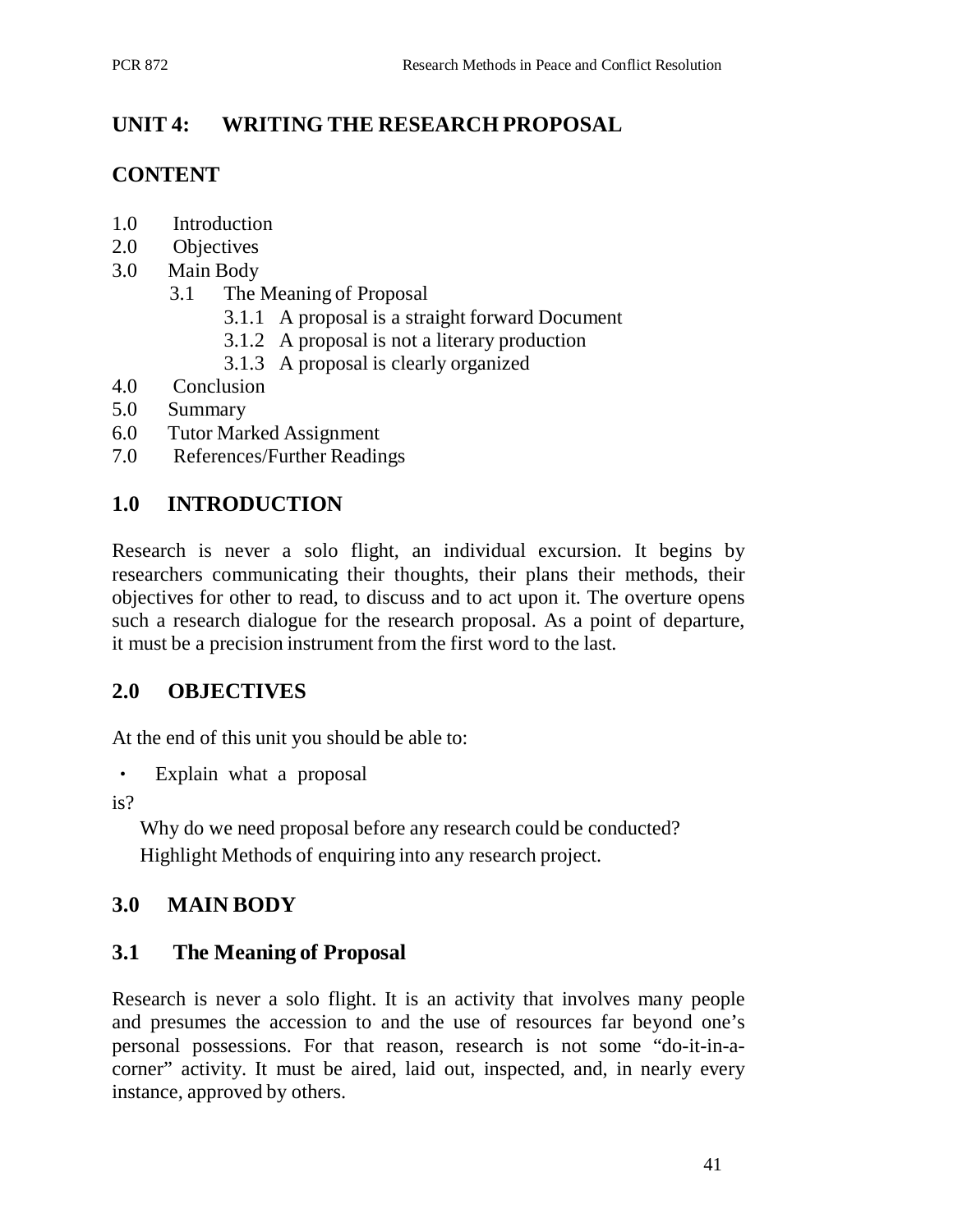The graduate student must get the approval of an academic committee. A researcher seeking a grant must get approval from the university or the organization for which he or she works, and the projects must merit the approval of the grant-awarding agency. These approvals are usually secured through the submission to proper authorities, a document known as a *research proposal.* The proposal discusses openly the problem for research, exactly how the research will be executed, and spells out in precise detail the sources – both personal and instrumental – that the researcher has available for producing the proposed results.

#### **3.1.1 A Proposal is a Straightforward Document**

It should not be cluttered with extraneous matter. It begins without introduction, with a straightforward statement of the problem to be researched. It stands upon its own feet; it needs no explanatory props, no introduction, prologue, or statement of reasons why the researcher became interested in the problem or feels a burning need to research it. That may be interesting, but none of it is necessary or appropriate. Those who will review your proposal are not interested in such autobiographical excursions. These, indeed, suggest that you cannot separate essentials from irrelevancies; and that, unfortunately, will neither enhance your stature as a researcher nor recommend you as one who can think without irrelevancy and digression.

Whatever does not contribute directly to the delineation of the problem and its solution must be eliminated. Anything else only obscures and is diversionary. Remember the architect's drawing: clean, clear and economical. It contains all that is necessary; not one detail more.

Journalists are taught – or if not taught, soon learn – that the first words they write are the important ones. You capture or lose your reader's attention with the first sentence. It is impossible to over-emphasize the importance of the beginning, whether of a speech, a news story, an article, or a proposal.

A proposal begins with these words: "Four decades ago the social and economic status of minority groups in the United States were …" The normal reaction of the reader of such a proposal might readily be: "Who cares, at this moment about what the social and economic status of minorities were, forty years ago? What we want to know is not history but prophecy. What does the researcher propose to do now? C'mon, what's the problem? *State it!*"

You see, your first sentence has irritated your reader, puts you immediately at a disadvantage, and perhaps sacrificed your reader's interest; more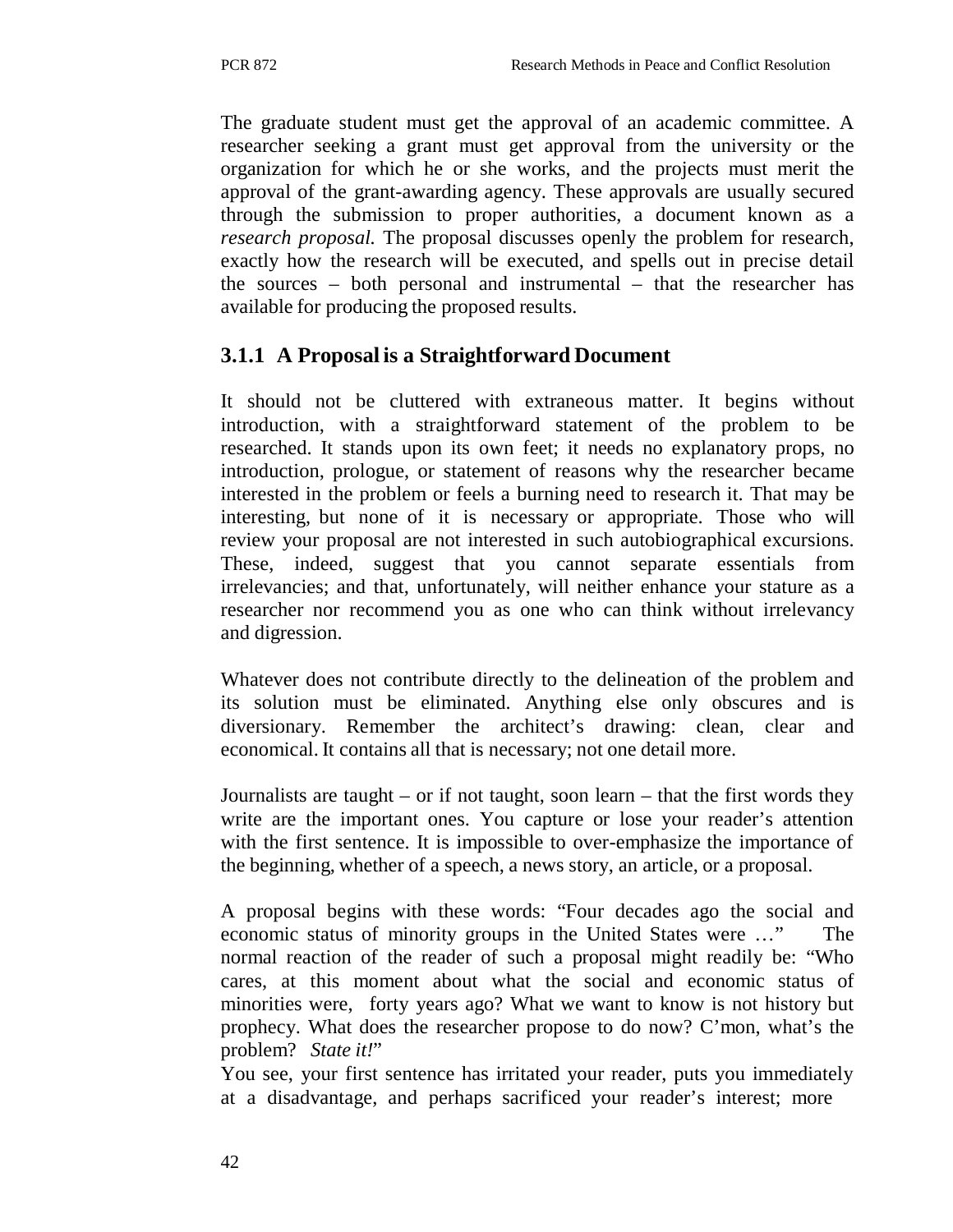seriously, it has indicated that you cannot distinguish between history and future planning and so casts umbrage upon your ability as a researcher to think clearly and critically.

In fact, such a beginning might even suggest that the writer does not actually know the meaning of proposal, which is a serious indictment, indeed. This is a word that looks forward, to what the researcher plans to do in the future. It is a document that employs the future tense of the verb. If the writer intended to make an analytical comparison of the social and economic conditions of two groups, he or she should have forthrightly begun: This study will analyze the social and economic status of certain specific minority groups today with their similar status four decades ago for the purpose of the research.

This is a no-nonsense beginning, and it indicates that the writer knows what a proposal should be.

# **3.1.2 A Proposal is Not a Literary production**

An architect's drawing is not a work of art; a proposal is not a "literary" (in the sense of being consciously a piece of fine writing) production. The mission of neither is to be artistic; the purpose of both is to communicate clearly. As an architect's drawings present an idea of construction with economy of line and precision of measurement, so also proposal indicates how a research project is to be executed to completion, with an economy of words and a precision of expression. It provides no opportunity for fine writing, for literary composition. Stylistically, it is generally stark and prosaic. When you have written such a document you may discover, perhaps to your surprise, that direct writing is also elegant writing. The language must be clear, precise, and sharp. The proposal provides a chance to show with what ultimate clarity and precision the researcher can state a problem, delineate the treatment of the data and establish the logical validity of a conclusion.

To those who have been nurtured with the idea that writing should be stylistically interesting and artistically creative, the preceding statements may come as a distinct shock. But writing a superb proposal calls for skills of expression quite as demanding as those needed for the forging of an unforgettable sentence.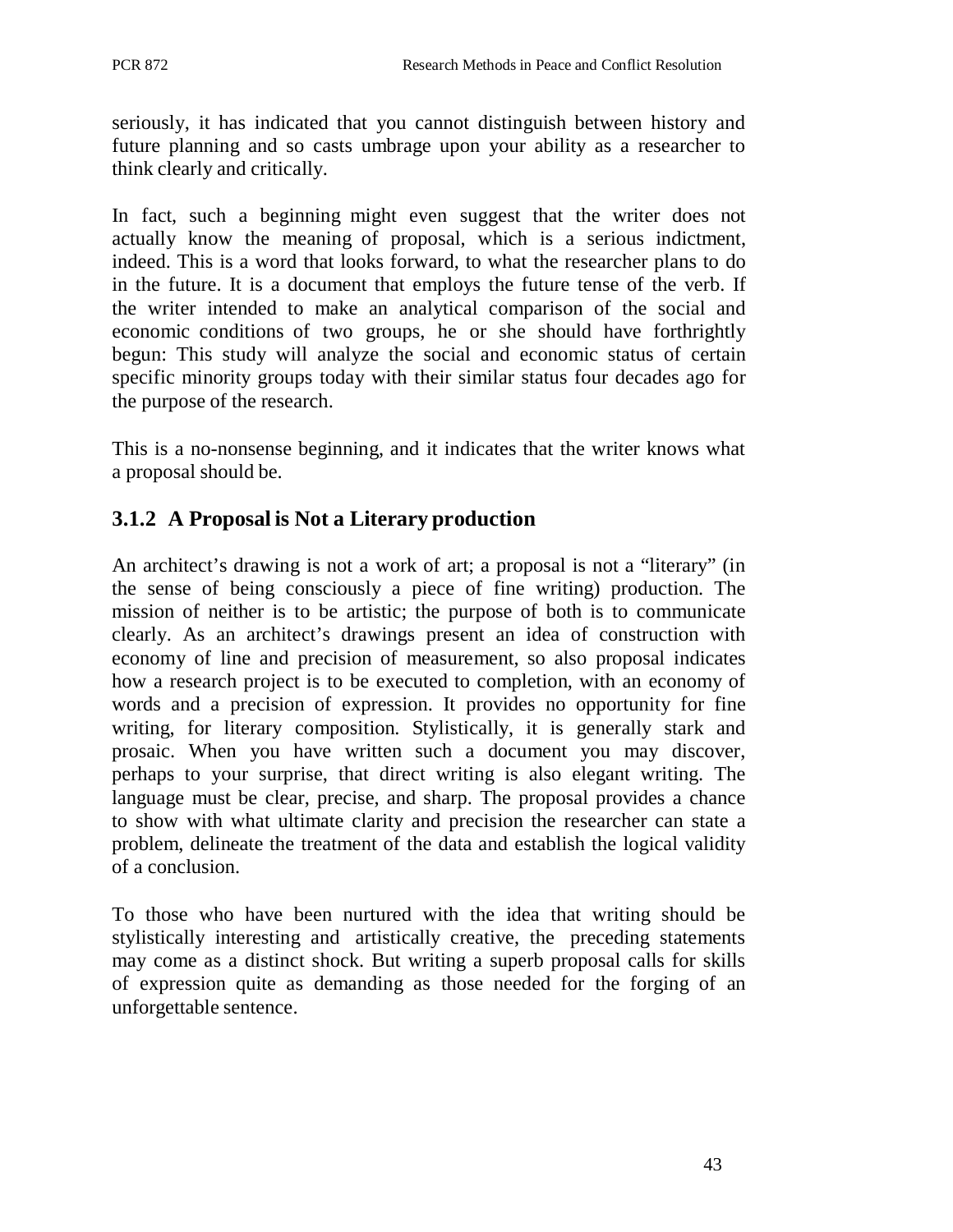# **3.1.3 A Proposal is clearly organized**

Proposals are written in conventional pros style, and thoughts are expressed in simple paragraph form. The organization of the thought – the outline, as it were – is indicated by the proposed use of heading and subheading. The use of the indented outline is neither conventional nor acceptable in the presentation of formal proposals. Those who employ the indented outline form may lay themselves open to criticism on two counts: They may be suspected of never having learned how to express the outline of their thought by the use of headings and subheadings; but more serious, outlines hint at brevity, brevity hints at superficiality, superficiality suggests a most undesirable quality on the part of the researcher. Such may, of course, not be so; but no proposal should ever result in its author being represented in an unfavourable light.

Nevertheless, organization and outline are absolutely essential. They hinge at an orderly and disciplined mind – one of the highest tributes to a researcher's qualifications. If you are not conversant with the use of headings to indicate thought organization, refer to the section in Chapter 12 titled, Headings Show Organization. There you will find a working knowledge of the basics of this stylistic convention. Efficient readers recognize immediately the outline organization of the thought when expressed with appropriate headings.

There is a rule of thumb that may assist you in reading and writing, headings and in recognizing their relative importance.

- 1. The most important headings are in ALL CAPITAL LETTERS and centered on the page. These are headings of the largest units of writing. Chapter headings are thus designated in typescript (corresponding to Roman numerals I, II, III, etc., in an outline).
- 2. Headings in ALL CAPITAL LETTERS, Capital and lowercase usually boldface – or other distinctly different typographic presentation flush with the left margin and separated from the text. (These are freestanding sideheads – that is, sideheads separated from the text above by two spaces and from the text followed by a single space) are in second order of importance (corresponding to the capital letters A,B,C, etc., in an outline).
- 3. Headings in capital and lowercase letter, which are also freestanding, are of the next lower order subheadings (corresponding to the 1,2,3, etc., level in an outline). In typescript, underlining means to italicize.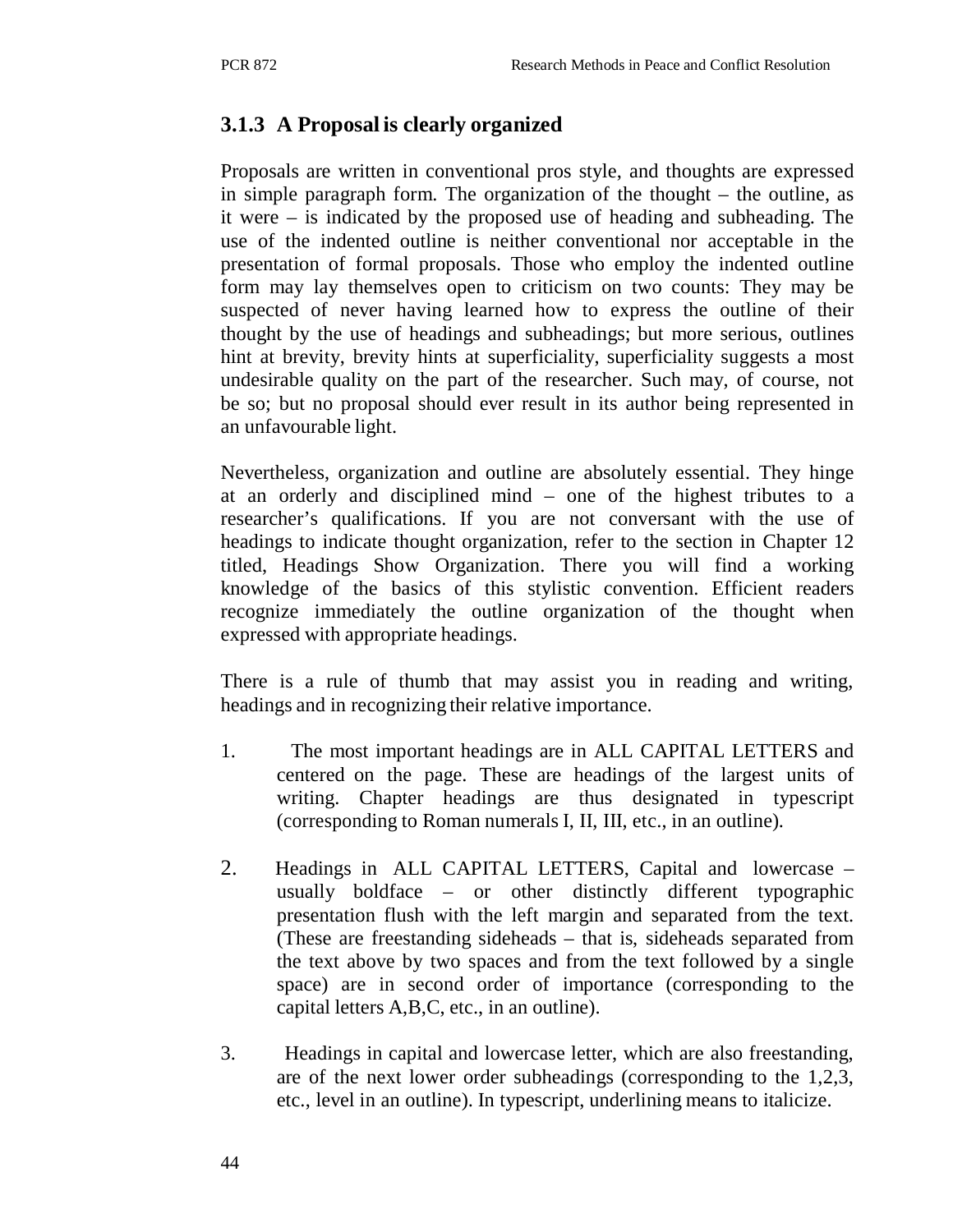This heading is followed by a period. Other headings have no mark of punctuation following them.

- 4. Paragraph sidelines are headings inserted into the opening of a paragraph. The first word is printed with a capital letter and the rest of the words begin with lowercase letter. All are in italic. These correspond to the, b, c, etc, level in an outline.
- 5. Seldom encountered is the least important heading of all. It is a centered heading with the first word capitalized and not underlined. It corresponds to the 1', 2', 3', etc., level in an outline.

Proposals follow a simple, logical form of presentation. Although there are many ways to arrange the items within the proposal.

# **4.0 CONCLUSION**

Usually, mentors or supervisors will want to see the proposal as it is being developed and, equally, will want to monitor your progress as you proceed with your study. This is a desirable relationship; a process of continual guidance and a process of advance and consent.

### **5.0 SUMMARY**

We have seen that the proposal for an anticipated research endeavour merit words that are carefully chosen, style that is clear and concise, attention to the most minute procedural detail, and a rationale for each procedure that is logically and clearly stated. This is a big order; but it reveals the quality of scholarship of the individual writing the proposal as perhaps no other academic assignment would ever do.

# **6.0 TUTOR MARKED ASSIGNMENT (TMA)**

1. How do you write a research proposal?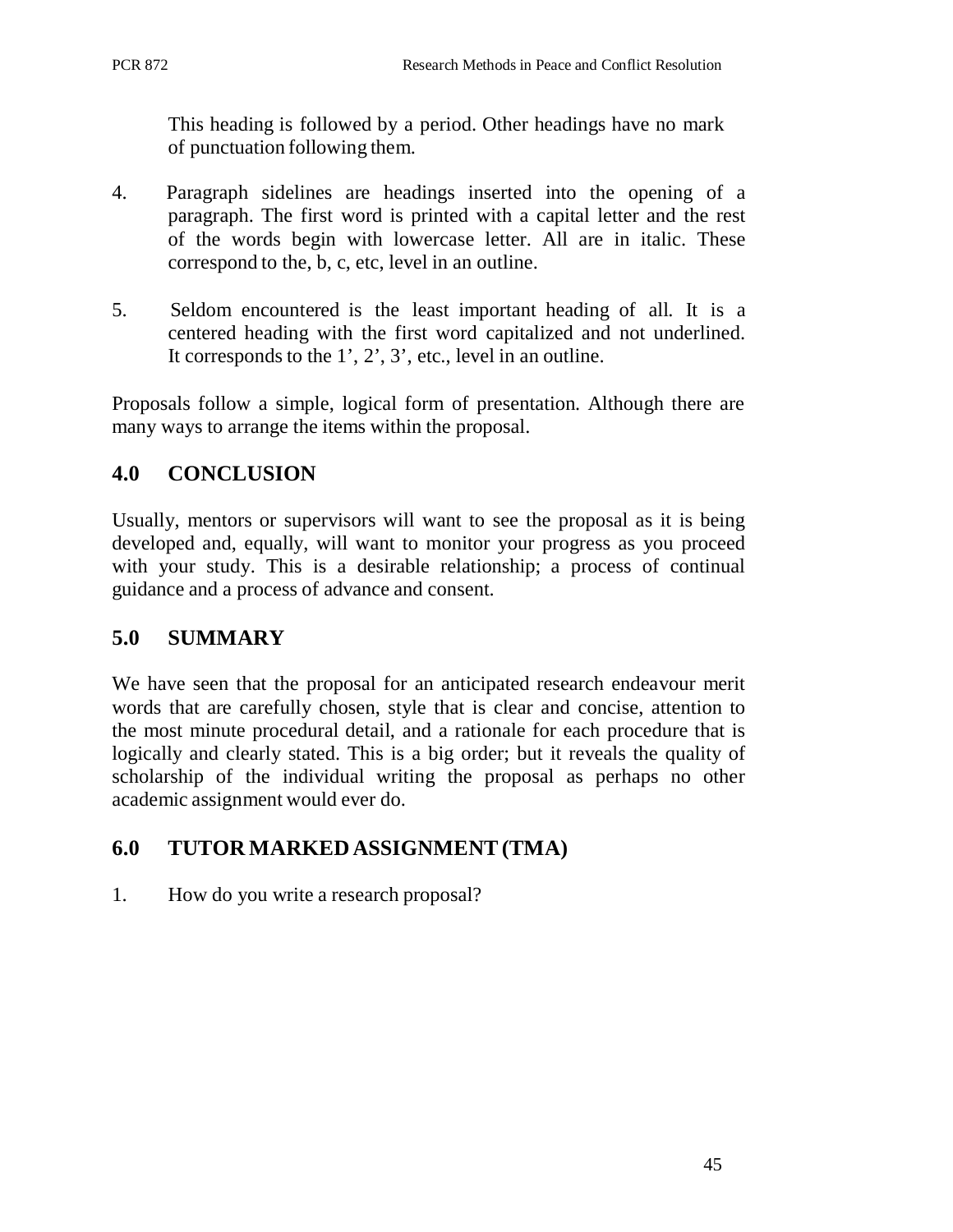#### **7.0 REFERENCES/FURTHER READINGS**

- Allen, E.M. (1960): Why Are Research Grant Applications Disapproved? Sage Publications (1532 – 34).
- DeBakey, Lois (1976); The Persuasive Proposal; Journal of Technical Writing and Communication (5-25).
- Englebret, David (December 1972); Storyboarding Better Way of Planning and Writing Proposals; IEEF Transactions on Professional Communication Pp.115 – 18).
- Gortner, S.R. (1971); Research Grant Applications: They Are Not, and Should Be; Nursing Rearch; 292 – 95.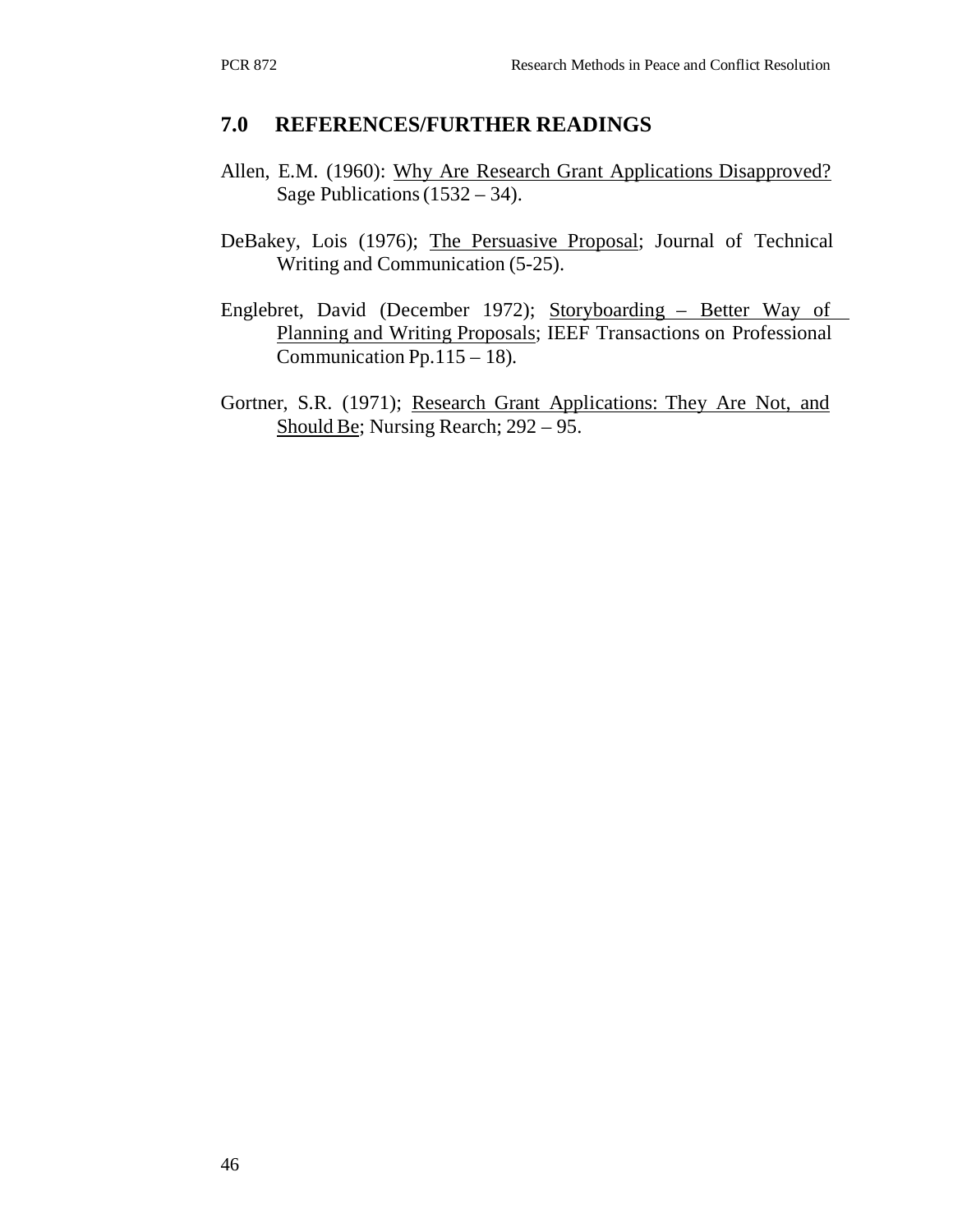# **MODULE 3**

#### **INTRODUCTION**

- Unit 1 Why do we need a Research?
- Unit 2 Data Collection
- Unit 3 Oualitative Research Methods
- Unit 4 Quantitative Research Methods

### **UNIT 1: WHY DO WE NEED A RESEARCH?**

#### **CONTENT**

- 1.0 Introduction
- 2.0 Objectives
- 3.0 Main Body
	- 3.1 Social Research
		- 3.1.1 Why Conduct Social Research?
		- 3.1.2 Reasons for Research
		- 3.1.3 Exercise
		- 3.14 Time Dimension in Research
- 4.0 Conclusion
- 5.0 Summary
- 6.0 Tutor Marked Assignment
- 7.0 References/Further Readings

### **1.0 INTRODUCTION**

In this unit, we will briefly take a look at the various reasons why a research could be carried out or embarked upon. We will also examine the time dimension in research.

### **2.0 OBJECTIVES**

By the end of this unit, you should be able to:

Discuss the reasons why a research could be embarked upon? Explain the time dimension in research.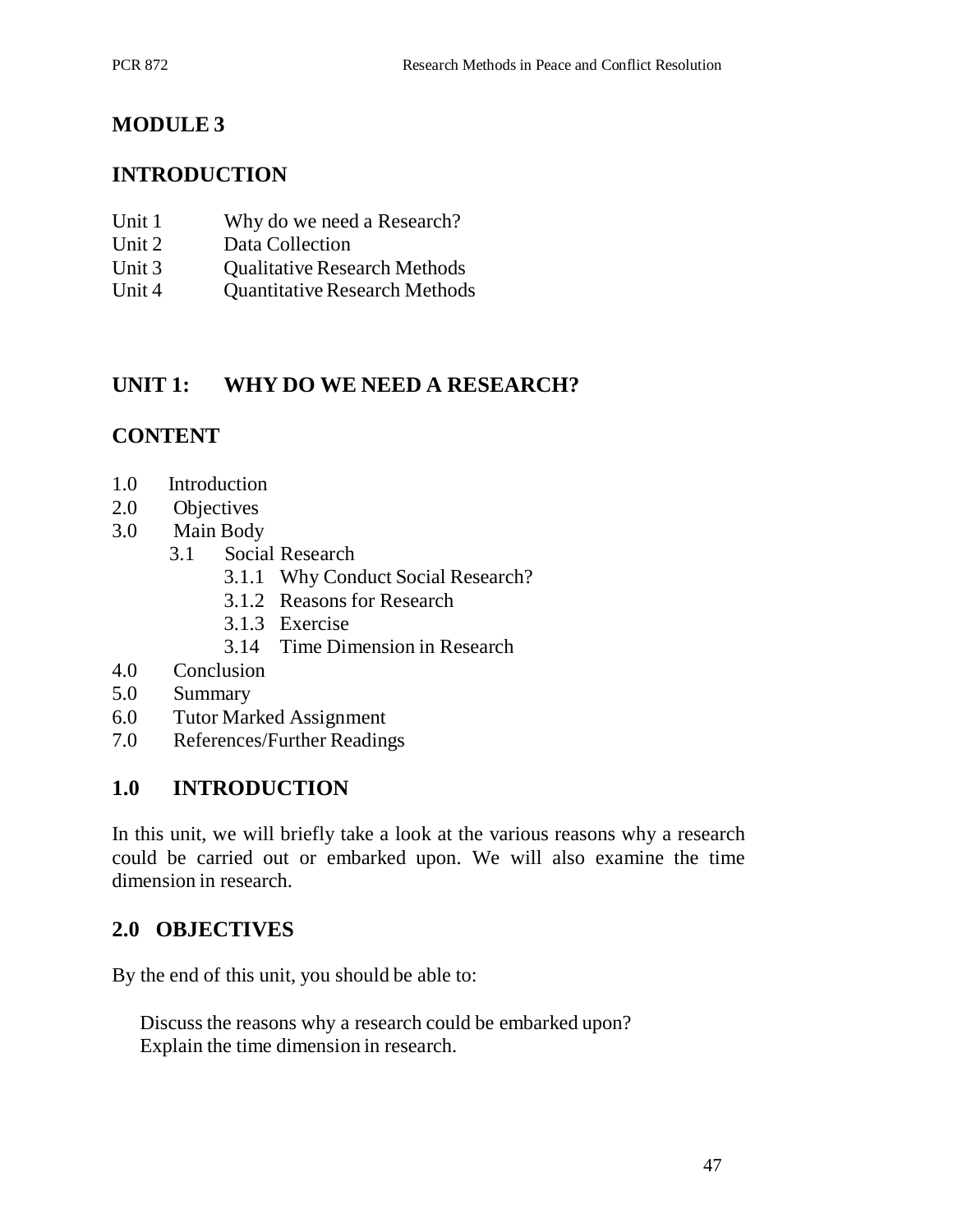# **3.0 MAIN BODY**

#### **3.1 Social Research**

#### **3.1.1 Why Conduct Social Research?**

Where can you find people conduction social research? Students, Professors, Professional Researchers, and the government, with an army of assistants and technicians, conduct much social research. This research is not visible to the average person. Although the results may appear only in specialized publications or textbooks, the basic knowledge and research methods that professional research develop becomes the basis for all other social research.

In addition to those in universities, people who work for newspaper, television network, market research firms, schools, hospital, social service, government agencies, political parties, consulting firms, school, hospitals, social service agencies, political parties, consulting firms, government agencies, personnel department, public interest organizations, insurance companies, or law firms may conduct research as part of their jobs Numerous people make use of social research techniques. The findings from this social research usually yield better informed persons. Less biased decisions than the guessing, bunches, intuition, and personal experience that were previously used. Unfortunately, those being studied may feel over studied or overloaded by the research. For example, the many exit poll studied by the mass median during election have promoted a backlash of people refusing to vote and debate over legal restrictions on such polling. Also, some people misuse or abuse social- research -use sloppy research techniques. Misinterpreted findings rig studies to find previously decided results. But the hostile reactions to such misuses may be directed at research in general instead of at the people who misuse it.

People conduct social research for many reasons. Some want to answer practical questions (e.g., "will reductions in average class size from 25 to 2 increase student writing skill?"). Others want to make informed decisions (e.g. "Should our company introduce flex-time to reduce employee turnover?"). Still others want to change society (e.g., "What can be done to reduce rape?"). Finally, those in the scientific community seek to build basic knowledge about society (e.g., "Why is the divorce rate higher for blacks than for whites?"). *You must learn to use your experiences in your intellectual work: continually to examine and interpret it. In this sense*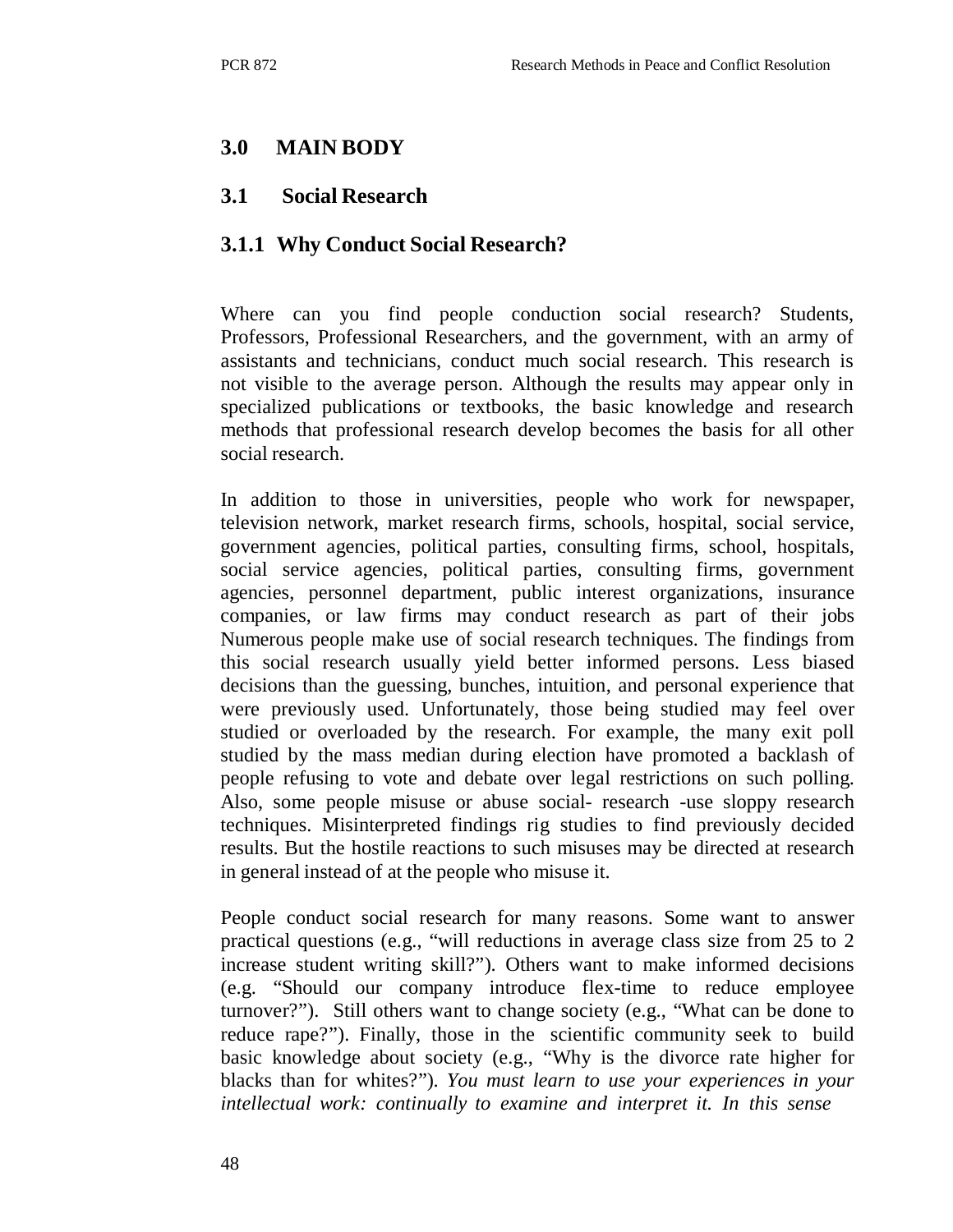*craftsmanship is the center of yourself and you are personally involved in every intellectual product upon which you may work.*

### **3.1.2 Reasons for Research**

- 1. To understand and/or explain a given situation e.g. conflict in a particular area, say for example the Niger Delta, the Ife-Modakeke conflict, the Ijaw and Itsekiri and the Warri crisis, the Kaduna religious crisis.
- 2. Why a given conflict situation in spite of all efforts to solve it has not been transformed or solved. Here we need to examine the causes before the symptoms.
- 3. We also conduct research to give information to enhance decision or policy-making.
- 4. Research can also bring about promotion of objectivity in our policy analysis, policy designs and policy choices.
- 5. Through research we can also promote meritocracy.
- 6. To enhance knowledge i.e. to improve on the way things are done in a better way especially how resources are shared to promote equity.
- 7. To set up a standard operating material procedure for a system e.g. government, community or society or an organization.
- 8. In peace and conflict studies, research is necessary to draw out the ingredients of reconciliation – that is, understanding, what the aggrieved parties are contesting for, and what they used for a settlement.
- 9. To determine what we need for the future so that we can do a better planning.

# **3.1.3 Exercise**

Under what circumstances can research be embarked upon?

# **3.1.4 Time Dimension in Research**

Another dimension of social research is the treatment of time. An awareness of the time dimension will help you read or conduct research because different research questions or issues incorporate time in different ways.

Some studies give you a snapshot of what is going on at a single, fixed time point and allow you to analyze it is detail. Other studies provide more of a moving picture that lets you follow events, people, or social relations over extended periods of time. Still other research focuses on one or a very few cases during a limited time period.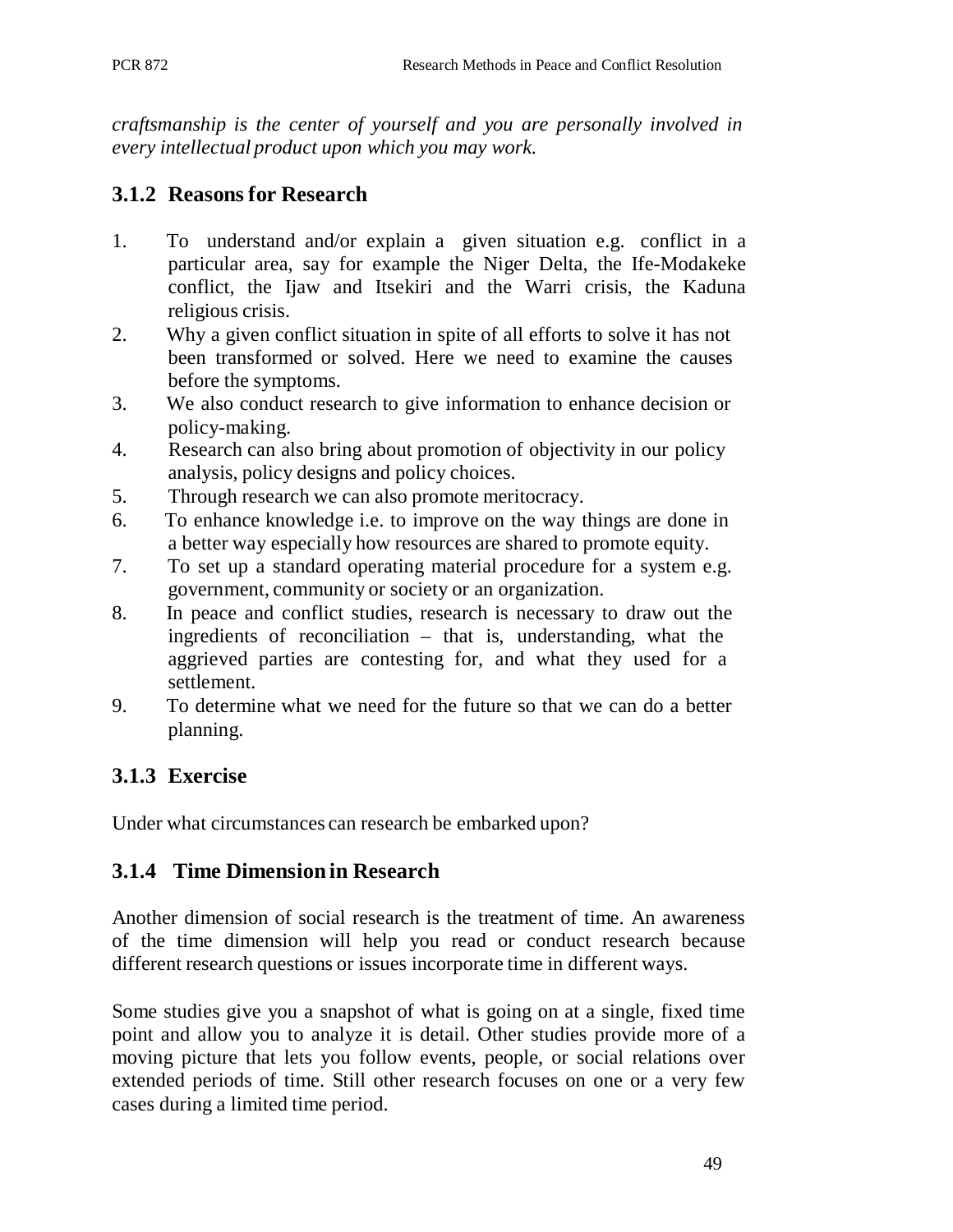Sometimes, these studies have been referred to as longitudinal studies, time series or in a sense as an aspect of participant-observation. You are advised to carry out more researches on the time dimension in research.

### **4.0 CONCLUSION**

In this unit, the goal has been to sensitize the student to be conscious of the various reasons that could lead to a need for carrying out research. In addition, the importance of the time dimension in research cannot be overlooked, as sometimes it goes a long way in determining the validity of this study.

#### **5.0 SUMMARY**

We have to examine the possible reasons why research could be embarked upon, and the importance of time dimension in research.

#### **6.0 TUTOR MARKED ASSIGNMENT (TMA)**

1. Discuss the time dimension in research.

#### **7.0 REFERENCES/FURTHER READINGS**

- Berry, Dorothea M. (1980); A Bibliographic Guide to Educational Research; 2<sup>nd</sup> ed. Metuchen, NJ: Scare crow.
- Cook Margaret G. (1975); The New Library Key; 3d ed. New York: H.W. Wilson.

Gold, R.S. et.al, (June 1988); Measurement Issues in Research Design.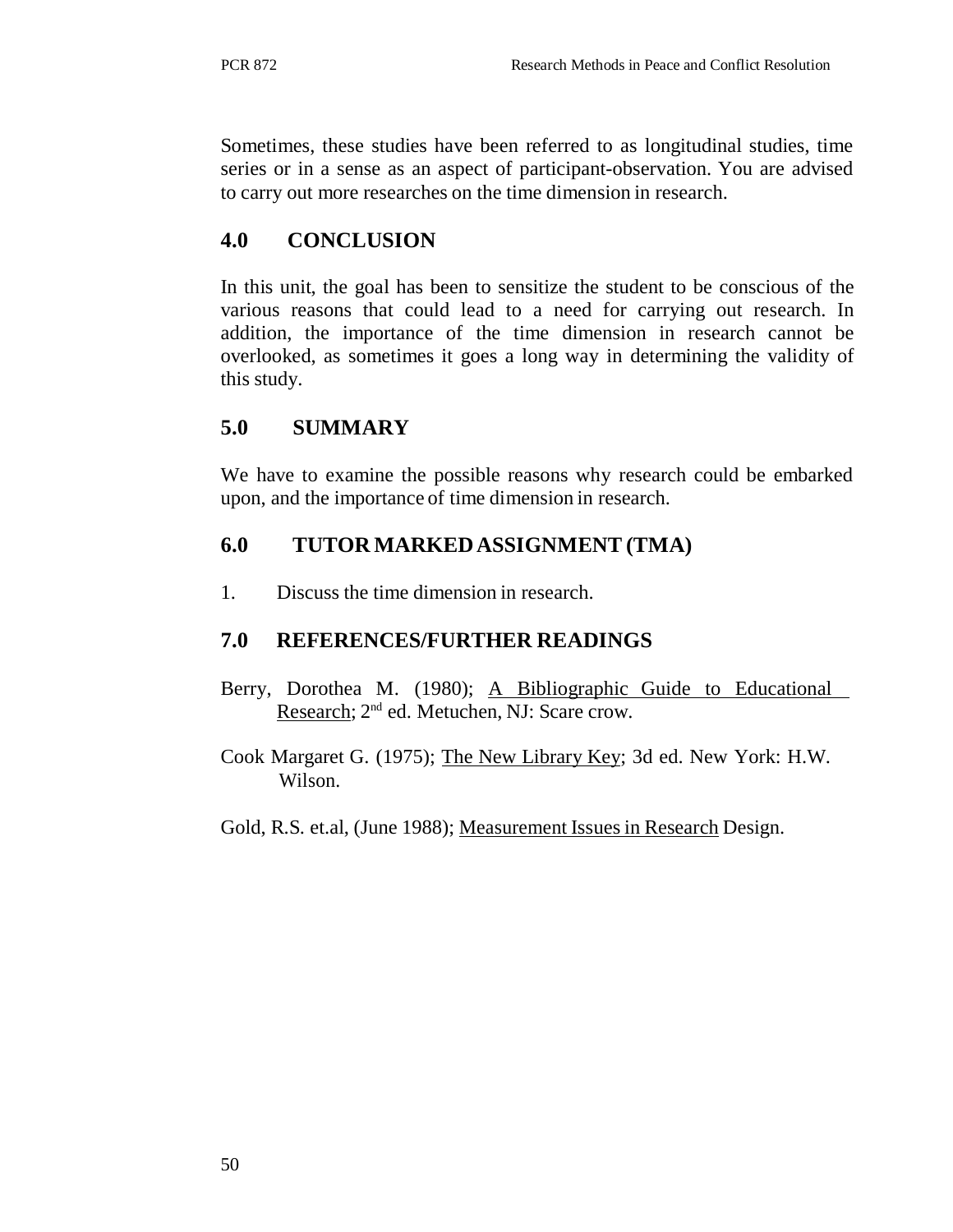# **UNIT 2: DATA COLLECTION**

# **CONTENT**

- 1.0 Introduction
- 2.0 Objectives
- 3.0 Main Body
	- 3.1 Approaches to Collecting Data
		- 3.1.1 Primary and Secondary data
		- 3.1.2 Telephone Survey
		- 3.1.3 Personal Interview
		- 3.1.4 Mail Survey
		- 3.1.5 Exercise
- 4.0 **Conclusion**
- 5.0 Summary
- 6.0 Tutor-Marked Assignment
- 7.0 References

# **1.0 INTRODUCTION**

In this unit, we will take a closer look at the various instruments used in data collection in the Social Sciences in a quantitative manner. We will examine the use of primary and secondary sources of data, the questionnaire and the use of surveys.

# **2. O OBJECTIVES**

By the end of this unit, you should be able to:

・ Explain the sources of quantitative data in research Highlight the use of the questionnaire in research. Discuss the use of Secondary sources of materials List the use of the Survey method

# **3.0 MAIN BODY**

# **3.1 Approaches to Collecting Data**

### **3.1.1 Primary and Secondary Data**

Every researcher collects data using one or more techniques. Data collection in research takes two types of approaches: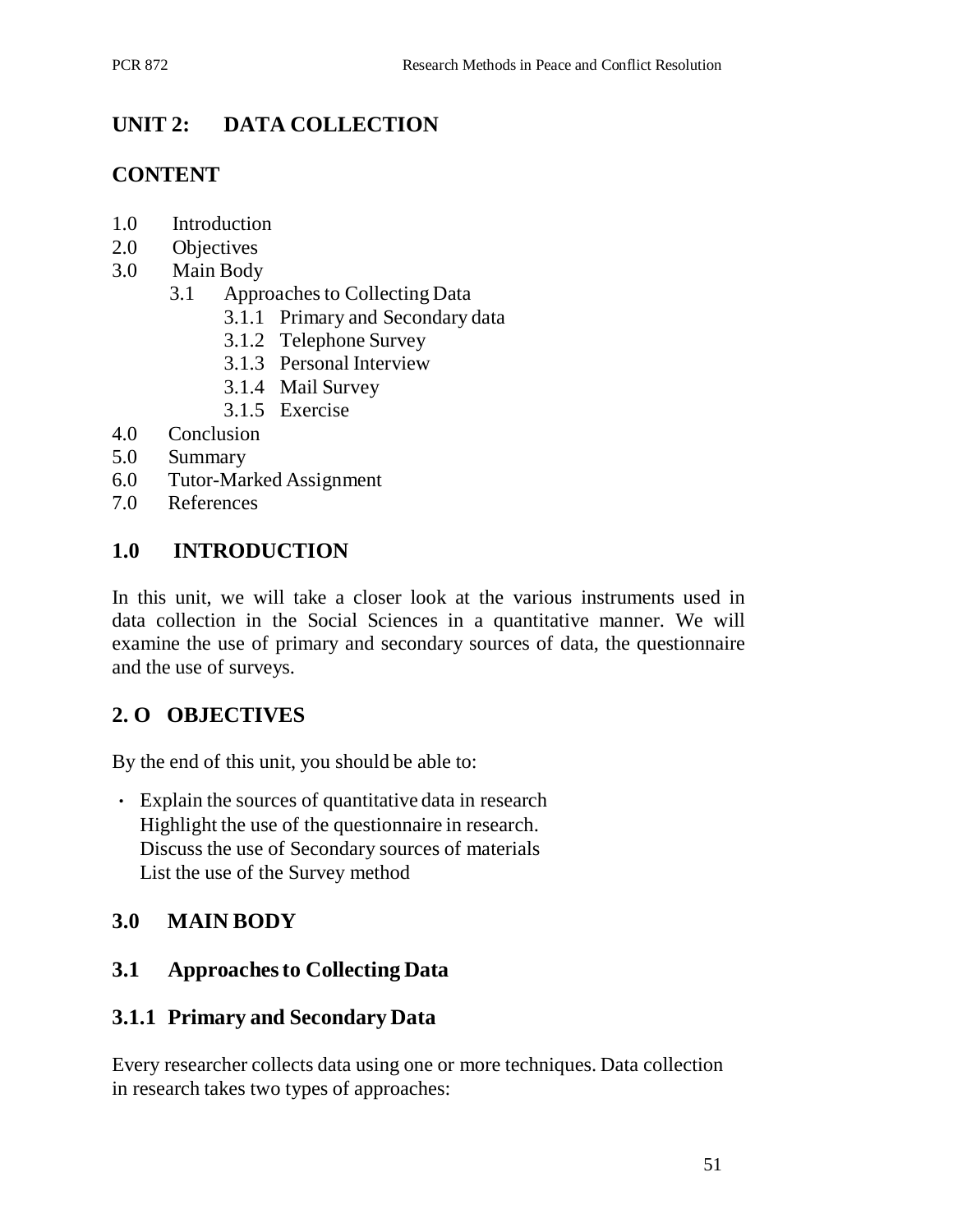- (a) Primary data approach
- (b) Secondary data approach

Primary data is the approach through which data is freshly collected by the researcher from primary sources or whose origin of generation of data by the researcher is first hand. Whereas secondary data are already generated data, often published or whose origin belongs to some other researchers. Although, secondary data can be re-analyzed or reproduced by the researcher, it is very essential that we acknowledge the sources of our secondary data or the information that we are using, such as texts, journals, articles, Internet and the media.

Primary data is usually collected through the survey method and the use of the questionnaire.

The Questionnaire

There are three (3) types of questionnaires:

- (i) Open ended/unstructured
- (ii) Semi-structured
- (iii) Structured/close-ended.

\* In open-ended questionnaire the researcher asks questions and the answers are recorded (audio, picture, video). The answers are then transcribed.

\* Semi-structured questionnaire have some open-ended and closeended/structured questions together. You ask a question and give answers. The respondents then select the answers that are appropriate to them. The researcher makes sure that all their options are exhaustive. Usually, you make them mutually exclusive and collectively exhausted. To make them this way, the researcher always add the option- OTHERS (SPECIFY).

\* Structured questionnaire – In this type, the questions have already been planned and written down even with expected answers from the respondents. The questionnaire(s) will then be distributed to the respondents and they will tick their selected answers, which the researchers had already pre-empted.

The Survey Method is another source of data collection. It is more of primary data collection. Survey can also be divided into three (3):

- (i) Telephone survey
- (ii) Personal interviews
- (iii) Mail survey.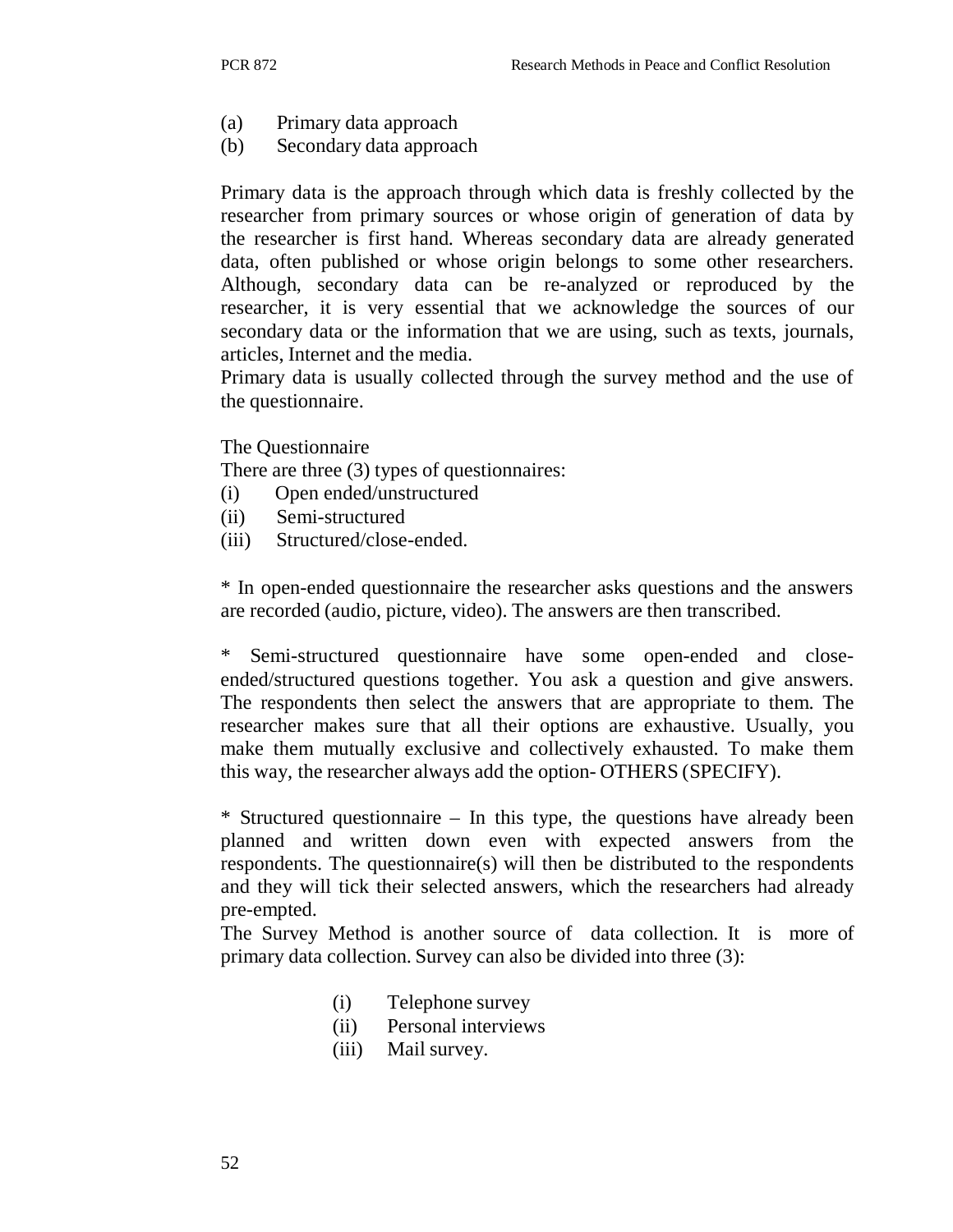### **3.1.2 Telephone Survey (interview)**

This is often used for opinion surveys i.e. when you want to know the opinion of people about something or about the government or government policies. For example, a representative sample can be selected about the opinion of all Liberians as to whether Charles Taylor should leave office or not, or whether Charles Taylor should be given political asylum in Nigeria or not. The researcher uses the result from the opinion survey to make certain conclusions that will be of use to the country concerned.

All the opinion is not selective in any way, but rather a representative sample of what the people think:

| Advantages of telephone survey                                                                                                                                                                                                                                 | Disadvantages of telephone survey                                                                                                              |
|----------------------------------------------------------------------------------------------------------------------------------------------------------------------------------------------------------------------------------------------------------------|------------------------------------------------------------------------------------------------------------------------------------------------|
| It is very cheap<br>$\rm(i)$<br>You do not have to travel<br>(ii)<br>(iii)<br>You talk and ask questions on<br>sensitive issues and socially<br>desirable answers may be obtained.<br>No face to face contact; it is<br>(iv)<br>through telephone conversation | It can easily exclude an<br>(i)<br>important part of the<br>population.<br>The poor or the illiterate's<br>(11)<br>opinion are not considered. |

### **3.1.3 Personal Interviews**

This involves face-to-face interview of the respondents by the interviewers. In fact, the three types of questionnaires can be used in this method. Meanwhile, your questionnaire should be as short as possible and straight to the point; precise language should be adopted; the interview must be friendly but not to be patronized; the researcher must understand the interpretation of answers to questions; the researcher must respect the privacy and traditions of the respondents.

#### **3.1.4 Mail Survey**

The researcher may not face the respondent, the questions are mailed to them and they may be bulky. The features of mail survey are,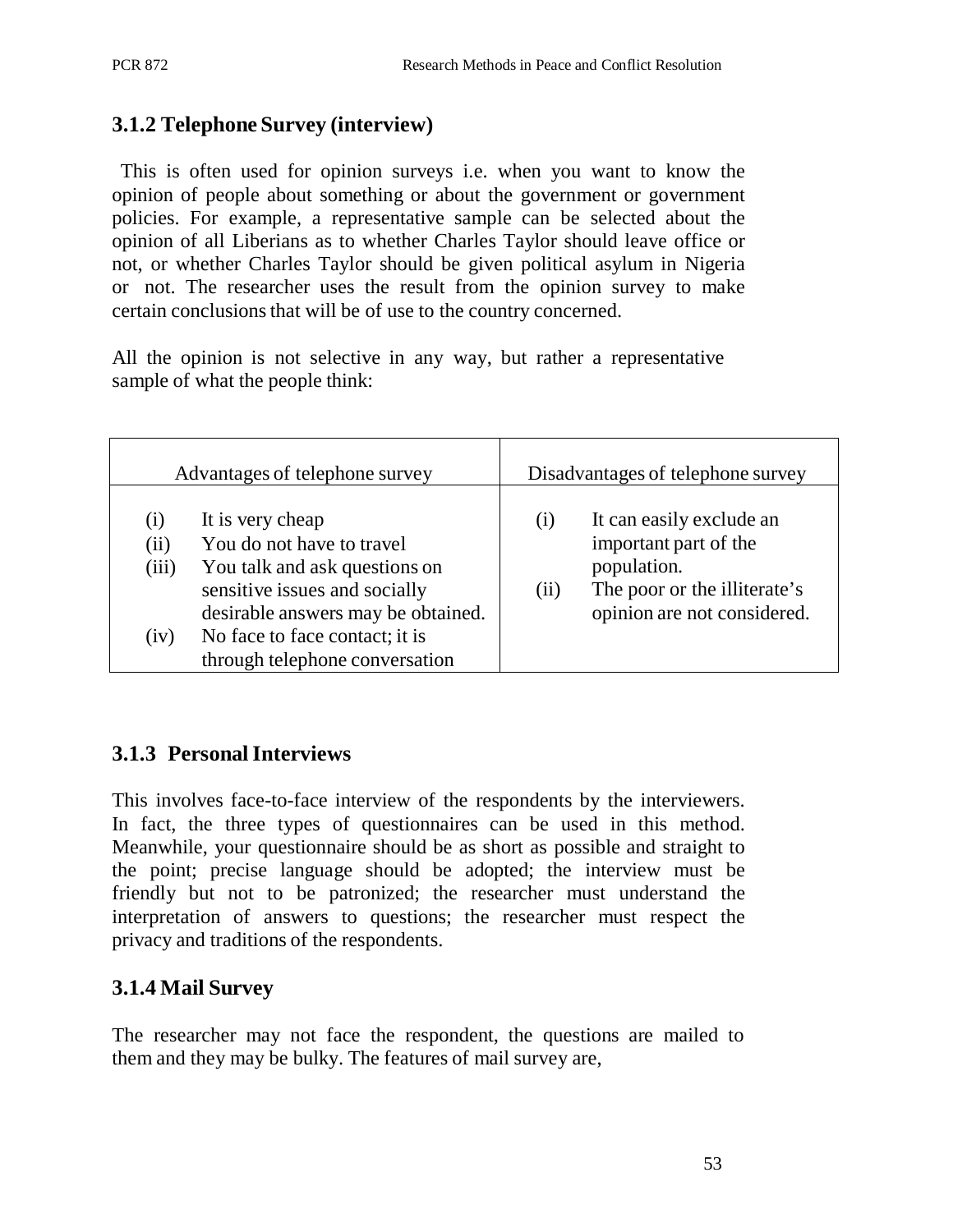- (a) It has long reach
- (b) The amount of data desired can be obtained
- (c) The response rate is important
- (d) It can be flexible and controlled.

### **3.1.5 Exercise**

- 1. Discuss the use of the interview methods in data collection. How is the use of the telephone survey different from personal interviews?
- 2. What is mail survey?

# **4.0 CONCLUSION**

It is important that we understand the use of the above–mentioned methods of data collection, because during field research one may be required to utilize one or more of these methods. Conflict research is also social research and involves the study of human behaviour, but unfortunately at its most sensitive and violent level. It is therefore important that the right approach is used in collecting data and analyzing the results, as this has implications for the resolution of the conflicts.

# **5.0 SUMMARY**

In this unit, we have examined the various methods of data collection, primary and secondary sources of data, the questionnaire, and the various interview methods including survey research.

#### . **6.0 TUTOR MARKED ASSIGNMENT (TMA)**

- 1. What is a questionnaire? Discuss the use of the questionnaire in data collection?
- 2. What do you understand by the Survey method in social research?

### **7.0 REFERENCES**

- E.C Osuala, (1982.) Introduction to Research Methodology, Onitsha, Afrcana-Fep, Publishers.
- M. Brenner et.al (eds.), (1985). The Research Interview, uses and approaches, London, Academic Press E.G Mischler, Research Interviewing: context and narrative, Cambridge, MA: Harvard University Press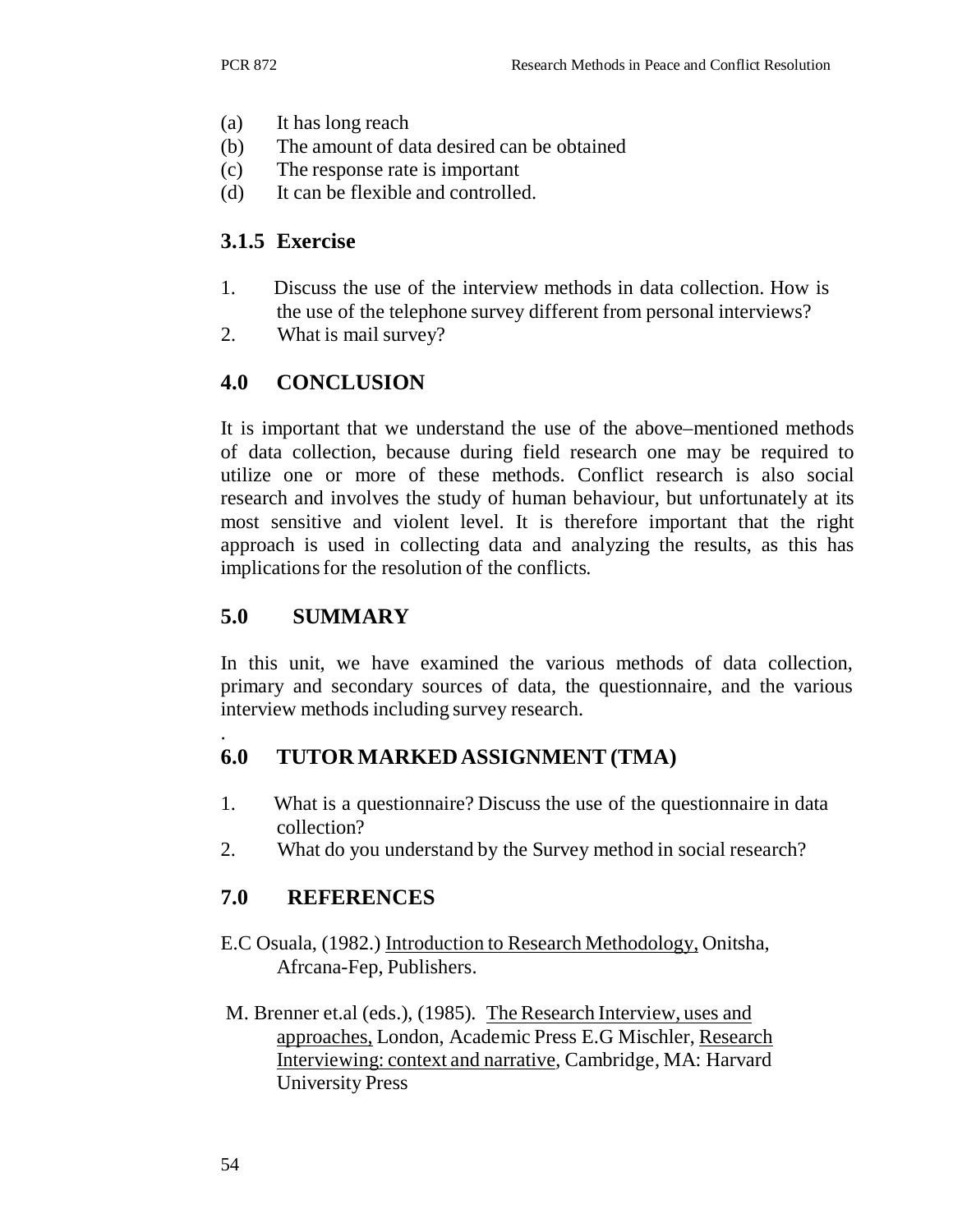# **UNIT 3: QUALITATIVE RESEARCH METHODS**

#### **CONTENT**

- 1.0 Introduction
- 2.0 Objectives
- 3.0 Main Body
	- 3.1 Qualitative Research
		- 3.1.1 Limits to the use of Qualitative Data
		- 3.1.2 Data and Qualitative Research
		- 3.1.3 The Many Methods of Qualitative Research
		- 3.1.4 Ethnography
		- 3.1.5 Photography
		- 3.1.6 Ethno methodology
		- 3.1.7 Dramaturgical Interviewing
		- 3.1.8 Case Study
		- 3.1.9 Unobtrusive Measures
		- 3.1.10 Content Analysis
		- 3.1.11 Historiography
		- 3.1.12 Secondary Analysis
		- 3.1.13 Exercise
- 4.0 Conclusion
- 5.0 Summary
- 6.0 Tutor-Marked Assignment
- 7.0 References/Further Readings

### **1.0 INTRODUCTION**

In research we have different classification schemes or methods. None of them is said to be right, and none is said to be wrong. In the general analytical methods, we have data collection methods and various other methods requiring specific analytical or methodological tools of study. All types overlap and none are mutually exclusive or independent. But our area of study will restrict us to the general analytical method, which is based on the method of analysis used. The General analytical method can be Qualitative or Quantitative research. In this unit, we will focus on Qualitative research, and examine methodologies like Participant Observation, Interviews, Focus Group Discussions (FGD), Ethnography, Photography, Ethnomethodology, Dramaturgical Interviewing, Sociometry, Case Study, Unobstructive Measures, Content Analysis, Historiography and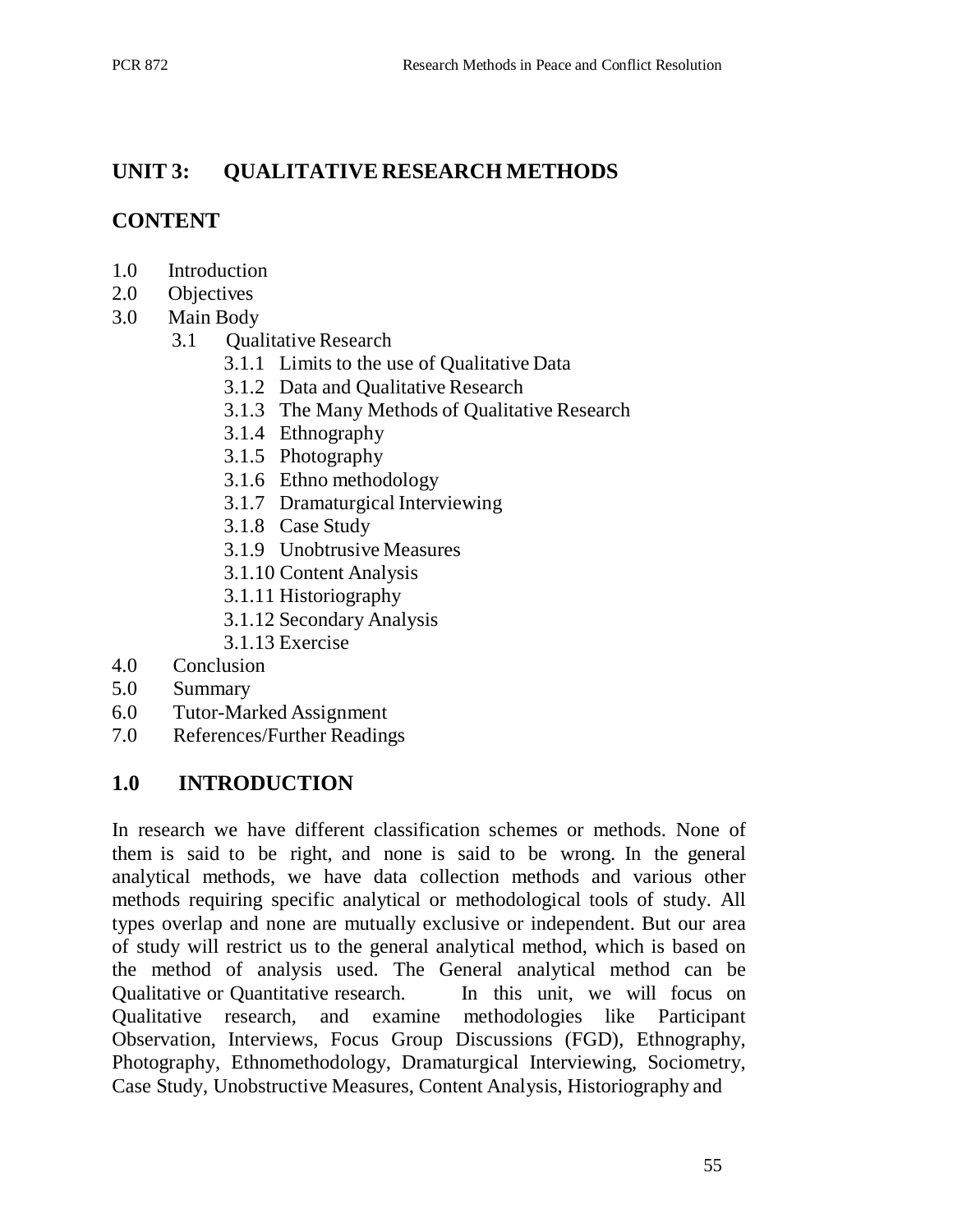Secondary Analysis. Any of these methods could be used in the study of conflicts depending on the nature of the conflict.

# **2.0 OBJECTIVES**

By the end of this unit, you should be able to:

- ・ Explain the meaning and uses of qualitative data
- **Identify with Participant Observation, Focus Group Discussions**
- Discuss Ethnography and Photography
- Define interview

methods

- ・ Explain Sociometry and Historiography
- ・ Define Content Analysis and use of Secondary information

# **3.0 MAIN BODY**

# **3.1 Qualitative Research**

Qualitative research verbally describes or tells what is done or what has been done. It tells the story around events, occurrences and practices. This is allowed in ethnographic studies. It can also be adopted in Peace and Conflict Resolution. This research usually adopts such data collecting methods like personal observations, unstructured or semi-structured interview, containing open-ended questions e.g. the practices of one ethnic group and another on marriage issues. It also uses Focus Group discussions (FGDs). FGDs assemble people or participants and encourage the group to follow some specific questions of discourse or to discuss amongst themselves with a view to delineating possible solutions to a problem. It could also use experts on panel discussions (e.g. committee leaders, youth leaders, elders, soldiers, academics) in its investigation.

However, there is always the fear of bandwagon effects, which must be avoided at all costs. Bandwagon usually involves the overwhelming views of respected people in communities, which tend to override that of the ordinary people in society even if on the panel of experts. Some peoples' opinion due to economic, educational, social status or age usually has the tendency to prevail. When such people talk, others just keep quiet and listen.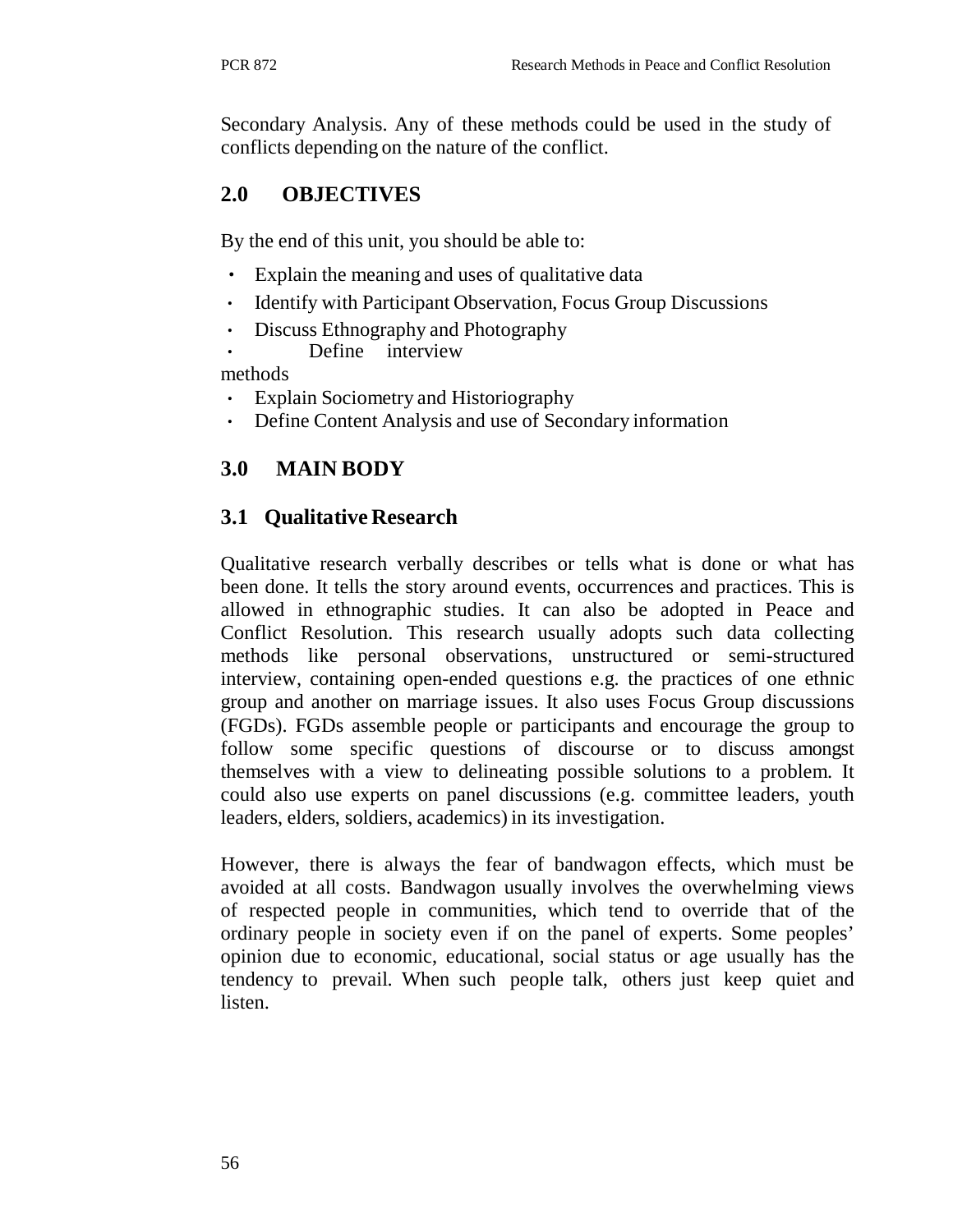#### **3.1.1 Limits to the use of Qualitative Data**

Qualitative data are in the form of texts, written words, phrases, or symbols describing or representing people, actions, and events in social life. Except for the occasional content analysis study, qualitative researchers rarely use statistical analysis. This does not mean that qualitative data analysis is based on speculation or on vague impressions. It can be systematic and logically rigorous, although in a different way from quantitative or statistical analysis.

In the past, few qualitative researchers explained how they analyzed data. In fact, a common criticism of qualitative research was that data analysis was not made explicit or open to inspection. Much of the best works in sociology, political science and peace and conflict resolution has been carried out using qualitative methods without statistical tests. This has been true of research areas ranging from organization and community studies to micro-studies of face-to-face interaction and macro studies of the world system. Nor should such work be regarded as being weak because of the initial "exploratory" approaches to these topics.

Qualitative explanations take many forms. A qualitative researcher does not have to choose between a rigid ideographic – homothetic dichotomy – that is, between describing specifics and verifying universal laws. Instead, she\he develops explanations or generalizations that are close to concrete data and contexts but are more than simple descriptions. The researcher usually uses a lower level, less abstract theory, which is grounded in concrete details.

A qualitative researcher rarely tries to document universal laws; rather, she/ he divides explanations into two categories: highly unlikely and plausible. The researcher using qualitative analysis can eliminate an explanation by showing that a wide array of evidence contradicts it. The data might support more than one explanation, but all explanations will not be consistent with it.

The form of analysis and theorizing in qualitative research sometimes makes it difficult to see generalizations. Some qualitative researchers are almost entirely descriptive and avoid theoretical analysis. In general, it is best to make theories and concepts explicit.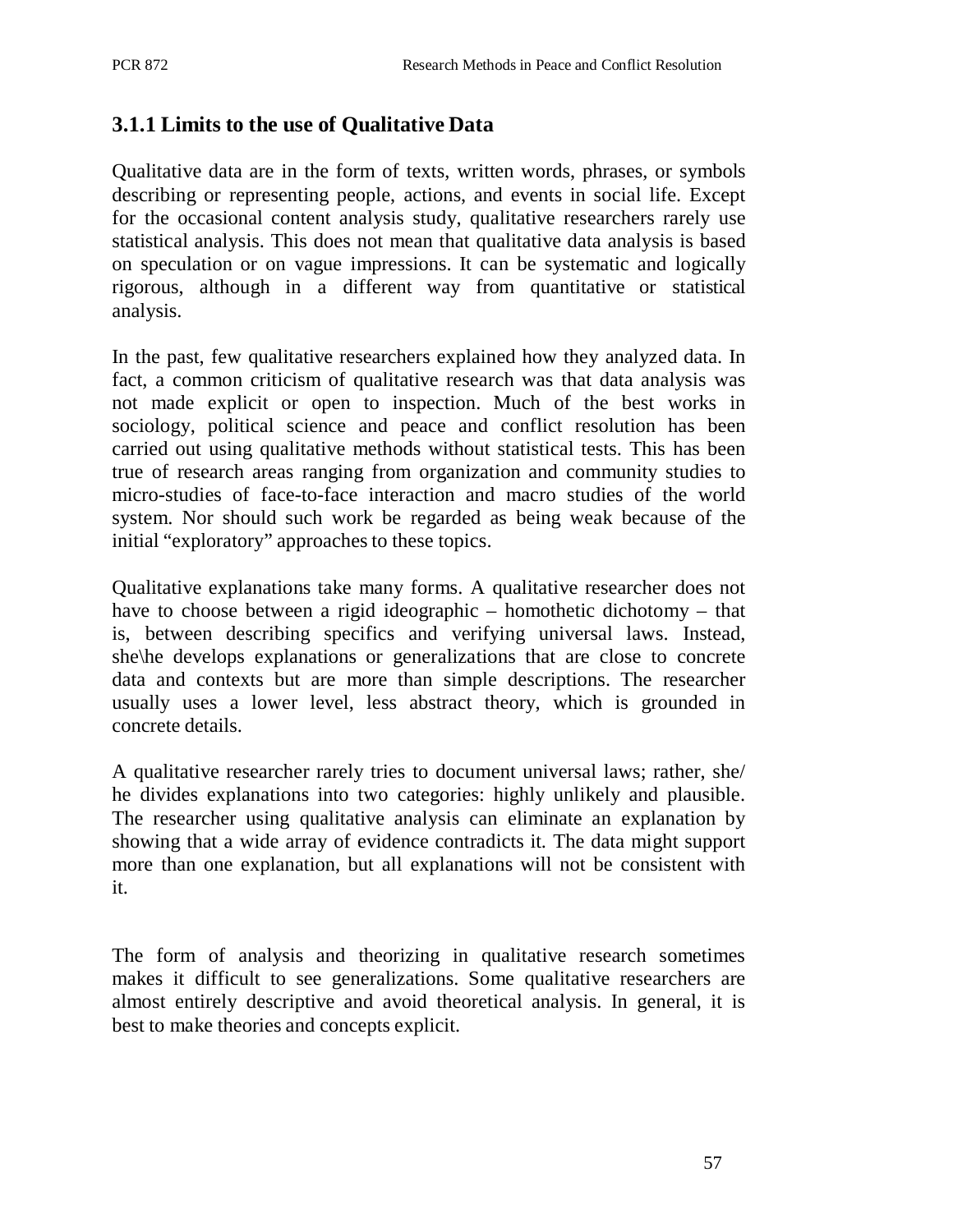# **3.1.2 Data and Qualitative Research**

Data are not inherently quantitative, and can be bits and pieces of almost anything. They do not necessarily have to be expressed in numbers. Frequency distributions and probability tables do not have to be used. Data can come in the form of words, images, impressions, gestures, or tones which represent real events or reality as it is seen symbolically or sociologically (*If people believe things to be real, they are real in their consequences* - the Thomas Dictum). Qualitative research uses unreconstructed logic to get at what is really real -- the quality, meaning, context, or image of reality in what people actually do, not what they say they do (as on questionnaires). Unreconstructed logic means that there are no step-by-step rules, that researchers ought not to use prefabricated methods or reconstructed rules, terms, and procedures that try to make their research look clean and neat (as in journal publications).

It is therefore difficult to define qualitative research since it does not involve the same terminology as ordinary science. The simplest definition is to say it involves methods of data collection and analysis that are nonquantitative (Lofland & Lofland 1984). Another way of defining it is to say it focuses on "quality", a term referring to the essence or ambience of something (Berg 1989). Others would say it involves a subjective methodology and your self as the research instrument (Adler & Adler 1987). Everyone has their favorite or "pet" definition. Historicalcomparative researchers would say it always involves the historical context, and sometimes a critique of the "front" being put on to get at the "deep structure" of social relations. Qualitative research most often is *grounded theory*, built from the ground up.

#### 3.1.3 The Many Methods of Qualitative Research

| 1. Participant-Observation | 7. Natural Experiment          |
|----------------------------|--------------------------------|
| 2. Ethnography             | 8. Case Study                  |
| 3. Photography             | 9. Unobtrusive Measures        |
| 4. Ethnomethodology        | 10. Content Analysis           |
| 5. Dramaturgical           | 11. Historiography             |
| Interviewing               | 12. Secondary Analysis of Data |
| 6. Sociometry              |                                |

**PARTICIPANT-OBSERVATION** is the process of immersing yourself in the study of people you are not too different from. It is almost always done covertly, with the researcher never revealing their true purpose or identity.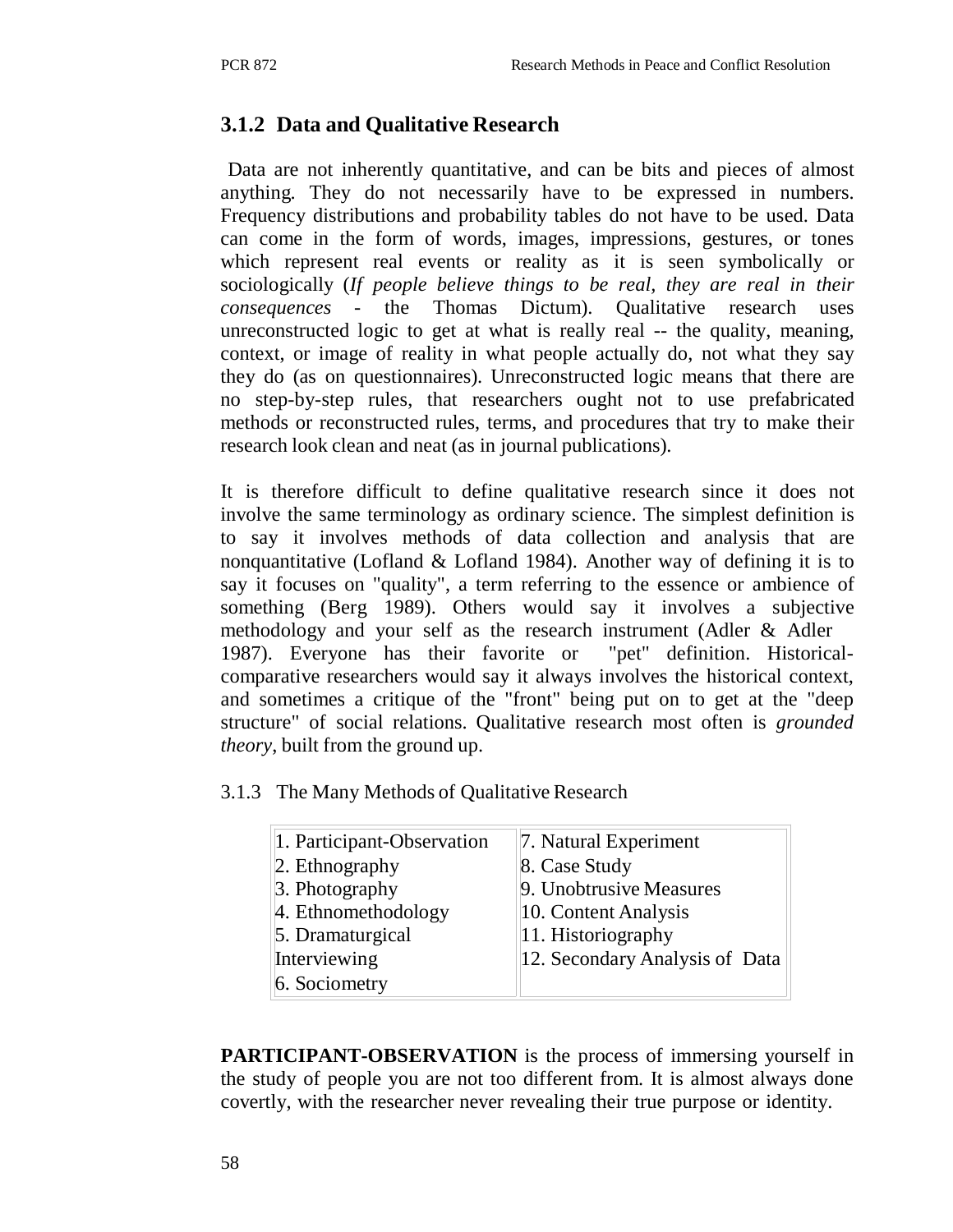If it's a group you already know a lot about, you need to step back and take the perspective of a "martian", as if you were from a different planet and seeing things in a fresh light. If it's a group you know nothing about, you need to become a "convert" and really get committed and involved. The more secretive and amorphous the group, the more you need participation. The more localized and turf-conscious the group, the more you need observation. It's customary in the literature to describe four roles:

Complete participation -- the researcher participates in deviant or illegal activities and goes on to actively influence the direction of the group Participant as observer -- the researcher participates in deviant or illegal activities but does not try to influence the direction of the group Observer as participant -- the researcher participates in a one-time deviant or illegal activity but then takes a back seat to any further activities Complete observation -- the researcher is a member of the group but

does not participate in any deviant or illegal activities

It is difficult to say which of these four roles are the most common, probably the middle two. The key point behind all of them is that the researcher must operate on two levels: becoming an insider while remaining an outsider. They must avoid becoming oversocialized, or "going native", as well as being personally revolted or repulsed by the group conduct. Going native is sometimes described as giving up research and joining the group for life, but in most criminological circles, it means losing your objectivity and glorifying criminals. Generally, it takes time to carry out participantobservation research, several weeks or months to 2-4 years. Gangs, hate groups, prostitutes, and drug dealers have all been studied by this method.

# **3.1.4 Ethnography**

is the process of describing a culture or way of life from a folk peoples' point of view. Another name for it is field research. The folk point of view is the idea of a universe in a dewdrop, each person a reflection of their culture in that all their gestures, displays, symbols, songs, sayings, and everything else has some implicit, tacit meaning for others in that culture. It is the job of ethnography to establish the hidden inferences that distinguish, for example, a wink and a nod in any given culture. Numerous funding opportunities exist both abroad and domestically for ethnographic research.

The ethnographic method involves observation and note taking. The anthropologist Clifford Geertz called it *thick description*. For about every half hour of observation, an ethnographic researcher would write notes for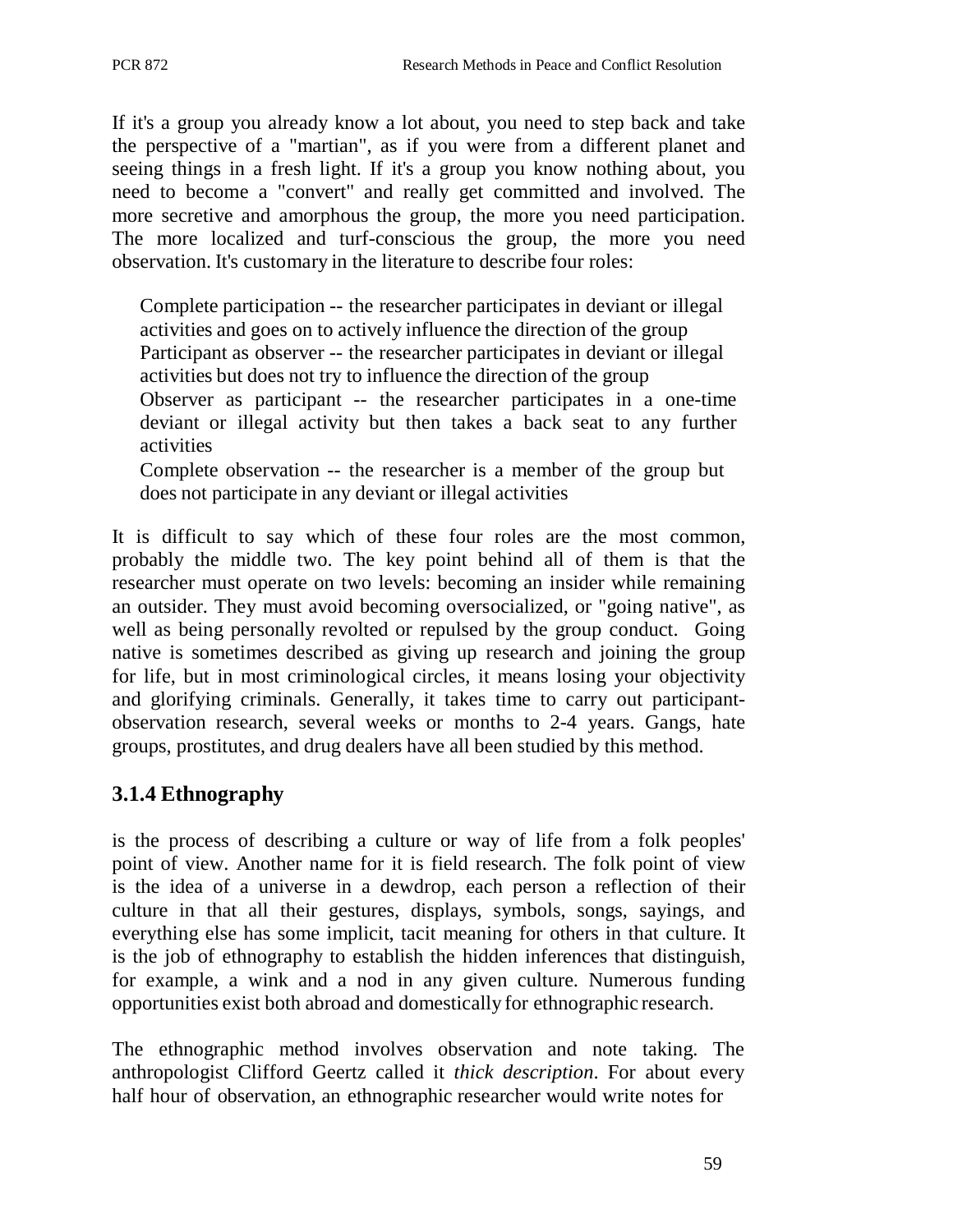about two hours. These notes would contain rich, detailed descriptions of everything that went on. There would be no attempt at summarizing, generalizing, or hypothesizing. The notes would capture as factual a description of the drama as possible to permit multiple interpretations, and most of all, to later infer cultural meaning. A coding procedure (much like content analysis) would be used later for this.

One of the assumptions of ethnography is naturalism, or leaving natural phenomenon alone. In essence, the researcher tries to be invisible. There are a variety of ways the researcher develops trust and rapport with the folk group in order to do this, to watch and listen carefully without being noticed. At some point, however, the researcher has to disengage, retreat to a private place, and take notes. The following are some standard rules for taking field notes:

- Take notes as soon as possible, and do not talk to anyone before note taking
- Count the number of times key words or phrases are used by members of the folk group
- Carefully record the order or sequence of events, and how long each sequence lasts
- Do not worry that anything is too insignificant; record even the smallest things
- Draw maps or diagrams of the location, including your movements and any reaction by others
- Write quickly and don't worry about spelling; devise your own system of punctuation
- Avoid evaluative judgments or summarizing; don't call something "dirty" for example, describe it
- Include your own thoughts and feelings in a separate section; your later thoughts in another section
- Always make backup copies of your notes and keep them in a separate location

#### 3.1.5 **Photography**

Photography or film making is ethnography with recording equipment. While many ethnographers would advocate staying away from such technology, it is hard to deny the benefits as an aid to recall, multiple interpretations, and reaching a wider audience. Ethnographic film reports on the homeless, for example, may be just what is needed to mobilize community action or public funding. Little has been written on this new qualitative method, but it appears that the technique known as *oral history* is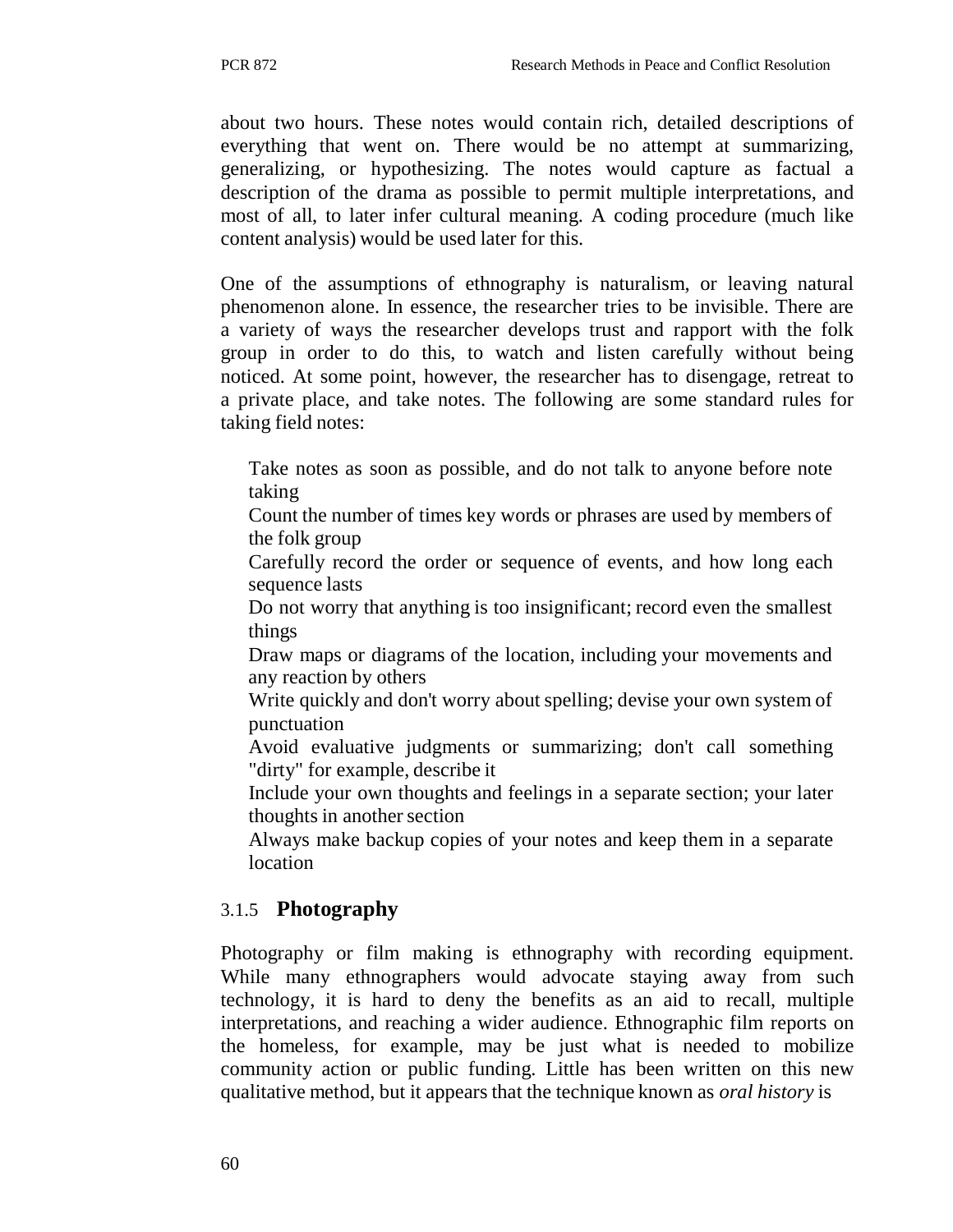sometimes combined with it. Oral history is the recording of people speaking in their own words, about their life experiences, both public and private, in ways that are unavailable in writing. You'd be amazed at the things people say, and the nuances they can communicate, while in front of a video camera. It's unfortunate that this method hasn't caught on in criminal justice or criminology.

#### **3.1.6 Ethno methodology**

This is the study of commonsense knowledge, and is an ethnographic technique popularized by the sociologist Harold Garfinkel in the late 1960s. It assumes a more active role for the researcher, one that involves "breaking up" the standard routines of folk groups in order to see how strongly and in what ways group members mobilize to restore the cultural order. The researcher would do weird things, for example, at inappropriate times. One of the classic textbook examples is looking up at the ceiling in a crowded elevator. Some people would glance up to see what you are looking at; another person might ask what you are looking at; and yet another person might demonize you by saying "What's the matter, too good to ride the elevator with the rest of us?" The whole idea is not to break the law or even the norms of social conduct, but just do silly little things that violate customs or folkways, which will most likely get you labeled as odd, eccentric, or a folk devil. The researcher is then in a better position to understand the fragile and fluid processes of social control, as well as the rules that people use for maintaining cultural boundaries. In spite of the great theoretical potential of this research method, it is not all that commonly used. In fact, since 1989, most people refer to refined versions of this method as *conversation analysis* or *sociolinguistics*.

## **3.1.7 Dramaturgical Interviewing. or just Plain dramaturgy.**

This is a technique of doing research by role-playing or play-acting your own biases in some symbolic interaction or social performance. Interviewing is conversation with a purpose. Dramaturgy was popularized by the sociologist Erving Goffman in the early 1960s and is also associated with the pseudopatient study "On Being Sane in Insane Places" by Rosenhan in 1973. Both researchers pretended to be mentally ill to find out what it's like in a psychiatric hospital. It's important to note that the acting out doesn't have to be deceptive. In fact, it's preferable if the researcher acts out on a self-conscious awareness of their own bias, and just exaggerates a bit, in order to instigate a more emotional response from the person being interviewed. A researcher interested in the beliefs of devout Catholics, for example, might start asking "So you're Catholic, huh? I hear Catholics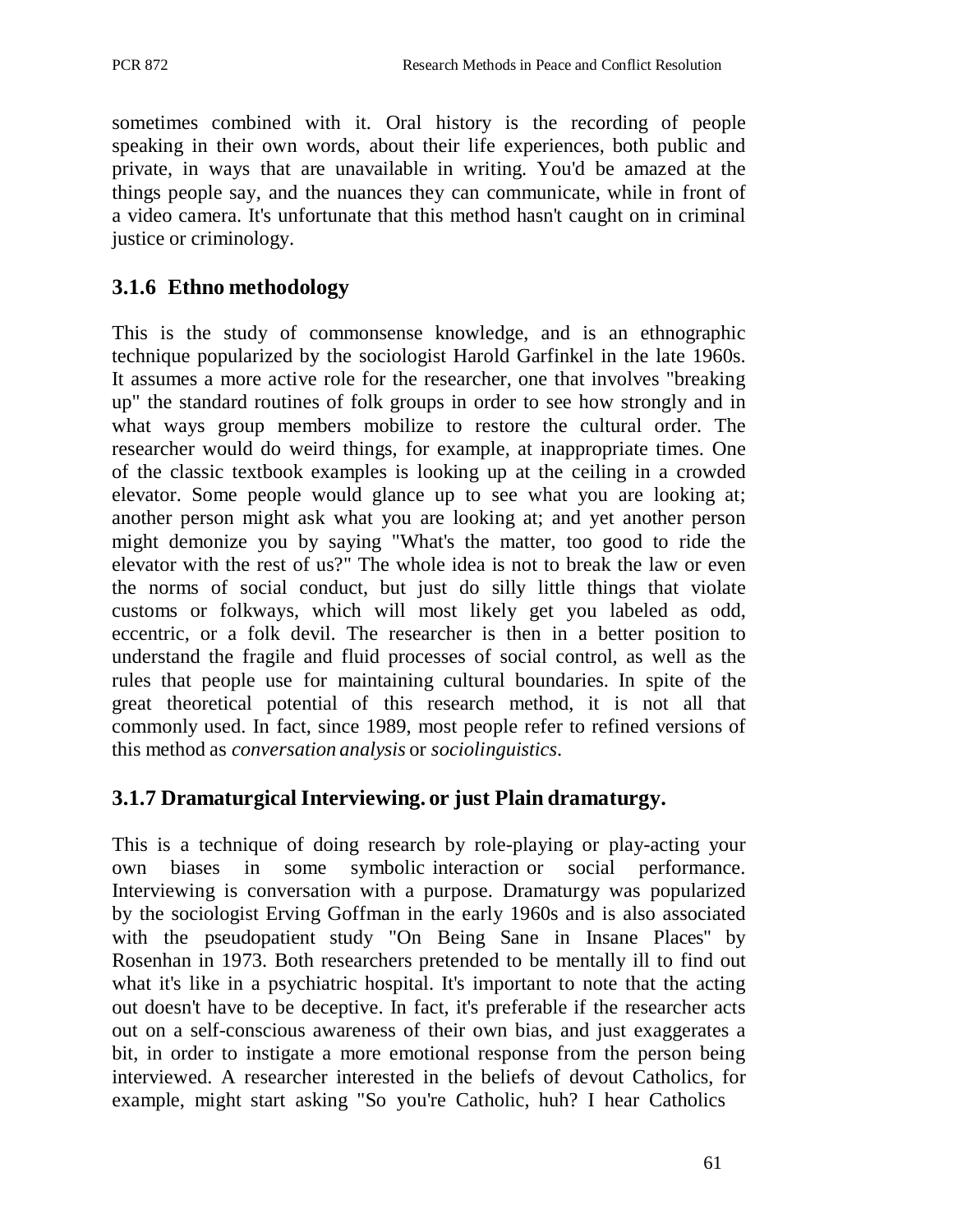engage in cannibalism when they go to Mass, is that true?" Knowing your biases is different from *bracketing* those biases, the latter requiring not just an awareness, but being hard on yourself, and developing a special openness or frankness that is the hallmark of a dramaturgical researcher. At a minimum, you should examine yourself according to the following:

- your gender, age, ethnicity, religion, political party, and favorite psychological theory
- the ways in which these characteristics might bias you in your efforts at interviewing
- the ways in which you might counteract these biases
- the ways in which your efforts to counteract your biases might lead to other biases

Rapport and trust come from meeting the interviewee's expectations about ascribed and achieved characteristics (gender, age, race, mannerisms, etc.), and then the interview proceeds in a semi-directed manner with the interviewer (always self-consciously) acting out on some bias believed to be associated with their own characteristics or those of the interviewee (if different). In the first case, the researcher is a dramaturgical performer; in the second case, a dramaturgical choreographer. The thing to focus on with this technique is the nonverbal body language, as it is believed that affective messages contained therein are more important than verbal messages. A debriefing session is usually held after the dramaturgical interview. This method is probably one of the most difficult qualitative methods as it's basis is in phenomenological theory, but it has many advocates who point to its therapeutic value for both interviewer and interviewee.

## **3.1.8 Case Study**

This occurs when all you have is information about one unique offender, and you want to generalize about all offenders of that type. The field of Justice Studies has been slower than Social Work and Clinical Psychology in embracing the value of a single-subject (sample size  $N=1$ ) or case study approach, yet some examples exist:

Almost all case studies involve unstructured interview and ethnographic methodology (meaning the subject was allowed to express themselves in their own words). It's difficult to describe the variety of techniques used to arrive at useful generalizations in a case study. Hagan (2000) even covers a few quantitative techniques. One way to generalize from a sample of one is to argue that group data overlooks or blurs the significance of individual success or failure. Nomothetic (group) designs simply add up the totals and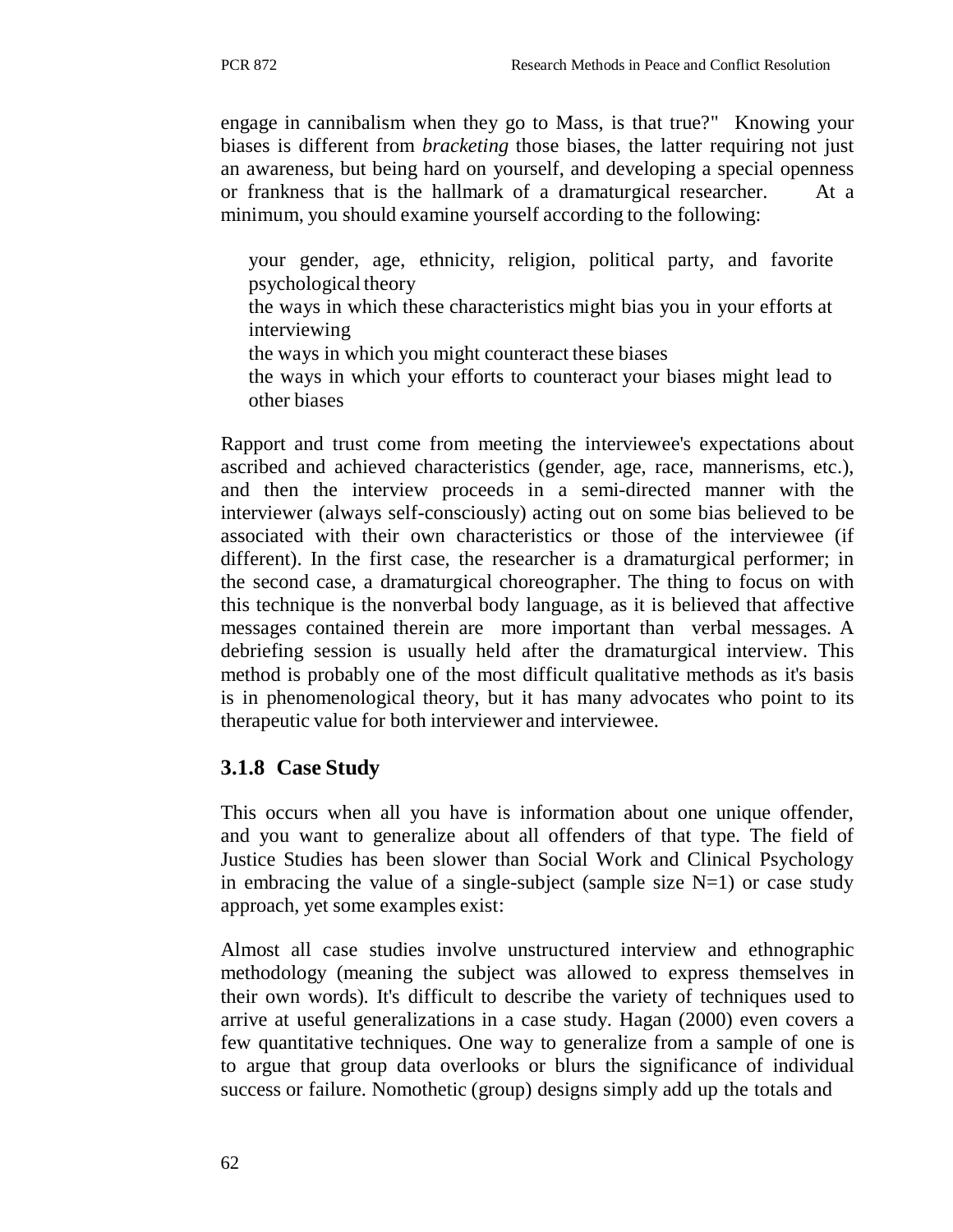look at averages. Idiographic (single subject) designs have the advantage of rescuing individual data from the pile of averages. This argument works best if the individual in question falls into some extreme category (successful at crime or a complete failure at it). Scientists refer to these cases as "outliers", and it is probably better to use someone successful than a failure. Studies of so-called successful, or able, criminals are especially useful at finding out how most offenders try to avoid detection by law enforcement.

Another way to generalize from a sample of one is to use the "universe in a dewdrop" argument we saw with ethnography. With case studies, this is called "methodological holism" and is quite common in Historical-Comparative research. The idea is to find a subject so average, so typical, so much like everyone else that he/she seems to reflect the whole universe of other subjects around him/her. Anthropologists used to seek out the witchdoctor of a village, so you need to find someone who is a natural "storyteller". Many offenders, if you can find one you believe to be articulate and truthful, have taken it upon themselves to chronicle, record, or otherwise keep an eye on the careers of others in their particular field of criminal behavior. These particular individuals will often pontificate on and on about what it's like to be someone like them and some of them can be surprisingly accurate about it, even though they lack self-insight themselves. In order for this to be more than an exercise in typicality, you should use some standard protocol. In other words, try to figure out which issues the subject regards as essential or worthwhile and which ones he/she regards as useless. You'll probably need some nonverbal behavior also. Several complex techniques exist for coding and analyzing the data, from content analysis to historiography to meta-ethnography, but a simple, old-fashioned Q-sort technique works well where you put the subject's different ideas down on 3x5 cards, lay them down on the floor, and shuffle them into 3-4 master categories (called "themes") that you make up the names for. Some standard categories might be: (1) growing up a criminal; (2) becoming a successful criminal; (3) trying to stop being a criminal; and (4) adjusting to the criminal life, but use your own creativity in naming the categories, and stay close to the actual statements by your subject.

#### **3.1.9 Unobstrusive Measures**

These are ways of gathering data in which subjects are not aware of their being studied, and are sometimes called nonreactive measures. They usually involve clandestine, novel, or oddball collection of trace data that falls into one of two categories: accretion or erosion. Accretion is the stuff left behind by human activity. An example would be going through someone's garbage.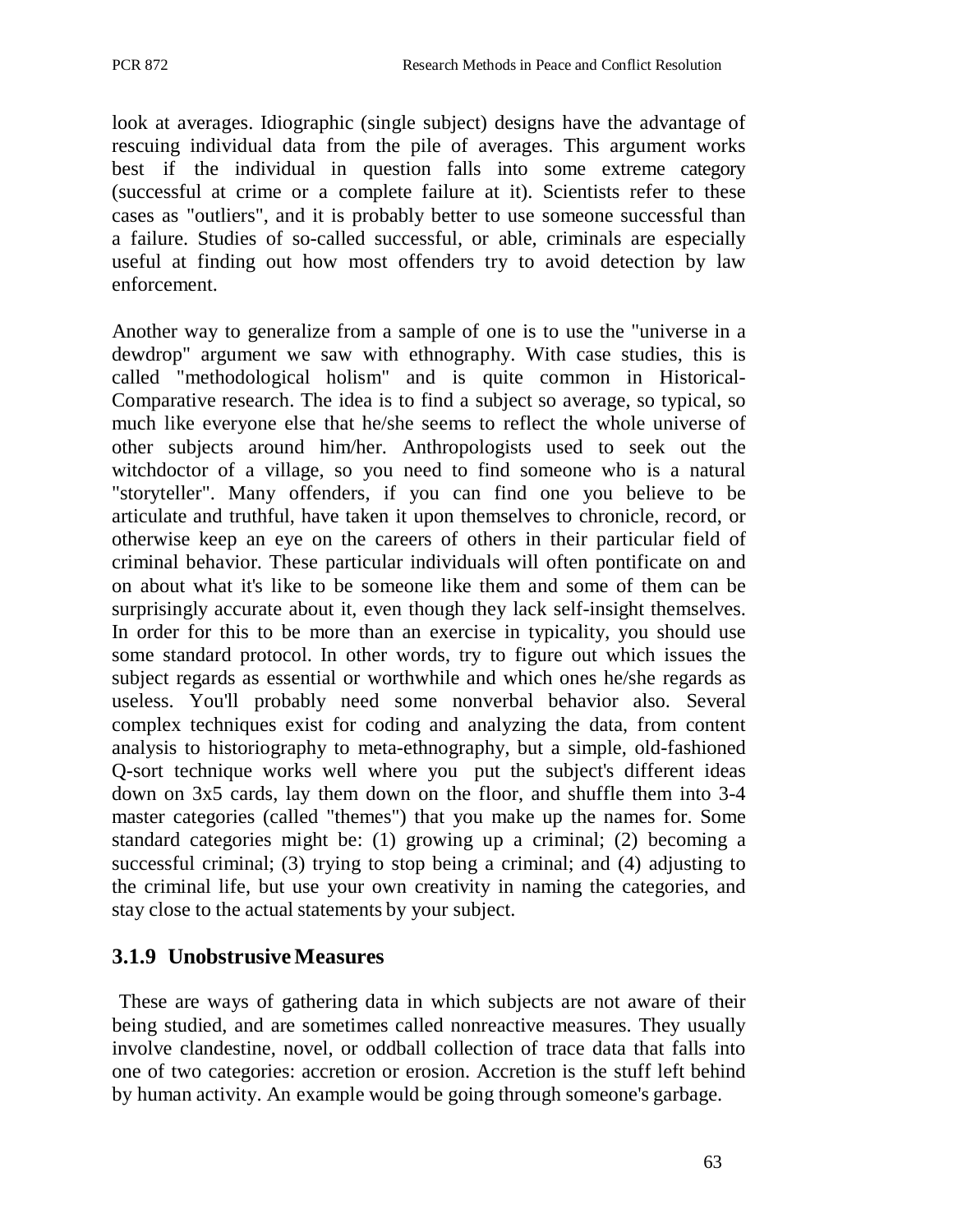Erosion is the stuff that is worn down by human activity. An example would be examining wear and tear on floor tiles to estimate how much employees use the restroom. Examination of graffiti and vandalism are examples of unobtrusive measures in criminal justice. Nobody claims that unobtrusive measures are superior to other research methods. The only advantage is that it is useful when the subjects to be studied are very suspicious and distrustful.

#### **3.1.10 Content Analysis**

This is a technique for gathering and analyzing the content of text. The content can be words, phrases, sentences, paragraphs, pictures, symbols, or ideas. It can be done quantitatively as well as qualitatively, and computer programs can be used to assist the researcher. The initial step involves sorting the content into themes, which depends on the content. If you were studying white-collar crime, for example, you might have themes like planning, action, and cover up. Then, a coding scheme is devised, usually in basic terms like frequency (amount of content), direction (who the content is directed to), intensity (power of content), and space (size of content). The coding system is used to reorganize the theme of the content in what is called manifest coding. Manifest coding is highly reliable because you can train assistants to do it, ensuring intercoder reliability, and all you're doing is using an objective method to count the number of times a theme occurs in your coding scheme. At the next level, the researcher engages in what is called latent coding. This requires some knowledge, usually gained from fieldwork or observation, about the language rules, or *semiotics*, of your subjects. It is less reliable than manifest coding, but involves the researcher using some rubric or template to make judgment calls on implicit, ironic, or doubtful content. Since not everything always fits in categories, there's always some leftover content to be accounted for, and it must be interpreted in context by a knowledgeable researcher who knows something about the culture of his/her subjects.

There are strict limitations on the inferences a researcher can make with content analysis. For example, inferences about motivation or intent can not normally be made, nor can the researcher infer what the effect of seeing such content would be on a viewer. Content analysis is only analysis of what is in the text. A researcher cannot use it to prove what newspapers intended, for example, to mislead the public, or that a certain style of journalism has a particular effect on public attitudes. The most common inferences in content analysis make use of concepts like unconscious bias or unintended consequences, and these are not the same as saying intentional bias or intended effect. Content analysis has been applied extensively to all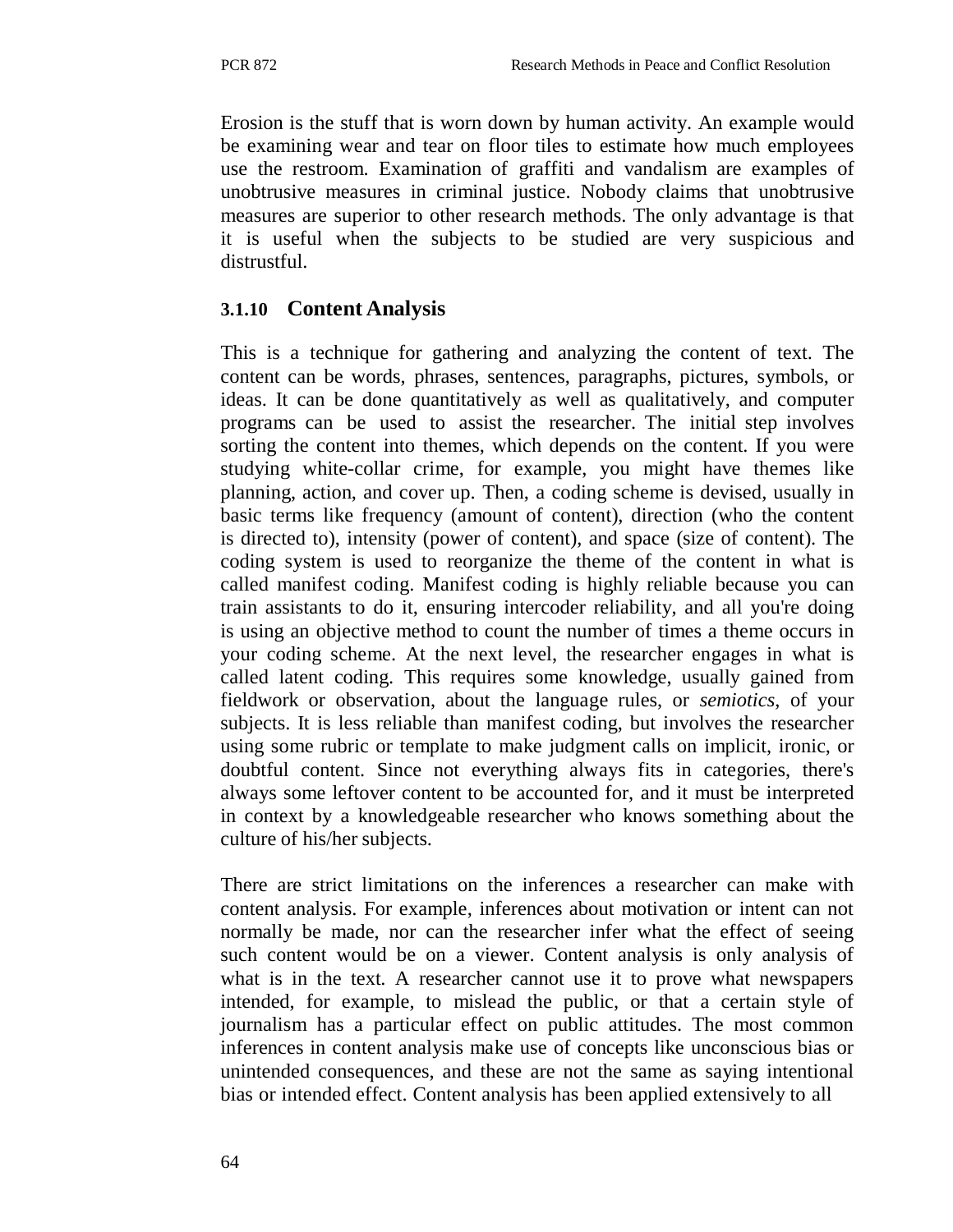kinds of media: newspapers, magazines, television, movies, and the Internet (see the Journal of Criminal Justice and Popular Culture for some examples of recent research). Intelligence and law enforcement agencies also do content analysis regularly on diplomatic channels of communication, overseas phone calls, and Internet emails. A key point to remember is that the more quantitative aspects of content analysis come first; the qualitative part of the analysis comes last, although some advocates say the technique involves moving back and forth between quantitative and qualitative methods.

# **3.1.11 Histography**

This is the method of doing historical research or gathering and analyzing historical evidence. There are four types of historical evidence: primary sources, secondary sources, running records, and recollections. Historians rely mostly on primary sources, which are also called *archival data* because they are kept in museums, archives, libraries, or private collections. Emphasis is given to the written word on paper, although modern historiography can involve any medium. Secondary sources are the work of other historians writing history. Running records are documentaries maintained by private or nonprofit organizations. Recollections are autobiographies, memoirs, or oral histories. Archival research, which is the most common, involves long hours of sifting through dusty old papers, yet inspection of untouched documents can yield surprising new facts, connections, or ideas. Historiographers are careful to check and doublecheck their sources of information, and this lends a good deal of validity and reliability to their conclusions. Inferences about intent, motive, and character are common, with the understanding of appropriateness to the context of the time period. Historical-comparative researchers who do historiography often have to make even more disclaimers about meanings in context, such as how they avoided western bias.

## **3.1.12 Secondary Analysis**

This is the reanalysis of data that was originally compiled by another researcher for other purposes than the one the present researcher intends to use it for. Several datasets in criminal justice and criminology exist just for this purpose. The UCR (Uniform Crime Reports), for example, can be analyzed in a number of ways other than for its purpose as being a health scorecard for the nation. Often, secondary analysis will involve adding an additional variable to an existing dataset. This variable will be something that the researcher collects on their own, from another dataset, or from a common source of information. For example, one could take police call for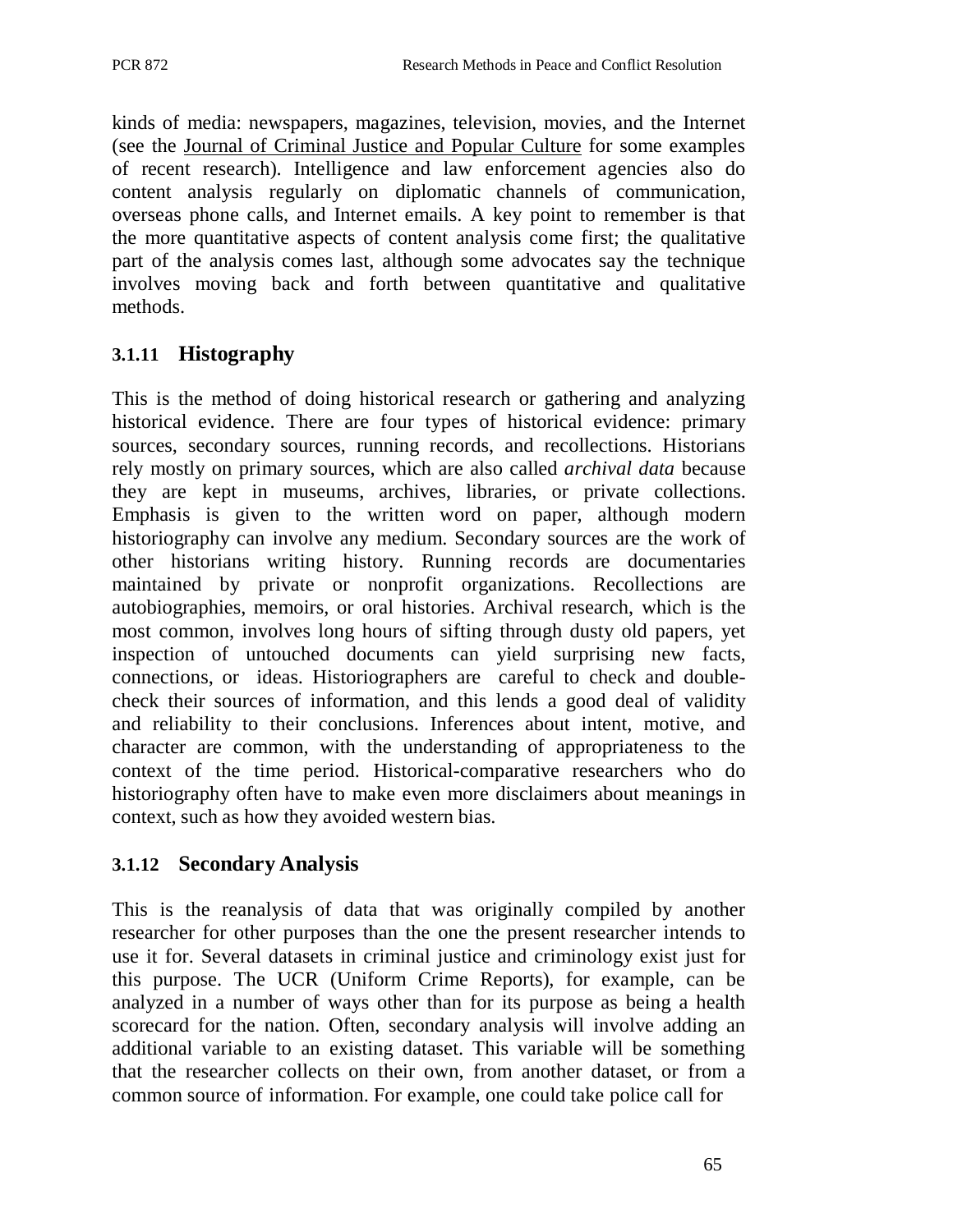service data and combine it with lunar cycles from the Farmer's Almanac to study the effect of full moons on weird human behavior. Secondary data analysis is only limited by the researcher's imagination. While the technique is mostly quantitative, limitations exist that often force such researchers to have some qualitative means of garnering information also. In such cases (as with much Historical-Comparative research), the qualitative part of the study is used as a validity check on the quantitative part.

A related technique, called *meta-analysis*, is the results of combining several different studies dealing with the same research question. It is decidedly quantitative, but involves some of the same sorting and coding techniques found in qualitative research. Meta-analysis is no substitute for a good literature review.

# **3.1.13 Exercise**

- 1. What do you understand by qualitative research?
- 2. Describe in detail Participant Observation as a method of data collection?
- 3. What is Focus Group Discussion?
- 4. Describe the interview method in data collection?

# **4.0 CONCLUSION**

In this unit, we discussed the meaning of qualitative data and the various methods of qualitative research. No one method is necessarily superior to the other. However, each of the methods has its own strengths and weaknesses. Hence, what should determine the particular method of research chosen should ideally be the nature of the study in question? However, we should note that qualitative research is just as important as quantitative research.

# **5.0 SUMMARY**

We have discussed the nature and meaning of qualitative research, outlining the various methods or methodological approaches in qualitative research in the social sciences.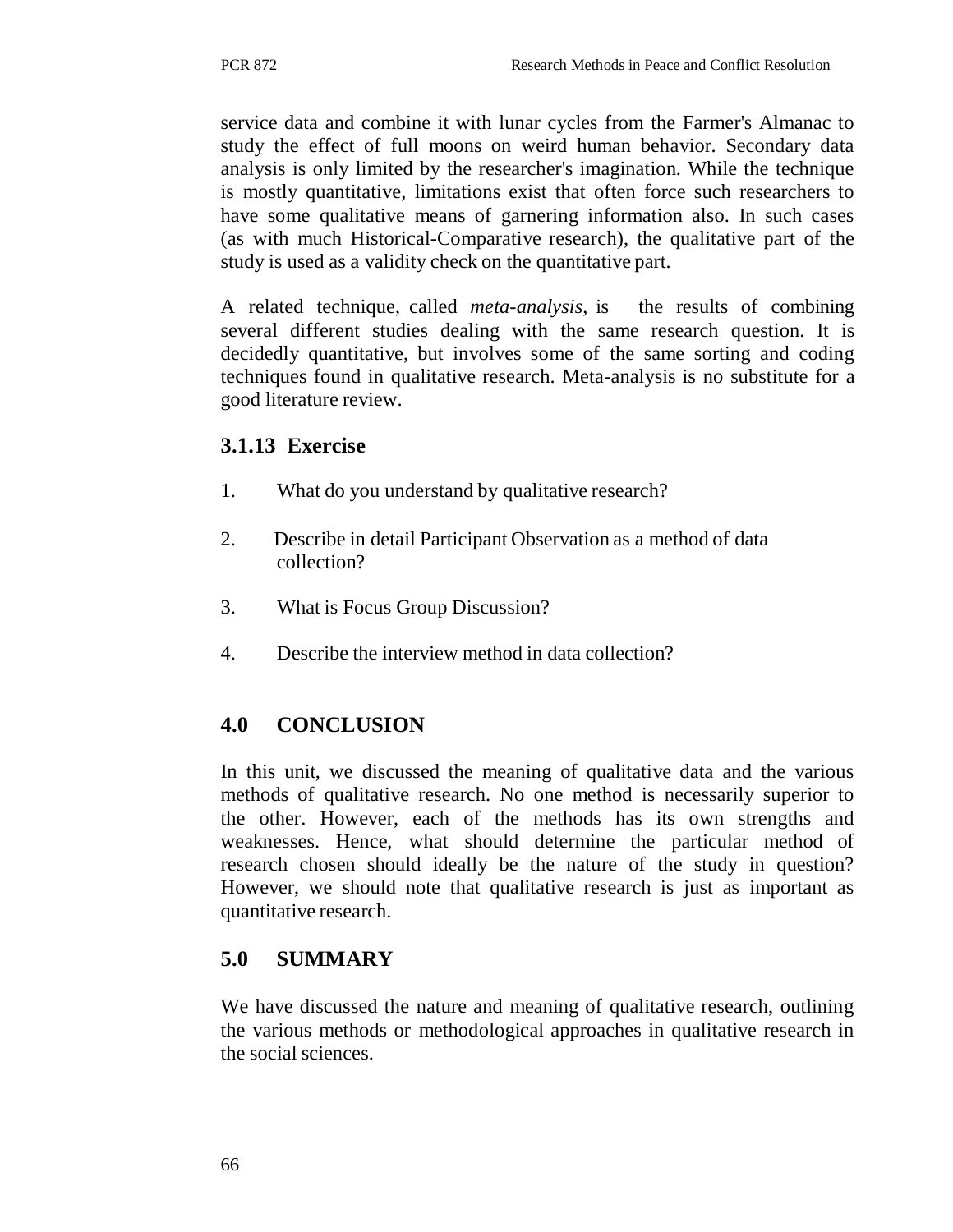#### **6.0 TUTOR MARKED ASSIGNMENT (TMA)**

1. What is qualitative research? Identify the various types of qualitative methods and describe in detail the use of Content Analysis and Secondary information?

#### **7.0 REFERENCES/FURTHER READINGS**

- Adler, P. & P, (1987.) Membership Roles in Field Research, Beverly Hills, Sage
- Berg, B, (1989).Qualitative Research Methods for the Social Sciences, Boston, Allyn & Bacon,
- Lofland, J. & L, (1984). Analyzing Social Settings, Belmont, CA: Wadsworth,

## **UNIT 4: QUANTITATIVE RESEARCH METHODS**

#### **CONTENTS**

- 1.0 Introduction
- 2.0 Objectives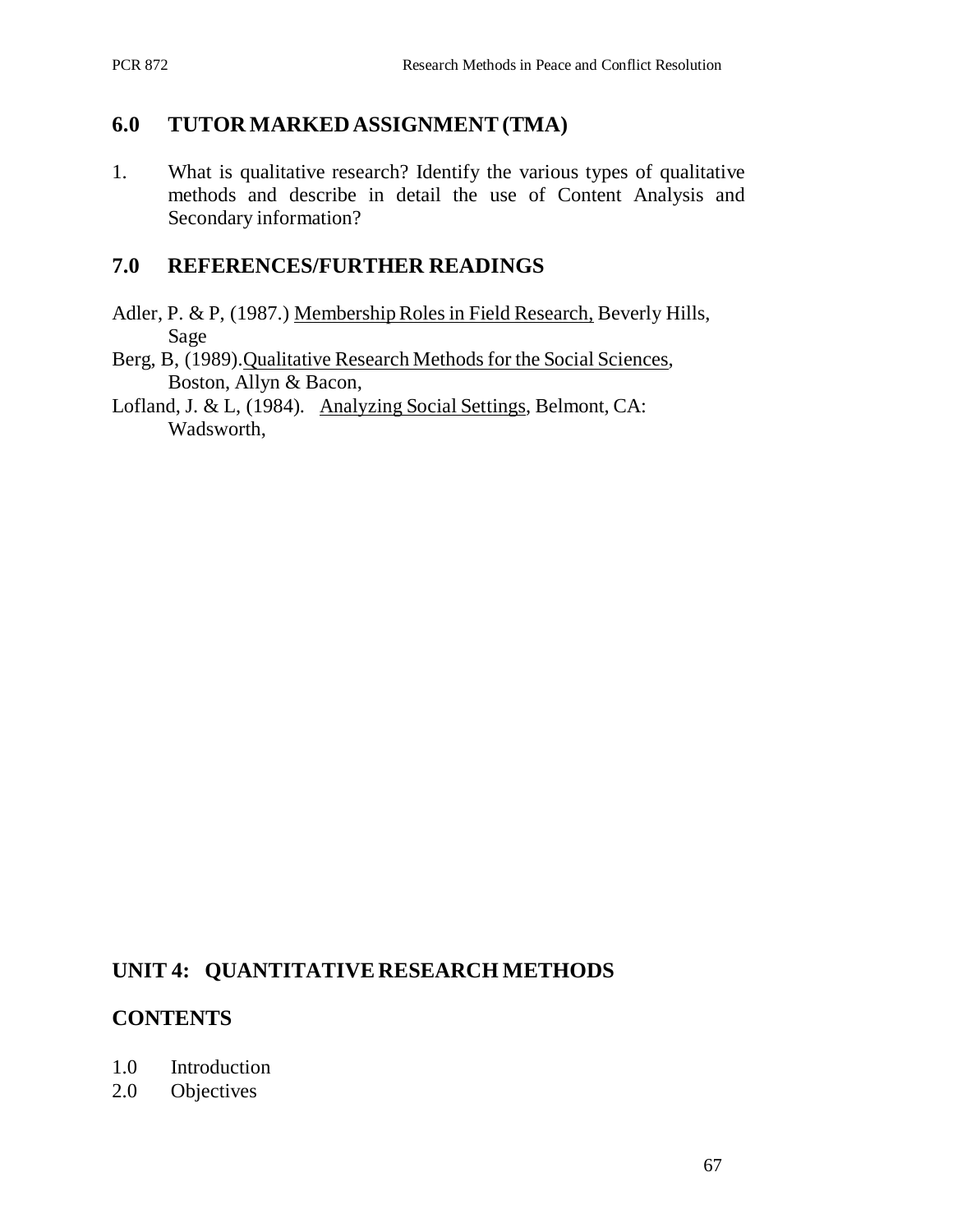- 3.0 Main Body
	- 3.1 Variables in Peace and Conflict Resolution
		- 3.1.1 Some Variables in Peace and Conflict Resolution
		- 3.1.2 Effects and Solution
		- 3.1.3 Coding
- 4.0 Conclusion
- 5.0 Summary
- 6.0 Tutor Marked Assignment
- 47.0 References/Further Readings

## **1.0 INTRODUCTION**

As the name suggests, quantitative research measures events and occurrences in quantitative terms e.g. in peace and conflict resolution we may want to know the types and numbers of occurrences of conflict by location, by their severity, including the duration of time that the people suffered property loss, values and the magnitude of property that was lost etc. The duration of peace, by location, economic development during peace time, types of governance and peace relationship between governance and peace.

In this type of research, we may evaluate the relationship between variables, estimate values, calculate summary values for them like averages/means proportions, standard deviation or variances, ranges etc.

# **2.0 OBJECTIVES**

By the end of this unit, you should be able to:

Explain the nature of quantitative data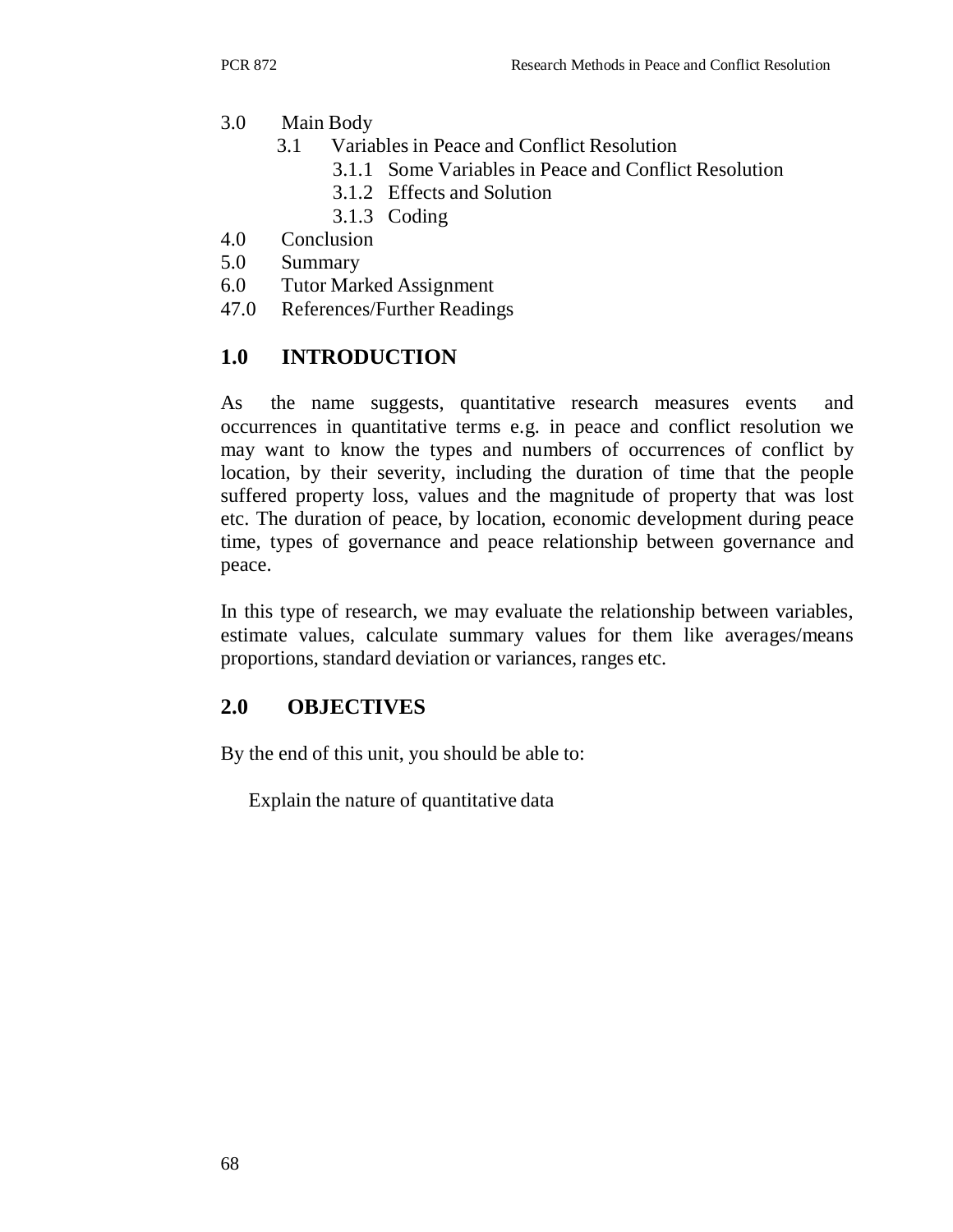Identify with averages and means in quantitative research method Discuss standard deviation and variances Explain how to the analyse conflict data using quantitative method

# **3.0 MAIN BODY**

#### **3.1 Variables in Peace and Conflict Resolution**

Collecting these types of data is usually associated with measures of central tendency. Here, the measures describe how a set of scores on one particular variable for some group is used to describe the group and also to compare with some other group. Two types of measures used for this are the measures of central tendency and the measures of dispersion. The arithmetic mean) is a good example of a measure of central tendency.

Researchers often want to summarize the information about one variable into a single number. They use these measures of central tendency, or measures of the center of the frequency distribution: mean, median and mode, which are often called "averages".

As measures of variation, researchers also make use of measures of central tendency and as a summary of the distribution employing tools like variance, mean deviation and standard deviation.

The student is encouraged to practice the use of these measures like the mean, mode, median, ratios, and the analysis of variance. However, the important thing is to be able to apply these in the analysis of conflict issues. Below we will take a look at some variables that can be identified in analyzing conflict issues.

## **3.1.1 Some Variables in Peace and Conflict Resolution**

#### **Severity of Conflict**

In general, variables need to be clearly defined and measure(s) or indices designed for them.

Definition: is the degree, the extent, and the intensity of the occurrence of conflict.

Indices: For Example -

- (i) Number of deaths/fatalities
- (ii) Number of property lost
- (iii) Cost of property lost and/or estimated values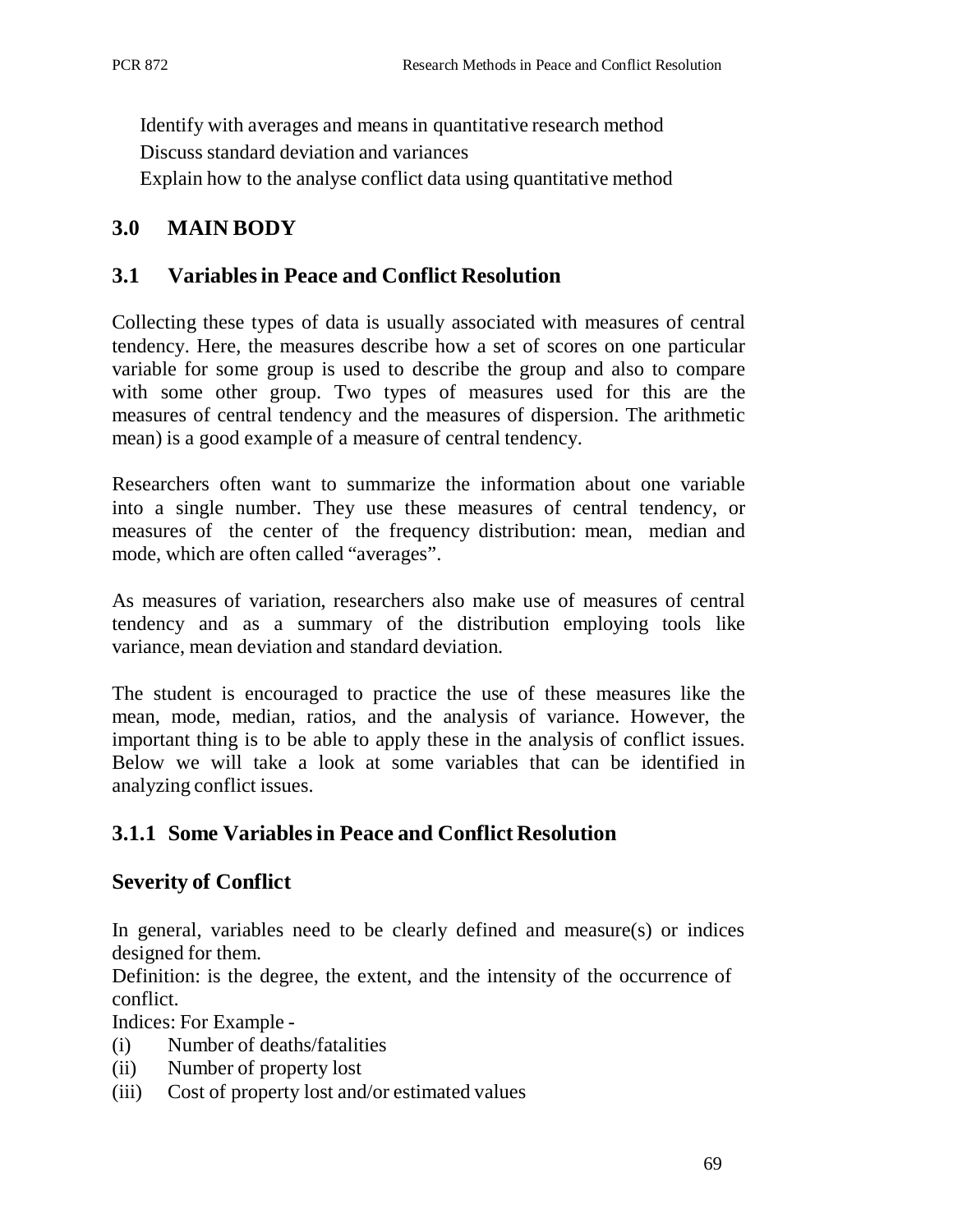- (iv) Number of people wounded/casualty
- (v) Duration of conflict
- (vi) Number of occurrences
- (vii) Frequency of occurrences
- (viii) Types/group of people involved i.e. status of casualty/fatality e.g. by age, income group, ethnicity and religion
- (ix) Number of internally displaced (IDPs) generated
- (x) Number of refugees created
- (xi) Number of governments involved in the peace talk/resolution
- (xii) Number of warring factions
- (xiii) Types and number of weaponry used.

#### **3.1.2 Effects and Solutions/Resolution/ Containment or Management of Conflict**

- (i) Number of peace meetings called/held by location and by whom
- (ii) Number of ceasefires called or brokered
- (iii) Number of successful ceasefires, duration and reasons for breakdown
- (iv) Number of peace treaties signed
- (v) Number of agencies/IDPs or Refugees (the number to be catered for by status e.g. adult, children etc.
- (vi) Cost of resources consumed and for what e.g. medicine, food, housing, clothing etc.
- NOTE: that Qualitative data can be turned to quantitative data by the responses.

## **3.1.3 Coding**

Coding is a method used to obtain or generate categorical variables from qualitative data/research.

## **4.0 CONCLUSION**

We note that the measures of central tendency like the mean or averages, median and ratios/percentages can be used to make information more manageable and easy to understand. These can be used in the articulation and interpretation of data from the field.

## **5.0 SUMMARY**

In this unit, we have been introduced to the rudiments of quantitative data handling and its application to the study of peace and conflict, through the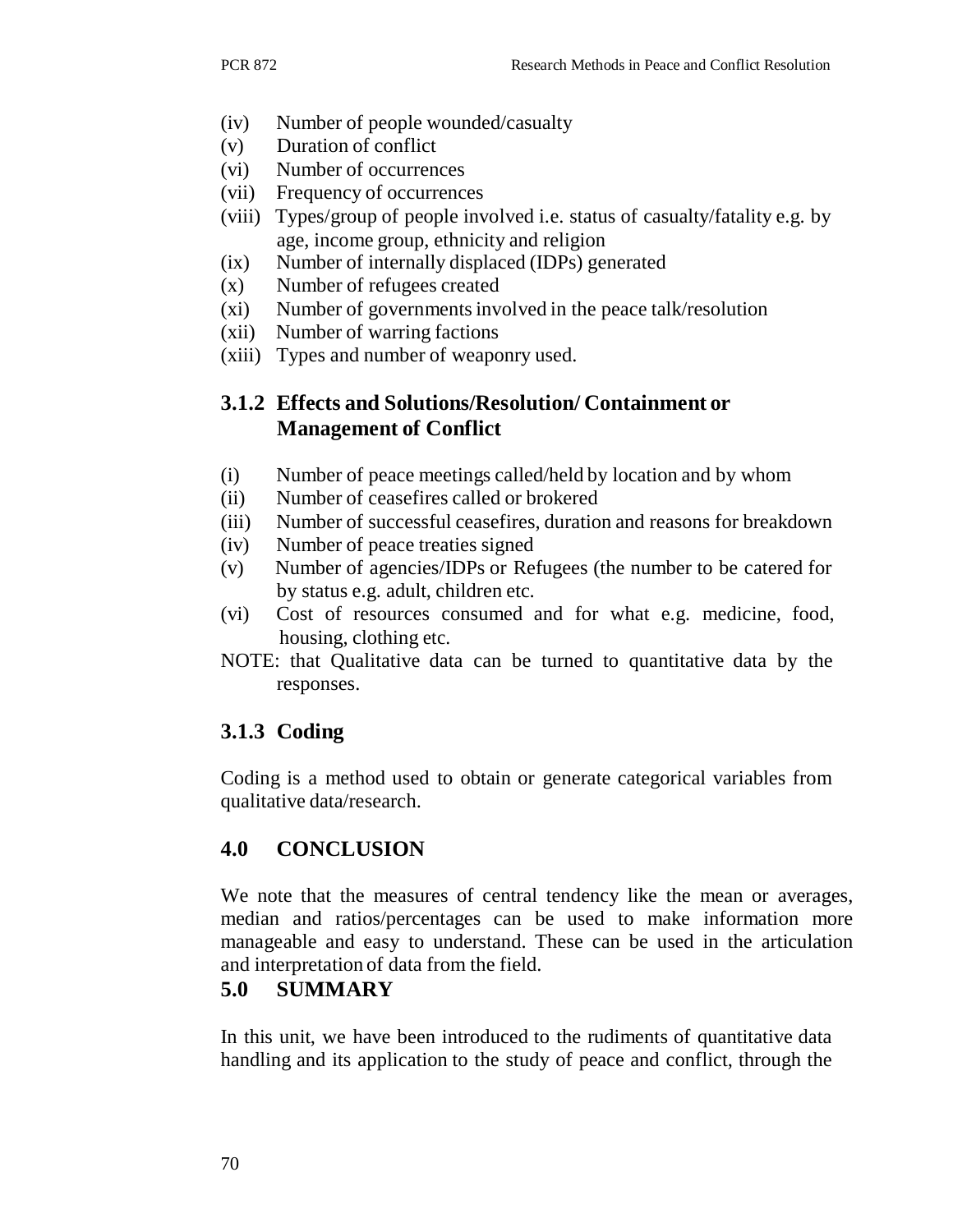identification of variables for analyses and the possible effect of these on seeking solutions or containment of conflicts.

# **6.0 TUTOR MARKED ASSIGNMENT**

What do you understand by quantitative data and how can this be used in conflict research?

# **7.0 REFERENCES/FURTHER READINGS**

- Umaru A. Pate, Introduction to Conflict Reporting in Nigeria, Lagos, Friedrich Ebert Foundation, 2002.
- J.B Johnson and R.A Joslyn (eds.), Political Science Research Methods (rd ed.), Washington D.C, CQ Press, 1995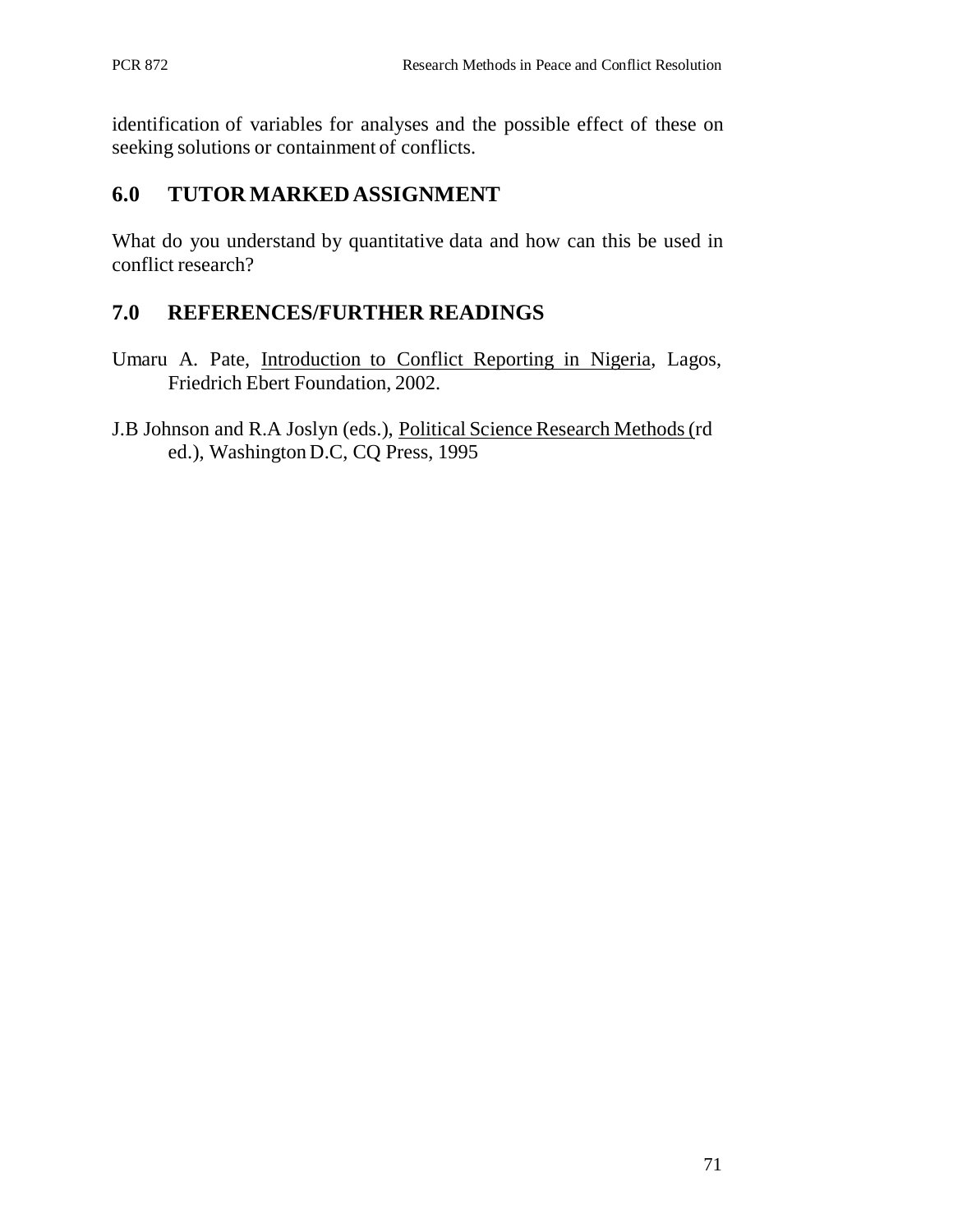## **MODULE 4**

## **INTRODUCTION**

- Unit 1 The Meanings of Methodology in Research
- Unit 2 Feminist and Post-Modern Research
- Unit 3 Reading other Peoples Research
- Unit 4 Measurement and Research Designs

## **UNIT 1: THE MEANINGS OF METHODOLOGY IN RESEARCH**

#### **CONTENTS**

- 1.0 Introduction
- 2.0 Objectives
- 3.0 Main Body
	- 3.1 The Three Approaches
		- 3.1.1 Positivist Social Science
		- 3.1.2 Interpretative Social Science
		- 3.1.3 Critical Social Science
		- 3.1.4 Exercise
- 4.0 Conclusion
- 5.0 Summary
- 6.0 Tutor-Marked Assignment
- 7.0 References

## **1.0 INTRODUCTION**

Many people, including professionals outside of the social sciences and humanities, question whether humanities and the social sciences are really sciences. They think only of the natural sciences (physics, chemistry, biology). So, it is imperative to know the meaning of science in the social sciences.

The question "Where is science in social science?" is relevant to anyone learning social research methods because the answer is found by looking to the methods used by researcher. Social science is scientific because of its research methodology.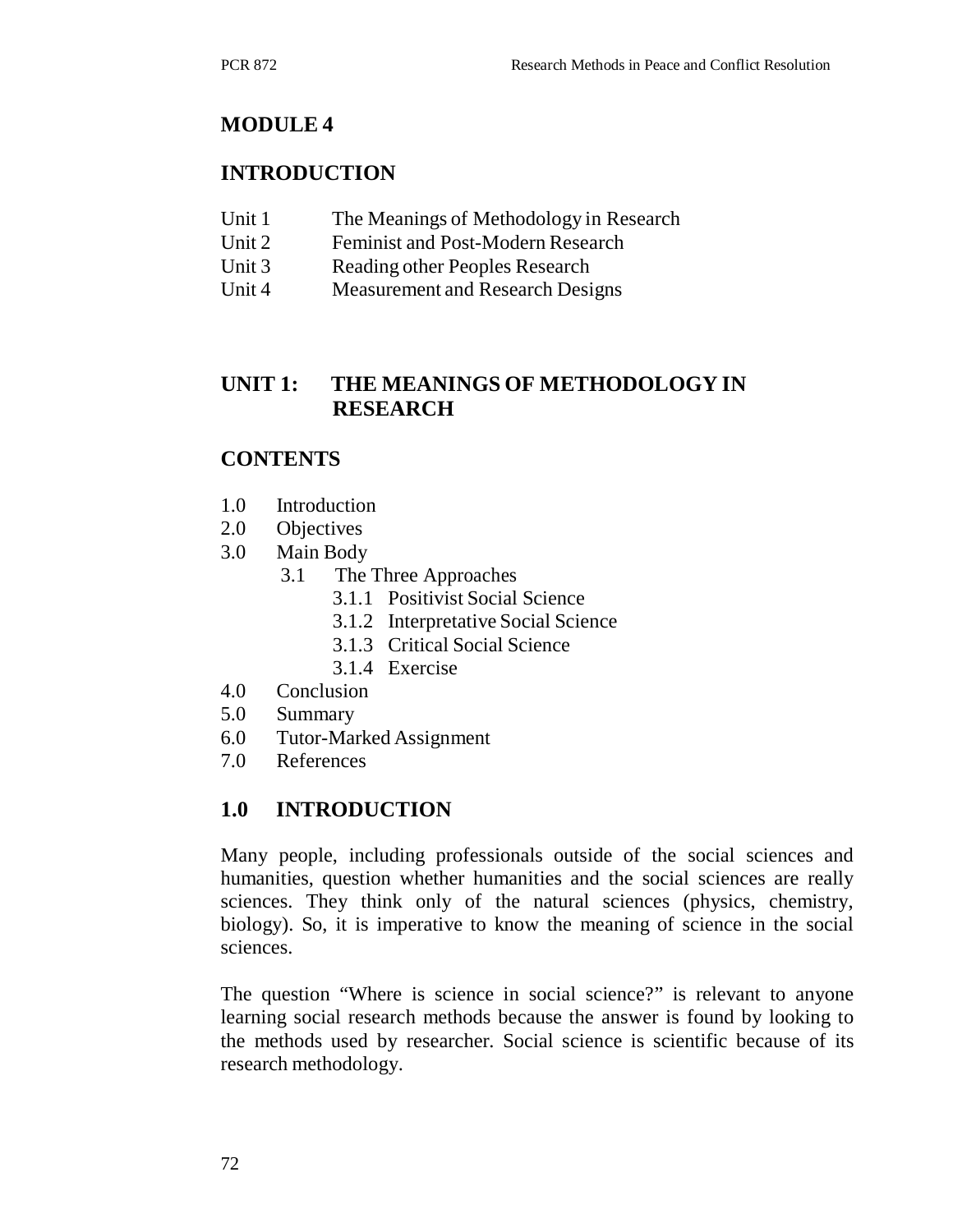# **2.0 OBJECTIVES**

After the proper study of this unit, you should be able to:

Explain "what is scientific about social scientific research?" Explain what good social research involves? Discuss the diversity you will encounter as you read social science research studies. Identify the three approaches that are involved in conducting social science research.

# **3.0 MAIN BODY**

## **3.1 The Three Approaches**

The approaches are positive, interpretable social science and the critical social science. Most ongoing social research is based on the first two. Positivism is the oldest and the most widely used approach. Critical social science is the most recent approach and is less commonly seen in scholarly journals. It criticizes each of the other approaches and tries to move beyond them.

## **3.1.1 Positivist Social Science**

This is widely used in the social sciences, and positivism is the approach of the natural sciences. In fact, most people never hear of alternative approaches and assume that the positivist approach is science. There are many versions of positivism, and it has a long history within the philosophy of science among researchers. The answers to the eight questions give you a general picture of what a positivist believes to constitute social science. You may encounter varieties of positivism with manes like logical empiricism, the covering law model; naturalism, the covering law model; or behaviorism.

Positivism is based on an early nineteenth century philosophical school of thought founded by the father of sociology. Auguste Comte (1789 – 1857). Comet's major work. The Course of positive Philosophy. Outlined many principles of positivism still in the use today. The classical French sociologist Emile Durkheim (1858 – 1917) outlined one version of positivism in his Rules of the sociological Method. Which became a bible for many positivism social researchers?

Positivism is associated with many specific social theories. It is best known for its linkage to the structural functional and exchange theory frameworks.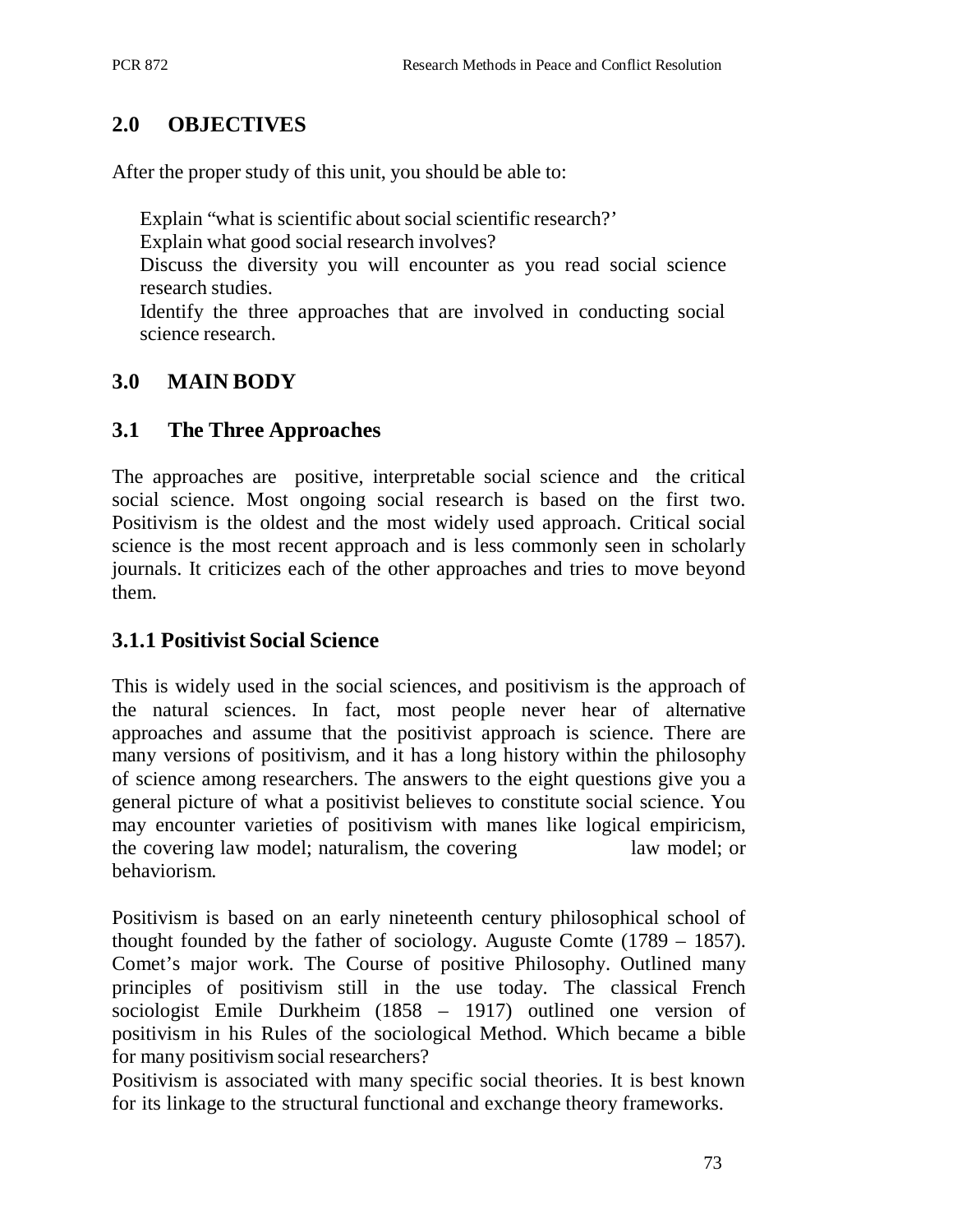Positivist researchers are likely to favour quantitative social research and to use experiments, surveys, and statistics. They favour "objective" research, attempt to measure precisely things about people, and rest hypotheses by carefully analyzing numbers from the measures. The positivist approach is favored by many applied researchers (policy analysts, administrators, program evaluators, market researchers, and planners). Critics say that positivism reduces people to numbers. Its concern with abstract laws and formulas are not relevant to the actual lives of real people.

Positivism says that "there is only one logic to science, to which any intellectual activity aspiring to the titles of 'science must conform" (Keat & Uris 1975:25 emphasis in original). Thus, the social sciences and the natural sciences must use the same method. In this view, differences between the natural and social sciences are due to the immaturity or youthfulness of the social sciences and their subject matter. Eventually, all science, even the social science, will be like the most advanced science; will be like the most advanced science, physics. There will be differences among the sciences due to their subject matter (e.g. geology requires different techniques than does astrophysics or microbiology because of the objects being studied). But all sciences share a common set of principles and logic.

Positivism defines social science as an organized method for combining deductive logic with precise empirical observations of individual behaviour in order to discover and confirm a set of probabilistic causal laws that can be used to predict general patterns of human activity. Many positive assumptions probably sound familiar because the positivist approach is widely taught as being the same as science. Few people are aware of the origins of the positivist assumption or even of what they are. An early religious aspects exits in some assumption because the positivist principle were developed in western Europe during the eighteenth and nineteenth centuries by scholars who had religious training and who lived when specific religious beliefs were widely assumed.

#### **3.1.2 Interpretative Social Science**

This can be traced to the German sociologist mix Weber (1864 – 1920). Who said that sociologist should study social action. Weber emphasized socially meaningful or purposeful social action. His idea of Verstehen (emphatic understanding) also reflects his concern for looking at how people feel inside, how they create meaning, how their personal reasons or motivations can be used to understand them.

We shall speak of "Social actions" whenever human action is subjectively related in meaning to the behaviour of others. An unintended collusion of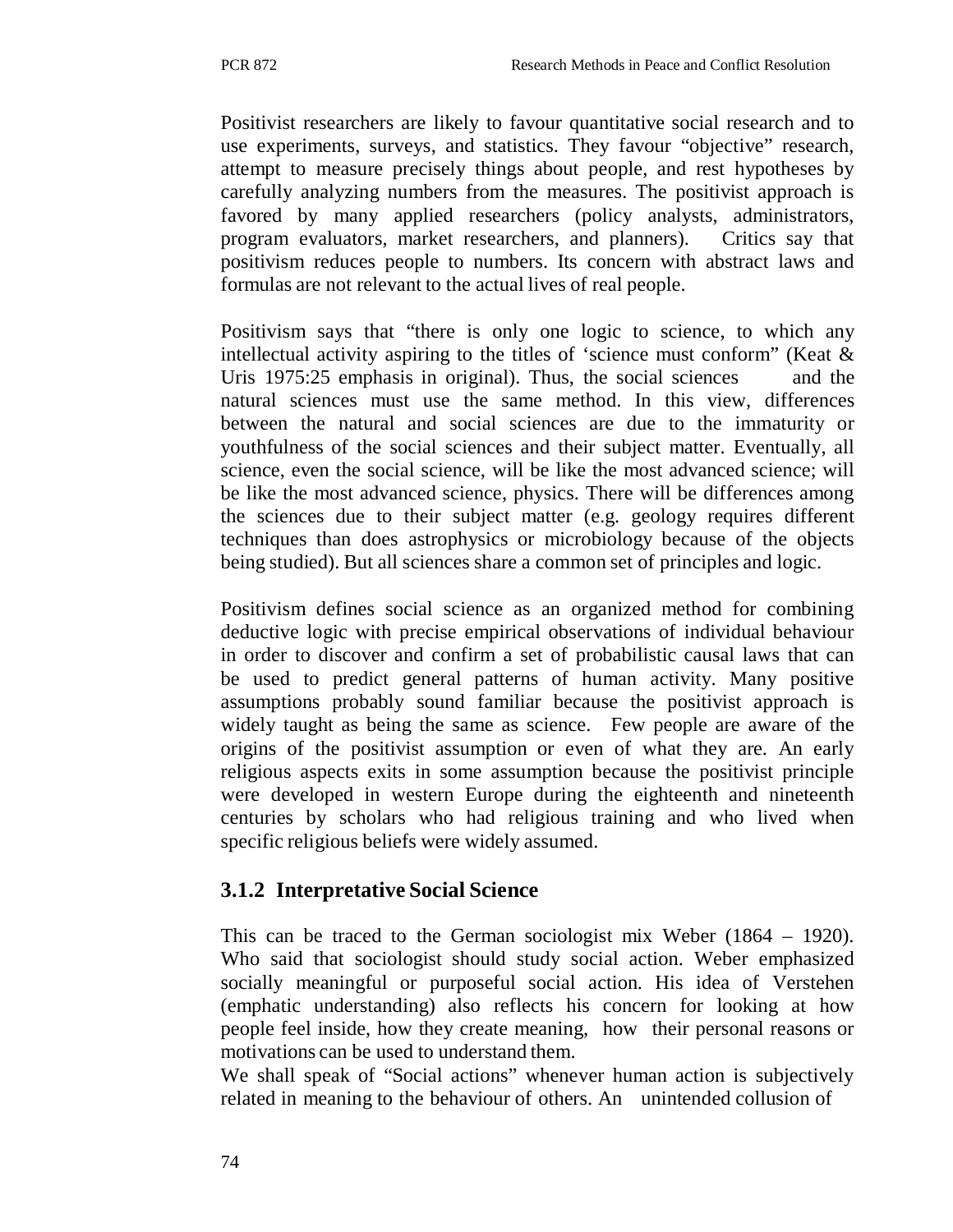two eyelists, for example, shall not be called social actions. But we will define as such their possible priority attempts to dodge one another …. Social action is not the only kind of action significant for sociological causal explanation, but it is the primary object of an "interpretive sociology "(Weber 1981:159)

Interpretive social science is also related to hermeneutics. A theory of evocating that which originated in the nineteenth century but is largely found in the humanities (Philosophy, art history, religious studies, linguistic, and literary criticism). It emphasizes a detailed reading or examination of text, which could refer to a conversation, written words, or pictures. The theory says that people carry their subjective experience to a text. When people study the text, they absorb or get inside the viewpoint it presents as a whole, and then develop a deep understanding of how its parts relate to the meaning of the whole.

There are several varieties of interpretative social science (ISS); hermeneutics, ethnomethodology, verstehen, cognitive, field, idealist, phenomenological. Subjectivist or qualitative sociology. An interpretive approach is associated with the symbolic interactionist or old Chicago school theoretical framework in sociology.

Interpretive researches often use participant observation or field research. These techniques require that they spend numerous hours in direct personal contact with those being studied. Interpretive researches also analyze transcripts of conversations or study videotapes of behaviour in extraordinary detail, looking for subtle nonverbal communication because they want to understand details of interactions in their context.

The interpretive researcher uses rigorous and detailed methods to gather large quantities of qualitative data in the form of specific details, whereas a positivist researcher precisely measures details about thousands of people and uses statistics to test for laws, by contrast the interpretive researcher may spend a year living with a dozen people to get an in-depth understanding of their lives.

In contrast to positivism's instrumental orientation, the interpretive approach takes a practical orientation and focuses on the issue of social integration. it is concerned with how ordinary people manage their practical affairs in everyday life or how they get things done. it is concerned with how ordinary people manage their practical affairs in everyday life, or how they get things done. It is concerned with how people interact and get along with each other. In general, the interpretive approach is the systematic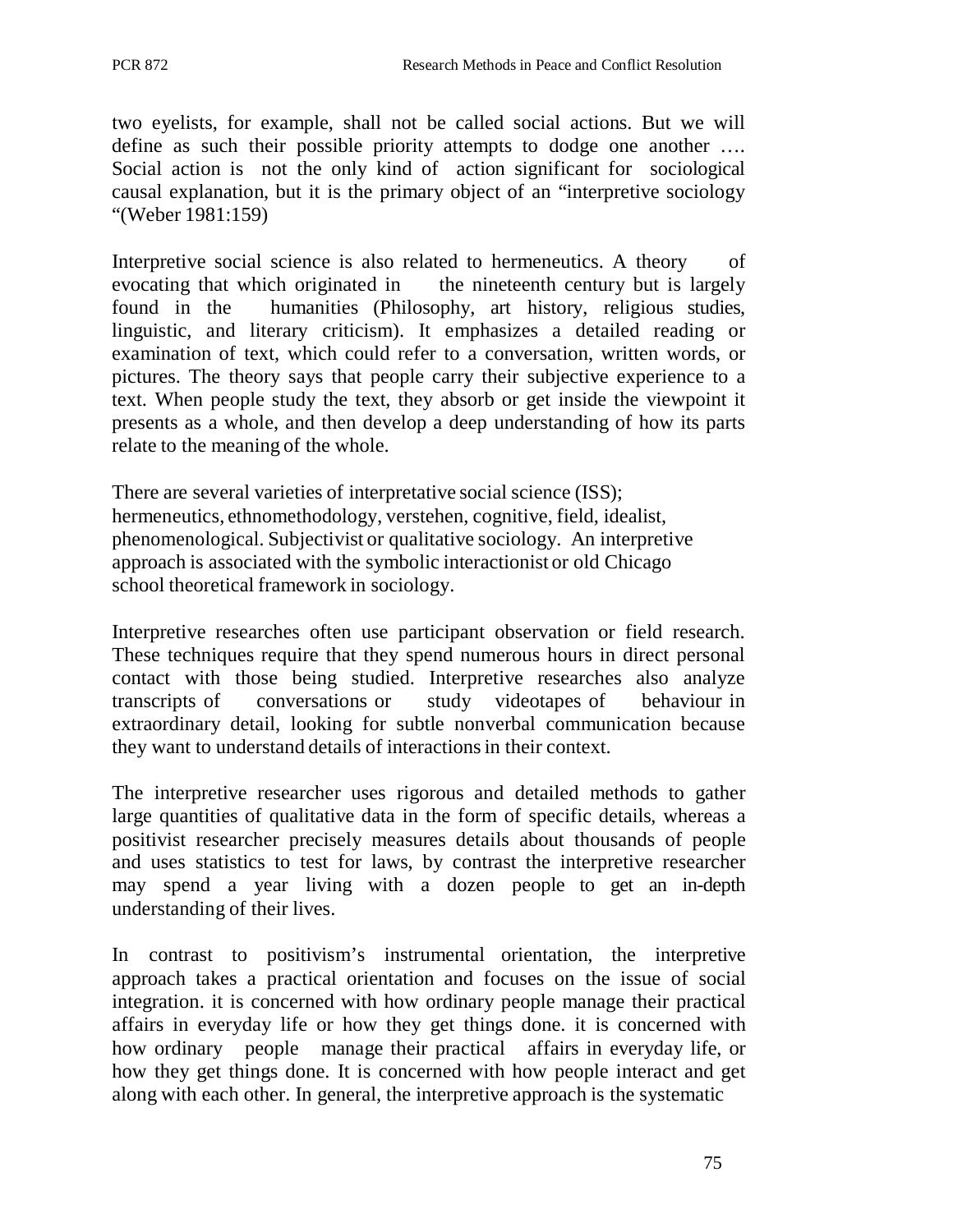analysis of socially meaningful action through the direct detailed observation of people in natural settings in order to arrive at understandings and interpretation of how people create and maintain their social worlds.

The interpretive approach is very different from positivism. It has existed for many years as the loyal opposition to positivism, and there and many studies in this tradition. Although some positivist social researchers see it as useful in exploratory research few consider it to be truly scientific. The interpretive approach is the foundation of social research techniques that are sensitive to context, that use various methods to get inside the ways others see the world, and that are more concerned with achieving an empathic understanding of feelings and world view than with testing laws of human behavior.

## **3.1.3 Critical Social Science**

Critical social science (CSS) offers a third alternative. Versions of this approach are called dialectical materialism, class analysis, structuralism, and realist social science. It mixes nomothetic and ideographic approaches. It agrees with many of the criticisms the interpretive approach directs at positivism, but it adds some of its own and disagrees with ISS on some points. This approach is traced back to Karl Marx (1818 – 1883), Sigmund Freud (1856 – 1939), and other social thinkers. CSS is particularly associated with conflict theory. Feminist analysis and radical psychotherapy.

The interpretive approach criticizes positivism because it does not deal with the meanings of real people and their capacity to feel and think. Does not take account of social context. And is antihumanist. CSS agrees with the criticisms. In addition, it believes that positivism defends the status quo because it assumes as unchanging order instead of seeing current society as a particular stage in an ongoing process.

Critical researchers criticize the interpretive approach for being too subjective and relativist. The critical researcher says that ISS sees all point of views as equal and it's concerned only with subjective reality. Critical researcher sees the interpretive approach as passive; it does not take a value position or help people to see illusions around them so that they can improve on their lives.

In general, CSS defines social science as a critical process of inquiry that goes beyond surface illusions to uncover the real structure in the material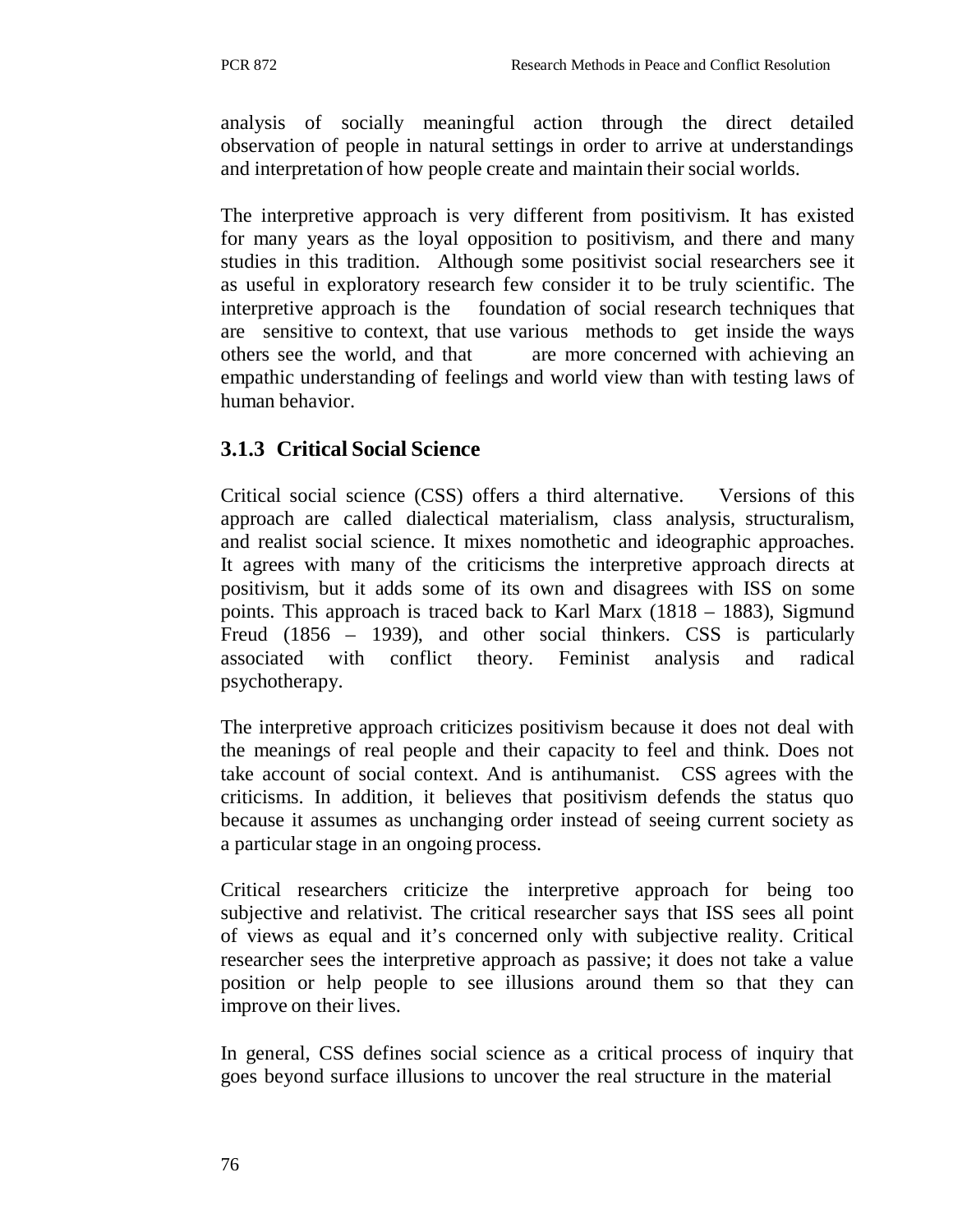world in order to help people change conditions and build a better world for themselves.

The critical science approach is less common among researcher, these are the two other approaches: - Community action groups and political organization. Social movement use the result of critical science studies, and occasionally appears in scholarly journals.

# **3.1.4 Exercises**

- 1. What is the purpose of social research according to each approach?
- 2. How does each approach define social reality?

#### **4.0 CONCLUSION**

You have learned two basic things in this unit. First, there is no single approach to social research. Instead, there are several approaches that are based on different philosophical assumptions about the purpose of science and the nature of social reality.

Second, the three ideal – type approaches to social science answers basic questions about research differently. So far, we have looked at the overall operation of the research process, different types of studies and theory. By now you should have a grasp of the basic contours of social research.

## **5.0 SUMMARY**

The three approaches treat social research from different angles. A positivist approach implies that researchers begin with a general causal law in general theory. The researcher logically links abstract ideas in laws to precise measurements of the social world.

The interpretative approach is the foundation of social research techniques that are sensitive to context, that use various methods to get inside the way others see the world, and that are more concerned with achieving an emphatic understanding of feelings and world views by testing laws of human behaviour.

The critical researchers use many research techniques, but tend to favour the historical – comparative method because of its emphasis on change and because it helps a research uncover underlying structures.

## **6.0 TUTOR MARKED ASSIGNMENT**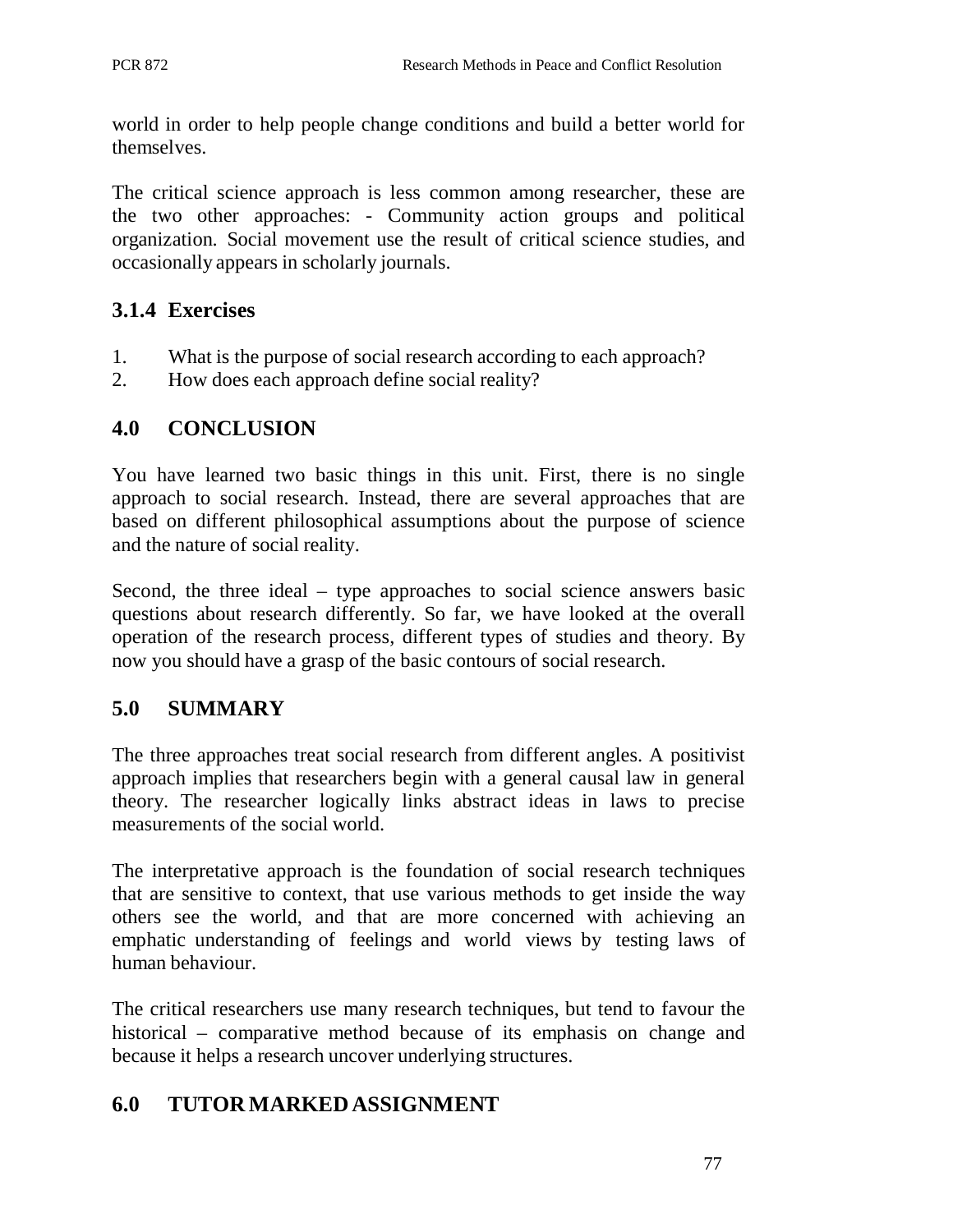- 1. How are the criticisms of positivism by the interpretative and critical science approaches similar?
- 2. How are science and common-sense different in each approach?

#### **7.0 REFERENCES/FURTHER READINGS**

- Benton, Ted (1977); Philosophical Foundations of the Three Sociologies; Boston: Routledge and Kegan Pau.
- Berger, Peter and Thomas Luckman (1967); The Social Construction of Reality: A Treatise in the Sociology of Knowledge; Garden City, NY: Anchor.
- Keat, Russel, and John Urry (1975); Social Theory as Science; Boston: Routledge and Kegan Paul.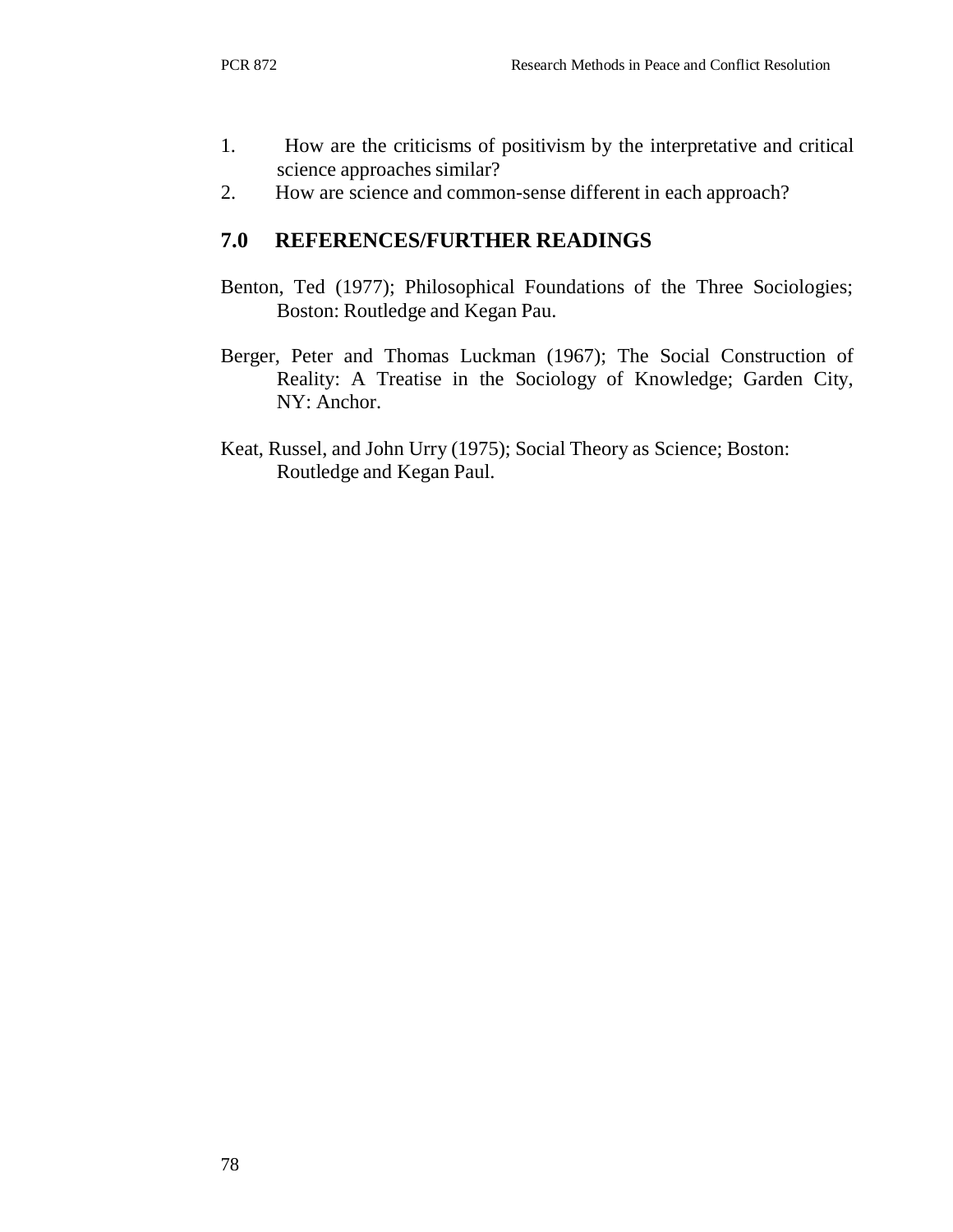## **UNIT 2: FEMINIST AND POSTMODERN RESEARCH**

#### **CONTENT**

- 1.0 Introduction
- 2.0 Objectives
- 3.0 Main Body
	- 3.1 Feminist and Post-Modernisation
- 4.0 Conclusion
- 5.0 Summary
- 6.0 Tutor-Marked Assignment
- 7.0 References

## **1.0 INTRODUCTION**

This is another approach that is different from other approaches discussed earlier in the previous units. Feminist and postmodern researches are new alternatives in social science research. They criticize the positivist social science but build on interpretive and critical social science.

#### **2.0 OBJECTIVES**

At the end of this unit, you should be able to:

Discuss the new approaches to conducting social research;

Highlight its principles and procedure;

At what stage would you employ the use feminist and postmodern research?

## **3.0 MAIN BODY**

#### **3.1 Feminism and Post-Modernisation**

You may hear about two additional approaches that are still in a formative stage and are less well known than the three major ones. They are feminist and postmodern social research. Both criticize positivism, another alternative that builds on interpretive and critical social science. They are still embryonic, having gained visibility only in the late 1980s.

Feminist research is conducted by people. Almost all of them are women, who hold a feminist self-identity and consciously use a feminist perspective. They use multiple research techniques. Feminist methodology attempts to give voice to women and correct the male-oriented perspective that has predominated in the development of social science. It is inspired by works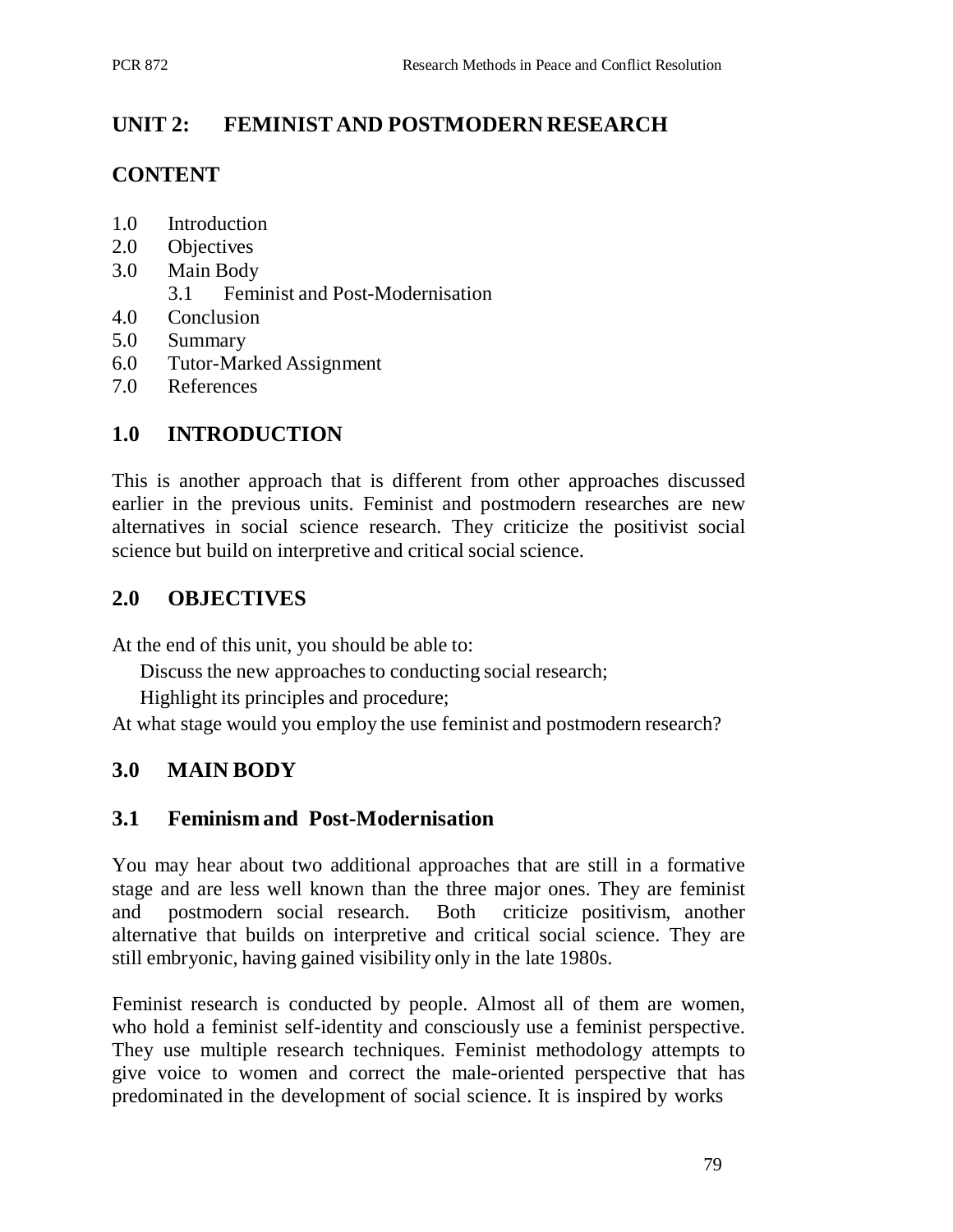by the likes of (Belenky, clincy, gold- Berger, & Tarule, 1986) who all argue that women learn and express themselves differently from men. Many feminist researchers argue that positivism is consistent with a male point of view". It is objective, logical, tasks-oriented, and instrumental. Inflected a male emphasizes on individual competition on dominating and controlling the environment, and on the hard facts and forces that acts on the world. In contrast, women tend to emphasize on accommodation and gradual development of bonds. They see the social world as interconnected webs of human relations, full of people linked to one another by feeling of trust and mutual obligation. Women tend to emphasize the subjective, emphatic, process-oriented, and inclusive sides of social life. Feminist research is also action-oriented and seeks to advance feminist values.

Feminist researchers argue that a great deal of non feminist researchers is sexist, largely as a result of broader cultural beliefs and a preponderance of male researchers. Sexist researchers over generalizes from the experience of men to all people, ignores gender as a fundamental social division, focuses on men's problem and concern, use male as a point of reference, and assumes traditional gender roles. For example, traditional researcher would say that a family has a problem of unemployment when the adult male in it cannot find stable work. When a woman in the family cannot find stable work outside the home, this would not be considered to constitute a small family problem. A concept such as "unwed mother" is widely used by traditional researchers, but not a parallel one to "unwed father".

#### **Characteristics of Feminist Social Research**

- Advocacy of a feminist value position value position and perspective
- Rejection of sexism in assumption, concepts, and research questions
- Creation of emphatic connection between the researcher and those she studies
- Sensitivity to how nation of gender and power permeate all spheres of social life
- Incorporation of the researcher personal feelings and experience into the research process
- Flexibility in choosing research techniques and crossing boundaries between academic fields
- Recognition of the emotional and mutual dependence dimension in human experience
- Action oriented research that seeks to facilitate personal and social change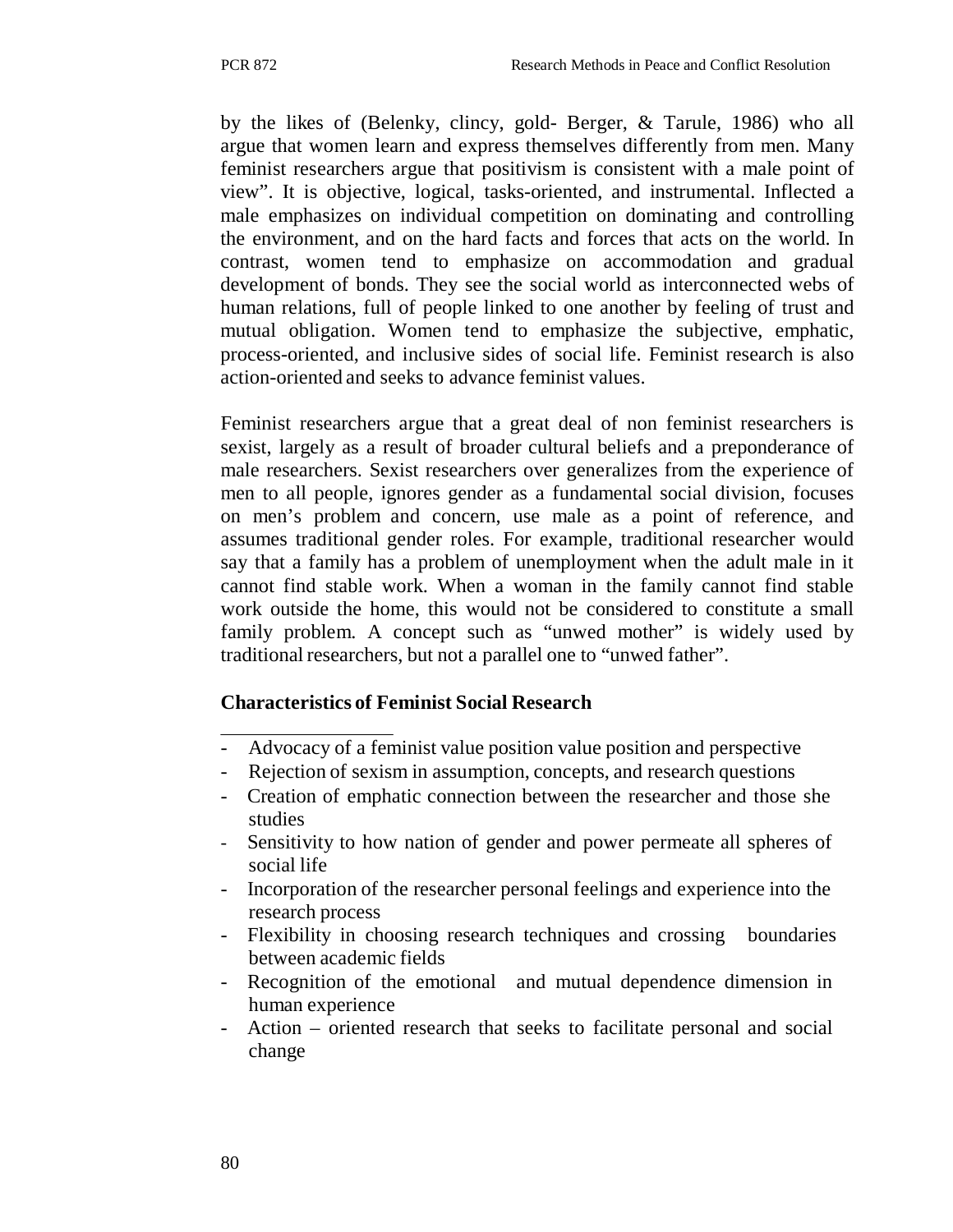As stated by Shulamit Reinharz, a feminist researcher is not detached: she interacts and collaborates with the people she studies. She fuse her personality with her professional life. For example, she will attempt to comprehend an interviewee's experiences while sharing her own feelings and experiences. This process may give birth to a personal relationship between researcher and interviewee that might mature over time.

This blurring of the disconnection between formal and personal relations, just as the removal of the distinction… between the research project and the researcher's life. Is some of the characteristic, if not all, feminist research? The impact of a woman's perspective and her desire to seek and gain an intimate, profound relationship with what she studies occurs even in the biological science. She is rarely rigidly attached to one method but uses multiple methods, often qualitative research and case study. Sherry Gorelick (1991) criticizes then affinity of many feminist researchers for interpretive social science. She feels that ISS becomes limited to the consciousness of those being studied and fails to reveal hidden structures. She wants feminist researchers to adopt a more critical approach and to advocate social change more assertively.

Postmodern research bites the separation between the arts or humanities and social science. This approach began in the humanities and has roots in the philosophers of existentation, nihilism, and anarchism and in the ideas expounded by Heidegger, Nietzsche, Sartre, and Wittgenstein. It goes beyond interpretive and critical social science in an attempt to transform social science radically. Extreme postmodermists rejects world. They distrust systematic empirical observation and question whether knowledge is generalizable or accumulates over time. Postmodernist see knowledge as taking numerous forms and as unique as particular people or specific locates. As Pardina Rosenau (1992:77) argues.

Almost all postmodermists reject truth as even a goal or ideal because it is the very epitome of modernity …. Truth makes reference to order, rules and values: depends on logic, rationality and reason, all of which the postmodernists question. Postmodermism rejects "modernism", the assumptions and beliefs that arose in the Enlightenment era of Western history. Modernism relies on logical reasoning, is optimistic about the future, believes in progress, has confidence in technology and science, and embraces humanist value (i.e, judging ideas based on their effect on human welfare). Postmodernism is anti-elitist. It rejects the use of science to predict and to make policy decisions. Postmodernists oppose those who use positivist science to reinforce power relations and positivist science to reinforce power relations and bureaucratic forms of control over people.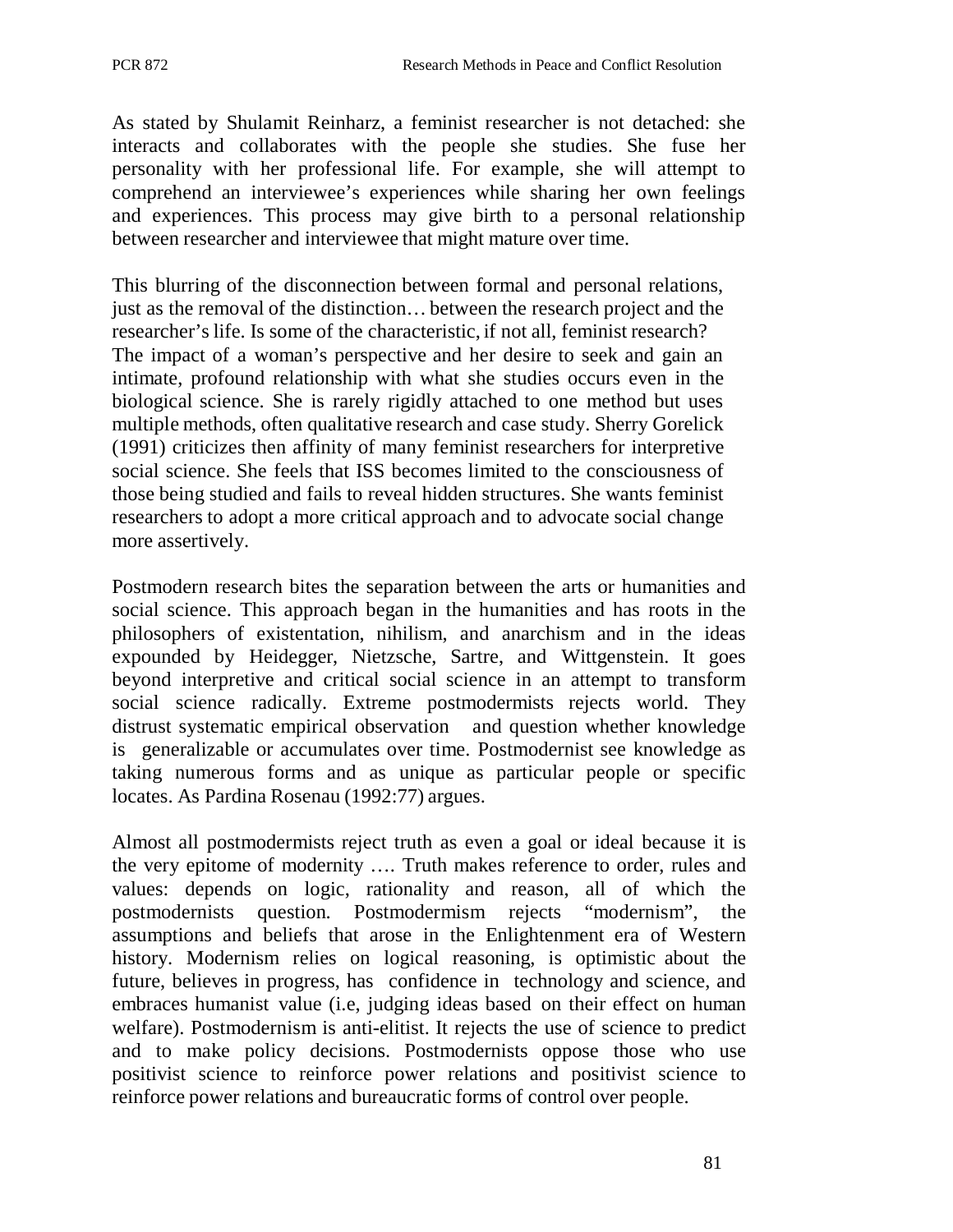Postmodernism shares with critical social science the goal of demystifying the social world.

Characteristics of Postmodern Social Research

- Rejection of all ideological and organized belief systems, including all social theory
- Strong reliance on intuition, imagination, personal experience and emotion
- Senses odd meaninglessness and pessimism, belief that the world will never improve
- Extreme subjectivity in which there is no distinction between the mental and the external world.
- Ardent relativism in which there are infinite interpretations, none superior to another
- Espousal of diversity, chaos, and complexity that is constantly changing
- Rejection of studying the past or different places since only the here and now is relevant
- Belief that causality cannot be studies because life is too complex and rapidly changing
- Assertion that research can never truly represent what occurs in the social world.

Its approach is to deconstruct or tear apart surface appearances to the real internal hidden structure. Like extreme forms of ISS. It distrusts abstract explanation and holds that research can never do more than describe, with all descriptions equally valid. In postmodernist a researcher's description is neither superior nor inferior to anyone else's. A researcher can do no more than describe his or her personal experiences.

The value of such description is as a story that may stimulate experiences within the people who read or encounter it. Postmodernists object to presenting research results in a detached and neutral way. The researcher or author of a report should never be hidden when someone reads it; his presence needs to be unambiguously evident in the report. Thus, a postmodern research report is similar to a work of art. Its purpose is to stimulate others, give pleasure, evoke a response, or to arouse curiosity. Postmodern reports often have a theatrical, expressive, or dramatic style of presentation. They may be in the form of a work of fiction, a movie, or a play. The postmodernist argues that the knowledge about social life created by a researcher may be better communicated through a skit or musical piece than by a scholarly journal article.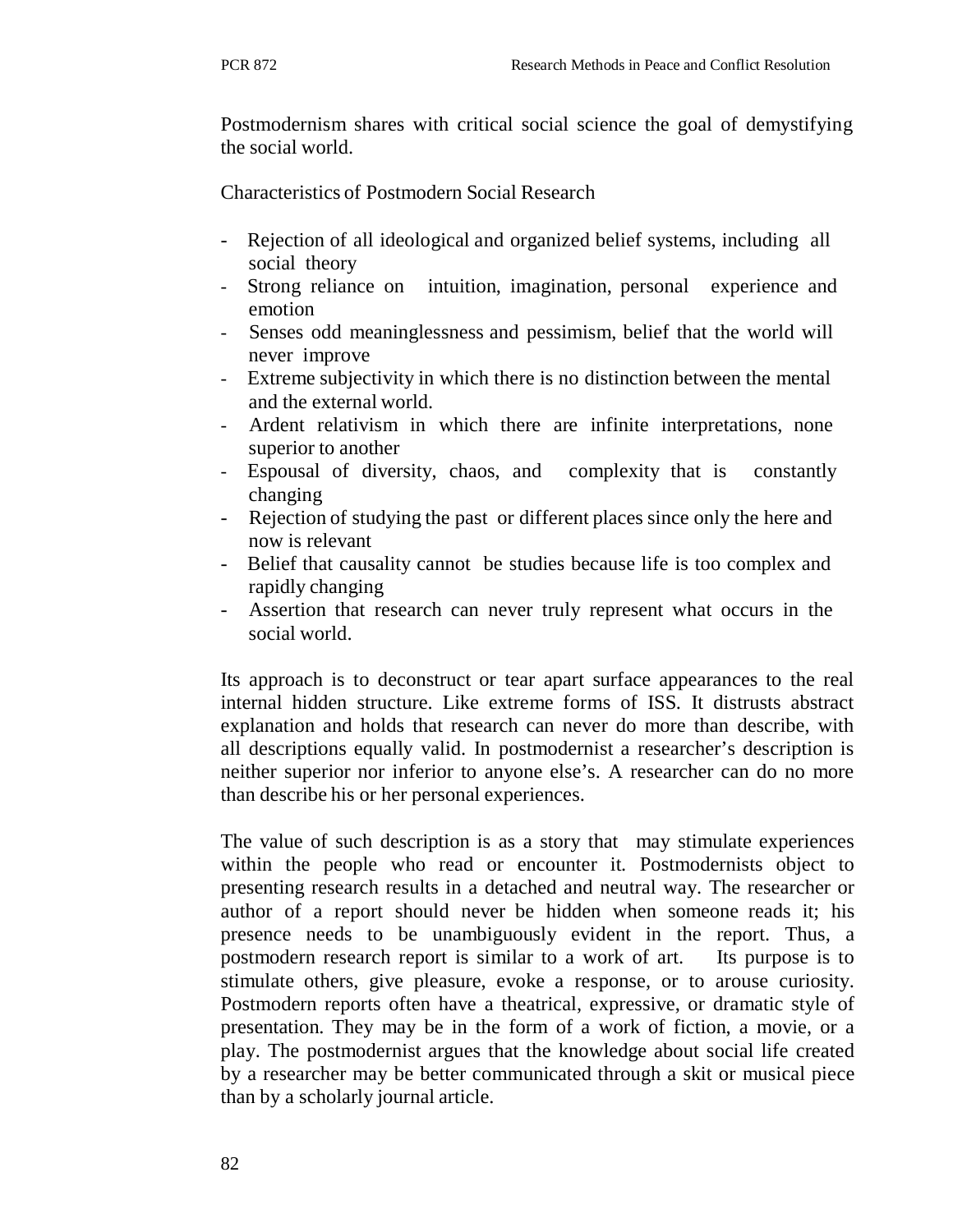#### **4.0 CONCLUSION**

Remember that you can study the same topic from any of these approaches, but each approach implies going about it differently. This can be illustrated with the topic of discrimination and job competition between minority and majority groups in four countries.

#### **5.0 SUMMARY**

We have learned in this unit what a feminist and postmodern research is. A postmodern research is similar to a work of art. Its purpose is to stimulate others, to give pleasure, evoke a response, or to arouse curiosity. Postmodern reports often have a theoretical, expressive, or dramatic style of presentation.

#### **6.0 TUTOR MARKED ASSIGNMENT (TMA)**

1. How does the feminist approach in social science research criticizes the previous approaches?

#### **7.0 REFERENCES/FURTHER READINGS**

- Benton, Ted. (1977); Philosophical Foundations of the Three Sociologies; Boston.
- Berger, Peter and Thomas Luckman (1967); The Social Construction of Reality: A Treatise in the Sociology of Knowledge; Garden City, NY.
- Reinharz, Shulamit (1992); Feminist Method in Social Research; New York: Oxford University Press.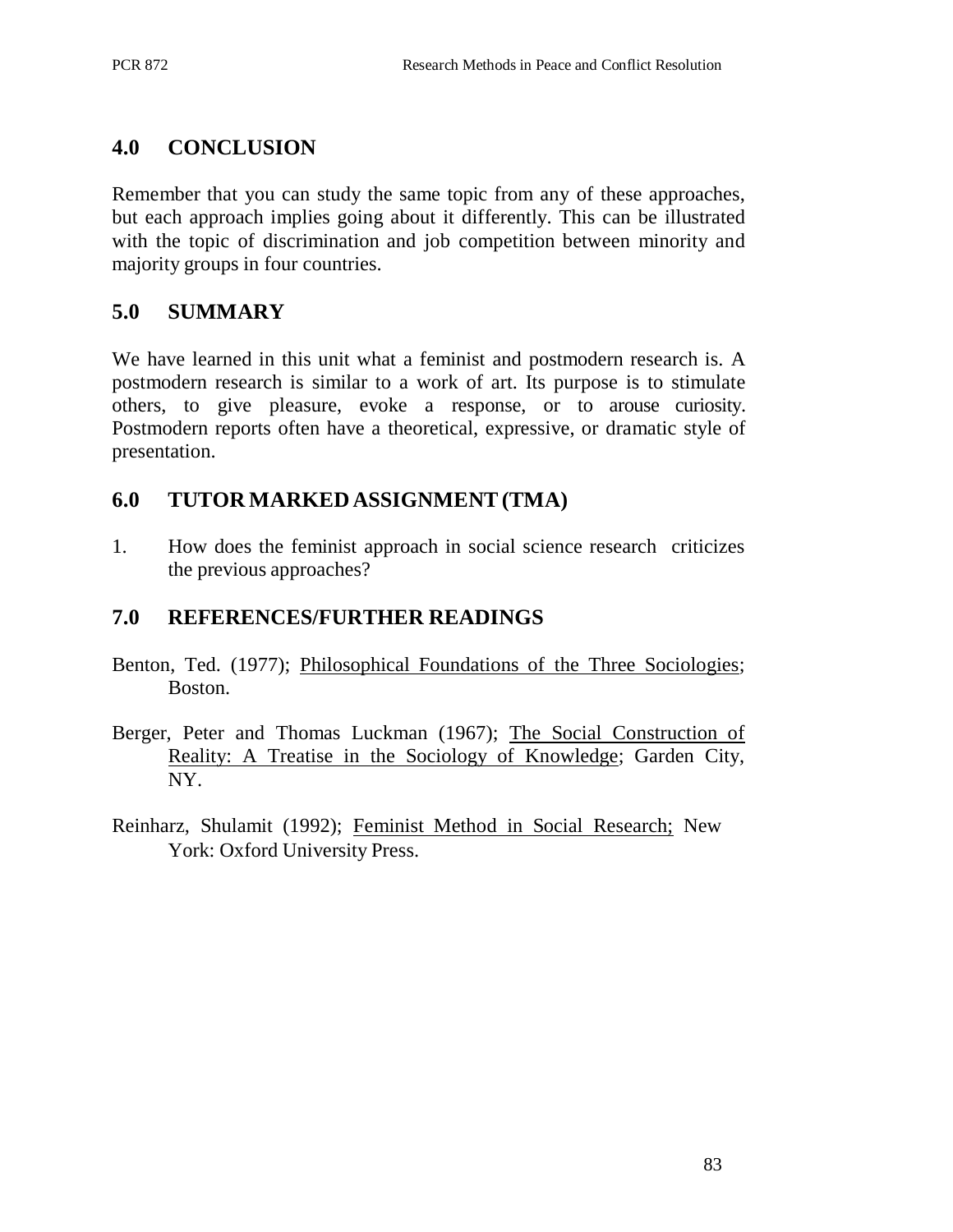# **UNIT 3: READING OTHER PEOPLE'S RESEARCH**

## **CONTENT**

- 1.0 Introduction
- 2.0 Objectives
- 3.0 Main Body
	- 3.1 Why Conduct a Literature Review?
		- 3.1.1 Goals of a Literature Review
		- 3.1.2 Where do I find the Research Literature?
		- 3.1.3 Types of Reviews
		- 3.1.4 Scholarly Journals
		- 3.1.5 Dissertation
		- 3.1.6 Government Documents
		- 3.1.7 Policy Reports and Presented Papers
- 4.0 Conclusion
- 5.0 Summary
- 6.0 Tutor-Marked Assignment
- 7.0 References/Further Readings

# **1.0 INTRODUCTION**

Reviewing the accumulated knowledge about a question is an essential early step in the research process no matter which approach to social science you adopt. As in other areas of life, it is best to find out what is already known about a question before trying to answer it yourself.

# **2.0 OBJECTIVES**

At the end of this unit you should be able to

Explain why conduct a literature review? Identify where you can find the research literature? Discuss how to conduct a systematic review? How to write a review and its place in a research

# **3.0 MAIN BODY**

## **3.1 Why Conduct a Literature Review?**

A literature review is based on the assumption that knowledge acumens that we learn from and build on what others have done. Scientific research is not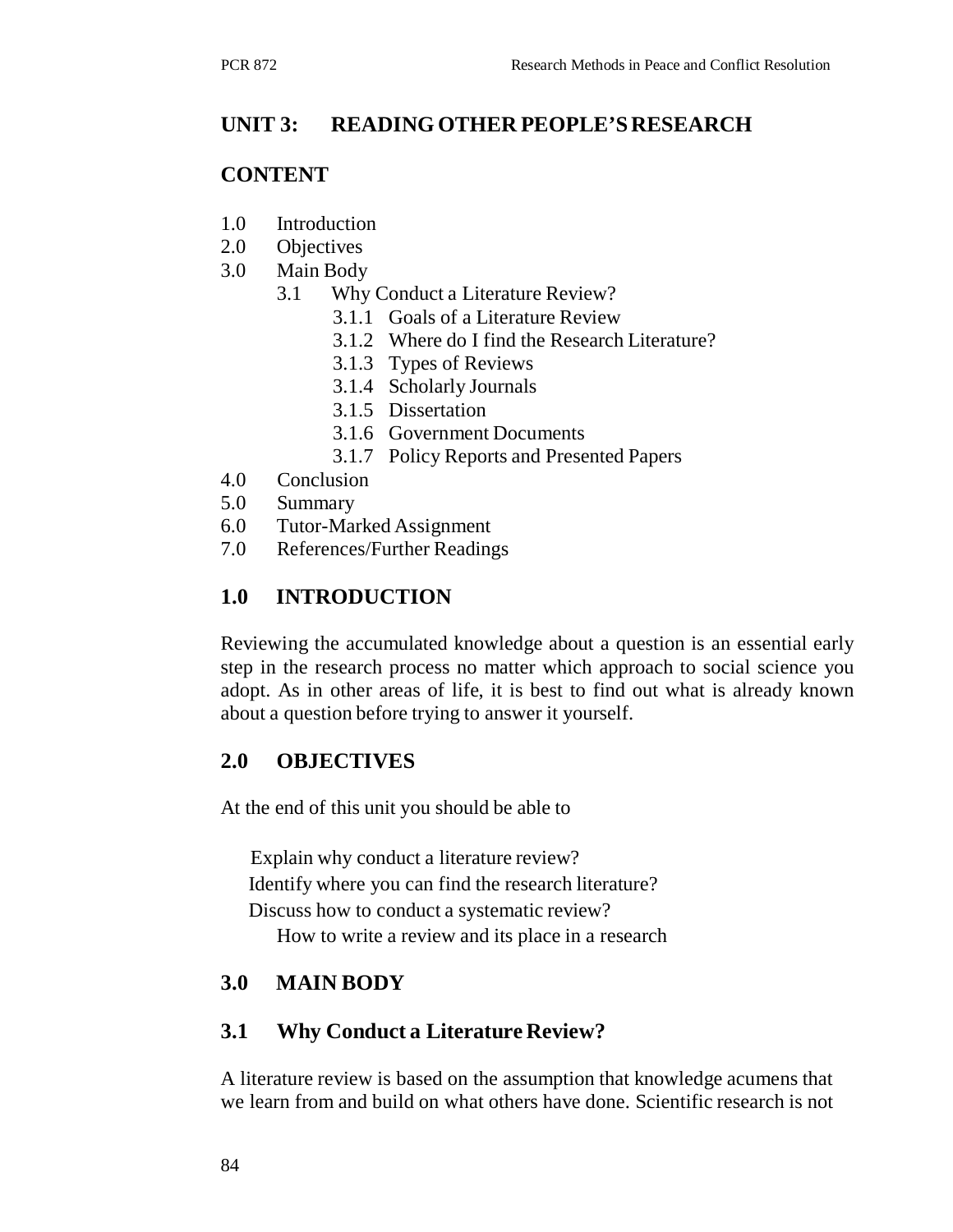an activity of isolated hermits who ignore other's findings. Rather, it is a collective effort of many researchers who share their results with one another and who share their results with one another and who pursue knowledge as a community. Although some studies may be especially important and individual researchers may become famous, a specific research project is just a tiny part of the overall process of creating knowledge. Today's studies build on those of yesterday. Researchers read studies to compare, replicate, or criticize them for weakness. They conduct a literature review for several reasons.

Reviews vary in scope and depth. Different kinds of review are stronger at fulfilling one or another of the four goals. It may take a researcher over a year to complete an extensive professional summary review of all the literature on a board question. The same researcher might complete a highly focused review in a very specialized area in a few weeks. When beginning a review, a researcher decides on a topic or field of knowledge to examine, how much depth to go into, and the kind of review to conflict. The kinds are ideal.

## **3.1.1 Goals of a Literature Review**

- 1. To demonstrate a familiarity with a body of knowledge and establish credibility. A review tells a reader that the researcher knows the research in an area and knows the major issues. A good review increases a reader's confidence in the researcher's professional competence, ability and background.
- 2. To show the path of prior research and how a current project is linked to it. A review outlines the direction of research on a question and shows the development of knowledge. A good review places a research project in a context and demonstrates its relevance by making connections to a body of knowledge.
- 3. To integrate and summarize what is known is an area. A review puts together and synthesizes different results. A good review points out areas where prior studies agree. Where they disagree and where major questions remain. It collects what is known up to a point in time and indicates the directions for future research.
- 4. To learn from others and stimulate new ideas a review tells what others have found so that a researcher can benefit from the efforts of others. A good review identifies blind alleys and suggests hypothesis for replication. It divulges procedure, techniques, and research designs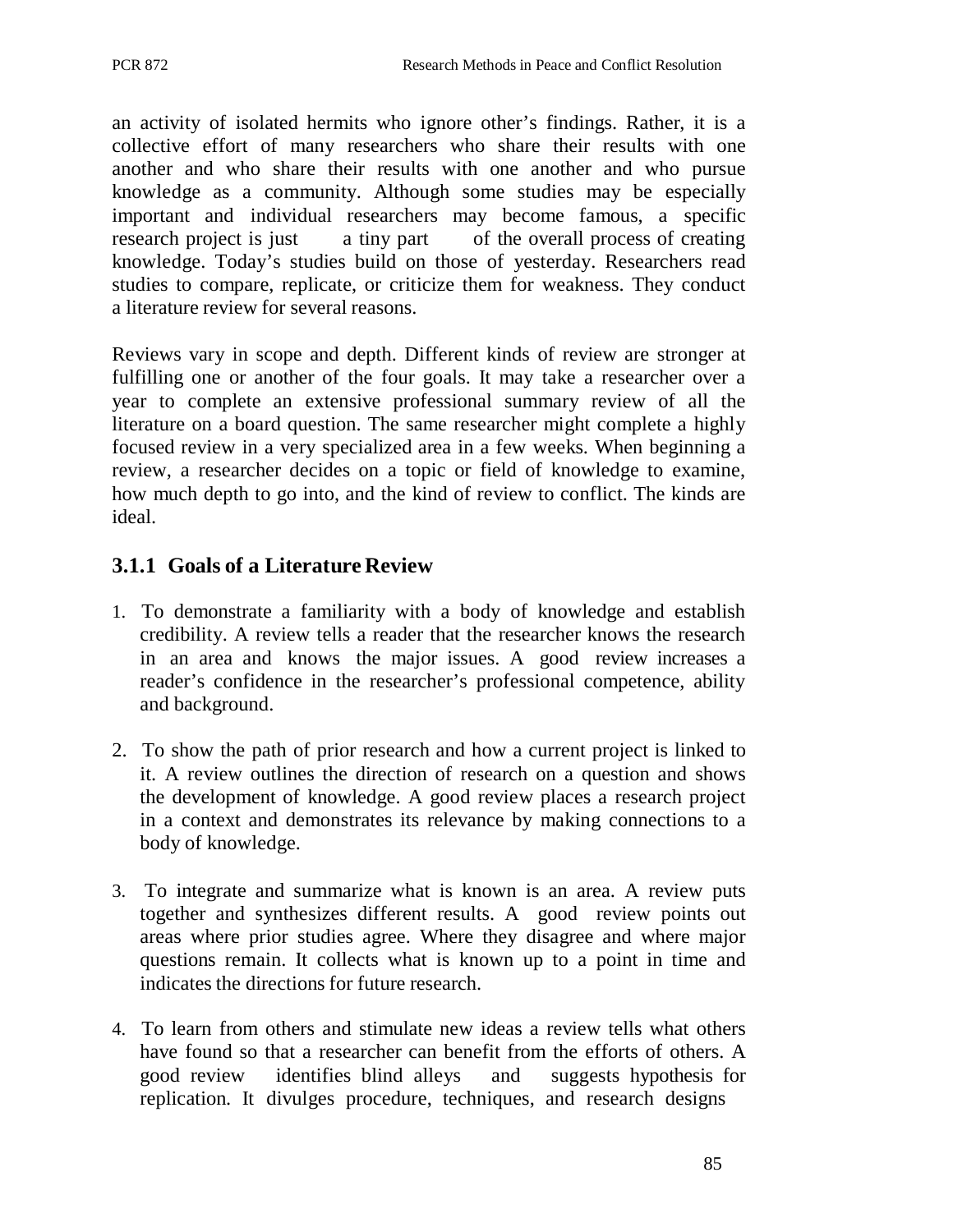worth copying so that a research can have better focus hypotheses and gain new insights.

Another kind of review combines the second and third goals. The historical review traces the development of an idea or shows how a particular issue or theory has evolved over time. Researchers conduct historical review only on the most important ideas in a field. They are also used in studies of the history of thought. Sometimes they are helpful, when student are introduced to an area. To show how we got to where we are today. They may show how, during the advance of knowledge a single past idea split into different parts or separate ideas combined into broad thought.

The theoretical review primarily follows the third goal. It presents different theories that purport to explain the same thing, and then evaluates how well each accounts for findings. In addition to examining the consistency of perditions with findings, a theoretical review may compare theories for the soundness of their assumptions, logical consistency, and scope of explanation. Researchers also use it when they want to integrate two theories or extend a theory to new issues. It sometimes forms a hybrid, the historical-theoretical review.

#### **3.1.2 Where do I find the Research Literature?**

Researchers present reports of their researchers' projects in several written forms. For the most part you can find them only in a college or a university library. Researchers publish studies as books, scholarly journals, articles, dissertations, government documents, or policy reports. They also present them as papers at the meeting of professional societies. This section briefly discusses each type:

#### **3.1.3 Six Types of Reviews**

- 1. Self study reviews increase the readers confidence
- 2. Context reviews places a specific project in the big picture
- 3. Historical reviews trace the development of an issue over time
- 4. Theoretical review compares how different theories address an issue.
- 5. Methodological reviews points out how methodology varies by study.
- 6. Integrative reviews summarize what it knows at a point in time. And gives you simple map on how to access them. You can find the results of research in text books; newspapers, popular magazine (e.g, Time, News Statesman, and Economist) and radio or television news, but these are not true reports of scientific research. Rather, they are condensed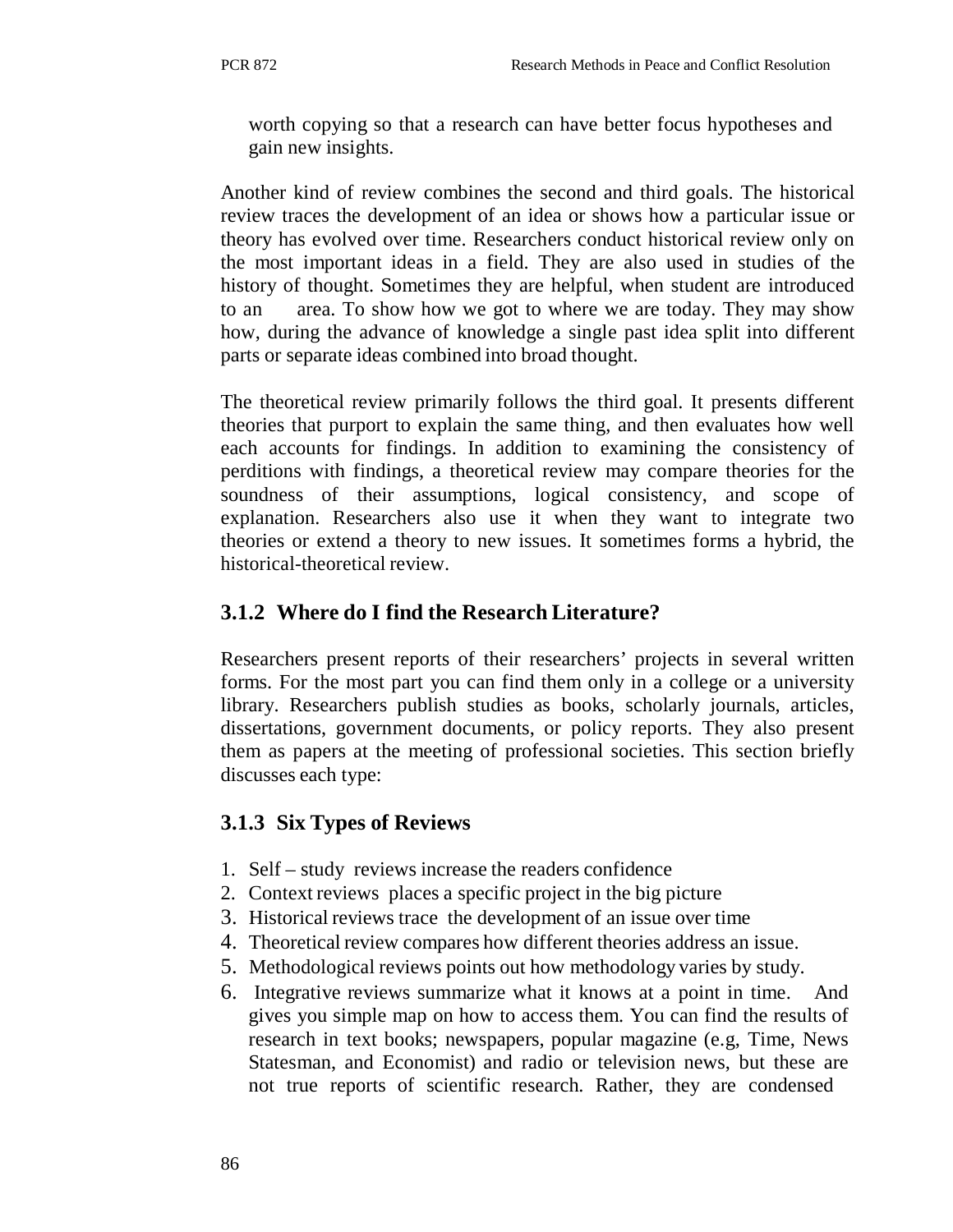summaries of true reports. Authors or journalists selected them for their popular appeal or teaching usefulness and rewrote them for a general audience. Such popularizations lack essential details that the scientist community requires for a serious evaluation of the research and for use in building the knowledge base.

# **3.1.4 Scholarly Journals**

A researcher who conducts a complete literature review will examine all research outlets. Different search strategies. We begin with scholarly journals because they are the place in which most reports appear and are the most crucial outlet. They are central to the communication system of science.

Sociology is criticized in the popular press for its severe proliferation of journals. The critics charges that numerous journals have sprung up; that permit any study, no matter how flawed or trivial, to be published, and that no one reads most of the sea articles. The evidence does not support this view.

Some types of social science research are more likely to appear in book form than others. For example, studies by anthropologists and historians are more likely to appear in book – length reports than are those of economists or psychologists. Yet, some anthropological and historical studies are articles, and some economics and psychological studies appear as books. In education social work, sociology, and political science, the results of long complex studies may appear both in two or three articles and in book form. Studies that involve detailed clinical or ethnographic descriptions and complex theoretical or philosophical discussion usually appear in the form of a book.

## **3.1.5 Dissertation**

All graduates students who receive the Ph.D. degree are required to complete a work of original research; which they write up as a dissertation thesis. The dissertation is bound and shelved in the library of the university that granted the Ph.D. about half of all dissertations are eventually published as books or articles, but half are never published. Because dissertation report on original research, are valuable sources of information,. some students who receive the master's degree conduct original research and write a master's thesis, but master's thesis involve serious research, and they are much more difficult to locate than unpublished dissertation completed by students at accredited universities, for example, Dissertation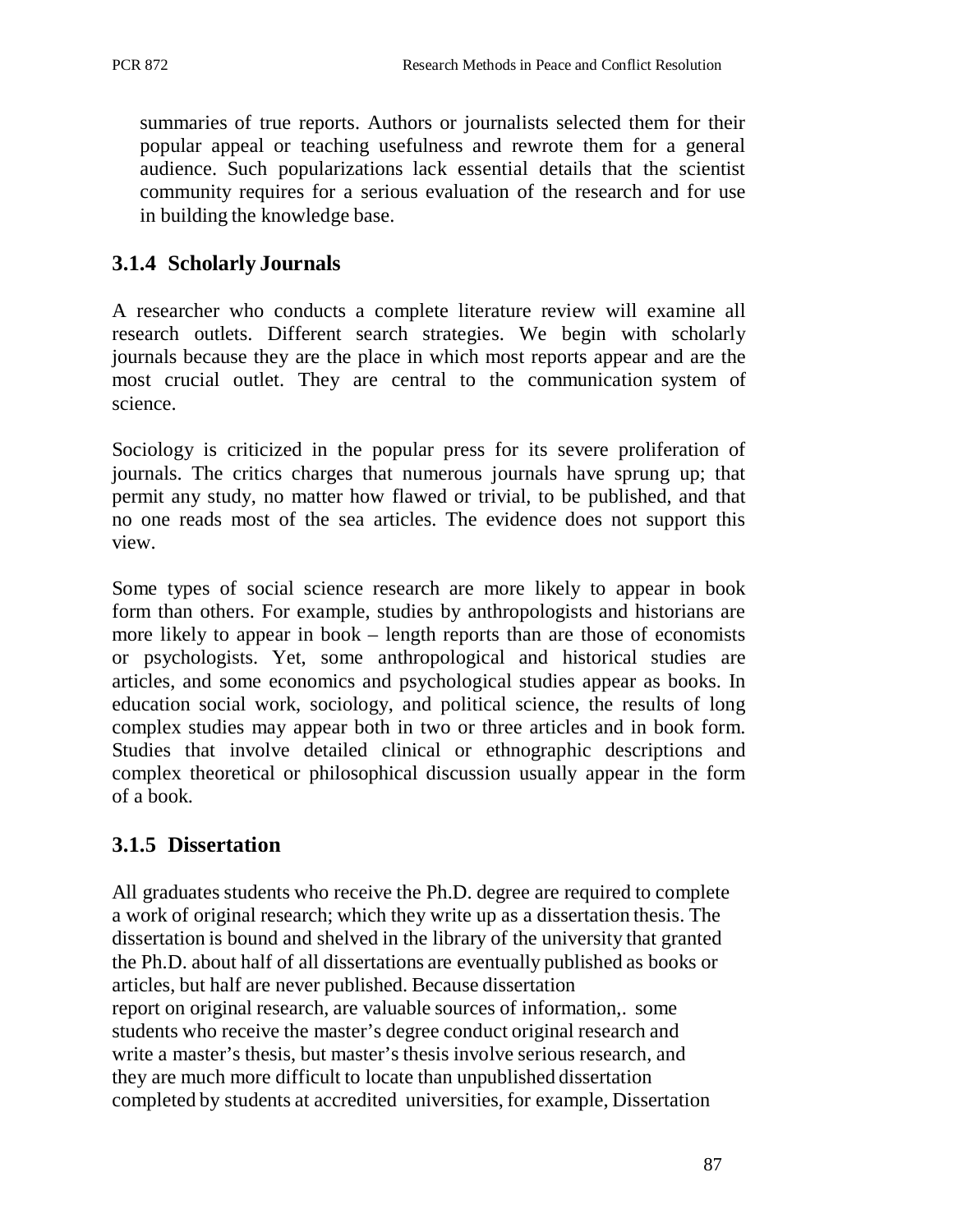Abstracts, International lists, dissertation with their authors, titles, and universities.

#### **3.1.6 Government Documents**

The federal government of the United States, the governments of other nations, state or provincial level governments, the United Nations, and other international agencies such as the World Bank, all sponsor studies and publish reports of the research. Many college and university libraries have these documents in their holdings, usually in a special "government documents" section. These reports are rarely found in the catalog system. You must use specialized lists of publications and indexes, usually with the help of a librarian, to locate these reports. Most college and university libraries hold only the most requested documents of different persons..

## **3.1.7 Policy Reports and Presented Papers**

A researcher conducting a through review of the literature will examine these two last sources, which are difficult for all but the trained specialist to obtain. Research institutes and policy centers (e.g. Brooking Institute for Research on poverty, Rand Corporation) publish "papers" or "reports" Some major research libraries purchase these and shelves them with books. The only way to get at what has been published is to write directly to the institute or center and request a list of reports.

# **4.0 CONCLUSION**

Literature reviews let consumers of social science get at the information in research reports. They show the reviewers familiarity with a body of knowledge; they show the path, prior research has taken and how a current project is linked to it; they can integrate and summarize the current knowledge in a topic area. They are ways for researchers to learn from others and they often stimulate new ideas and insights.

## **5.0 SUMMARY**

In this unit we have discussed the different types of review available in research.

A literature review requires a plan and a clear idea of the topic. When conducting a literature search, researchers use multiple search strategies because each single way of conducting a search has weaknesses.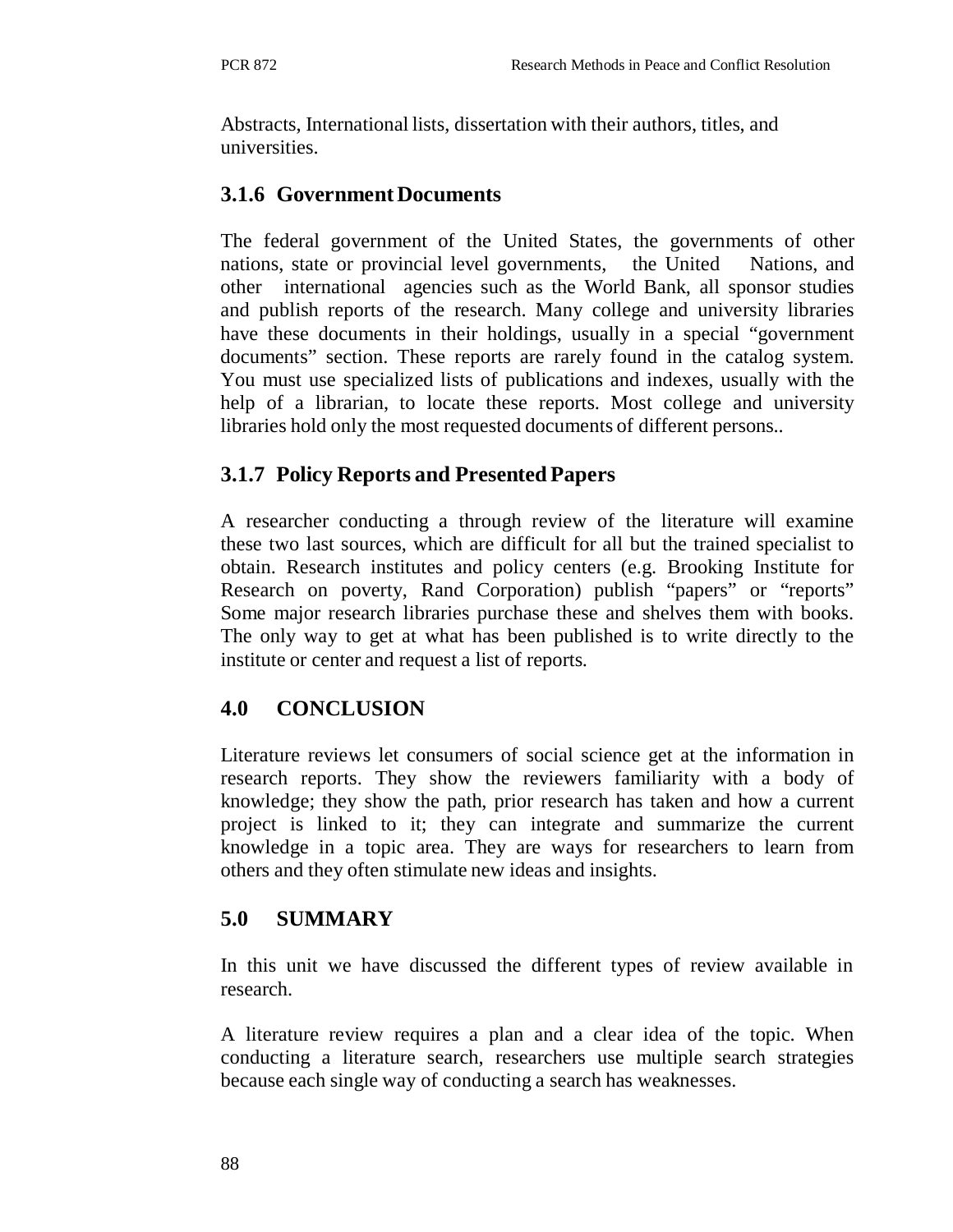#### **6.0 TUTOR MARKED ASSIGNMENT (TMA)**

- 1. What are the four major goals of a review of the literature?
- 2. What type of review is likely to organize studies in chronological order?

#### **7.0 REFERENCES/FURTHER READINGS**

- Bart, Pauline, and Linda Frankel (1986); The Student Sociologist's Handbook; 4<sup>th</sup> ed. New York: Random House.
- Beansley, David (1988); How to Use a Research Library; New York: Oxford Unversity Press.
- Katzer, Jeffrey, Kenneth H. Cook and Wayne W. Crouch (1982); Evaluating Information: A Guide for Users of Social Science Research,  $2<sup>nd</sup>$  ed.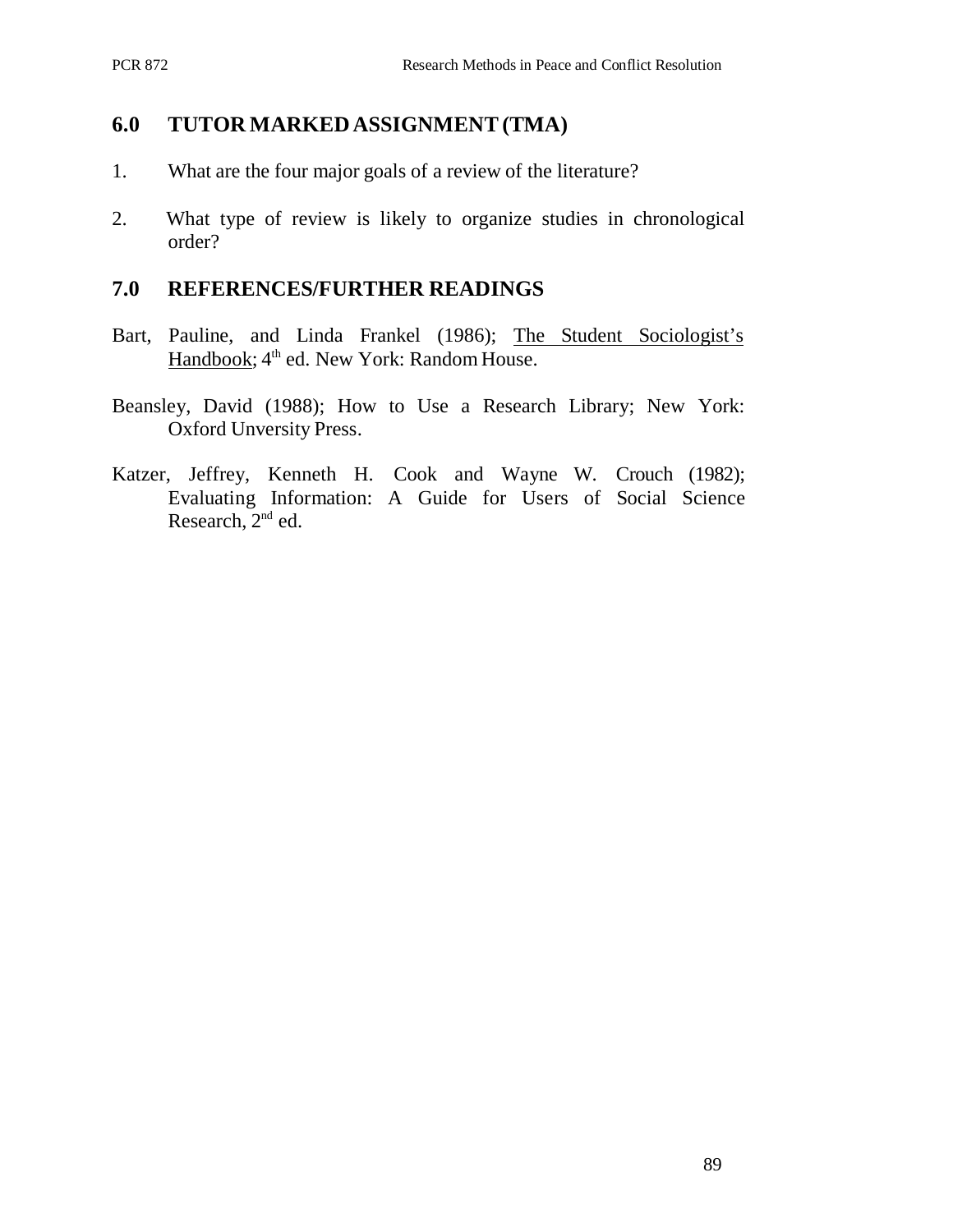# **UNIT 4: MEASUREMENT AND RESEARCH DESIGN**

#### **CONTENTS**

- 1.0 Introduction
- 2.0 Objectives
- 3.0 Main Body
	- 3.1 Why Measure
		- 3.1.1 Measures Extend our Senses
		- 3.1.2 Parts of the Measurement Process
		- 3.1.3 Conceptualization
		- 3.1.4 Suggestions for coming up with a Measure
		- 3.1.5 Abstract Construct to Concrete Measure
		- 3.16 Conceptualization and Operationalization
- 4.0 Conclusion
- 5.0 Summary
- 6.0 Tutor Marked Assignment (TMA)
- 7.0 References/Further Readings

## **1.0 INTRODUCTION**

Many people look surprised when social researchers claim to measure strange, invisible things like affection, self-esteem, ideology, political power, or alienation and conflicts.

#### **2.0 OBJECTIVES**

How social researchers measure? The key principles of quantitative measurement

## **3.0 MAIN BODY**

#### **3.1 Why Measure?**

We use many measures in our daily lives. For example, this morning I woke up and hopped onto a bathroom scale to see how well my diet is working. I glanced at a thermometer to find out whether or not to wear a coat. Next, I got into my car and checked the gas gauge to be sure I could make it to campus. As I drove, I watched the speed meter so I would not get a speeding ticket. By 8:00 A.M. I had measured weight, temperature, gasoline volume, and speed – all measures about the physical world. Such precise,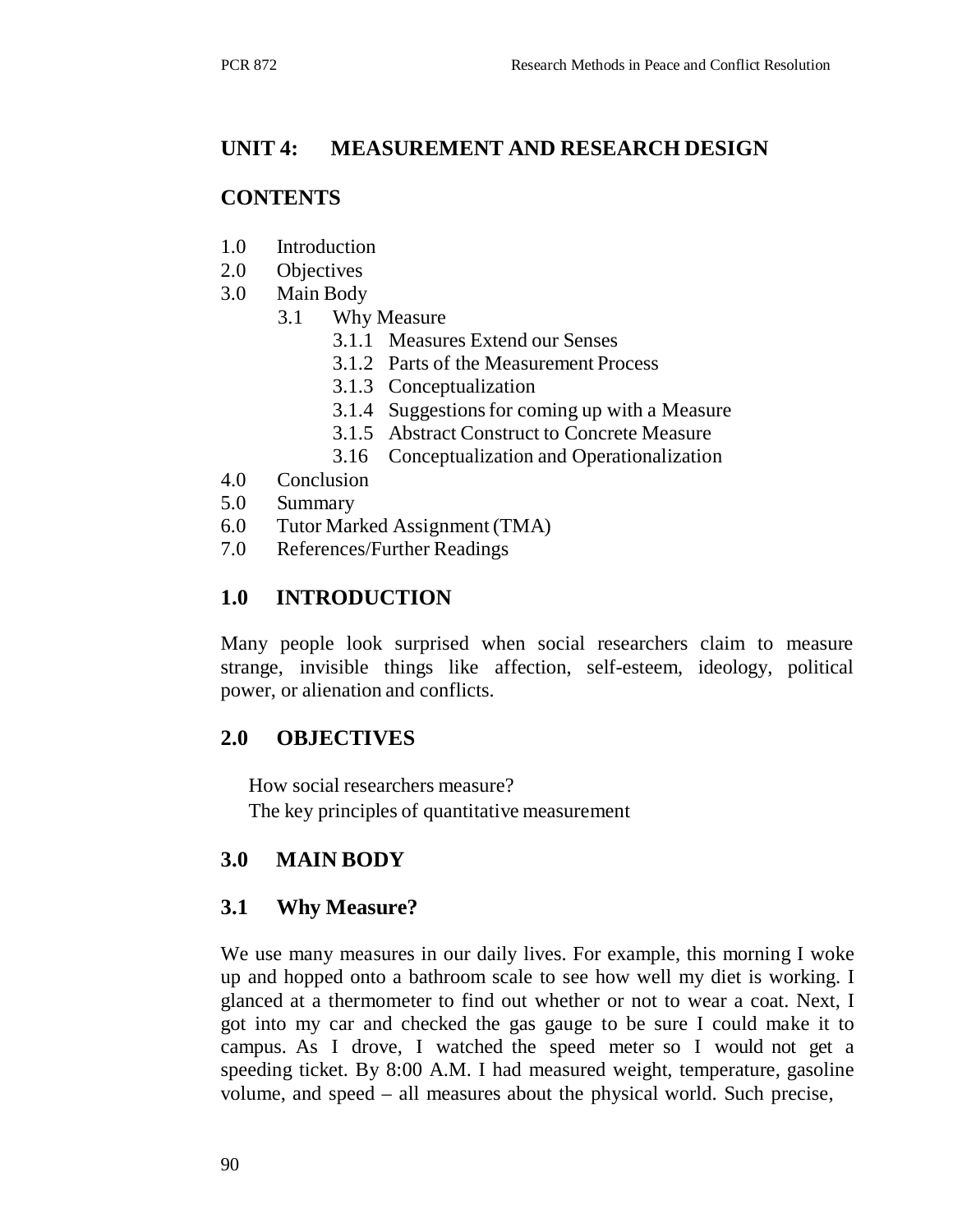well-developed measures, which we use in daily life, are fundamental in the natural sciences.

We also measure the nonphysical world in everyday life, but usually in less exact terms. We are measuring when we say that a restaurant is excellent, that Pablo is really smart, that Karen has a negative attitude toward life, that Johnson is "really prejudiced", or that the movies last night has "a lot of violence" in it. However, such everyday judgment is "really prejudiced" or a lot of violence" are imprecise, vague, or intuitive measures. This does not have to be the case.

# **3.1.1 Measures Extend our Senses**

Measurement extends our senses. For example, the astronomer or biologist uses the telescope or the microscope to extend natural vision. In contrast to our senses, scientific measurement is more sensitive, varies less with the specific observer, and yields more exact quantitative information. You recognize that a thermometer gives more specific, precise information about temperature than a touch can. Likewise, a good bathroom scale gives you more specific, constant and precise information about the weight of a 5 year old girl than you get by lifting her and calling her "heavy" or "light". Social measures provide precise information about social reality.

## **3.1.2 Parts of the Measurement Process**

Before you can measure, you need to begin with a concept. You also need to distinguish what you are interested in from "notice" or other things. The idea that you first need to construct or concept of what is to be measured simply makes sense. How can you observe or measure something unless you know what you are looking for? For example, a biologist cannot observe a cell unless she first knows what a cell is, has a microscope, and has learned to distinguish it from non-cell "stuff" or "junk" under the microscope. The process of measurement involves more than just having a measurement instrument (e.g., a microscope). In order to measure, the researcher needs three things: a construct, a measurement instrument, and an ability to recognize what one is looking for.

# **3.1.3 Conceptualization**

At the beginning of the measurement process, a researcher conceptualizes and operationalizes each variable in a hypothesis. Conceptualization is the process of taking construct or concept and refining it by giving it a conceptual or theoretical definition. A conceptual definition is a definition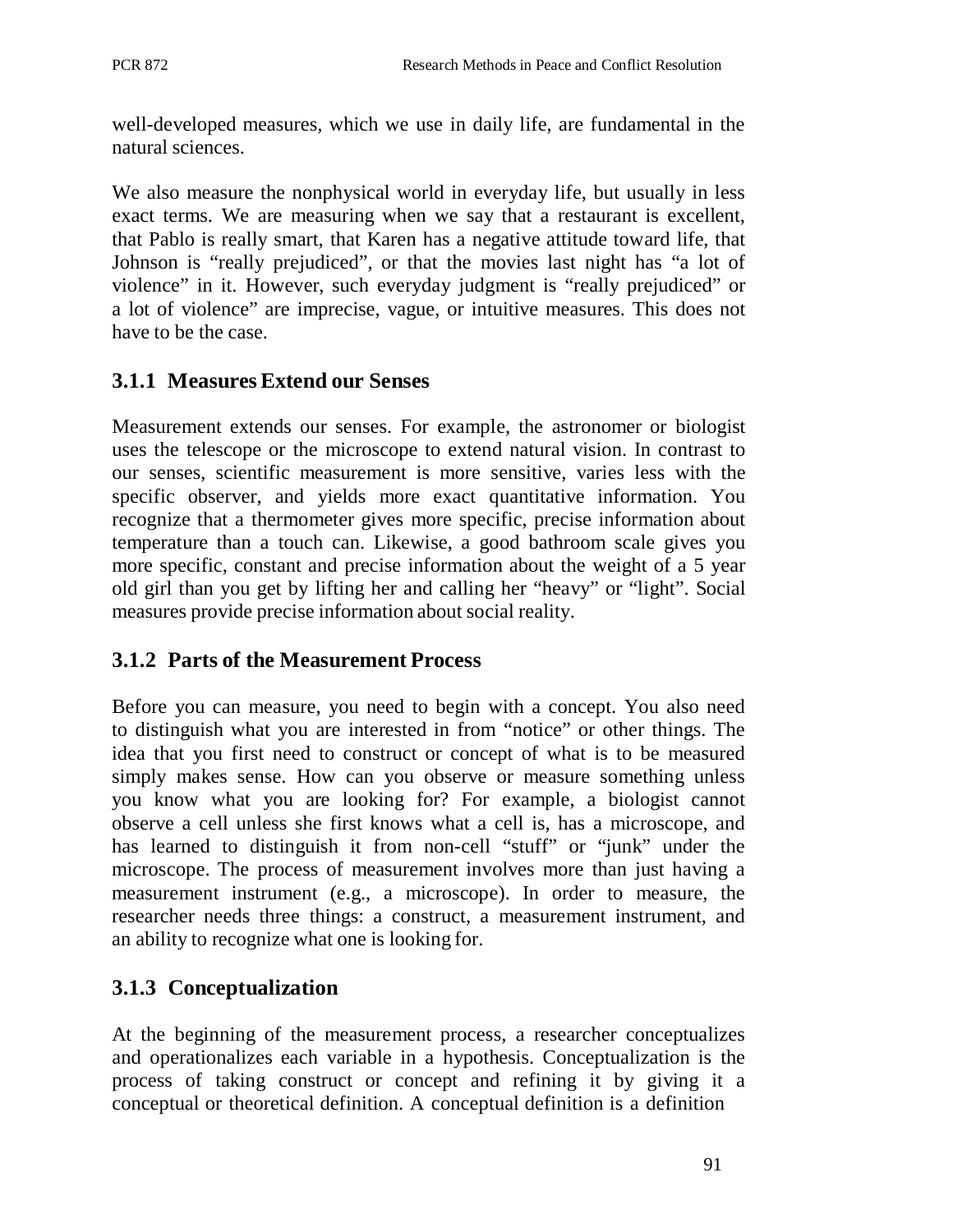in abstract, theoretical terms. In the example, this step came when I asked, "What does morale mean? It refers to other ideas or constructs.

There is no magical way to turn a construct into a precise conceptual definition. It involves thinking carefully, observing directly, consulting with other reading what others have said, and trading possible definitions.

A good definition is unambiguous and has one clear, explicit, and specific meaning. Some article in scholarly journals is devoted to conceptualization. For example, Gibbs (1989) wrote an article on conceptualizing the concept of terrorism.

How can I develop a conceptual definition of teacher morale, or at least a tentative working definition to get started? I begin with my everyday understanding of the idea of morale, something vague like "how people feel about things" "I ask some of my friends how they define it. I also look at an unabridged dictionary and a thesaurus. They give definitions like "confidence, spirit, zeal, cheerfulness, esprit decorps, mental condition towards something. "I go to the library and search the research literature on moral or teacher morale to see how others have defined it. If someone else has already given an excellent definition. I might borrow it (citing the source, of course). If I do not find a definition that fits my purposes, I turn to theories of group behaviour, individual states, and the likes for ideas. As I collect definitions, parts of definitions, and related topics I begin to see the boundaries of the research.

#### **3.1.3 Five Suggestions for Coming up with a Measure**

- 1. Remember the conceptual definition. The underlying principle or any measure is to match it to the specific conceptual definition of the construct that will be used in the study.
- 2. Keep an open mind. Do not get locked into a single measure or type of measure. Be creative and constantly look for better measure. Avoid what Kaplan (1964:28) called the "law of the instrument", which means being locked into using one measurement instrument for all problems
- 3. Borrow from others. Do not be afraid to borrow from others researchers, as long as credit is given. Good ideas for measures can be found in other studies or modified from other measures.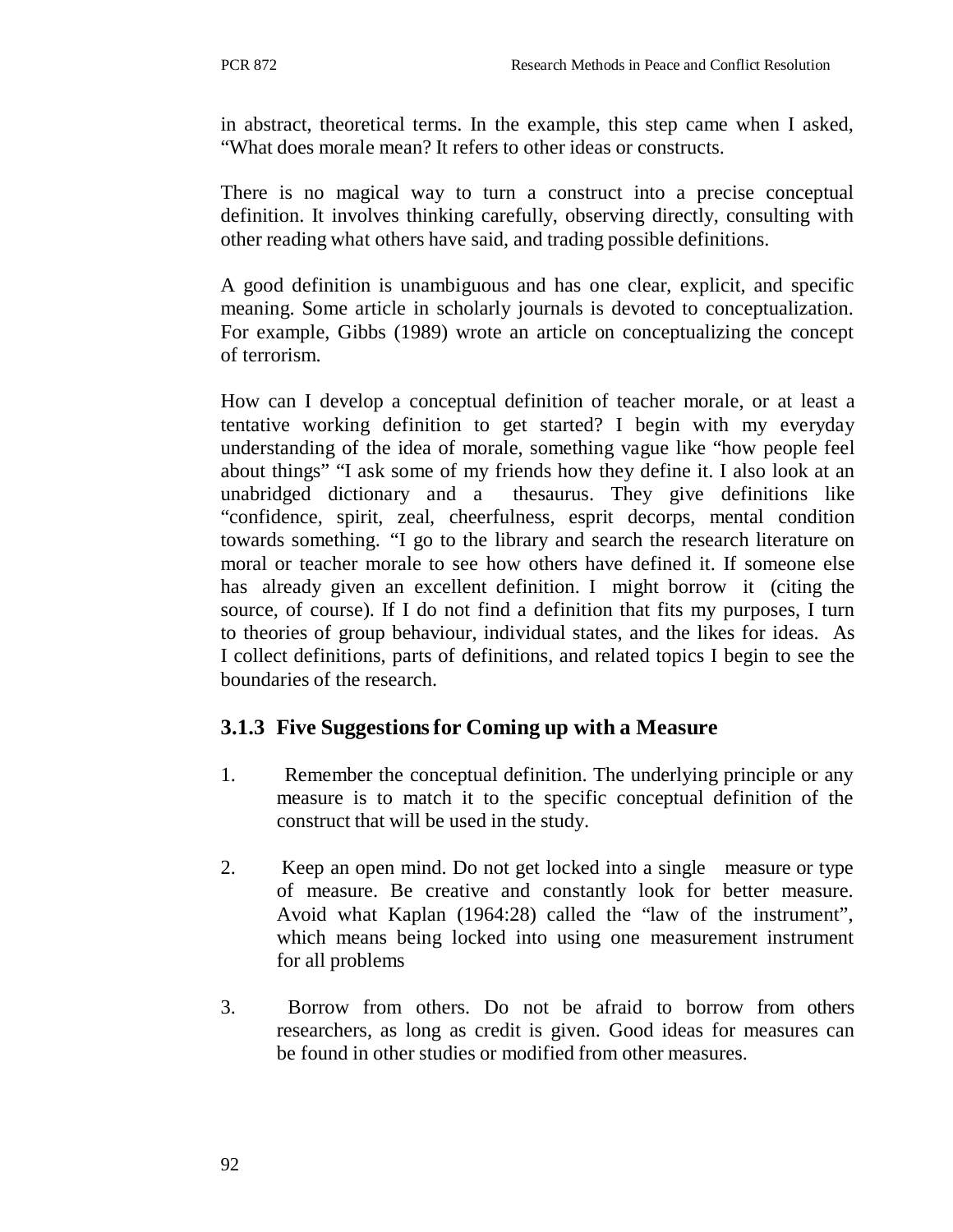- 4. Anticipated difficulties. Logical and practical problems often arise when trying to measure variables of interest. Sometime a problem can be anticipate and avoided with careful forethought and planning.
- 5. Do not forget your interest of analysis. Your measure should fit with the units of analysis of the study and permit you to generalize to the universe of interest.

The link between indicators and constructs is a central issue for quantitative measurement. During operationalisation, a research tries to link the world of ideas to observable reality. Rules of correspondence or auxiliary theory link the conceptual definitions of construct to concrete measures or operations for measuring constructs.

Rules of correspondence are logical statements of how an indicator correspondence states that a person's verbal agreement with a set of ten specific statements is evidence that the person holds strongly antifeminist beliefs and values. Likewise, an auxiliary theory is a theory that explains how and why indicator and constructs connect. Such theories play a crucial role in research. As Carmines and Zeller (1979:11) note, " the auxiliary theory specifying the relationship between concepts and indicators is equally important to social research as the substantive theory linking concepts to one another. "For example, a researcher wants to measure alienation. An auxiliary theory suggests that the construct has four parts, each of which is indicated in a different sphere of life: family relations, work relations, relations with community, and relations with friends. The theory further specific that certain behaviours or feelings in each sphere of life express alienation. For example, in the sphere of work, an indicator of alienations is that a person feels a total lack of control over when he works, what he does when he is working, where he works, whom he works with, or how fast he must work.

There are three levels to consider, conceptual, operational, and empirical. At the most abstract level, the researcher is interested in the causal relationship between two constructs, or a conceptual hypothesis. At the level of operational definition, the researcher is interested in testing an empirical hypothesis to determine the degree of association between indicators this is the level at which correlations; statistics, questionnaire and the like are used. The third level is the concrete empirical world. If the operational indicators of variables (e.g., questionnaires) are logically linked to a construct (e.g., racial discrimination) they will capture what actually happens in the empirical social world and relate it to the conceptual level.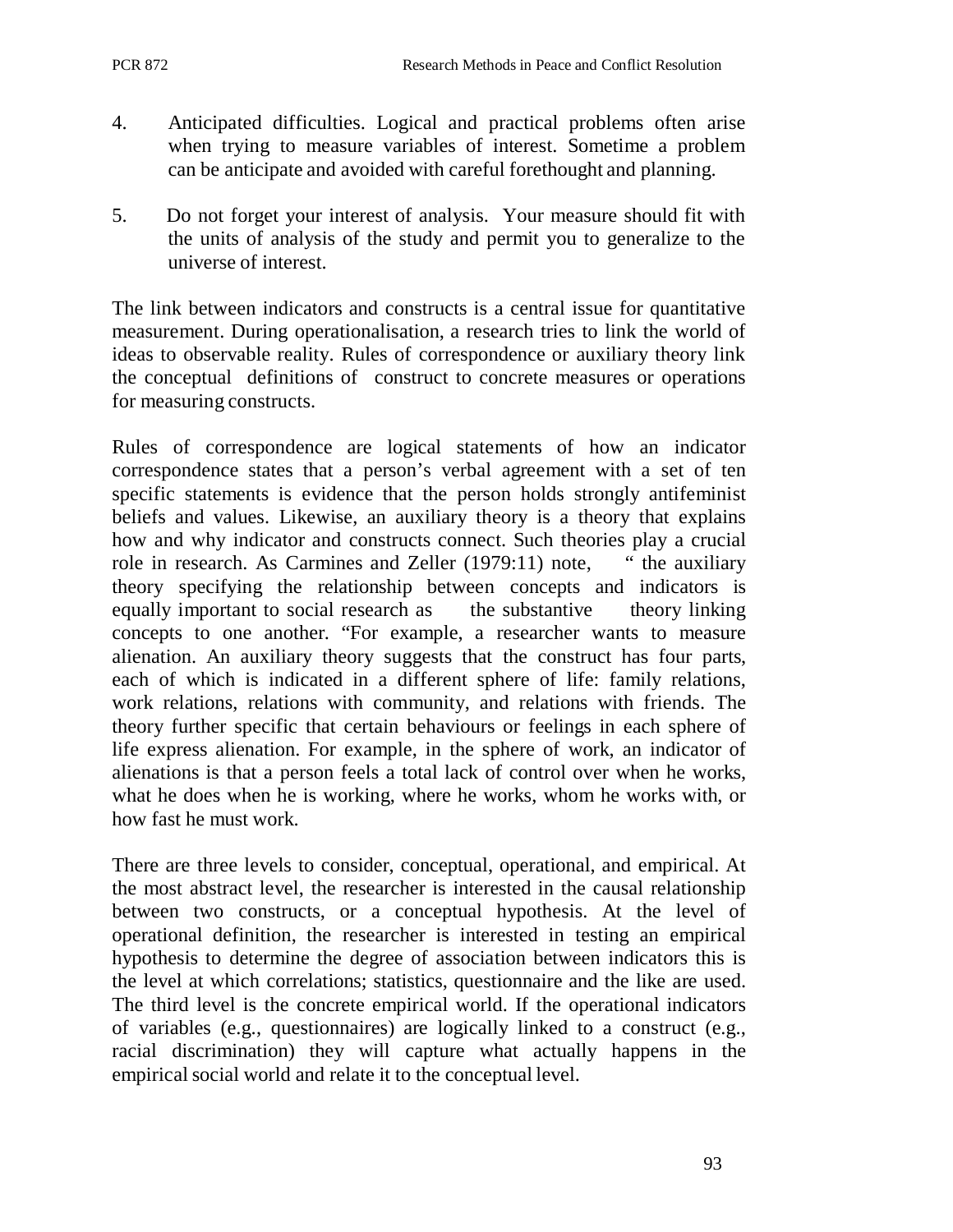The measurement process links the three levels by proceeding deductively from the abstract to concrete. It begins with the conceptualization process, in which a construct is refined. Next a researcher operationalizes the construct by developing an operational definition or set of indicators. The researcher then uses indicators to measure aspects of the empirical world. The link between abstract construct and empirical reality lets a researcher say that a test of the empirical hypotheses in observable, concrete reality informs the conceptual hypothesis in the world of theory, explanation, and causal relationships.



#### **3.1.5 Abstract Construct to Concrete Measure**

### **3.1.6 Conceptualization and Operationalisation**

A hypothesis has at least two variables, and the processes of conceptualization and operationalisation are necessary for each variable. In the preceding example, morale is not a hypothesis. It is one variable. It could be a dependent variable caused by something else, or it could be an independent variable causing something else. It is an independent variable causing something else. It depends on the theoretical explanation and the hypothesis I am testing.

Here is another example of measuring concepts. Seeman and Anderson (1983) conducted a study in which they tested the hypotheses that alienated people from drinking more alcohol. They measure alcohol drinking by a series of questions that tapped different aspects of the construct "drinking behaviour." They define the construct as having three sub-dimensions: the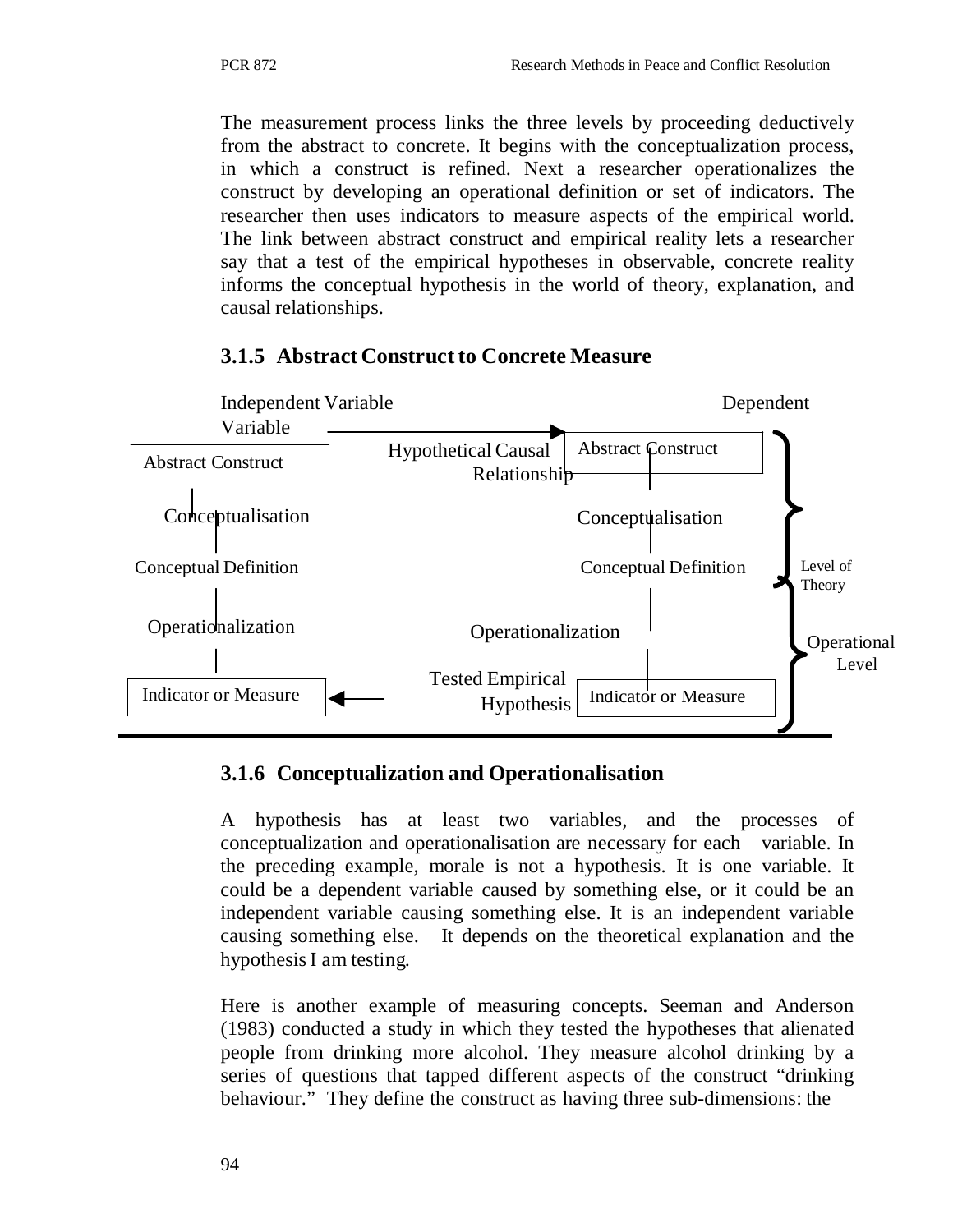frequency of drinking the quantity consumed per drinking occasion, and behavioural impairment due to drinking. They operationalised each dimensions as several survey questions combine the answers to question to form an overall drinking measure. For example, they measured the behaviour impairment sub-dimension by asking six questions about how often the respondent missed work because of drinking, was worried about drinking, drank on the job, drank before noon, drank alone, or had family quarrels as a result of drinking. In this way, the authors created a concrete quantitative indicator of drinking behavior.

## **4.0 CONCLUSION**

The ratio level of measurement is rarely used in the social sciences. For most purposes, it is indistinguishable from internal measurement. The only difference is that ratio measurement has a "true zero".

## **5.0 SUMMARY**

Measurement in short, is not an end in itself. Its scientific worth can be appreciated only in an instrumentalist perspective, in which we as what ends measurement is intended to survey, what role is it called upon to play in the scientific situation. What functions it performs in inquiry.

## 6.0 **TUTOR MARKED ASSIGNMENT (TMA)**

- 1. What are the three basic parts of measurement, and how do they fit together?
- 2. Why is a theoretical definition important for measurement?

### **7.0 REFERENCES/FURTHER READINGS**

- Bart, Pauline, and Linda Frankel (1986); The Student Sociologist's Handbook; 4<sup>th</sup> ed. New York: Random House.
- Beasley, David (1988); How to Use a Research Library; New York: Oxford University Press.
- Katzer Jeffrey, Kenneth H. Cook and Wayne W. Crouch (1982); Evaluating Information: A Guide for Users of Social Science Research, 2<sup>nd</sup> ed.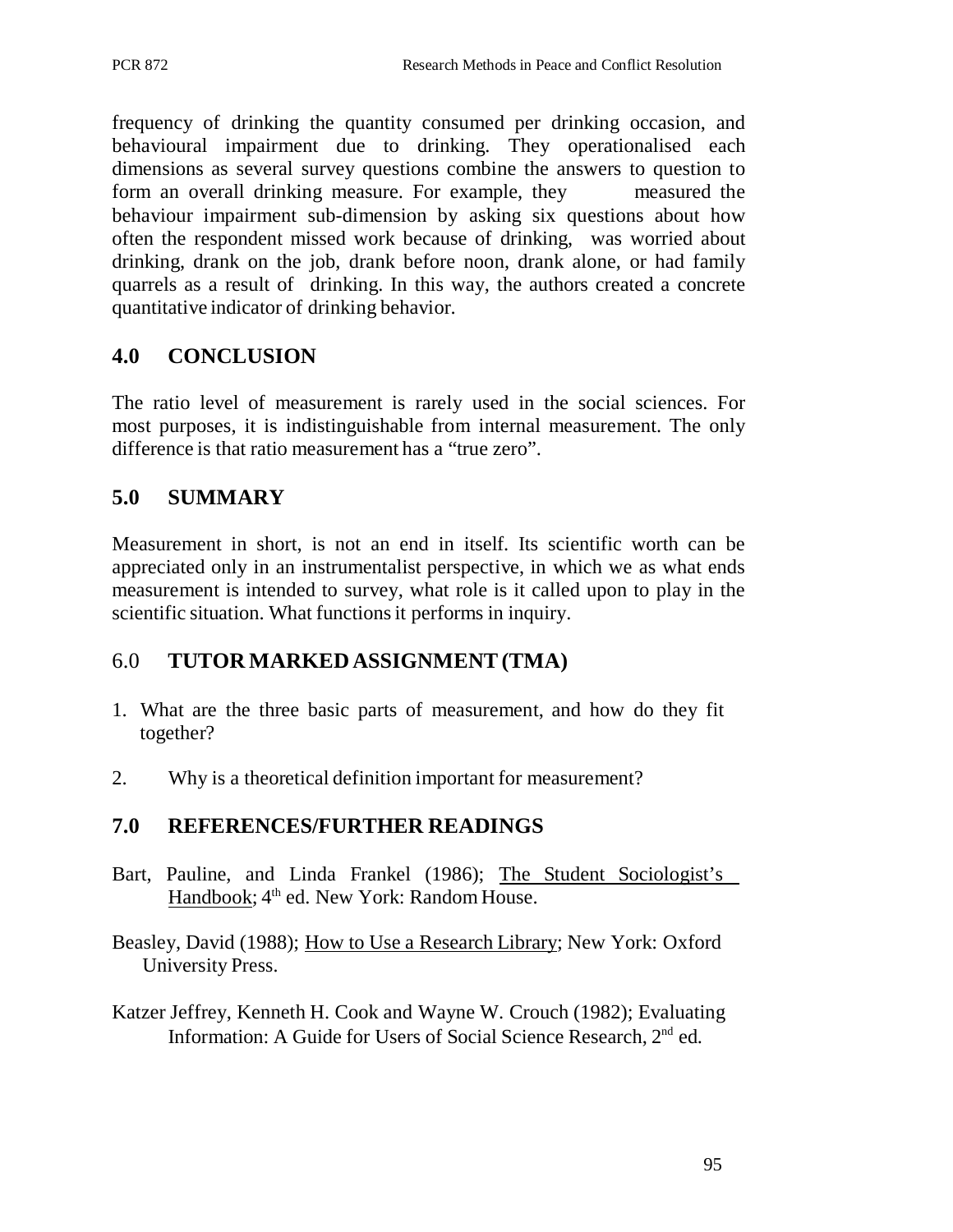#### **MODULE 5**

- Unit 1 The Concept of Reliability and Validity in social Research
- Unit 2 Indexes and Scales in Social Research
- Unit 3 Ouantitative Research Designs
- Unit 4 Sampling

### **INTRODUCTION**

### **UNIT 1: CONCEPT OF RELIABILITY AND VALIDITY IN SOCIAL RESEARCH**

### **CONTENT**

- 1.0 Introduction
- 2.0 Objectives
- 3.0 Main Body
	- 3.1 Reliability
		- 3.1.1 Types of Reliability
		- 3.1.2 Validity
		- 3.1.3 Types Measurement Validity
		- 3.1.4 Continuous and Discrete Variables
		- 3.1.5 Level of Scale of Measurement
- 4.0 Conclusion
- 5.0 Summary
- 6.0 Tutor Marked Assignment (TMA)
- 7.0 References/Further Readings

### **1.0 INTRODUCTION**

Reliability and validity are central issues in all scientific measurement. Both concern how concrete measures, or indicators are developed for constructs. Reliability and validity are salient in social research because constructs in social theories are often ambiguous; diffuse and not directly servable. Perfect reliability and validity are virtually impossible to achieve. Rather they are ideas researchers strive for.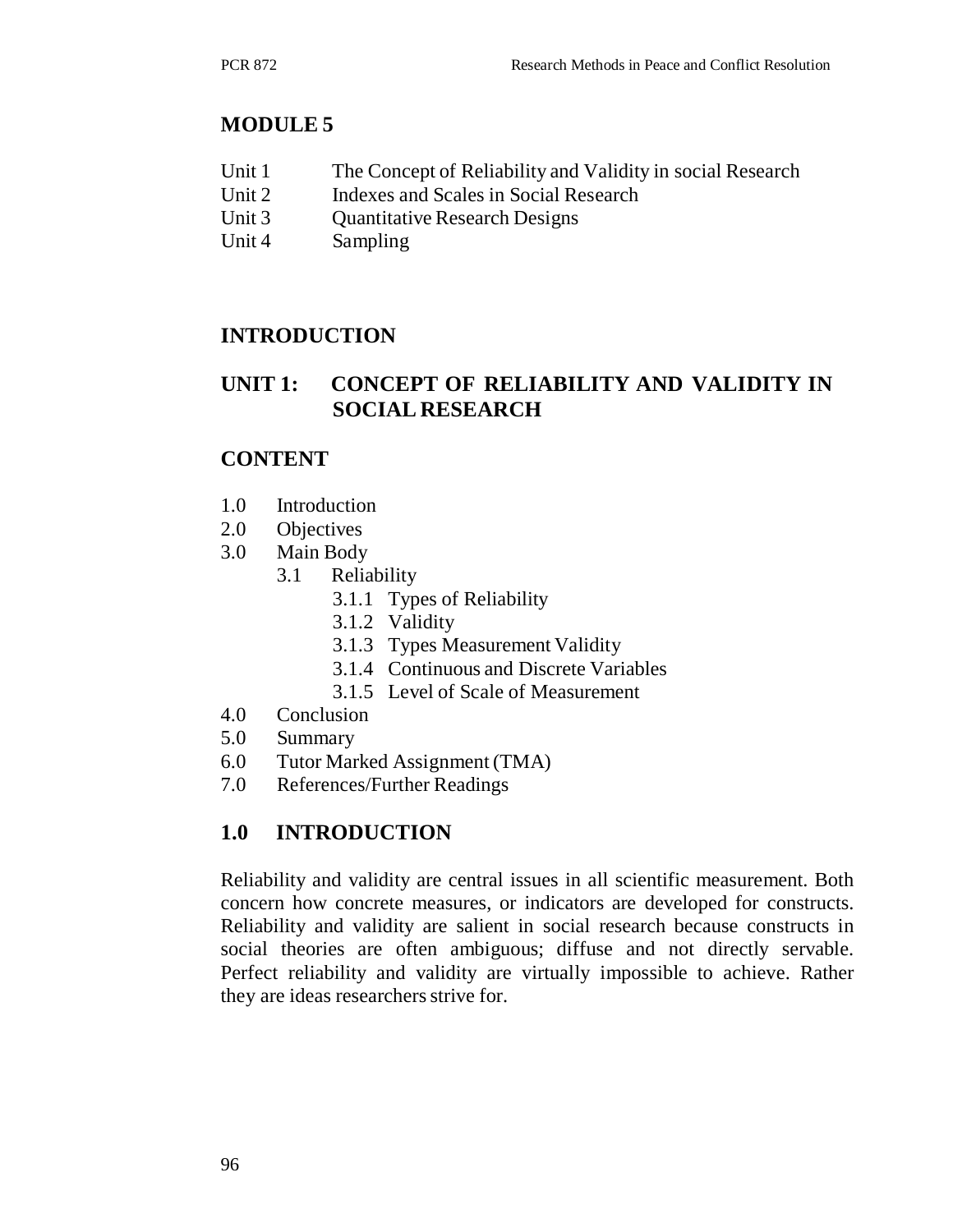### **2.0 OBJECTIVES**

At the end of this unit, you should be able to

Explain the ideas of reliability and validity; Examine the fundamentals of "measurement theory"; Distinguish between reliability and validity in social research and their applicability.

## **3.0 MAIN BODY**

#### **3.1 Reliability**

Deals with indicators dependability. A reliable indicators gives the same results each time the same thing is measured as long as the measured items is not changed e.g. measuring weight. Reliability means that information provided by indicator of questionnaire does not vary as a result of the characteristic of the indicator devices as long a it does not change.

### **3.1.1 Types of Reliability**

- **1. STABILITY RELIABILITY**: This is reliability across time. There is stability reliability when the result of an indicator or measure applied to the same thing does not vary over time. Stability Reliability of an indicator can be assured using the text – retest with which the instrument of the indicator is re-administered to the same thing or group being measured.
- **2. REPRESENTATIVE RELIABILITY**: This is reliability across some pop. Or groups of items were measured. An indicator has high representative reliability if it uses the same result for a construct applied to different populations of different social clauses, different races ethic groups etc.
- **3. EQUIVALENCE RELIABILITY**: applies to situations where multiple indicators are used. That is, when multiple specific measures are used in the operationalization of a construct for Example, when several items in a questionnaire are used to measure the same constructs. Of infidelity between spouses. If several indicators measure the same construct then a reliable measure gives, the same result with all indicators.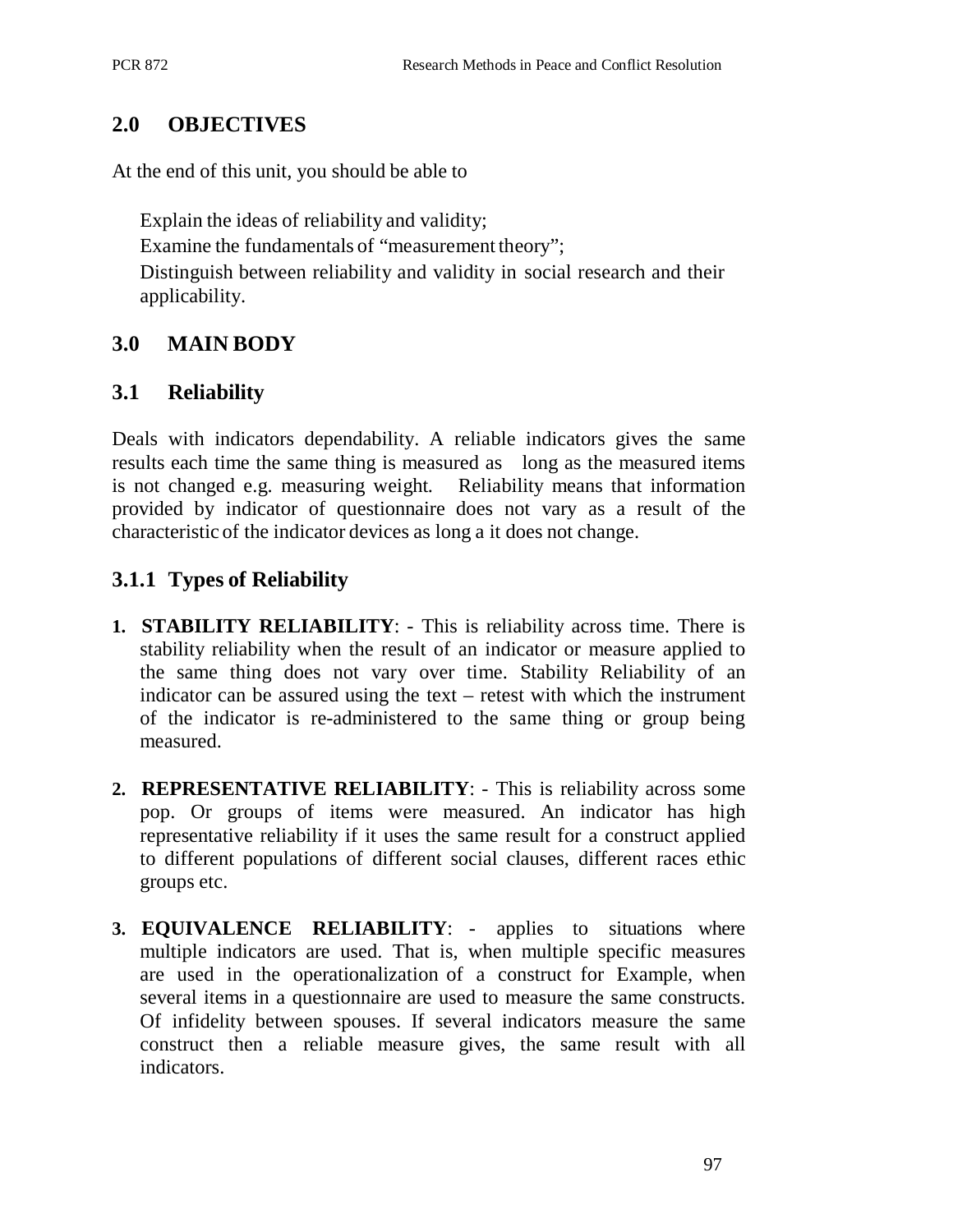# **3.1.2 VALIDITY**

It is an over used term and can be very confusing, and often confused with some related ideas. Sometimes it is used to mean true or correct values.

However measurement validity is a relative term. When a researcher says an indicator is valid it, is so for a particular purpose and definition. The same indicator can be valid for one purpose but less valid or invalid for another of the concept of morale among workers (the desire to do well). Questions relating to measuring the morale among teacher. This will be valid in the educational context but not valid in the military or police system. A general morale question among workers will be valid for all worker.

### **3.1.3 Types of Measurement Validity**

#### 1. **Face Validity**

The most basic type of validity and easiest to achieve. I addresses the issue of whether on the face value people believe that the definition and method of measurement fit e.g. to know the ability of student in a class.

#### **2. Content Validity**

There are special types of validity which addresses the issue of whether the full content of a definition is captured or represented by a measure. We say a conceptual definition "Holds Ideas" or a "Space" of ideas and concepts. The measures should sample or represent all ideas or concept in the ideas space. Content validity involves 3 steps.

- 1) To specify the concept in a constructs definition
- 2) To Sample from all areas of definition
- 3) To develop an indicator that taps or takes from all areas of the definition.

#### **3. Criterion Validity**

This uses some standard or criterions that are known to indicate a construct accurately. That is, the validity, of an indicator is verified by comparing it to another measure of the same construct in which a researcher has confidence.

There are 2 types of criterion validity

1. Concurrent Criterion Validity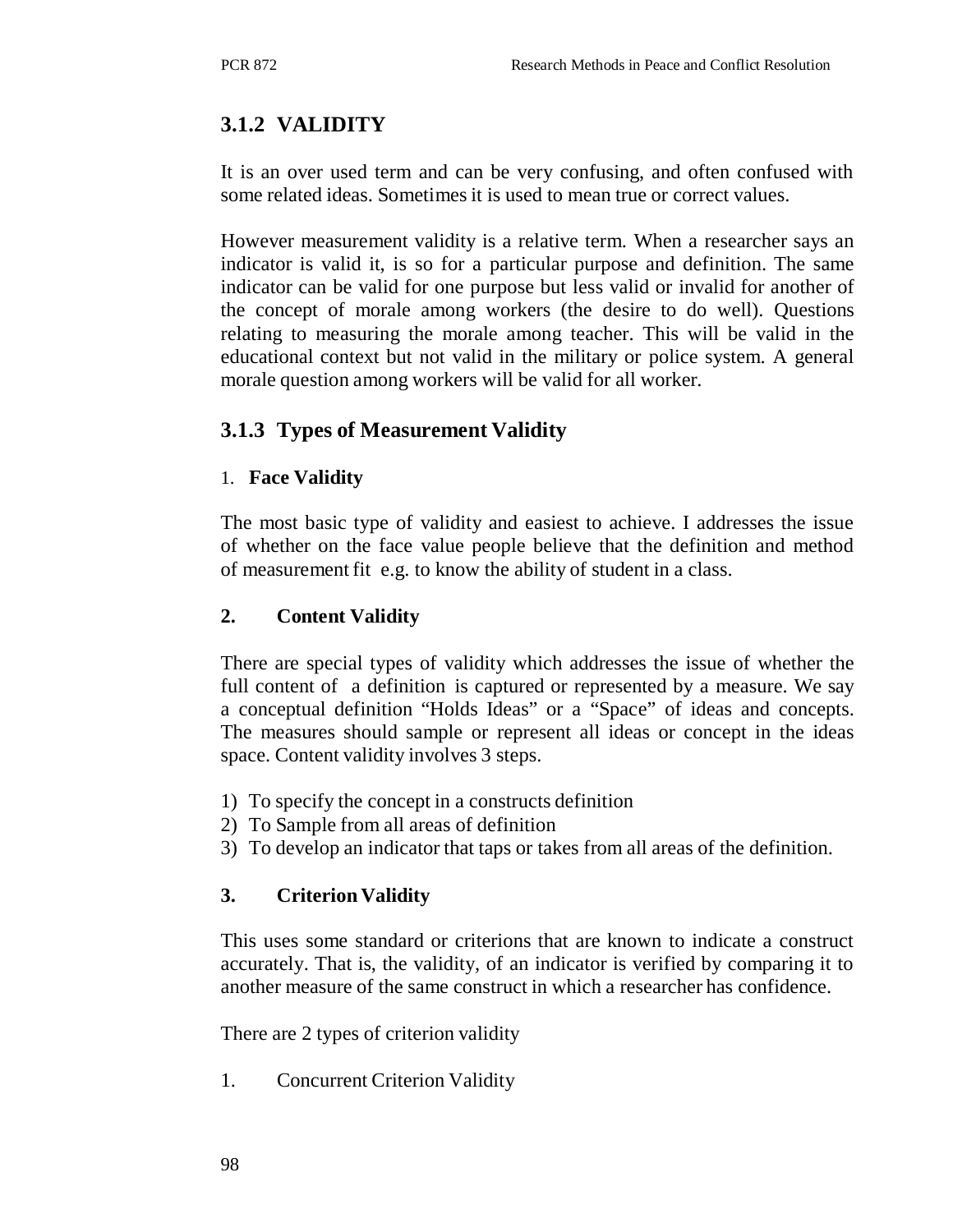This is an indicator associated with a presenting indicator that has been judged to be valid of new indicator for measuring peoples intelligences.

2. Predictive Criterion Validity

This is criterion validity where an indicator predicts future events that are logically related to construct. The measure and the actions predicted must be distinct and must indicate the same construct, for example SAT that is done in us helps with admission to the University. This high predictive validity of university performance. JAMB has not been a predictive criterion validity of University performance school certificate/JAMB University performance should have high predictive validity of one another.

### **3.1.4 Continuous and Discrete Variables**

Continuous variables have an infinite number of values or attribute that flow along a continuum. The values can be divided into infinitely many increment between 0-1 there are infinitely many increments of variables like temperature age, fractions of a second, money, crime rate, death rate, birth rate, population rate, years of selecting all these are continuous variables. But have relatively fixed sets of separate values or variable attributes. Instead of a smooth continuum discrete variables contain distrust categories of gender, Male/Female, religion (in the US we say protestant, Christians, Muslims and others) marital status – never named, named, single or divorced. Whether a variable is discrete or contains affects, its level of scale of measurement leads to discrete variables.

### **3.1.5 Level or Scale of Measurement**

There are four levels or scale of measurement each of which is categorized according to the degree of precision of measurement of a variable this depends on two things:

- 1. How a construct is conceptualized
- 2. The type of indicator or measurement the researcher uses.

The way a researcher conceptionalizes can be measured. For example, a variable that is normally a continuous variable can be conceptionalize as a discrete variable of temperature and is normally a continuous variable but you can measure it in 2 craterous (hot or cool). Age –infancy children adolescent, young, middle age, old.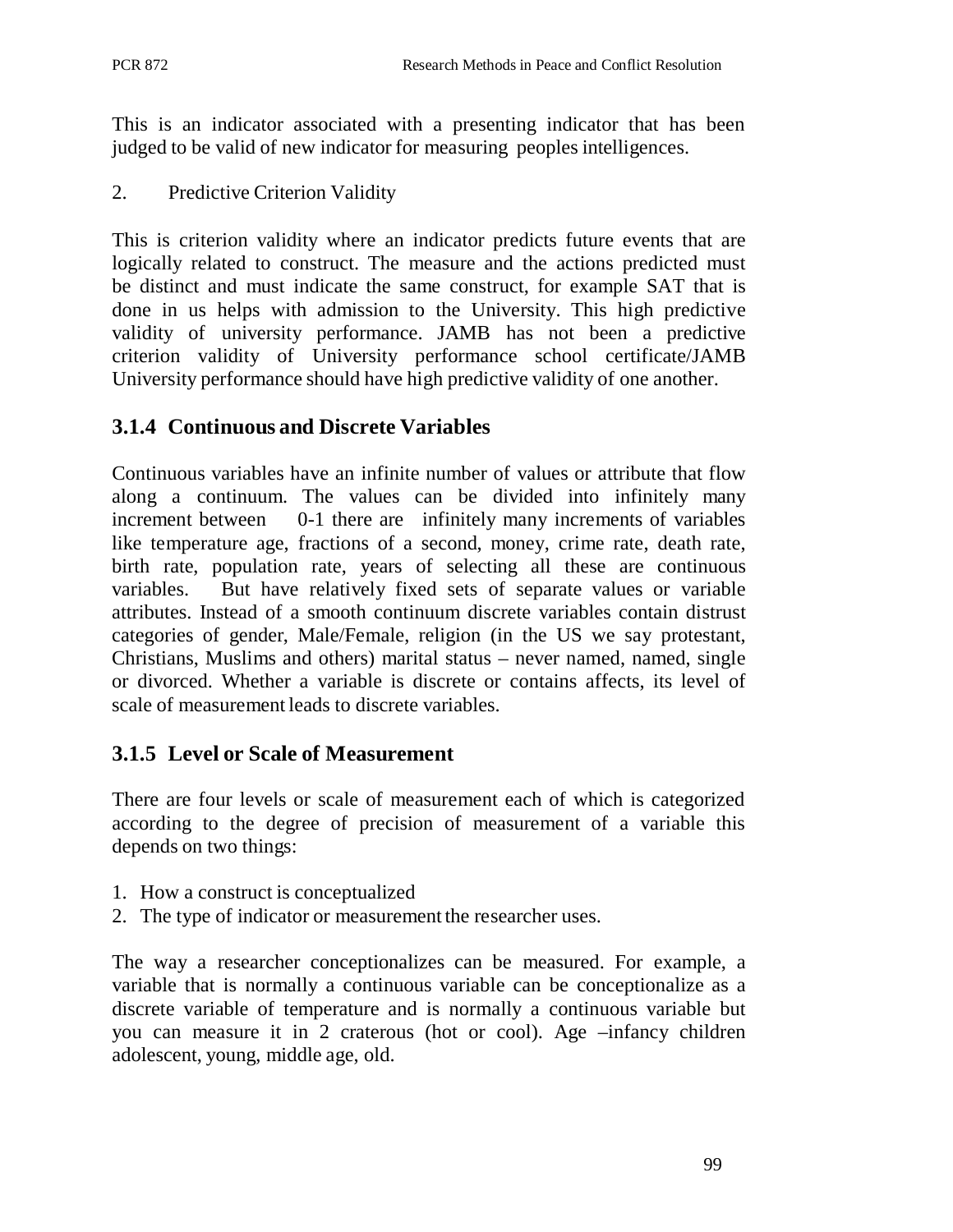However most discrete variable cannot be conceptualized as continuous variable of gender, religion, although related concepts can be conceptionalised in feminity (degree of religiouless or religiosity) or commitment to marital relationship. The level of measurement limit satisfied measures that can be used. A wide range of powerful statistical procedure is available for higher levels of measure. But the types of statistics that can be used with the lowest levels are very limited.

There is a practical reason to conceptualize and measure variables at a higher level of measurement. It is possible to collapse from higher levels to lower levels, that is, if you start from simple it becomes difficult.

There are 4 levels of measurement from lowest to higher level

- 1. Nominal level
- 2. Ordinary Level
- 3. Internal Level
- 4. Ration Level
- 1. Normal Measures

This indicates the different classes or categories of the measures or items for sample a variable like religion. In Nigeria religion would be classified in categories Muslims, Christians, traditional, others. In the US it is classified into protestants, catholic, Jews Muslims, others, marital status for example married, single divorced cohabiting.

2. Ordinal Measure

This indicates the different categories of the measure and that the categories can be ordered ranked. For Example letter grade A B C by convention A is supposed to be higher than B. And B C etc. Or first second, thirds etc. according to preferences. Or opinion measure for example agree, disagree on opinion strongly agree or strongly disagree. The list of them here is strongly disagree. This measure is usually used like a scale.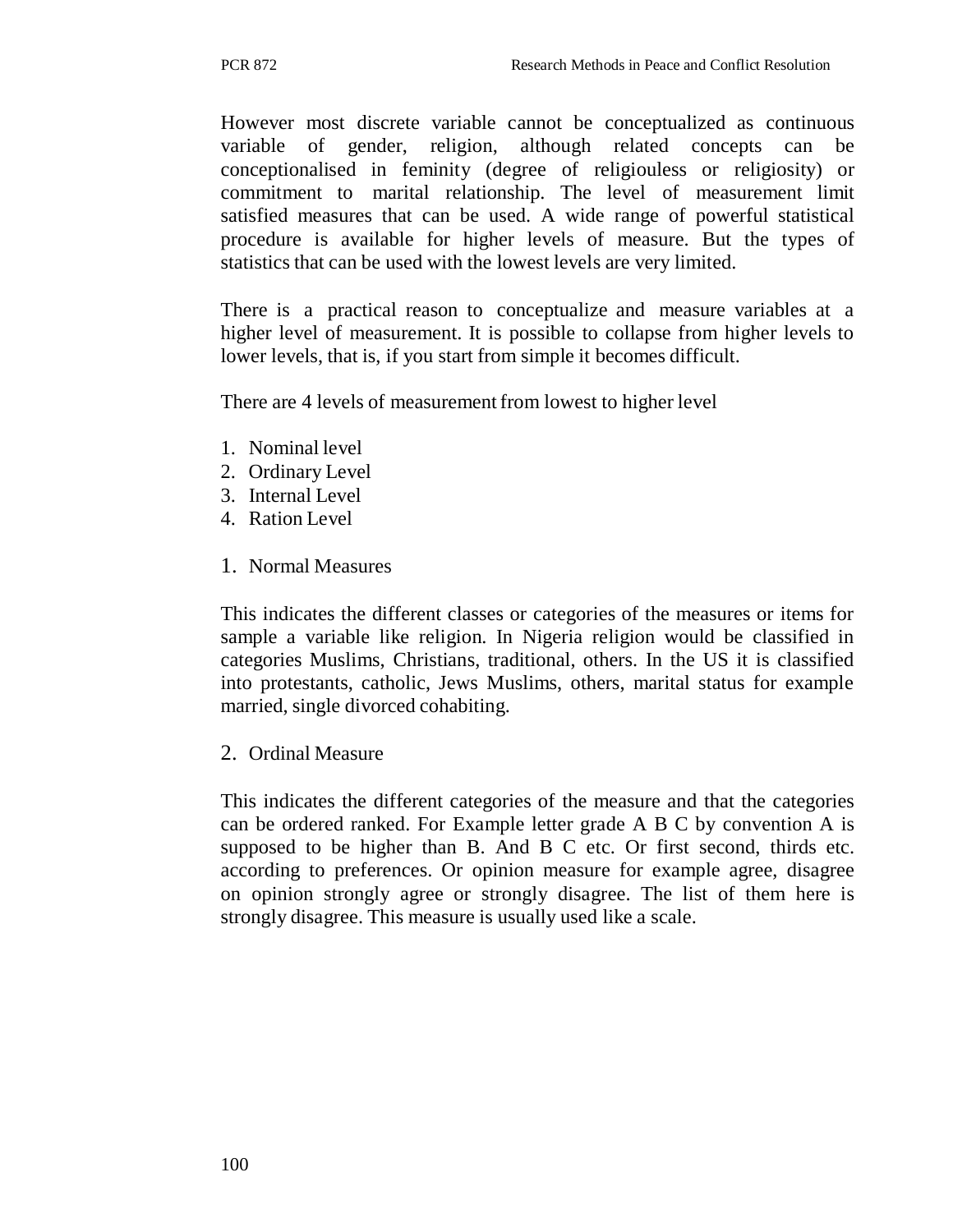#### 3. Interval Measure

This measures shows classes and categories that can be in order and in addition indicates and specifies the amount of distance between the different categories e.g. Temperature scale  $10^{\circ}$ ,  $20^{\circ}$ ,  $30^{\circ}$  etc. here the O's are arbitrary. They are there for the score without any significance for example e.g. IQ Scores.

#### 4. Ratio

Contains all the 3 categories that have been measured above. It has a 2.0 making it possible to have competition and proportion of ration. e.g. income (Le 200), age 1 Year 100years etc. but in most practical situation we can seldom differentiate between interval and ration measures e.g a rice in temperature from  $30^{\circ}$  to  $60^{\circ}$  does not mean that it is even twice as hot.

### **4.0 CONCLUSION**

Reliability is necessary for validity and is easy to achieve than validity. Although, reliability is necessary in order to have a valid measure concept, it does not guarantee that a measure can be valid. A measure can produce the same result over and over (i.e. it has reliability), but what it measures may not match the definition of the construct (validity).

### **5.0 SUMMARY**

The principles of reliability and validity are used in all forms of measurement. They are ideals to approach. You can use them in two ways: to avoid common errors that create unreliability and invalidity and to evaluate your measures. The issue of reliability and validity in measurement will help you become aware of specific instances in which pitfalls are likely to occur in measures of concepts.

#### **6.0 TUTOR MARKED ASSIGNMENT (TMA)**

- 1. What are ways to improve the reliability of a measure?
- 2. What is the difference between reliability and validity, and how do they complement each other?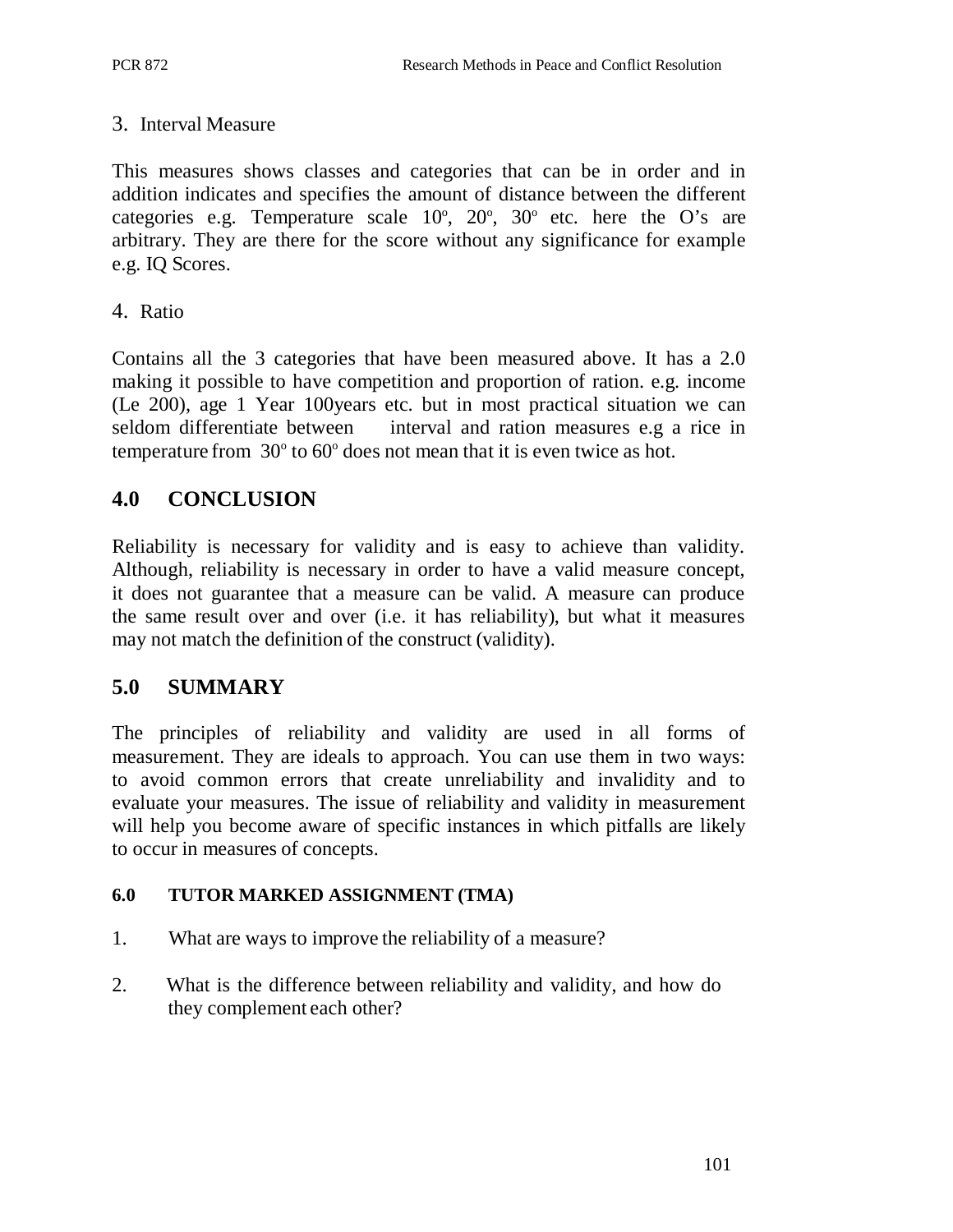## **7.0 REFERENCES/FURTHER READINGS**

- Carmines, Edward G. and Rich and A. Zeller (1970); Reliability and Validity Assessment; Beverly Hills, CA: Sage.
- Kirk, Jerome, and Marc L. Miller (1986); Reliability and Validity in Qualitative Research; Beverly Hills, CA: Sage.
- Winston, Chester (1974); Theory and Measurement in Sociology: New York: Wiley.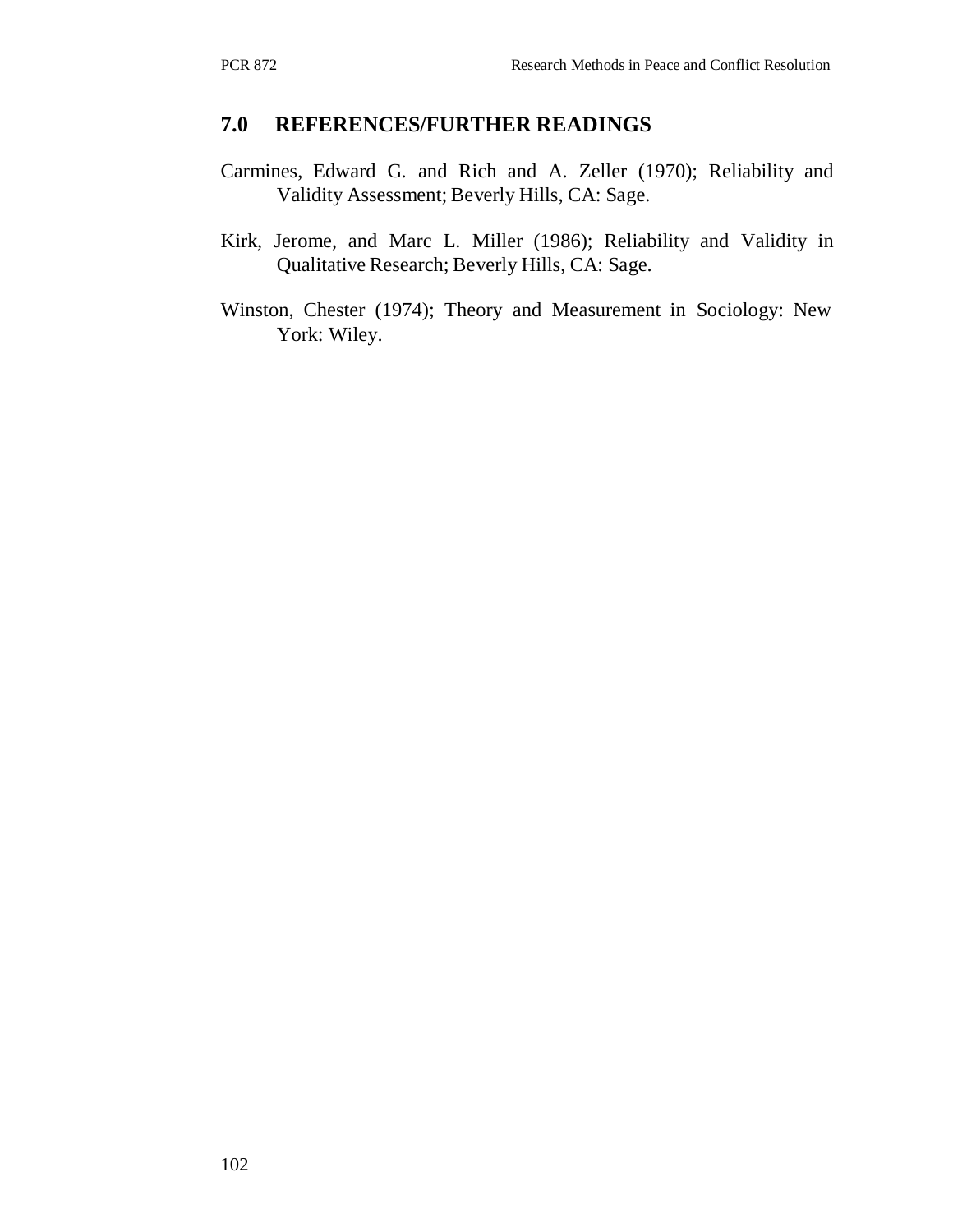### **UNIT 2: INDEXES AND SCALES IN SOCIAL RESEARCH**

#### **CONTENT**

- 1.0 Introduction
- 2.0 Objectives
- 3.0 Main Body
	- 3.1 Indexes and Scales
		- 3.1.1 Commonly Used Scales
		- 3.1.2 Using Semantic Differential Scale
		- 3.1.3 Guttmann Scaling
- 4.0 Conclusion
- 5.0 Summary
- 6.0 Tutor Marked Assignment (TMA)
- 7.0 Reference/Further Reading

### **1.0 INTRODUCTION**

Researchers have created thousands of different scales and indexes to measure social variables, scales and indexes have been developed to measure the degree of formalization in bureaucratic organizations, the prestige of occupations, the adjustment of people to manage the intensity of group interaction, the level of social activity in a community.

### **2.0 OBJECTIVES**

At the end of this unit you should be able to

Explain the Principles of scale and index construction Discuss how to explore some major types of Scale and Index? Explain that every social phenomenon can be measured.

#### **3.0 MAIN BODY**

#### **3.1 Indexes and Scales**

The term indexes and scales can be very confusing because they are often used interchangeably. One's researchers' scale can be another index. Both of the produce ordinal or interval level measures. For most purposes in social research can regard scales and indexes as interchangeable because social researchers do not use consistent nomenclature system of naming.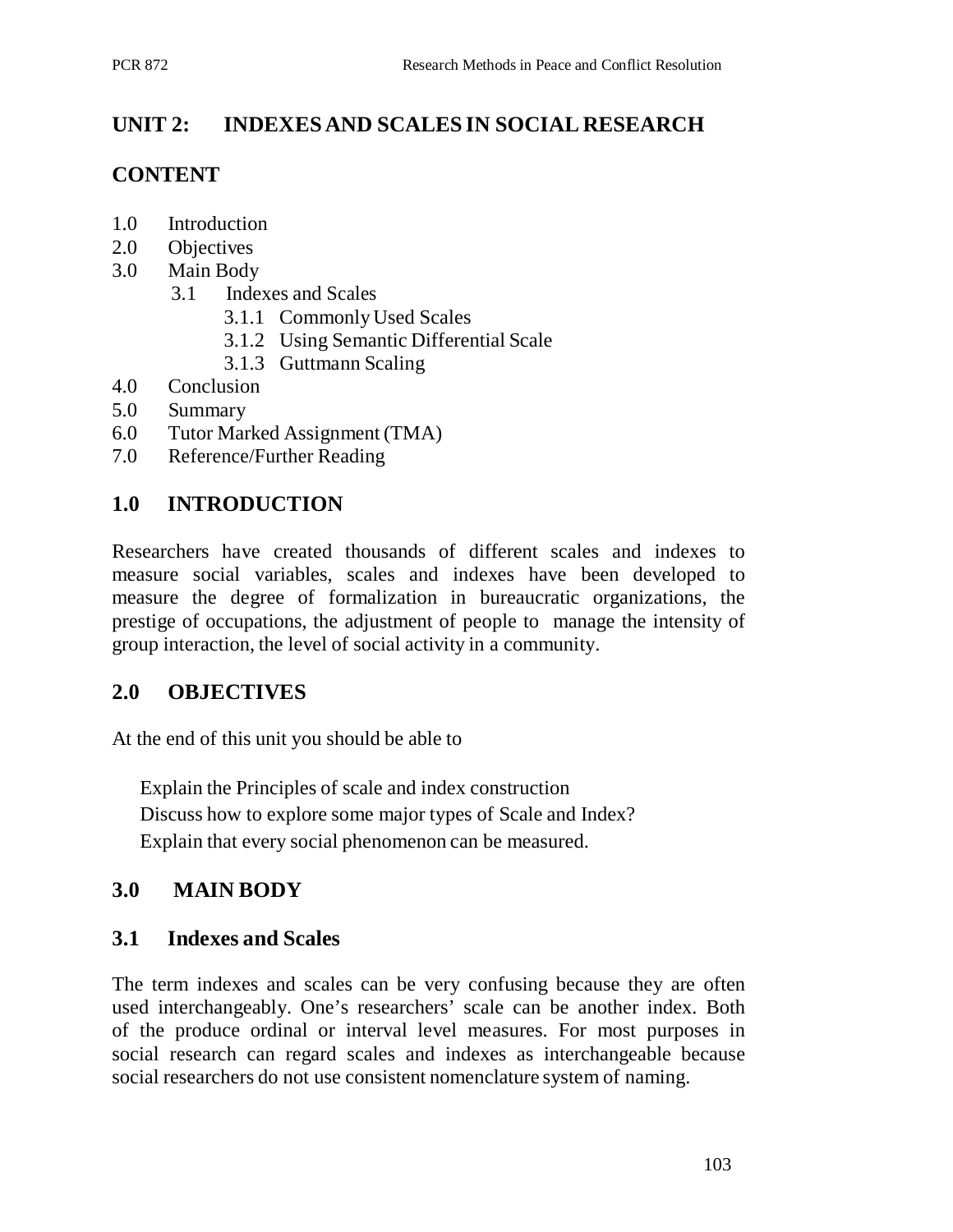A scale is a measure in which the reliable captures the incentive, directive level or potency of a variable. It arranges responses or observation in a continuous.

A scale can use a single lowest continuous highest indicator or a multiple indicator of which most are of the ordinary level of measurement.

An index is a measure in which the researcher acts or combine several district indicators to consumer index which is a composite score, this composite score is often a simple sum of multiple indicator.

Indexes are often measured at the internal or ratio level where as scales are, measured at the nominal and ordinal levels. Researchers sometimes combine feature of scale and indexes into a single measure. This is a situation where researchers have several indicators that are scales showing intensity and direction.

Examples of indexes.

- 1. Consumer Price Index (CPI). A measure used in prices and created by combining a total of buying goods and services, e.g. food, rent transportation, clothing etc, compared with a cost at a previous period and see how it has increased.
- 2. Crime index used in the us by the FBI. A combination of police report in the so called index crime such as criminal homicide, aggravated assault, forceful rape, robbery, burglary harcery of 50 dollars or more and auto theft.

#### **3.1.1 Commonly Used Scales**

#### 1. LIKERT SCALE

This is widely used in survey research for measuring people's opinions and altitudes. It was developed in the 1930's by Resins Likert and is the summation or addition of a number of responses by persons given the relation of whether they agree or disagree with a statement of whether the statement is true or false. So from that the percentage of people is measured. The Likert scale needs a minimum of two categories of agree/disagree, however it's usually better to have up to 5 categories of strongly agree, agree no opinion, disagree and strongly disagree.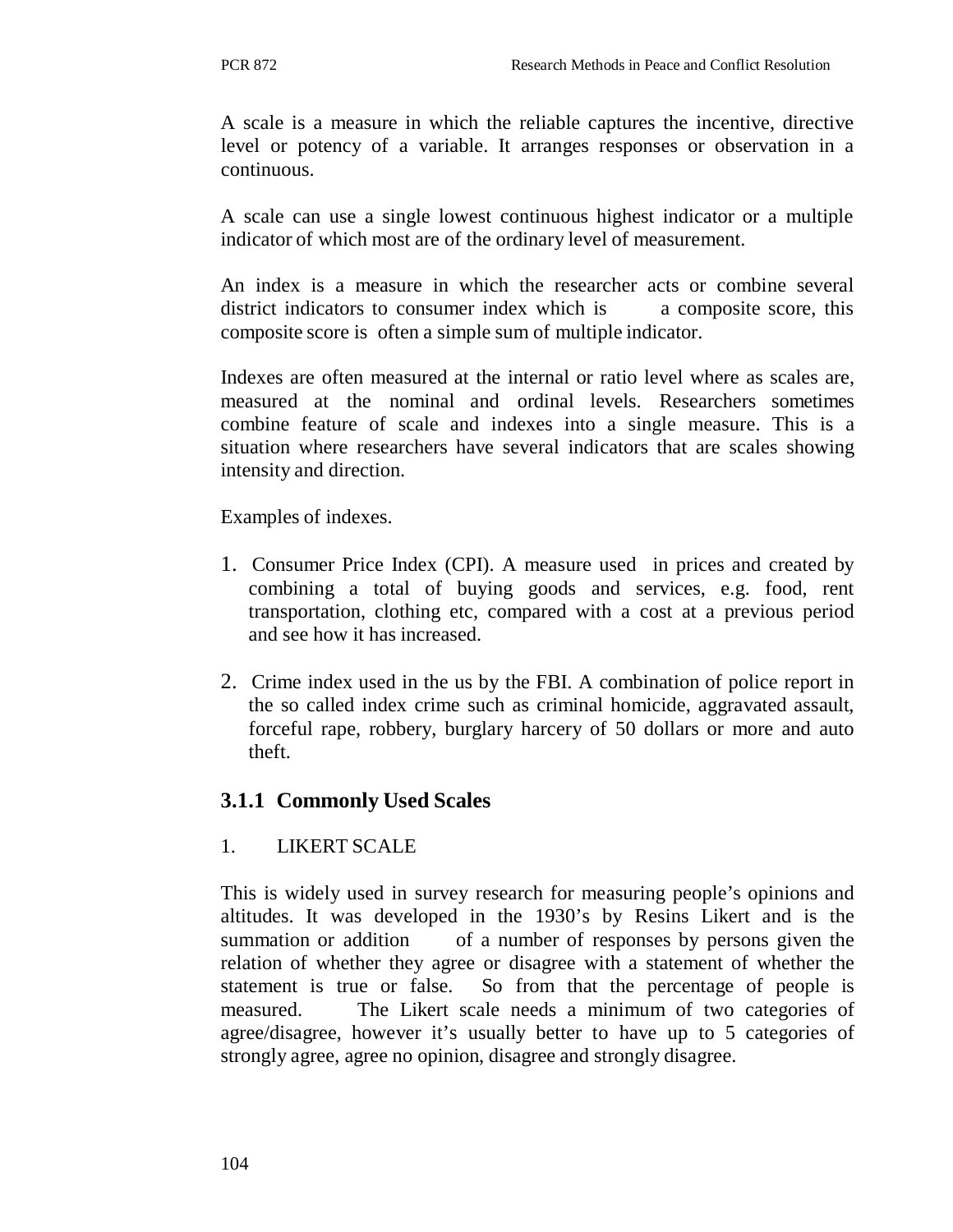#### 2. Thurstone Scaling

This was developed in the 1920's by Lewis Thurstone and it's based on the law of comparative judgment, which addresses the issues of measuring or comparing altitude when each person makes a unique. He does this by according or fixing the position of one person's altitudes relative to that of others as each of them makes individual. Subjective judgment. The law of comparative judgment stated that it is possible to identify a single most common response for each subject or concept being judge" of abortions. Although different people arrive at some different judgment the individual judgment closter around a single most common respond. The dispersion of the different individual response cluster from this single most common response called the normal distribution. In Thurstone scaling the researcher develop statement regarding an object of interest using scaling to pull than by eliminating ambiguous statement of Niger Delta. Each judge rates the statements on an underline continuum of favorable or unfavouarble. The researcher then examines the ratings and keeps those statements based on two factors.

- a) Agreements among judges
- b) Statement location on a range of values.

In Thurstone scaling we begun with a large number of evaluative statements that should be exhausted and covers all shades of opinion. Each statement should be clear and precise and express the same opinion. Good statements refer to the presence and are not capable of being referred to as facts. They are unlikely to be endorsed by everyone and are stated in simple sentences and around words like "Always" and "Never" proven down the statements are randouly mixed and presented to respondent to state whether they agree or disagree. Some of the limitation of Thurstone scaling is:

- ・ It measures only agreement or disagreement of statement and not the intensity of agreement
- ・ Assumes that judges and others agree on where statements appear in a scheme.
- ・ It is time consuming and costly
- ・ It is possible to get the same over all score in several ways because agreement and disagreement with different combination of statement can produce the same result.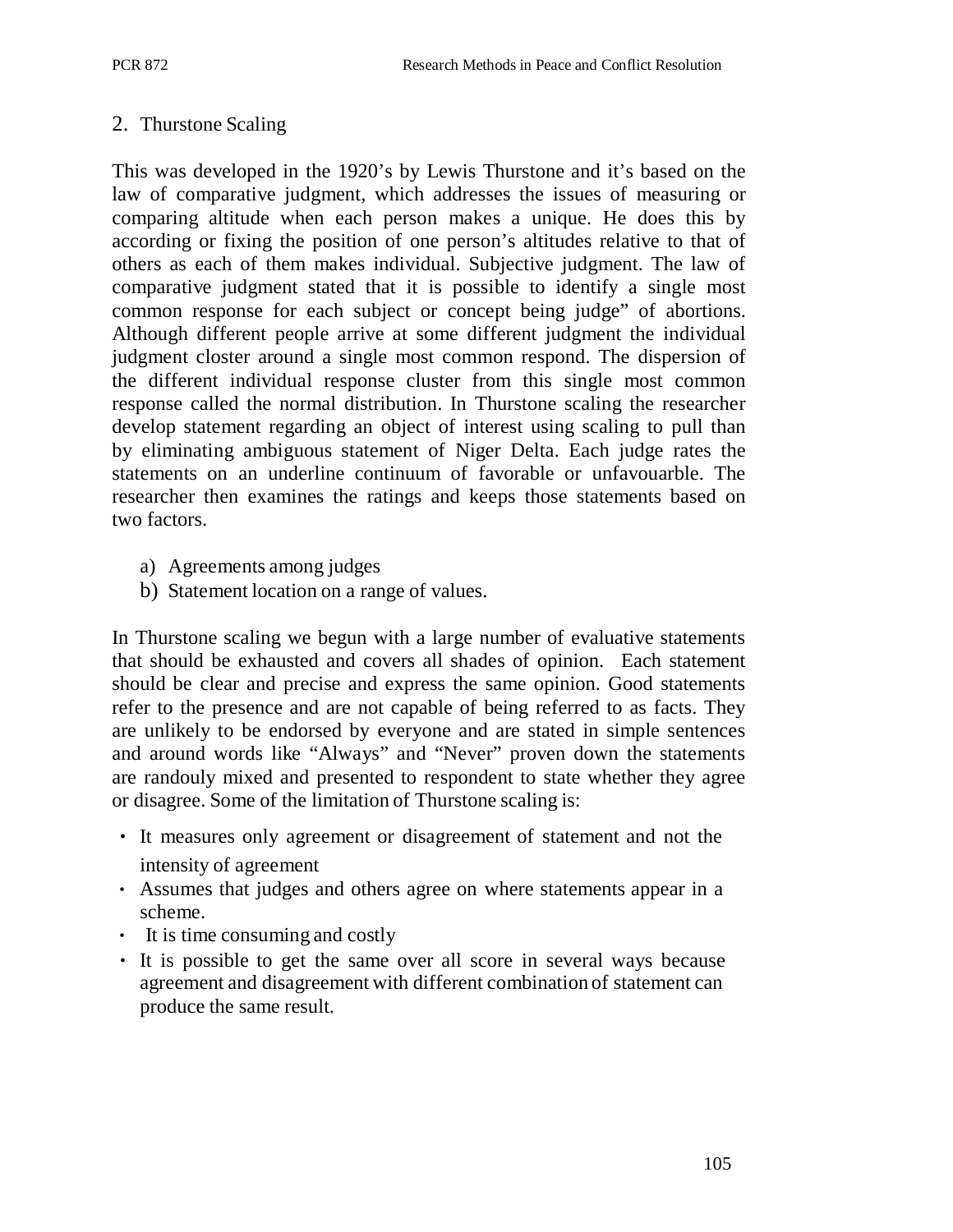#### 3. Bogardus Social Distance Scale

Also developed in the 1920's by Emory Bogadus to measure the willingness of members of different ethnic groups to associate with one another. It can be used to see how close or distance people feel towards some other groups of religious minority or a deviant group.

The scale is based on a simple logic i.e. people response to a series of ordered statement that are most threatening and are socially distance at one end and those that are least threatening and most socially intimate at another end. The scale is used with one group. The measure of social distant can be used either as independent variable or dependent variable. For example, we may have the hypothesis of social distance, relating to education.

4. Semantic Differential Scale

Developed in the 1950'S by Osgood. It provides an indirect measure of how a person feels about a concept, object or another person. It measures subjective feelings towards something using adjective. This is because we communicate evaluation through adjective spoken or written language. Because most adjectives have polar opposite e.g. Light –Dark, Slow – fast, hard – soft etc. The technique uses polar opposite adjective to create a rating measure or scale. The semantic different scale captures the connotation associated with what is being evaluated and provides an indirect measure of it. We can use it in marketing to tell how consumers feel about a product; can be used in politics to tell how voters feel about a candidate or issue. Can be used in health care provision to tell providers how their clients feel about them and their services.

#### **3.1.2 Using Semantic Differential Scale**

- 1. Preset to reproduce or subjects a list of pared opposite adjective with a continuum of  $7 - 11$  points between them.
- 2. Respondents marks the score in the continuum between the adjective that expresses their feelings. The adjectives can be very diverse and should be well mixed e.g. positive attempts should not be located mostly on either the right or left side of the continuum. Result of a SDS tells a researcher how one person perceives a concept and how different people view the same concept e.g. a political analyst might discover that young water perceive a candidate as traditionally meek and slow and half way between good and bad. Whereas elderly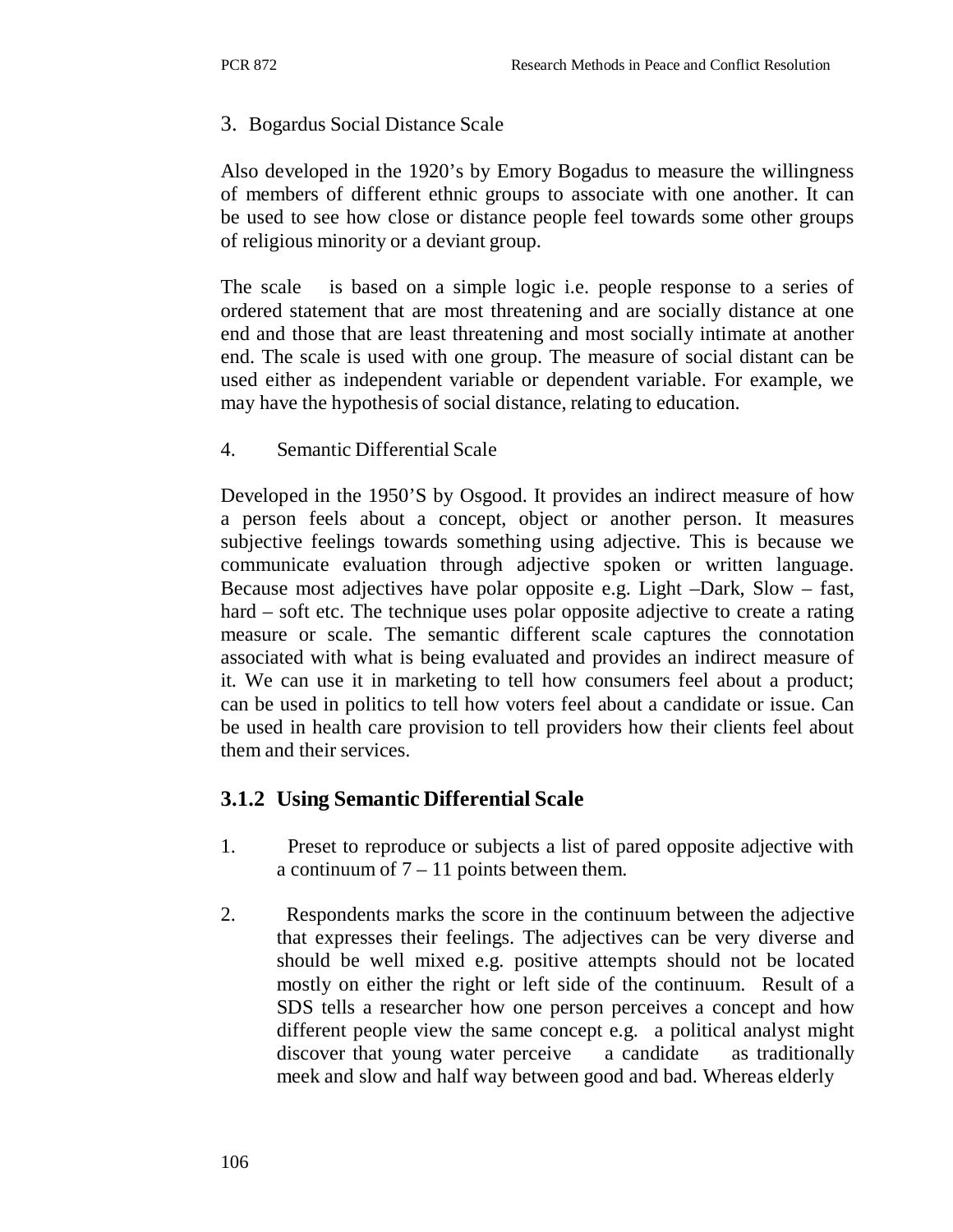voters can perceive the same candidate as leaders towards strong fast and good and half way between traditional and modern.

#### **3.1.3 Guttman Scaling**

It is also known as communicative scaling, used to evaluate data after they have been collected. To use this successfully, the researcher must deposit the instrument of data collection with Guttman in mind. This was developed by Louis Guttman in the 1940s and used to determine whether relationships exist among a set of indicators or measurable item such as questionnaire items, Votes or observed characteristics.

Guttman scaling can be used to measure different phenomena like patterns of crimes or drug use, characteristic of societies or organizations, voting or political participation Psychological disorder etc. it uses Yes or No or present/Absence fashions and usually contained about 3-20 indicators. The indicators are selected on the basis of logical relationship amongst them. After which the results a placed into a G/S that determines whether the items form a pattern that corresponded to the identified logical relationship.

The logical relationship amongst items in G/S is Hierarchical. Most items or people have or agree to lower order items and smaller numbers of case or people or items have the higher order of cases, or relationship. This higher order items are also related to lower order items. e.g parentage and wealth or children and parents. Lower order items are necessarily suggesting to higher order items. But are not sufficient however, HOI are necessary and sufficient to LOI. The application of GMS are known as scalegram analysis and its allows a researcher to test whether a hierarchical relationship exist among items under studies. For e.g. it is easier for a child to known his/her age than the name of his/her mother friends than the name of political leaders in an Local Government Area. Items are said to be scalable or capable of forming a G/S if a hierarchical pattern exist among them. Wherever a list of items exist e.g Parents and children have some which are scalable. Scale items which are scalable and those that are non – scale items or errors e.g children who do not have parents in the camp. e.g. knowing her age, name of mothers friend and the names of political leaders or knowing only one or not know at all. There are other combinations that are not scaled knowing the names of community leaders.

| $\mathbf{V}$ |   | V |   | V |
|--------------|---|---|---|---|
| $\mathbf{V}$ | V |   | X |   |
| $\mathbf{V}$ |   | X |   | X |
| $\mathbf{X}$ |   | X |   | X |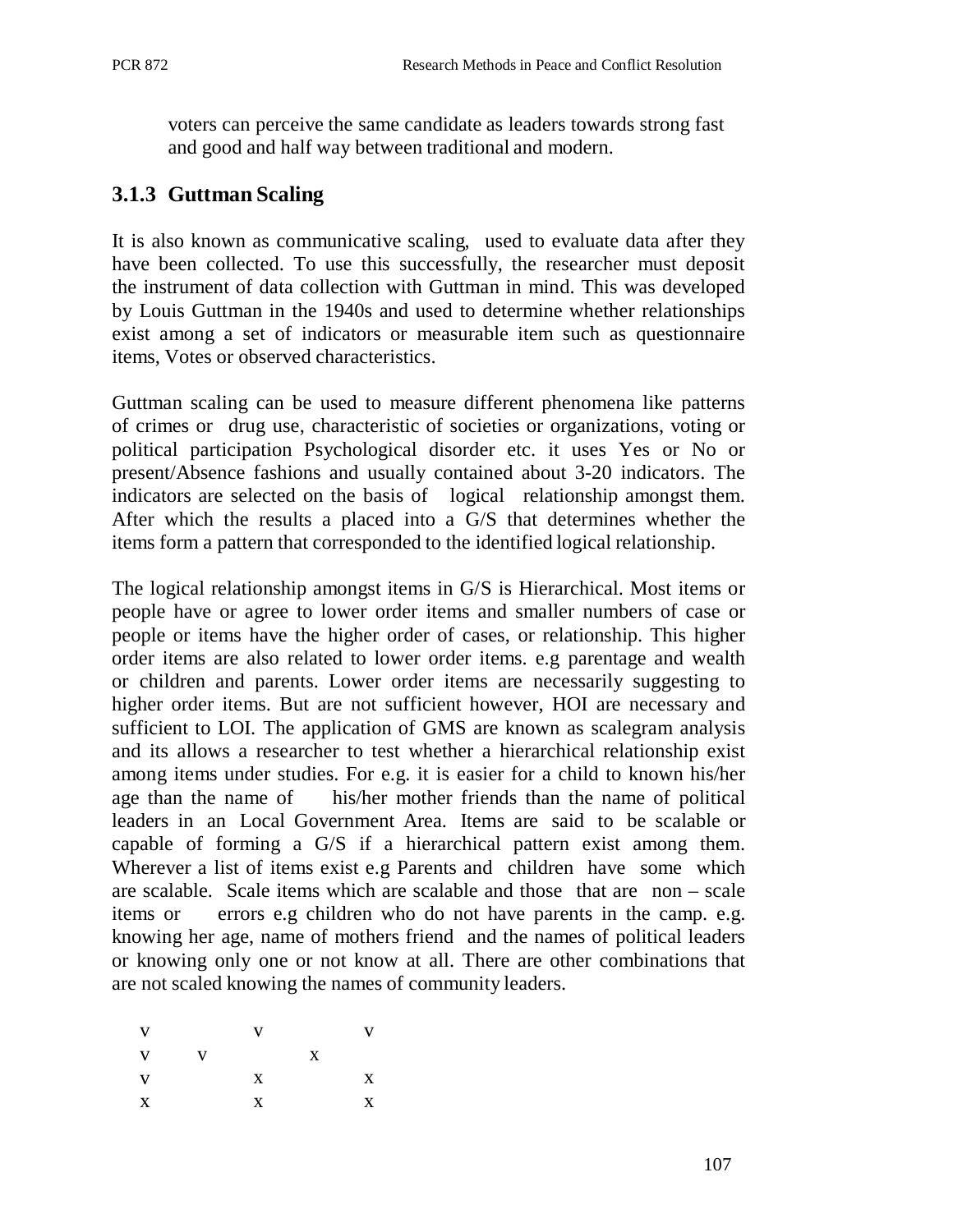Other combination of patterns is possible but not scalable. If a Hierarchical relationship exists among items than most answers fits into the scalable pattern. The strength or degree to which items can be scaled is measured with summary statistical indicating whether responses can be reproduced based on the hierarchical patterns. Such strength or degree vary between O % and 100%.

#### **4.0 CONCLUSION**

The principles of index and scale construction extend the logic of measurement described in the last unit. Researchers use scales and indexes to obtain a more valid and reliable measure of a variable. In addition, you learned about several issues to consider in scale and index construction.

#### **5.0 SUMMARY**

By now you should be familiar with the names of the major types of scales (Linkert, Thurstone, Bogardus, Semantic Differential, Guttman Scales) etc. because they are often mentioned in published reports. These indexes and scales can be found in so many research literature.

#### 6.0 **TUTOR MARKED ASSIGNMENT (TMA)**

- 1. What is the difference between the logic of a scale and that of an index?
- 2. How do researchers resolve problems of missing data in indexes.

#### **7.0 REFERENCES/FURTHER READINGS**

- Carley, Michael (19l81); Social Measurement and Social Indicators: Issues of Policy and Theory; Allen and Unwin.
- Kim, Jae-On, and Charles W. Mueller (1978); Introduction to Factor Analysis: What it is and How to Do it; Beverly Hills, CA: Sage.
- Miller, Delbert C. (1991); Handbook of Research Design and Social Measurement, 5<sup>th</sup> ed. Newbury Park, CA: Sage.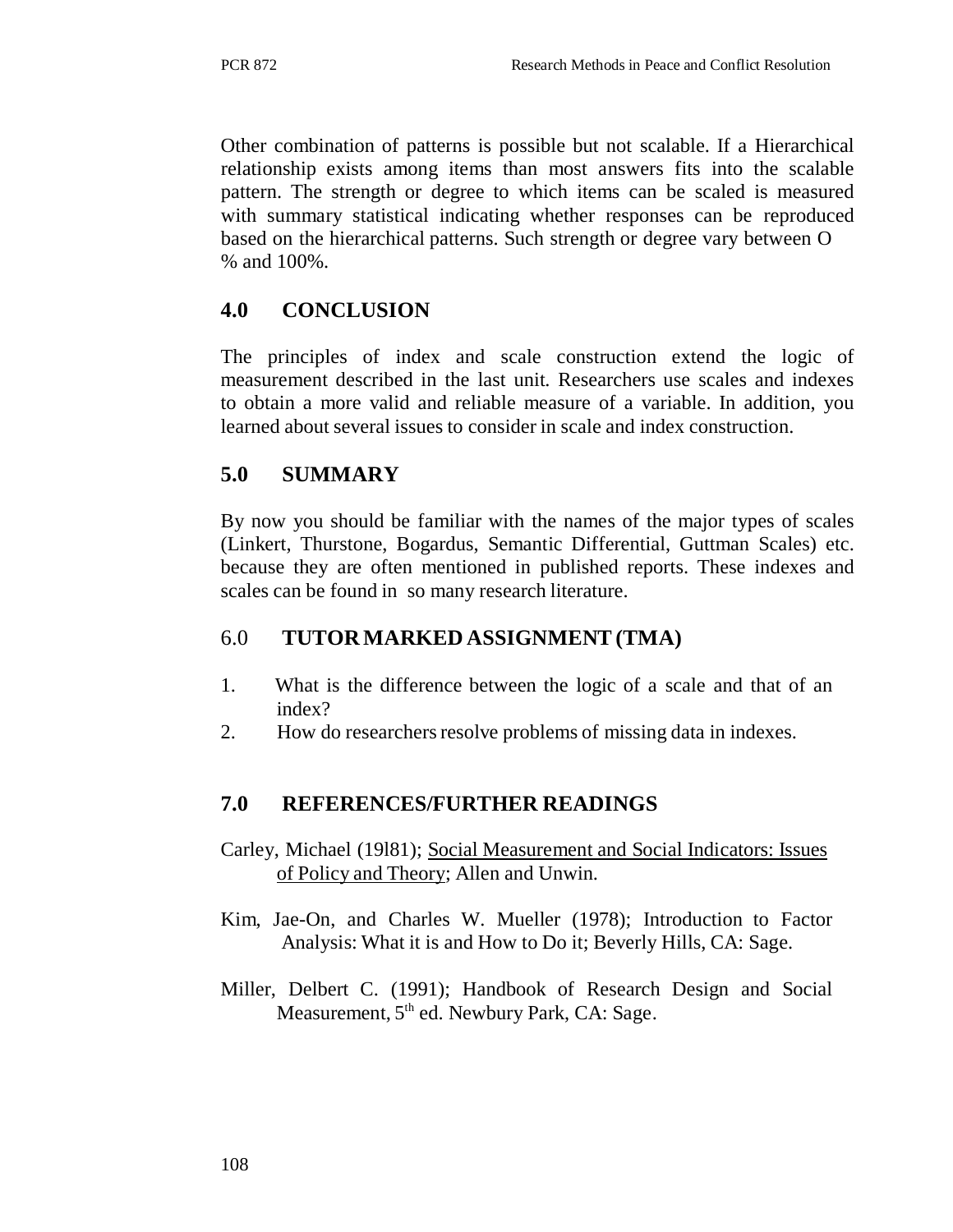# **UNIT 3: QUANTITATIVE RESEARCH DESIGNS**

### **CONTENT**

- 1.0 Introduction
- 2.0 Objectives
- 3.0 Main Body
	- 3.1 Learning the Language of Variable and Hypothesis
		- 3.1.1 What is Variable?
		- 3.1.2 Causal Relationship and Hypotheses
		- 3.1.3 Five Characteristics of Causal Hypothesis
		- 3.1.4 Future Research Test
		- 3.1.5 New Hypotheses Developed
- 4.0 Conclusion
- 5.0 Summary
- 6.0 Tutor Marked Assignment
- 7.0 References/Further Readings

## **1.0 IINTRODUCTION**

Quantitative research relies primarily on assumptions from the positivist approach to science. Qualitative research uses a language of variables, hypotheses, units of analysis, and causal explanation. The logical errors that may arise when developing a causal explanation illustrate why it is essential to understand the components of research design and how they relate to one another.

### **2.0 OBJECTIVES**

At the end of this unit you should be able to: Discuss how to design a quantitative research project; Explain the language of quantitative research.

### **3.0 MAIN BODY**

### **3.1 Learning the Language of Variables and Hypothesis**

#### **3.1.1 What is Variable?**

Variation and Variable: the variable is a central idea in quantitative research. Simply defined, a variable is a concept that varies. The language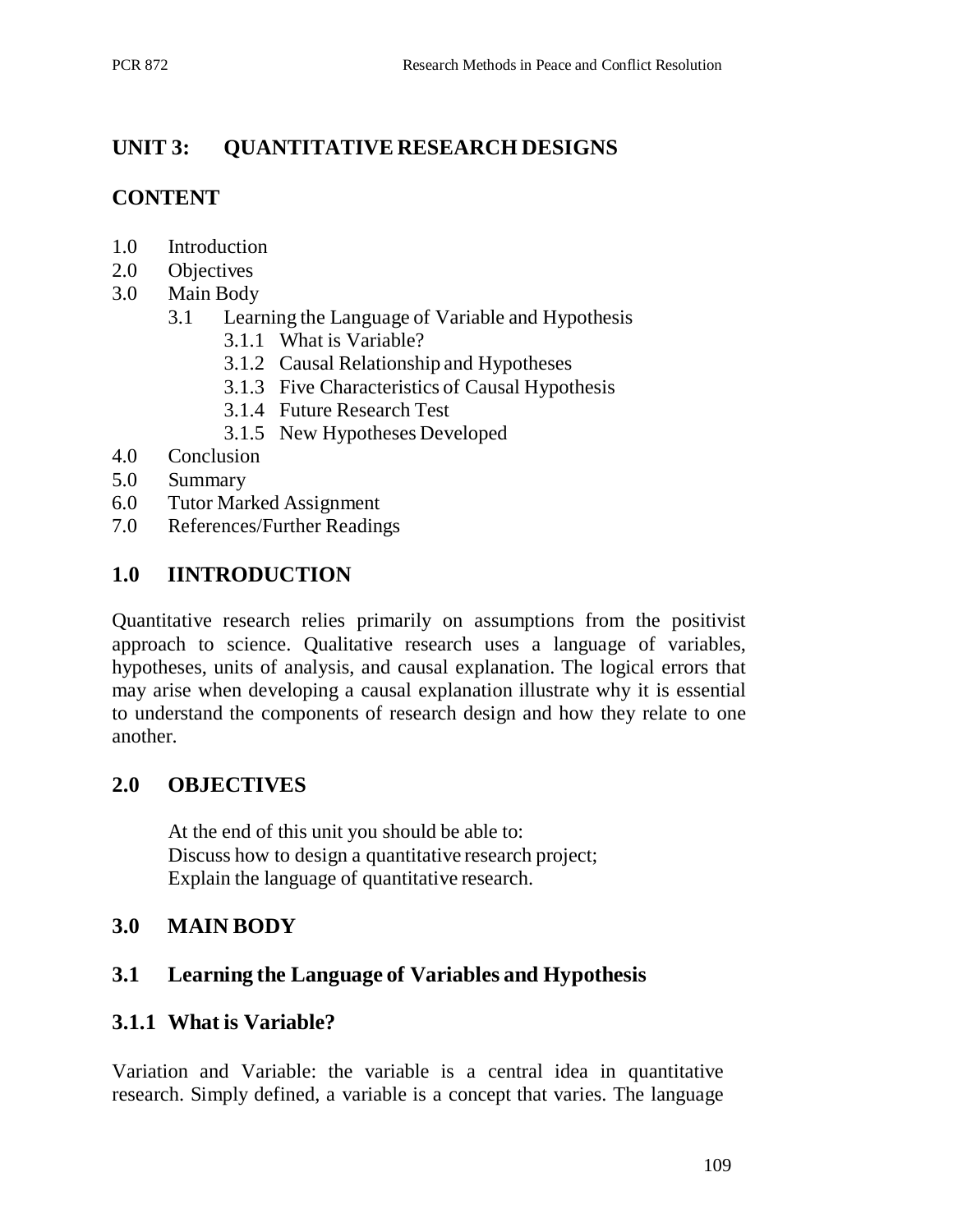of quantitative research is a language of variables and relationships among variables.

You learned about two types of concepts, t that refer to a fixed phenomenon (e.g., the ideal type of bureaucracy) and those that vary in quantity, intensity, or amount (e.g. amount of education). The second type of concept and measures of the concepts are variables. Variables take on two or more values. Once you begin to look for them, you will see variables in this order. For example, gender is a variable; it can take on two values, male or female. Marital status is a variable; it can tame on the values of never married single, married, divorced, or widowed. Type of crime committed is a variable; it can take on values of robbery, burglary, theft, murder, and so forth. Family income is a variable; it can take on values from zero to billions of dollars. A person's attitude toward abortion is a variable; it can range from strongly in favour of legal abortion to strongly anti-abortion.

The values or the categories of a variable are its attribute.. It is easy to confuse variables with attributes. Variables and attributes are related, but they have distinct purposes. The confusion arises because the attribute of one variable can itself become a separate variable with a slight change in definition. The distinction is between concepts themselves that vary and conditions within concepts that vary. For example, "male" is not a variable; it describes a category of gender and is an attribute of the variable "gender". Yet, a related idea, "degree of masculinity", is a variable. It describes the intensity or strength of attachment to attitudes, belief, and behaviours associated with the concept of "masculine" within a culture.

It is not always easy to determine whether a variable is independent or dependent. Two questions help you identify the independent variable. First, does it come before other variables in time? Independent variables come before any other type. Second, if the variables occur at the same time, does the author suggest that one variable has an impact on another variable? Independent variables affect or have an impact on other variables. Research topics are often phrased in terms of the dependent variables because dependent variables are the phenomenon if explained. For example, suppose a researcher examines the reasons for an increase in the crime rate in Dallas. Texas; the dependent variable is the crime rate.

A basic causal relationship requires only an independent and a dependent variable. A third type of variable, the intervening variable, appears in more complex chains of causal relations. It comes between the independent and dependent variables and shows the link or mechanism between them. Advances in knowledge depend not only on documenting cause-and-effect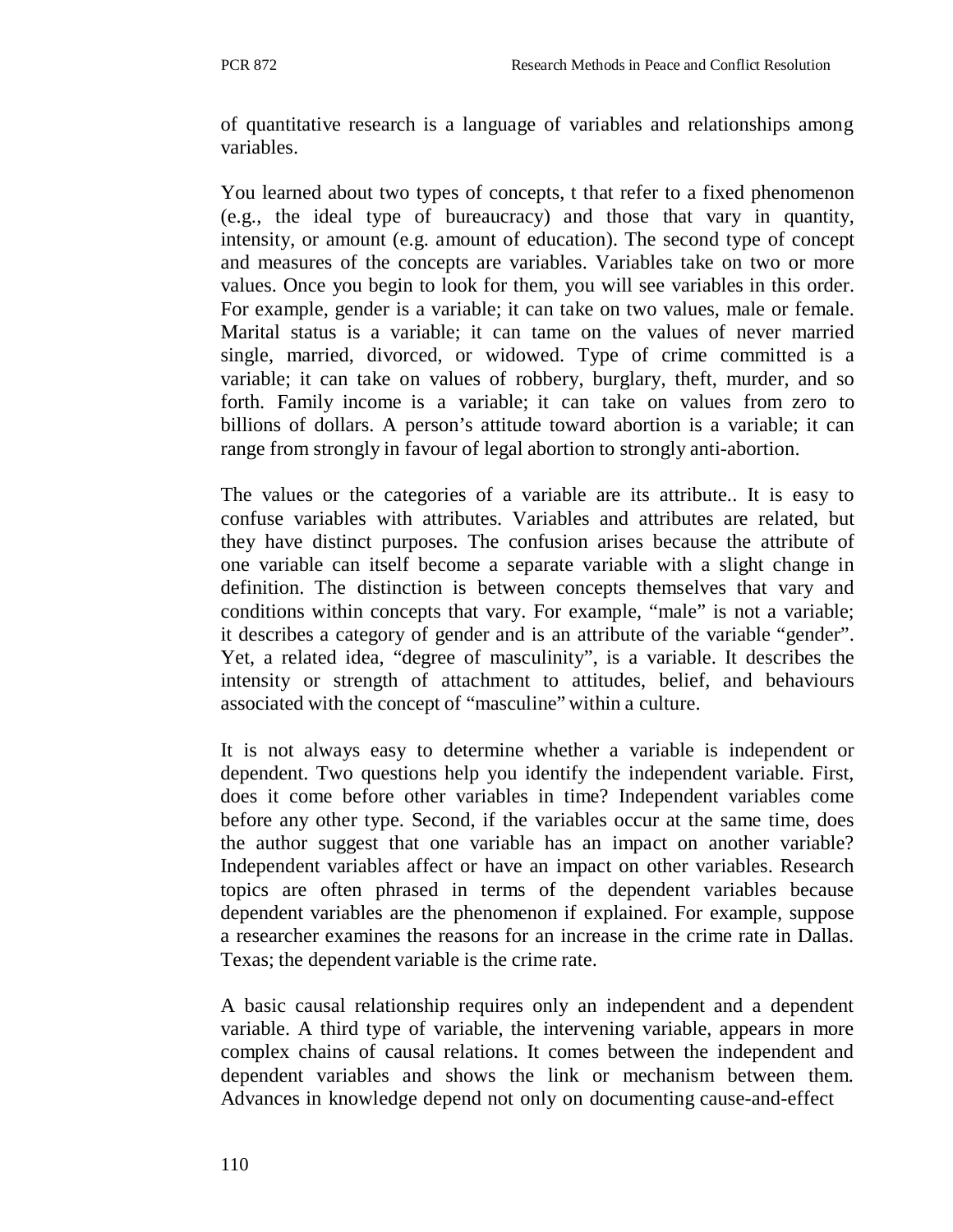relationships but also on specifying the mechanisms that account for the causal relation. In a sense, the intervening variable acts as a dependent variable with respect to the independent variable and acts as an independent variable toward the dependent variable.

For example, the French sociologist Emile Durkheim developed a theory of suicide that specified a causal relationship between manual status and suicide rates. Durkheim found evidence that married people are less likely to commit suicide than single people. He believed that married people have greater social integration (i.e. feelings of belong to a group or family) and thought that a major cause of one type of suicide was that people lacked a sense of belonging to a group. Thus, his theory can be restated as a threevariable relationship: marital status (independent variable) causes the degree of social integration (intervening variable), which affects suicide (dependent variable). Specifying the chain of casualty makes the linkages in a theory clearer and helps a researcher test complex explanations.

Simple theories have one dependent and one independent variable, whereas complex theories can contain dozens of variables with multiple independent, intervening, and dependent variables. For example, a theory of criminal behaviour (dependent variable) identifies four independent variables: an individual's economic hardship, opportunities to commit crime easily, membership in a deviant subgroup of society that does not disapprove of crime, and lack of punishment for criminal acts. A multicause explanation usually specifies the independent variable that has the greatest causal effect.

A complex theoretical explanation contains a string of multiple intervening variables that are linked together. For example, family disruption causes lower self-esteem among children, which causes depression, causes poor grades in school, reduced prospects for a good job, a lower adult income. The chain of variables is: family disruption (independent), childhood selfesteem (intervening), depression (intervening), grades in school (intervening), job prospects (intervening), adult income (dependent).

Two theories on the same topic may have different independent variables or predict different independent variables to be important. In addition, two theories may agree about the independent and dependent variables but differ on the intervening variable or causal mechanism. For example, two theories say that family disruption causes lower adult income, but for different reasons. One theory holds that disruption encourages children to join deviant peer groups that are not socialized to norms of work and thrift.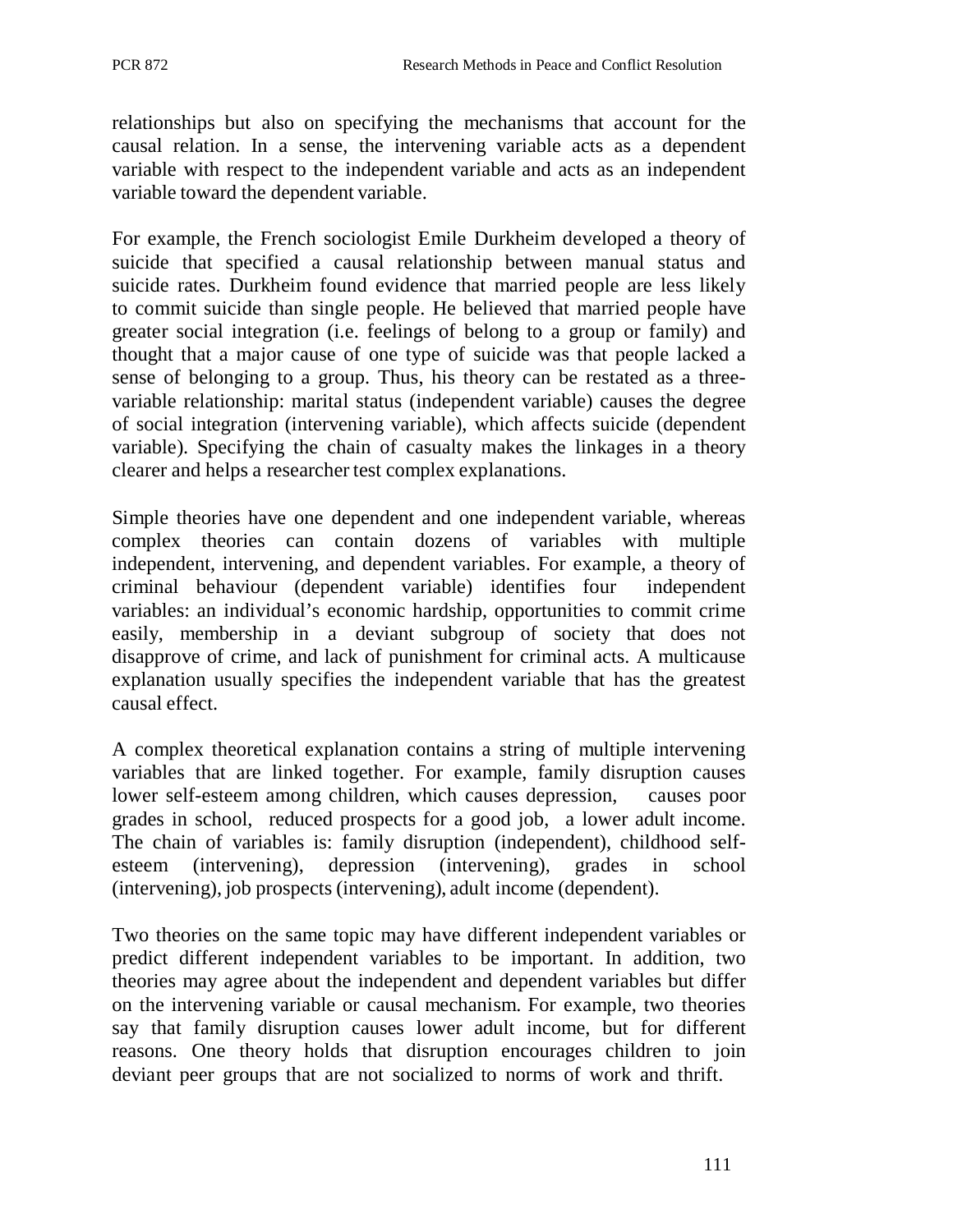Another emphasizes the impact of the disruption on childhood depression and poor academic performance, which directly affect job performance.

## **3.1.2 Causal Relationships and Hypothesis**

The Hypothesis and Causality. A hypothesis is a proposition to be tested or a tentative statement of a relationship between two variables. Hypotheses are guesses about how the social world works stated in a value-neutral form. As Kerlinger (1979:25) notes:

> Hypotheses are much more important in scientific research than they would appear to be just by knowing what they are and how they are constructed. They have a deep and highly significant purpose of taking man out of himself, so to speak... hypothesis are powerful tools for the advancement of knowledge, because, although formulated by man, they can be tested and shown to be correct or incorrect apart from man's values and beliefs

A causal hypothesis has five characteristics. The first two characteristics define the minimum elements of a hypothesis. The third restates hypotheses. For example, the hypothesis that attending religious services reduces the probability of divorce and can be restated as a prediction: Couples who attending religious services frequently have a lower divorce rate than do couples who rarely attend religious services. The prediction can be tested against empirical evidence. The fourth characteristic states that hypotheses should not be viewed in isolation. They should be logically tied to a research question and ultimately to a theory. Researchers test hypotheses to answer the research question or find empirical support for a theory. The last characteristic requires that a researcher use empirical data to test hypotheses.

## **3.1.3 Five Characteristics of Causal Hypotheses**

- 1. It has at least two variables
- 2. It expresses a causal or cause-effect relationship
- 3. It can be expressed as a prediction or expected future outcome
- 4. It is logically linked to a research question and a theory
- 5. it is probable falsifiable; that is, it is capably of being tested against empirical evidence and shown to be true or false.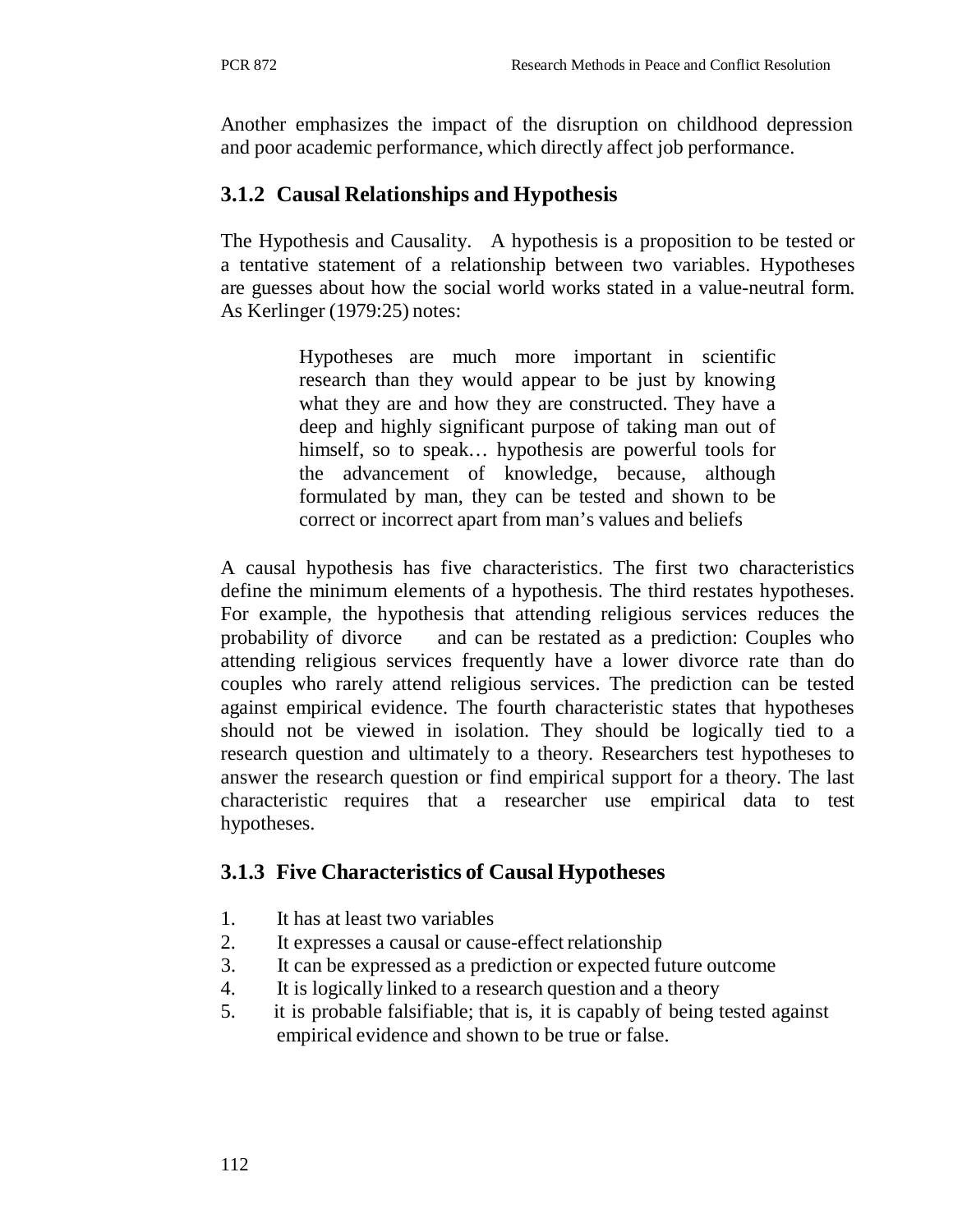Statements that are necessarily true as logic or questions that are impossible are through scientific observation (What is a life? Is there a God?) cannot be scientific cases.

The result of testing a hypothesis is three outcomes:

#### **TIME 1: Which of the eight potential hypotheses in competition to explain a dependent variable is best?**

H1 H2 H3 H4 H5 H6 H7 H8

**TIME 2: Research tests the hypotheses and shows support for some but rejects others.**



### **3.1.4 TIME 3: Future research tests remaining hypotheses in contention**



New hypothesis developed and addressed for consideration: H9

#### **TIME 4: Future research tests the hypotheses still in contention**

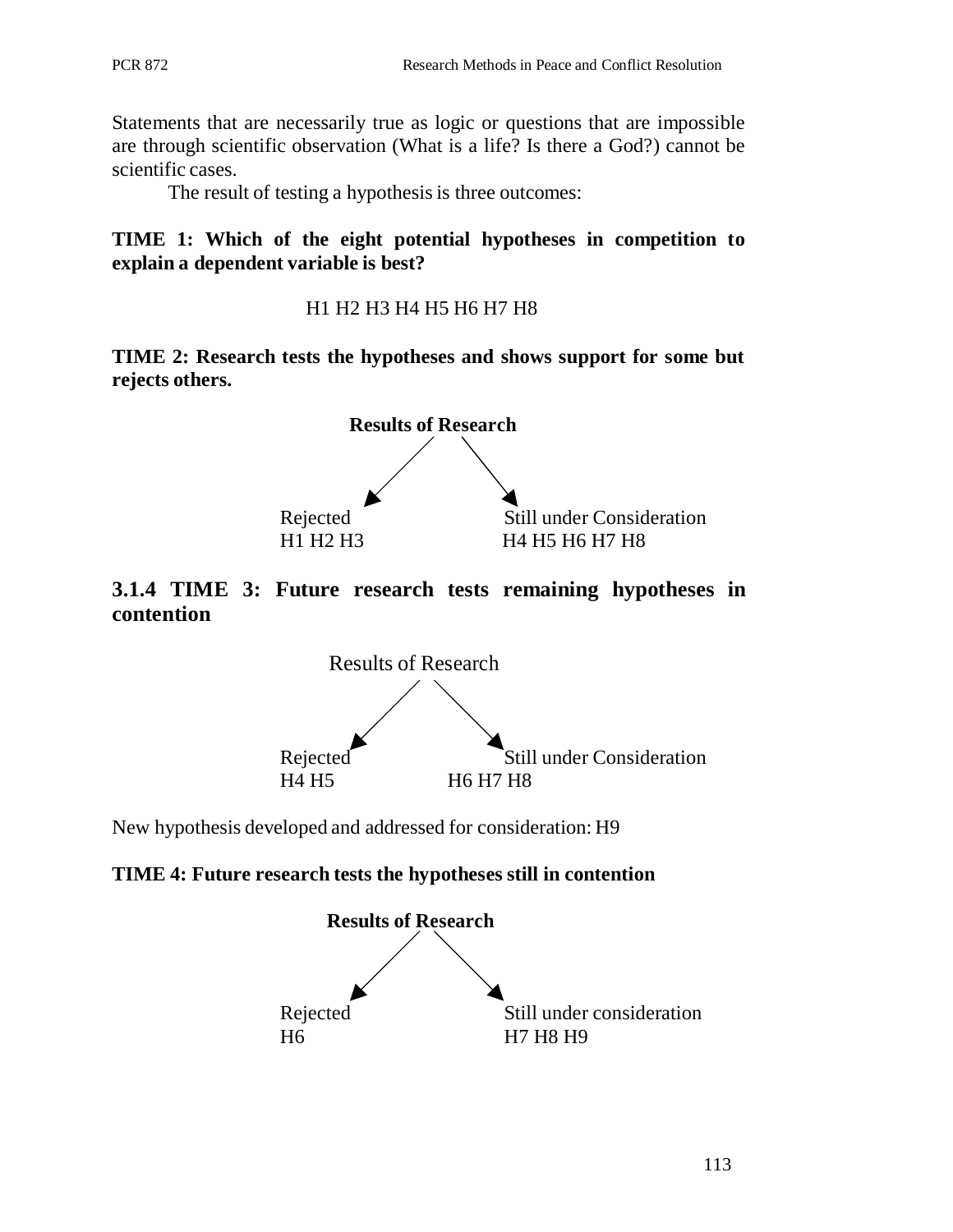#### **3.1.5 New hypotheses developed and added for consideration: H10 H11**

There are several forms researchers use to test both the direction and the strength of a relationship between variables. By ruling out competing hypotheses as alternative explanation for a relationship, a researcher strengthens the evidence for a causal relationship.

When evaluating the test of a hypothesis, researchers treat evidence that supports hypothesis differently from evidence that opposes it. Recall the preceding discussion of proof. A hypothesis cannot be proved, but it can be disproved. Empirical support for a hypothesis means that the hypothesis remains a possibility or is still in the running.

#### **4.0 CONCLUSION**

In this unit we have learned about the components of quantitative research that are based on a positionist approach to research. Quantitative research techniques share a language and logic from positivism that separate them from research techniques based on other approaches.

We have also learnt about the language of quantitative research designs.

### **5.0 SUMMARY**

In retrospect, we have clearly seen that quantitative research design uses a deductive logic. When using it, you begin with a general topic narrow it down to research questions and hypotheses, and finally test hypotheses against empirical evidence.

We saw that theoretical explanations and concepts are a critical part of research design. Explanations and concepts are the basis of variables and the interrelationships.

### **6.0 TUTOR MARKED ASSIGNMENT (TMA)**

- 1. Describe the differences between independent, dependent, and intervening variables.
- 2. Why don't we prove results in social research?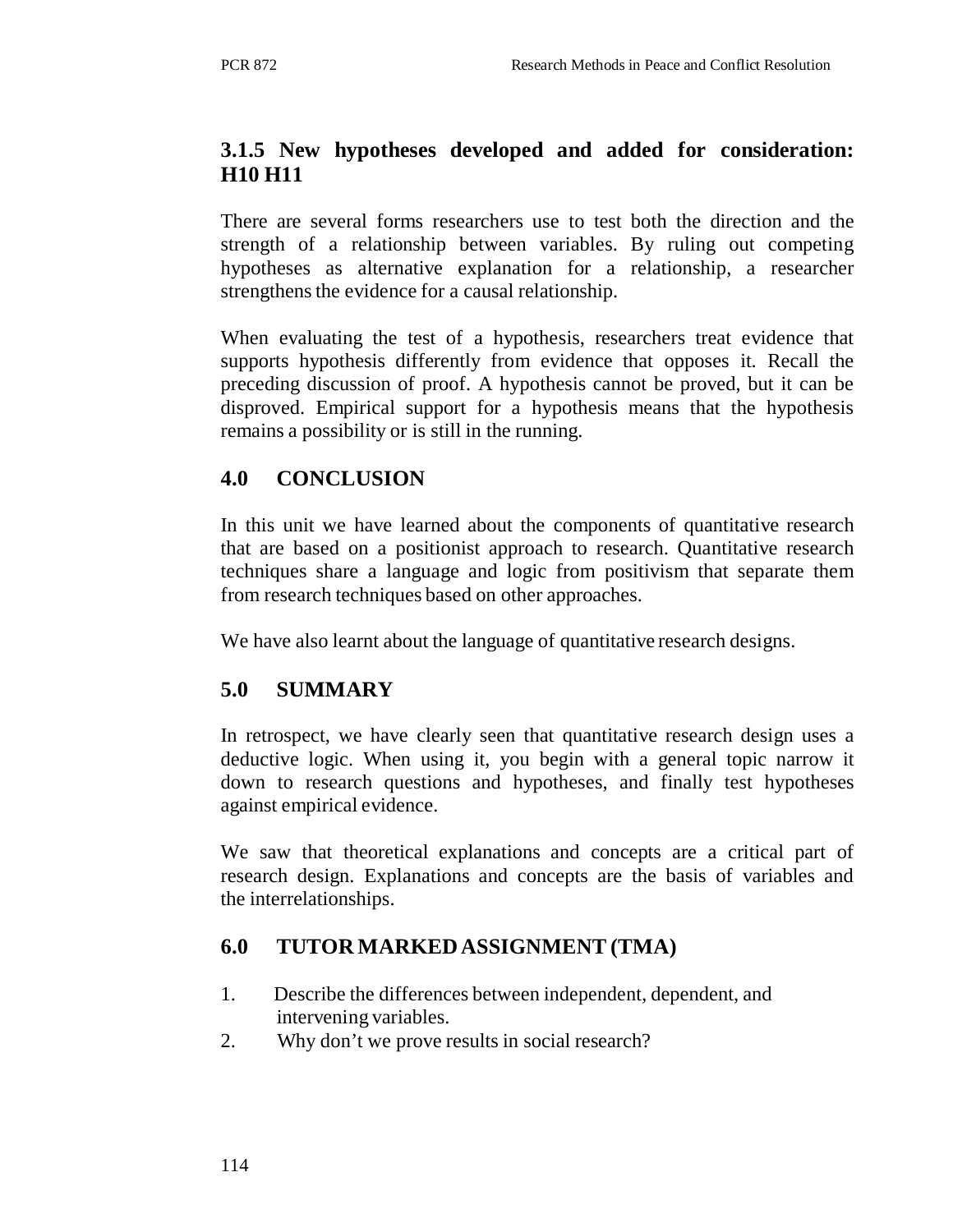# **7.0 REFERENCES/FURTHER READINGS**

- Blalock, Hubert M.Jr. (1969); Theory Construction: From Verbal to Mathematical Formulations; Englewood Cliffs, NJ: Prentice Hall.
- Campbell, John P., Richard L. Daft and Charles L. Hulin (1982); What to Study: Generating and Developing research questions Developing Research Questions: Beverly Hills, CA: Sage.
- Davis, James A. (1985), The Logic of Causal order. Beverly Hills. CA; Sage.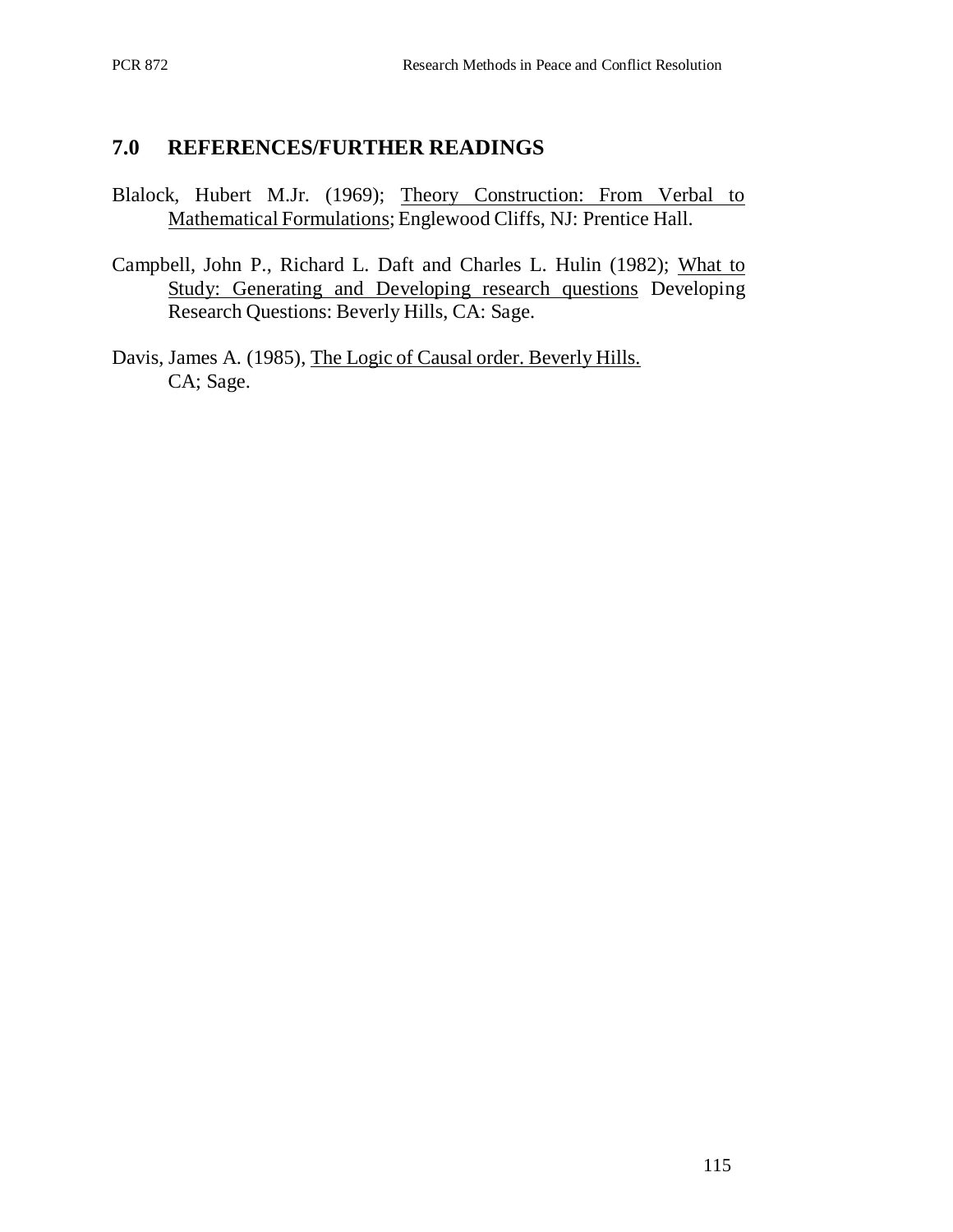## **UNIT 4: SAMPLING**

### **CONTENT**

- 1.0 Introduction
- 2.0 Objectives
- 3.0 Main Body
	- 3.1 Why Sample?
		- 3.1.1 Populations, Elements and Sampling Frames
		- 3.1.2 Non-Probability Sampling
		- 3.1.3 Types of Samples
		- 3.1.4 Snowball Sampling
		- 3.1.5 Types of Probability Samples
- 4.0 Conclusion
- 5.0 Summary
- 6.0 Tutor Marked Assignment
- 7.0 References/Further Readings

## **1.0 INTRODUCTION**

Sampling is a powerful technique with wide applications beyond social research. It is used in such fields as accounting, astronomy, chemistry, manufacturing, and zoology. In social research, it is used primarily in survey research, content analysis and non reactive research.

### **2.0 OBJECTIVES**

At the end of this unit you will be able to:

- ・ Explain sampling and its concepts;
- ・ Discuss how to apply the concept in practice.

### **3.0 MAIN BODY**

#### **3.1 Why Sample?**

Sampling, like random assignment, is a process of systematically selecting cases for inclusion in a research project. When a researcher randomly assigns, she sorts a collection of cases into two or more groups using a random process. By contrast, in random sampling she selects a smaller subset of cases from a larger pool of cases. A researcher can both sample and randomly assign. She can first sample to obtain a smaller set of cases (e.g. 150 people out of 20,000) and then use random assignment to divide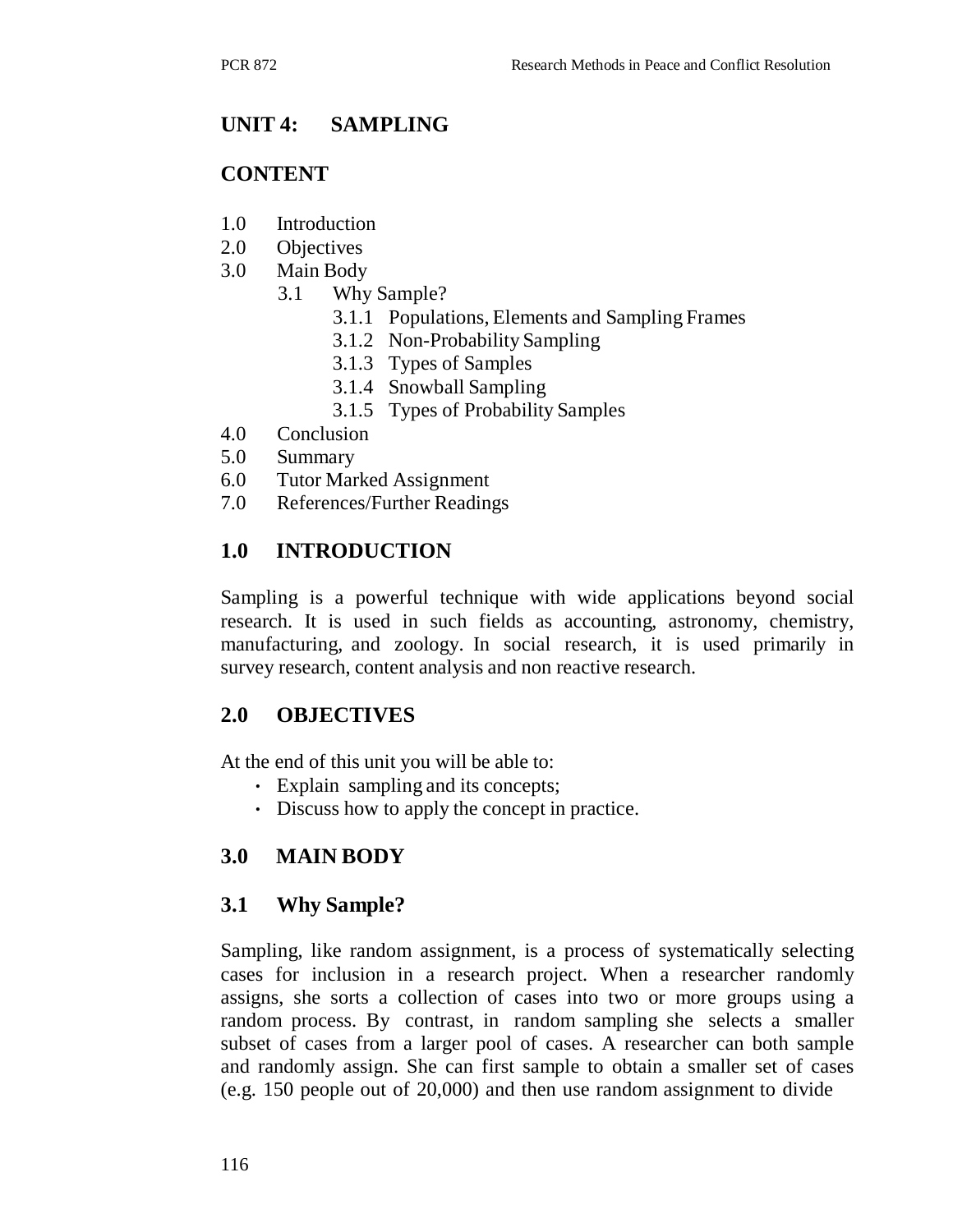by a much larger pool of cases, may be one of the disbelief. It sounds too good to be true. But sampling is powerful and it works. With a wellconducted sample, a researcher can measure variables with 2,000 cases, generalize to 200 million, and not be off by more than 2 to 4 percent from the results that would be obtained if all 200 million were used.

How is it possible to use so few cases to generalize accurately to so many? It is not based on trickery or magic but on logical statistical reasoning that has been tested repeatedly with empirical evidence. Moreover, a researcher cannot use just any sample is generalize accurately. The sample must be selected according to precise procedure, and statements made about it are subject to limitations.

#### **3.1.1 Populations, Elements and Sampling Frames**

A researcher draws a sample from a larger pool of cases, or elements. A sampling element is the unit of analysis or case in a population. It can be a person, a group, an organization, a written document nor symbolic message, or even a social action (e.g. an arrest, a divorce, a kiss) that is being measured. The large pool is the population which has an important role in sampling. Sometimes the term universe (defined in chapter 6) is used interchangeably with population. To define the population, a researcher specifies the unit being sampled, the geographical location and the temporal boundaries of populations. Consider the examples of population in Box 10.1. All the examples include the elements to be sampled (people, businesses, hospital admissions, commercials) and geographical and time boundaries.

A researcher begins with an idea of the population (e.g. all people in a city) but defines it more precisely. The term *target population* refers to the specific pool of cases that she wants to study. The ratio of the size of the sample to the size of the target population is the sampling ratio. For example, the population has 50,000 people, and a researcher draws a sample of 150 from it. Her sampling ratio is  $150050.000 = 0.003$  or 03%.

#### **3.1.2 Non-probability Sampling**

Samples can be divided into two groups: those that are based on the principles of randomness from probability theory, and those that are not. Sampling based on probability theory test a researcher say precise things about sampling and use powerful statistics. Samples that are not based on probability theory are more limited. A researcher uses them out of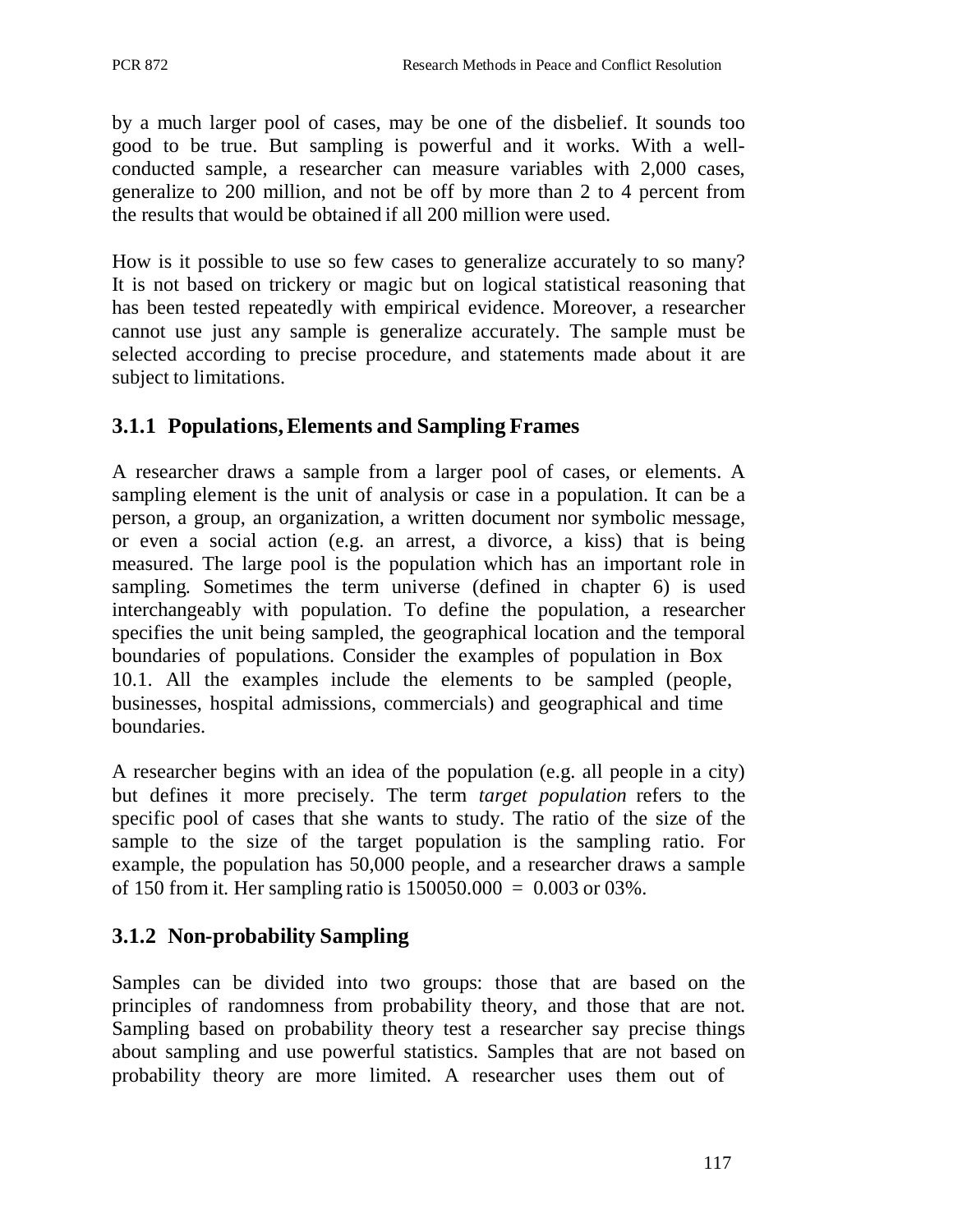ignorance, because of a lack of time, or in special situations. Except for special situations, quantitative researchers prefer probability samples.

#### **3.1.3 Types of Samples:**

| <b>Non-Probability</b>                                  | Probability                                         |
|---------------------------------------------------------|-----------------------------------------------------|
| <i>Haphazard:</i> Select anyone who is<br><sub>on</sub> | <i>Simple:</i> Select people based<br><sub>on</sub> |
| convenient                                              | a true random procedure                             |
| <i>Quota:</i> Select anyone in predetermined<br>groups  | Systematic: Select every person<br>(quasi-random)   |
| Snowball: Select people connected to<br>select          | Randomly<br>Systematic:                             |
| one another<br>groups                                   | people in predetermined                             |
| <i>Purposive:</i> Select anyone in a hard-to-<br>random | <i>Cluster:</i> Take multistage                     |
| find target population                                  | in each<br>samples<br>several<br>levels             |

She selected some because they had low incomes and some because they had high incomes. Some were male and some were female.

In this study of the political influence of corporate elites, Michael Useem (1984) used a type of quota and purposive sampling. He interviewed 72 directors of major British corporations and 57 officials from large U.S firms. He chose the sample to include both U.S and British firms and to include some directors who sat on the boards of more than one firm In addition, he matched firms by industry and size, and limited geographical locations in order to reduce travel costs.

### **3.1.4 Snowball Sampling**

Social researchers are often interested in an interconnected network of people or organizations. The network could be scientific around the world investigating the same problem, the elites of a medium-sized city, the members of an organized crime family, persons who sit on the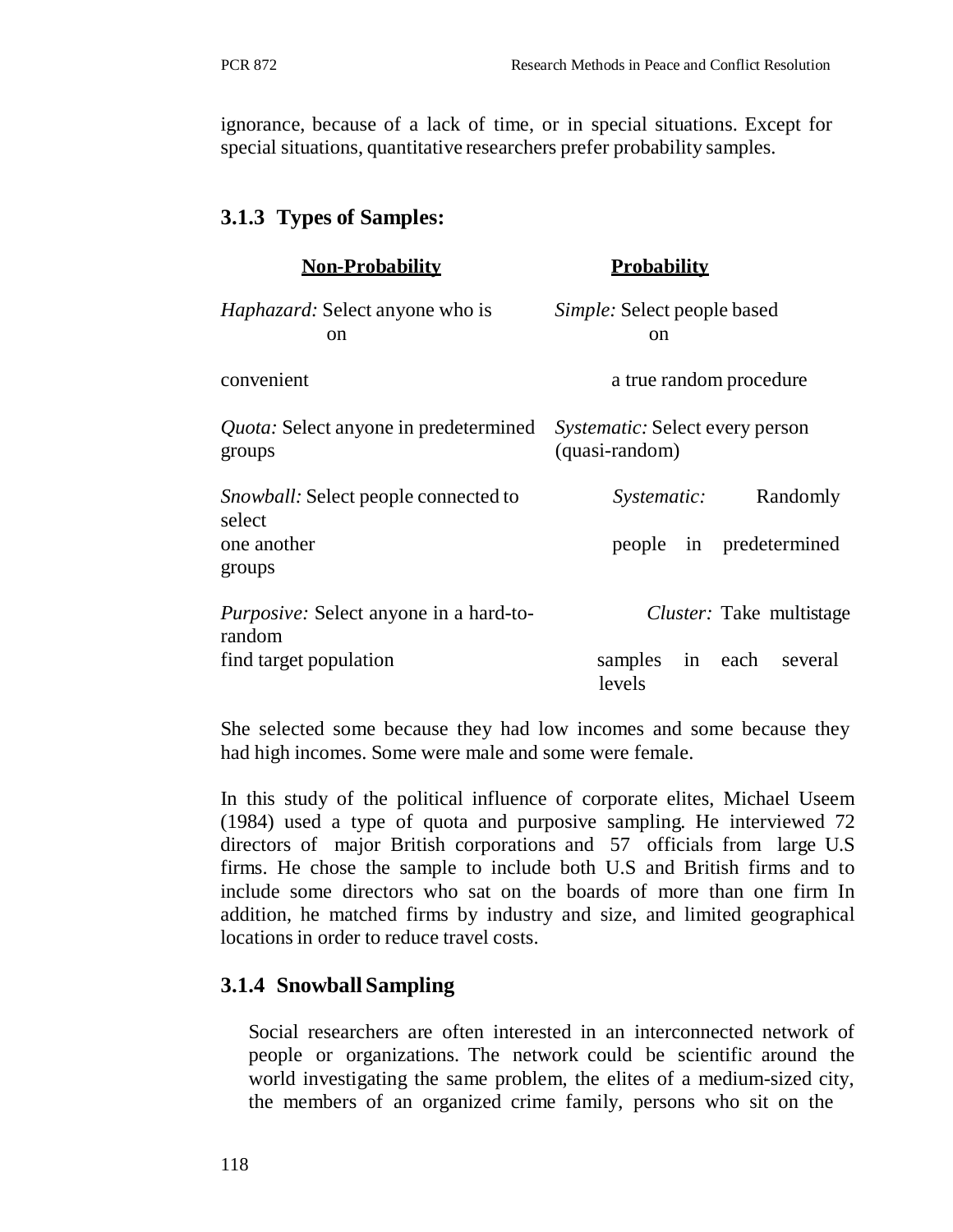boards of directors of major banks and corporations, or people on a college campus who have had sexual relations with each other. The crucial feature is that each person or unit is connected with another through a director or indirect linkages. This does not mean that each person directly knows, interacts with, or is influenced by every other person in the network. Rather, it means that taken as a whole, with direct and indirect links, most are within an interconnected web of linkages.

#### **3.1.5 Types of Probability Samples**

*Simple Random:* The simple random sample is both the easiest random sample to understand and the one on which other types are modeled. In simple random sampling, a researcher develops an accurate sampling frame, selects elements from the sampling frame according to a mathematically random procedure, then locates the exact element that was selected for inclusion in the sample.

After numbering all elements in a sampling frame, a researcher uses a list of random numbers to decide which elements to select. She needs as many random numbers as there are elements to be sampled, for example, for a sample of 100 you need 100 random numbers. She can get random numbers from a *random number table*, a table of numbers chosen in a mathematically random way. Random number tables are available in most statistics and research methods books, including this one (see Appendix B). The numbers are generated by a pure random process so that any number has an equal probability of appearing in any position. Computer programs can also produce lists of random numbers.

#### **4.0 CONCLUSION**

We have known sampling as being widely used in social research, especially in survey research and non-reactive research techniques. We are now aware of four types of sampling that are not based on random processes: haphazard, quota, snowball and purposive, only the last two are acceptable, and even then their use depends on special circumstances.

#### **5.0 SUMMARY**

In general, probability sampling is preferred because it produces a sample that represents the population and enables the researcher the researcher to use powerful statistical techniques.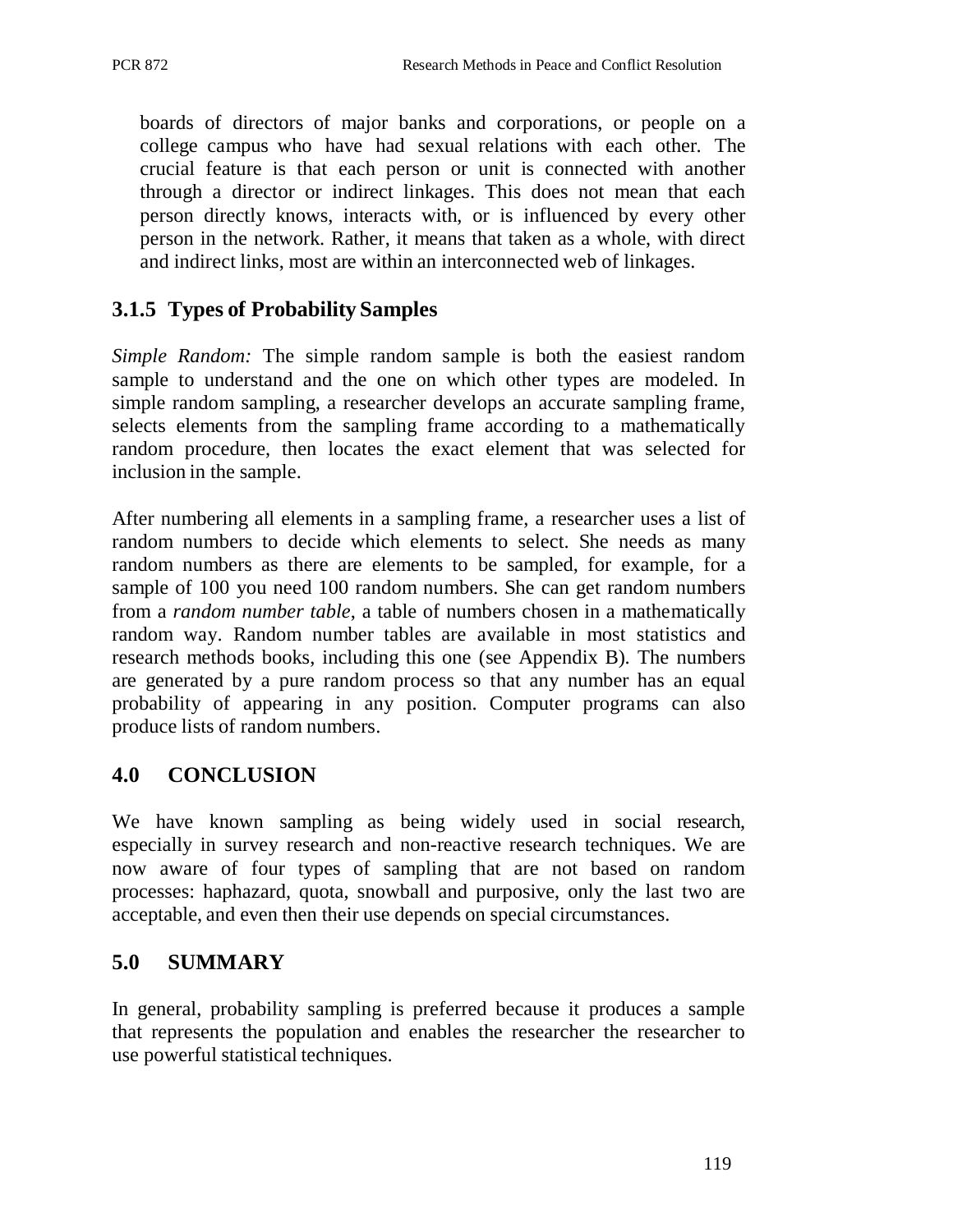Likewise, sampling issues influence research design, measurement of variables and data collection strategies.

## **6.0 TUTOR MARKED ASSIGNMENT (TMA)**

- 1. What is a sampling frame and why is important?
- 2. When is purpose sampling used?

## **7.0 REFERENCES/FURTHER READINGS**

Davis, James A. (1985); Why Sampling?; Beverly Hills, CA: Sage.

Campbell, John and Charles L. Hulin (1982); What to Study: Generating and Developing Research Questions; Beverly Hills, CA: Sage.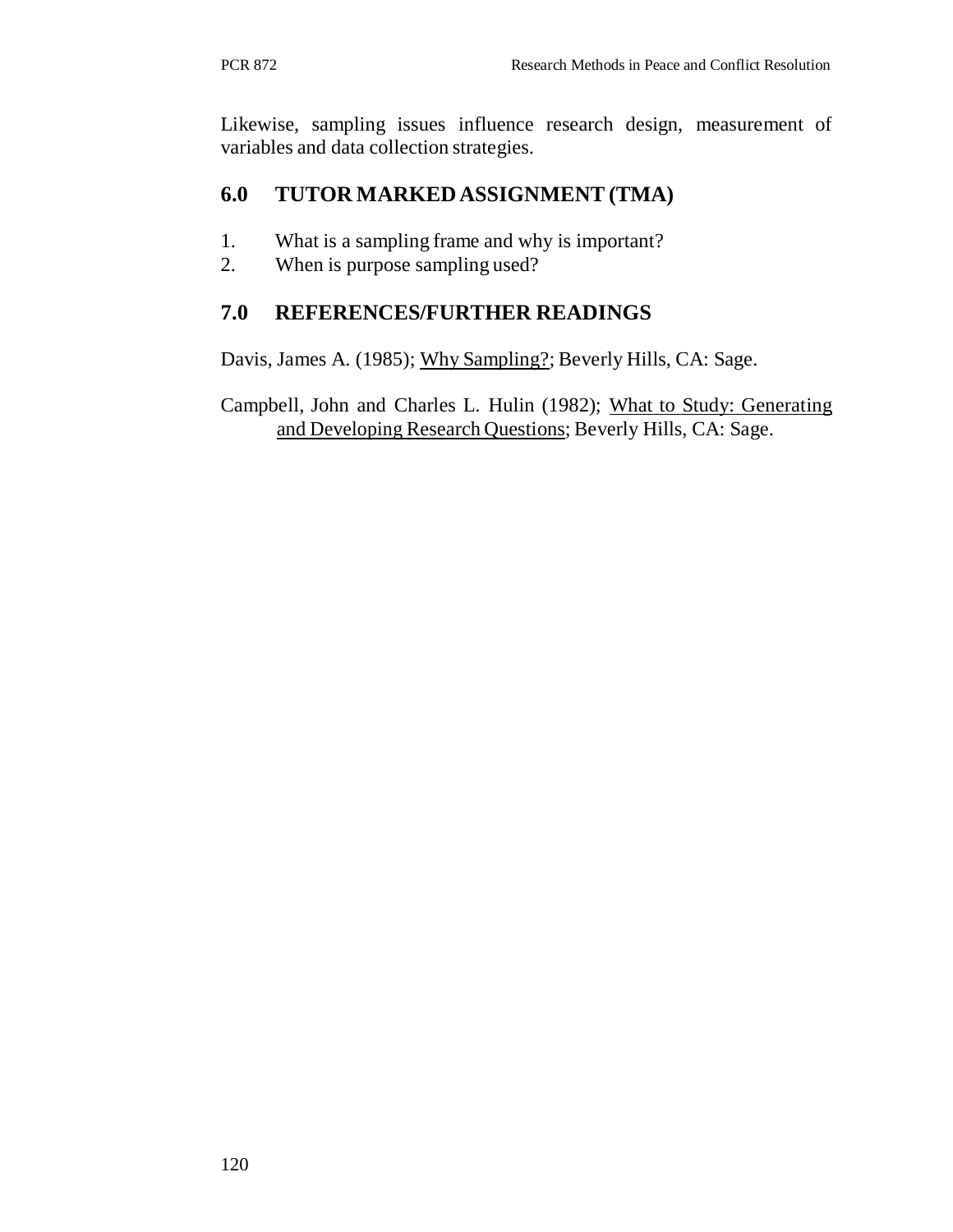### **MODULE 6**

#### **INTRODUCTION**

- Unit 1 Experimental Research
- Unit 2 Survey Research
- Unit 3 Field Research
- Unit 4 Qualitative Research Design

#### **UNIT 1: EXPERIMENTAL RESEARCH**

#### **CONTENT**

- 1.0 Introduction
- 2.0 Objectives
- 3.0 Main Body
	- 3.1 Experimental Research
		- 3.1.1 Research Appropriate for an Experiment
		- 3.1.2 Research Question for an Experimental Research
		- 3.1.3 A Short History of the Experiment
- 4.0 Conclusion
- 5.0 Summary
- 6.0 Tutor Marked Assignment
- 7.0 References/Further Readings

#### **1.0 INTRODUCTION**

Experimentation, the principal scientific method to be emphasized here, involves a simple level for the comparison of groups or individuals who have been differentially exposed to changes in their environment. Experimental research is the easiest to grasp and is used across many other fields of science.

#### **2.0 OBJECTIVES**

At the end of this unit you should be able to

Explain how to conduct a particular type of quantitative research; Discuss the logic that guides experimental research; Identify experimental research methods.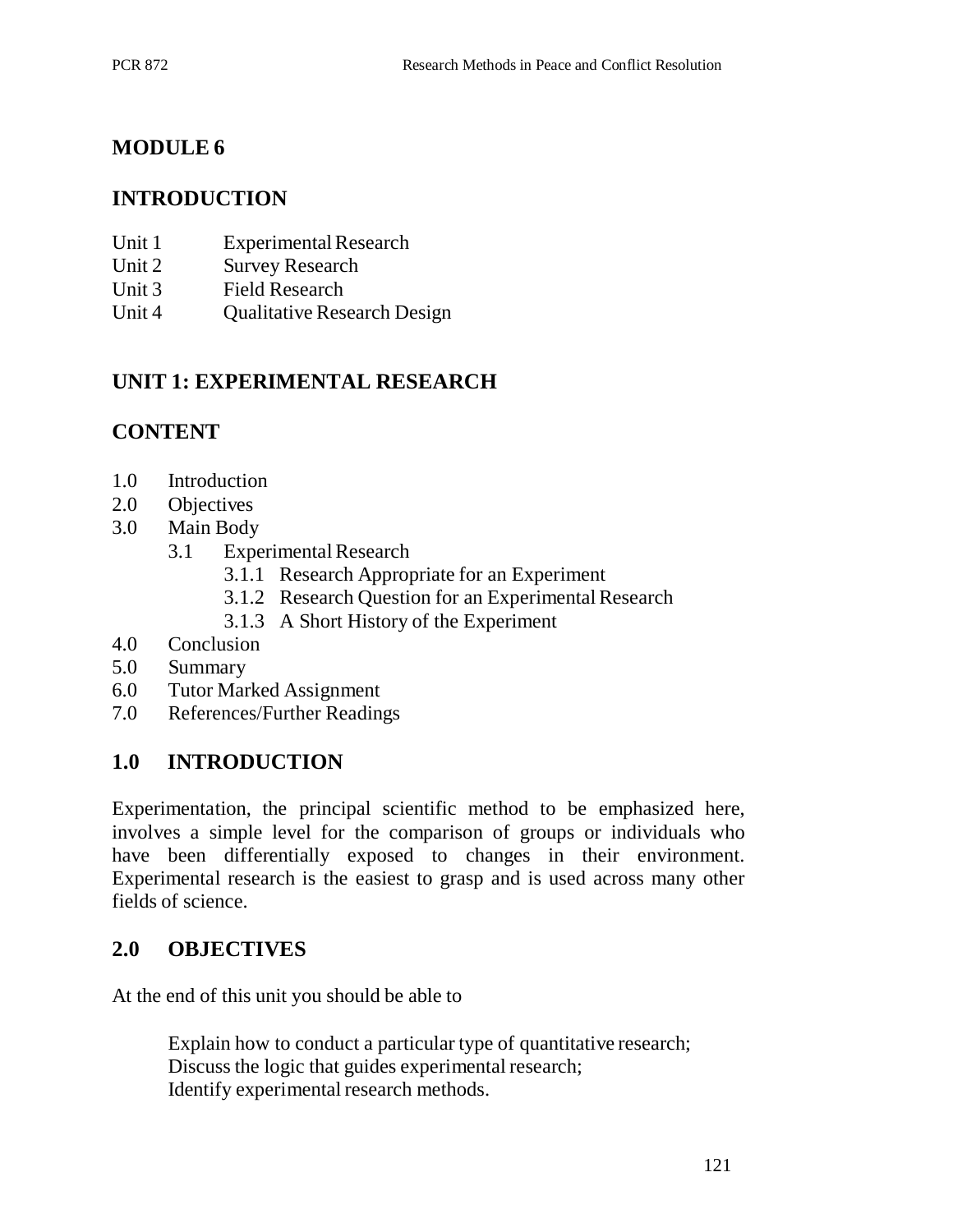## **3.0 MAIN BODY**

### **3.1 Experimental Research**

Experimental research builds on the principles of a positivist approach more directly than do the other research technique. Researchers in the natural sciences (e.g., chemistry and physics), related applied fields (e.g., agriculture, engineering, medicine), and the social sciences conduct experiments. The logic that guides an experiment on plant growth in biology or testing a metal in engineering is applied in experiments on human social behaviour. Although it is most widely used in psychology, the experiment is found in education, criminal justice, journalism, marketing, nursing, political science, social work, and sociology.

The experiment's basic logic extends commonsense thinking. Commonsense experiments are less careful or systematic than scientifically based experiments. In commonsense language, "an experiment" means modifying something in a situation, than comparing an outcome to what existed without the modification. For example, I try to start my car, to my surprise, it does not start. I "experiment" by cleaning off the battery connections, then try to start it again. I modified something (cleaned the connections) and compared the outcome (whether the car started) to the previous situation (it did not start). I began with an implicit "hypothesis" – a building of crud on the connections is the reason the car is not starting, and once the crud is cleaned off, the car will start. This illustrates three things researchers do in experiments: (1) begin with a hypothesis; (2) modify something in a situation; and (3) compare outcomes with and without the modification.

Compared to the other social research techniques, experimental research is the strongest for testing causal relationships because the three conditions for causality (temporal order, association or alternative explanations) are clearly met in experimental designs.

### **3.1.1 Research Question Appropriate for an Experiment**

*The Issue of an Appropriate Technique:* Social researchers use different research techniques (e.g. experiments, surveys) because some research questions can be addressed with certain techniques but not with others. New researchers often ask which research technique best fits which problem. This is difficult to answer because there is no fixed match between problems and technique; the answer is, make an informed judgment.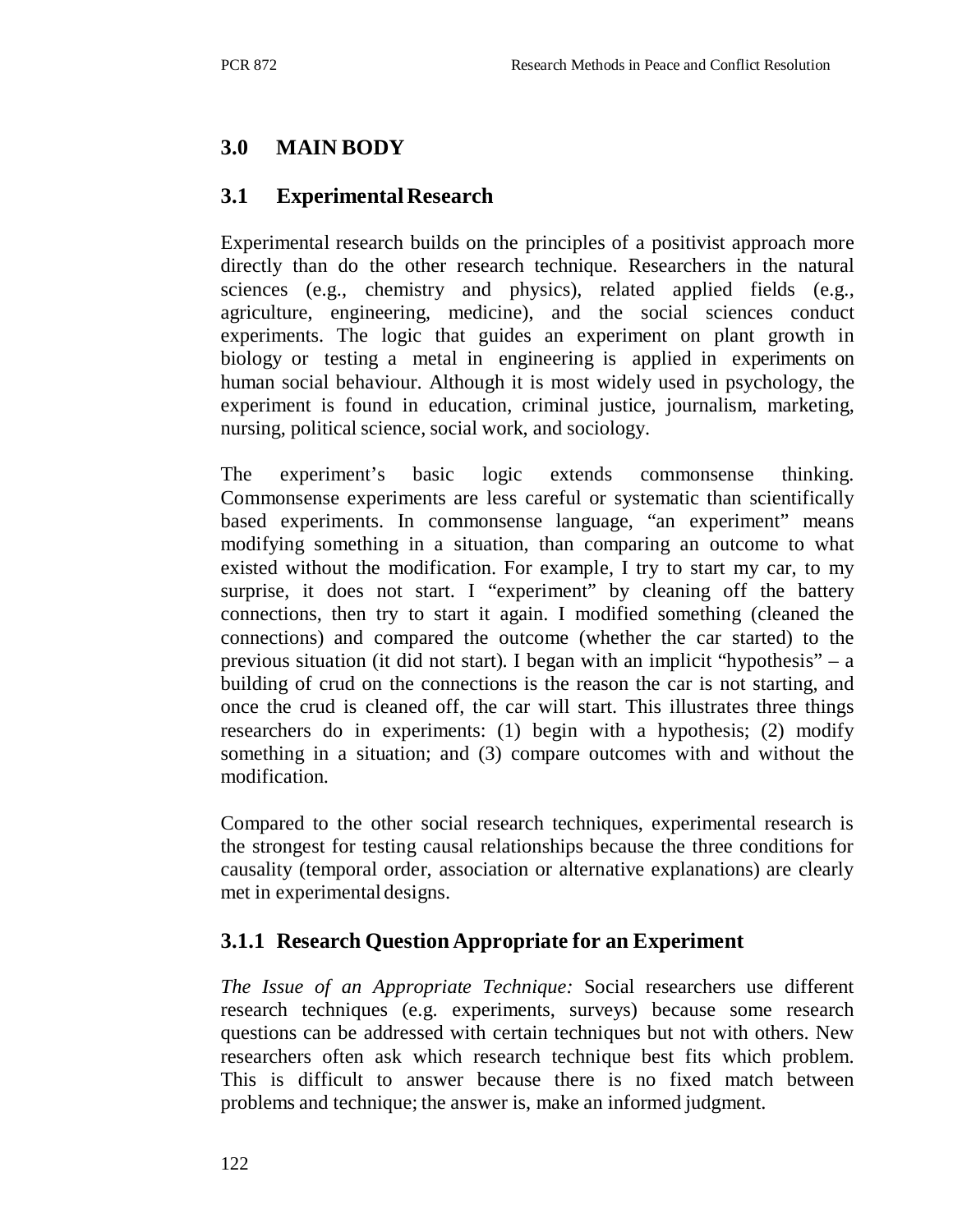General guidelines exist for fitting techniques to problems. Beyond guidelines, you can develop judgment from reading research reports, understanding the strengths and weaknesses of different techniques, assisting more experienced researchers with their research, and gaining practical experience.

#### **3.1.2 Research Questions for Experimental Research**

The logic of experimental design guides the types of research problems best addressed by experiments. A crucial factor is that in experimental design a researcher changes a situation and has control over the setting in which the change is introduced. Only those research problems that let a researcher manipulate conditions are appropriate for experimental research. For example, experimental research cannot answer. "Do people who complete a college education increase their average annual income?" Researcher cannot randomly assign thousands of people across the country to a college or noncollege group. Even when a whole nation is not involved, many situations cannot be controlled. For example, do people who have younger siblings (brothers and sisters) have better leadership skills than only children? Researchers cannot assign couples to groups and then force them to produce or not producer children so that they can examine leadership skills.

Social scientists are more limited than natural scientists in the degree to which they can intervene for research purposes. Social researchers are very creative in inventing treatments for independent variables (e.g., pressure to conform, anxiety, cooperation, high self-esteem), but they cannot manipulate or create many independent variables (e.g., sex, marital status, age, religious belief, level of income, parents' political affiliation, or size of community where raised). Researchers must decide which is most effective for answering the specific question, within practical and ethical limitations. For example, a research question is, "Does fear of crime affect the behaviours of elderly people by motivating them to seek self-protection and security?" An experimental researcher creates different levels of fear of crime among groups of elderly subjects. To create a fear of crime, she has subjects read about crimes, shows them films about crime, or places them in fear-inducing situations (e.g., in a locked room with a dangerous looking person who makes threatening statements). Next, he measures whether the subjects act in self protective ways (e.g., push a button to create a physical barrier between themselves and the dangerous person) or answer questions about hypothetical situations involving security in certain ways (e.g., plan to buy new locks).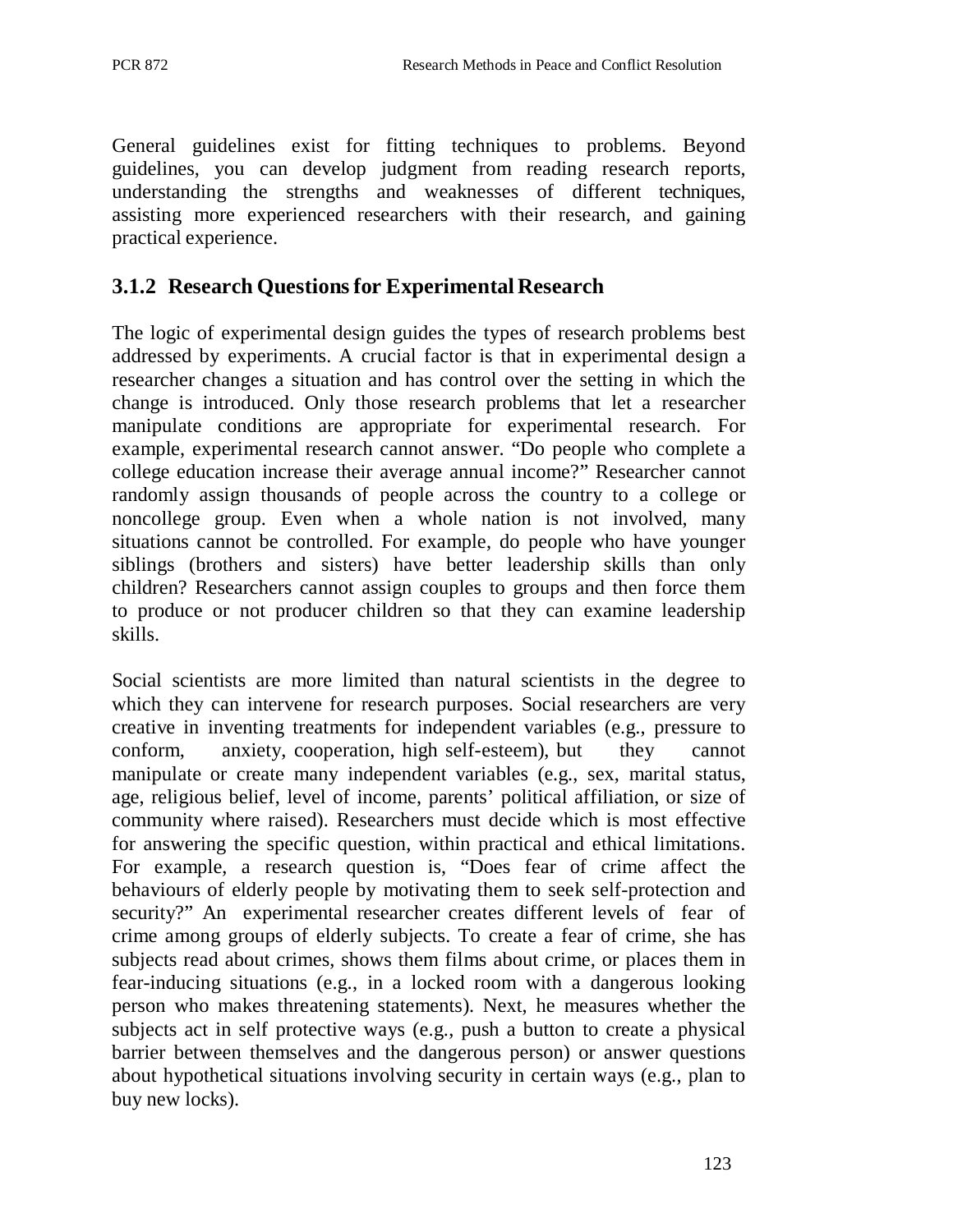Other techniques (e.g., survey research) can address the same issue. A survey researcher asks elderly people questions about how much they fear crime and what they have done for self-protection and security. He measures fear by asking subjects to tell how much they already fear crime on the basis of their previous experiences.

A source of confusion is that researchers can use a prior fixed condition (e.g., age or sex) as a variable in experiments. For example, Spillers (1982) asked whether age affected a child's decision to play with a disabled child. Her subjects were 32 preschool and 32 third-grade children. She showed each subject four pairs of photos, each pair showing one child in a wheelchair and the other standing. The children in the photographs were mixed for physical attractiveness, age, and sex. Each subject was asked, "Which child would you like to play with?" Spillers found that more thirdgraders than preschool children accepted the disabled child. Spillers did not modify the independent variable, age, to find its effect on the dependent variable, playmate choice, but she manipulated the decision process and controlled the setting in which it occurred.

### **3.1.3 A Short History of the Experiment in Social Research**

The experimental method was borrowed by the social sciences from the natural sciences, and began in psychology. It was not widely accepted in psychology until after the beginning of the twentieth century. Thus, the experimental method was not a method for social research until after 1900.

Wilhelm M. Wundt (1832 – 1920), a Germany psychologist and physiologists, introduced the experimental method into psychology. During the late 1800s Germany was the center of graduate education, and leading social scientists from around the world went to Germany to study. Wundt established a laboratory for experimentation in psychology which became a model many other social researchers. By 1908 researchers at many African and other universities established psychology laboratories to conduct experimental social research. The experiment placed a more philosophical, introspective narrative approach that was closer to interpretative social science. For example, William, J.  $(1842 - 1910)$ , the foremost American philosopher and psychologist of the 1890s, did not embrace the experimental method.

From the turn of the century to the time of World War II, the experimental method was narrated and became entrenched in social research. The method's widespread appeal was that it deferred an objective, unbiased,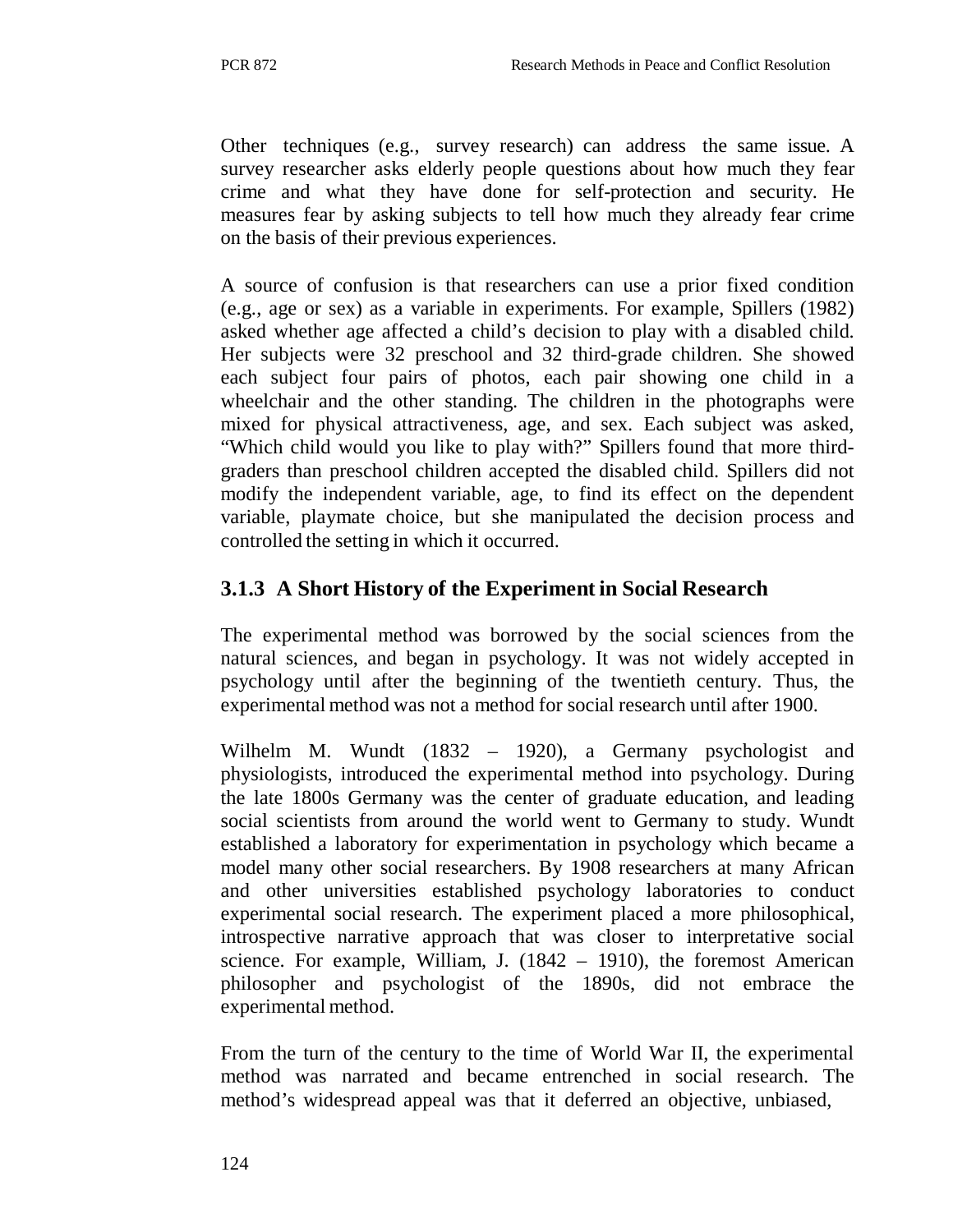scientific writers study of human mental and social life at a time when the scientific study of social life was just given acceptance.

Four trends speeded the expansion of the experimental method in this period: the rise of behaviourism, the spread of quantification, choice in research subjects, and practical applications.

Early reports of empirical social research gave the names of the people who participated in research and most early subjects as professional researchers. During the first half of the twentieth century reports treated subjects anonymously and only reported the results of their actions. Subjects were increasingly college students or school-children. These changes reflected an increasingly objective and distant relationship between the researcher and the people studied. People increasingly used experimental methods for applied purposes. For example, intelligence testing was adopted by the US Army during World War I to sort thousands of men into different positions. The leader of the "scientific management" movement, Frederick W. Taylor, advocated the use of the experimental method in factories and worked with management to modify factory conditions to increase worker productivity.

Through the 1950s and 1960s researchers continued to use the experimental method. They became concerned with artifacts, or sources of alternative explanations that could slip into experimental design. They discovered new artifacts and created ways to reduce these possible sources of systematic error in experiments with new research designs and statistical procedures. Experiments became more logically rigorous, and by the 1970s methodological criteria were increasingly used to evaluate research. A related trend that began in the 1960s was the increased use of deception and a concern with ethical issues. For example, a now common practice of debriefing did not come into use until the mid-1960s. The experiment is still widely used because of its logical rigour and simplicity, consistency with positivist assumptions, and relatively low cost.

### **4.0 CONCLUSION**

In this unit, we have discussed about the methods of experimental research. Again, experimental research provides precise and relatively unambiguous evidence for a causal relationship.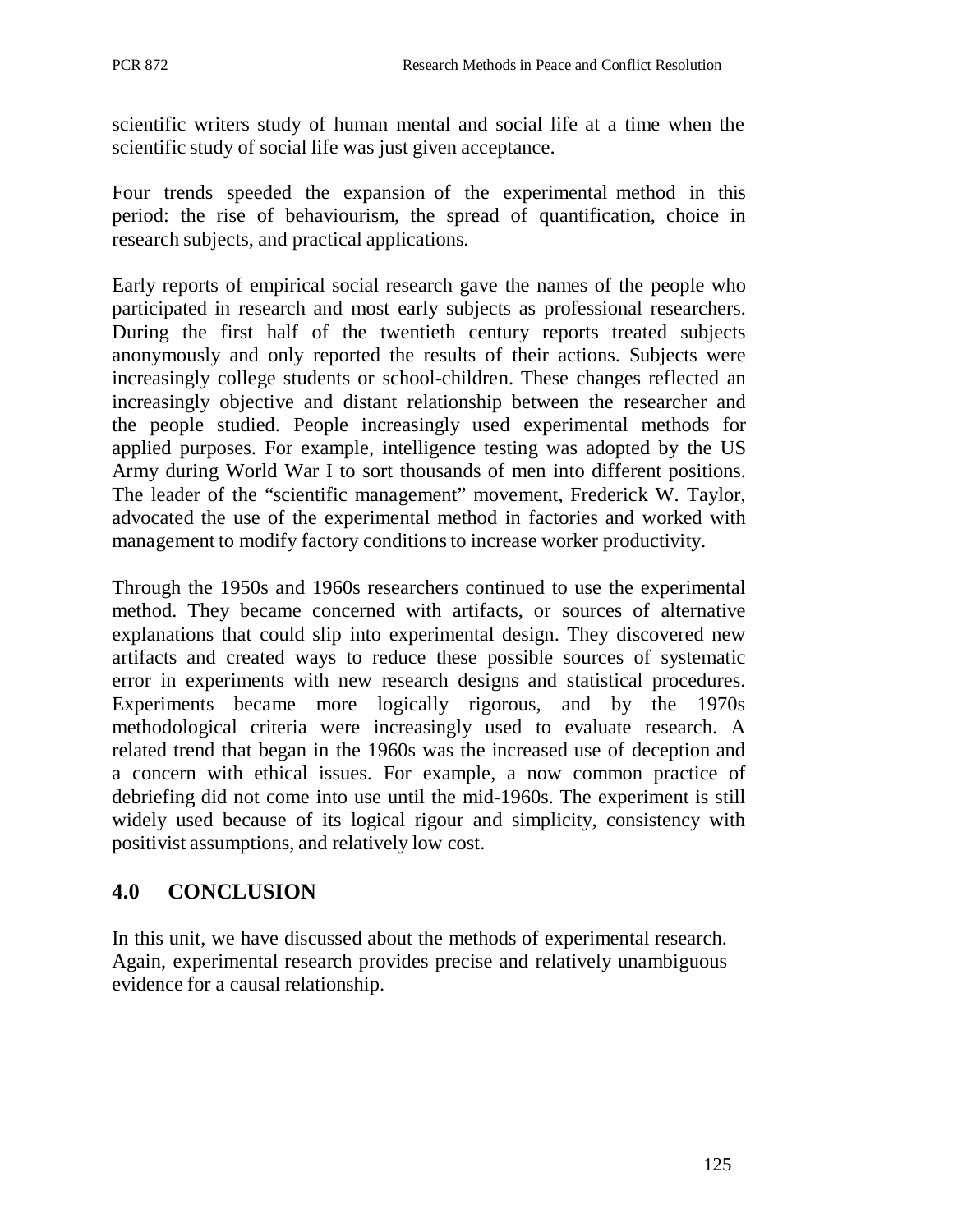### **5.0 SUMMARY**

On the whole, the real strength of experimental research is its control and logical rigour in establishing evidence for causality. In general, experiments tend to be easier to replicate less expensive, and less time-consuming than the other techniques.

# **6.0 TUTOR MARKED ASSIGNMENT (TMA)**

- 1. What are the seven elements or parts of an experiment?
- 2. What distinguishes pre-experimental designs from the classical design?

## **7.0 REFERENCES/FURTHER READINGS**

- Campbell, Donald T., and Julian C. Stanley (1963); Experimental and Quasi-Experimental designs for Research; Chicago: and McHally.
- Cook, Thomas D., and Donald T. Campbell (1979); Quasi-Experimental Design: Design and Analysis Issues for Field Settings; Chicago: Rand McNally.

Spector, Paul E. (1981); Research Designs; Beverly Hills, CA:Sage.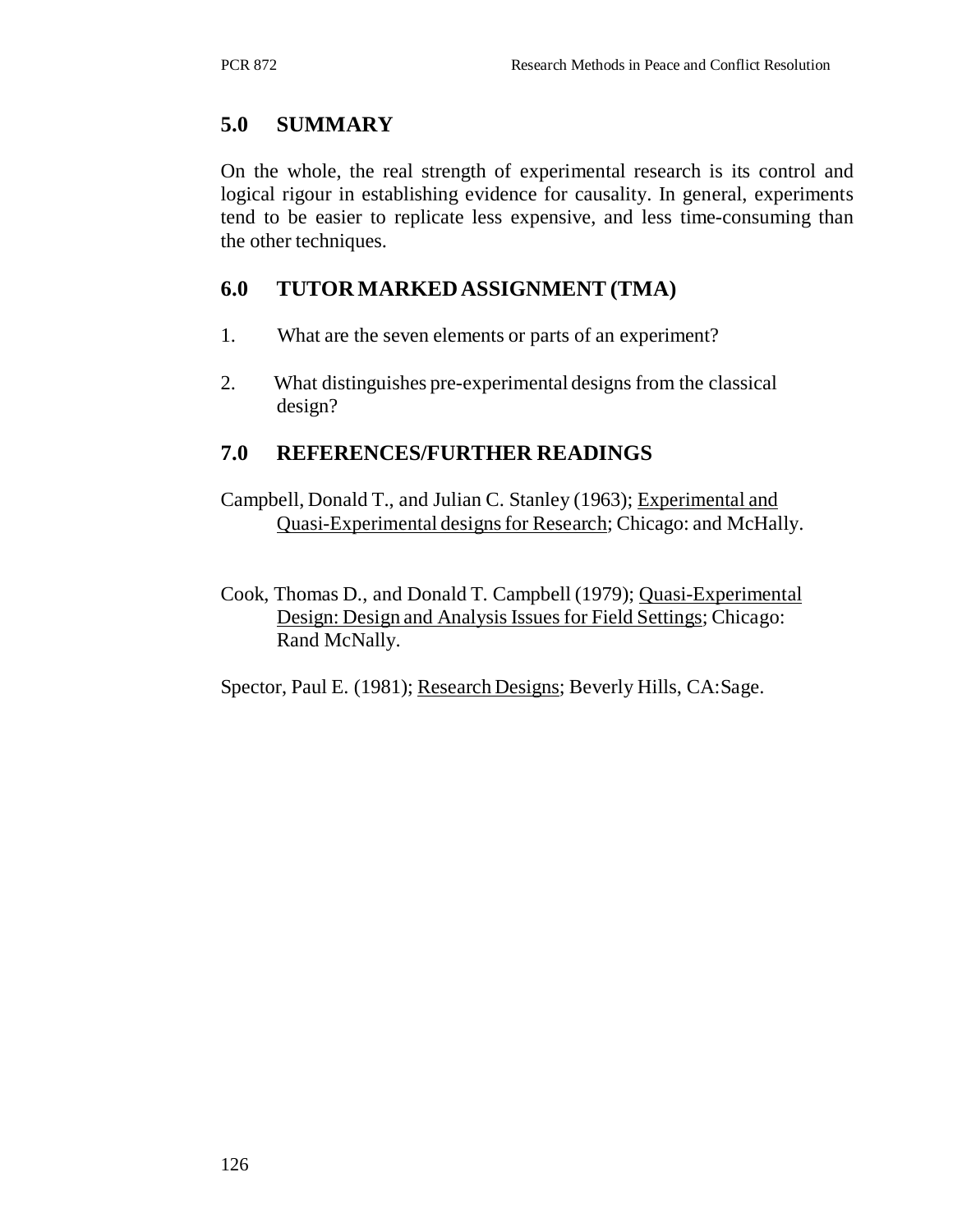# **UNIT 2: SURVEY RESEARCH**

# **CONTENT**

- 1.0 Introduction
- 2.0 Objectives
- 3.0 Main Body
	- 3.1 The Meaning of Survey Research
		- 3.1.1 Research Questions Appropriate for a Survey
		- 3.1.2 A History of Survey Research
		- 3.1.3 Steps in Conducting a Survey
- 4.0 Conclusion
- 5.0 Summary
- 6.0 Tutor Marked Assignment
- 7.0 References/Further Readings

# **1.0 INTRODUCTION**

Every method of data collection, including the survey is only an approximation to knowledge. Each provides a different glimpse of reality, and all have limitations when used alone. Before undertaking a survey the researcher would do well to ask if this is the most appropriate and fruitful method for the problem at hand. The survey is highly valuable for studying some problems, such as public opinion, and worthless for others.

# **2.0 OBJECTIVES**

At the end of this unit you should be able to;

Explain when a survey research method is employed. Highlight the techniques of survey. Discuss the logic of survey research.

# **3.0 MAIN BODY**

# **3.1 The Meaning of Survey Research**

The survey is the most widely used data-gathering technique in sociology, and it is used in many other fields as well. Social researchers and others use surveys for many purposes. In fact, surveys are almost too popular. People sometimes say, "Do a survey" to get information about the social world,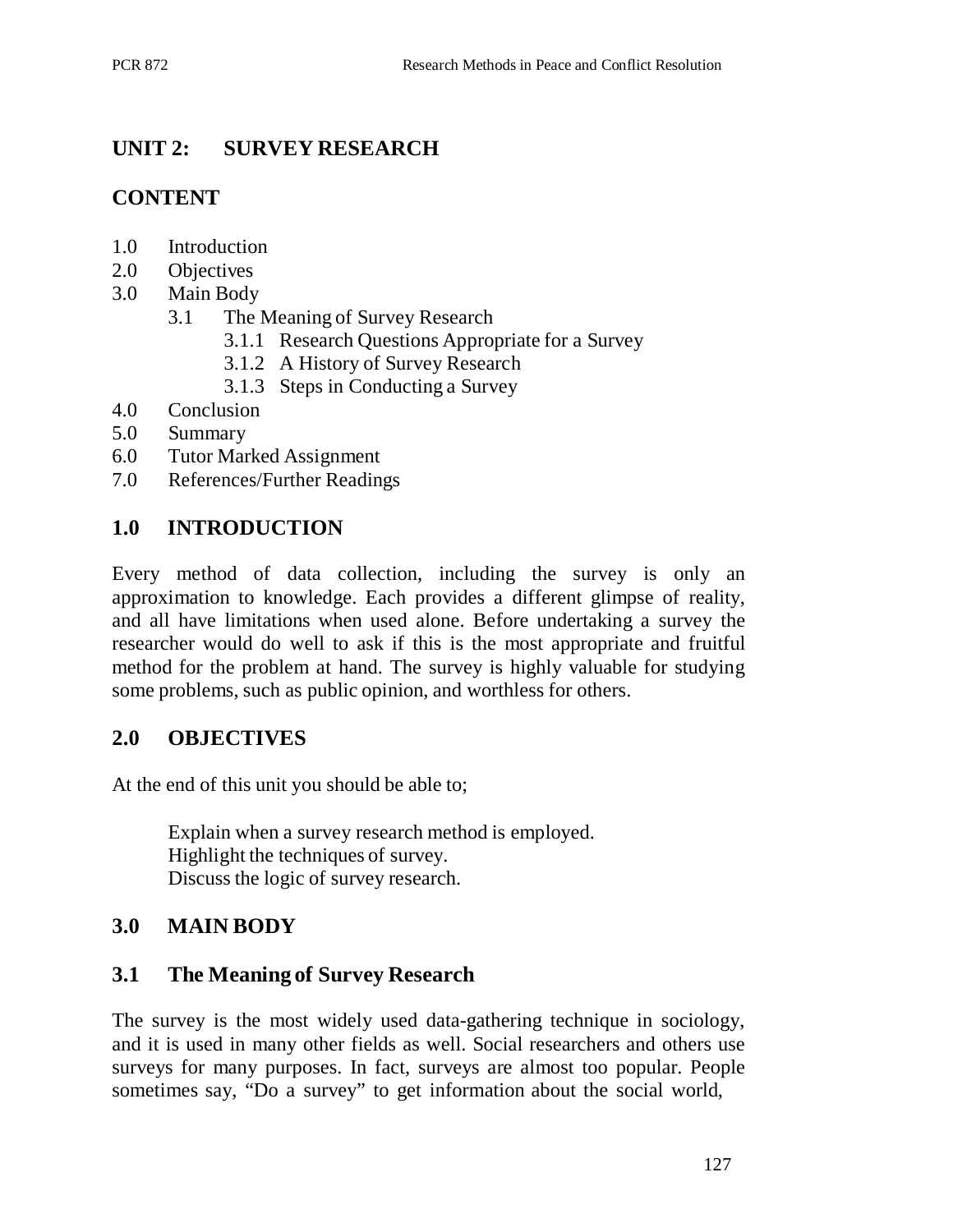when they should be asking, "What is the most appropriate research design?" Despite the popularity of surveys, it is easy to conduct a survey that yields misleading or worthless results. Good surveys require thought and effort. "Surveys, like other scientific and technical tools, can be well made or poorly made and can be used in appropriate or inappropriate ways" (Bradburn & Sudman, 1988:37).

This chapter focuses on surveys in social research because of surveys are based on the professional social research survey. In this chapter, you will learn the main ingredients of good survey research, as well as the limitations of the survey method.

## **3.1.1 Research Questions Appropriate for a Survey**

Survey research has been developed within the positivists approach to social science. Surveys produce quantitative information about the social world and describe features of people or the social world. They are also used to explain or explore. The survey asks many people (called respondents) about their beliefs, opinions, characteristics, and past or present behaviour.

Surveys are appropriate for research questions about self-reported beliefs or behaviours. They are strongest when the answers people give to questions, measure variables. Researchers usually ask about many things at one time in surveys, measure many variables (often with multiple indicators).

Although the categories overlap, the following can be asked in a survey:

- 1. *Behaviour:* How frequently do you brush your teeth? Did you vote in the last city election? When did you last visit a close relative?
- 2. *Attitudes/beliefs/opinions:* Do you think other people say many negative things about you when you are not there? What is the biggest problem facing the nation these days?
- 3. *Characteristics:* Are you married, never married single, divorced, separated, or widowed? Do you belong to a union? What is your age?
- 4. *Expectations:* Do you plan to buy a new car in the next twelve months? How much schooling do you think your child will get? Do you think the population in this town will grow, shrink, or stay the same?
- 5. *Self-*classification: Do you consider yourself to be liberal, moderate, or conservative? Into which social class would you put your family? Would you say you are highly religious, or not religious?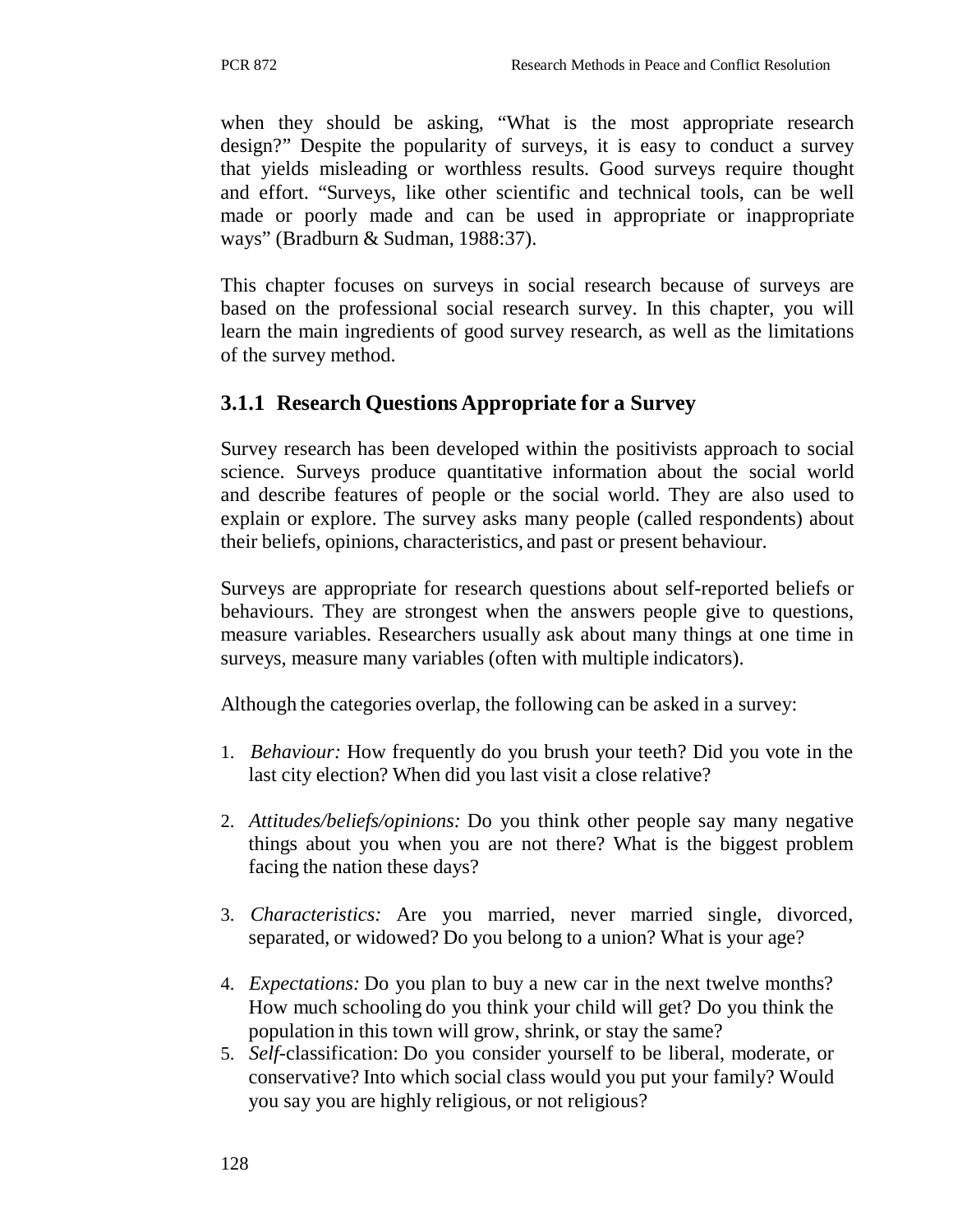6. *Knowledge:* Who was elected mayor in the last election? About what percentage of the people in this city are nonwhite? Is it legal to own a personal copy of Karl Marx's *Communist Manifesto* in this country?

#### **3.1.2 A History of Survey Research**

The modern survey can be traced back to ancient forms of the census. A census is a compilation of the characteristics of the entire population statutory. It is based on what they tell officials or what officials observed. For example, the *Domesday Book* was a famous census of England conducted in 1085 – 1086 by William the Conqueror. Early census assessed the property available for taxation or the young men available for military service. With the development of representative democracy, the use of the census expanded to assigning a number of elected representatives based on the population in a district.

The survey method was used in the United States and Great Britain to document the extensive urban poverty that followed industrialization in the late nineteenth century. Early surveys were overviews that examined an area using several data collection methods, including questionnaires. Scientific sampling and statistical analysis were very limited or absent.

Early surveys were associated with social reform movements and the formation of the social science and social service professions. For example, between 1851 and 1864 Henry Mayhew published the four-volume *London Labour and the London Poor,* based on conversations with street people and observations of daily life. Charles Booth's seventeen-volume (1889 – 1902) *Labour and Life of the People of London* and B. Seebohm Rowntree's *Poverty: A Study of Town Life* (1906) also examined the extent of urban poverty. In the US, a similar concern is found in two early survey, *Hall House Maps and Papers of 1895* and W.E.B. DuBois' *Philadelphia Negro*  (1899).

Three developments shaped the expansion of survey research between 1900 and World War II. First, scientific (i.e., random) sampling techniques were expanded to surveys, especially after the *Literary Digest* debacle, and more sophisticated opinion polling was advanced by the Gallup organization. Second, the development of scales and indexes improved the measurement of attitudes, opinions, and subjective aspects of social life. Third, the survey method was used for a variety of purposes. Market research emerged as a distinct field and adapted surveys for studying consumers. Journalists used surveys to measure public opinion and the impact of a new invention for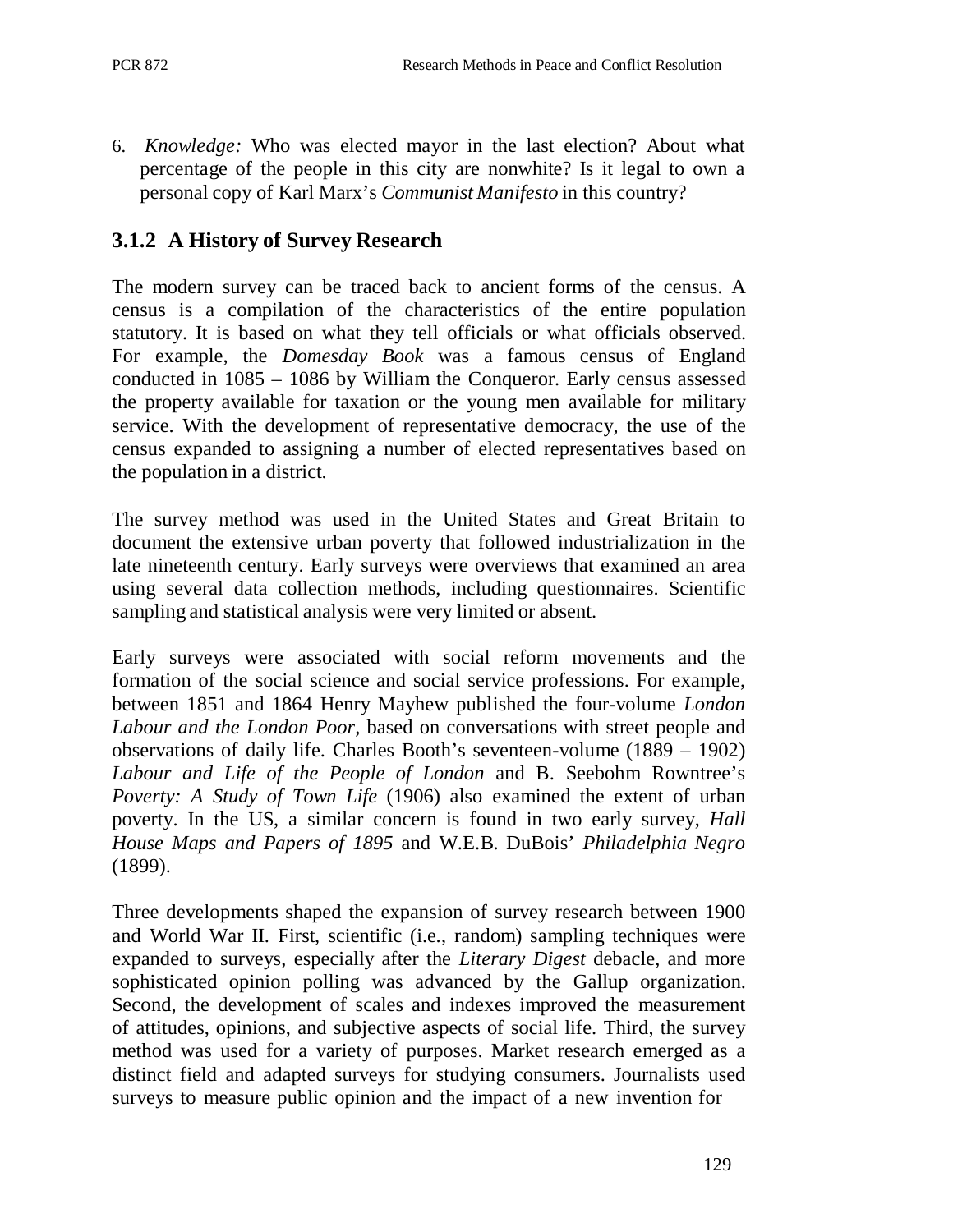example, the radio. Reformers used surveys to study rural life. Religious organizations and chantries used surveys to identify areas of need. Government agencies used surveys to better deliver services for agricultural and social programmes. Social scientists also began to use surveys for basic research.

Survey research expanded and matured during World War II, especially in the US. Academic social researchers and practitioners from industry converged on Washington, D.C., to work in the war effort. Survey researchers studied morale, consumer demand, production capacity, enemy propaganda, and the effectiveness of bombing.

The wartime cooperation helped academic social researchers and applied practitioners learn from each other and gain experience in conducting many large-scale surveys. The academic researchers helped practitioners appreciate precise measure, sampling, and statistical analysis. Academic social scientists learned the practical side of organizing and conducting large-scale surveys.

After World War II the extensive government survey research establishment was dismantled. This was in part a cost-cutting move; also, the members of Congress feared that survey research could be used to advance particular social or economic policies, including helping African Americans who lived in racially segregated southern states.

Survey researchers returned to universities and created new social research organizations. All the universities were hesitant to embrace survey search. Survey research was expensive and involved many people. In addition, traditional social researchers were wary of quantitative research and are skeptical of a technique used in private industries. The culture of applied researchers and basis oriented polltakers clashed with that of trade and basic researchers who lacked statistical training.

This growth of surveys was not limited to United States. Scheuch (1990) reports that within three years of the ending of World War II, action survey research institutes had been established within France, Norway, Germany, Italy, the Netherlands, Czechoslovakia, and Britain.

Despite initial uncertainty, survey research grew from the 1940s to the 1970s. For example, about 18 percent of articles published in social journals used the survey method in 1939 – 1945 this rose to 55 percent by 1964 – 1965. A drawn expansion of US higher education and of social science fields during the 1960s also spread the growth of survey research. More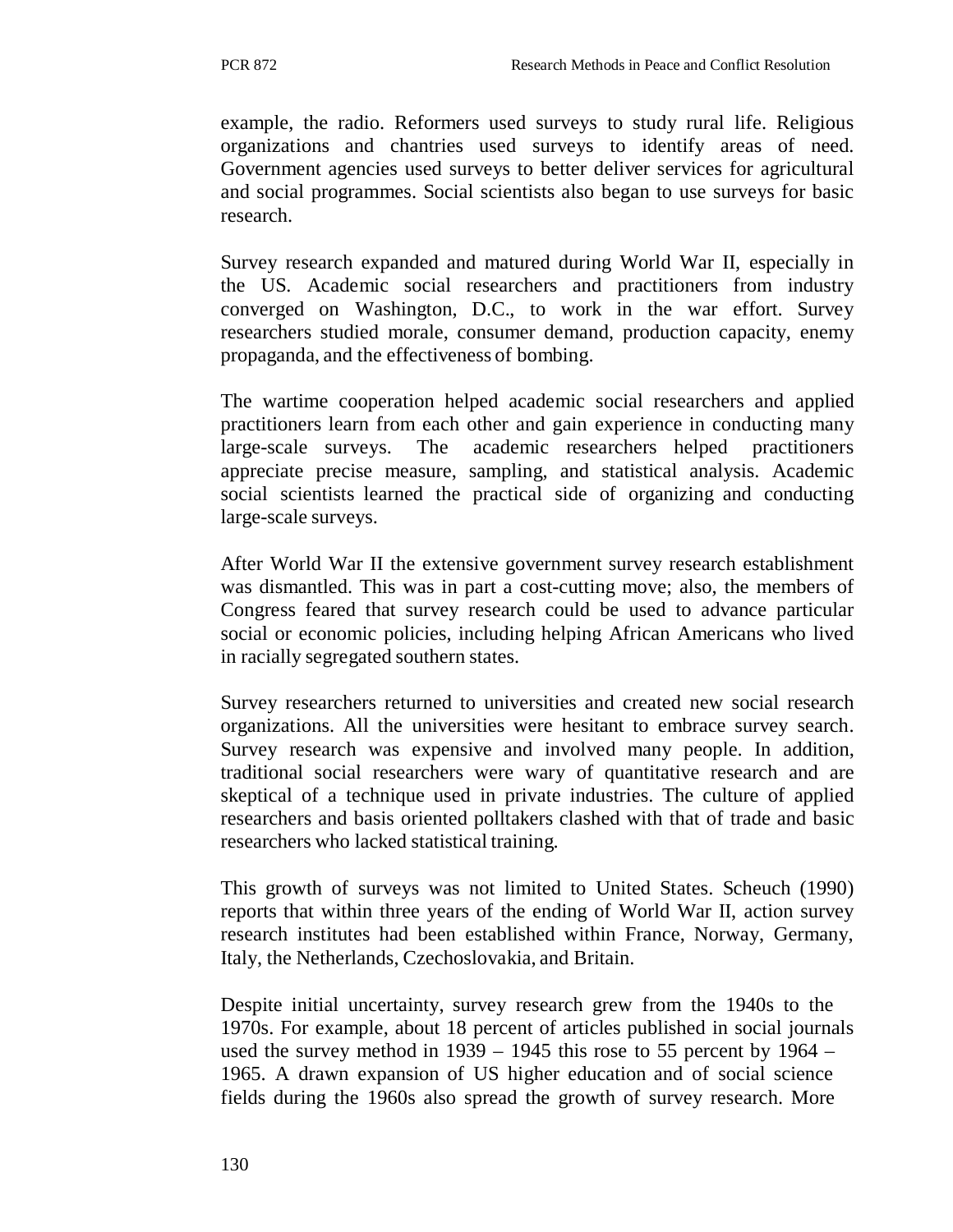people learned about survey research, and the members gained in popularity. Five factors contributed to the growth of survey research.

### **3.1.3 Steps in Conducting a Survey**

The survey researcher follows a deductive approach. He begins with a theoretical or applied research problem and ends with empirical measurement and data analysis. Once a researcher decides that the survey is an appropriate method, two basic steps in a research project, the research design and data collection.

In the first phase, the research develops an instrument, a survey questionnaire or interview schedule, which he uses to measure variables. Respondents read the questions themselves and mark answers on a questionnaire. An interview schedule is a set of questions read to the respondent by an interviewer, who also records responses. To simplify the discussions, I will use only the term questionnaires.

A survey researcher conceptualizes and operationalizes variables as questions. He writes and rewrites questions for charity and completeness. He organizes questions on the questionnaire based on the research question, the respondents, and the type of survey. The types of surveys are discussed later.

When preparing a questionnaire, the researcher thinks ahead of how he will record and organize data for analysis. The pilot tests the questionnaire with a small set of respondents similar to those in the final survey. If interviewers are used, he trains them with the questionnaire. He asks respondents in the pilot test whether the questions were clear and explores their interpretations to see whether his intended meaning was clear. The researcher also draws the sample during this phase.

After the planning phase, the researcher is ready to collect data. This phase is usually shorter than the planning phase. He locates sampled respondents in person, by telephone, or by mail. He gives respondents information and instructions on completing the questionnaire or interview. The questions follow, and there is a simple stimulus-response or question-answer pattern. He accurately records answers or responses immediately after they are given. After all respondents complete the questionnaire and are thanked, he organizes the data and prepares them for statistical analysis.

Survey research can be complex and expensive. It can involve coordinating many people and steps. The administration of survey research requires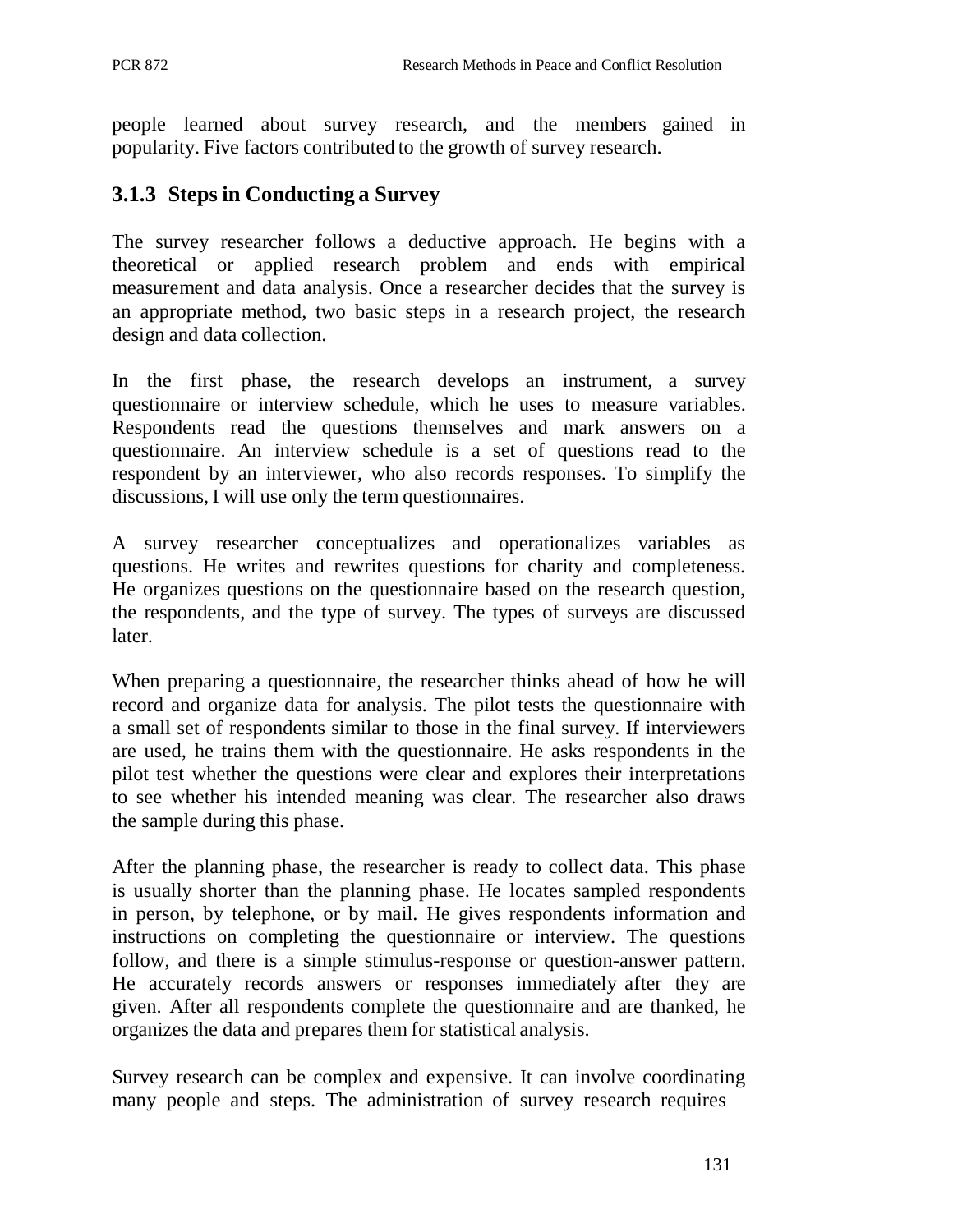organization and accurate record keeping. The researcher keeps track of each respondent, questionnaire, and interviewer. For example, he gives each sampled respondent an identification number, which also appears on the questionnaire. He then checks completed questionnaires against a list of sampled respondents. He reviews responses on individual questionnaires, stores original questionnaires, and transfers information from questionnaires to a special formal. Meticulous bookkeeping and labeling are essential. Otherwise, the researcher may find that valuable data and effort are lost through sloppiness.

## **4.0 CONCLUSION**

The survey research often called the sample survey because random sampling is usually used with it, it is a distinct techniques. It is also a process of asking many people the same questions and examining their answers.

Survey research can be thought of as "data construction". The survey is a process in which researchers translate a research problem into questionnaires, and then use these with respondents to create data.

# **5.0 SUMMARY**

We have seen that survey research is the most widely used social research technique. It has a long history, but it has undergone dramatic expansion and maturation in the past three decades. We have also learnt about the principles of writing good survey questions. There are numerous things to avoid and to include when writing questions. We are now aware of the advantages and disadvantages of three types of survey research: mail, telephone interviews, and face-to-face interviews. We saw that interviewing, especially face-to-face interviewing, can be difficult.

In other words, the survey is a method of constructing quantitative data that can be analyzed from the answers respondents give to questions.

# **6.0 TUTOR MARKED ASSIGNMENTS (TMA)**

1. What are the six types of things surveys often ask about? Give an example of each that is different from the examples in the book.

## **7.0 REFERENCES/FURTHER READINGS.**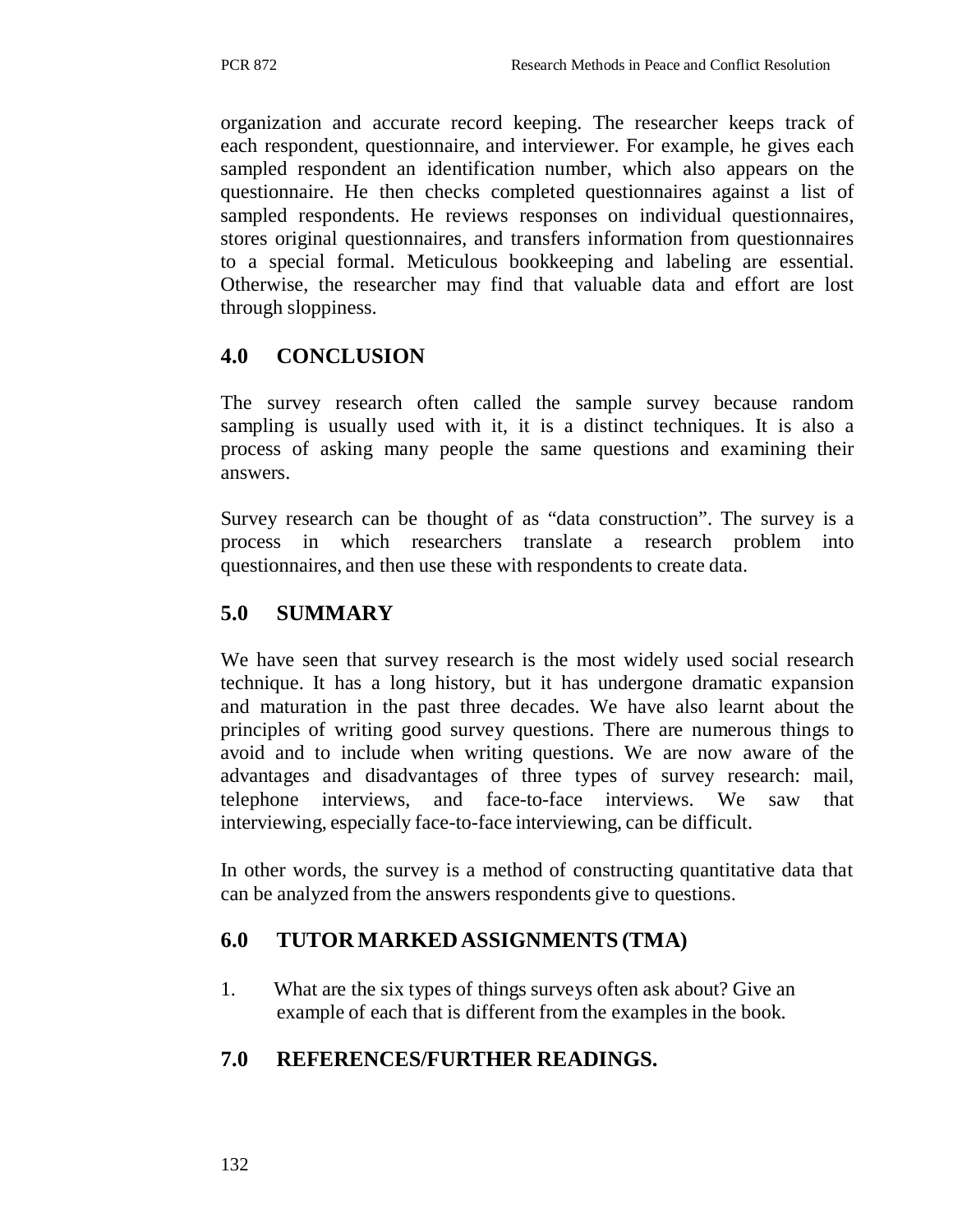- Bradburn, Norman M. and Seymour Sudman (1998); Polls and Survey: Understanding What They Tell Us; San Francisco: Jossey-Bass.
- Converse Jean M. and Stanley Presser (1986); Survey Questions: Handcrafting the Standardized Questionnaire; Beverly Hills. Sage.

Dillman Don A. (1978); Mail and Telephone Surveys; New York: Wiley.

Fowler, Floyd J. (Jr) (1984); Survey Research Methods; Beverly Hills, CA: Sage.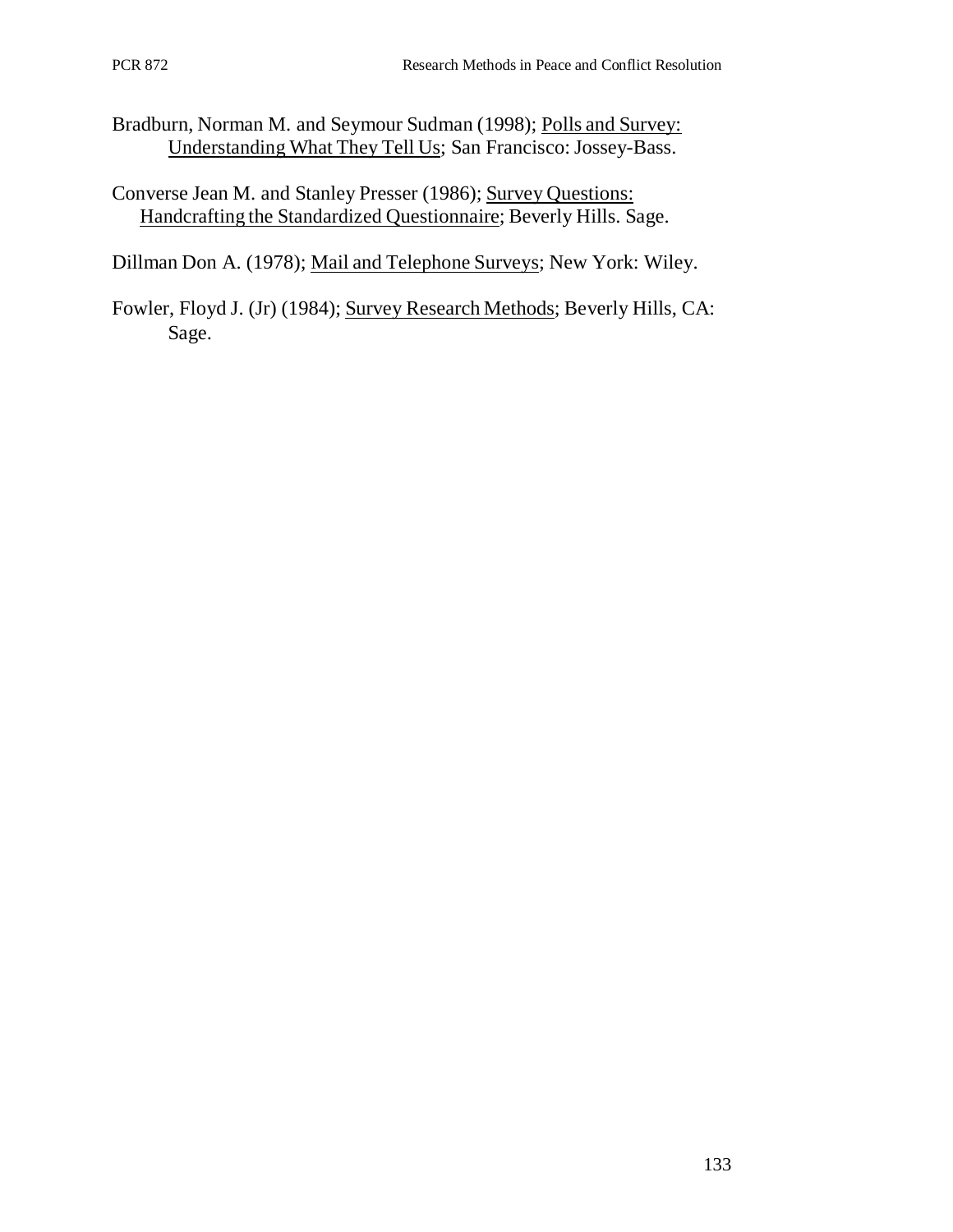# **UNIT 3: FIELD RESEARCH**

## **CONTENT**

- 1.0 Introduction
- 2.0 Objectives
- 3.0 Main Body
	- 3.1 Field Research
		- 3.1.1 Appropriate Questions for Field Research
		- 3.1.2 The Logic of Field Research
- 4.0 Conclusion
- 5.0 Summary
- 6.0 Tutor Marked Assignment
- 7.0 References/Further Readings

## **1.0 INTRODUCTION**

Field research is the study of people acting in the natural courses of their daily lives. The field worker ventures into the worlds of others in order to learn first hand about how they live, how they talk and behave, and what captivates and distresses them. It is also seen as a method of studying which practitioners try to understand the meanings that, activities observed have for those engaging in them.

## **2.0 OBJECTIVES**

At the end of this unit, you should be able to:

Explain the logic of field research;

Discuss the method of observing and collecting data in field research.

# **3.0 MAIN BODY**

#### **3.1 Field Research**

In field research, the individual researcher directly talks with and observes the people being studied. Through interaction over months or years, the researcher learns about them, their life histories, their hobbies and interests as well as their habits, hopes, fears, and dreams. Meeting new people, developing friendships, and discovering new serial worlds can be fun. It is also time – consuming emotionally draining, and sometimes physically dangerous.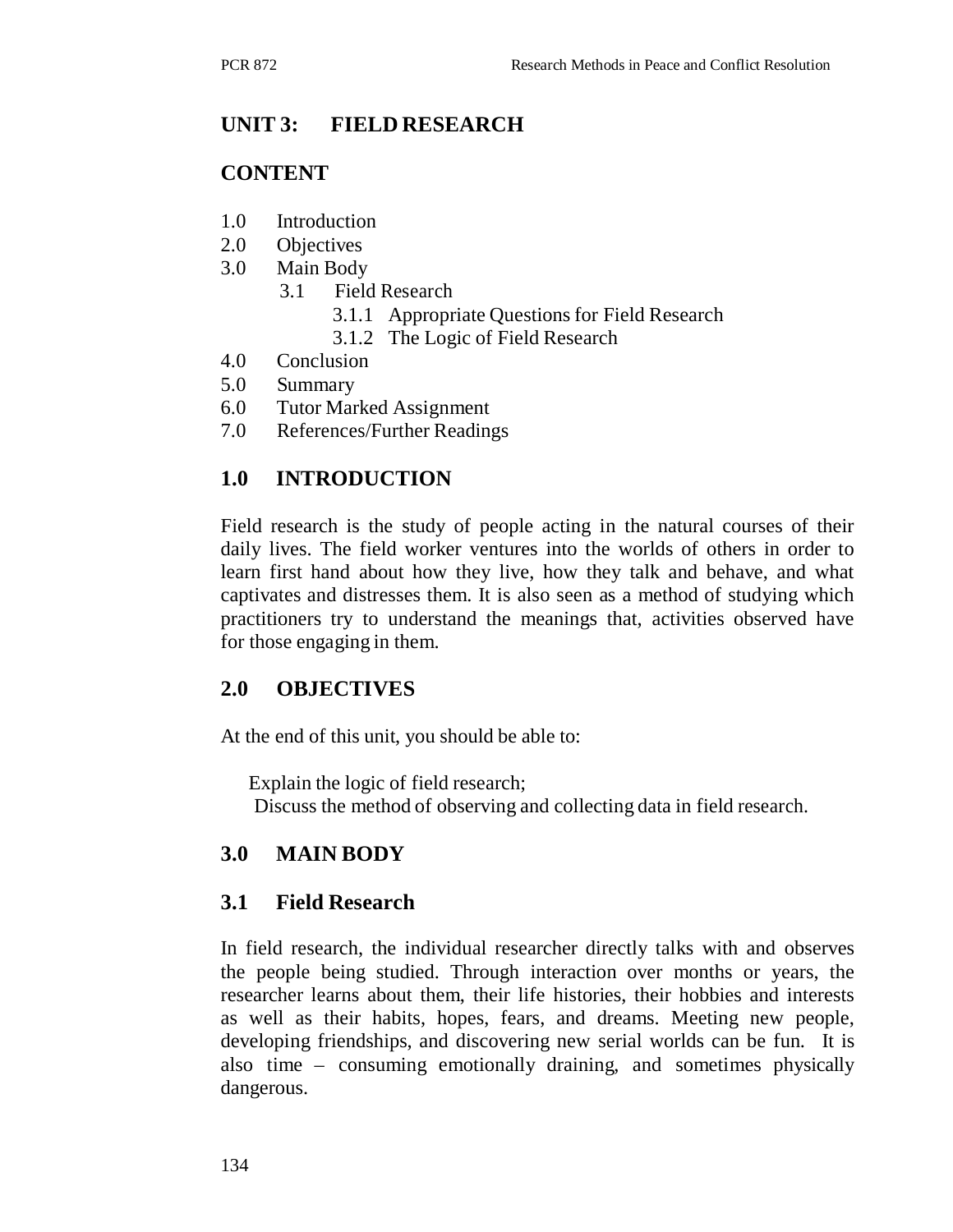## **3.1.1 Appropriate Questions for Field Research**

When should you use field research? Field research is appropriate when the research question involves learning about, understanding, or describing a group of interacting people. It is usually best when the question is: "How do people do in the social world?" or "what is the social world of X like? It can be used when other methods (e.g, survey experiments) are not practical, as in studying street gangs. Jack Doughlas (1976) says that most of what social researchers really want to learn about can be studies only through the direct involvement of a researcher in the field.

Field researcher study people in a location or settings. It has been used to study entire community. At the beginning, field researchers should start with a relatively small group (thirty or fewer) who interact with each other on a regular basis in a relatively fixed setting (e.g., a street corner, church, bathroom, beauty parlor, baseball fields).

Field research is also used to study amorphous social experience that are not fixed in a place, but where intensive interviewing and observation are the only way to gain access to the experiences for example, the feelings of a person who is being mugged, or who is a widow or somebody who committed suicide.

In the second phase, from the 1940s to the 1960s. The Chicago school developed participant observation as a distinct technique. It applied an expanded anthropological model to group and setting in the researcher's society. Three principles emerged.

- 1. Study people in their natural settings, or in situations
- 2. Study people by directly interacting with them
- 3. Gain an understanding of the social world and make theoretical statements about the member's perspective.

Over time, the method moved from strict description to theoretical analyses based on involvement by the researcher in the field.

After World War II, field research faced increased competition from survey and quantitative research. Field research declined as a proportion of all social research from World War II to the 1970s. in the 1970s and 1980s, however, several changes rejuvenated field research. First, field researchers borrowed from cognitive psychology, cultural anthropology, folklore, and linguistics. Second, researchers examined the epistemological roots and philosophical assumptions of social science (see Chapter 3) that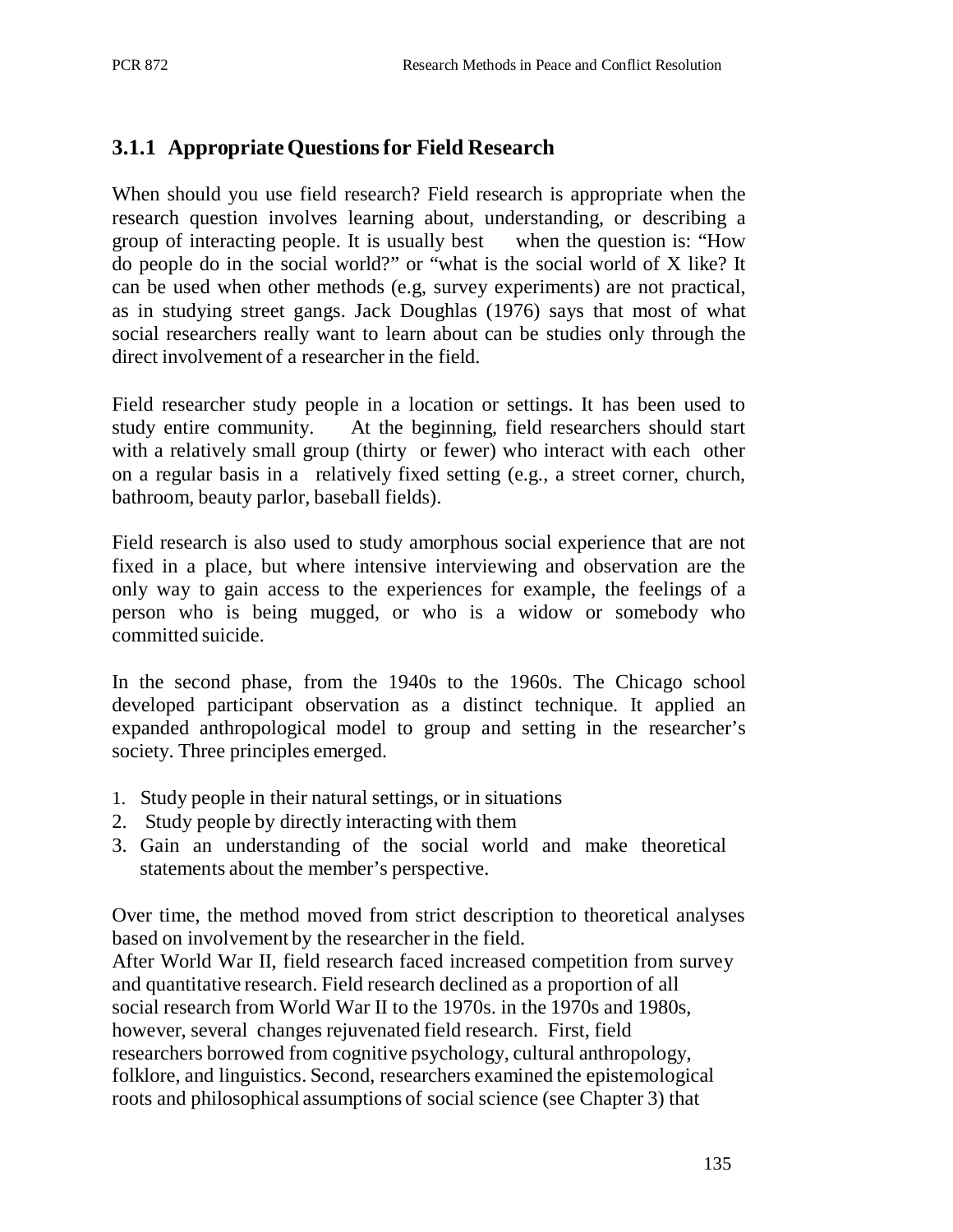justified their method. Finally, field researcher became more self-conscious about their techniques and methods. They wrote about methodology and became more systematic about it as a research technique.

Today, field research has a distinct set of methodologies. Field researchers directly observe and interact their perspective. They embrace an activist or social constructional perspective on social life.

A simple definition of *Ethomethodology is* "the studies of common sense knowledge". *Ethomethodologgist* is a common sense by observing its reaction and use in ongoing social interaction in natural settings. *Ethomethodology* is a radical in natural settings. *Ethomethodology* is a radical or extreme form of filed research, based on phenomenological philosophy and a social constructionist approach. It involves the specialized, highly detailed analysis of micro situations (e.g, transcripts of short conversations or videotapes of social interactions). Compared to Chicago school field research. It is more concerned about method and argues that research findings result as much from the method used as from the social life studies.

*Ethomethodology* assumes that social meaning is fragile and fluid, not fixed, table, or solid. Meaning is constantly being created and re-created in an ongoing process. For this reason, Ethomethodologist analyze language, including pauses and the context of speech. They assume that people "accomplish" common sense understanding by using tacit social – cultural rules, and scial interaction is a process of reality construction. People interpret everyday events by using cultural knowledge and clues from the social context. *Ethomethodologists* examine how ordinary people in everyday settings apply tacit rules to make sense of social life (e.g, to know whether or not someone is joking).

*Ethomethodologists* examine ordinary social interaction in great detail to identify the rules for constructing, social reality and common sense, including how these are applied, and how rules are created. For example, they argue that standardized tests or survey interviews measure a person's ability to pick up implicit clues and apply common sense more than measuring objective facts.

*Ethomethodologist* sometimes use "breaching" experiments to demonstrate the simple tacit rules that people rely on, to create a sense of reality in everyday life (also see the discussion of breakdown later on). The researchers purposefully violate a tacit social norm. The breach usually creates a powerful social response, which verifies the rule's existence,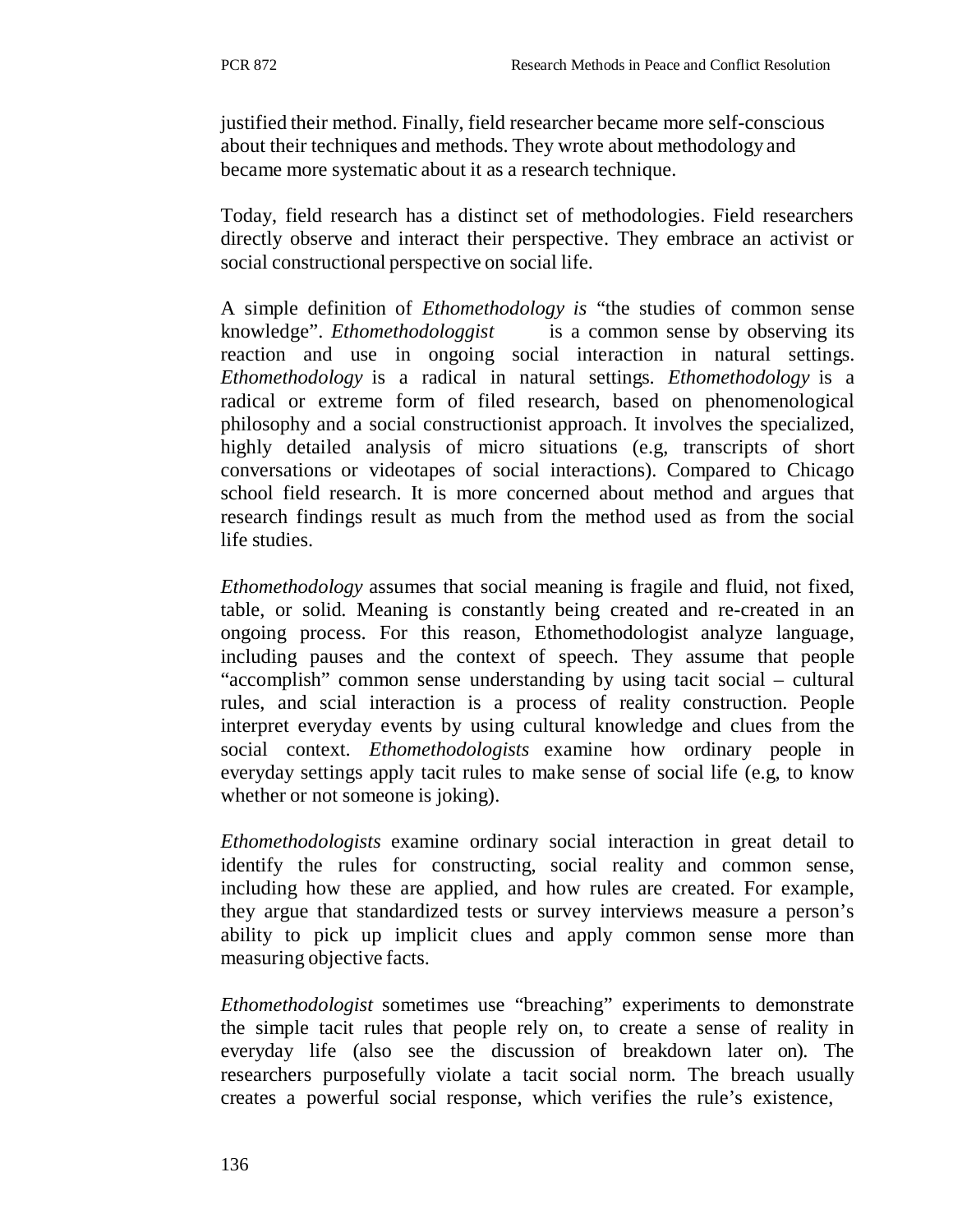shows the fragility of social reality, and demonstrates that such tacit rules, are essential for the flow of ordinary life. For example, *Ethomethodology*'s founder, Harold Garlinked, sent students to stores where they were told to "mistake" customers for sales clerks. At first, the customers were confused and stammered explanations. But as the student persisted in the misinterpretation, the bewildered customers either reluctantly accepted the new definition of the situation and awkwardly filled the sales clerk role, or "blew up" and "lost their cool." The breach illustrated how the operation of social reality depended on tacit knowledge (e.g., distinguishing sales clerks from customers). Filmmakers use similar situations for comic effect when people from a different culture who do not share the same tacit rules or are unaware of the unspoken rules of proper behaviour are seen as humorous.

# **3.1.2 The Logic of Field Research**

What is Field Research?

It is difficult to pin down a specific definition of field research because it is so amorphous, more of an orientation toward research than a fixed set of techniques to apply. A field researcher uses various methods to obtain information. As Schatzman and Strauss (1973: 14) said, "field method is more like an umbrella of activity beneath which any techniques may be used for gaining the desired knowledge, and for process of thinking about this information." A field researcher is a "methodological pragmatist" (Schatzman and Strauss, (1973: 7). A resourceful, talented individual who has ingenuity, and an ability to think on her feet while in the field.

# **4.0 CONCLUSION**

In this unit we have discussed about field research and the field research process (choosing a site and gaining access, relating in the field, observing and collecting data, and the field interview). Although field researchers begin data analysis and theorizing during the data Collection Phase.

## **5.0 SUMMARY**

The emphasis in this unit has been on what field research involves its origins, its use, and the overall process. You can now appreciate implications of saying that in field research the researcher is directly involved with those being studied and is immersed in natural setting.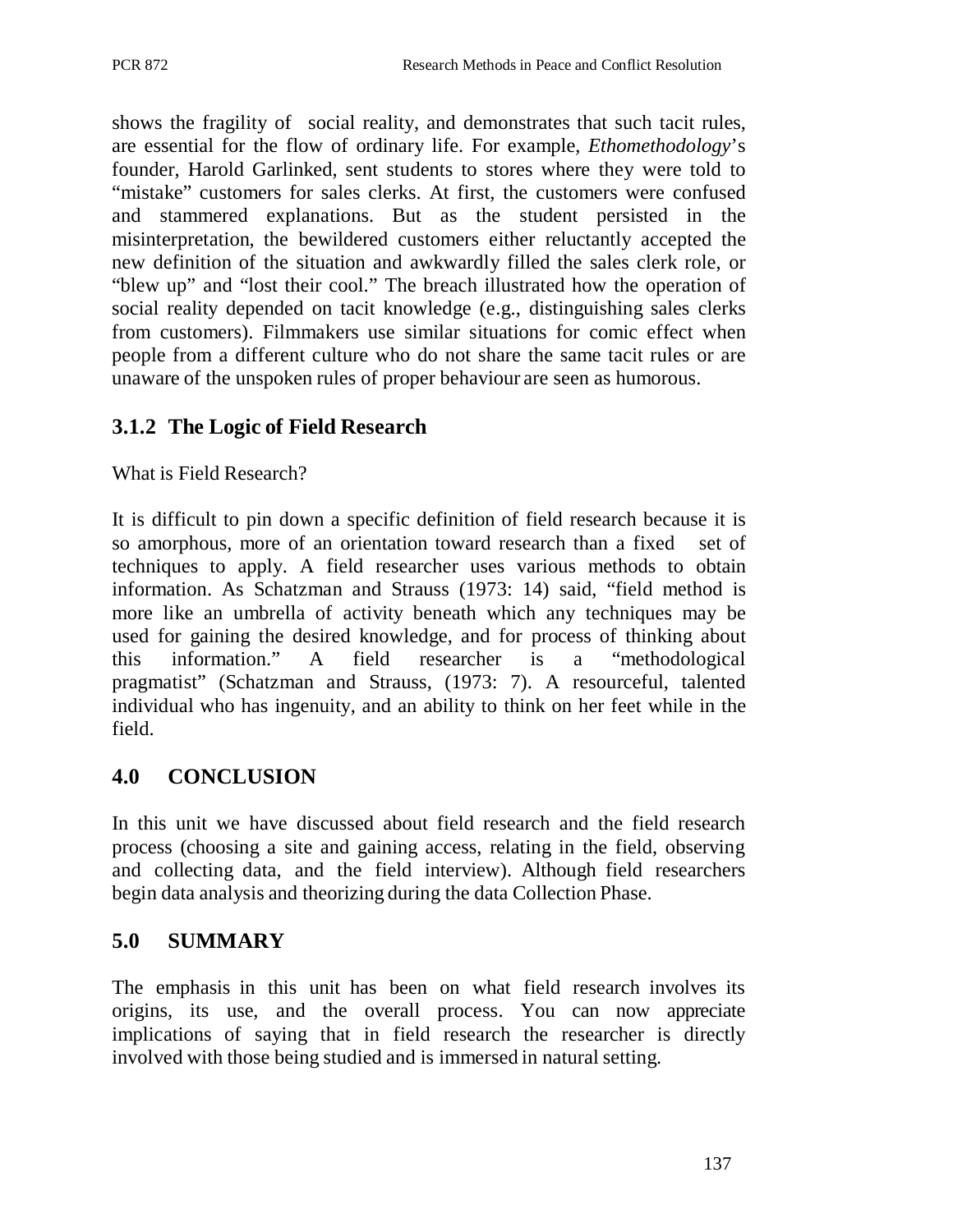Social researchers use it as a way to study parts of the social world that otherwise could not be studies.

Field research is strongest when a researcher wants to study a small group of people interacting in the present. It is valuable for micro-level or smallgroup of face-to-face interaction.

## **6.0 TUTOR MARKED ASSIGNMENT (TMA)**

1. List five of the ten things the "methodological pragmatist" field researcher has to read in the literature before beginning fieldwork? How does this relate to defocusing?

## **7.0 REFERENCES/FURTHER READINGS**

- Adler, Patricia A., and Peter Adler (1987); Membership Roles in Field Research; Beverly Hills, CA: Sage.
- Emerson, Robert M. (1983); Contemporary Field Research: A Collection of Readings; Boston: Little, Brown.
- Lofland, John, and Lyn H. Lofland 91984); Analyzing Social Settings: A Guide to Qualitative Observation and Analysis;  $2<sup>nd</sup>$  ed. Bekmont, CA: Wadracs.
- Spradley, James P. (1979); Participant Observation; New York: Holt, Rinchart and Winston.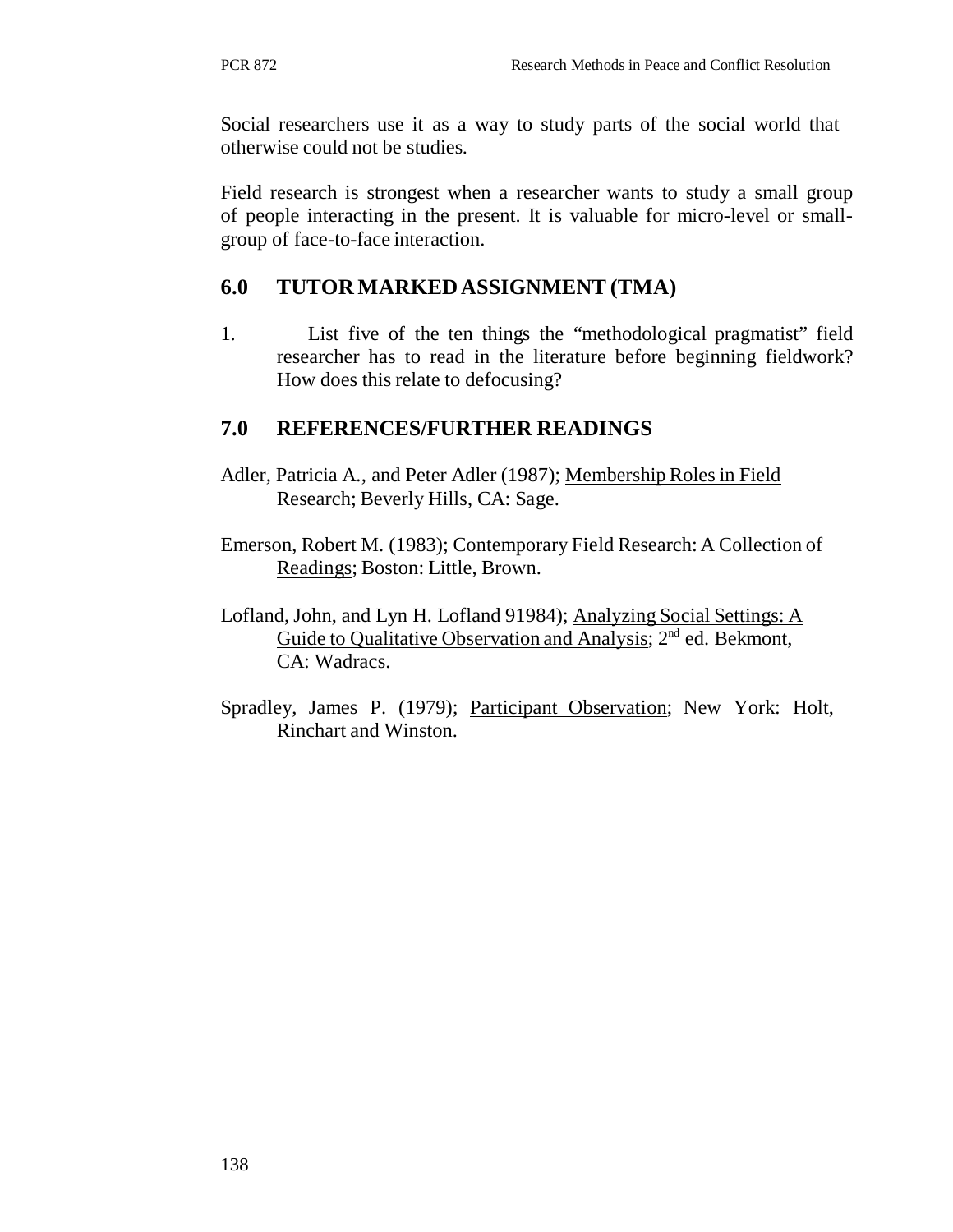# **UNIT 4: QUALITATIVE RERSEARCH DESIGN**

## **CONTENT**

- 1.0 Introduction
- 2.0 Objectives
- 3.0 Main Body
	- 3.1 Qualitative Research Design
		- 3.1.1 The Qualitative Orientation
		- 3.1.2 Non-Posivitism
		- 3.1.3 A Logic in Practice
- 4.0 Conclusion
- 5.0 Summary
- 6.0 Tutor Marked Assignment
- 7.0 References/Further Readings

### **1.0 INTRODUCTION**

Social researchers systematically collect and analyze empirical evidence in order to understand and explain social life. But a qualitative researcher goes about this differently than a quantitative researcher does. The most obvious difference is that qualitative data have to be in the form of words, sentence, and paragraphs rather than numbers.

#### **2.0 OBJECTIVES**

At the end of this unit, you should be able to: Discuss the qualitative research orientation; Explain qualitative research design; Highlight qualitative research techniques.

## **3.0 MAIN BODY**

#### **3.1 QUALITATIVE RESEARCH DESIGN**

The orientation of qualitative research, its assumptions about social life, its objectives for research, and the way it deals with data are often at odds with the quantitative approach. Such differences can create confusion among students, researchers, and the readers of research reports. Those who judge qualitative research by quantitative standards are often disappointed.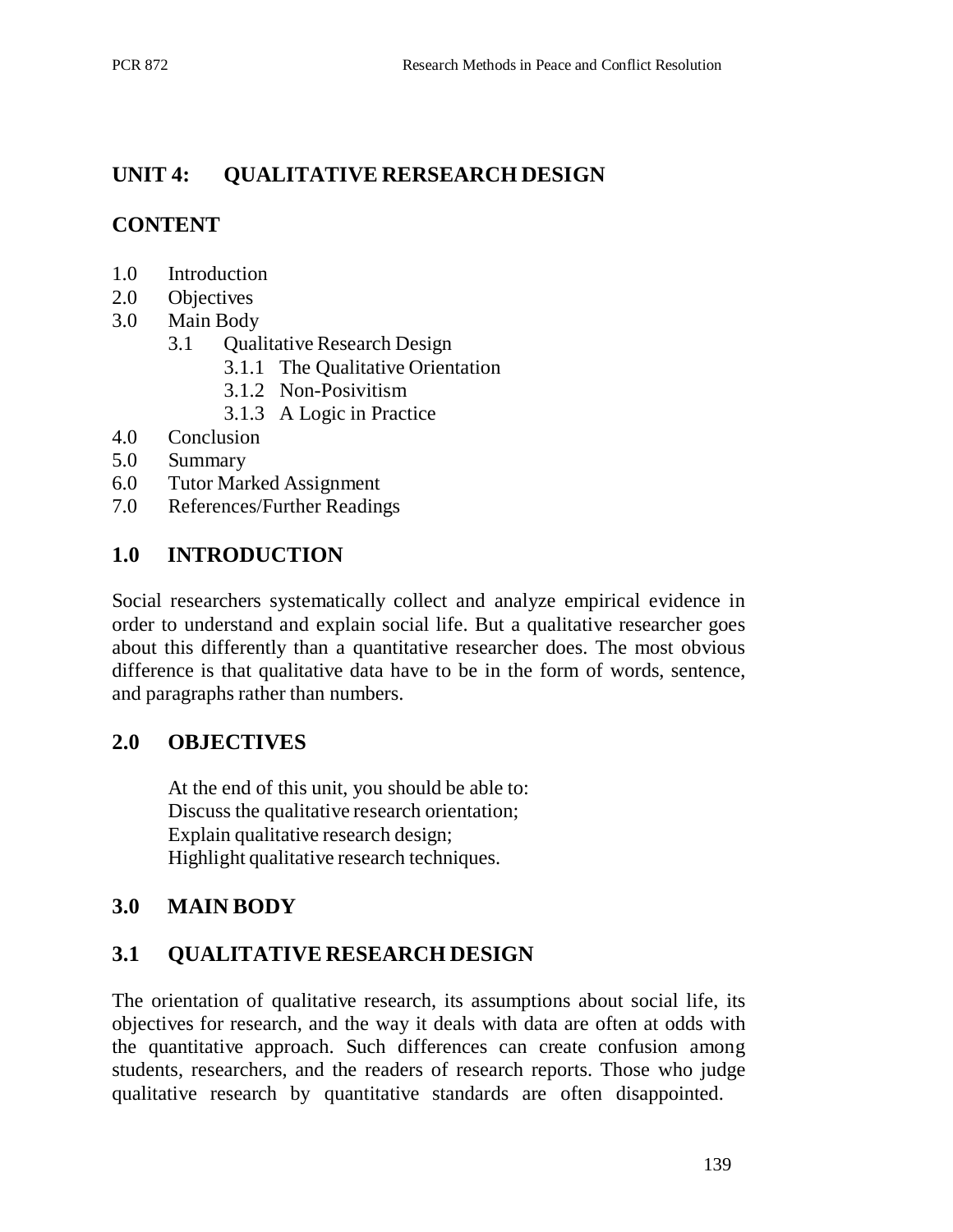Nevertheless, most people find reports of qualitative research more enjoyable to read. Instead of a formal, neutral tone with statistics, qualitative reports often contain rich description, colourful details, and unusual characters; they give the reader a feel for social settings.

Some people think that qualitative research is easier to do than quantitative research. They believe that a qualitative researcher simply wanders into an intriguing area of social life, keeps her eyes open, and generates an insightful, fascinating report. Although qualitative researchers do not have to know about statistics and rarely begin with a formal theory, the belief that qualitative research is easy is a myth. Simple dichotomies between better and worse or easier and harder research will not help you understand the differences between qualitative and quantitative research. The triumph of classic qualitative studies is due more to the dedication, hard work, sensitivity, and writing skill of the individual researchers than to anything intrinsic in the research approach itself.

Qualitative research contains several techniques (e.g., grounded theory), ethnography, life history, conversational analysis). Specific techniques are more appropriate for particular topics. Interestingly, female researchers are more likely than male researchers to use qualitative research. This chapter does not give specific rules of qualitative research, nor does it explore the types of qualitative research. It emphasizes their common elements, how they differ from quantitative research, and characteristics of qualitative research design. Of course, researchers often combine elements from qualitative and quantitative methods in specific research projects.

#### **3.1.1 The Qualitative Orientation**

In this section you will learn some ways in which a qualitative research orientation differs from that of quantitative research – a reliance on non positivist approaches to science, the greater use of "logic in practice", and the following of a more cyclical research path also.

## **3.1.2 Non positivist**

Qualitative social research relies largely on the interpretive and critical approaches to social science. The two approaches differ from each other in important ways, but both are alternatives to positivism, which is the foundation of quantitative research. Quantitative research is contrary to most of the core assumptions and goals of interpretive social science (see Chapter 4). In contrast to interpretive researchers, critical researchers use quantitative live techniques. When they do so, however, radical social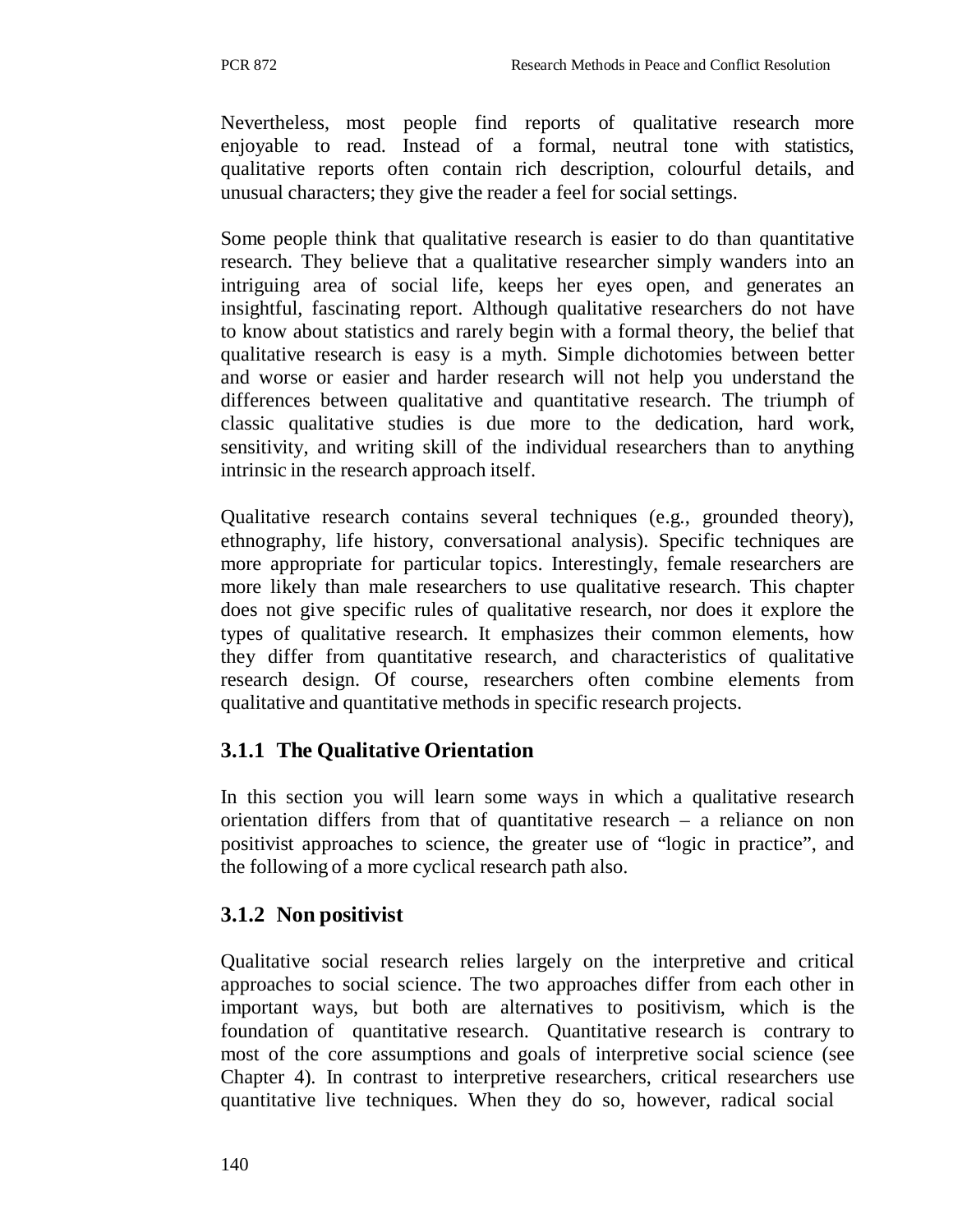researchers diverge from strict positivism. They apply them in a different way; give theoretical context a major role, critique social conditions, and reveal deep structure of social relations.

There is no one-to-one correspondence between research techniques and the approaches to social science. Nevertheless, historical-comparative research is most compatible with a critical approach. Sometimes it is also used by researchers who adopt the interpretive or the positivist approach. Field research is suited to the assumptions of an interpretive approach, but some critical researchers also use it.

The significance of the three approaches is evident in how a researcher sees data. A quantitative researcher assumes that sociological concepts can be conceptualized as variables, and that he can develop objective, precise measures that attach numbers which capture important features of the social world. By contrast, a qualitative researcher focuses on subjective meanings, definitions, metaphors, symbols, and descriptions of specific cases. She attempts to capture aspects of the social world (e.g., sights, odours, atmosphere) for which it is difficult to develop precise measures expressed as numbers.

The three approaches' relate to research techniques can be illustrated by the contrast between the technocratic and transcendent perspectives to research. The technocratic perspective fits better with positivism, and quantitative researchers more frequently, albeit unknowingly, fall into it. In it the researcher is the expert, and research questions often originate with the sponsors of the research (i.e., those who supply funds). The goal of research is to discover and document law-like generalizations that are oriented toward increasing efficiency. Thus, this is the perspective of a technician who serves bureaucratic needs.

By contrast, the transcendent perspective more closely fits the interpretive and critical approaches. In it, research questions originate with the standpoint of the people being studied, not that of outsiders. Its goal is to remove false beliefs held by those being studied and to treat people as creative, compassionate living beings, not as objects. It often raises questions about power or inequality and views social relations more as the outcome of willful actions than as laws of human nature. It tries to help people grow, take charge of their lives and engage in social change- that is, to transcend current social condition.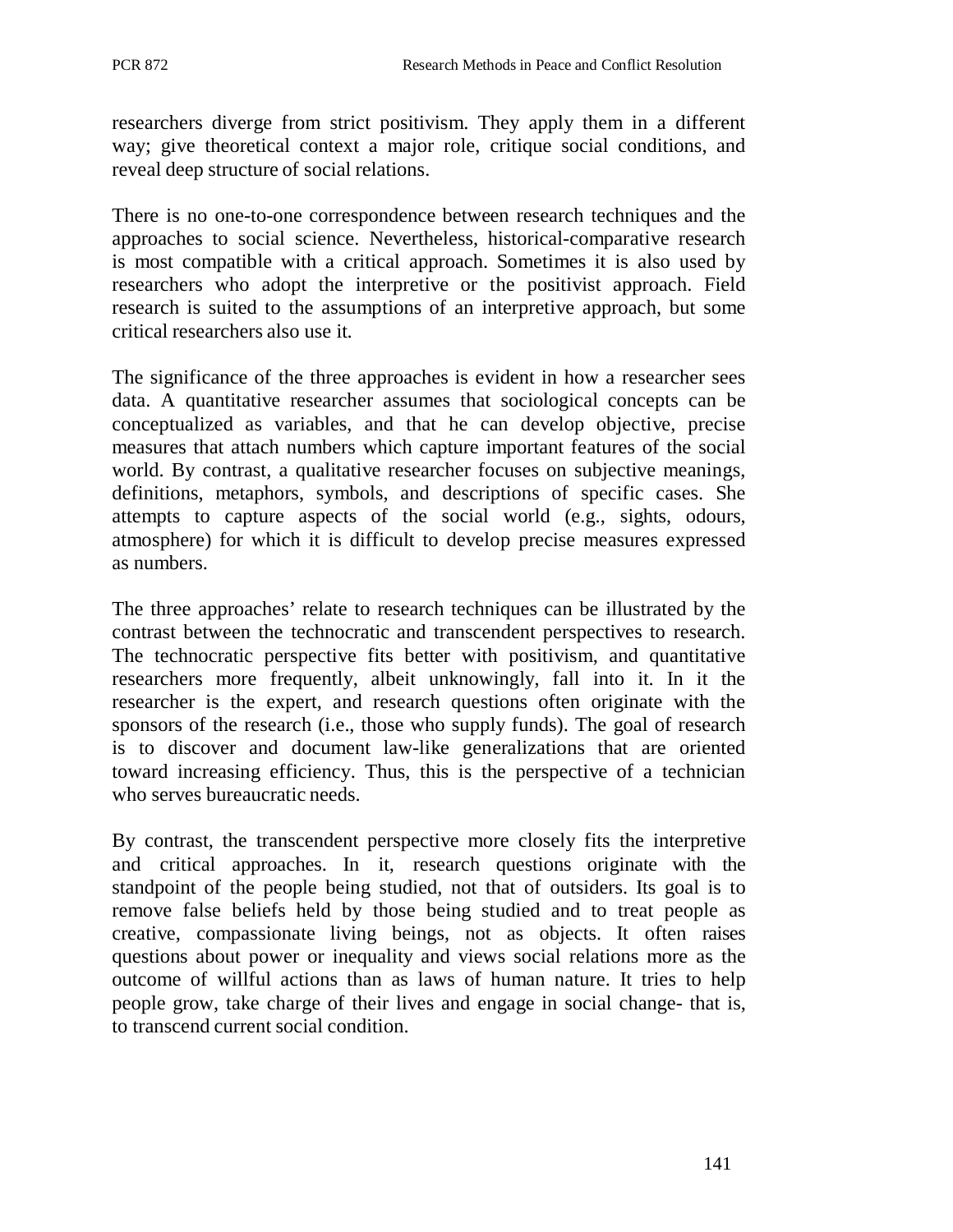# **3.1.3 A Logic in Practice**

According to Kaplan (1964:3-11) statements about how to do social research follow two logics: reconstructed logic and logic in practice. All research mixes both types, although the proportion of each type of logic varies. Statements about quantitative research are likely to be "reconstructed", whereas qualitative research arises more "in practice".

Reconstructed logic means that the logic of how to do research is highly organized and restated in an idealized, formal, and systematic form. It is "reconstructed" into logically consistent rules and terms. It is a "cleansed" model of how good research should proceed. This logic tends to appear in textbooks and in published research reports. For example, the rules for conducting a simple random sample are very straightforward and follow a step-by-step procedure.

Logic in practice is the logic of how research is actually carried out. It is relatively messy, with more ambiguity, and is tied to specific cases and oriented toward practical completion of a task. It has fewer set rules and is based on judgment calls or norms shared among experienced researchers. It depends on an informal folk wisdom passed among researchers when they get together over lunch, dinner, or beer and discuss doing research.

Quantitative research is usually described as using reconstructed logic. This makes it easier to define and learn about from books or formal instruction. Quantitative research reports can also describe the technical research procedures used (e.g., a systematic random sample of 300 drawn from a telephone directory (Likert scaling), which are based on shared, explicit methods.]

Quantitative research uses more of a logic in practice. It relies on the informal wisdom that has developed from the experiences of researchers. Qualitative research reports may not discuss method (common for historical comparative research) or may have a personal autobiographical account tailored towards a particular study (common for field research). Few procedures or terms are standardized and there is a debate among qualitative researchers about whether they ever should be. Many qualitative researchers learned how to do research by reading many reports, by trial and error, and by working in an apprentice role with an experienced researcher. This does not mean that qualitative research is less valid, but it may be more difficult for someone learning about it for the first time to grasp.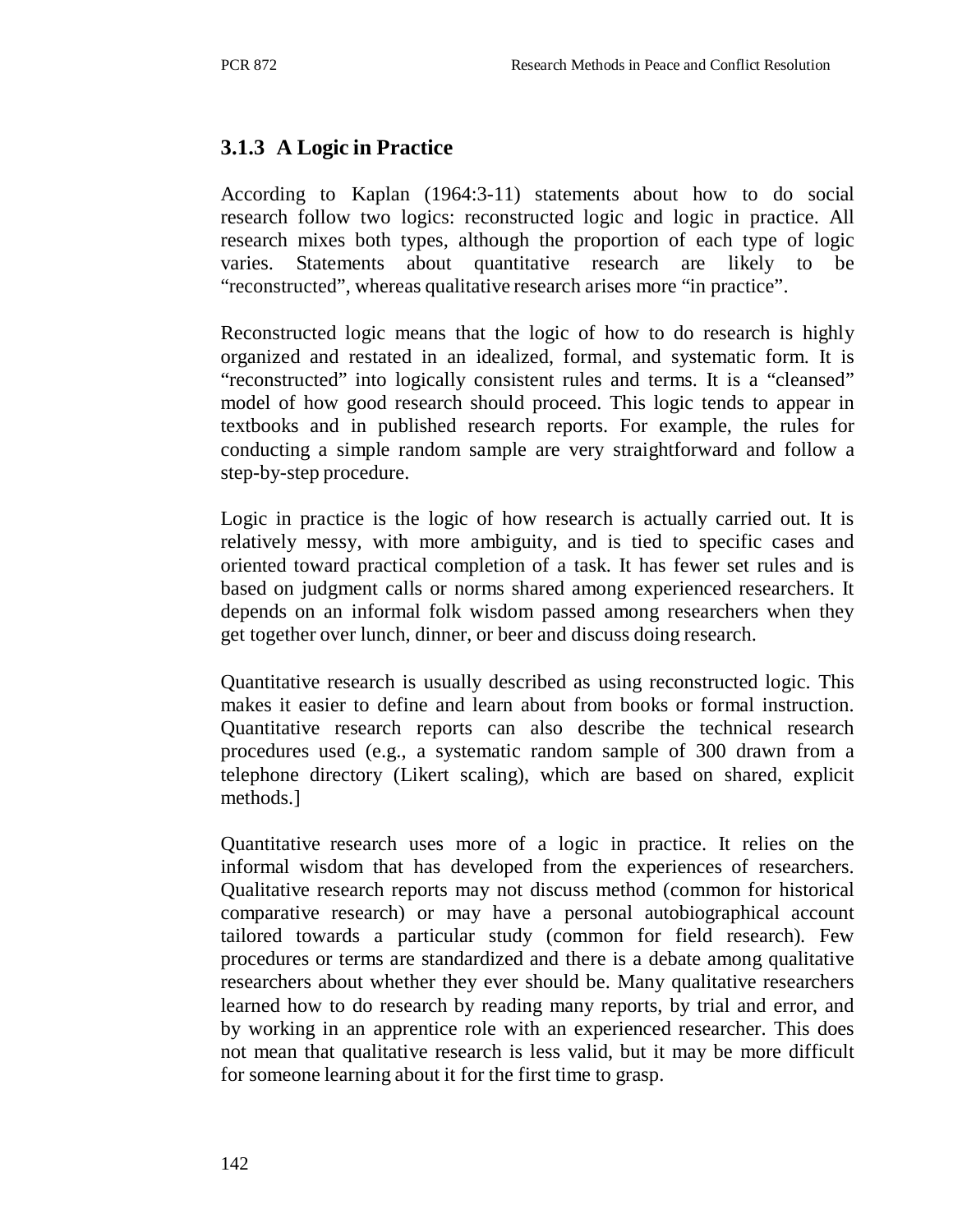## **4.0 CONCLUSION**

We have discussed about specific ways to design research. As the logic in practice and a cyclical research path suggest, such issues are difficult to separate from doing the research itself.

# **5.0 SUMMARY**

This unit focused on the differences between quantitative and qualitative research and the general characteristics of qualitative research. Its primary purpose has been to acquaint you with the point of view of qualitative research. It is important to make the transition from the mind set of quantitative research before examining specific ways to conduct qualitative research.

# **6.0 TUTOR MARKED ASSIGNMENT (TMA)**

1. What are the implications of saying that qualitative research uses more of logic?

## **7.0 REFERENCES/FURTHER READINGS**

Berger, Peter L. and Thomas Luckmann (1970); The Social Construction of Reality: A Treatise in the Sociology of Knowledge; New York: Doubleday.

Carr, Edward Hallet (1961); What is History?; New York: Vintage.

Marshall, Catherine and Gretchen B. Rossman (1989); Designing Qualitative Research; Beverly Hills, CA: Sage.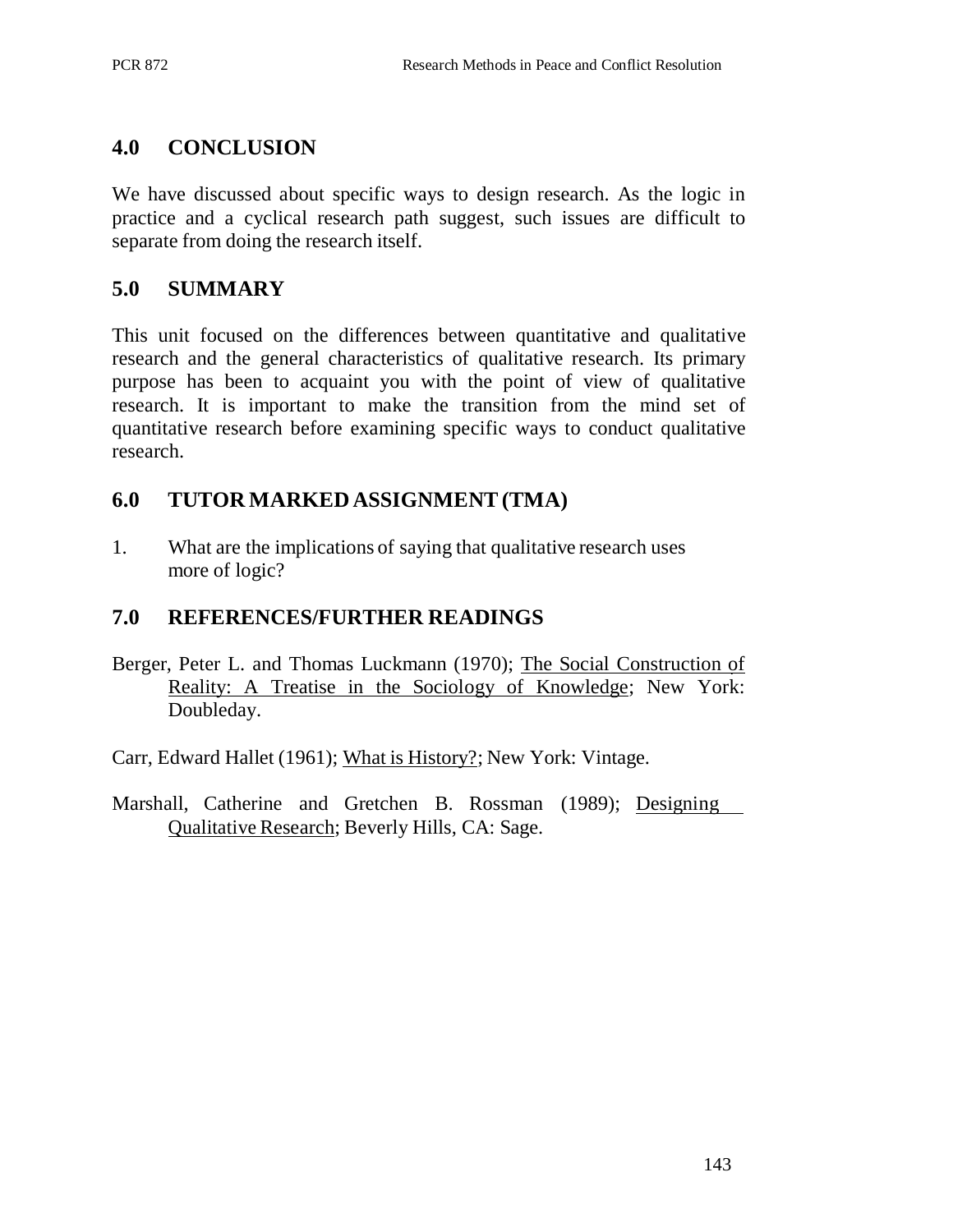## **MODULE 7**

## **INTRODUCTION**

- Unit 1 Analysing Qualitative Data
- Unit 2 Analysing Quantitative Data
- Unit 3 The Use of Case Studies

## **UNIT 1: ANALYZING QUALITATIVE DATA**

## **CONTENT**

- 1.0 Introduction
- 2.0 Objectives
- 3.0 Main Body
	- 3.1 The Process of Analysis
		- 3.1.1 Differences between Quantitative and Qualitative Analysis
		- 3.1.2 A Comparison
		- 3.1.3 Explanation and Qualitative Data
		- 3.1.4 Conceptualization in Qualitative Research
		- 3.1.5 Coding Qualitative Data
		- 3.1.6 Analytic Memo Writing
		- 3.1.7 Method of Qualitative Data Analysis
- 4.0 Conclusion
- 5.0 Summary
- 6.0 Tutor Marked Assignment
- 7.0 References/Further Readings

# **1.0 INTRODUCTION**

Qualitative data are in the form of text, written words, phrases, or symbols describing or representing people, actions and events in social life. Except for the occasional content analysis study, qualitative researchers rarely use statistical analysis. This does not mean that qualitative data analysis is based on speculation or on vague impressions. It can be systematic and logically rigorous, although in a different way from quantitative or statistical analysis.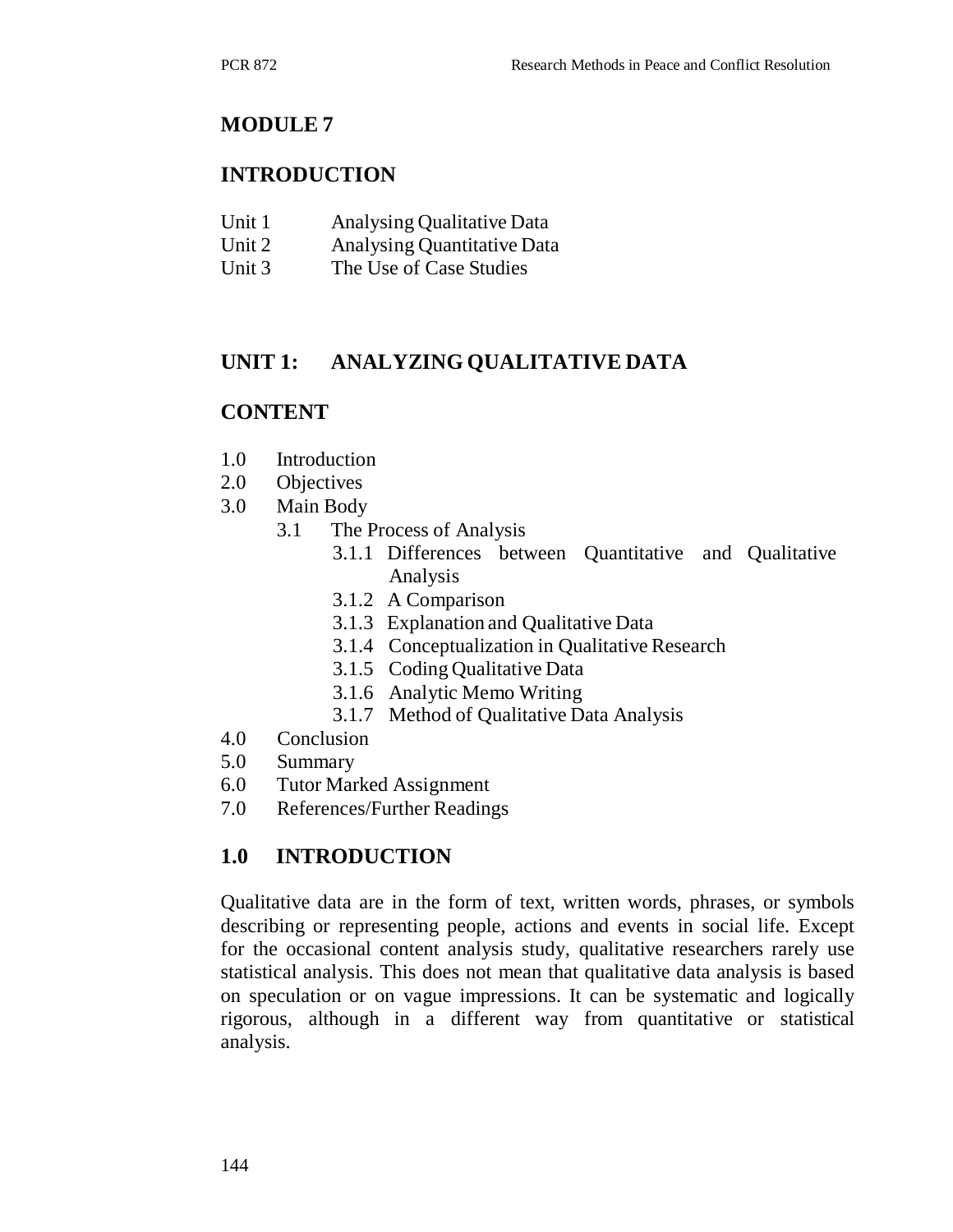## **2.0 OBJECTIVES**

At the end of this unit, you should be able to: Discuss the methods of qualitative data analysis; Explain qualitative analysis techniques and the approaches.

## **3.0 MAIN BODY**

### **3.1 The Process of Analysis**

In the past, few qualitative researchers explained how they analyzed data. In fact, a common criticism of qualitative research was that data analysis was not made explicit or open to inspection. Qualitative data analysis has moved to a more explicit and systematic step-by-step approach. Nevertheless no single qualitative data analysis approach is widely accepted. In this chapter you will learn about a few qualitative analysis techniques. Some of the approaches are used more often in historical comparative and some more in field research.

## **3.1.1 Differences Between Quantitative And Qualitative Analysis.**

One way to learn about qualitative data analysis is to compare it with something some thing already familiar to you qualitative data analysis.

# **3.1.2 A Comparison**

Qualitative data analysis differs from quantitative analysis in four ways, first, quantitative researcher chooses from a specialized, standardized set of data analysis techniques. Hypothesis testing and statistical method vary little across different social research project or across the natural and social science. Quantitative analysis is highly developed and builds on applied mathematics. By contrast, qualitative data analysis is less standardized. The wide variety in possible approaches to qualitative research is matched by many approaches to data analysis. Qualitative research is often inductive. Researcher rarely knows the specific data analysis to use when they begin a project. As Schatzman and Strauss (1973:108) remarked that "qualitative analysis do not often enjoy the operational advantages of their quantitative cousins in being able to predict their own analytic process; consequently, they cannot refine and order their raw data by operations built initially into the design of the research."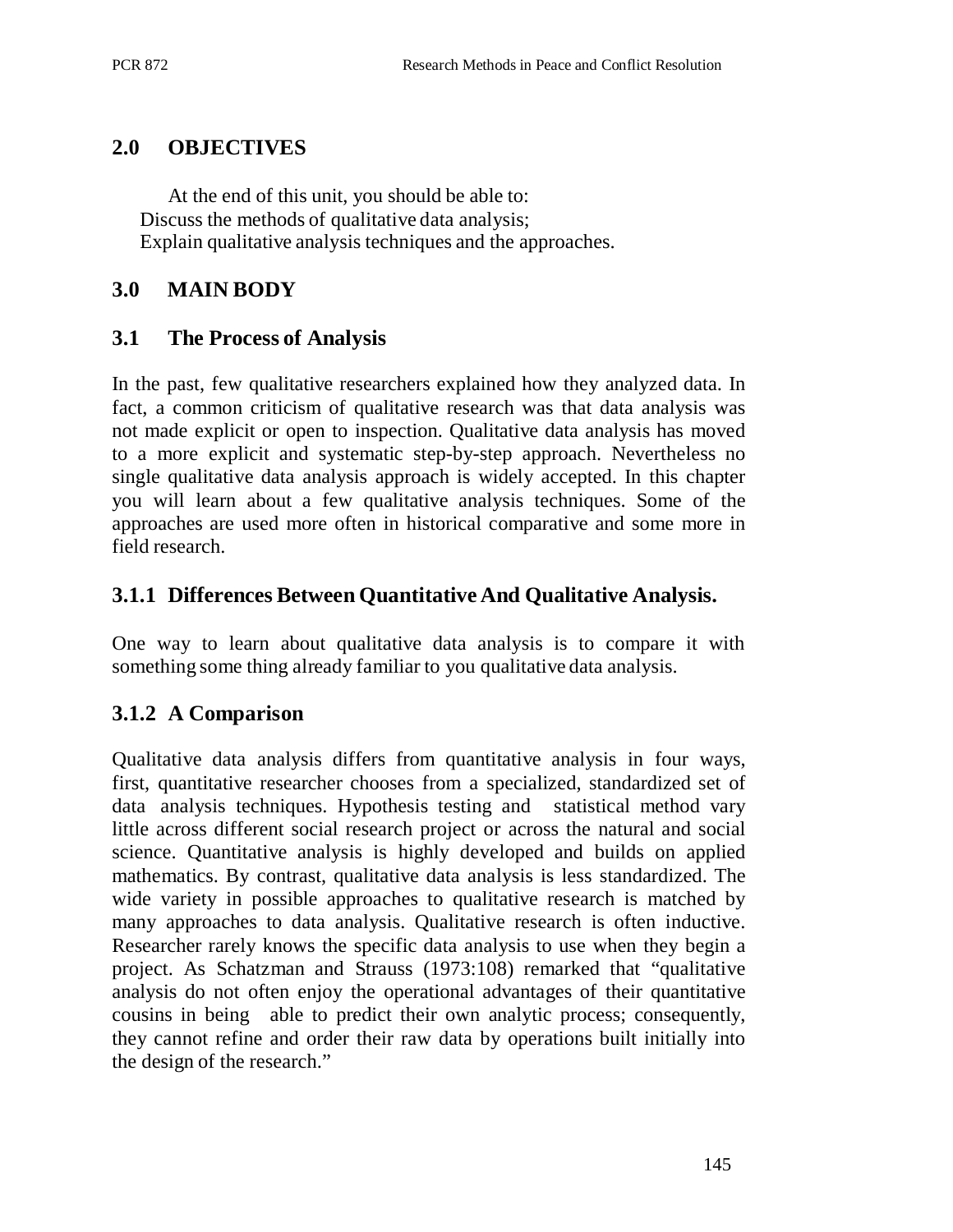A second difference is that quantitative researcher does not begin data analysis until they have collected all the data and condensed them into several numbers. They then manipulate the numbers in to see patterns or relationships. Qualitative researchers can look for patterns or relationships, but they begin analysis early in a research project, while they are still collecting data. The result of the early data analysis, guide subsequent data collection. Thus, analysis is less a distinct final stage of research than a direction of research that stretches across all stages.

A third difference is in how each relates to social theory. Quantitative researcher manipulates number that represents empirical facts in order to test an abstracts hypothesis with variable constructs. By contracts, qualitative researchers create new concepts and theory by blending together empirical evidence and abstract concepts. Instead of testing a hypothesis, a qualitative analyst may illustrate or color as evidence, showing that a theory generalization, or interpretation, is plausible.

A last difference is the difference of abstraction or distance from the details of social life. In all data analysis a researcher plans for data into categories which he manipulates in order to identify patterns and arrive at generalization that summarises distinction within the concrete, raw data. In quantitative analysis this process is clothed in statistic, hypotheses, and variables. Quantitative researchers use the symbolic language of statistical relationships between variables to discuss causal relations. They assume that social life can be measured using numbers, and when they manipulate the number according to the law of statistics, the number reveal features of social life.

Qualitative analysis is less abstract than statistical analysis and is closer to raw data. Qualitative analysis does not draw on a large, well-established body of formal knowledge from mathematics and statistics. The data are in form of words, which are relatively imprecise, diffuse and context-based, and can have more than one meaning.

Words are not only more fundamental intellectually: one may also say that they are necessarily superior to mathematics in the special structure of the discipline. For word is a mode of expression with greater open-endedness, more capable of connecting various realms of arguments and experience, and more capacity for reaching intellectual audience.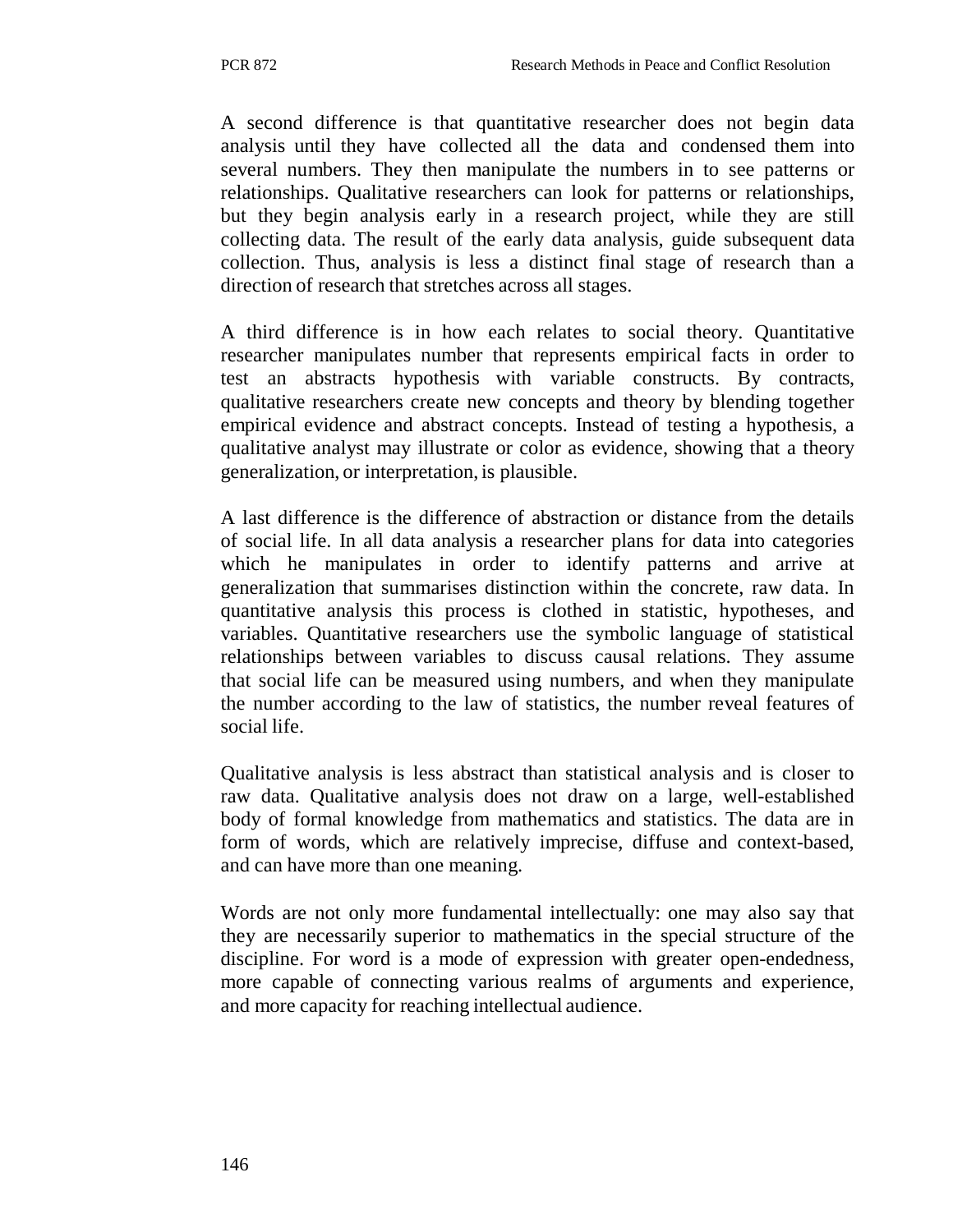#### **3.1.3 Explanation and Qualitative Data**

Qualitative explanation takes many forms. A Qualitative researcher does not have to choose between a rigid ideologhic-nomothenic-dischotomy, that is, between describing specific and verifying universal laws. Instead, she develops explanation or generalization that is close to concrete data and contexts but is more than simple descriptions. She usually uses a low level, less abstract theory, which is grounded in concrete details. She may build new theory to create a realistic picture of social life and stimulate understanding more than, to test a causal hypothesis. For explanations tend to be rich in detail, sensitive to context, and capable of showing the complex process or sequences of social life. The explanation may be causal. But this is not always the case. Her goal is to organize a large quantity of specific details into a coherent picture, model, or set of interlocked concepts.

A qualitative researcher rarely tries to document universal laws; rather she divides explanation into two categories highly unlikely and plausible. The researcher is satisfied when she "bulk a case" or "supplies supportive evidence" she may eliminate some theoretical explanation and will be considered with a pattern in the data. Qualitative analysis can eliminate an explanation by showing that a wide array of evidence contradicts it. The data might support more than one explanation will not be consistence in addition to eliminating less plausible explanations, qualitative data analysis help to verify a sequence of events or the steps of finding associations among variables, and it is useful in supporting canal arguments.

The form of analysis and theorizing in qualitative research sometimes make it difficult to see generalization. Some equalization researchers are almost entirely descriptive and avoid theories and concepts explicit without an analytic interpretation or theory provided by the researcher, the readers of qualitative research may use their own everyday, taken – for – granted ideas. Their commonsense frame work is likely to contain implicit assumption, biases, ethnocentrism and ill-defined concepts from dominant cultural values.

#### **3.1.4 Conceptualization in Qualitative Research**

Quantitative researchers' conception variables and refine concepts as part of the process of measuring variables that comes before data collection or analysis. By contrast, qualitative researchers form new concept or refine concepts that are grounded in the data. Concept formation is an integral part of data analysis and begins during data collection. Thus,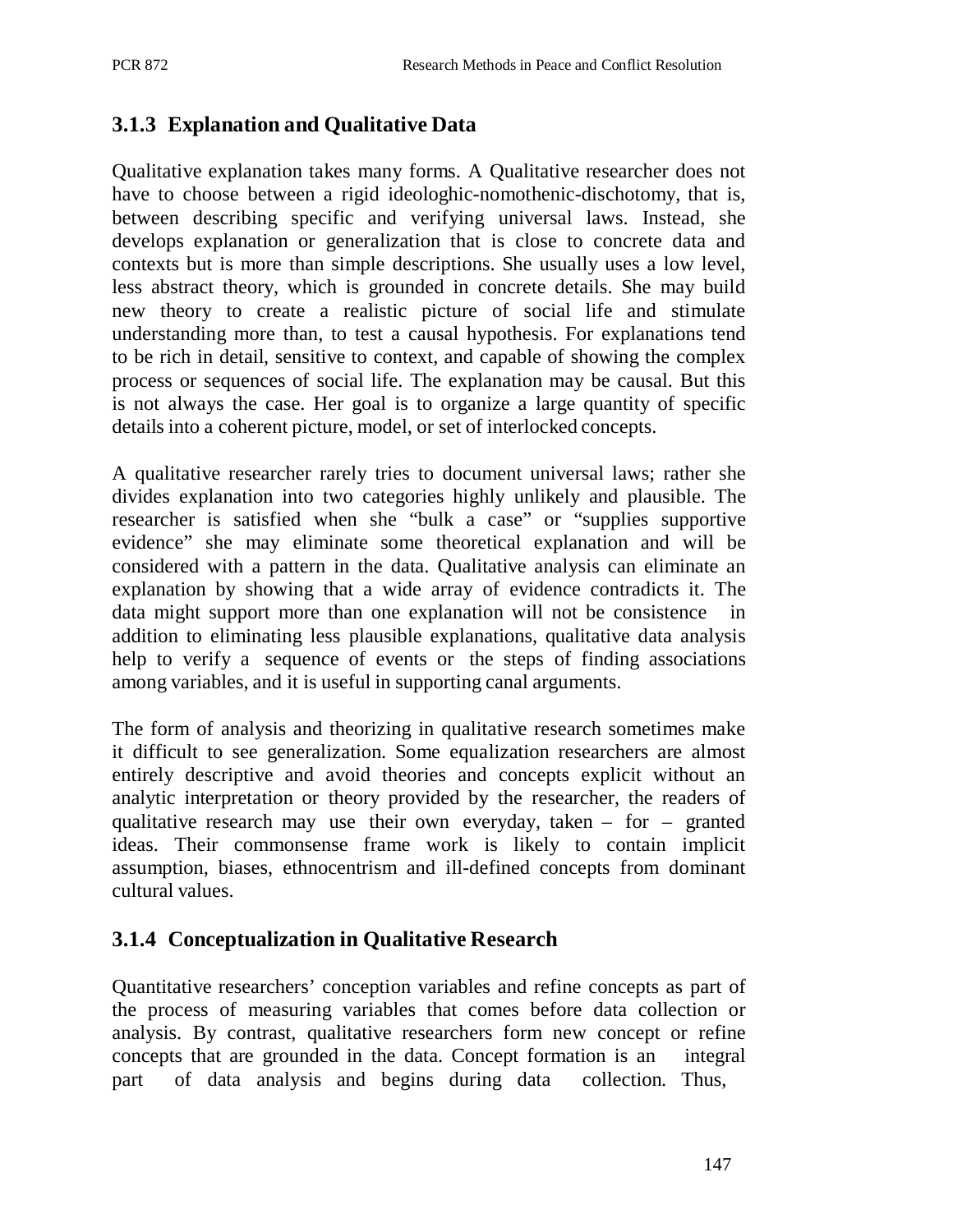conceptualization is one way that a qualitative researcher organizes and makes sense of data.

A qualitative researcher analyzes data by organizing it into categories on the basis of themes concepts, or similar features. He develops new concepts, formulates conceptual definitions and examines the relationships among concepts. Eventually, he links concepts to each other in terms of a sequence, as oppositional sets  $(X$  is the opposite of  $Y$ ), or as sets of similar categories that he interweaves into theoretical statements. Qualitative researchers conceptualize or form concepts as they read through and ask critical questions of data (e.g., Field notes, historical documents, secondary sources).

## **3.1.5 Coding Qualitative Data**

A quantitative researcher codes after all the data has been collected. She arranges measures of variables, which are in the form for statistical analysis.

Coding data has a different meaning and role in qualitative research. A researcher organizes the raw data into conceptual categories, and creates themes or concepts which she then uses to analyze data. Instead of a simple clerical task, qualitative coding is an integral part of data analysis. It is guided by the research question and leads to new questions. It frees a researcher from entanglement in the details of the raw data and encourages higher-level thinking about them. It also moves her towards theory and generalizations. Miles and Huber man (1984156) define qualitative research codes:

A code is an abbreviation or Symbol applied to a segment of words … in order to classify the words. Codes are categories. They usually derive from research questions. Hypothesis. Key concepts and important themes. They are retrieval and organized devices that allow the analysis to spot quickly, pull out the and cluster all the segments relating to a particular question, hypothesis, concept, or theme. (Emphasis is original)

## **3.1.6 Analytic Memo Writing**

Qualitative researcher is always writing notes. Their data are recorded in notes; they write comments on their method or research strategy in notes, and so on. They are compulsive note-takers, keep their notes organized in files, and often have many files with different kinds of notes, files on methodological issues. (e.g. location of sources or ethical issues). Files of maps or diagrams, files on possible overall outlines of a final report or chapter, files on specific people or events.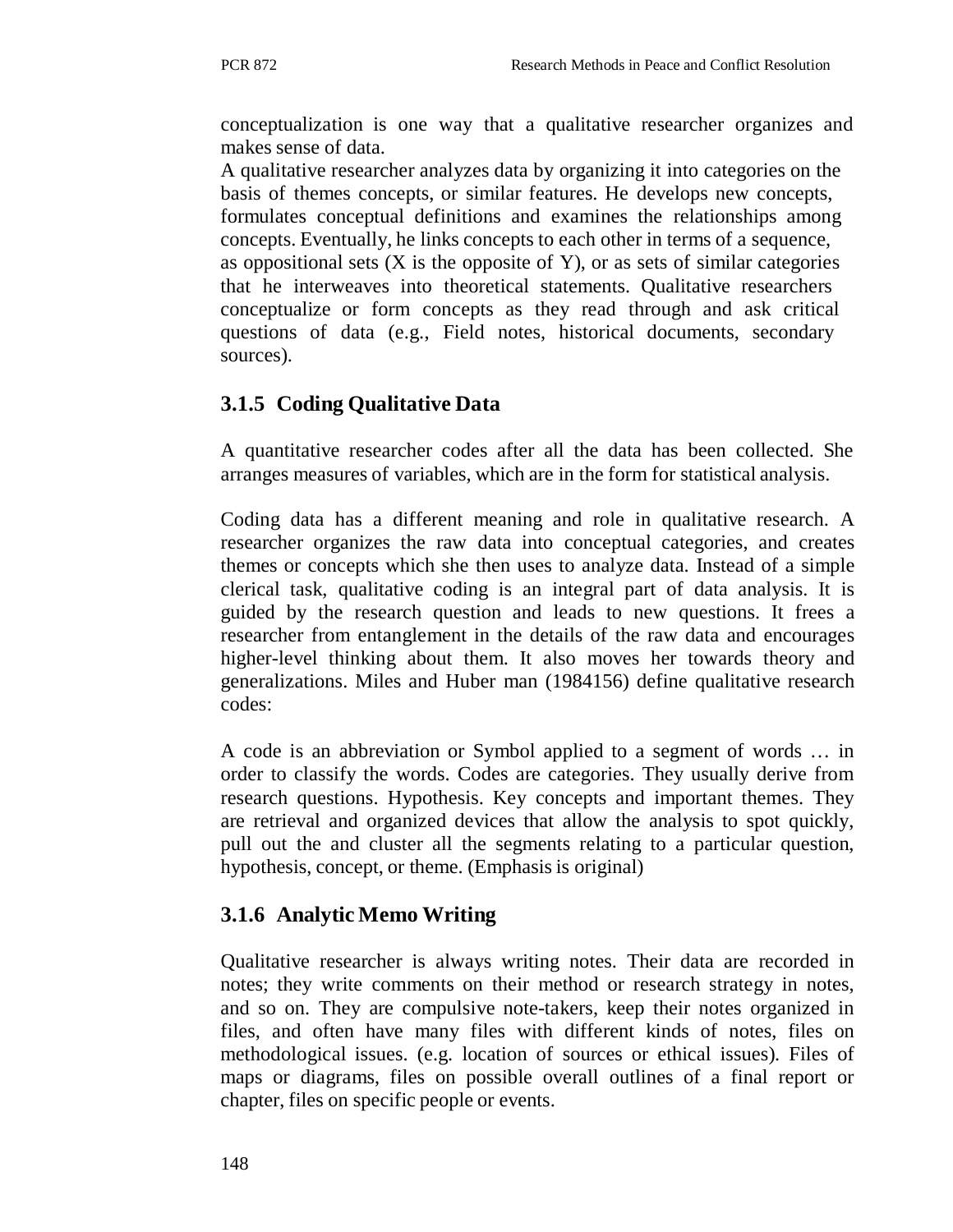The analysis memo is a specific type of note. It is a memo, or discussion of thought and ideas about the coding process, which a researcher writes to him-selves. Each coded theme or concepts form the basis of separate memo, and the memo contains a discussion of the concepts of theme. The rough theoretical notes form the beginning of analysis memos.

#### **3.1.7 Method of Qualitative Data Analysis.**

The coding and memo-writing techniques discussed in the previous section are generic and can be used in most types of analyses. There are also more specific method of qualitative data analysis. In this section you will learn about five such methods selected from the all possible method: successive approximation, and illustrative method, analytic comparison, domain analysis, and ideal types. Qualitative researcher sometimes combines the method or uses them with quantitative analysis.

In general, data analysis means a search for pattern in data-recurrent behaviors, object or body knowledge. Once a pattern is identified it is interpreted in term of a socials theory and the setting in which it occurred. The qualitative researcher moves from the description of a historical events or social setting to a more general interpretation of its meaning.

#### **4.0 CONCLUSION**

In many respects qualitative data are more difficult to deal with than data in the form of numbers. Numbers have mathematical properties that let a researcher use statistical procedures. Qualitative analysis acquires more effort by an individual researcher to read and re-read data notes, reflect on what is read, and make comparisons based on logic and judgment.

#### **5.0 SUMMARY**

We have seen that most forms of qualitative data analysis involve coding and writing analytic memos. Both are labour-intensive efforts by the researcher to read over data carefully and think about them seriously. In addition, you learned about methods that researchers have used for the analysis of qualitative data. They are, a sample of the many methods of qualitative data analysis. You also learned about the importance of thinking about negative evidence and events that are not present in the data.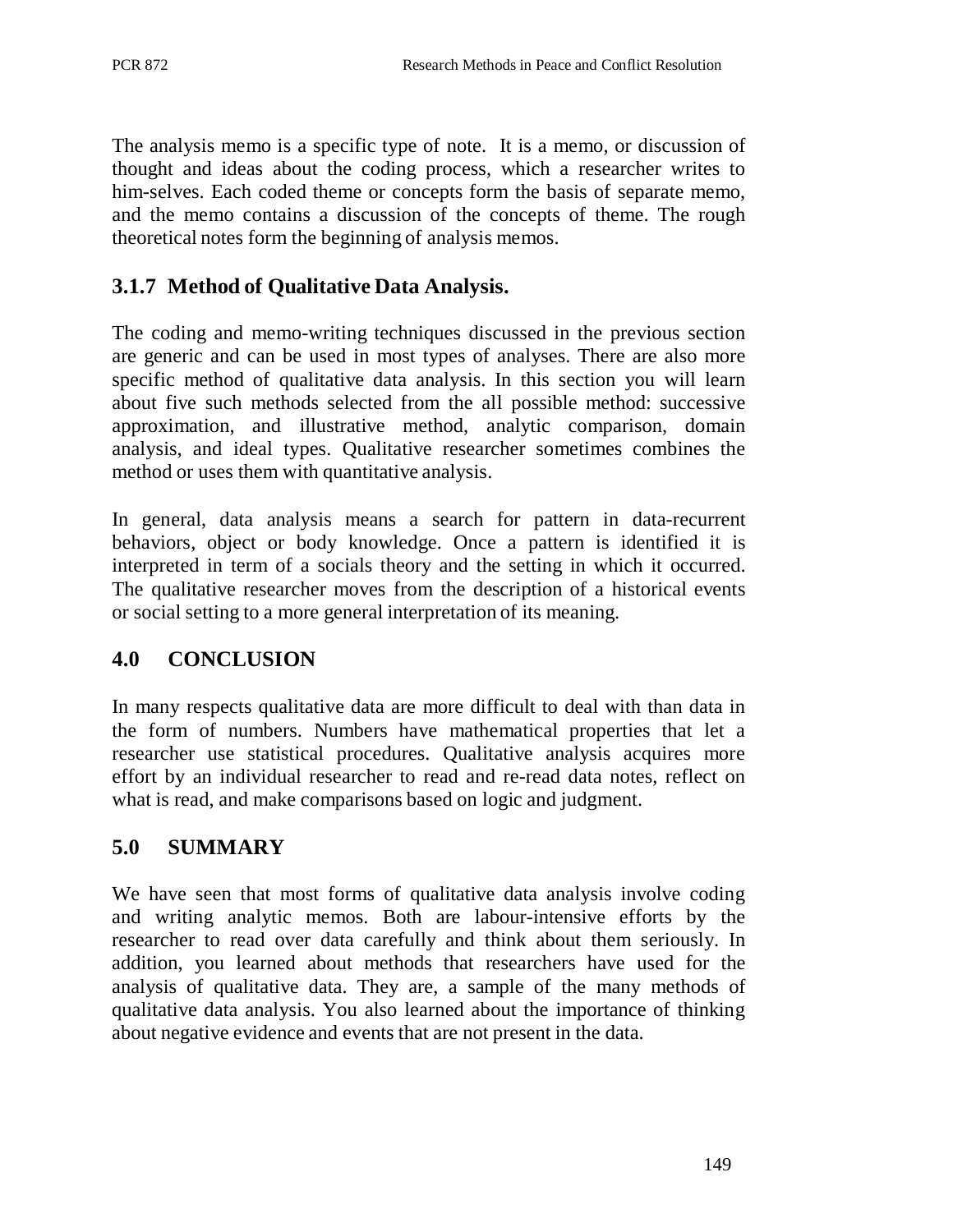## **6.0 TUTOR MARKED ASSIGNMENT (TMA)**

- 1. Identify four differences between quantitative and qualitative data analysis.
- 2. How does the process of conceptualization differ in qualitative and quantitative research?

### **7.0 REFERENCES/FURTHER READINGS**

- Miles, Matthew B. and A. Michael Huberman (1984); Qualitative Data Analysis; Beverly Hills, CA: Sage.
- Magin, Charles C. (1987); The Comparative Method: Moving Beyond Qualitative and Quantitative Strategies; Berkeley, University of California Press.
- Stinchcombe, Arthur L. (1978); Theoretical Methods in Social History; New York: Academic Press.
- Strauss, Anselm (1987); Qualitative Analysis for Social Scientists; New York: Cambridge University Press.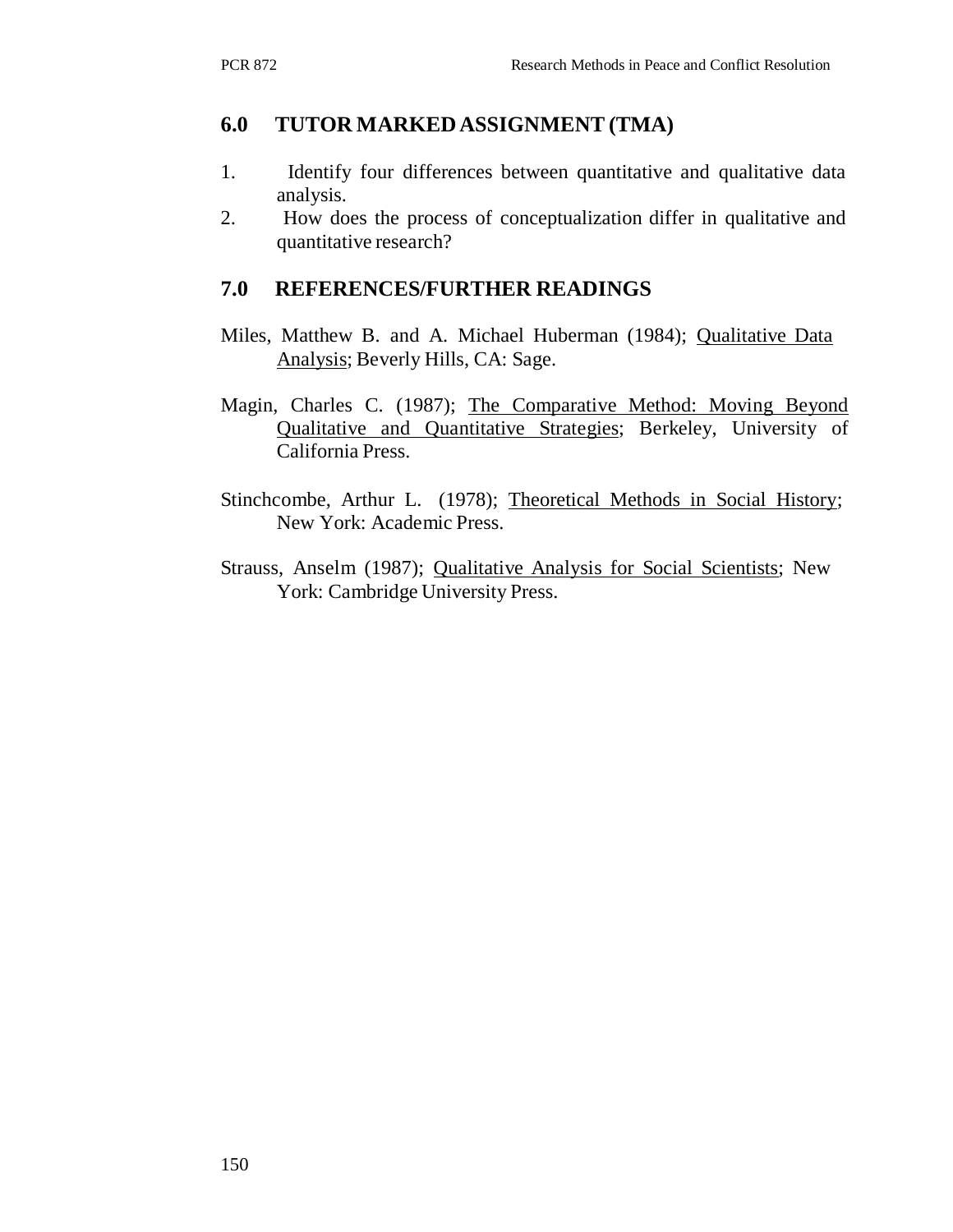# **UNIT 2: ANALYSING QUANTITATIVE DATA**

# **CONTENT**

- 1.0 Introduction
- 2.0 Objectives
- 3.0 Main Body
	- 3.1 The Process of Quantitative Analysis
		- 3.1.1 Computers and Social Research
		- 3.1.2 How Computers Help the Social Researcher
		- 3.1.3 Results with one Variable Frequency Distribution
- 4.0 Conclusion
- 5.0 Summary
- 6.0 Tutor Marked Assignment
- 7.0 Reference/Further Readings
- 1.0 Introduction

# **1.0 INTRODUCTION**

If you read a research report or article based on quantitative data, you will probably find that it has charts, graphs and tables full of numbers. The charts and tables allow you see the evidence collected by the researcher and learn for yourself what is in it.

# **2.0 OBJECTIVES**

At the end of this unit, you should be able to;

Explain the use of computers in social research; Discuss the fundamentals of organizing and analyzing quantitative data.

# **3.0 MAIN BODY**

## **3.1 The Process of Qualitative Analysis**

The analysis of quantitative data is a complex field of knowledge. It is as large as the rest of the research methods put together. This chapter cannot substitute for a course in social statistics. It covers only the basic statistical concepts and data-handling techniques necessary to understand social research.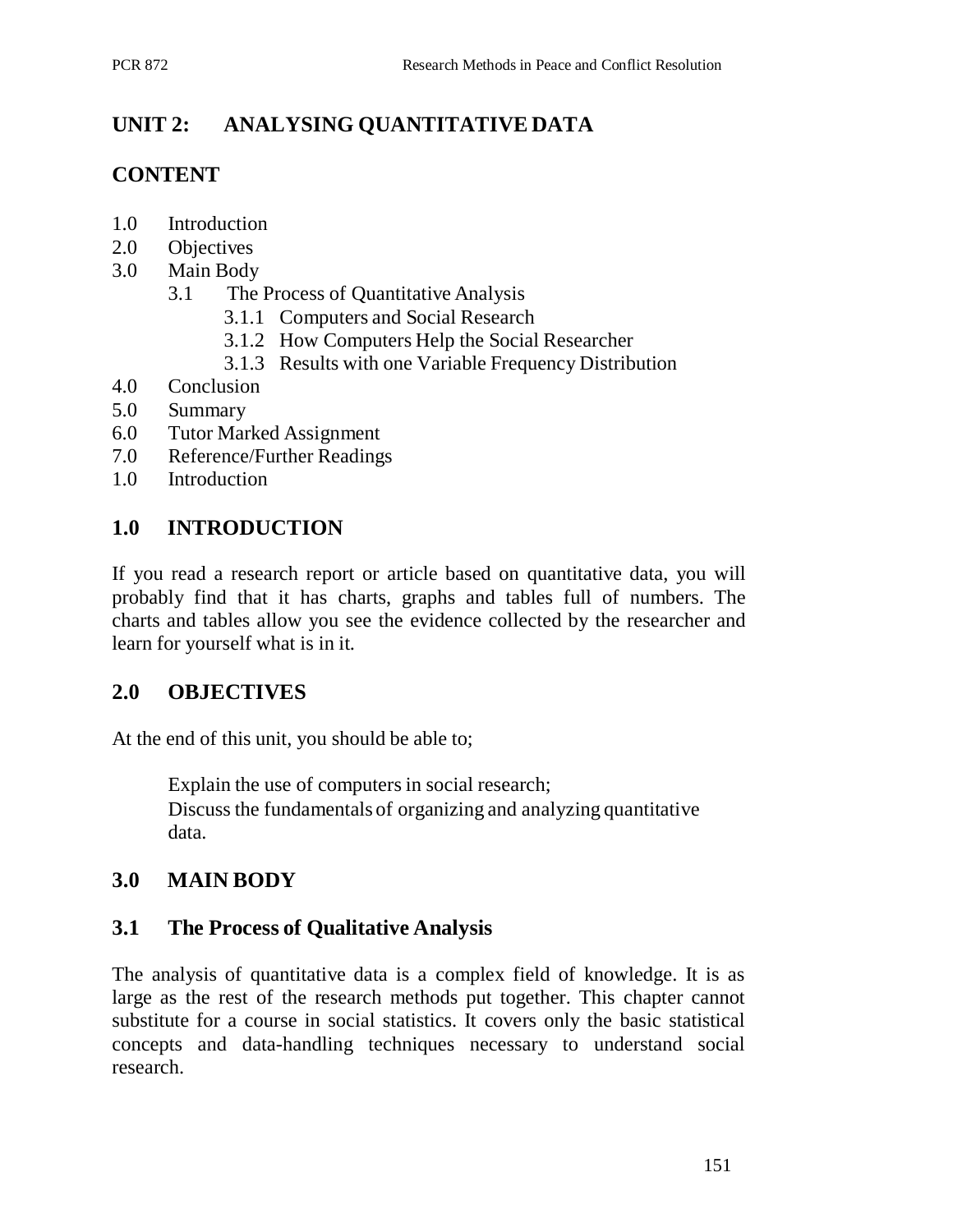Coding can be a simple clerical task when the data are recorded as numbers on well-organized record sheets, but it is very difficult when, for example, a researcher wants to code answers to open-ended survey questions into numbers in a process similar to latent content analysis.

Researchers use a coding system and a code-book for data coding. The coding system is a set of rules stating that certain numbers are assigned to variable attributes. For example, a researcher codes males as 1 and females as 2. Each category of variable and missing information needs a code. A *codebook* is a document (i.e. one or more pages) describing the coding system and the location of data for variables in a format that computers can use.

When you code data, it is very important to create a well-organized, detailed codebook or make multiple copies of it. If you do not weigh down the details of the coding system or if you misplace the codebook, you have lost the keys of the data and will have to recode the new data over again.

A researcher transfers information from questionnaires, recording sheets, or similar raw data forms into a format for computers in four ways: code sheets, direct entry, optical scan sheets, and CATI. First, she can use graph paper or special grid forms for computers (called transfer or code sheets) by writing code numbers in squares that correspond to a row and column location, then typing it into a computer. Secondly, she can sit at a computer and directly type in the data.

After very careful coding, a researcher checks the accuracy of coding, or "cleans" the data. A researcher may code a 10 to 15 percent random sample of the data a second time. If no coding errors appear, she proceeds. If she finds errors, she rechecks mail coding.

Researchers verify coding after the data are in a computer in two ways. *Possible code cleaning* (or wild code checking) involves checking the categories of all variables for impossible codes. For example, respondent sex is coded I = Male,  $2$  = Female. Finding a 4 for a case in the field for the sex variable indicates a coding error. A second method, *contingency cleaning* (or consistency checking), involves cross-classifying two variables and looking for logically impossible combinations. For example, education is cross-classified by occupation. If a respondent is recorded as never having passed the eighth grade and also is recorded as being a legitimate medical doctor, the researcher checks for a coding error.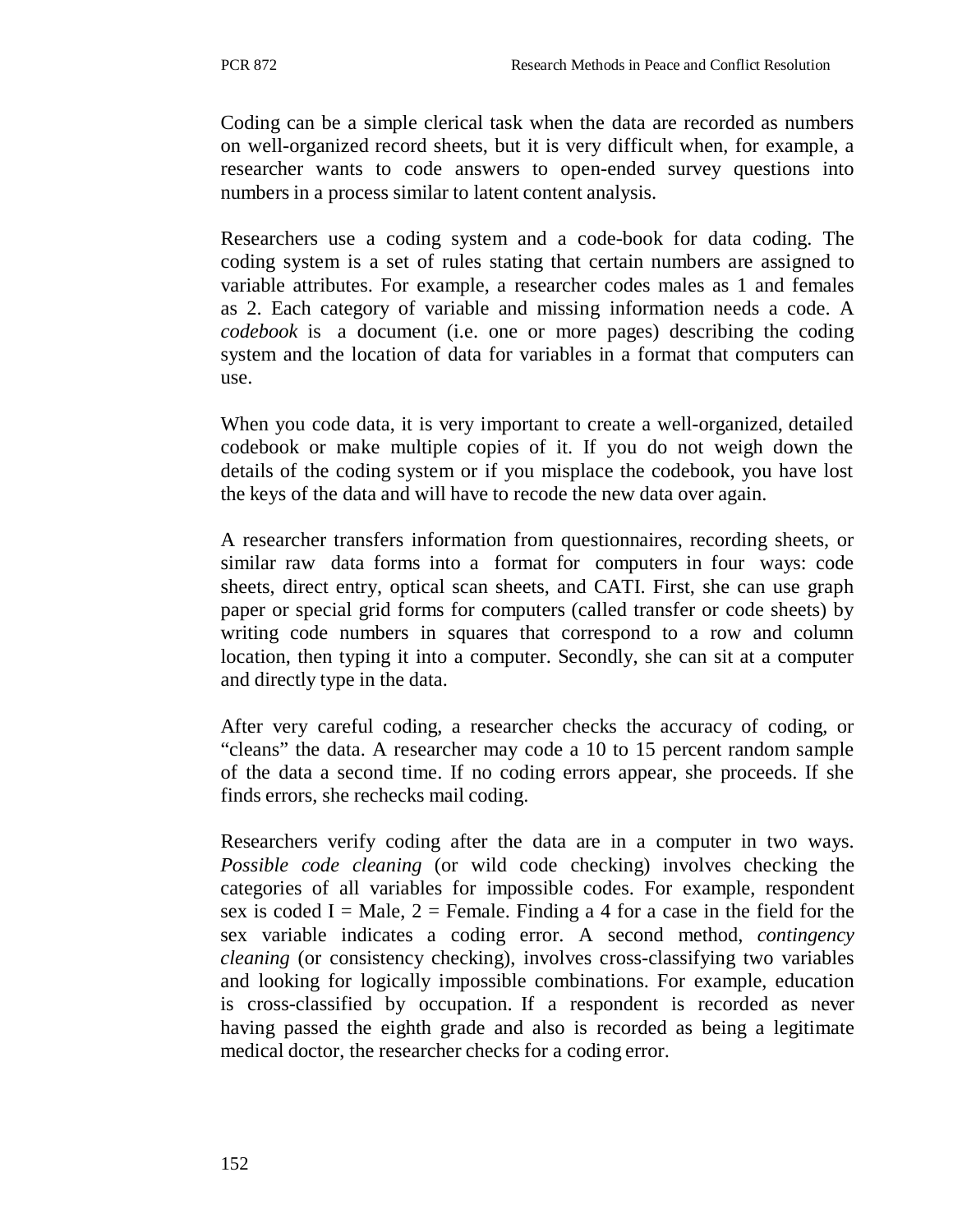A researcher can modify data after they are in a computer. She cannot use more refined categories than were used when collecting the original data, but she can combine or group information. For example, she can group ratio-level income data into five ordinal categories. Also, she can combine information from several indicators to create a new variable or add the responses to several questionnaire items into an index score.

### **3.1.1 Computers and Social Research**

#### *What is a Computer?*

Computers have revolutionized social research and are now a standard tool in social research. Researchers who analyze quantitative data use a computer. Just as people operate certain machines (e.g. telephones, televisions, automobiles), so they can perform specific tasks more efficiently (e.g. talk to someone across the country, watch programs, travel. Researchers use computers to perform specialized tasks, e.g. organize data, calculate statistics, write reports) much more effectively and efficiently.

This section cannot teach you how to use computers. That requires hands on assistance and instruction tailored to the specific computer system you will be using. Instead, it gives you a general background on computers, some basic terminology, and explains how computers are used in quantitative research.

*Early Computers:* By today's standards, the early computers of the 1960s were very large, very expensive, and very slow. They could cost as much as \$1 million, and were the size of a dozen large refrigerators, consumed huge quantities of electricity, had to be kept in special rooms under controlled temperature conditions and were constantly maintained by a team of technicians. Nevertheless, these large computers called *mainframe computers* were more accurate, handled more information and could precisely perform complex calculations much faster than the older cardsorting or calculating machines combined. In addition, they could "read" and follow complex instructions called *computer programs.*

By the 1970s, mainframe computers had become cheaper and much more powerful. Colleges, government agencies and companies still use mainframe computers for analyzing large amounts of data. Modern mainframe computers are extremely powerful and can be used by many people at the same time thorough time-sharing. This means that the computer is so powerful and fast that it can do many different tasks for many people simultaneously. Researchers who use complex statistics that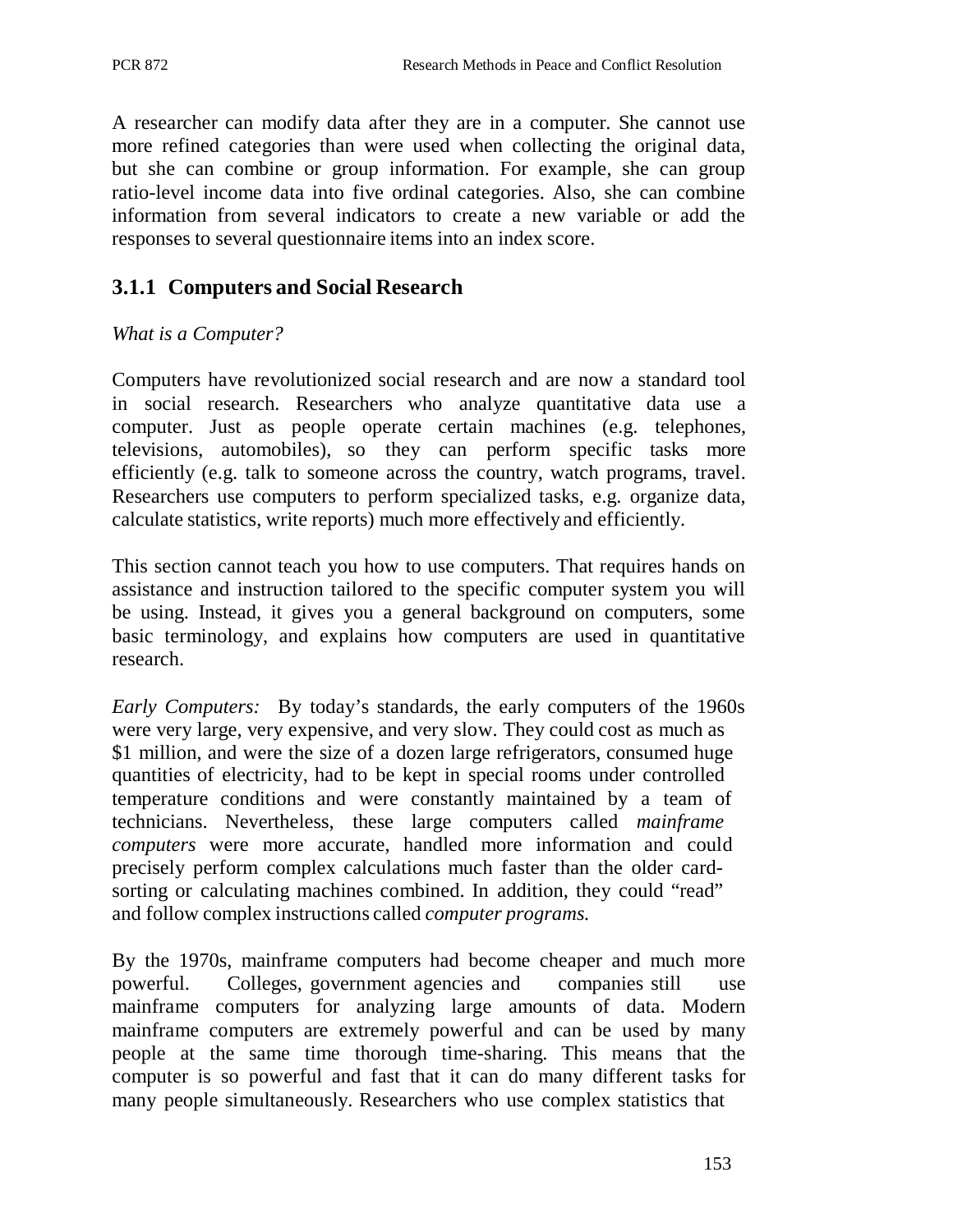involves many calculations with dozens of variables and very large data sets (e.g. a million cases) still use mainframes.

## **3.1.2 How Computers Help the Social Researcher**

Computers are a necessity for today's quantitative social researcher. Social researchers use mainframe or microcomputers for many purposes: to write reports, to organize large amounts of data and to compare statistical measures. Computers help them perform these tasks much faster and with much greater accuracy than is possible by hand. Without the appropriate computer a researcher cannot analyze data from a large-scale research project or calculate complicated statistics. Although a person must invest time in learning how to use computers, the investment saves an enormous amount of time later when it is used. A trained researcher with the proper computer can do in minutes what once took a year to do by hand.

The electronic apparatus (boxes, switches, machines, wires) of the computer is called *hardware*. This is to distinguish it from *software*, the electronic messages that computers can read, including computer programs (e.g. instructions that computers read and follow). A researcher needs both hardware and software to use a computer. Without the correct software, hardware can do nothing. and various kinds of statistics.

## **3.1.3 Results with one Variable Frequency Distribution**

The word *statistics* has several meanings. Statistics can mean a set of collected numbers (e.g., numbers telling how many people live in a city). It can mean a branch of applied mathematics used to manipulate and summarize the features of numbers. Social researchers use both types of statistics. Here, we focus on the second type – ways to manipulate and summarize numbers that represent data from a research project.

## **4.0 CONCLUSION**

You learned about organizing quantitative data to prepare them for analysis, and analyzing those (organizing data into charts or tables, or summarizing them with statistical measures). Researchers use statistical analysis to test hypotheses and answer research questions.

Beginner researchers sometimes feel they have done something wrong if their results do not support a hypothesis. There is nothing wrong with rejecting a hypothesis. The goal of scientific research is to produce knowledge that truly reflects the social world, not to defend pet ideas or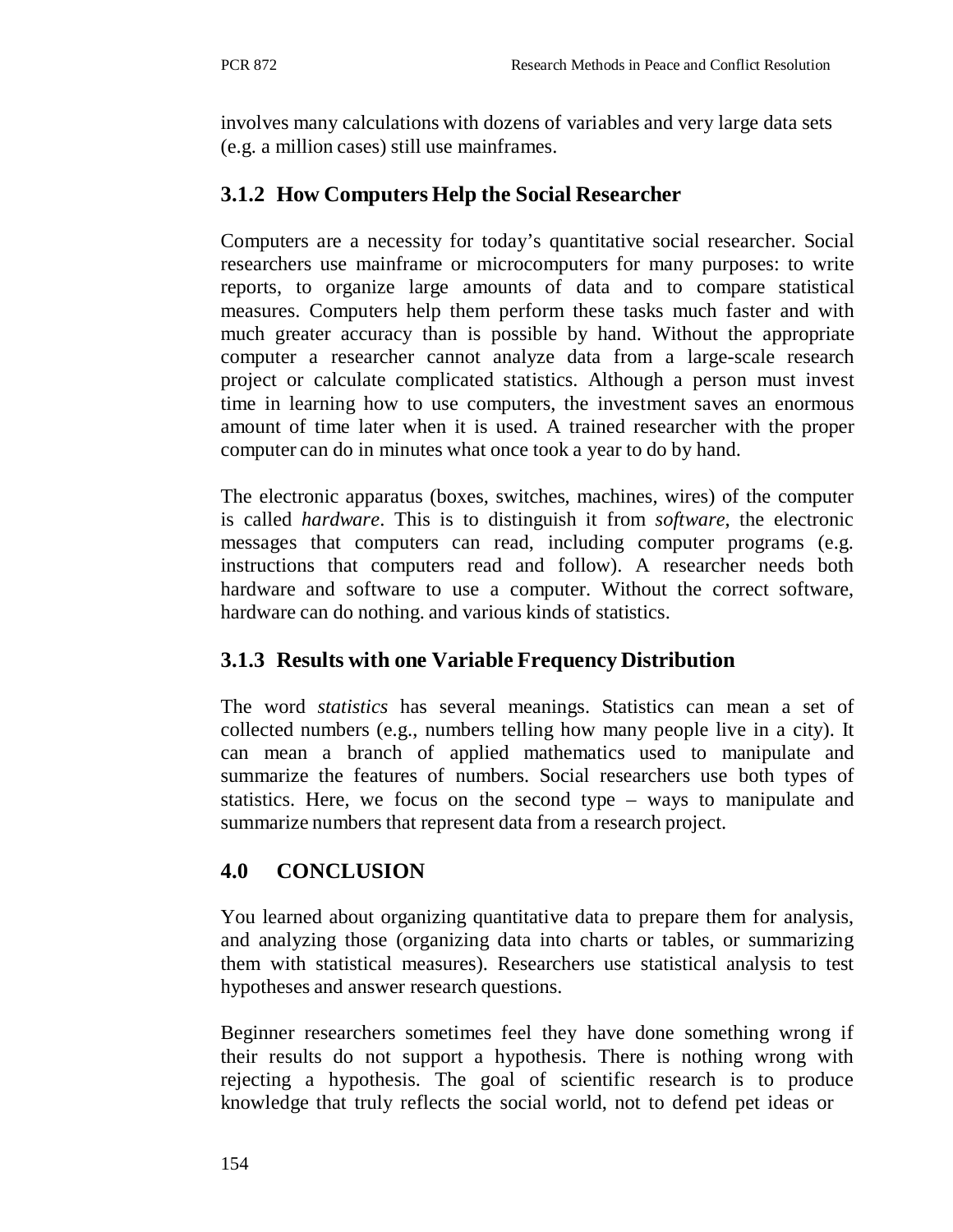hypotheses. Hypotheses are theoretical guesses based on limited knowledge; they need to be tested. Excellent-quality research can find that a hypothesis is wrong, and poor-quality research can support a hypothesis. Good research depends on high quality methodology, not on supporting a specific hypothesis.

# **5.0 SUMMARY**

We have seen how data must first be coded and then analyze using univariate or bivariate statistic. Bivariate relationship might be spurious, so controlled variables and multivariate analysis are often necessary. We have also learnt some basics about the use of computers in social research and about inferential statistics.

Good research means guarding against possible errors or obstacles to true inferences from data to the social world. Errors can enter into the research process and affect results at many places: research design, measurement, data collection, coding, calculating statistics and constructing tables, or interpreting results. Even if a researcher can design, measure, collect, code and calculate without error, another step in the research process remains. It is to interpret the tables, charts and statistics and answer the question: "What does it all mean?" The only way to assign meaning to facts, charts, tables or statistics is to use theory.

## **6.0 TUTOR MARKED ASSIGNMENT (TAM)**

- 1. What is a codebook and how is it used in research?
- 2. How do researchers clean data and check their coding?

## **7.0 REFERENCES/FURTHER READINGS**

- Achen, Christopher H. (1982); Interpreting and Using Regression; Beverly Hills, CA: Sage.
- Andrews, Frank M., et al (1981); A Guide for Selecting Statistical Techniques for Analyzing Social Science Data; Ann Arbor; Institute of Social Research, University of Michigan.
- Blalock, Hubert M. (Jr); (1979); Social Statistics, 2<sup>nd</sup> ed. New York; McGraw-Hill.

Zeisel, Hans (1985); Say it with Figures,  $6<sup>th</sup>$ ed; New York: Harper & Row.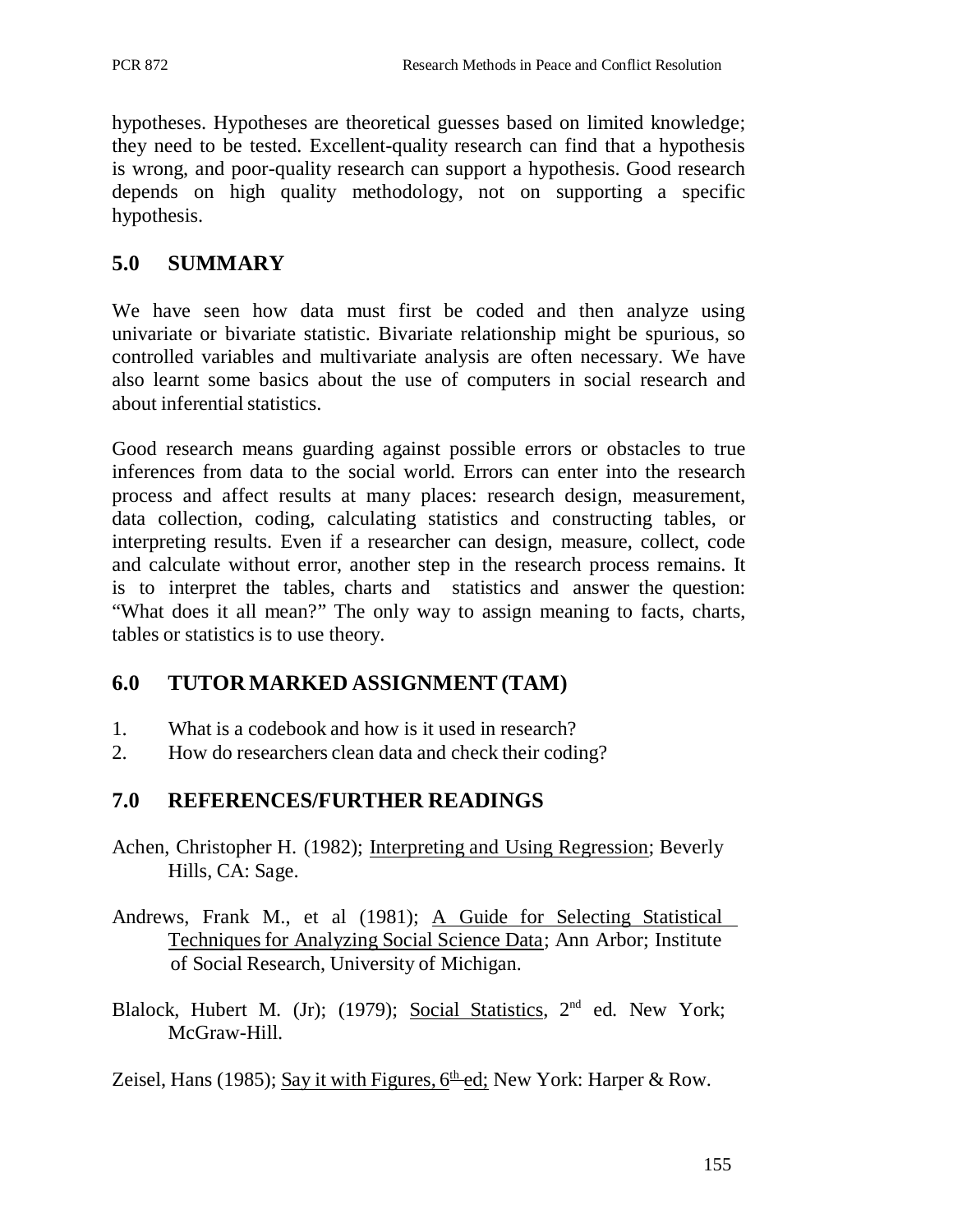# **UNIT 3 THE USE OF CASE STUDIES**

## **CONTENT**

- 1.0 Introduction
- 2.0 Objectives
- 3.0 Main Body
	- 3.1 Different Examples and Coding
		- 3.1.1 Actions of the Researcher
		- 3.1.2 Exercise
- 4.0 Conclusion
- 5.0 Summary
- 6.0 Tutor Marked Assignment (TMA)
- 7.0 References/Further Readings

## **1.0 INTRODUCTION**

In this unit, we shall examine the use of case studies in social research.. It is often desirable, especially when detailed information is required about a particular societal problem. Instead of trying to study very large samples, a case study/or case studies may be chosen to enable in-depth study of phenomena that may otherwise be too expensive to study in totality.

## **2.0 OBJECTIVES**

By the end of this unit, you should be able to:

Appreciate the role of case studies in social research Identify studies that are more useful through the use of case studies Explain the meaning of coding Discuss the problem of overgeneralization of findings in Peace and Conflict Research

## **3.0 MAIN BODY**

## **3.1 Different Examples and Coding**

For example, if we take the Niger Delta case, the researcher may ask openended or unstructured questions thus: What are the factors promoting conflict in the Niger Delta? The answers respondents may possibly give include: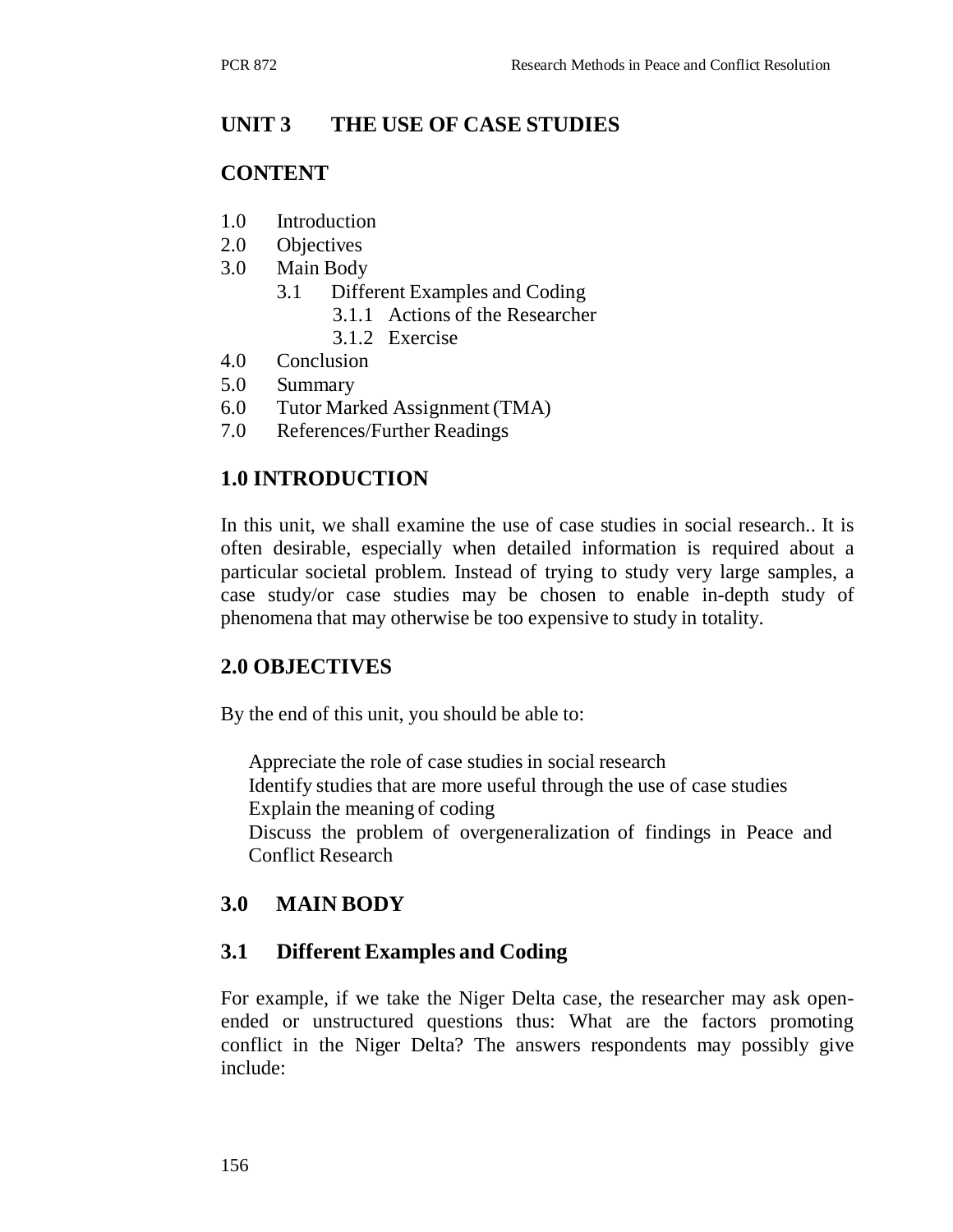- 1. Unemployment
- 2. Poor allocation of resources
- 3. Environmental degradation
- 4. Inequality
- 5. Oppression
- 6. Sense of resource ownership
- 7. Marginalization
- 8. Age long enmity and ill-feelings
- 9. Age long differences
- 10. Social stratification
- 11. Lack of unity
- 12. Low standard of living
- 13. Restiveness of youth
- 14. Inherent selfish nature of human beings
- 15. Greed
- 16. High level of illiteracy
- 17. Enlightenment
- 18. Awareness of human right
- 19. Class struggle/tussles
- 20. Political differences
- 21. Jealousy
- 22. Hunger
- 23. Instability of government.

When all these answers are given to the researcher, he then tries to codify them e.g. by putting likely/similar answers together e.g.

- unemployment, restiveness of youth, hunger, low standard of living
- inequality, age long enmity/ill-feelings, social stratification
- oppression, marginalization etc.

Actions Taken By The Researcher Before Coding:

- (i) Types of agencies involved, which could be international or domestic; multilateral or bilateral, governmental and nongovernmental organizations;
- (ii) Number of governments involved in the resolution of the conflicts;
- (iii) Number of warring factions involved in the peace meeting/resoluton of conflicts etc;
- (iv) Number of sources of weapons identified by the conflict managers
- (v) Number of sources of weaponry willing to cooperate with resolution efforts.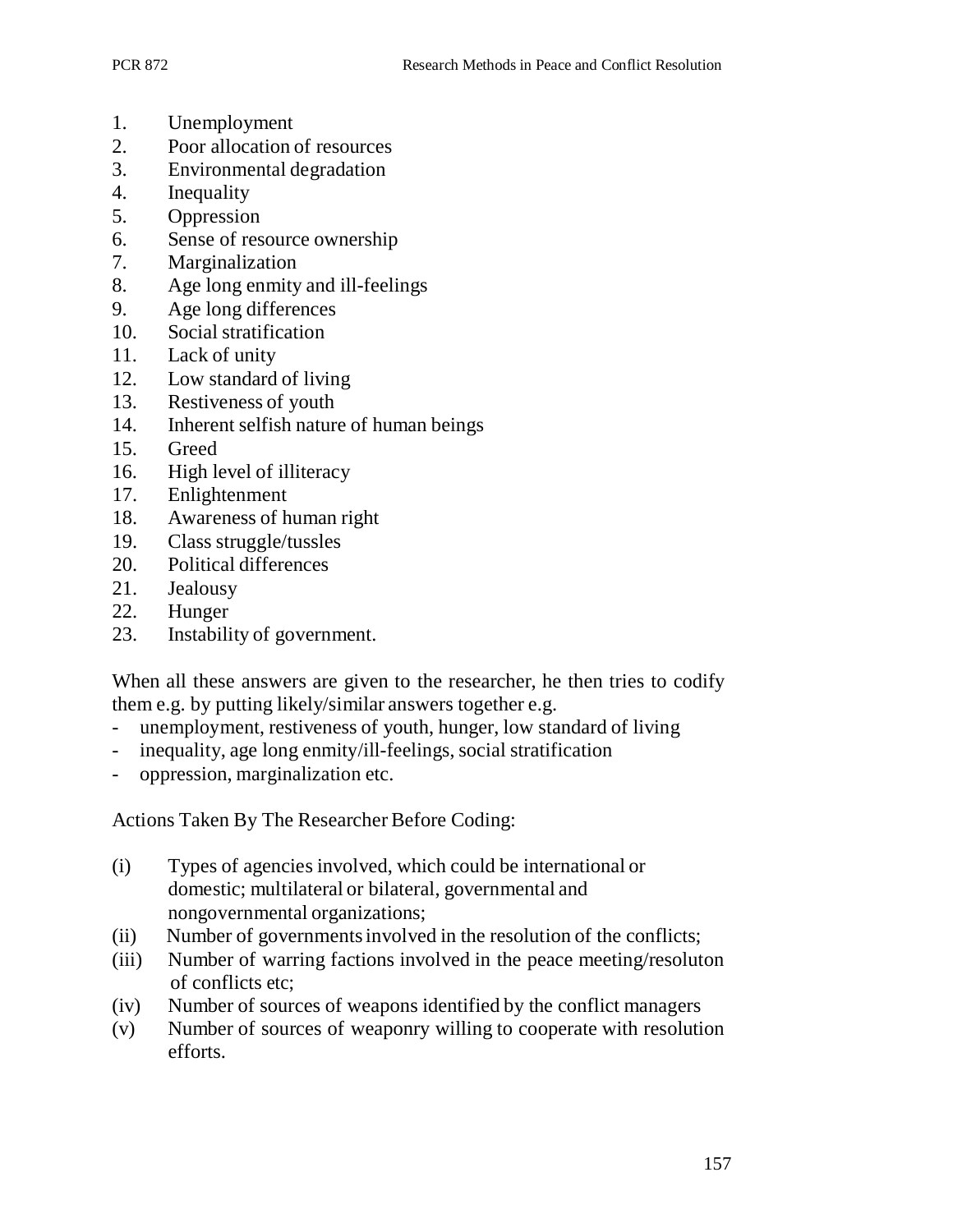Coding requires that the researcher while examining and analyzing quantitative data to test hypothesis, needs to put them in a different form.

This is called data coding. It means systematically reorganizing raw data into a format that is *machine-readable* (i.e. easy to analyze using computers). In content and data analysis, researchers create and consistently apply rules for transferring information from one form to another. Let us take an example from a study of the American society. In a study of skin tone and social stratification among African Americans Keith and Herin (1991) linked an empirical generalization to a theory. In the test, they raised a hypothesis that African Americans with lighter skin tone tend to have better economic background as compared to the dark skinned ones. And they found support for this generalization. They then put up a theory in order to justify the generalization using certain concept that whites are more willing to help skin toned blacks, which is an indication of partial white aristocracy like using fair skinned blacks as stewards and bedmates. This relationship made it easier for lighter skin slaves to buy their freedom than the darker ones.

Other generalizations include: that over the years African Americans with lighter skin tone tend to have greater access to skill education and advantages than black skinned Negroes. The same also went with the access of lighter skinned Negroes to opportunities, including that of belonging socially in the community, and engaging in inter-marriages with the whites.

The larger theory makes the empirical generalization richer because it connects it to other ideas under slavery i.e. opportunity to obtain education and patterns of selecting marriage patterns. These are the causes of differences in education and income between dark skinned and light skinned blacks.

#### **Exercise**

Discuss the use of case studies in conflict research.

## **4.0 CONCLUSION**

Case study is an important way of engaging in research in such a way that the researcher has concrete information as is possible. If the case study is carefully selected, it is possible to have a reasonable degree of generalization of the findings of the study. However, one must always be careful of the tendency at overgeneralization of findings. However, there is a saying in conflict studies, that no one conflict is the same as the other, in